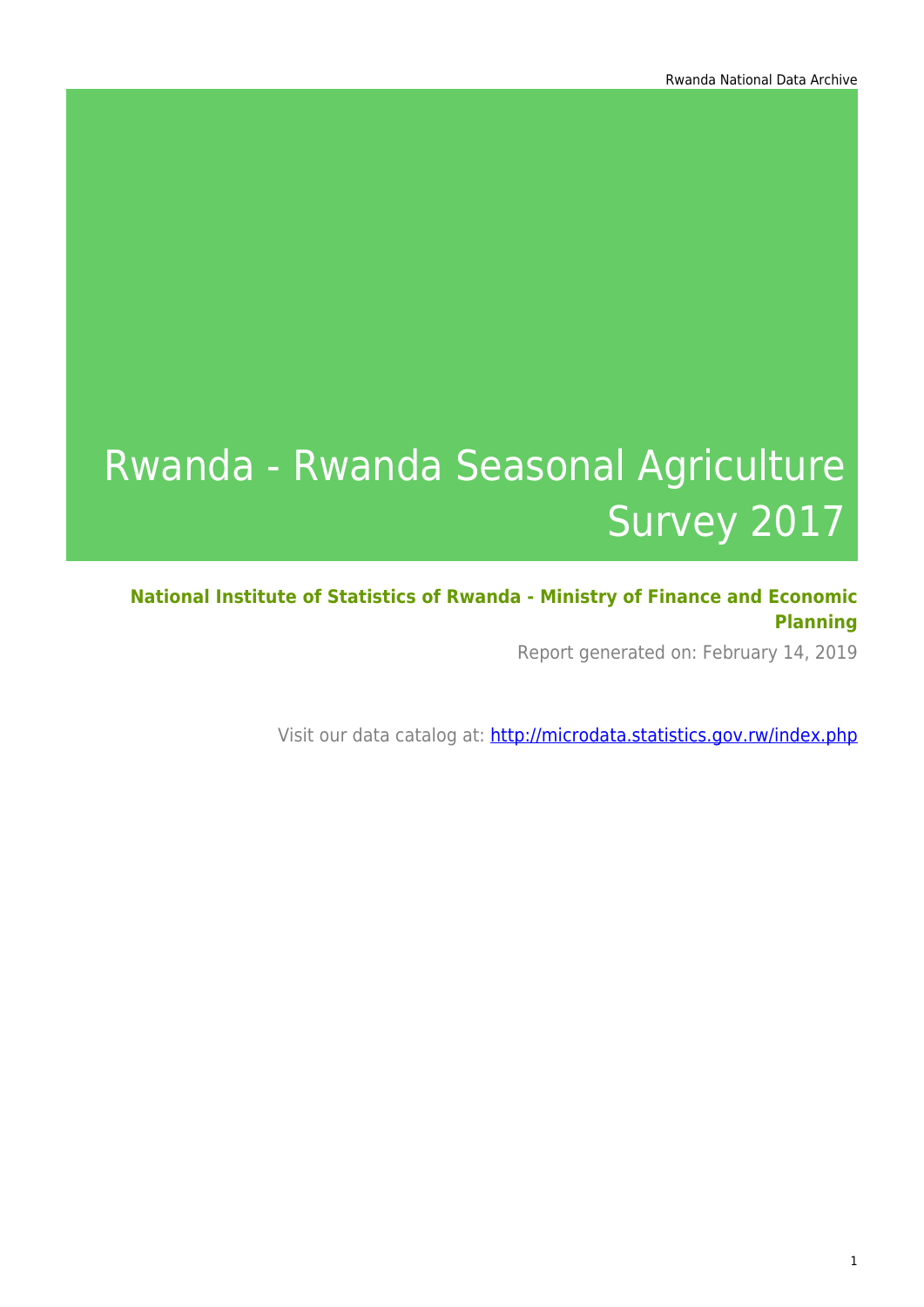#### **Overview**

#### **Identification**

ID NUMBER RWA-NISR-RSAS-2017-V0.1

#### **Version**

VERSION DESCRIPTION Version 0.1 Edited anonymized dataset for public use

PRODUCTION DATE 2019-02-13

#### **Overview**

#### **ABSTRACT**

The main objective of the Seasonal Agriculture Survey is to provide timely, accurate, reliable and comprehensive agricultural statistics that describe the structure of agriculture in Rwanda in terms of land use, crop production and livestock to monitor current agricultural and food supply conditions and to facilitate evidence based decision making for the development of Agriculture sector.

In this regard, the National Institute of Statistics of Rwanda conducted the Seasonal Agriculture Survey (SAS) from November 2016 to October 2017 to gather up-to-date information for monitoring progress on agriculture programs and policies in Rwanda, including the Second Economic Development and Poverty Reduction Strategy (EDPRS II) and Vision 2020. This 2017 RSAS covered three agricultural seasons (A, B and C) and provides data on background characteristics of the agricultural operators, farm characteristics (area, yield and production), agricultural practices, agricultural equipments, use of crop production by agricultural operators and by large scale farmers.

KIND OF DATA Sample survey data [ssd]

UNITS OF ANALYSIS This seasonal agriculture survey focused on the following units of analysis: Agricultural Operators and Large Scale Farmers

#### **Scope**

#### NOTES

The scope of 2017 Seasonal Agriculture Survey concerned farm characteristics ( Area, yield and production; agricultural practices; small agricultural equipments; and use of crop production).

#### **Coverage**

GEOGRAPHIC COVERAGE National coverage

GEOGRAPHIC UNIT RSAS2017 data is disaggregated up to the district level.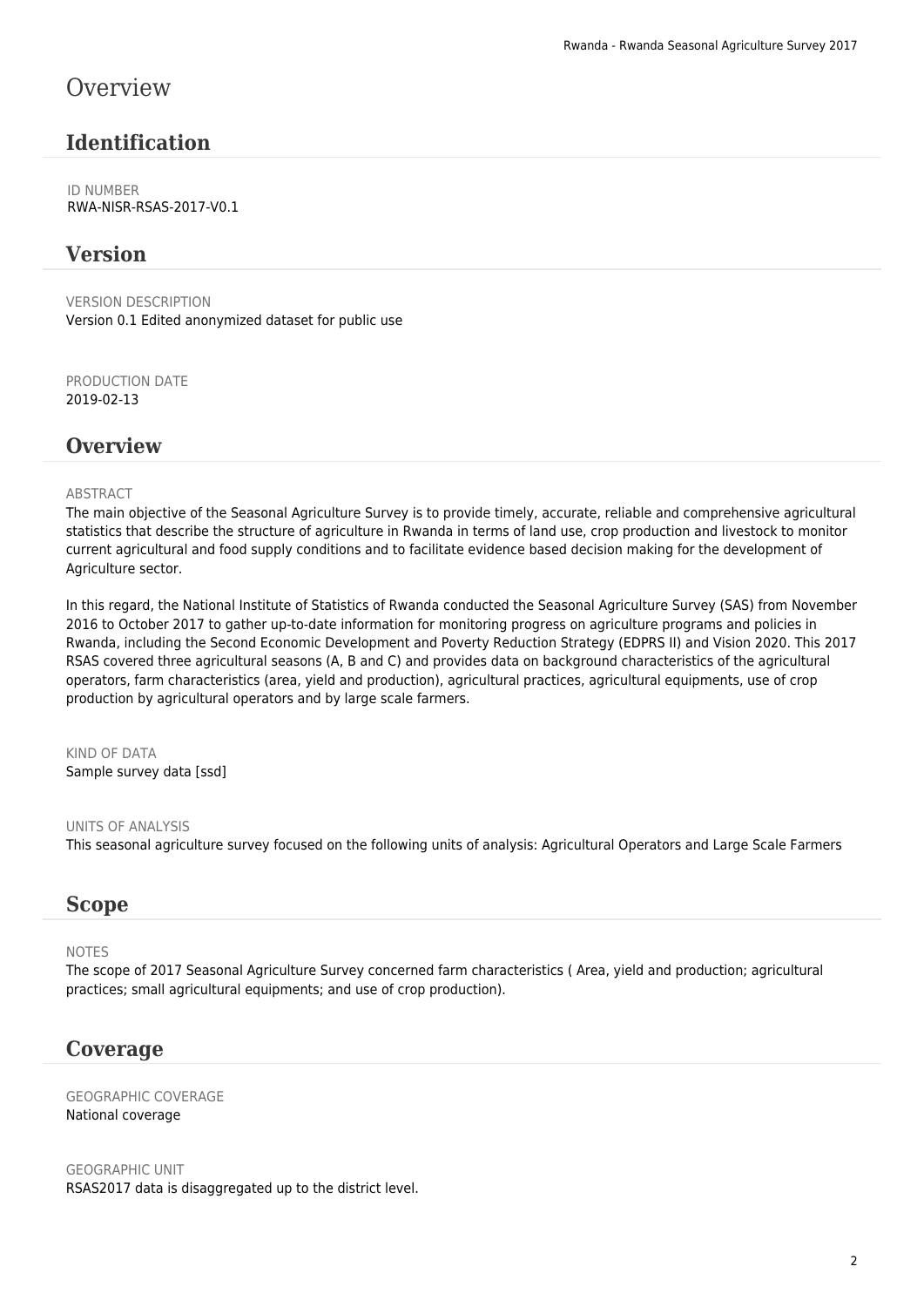#### **Producers and Sponsors**

PRIMARY INVESTIGATOR(S)

| <b>Name</b>                                | <b>Affiliation</b>                        |
|--------------------------------------------|-------------------------------------------|
| National Institute of Statistics of Rwanda | Ministry of Finance and Economic Planning |

OTHER PRODUCER(S)

| <b>Name</b>                                  | <b>Affiliation</b>   | Role              |  |
|----------------------------------------------|----------------------|-------------------|--|
| Ministry of Agriculture and Animal Resources | Government of Rwanda | Technical partner |  |
| National Agriculture Export Board            | Government of Rwanda | Technical partner |  |
| Rwanda Agricultural Board                    | Government of Rwanda | Technical partner |  |
| Rwanda Natural Resources Authority           | Government of Rwanda | Technical partner |  |
| Rwanda Environmental Management Authority    | Government of Rwanda | Technical partner |  |

#### FUNDING

| <b>Name</b>              | <b>Abbreviation</b> | Role   |  |
|--------------------------|---------------------|--------|--|
| The Government of Rwanda | GoR                 | Funder |  |

#### **Metadata Production**

METADATA PRODUCED BY

| <b>Name</b>                                   | Abbreviation   Affiliation |                                           | Role              |
|-----------------------------------------------|----------------------------|-------------------------------------------|-------------------|
| National Institute of Statistics of<br>Rwanda | <b>NISR</b>                | Minisrty of Finance and Economic Planning | Metadata producer |

DATE OF METADATA PRODUCTION 2019-02-13

DDI DOCUMENT VERSION Version 0.1 (February 2019).

DDI DOCUMENT ID ddi-rwa-nisr-rsas-2017-V0.1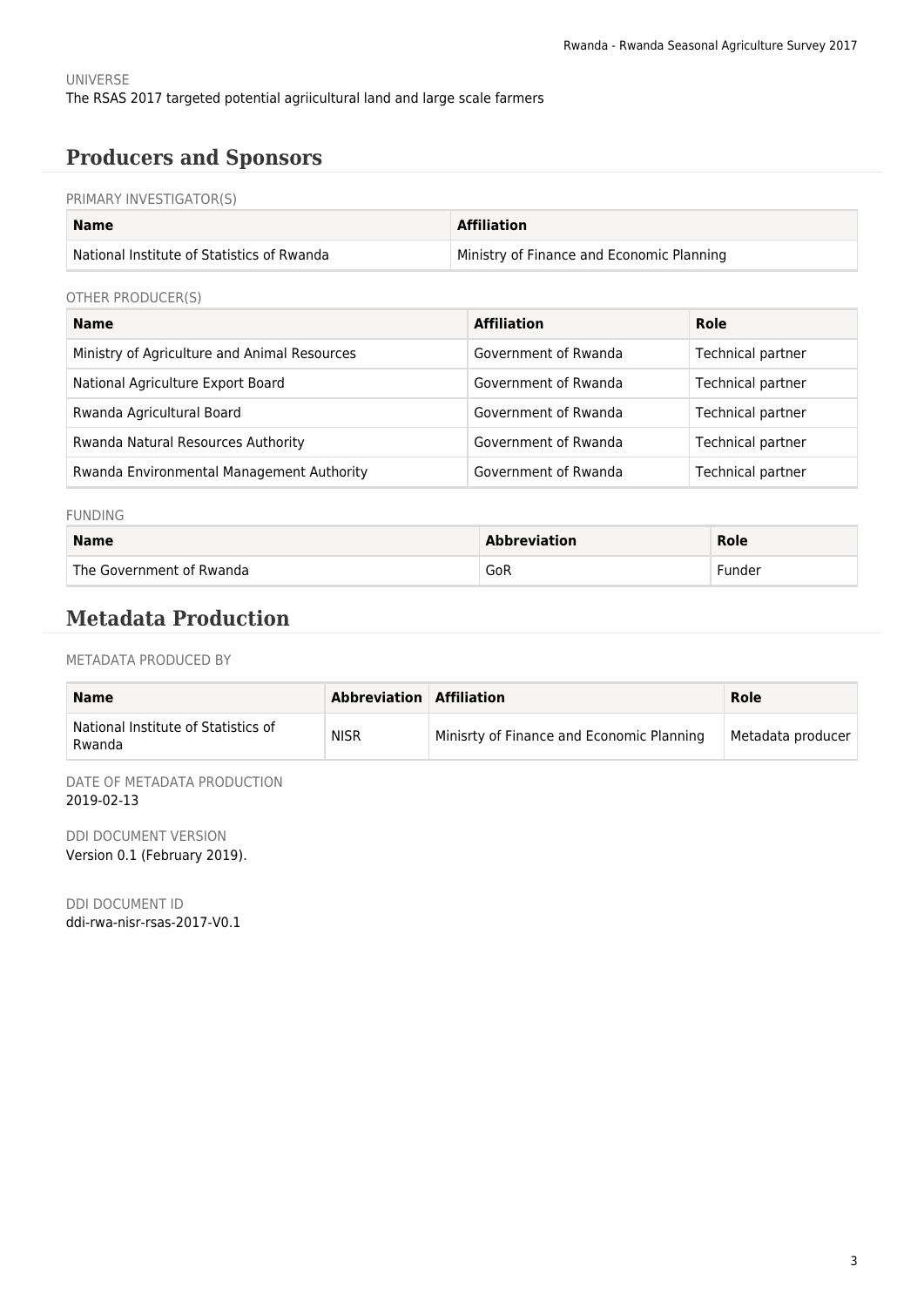### Sampling

#### **Sampling Procedure**

In order to provide the basis for conducting sample surveys based on complete coverage of the farm level, and as a better way of collecting agricultural data and finding better precise survey estimates, upgraded seasonal agricultural survey(USAS) used a Multiple-Frame Sampling (MFS) methodology by which, area frame was constructed and survey sample was drawn from it. Apart from that, a list frame of large-scale farmers (LSF), with at least 10 hectares of agricultural holdings, was done to complement the area frame just to cover crops mostly grown by large scale farmers and that cannot be easily covered in area frame.

For area frame design, the selection process was a two-stage process which begins with the first stage at the district level with every agriculture stratum (1.1, 2.0 and 3.0) divided into PSUs of 100 Ha (in strata1.1 and 2.0) and 500 ha (in stratum 3.0). The strata are broken into PSUs following visible boundaries and each PSU is given a unique PSU identity number. Based on the sample allocation to each district stratum the first-stage of the sample selection process uses a probability proportional to size (PPS) sampling method to select the number of PSUs equal to each stratum.

Then each of the selected PSUs is divided into secondary sampling units (SSUs) of approximately 10 ha for strata 1.1 and 2.0 and approximately 50 ha for stratum 3.0, and then randomly one SSU is selected from each sampled PSU and each is called a sample segment. A total number of 960 segments were selected countrywide using random sampling and the sample covers all 30 districts to ensure a representative sample at district level.

Finally, selected segment is subdivided into 1000 grid squares of 100 square meters each. To identify the plots/farms within the segment to be enumerated, a random sample of 5% grid squares was selected in each sample segment resulting in a nationwide point-sample total of 51,390 grid squares. A total number of 201 large scale farmers was identified and enumerated to complement area frame methodology.

#### **Weighting**

Sampling weights were calculated for each stratum in each district considering the total number of segments in the stratum and the sample size in the specific stratum.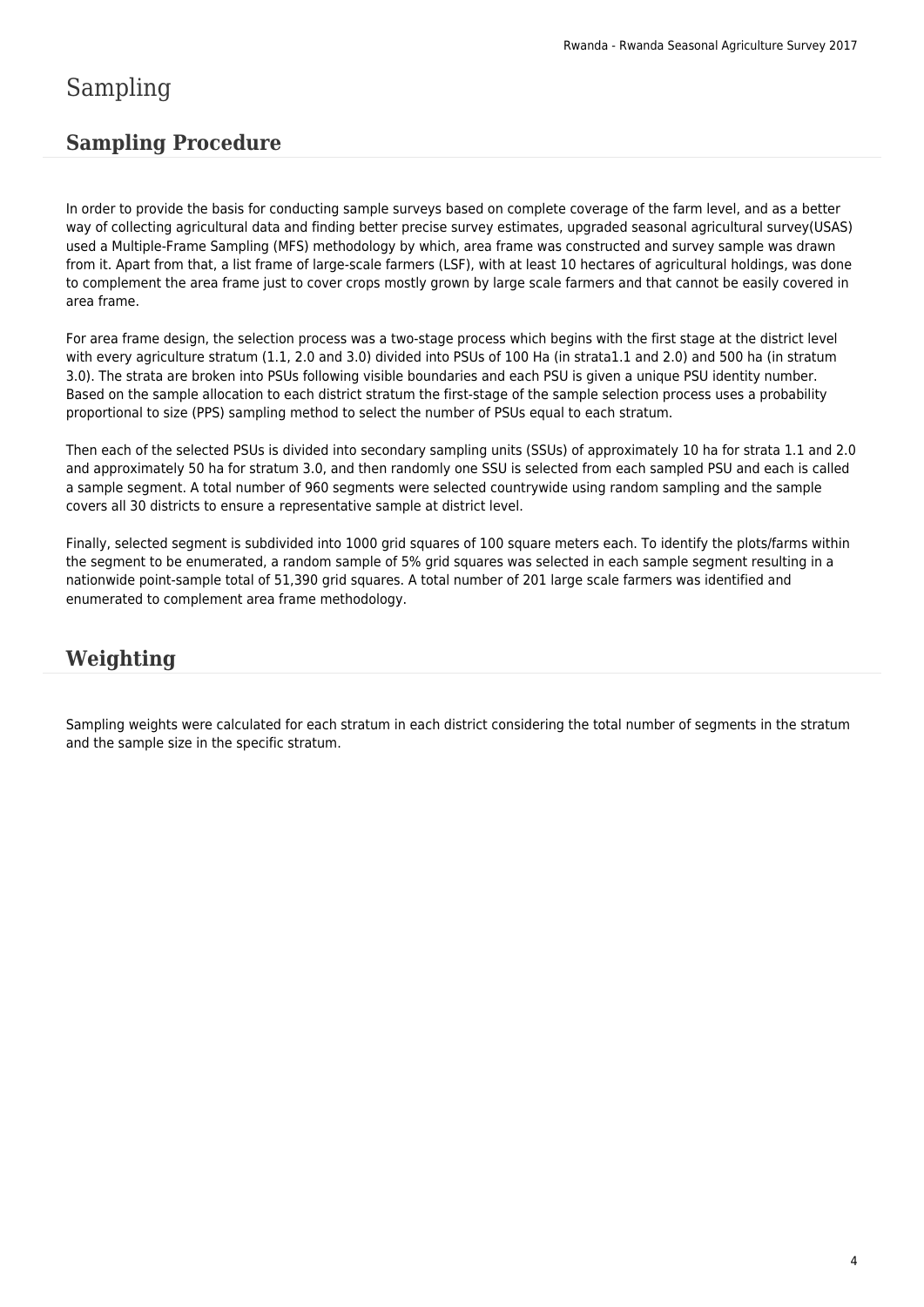### Questionnaires

#### **Overview**

There were two types of questionnaires used for this survey namely Screening questionnaire and plot questionnaires. A Screening questionnaire was used to collect information that enabled identification of a plot and its land use using the plot questionnaire. For point-sampling , the plot questionnaire is concerned with the collection of data on characteristics of crop identification, inputs (seeds, fertilizers, labor …), agricultural practices, crop production and use of production. All the surveys questionnaires used were published in English.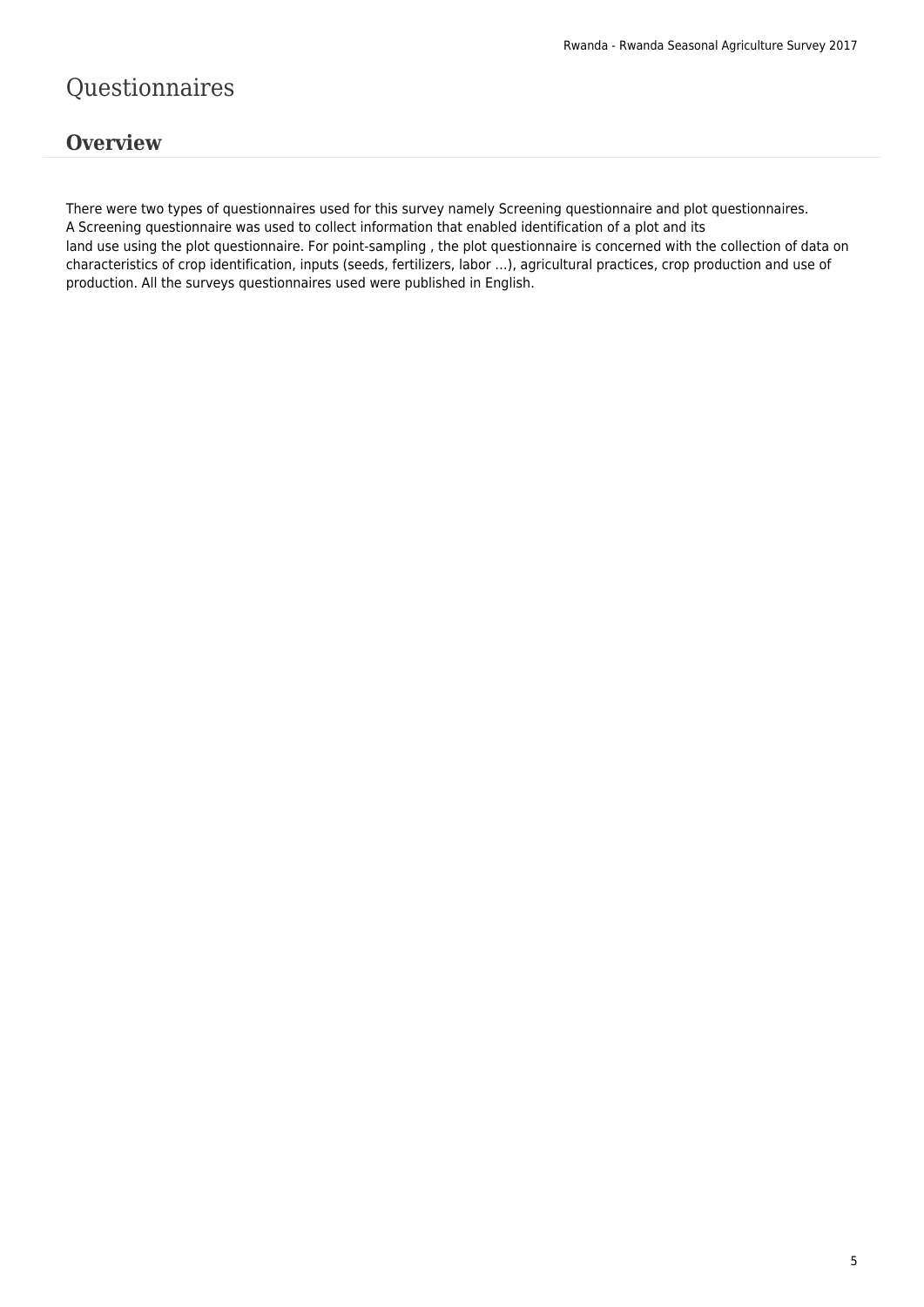### Data Collection

#### **Data Collection Dates**

| Start      | End        | Cycle    |
|------------|------------|----------|
| 2016-12-08 | 2017-02-15 | Season A |
| 2017-04-24 | 2017-07-02 | Season B |
| 2017-09-21 | 2017-10-30 | Season C |

#### **Data Collection Mode**

Face-to-face [f2f]

#### **Data Collection Notes**

Data collection consists of two distinct phases: The first Phase, known as screening activity, consists of visiting all sampled segments and delineating all plots in which the sampled grids points are fallen and thereafter recording the related information using screening questionnaire. The second phase consists of visiting the sub-sampled agricultural plots from screened plots in phase one as well as all Large- Scale Farmers having cultivated plots in the season the survey is being conducted. This phase is conducted in the period of harvesting where farmers are requested to provide information about sowing period and harvesting period, inputs used, agricultural practices done on the plots, the crop production and its use.

For SAS 2018 the NISR employed around 151 field workers in the form of two-person teams to conduct the fieldwork. The fieldwork consisted of a Phase 1 for segment screening and a Phase 2 for plot data collection. Training was provided to all fieldwork personnel on the data collection methodologies associated with the use of GPS for point-sampling and computer tablet questionnaires used for plot data collection and farmer interviews. The tablet computer assisted data collection and interview allowed for very fast and efficient uploading and transfer of the enumerated data from the field to NISR headquarters for processing. The tablet software instruments (electronic version of the paper questionnaires) allowed for instantaneous checking of the respondent data and automatically directed the enumerator questioning to reduce non-sampling errors within the data collection.

#### **Questionnaires**

There were two types of questionnaires used for this survey namely Screening questionnaire and plot questionnaires. A Screening questionnaire was used to collect information that enabled identification of a plot and its land use using the plot questionnaire. For point-sampling , the plot questionnaire is concerned with the collection of data on characteristics of crop identification, inputs (seeds, fertilizers, labor …), agricultural practices, crop production and use of production. All the surveys questionnaires used were published in English.

#### **Data Collectors**

| <b>Name</b>                                | <b>Abbreviation</b> | <b>Affiliation</b>                        |
|--------------------------------------------|---------------------|-------------------------------------------|
| National Institute of Statistics of Rwanda | <b>NISR</b>         | Ministry of Finance and Economic Planning |

#### **Supervision**

The 2017 USAS used 180 fieldworkers grouped in 33 field teams and 30 team leaders. All fieldwork staff in 2017 held a degree in Agricultural Sciences and were trained by NISR headquarter staff before starting data collection. Higher level supervision of staff from NISR visited the field teams during each phase of data collection to ensure data quality control.

At the bottom of the hierarchy, there are enumerators who would be assisted by a team leader also known as a controller. His/ her main function is to introduce the enumerators to the various key people from the sector to the villages leaders up to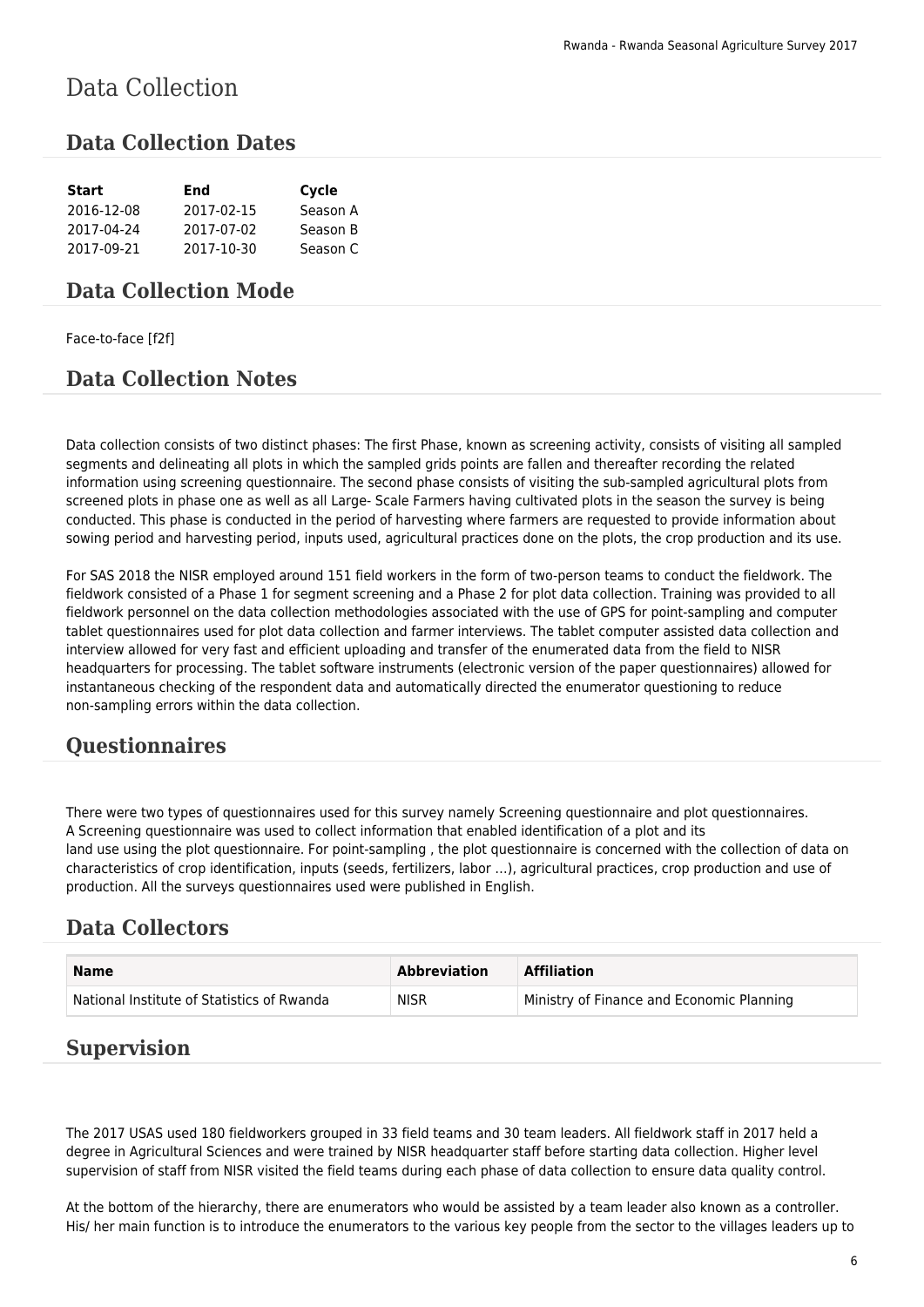operators in the Secondary Sampling Unit (known as Segment), and assist enumerators during the whole course of the survey .

A higher level supervision staff from NISR visited the field teams during each phase of data collection to ensure quality control.

Responsibilities of a Team Leader is to manage the interviewers to ensure successful completion and quality of data collected in a given time period for the fieldwork.

He/she was expected to record information about the fieldwork , which track the status of completion of the work in the field, document problems in the field and solutions taken to resolve these problems. Specifically, his/her tasks included:

- 1. Introduce the survey and interviewers at local level where the survey is administered.
- 2. Monitor and attend some interviews and make comments on the worker's performance.
- 3. Meet frequently with each member of the group to discuss, improve and organize work.
- 4. Check the availability of all the necessary items before going on field.
- 5. Help workers to solve the problems they encounter
- 6. Manage the team's work schedule
- 7. Make sure all the big farmers are identified and surveyed.
- 8. Communicate with NISR, regarding field issues, as necessary.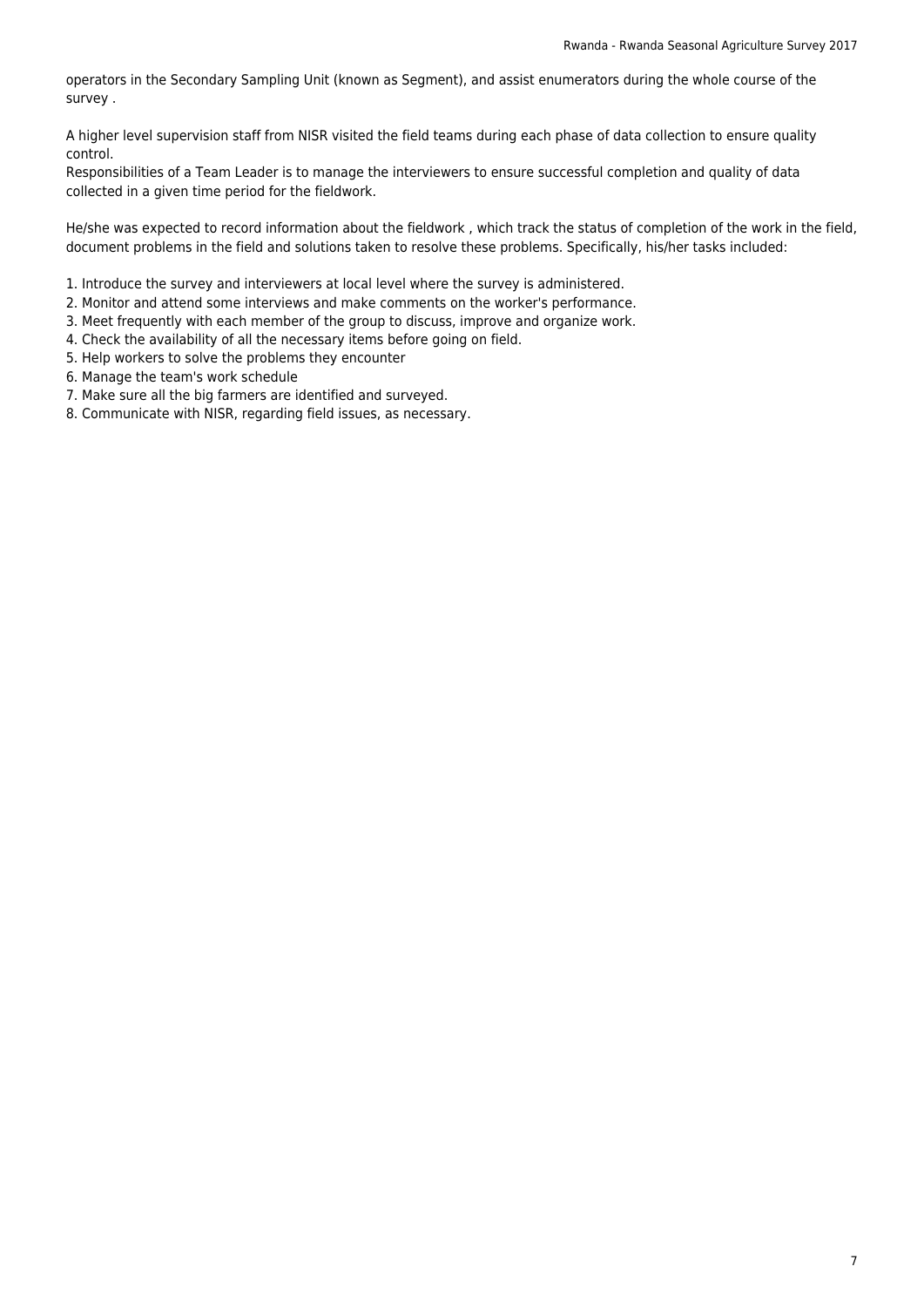### Data Processing

#### **Data Editing**

The CAPI method of data collection allows the enumerators in the field to collect and enter data with their tablets and then synchronize to the server at headquarters where data are received by NISR staff, checked for consistency at NISR and thereafter transmitted to analysts for tabulation and reporting using STATA and Excel software.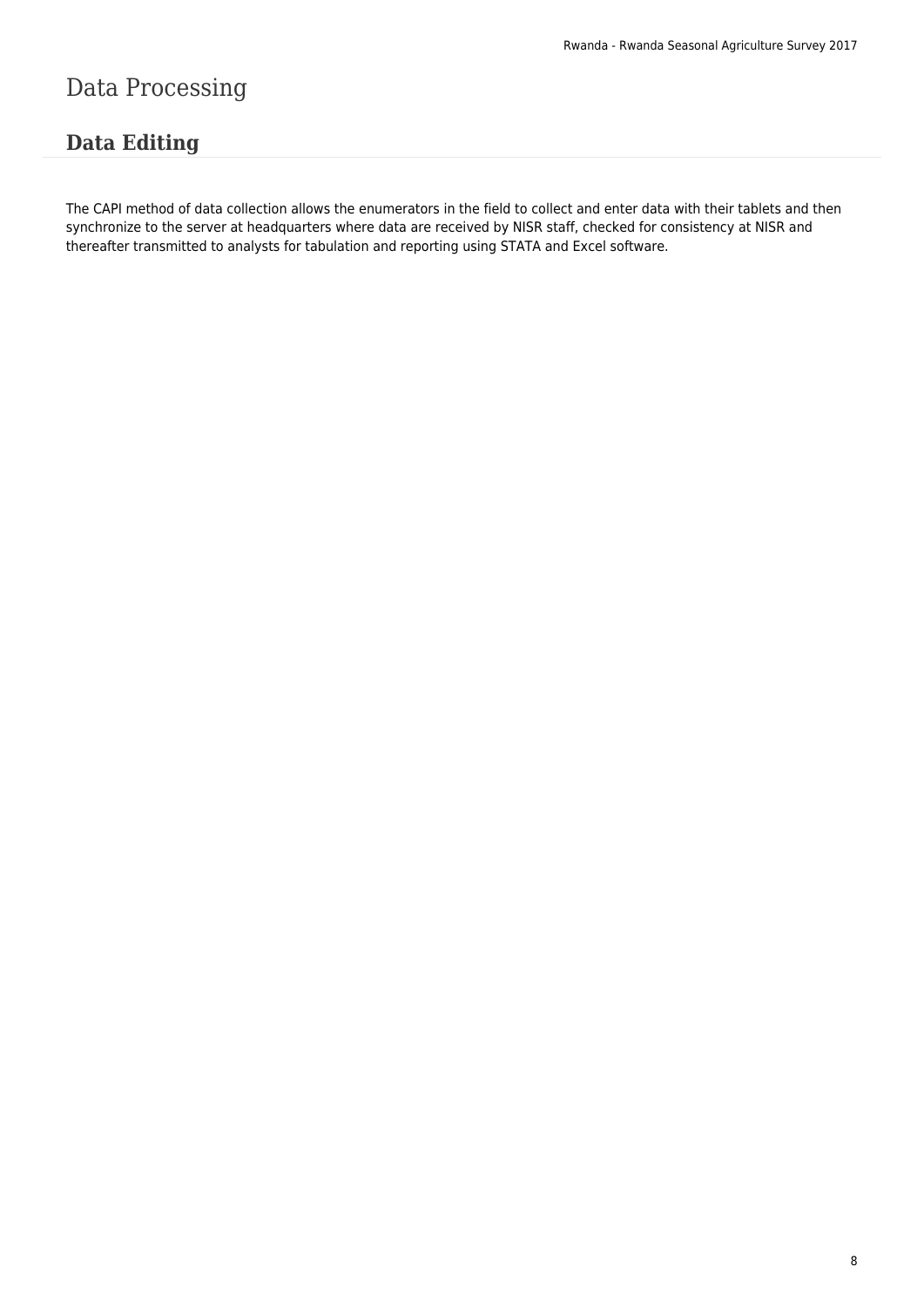#### Data Appraisal

#### **Other forms of Data Appraisal**

All Farm questionnaires were subjected to two/three rounds of data quality checking. The first round was conducted by the enumerator and the second round was conducted by the team leader to check if questionnaires had been well completed by enumerators. And in most cases, questionnaires completed by one enumerator were peer-reviewed by another enumerator before being checked by the Team leader.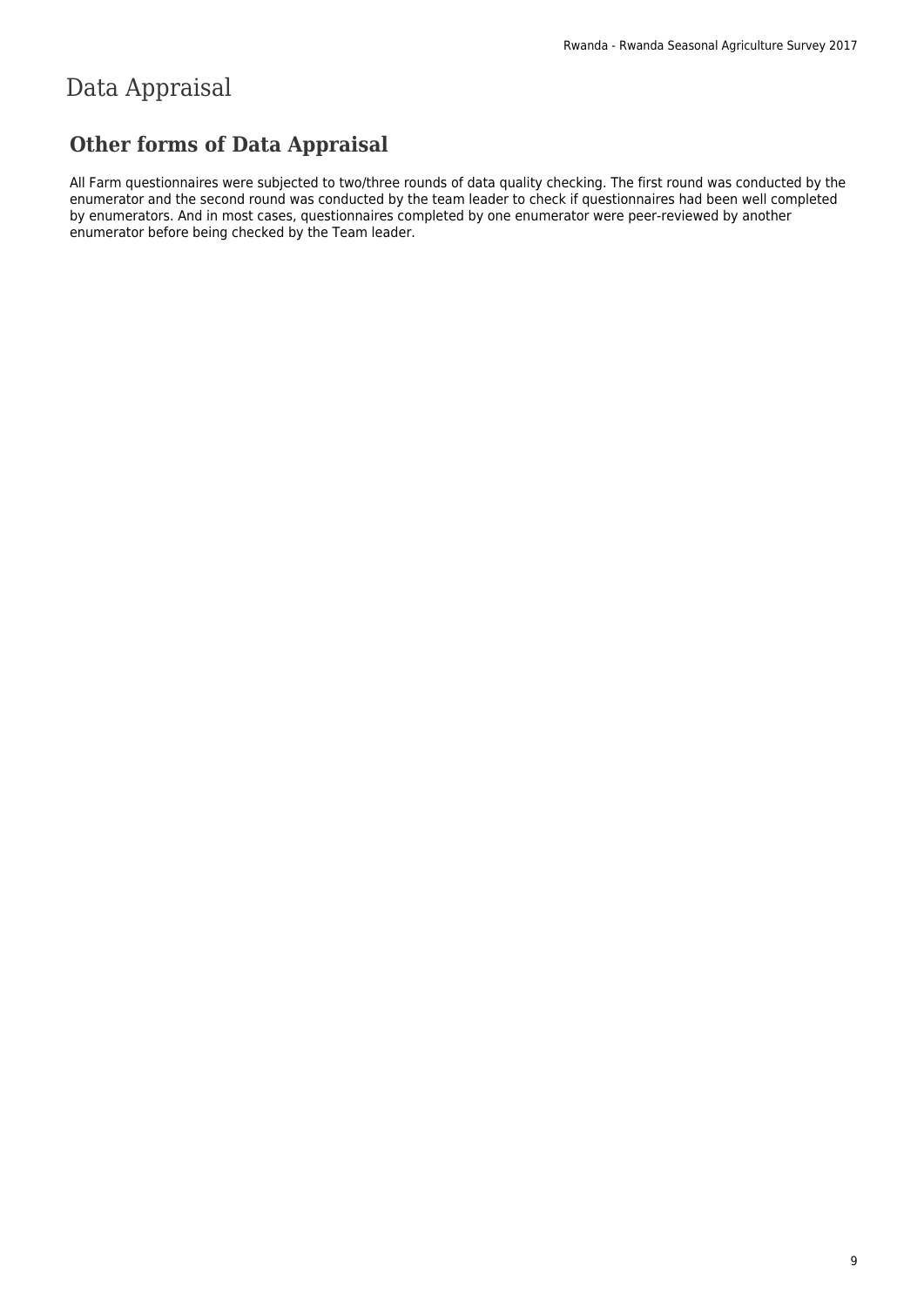# **File Description**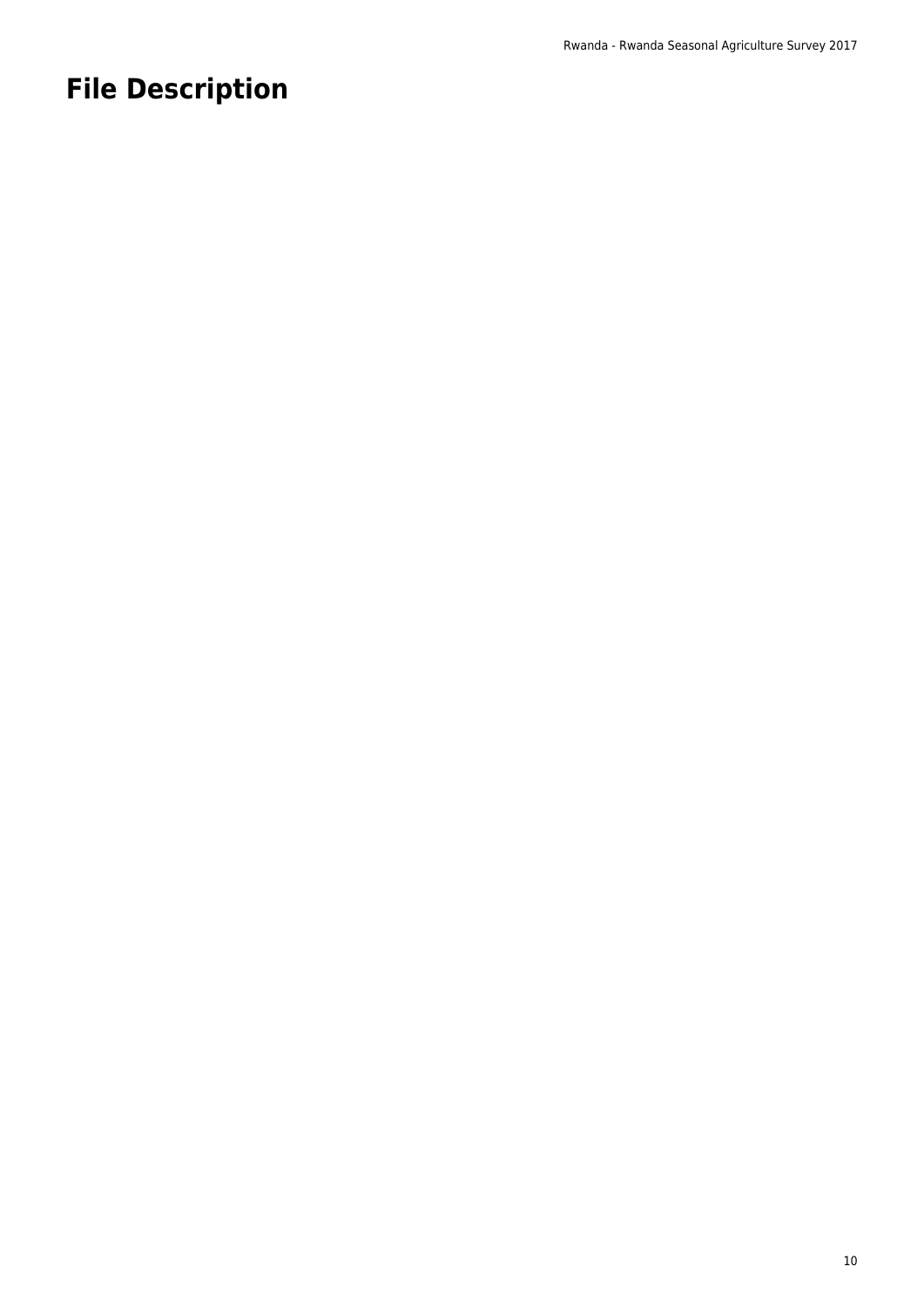# **Variable List**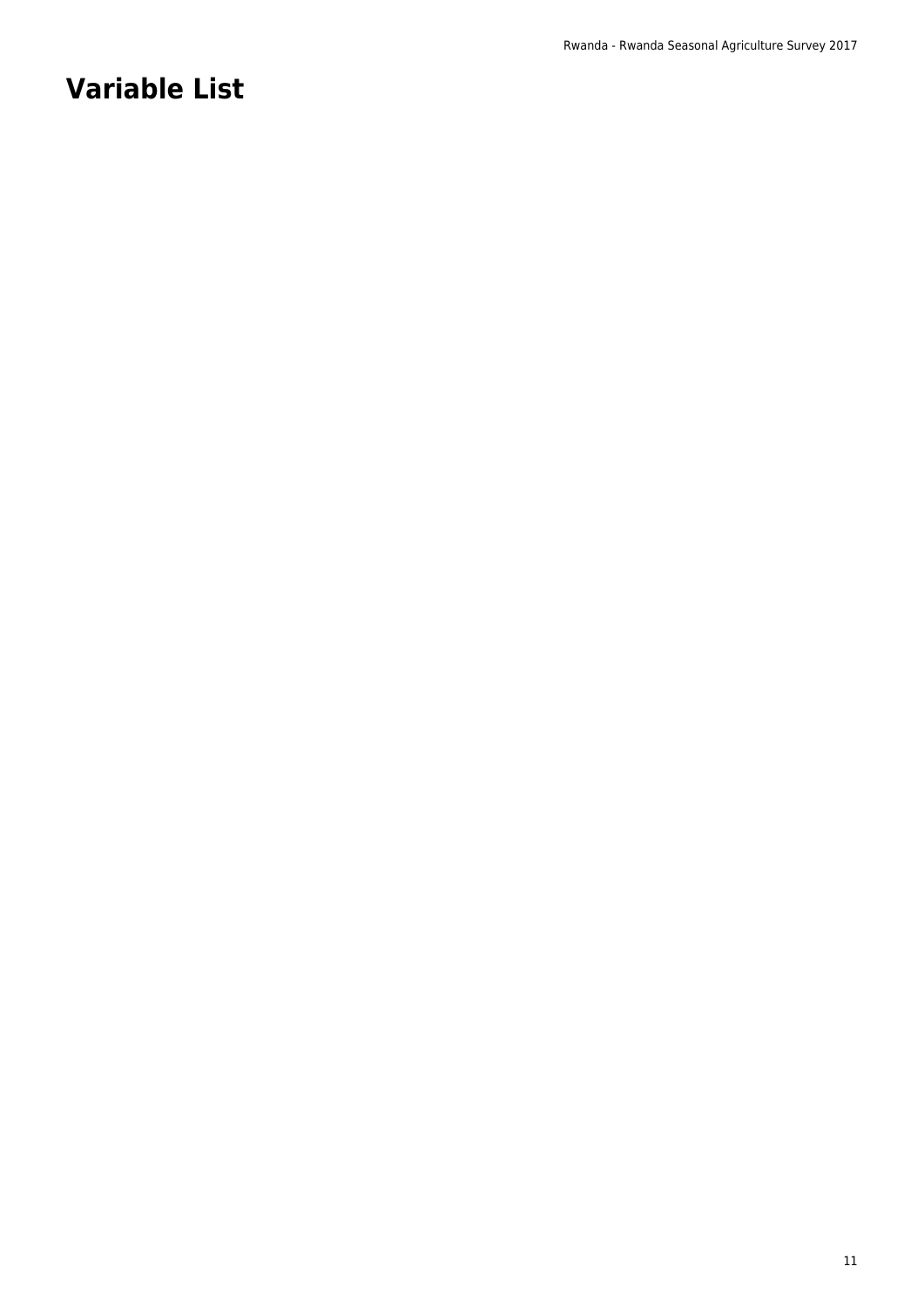## **SeasonA\_2017\_LSF\_Antierosion**

| Content      | This file contains data on soil erosion control measures. These data have been collected on large scale<br>farmers (LSF). The file is related to plot questionnaire, part IV. |
|--------------|-------------------------------------------------------------------------------------------------------------------------------------------------------------------------------|
| Cases        | 889                                                                                                                                                                           |
| Variable(s)  | 10                                                                                                                                                                            |
| Structure    | Type:<br>Keys: ()                                                                                                                                                             |
| Version      | V <sub>0.1</sub>                                                                                                                                                              |
| Producer     | <b>NISR</b>                                                                                                                                                                   |
| Missing Data |                                                                                                                                                                               |

| ID   | <b>Name</b> | Label                                                                                | Type     | Format  | Question |
|------|-------------|--------------------------------------------------------------------------------------|----------|---------|----------|
| V737 | LSF ID      | Large scale farmer identification                                                    | contin   | numeric |          |
| V738 | slq1        | 1.1.Province                                                                         | discrete | numeric |          |
| V739 | slq2        | 1.2. District                                                                        | discrete | numeric |          |
| V740 | s2q1        | 2.1.Plot No                                                                          | contin   | numeric |          |
| V741 | s2q2        | 2.2.Plot area(m2)                                                                    | contin   | numeric |          |
| V742 | s4q1        | 4.1. What is the degree of erosion on this plot?                                     | discrete | numeric |          |
| V743 | s4q2        | 4.2. Is there any anti-erosion activity on this plot?                                | discrete | numeric |          |
| V744 | s4q3        | 4.3. Types of anti-erosion activities existing in the plot?                          | discrete | numeric |          |
| V745 | s4q4        | 4.4. Was this anti-erosion activity done during the current agricultural<br>season?  | discrete | numeric |          |
| V746 | s4q5        | 4.5. What is the total cost of anti erosion ectivity done during this<br>season(Rwf) | contin   | numeric |          |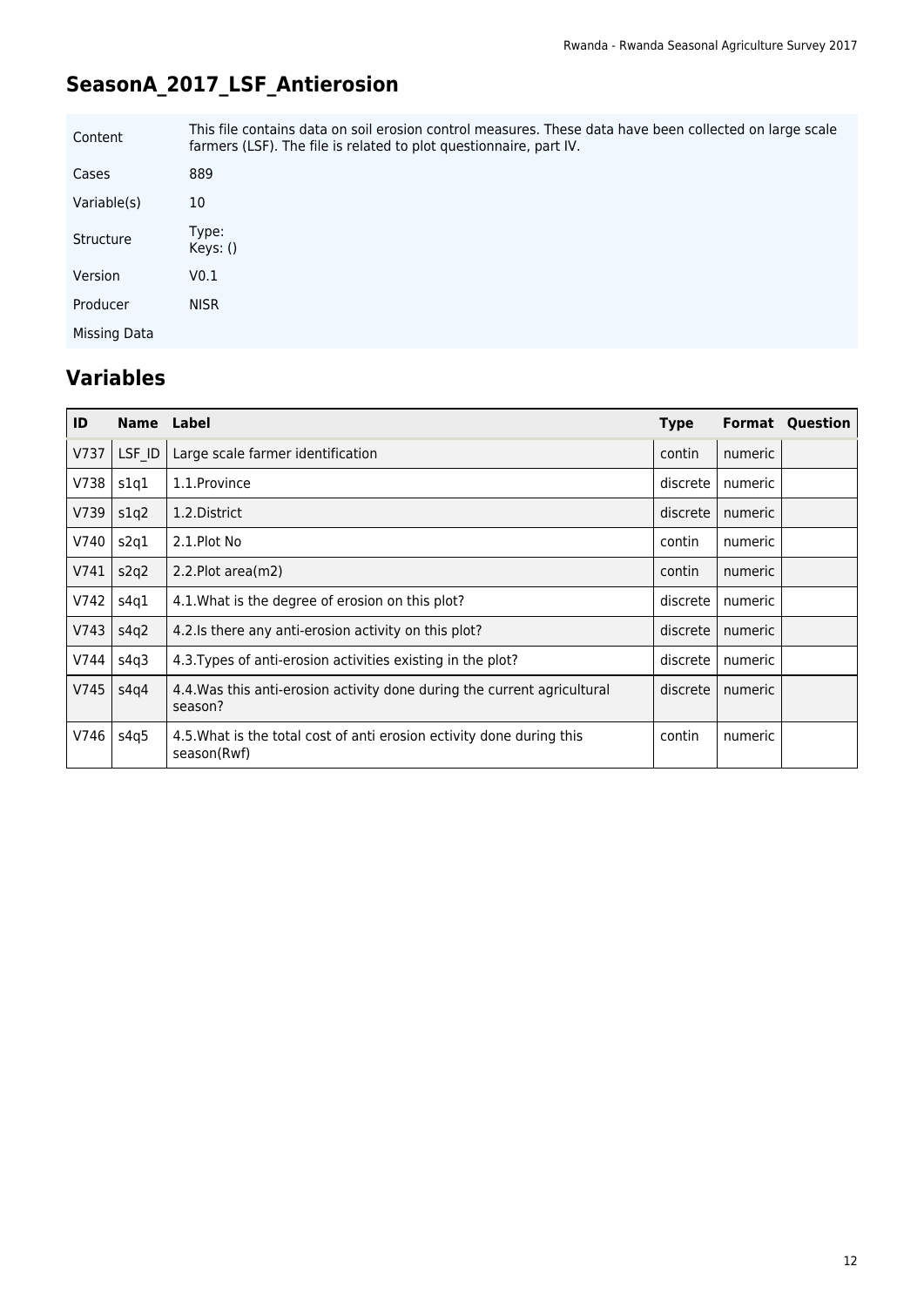### **SeasonA\_2017\_LSF\_Crop production**

| Content      | This file contains data on crops planted, type of seeds sown and production of crop grown in the plot.<br>These data have been collected on large scale farmers (LSF). This data file is related to plot<br>questionnaire, part II. |
|--------------|-------------------------------------------------------------------------------------------------------------------------------------------------------------------------------------------------------------------------------------|
| Cases        | 744                                                                                                                                                                                                                                 |
| Variable(s)  | 30                                                                                                                                                                                                                                  |
| Structure    | Type:<br>Keys: ()                                                                                                                                                                                                                   |
| Version      | V <sub>0.1</sub>                                                                                                                                                                                                                    |
| Producer     | <b>NISR</b>                                                                                                                                                                                                                         |
| Missing Data |                                                                                                                                                                                                                                     |

| ID   | <b>Name</b> | Label                                                      | <b>Type</b> |         | <b>Format Question</b> |
|------|-------------|------------------------------------------------------------|-------------|---------|------------------------|
| V747 | LSF ID      | Large scale farmer identification                          | contin      | numeric |                        |
| V748 | s1q1        | 1.1 Province                                               | discrete    | numeric |                        |
| V749 | slq2        | 1.2 District                                               | discrete    | numeric |                        |
| V750 | s2q1        | 2.1.Plot number                                            | contin      | numeric |                        |
| V751 | s2q2        | 2.2 Plot area in square meters                             | contin      | numeric |                        |
| V752 | s2q4        | 2.4 Cropping system in the plot                            | discrete    | numeric |                        |
| V753 | s2q5        | 2.5 Number of main crops in the plot                       | discrete    | numeric |                        |
| V754 | s2q6        | 2.6.Crop name                                              | discrete    | numeric |                        |
| V755 | s2q7        | 2.7.crop area in square meters                             | contin      | numeric |                        |
| V756 | s2q8        | 2.8. Number of trees in case of plantation                 | contin      | numeric |                        |
| V757 | s2q9        | 2.9. Number of trees susceptible to produce in six months  | contin      | numeric |                        |
| V758 | s2q10       | 2.10.Sowing date                                           | discrete    | numeric |                        |
| V759 | s2q11       | 2.11. Harvesting date                                      | discrete    | numeric |                        |
| V760 | s2q12       | 2.12. Type of seeds sown                                   | discrete    | numeric |                        |
| V761 | $s2q13_1$   | 2.13.1. Quantity of traditional seeds sown: Unity          | discrete    | numeric |                        |
| V762 | s2q13 2     | 2.13.2. Quantity of traditional seeds sown: Quantity       | contin      | numeric |                        |
| V763 | s2q14       | 2.14. Quantity of traditional seeds purchased              | contin      | numeric |                        |
| V764 | s2q15       | 2.15. Amount for the purchased of traditional seeds (Rwf)  | contin      | numeric |                        |
| V765 | s2q16 1     | 2.16.1. Quantity of improved seeds sown: Unity             | discrete    | numeric |                        |
| V766 | s2q16_2     | 2.16.2. Quantity of improved seeds sown: Quantity          | contin      | numeric |                        |
| V767 | s2q17       | 2.17. Quantity of improved seeds purchased                 | contin      | numeric |                        |
| V768 | s2q18       | 2.18. Amount spent for the purhase of improved seeds (Rwf) | contin      | numeric |                        |
| V769 | s2q19       | 2.19. Where did improved seeds sown come from?             | discrete    | numeric |                        |
| V770 | s2q20       | 2.20.Quantity already haversted (in Kg)                    | contin      | numeric |                        |
| V771 | s2q21       | 2.21. Remaining quantity to be haversted                   | contin      | numeric |                        |
| V772 | s2q22       | 2.22. Total quantity of the havest                         | contin      | numeric |                        |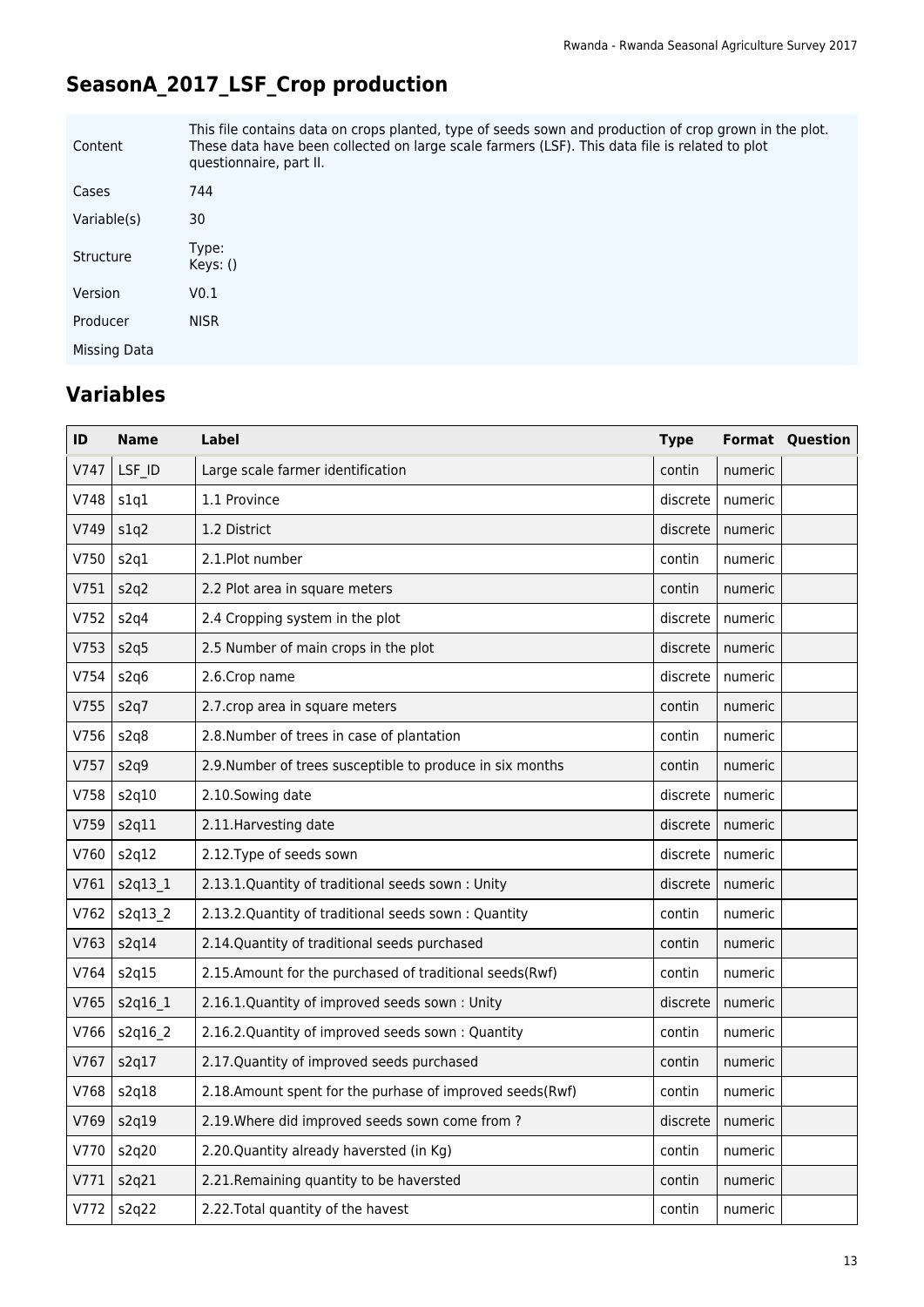| ID   | <b>Name</b>  | Label                                                          | <b>Type</b> |            | <b>Format Question</b> |
|------|--------------|----------------------------------------------------------------|-------------|------------|------------------------|
|      | $V773$ s2q23 | 2.23 Explanation on production status                          | discrete    | I numeric. |                        |
| V774 | s2q24        | 2.24 Have you sold any quantity of your produce of this crop   | discrete    | numeric    |                        |
| V775 | s2q25        | 2.25 What was the farm gate price of this crop?                | contin      | numeric    |                        |
| V776 |              | crop group   Crop category based on major crop grown in rwanda | discrete    | numeric    |                        |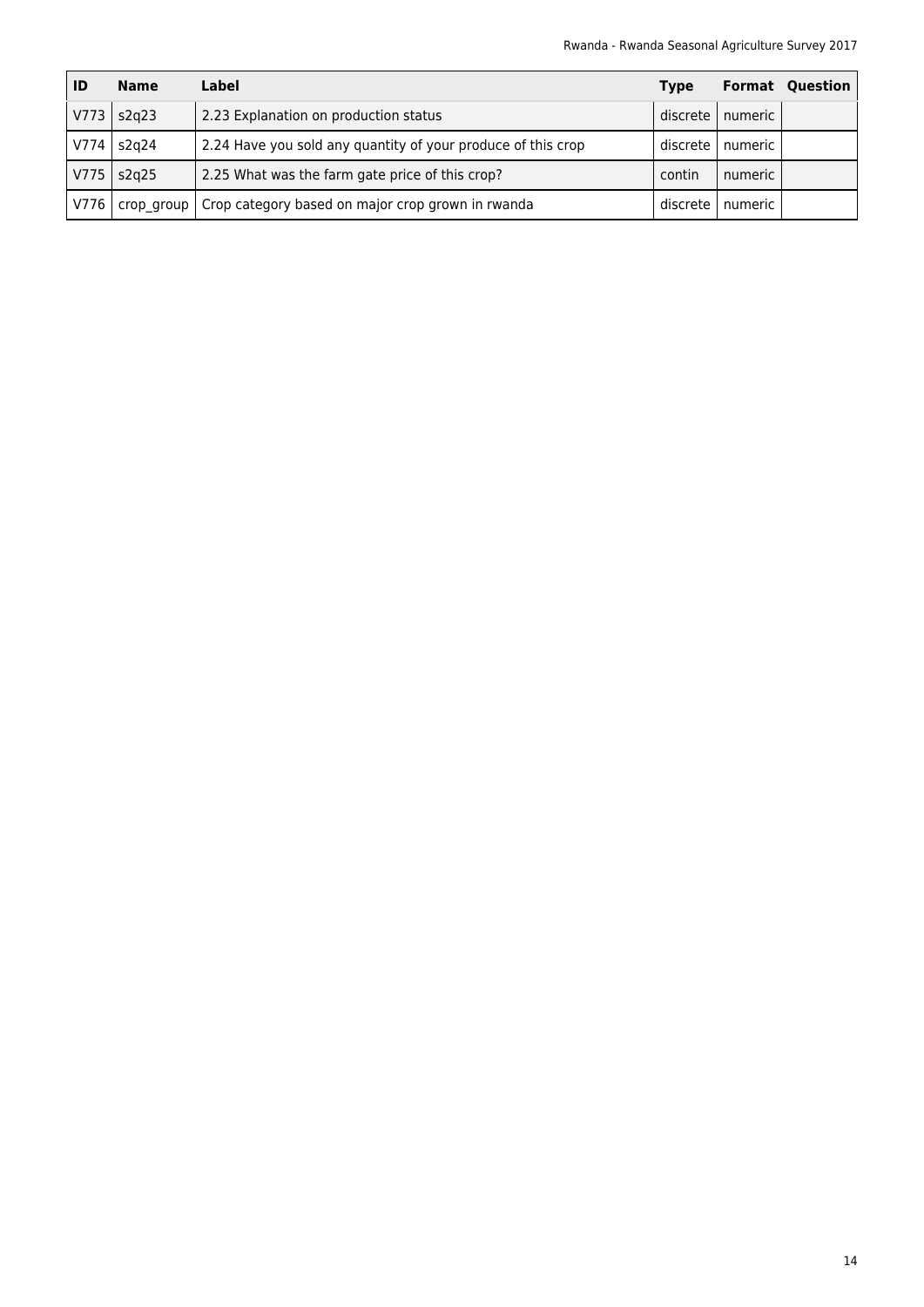### **SeasonA\_2017\_LSF\_Fertilizers**

| Content      | This file contains data on use of organic and inorganic fertilizers. These data have been collected on<br>large scale farmers (LSF). This data file is related to plot questionnaire, part III. |
|--------------|-------------------------------------------------------------------------------------------------------------------------------------------------------------------------------------------------|
| Cases        | 1423                                                                                                                                                                                            |
| Variable(s)  | 17                                                                                                                                                                                              |
| Structure    | Type:<br>Keys: ()                                                                                                                                                                               |
| Version      | v0.1                                                                                                                                                                                            |
| Producer     | <b>NISR</b>                                                                                                                                                                                     |
| Missing Data |                                                                                                                                                                                                 |

| ID   | <b>Name</b> | Label                                                                    | <b>Type</b> |         | <b>Format Question</b> |
|------|-------------|--------------------------------------------------------------------------|-------------|---------|------------------------|
| V777 | LSF ID      | Large scale farmer identification                                        | contin      | numeric |                        |
| V778 | s1q1        | 1.1.Province                                                             | discrete    | numeric |                        |
| V779 | slq2        | 1.2. District                                                            | discrete    | numeric |                        |
| V780 | s2q1        | 2.1.Plot number                                                          | contin      | numeric |                        |
| V781 | s2q2        | 2.2. Plot area(m2)                                                       | contin      | numeric |                        |
| V782 | s3q1        | 3.1. Have you used organic fertilizer in this plot during this season?   | discrete    | numeric |                        |
| V783 | s3q2        | 3.2. Quantity of organic fertilizer used (in kg)                         | contin      | numeric |                        |
| V784 | s3q3        | 3.3. Quantity of organic fertilize purchased (in kg)                     | contin      | numeric |                        |
| V785 | s3q4        | 3.4. Cost of organic fertilizer purchased (Rwf)                          | contin      | numeric |                        |
| V786 | s3q5        | 3.5. Have you used inorganic fertilizer in this plot during this season? | discrete    | numeric |                        |
| V787 | s3q6        | 3.6. Inorganic fertilzer type                                            | discrete    | numeric |                        |
| V788 | s3q7        | 3.7. Inorganic fertilzer unit                                            | discrete    | numeric |                        |
| V789 | s3q8        | 3.8. Inorganic fertilzer total quantity used                             | contin      | numeric |                        |
| V790 | s3q9        | 3.9. Inorganic fertilzer quantity purchased                              | contin      | numeric |                        |
| V791 | s3q10       | 3.10. Inorganic fertilzer unit price                                     | contin      | numeric |                        |
| V792 | s3q11       | 3.11. What is the main source of inorganic fertilizer used?              | discrete    | numeric |                        |
| V793 | s3q12       | 3.12. What was the main crop the Inorganic fertilzer was applied?        | discrete    | numeric |                        |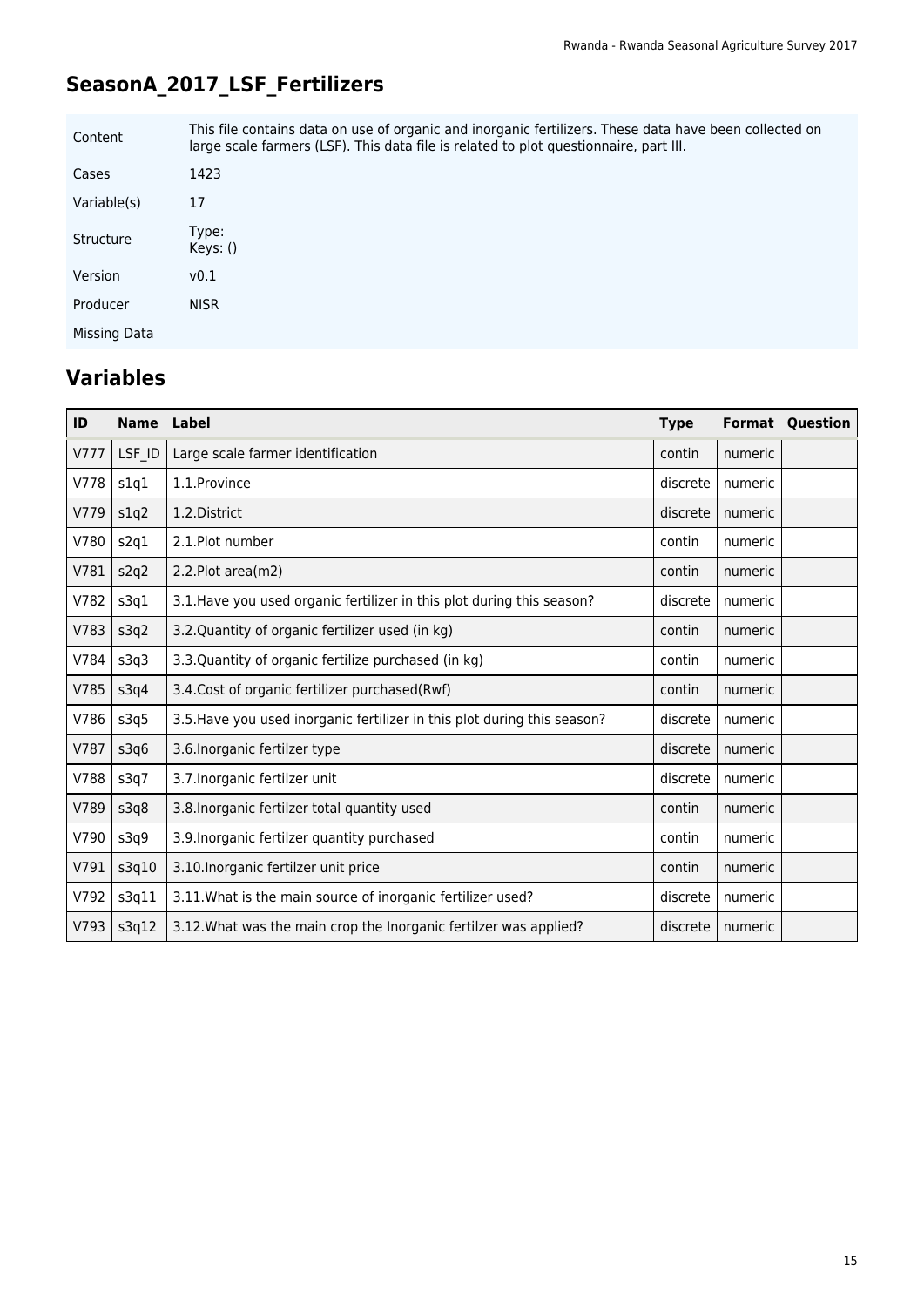### **SeasonA\_2017\_LSF\_Irrigation\_Soil\_preparation\_and\_Land\_tenure**

| Content      | This file contains data on Irrigation, Soil preparation and land tenure. These data have been collected on<br>large scale farmers (LSF). This data file is related to plot questionnaire, part IV. |
|--------------|----------------------------------------------------------------------------------------------------------------------------------------------------------------------------------------------------|
| Cases        | 806                                                                                                                                                                                                |
| Variable(s)  | 36                                                                                                                                                                                                 |
| Structure    | Type:<br>Keys: ()                                                                                                                                                                                  |
| Version      | V <sub>0.1</sub>                                                                                                                                                                                   |
| Producer     | <b>NISR</b>                                                                                                                                                                                        |
| Missing Data |                                                                                                                                                                                                    |

| ID   | <b>Name</b> | Label                                                                                 | <b>Type</b> | <b>Format</b> | Question |
|------|-------------|---------------------------------------------------------------------------------------|-------------|---------------|----------|
| V794 | LSF ID      | Large scale farmer identification                                                     | contin      | numeric       |          |
| V795 | slq1        | 1.1.Province                                                                          | discrete    | numeric       |          |
| V796 | slq2        | 1.2. District                                                                         | discrete    | numeric       |          |
| V797 | s2q1        | 2.1.Plot number                                                                       | contin      | numeric       |          |
| V798 | s2q2        | 2.2.Plot area(m2)                                                                     | contin      | numeric       |          |
| V799 | s4q17       | 4.17. Has this plot been irrigated during this season?                                | discrete    | numeric       |          |
| V800 | s4q18       | 4.18. What is the source of water for irrigation?                                     | discrete    | numeric       |          |
| V801 | s4q19       | 4.19. What is irrigation techniques used on this plot?                                | discrete    | numeric       |          |
| V802 | s4q20       | 4.20. What is the cost of hired labor used for irrigation technique?                  | contin      | numeric       |          |
| V803 | s4q21       | 4.21. What was the main crop being irrigated                                          | discrete    | numeric       |          |
| V804 | s4q6        | 4.6.ls this plot fenced?                                                              | discrete    | numeric       |          |
| V805 | s4q7        | 4.7. Was this plot fence done during the current agricultural season?                 | discrete    | numeric       |          |
| V806 | s4q8        | 4.8. Activity cost                                                                    | contin      | numeric       |          |
| V807 | s4q9        | 4.9. Amount spent on hired labor used to prepare land, sowing and<br>any other agricu | contin      | numeric       |          |
| V808 | s4q10       | 4.10. Have you used ploughing animals(oxen) during this season?                       | discrete    | numeric       |          |
| V809 | s4q11       | 4.11.Amount paid on rent of ploughing animals during this<br>season(Rwf)              | discrete    | numeric       |          |
| V810 | s4q12       | 4.12. Have you used a ploughing tractor during this season?                           | discrete    | numeric       |          |
| V811 | s4q13       | 4.13. Amount paid on rent of ploudhing tractor (Rwf)                                  | contin      | numeric       |          |
| V812 | s4q14       | 4.14. Have you used any other other mechanical equipment during<br>this season?       | discrete    | numeric       |          |
| V813 | s4q15       | 4.15. Name of other mechanical equipment used during this season                      | discrete    | character     |          |
| V814 | s4q16       | 4.16. Rent cost for the other mechanical equipment (Rwf)                              | discrete    | numeric       |          |
| V815 | s5q1        | 5.1.Is this plot owned or rented?                                                     | discrete    | numeric       |          |
| V816 | s5q2        | 5.2. Ownership category                                                               | discrete    | numeric       |          |
| V817 | s5q3        | 5.3. When has this plot been brought?                                                 | discrete    | numeric       |          |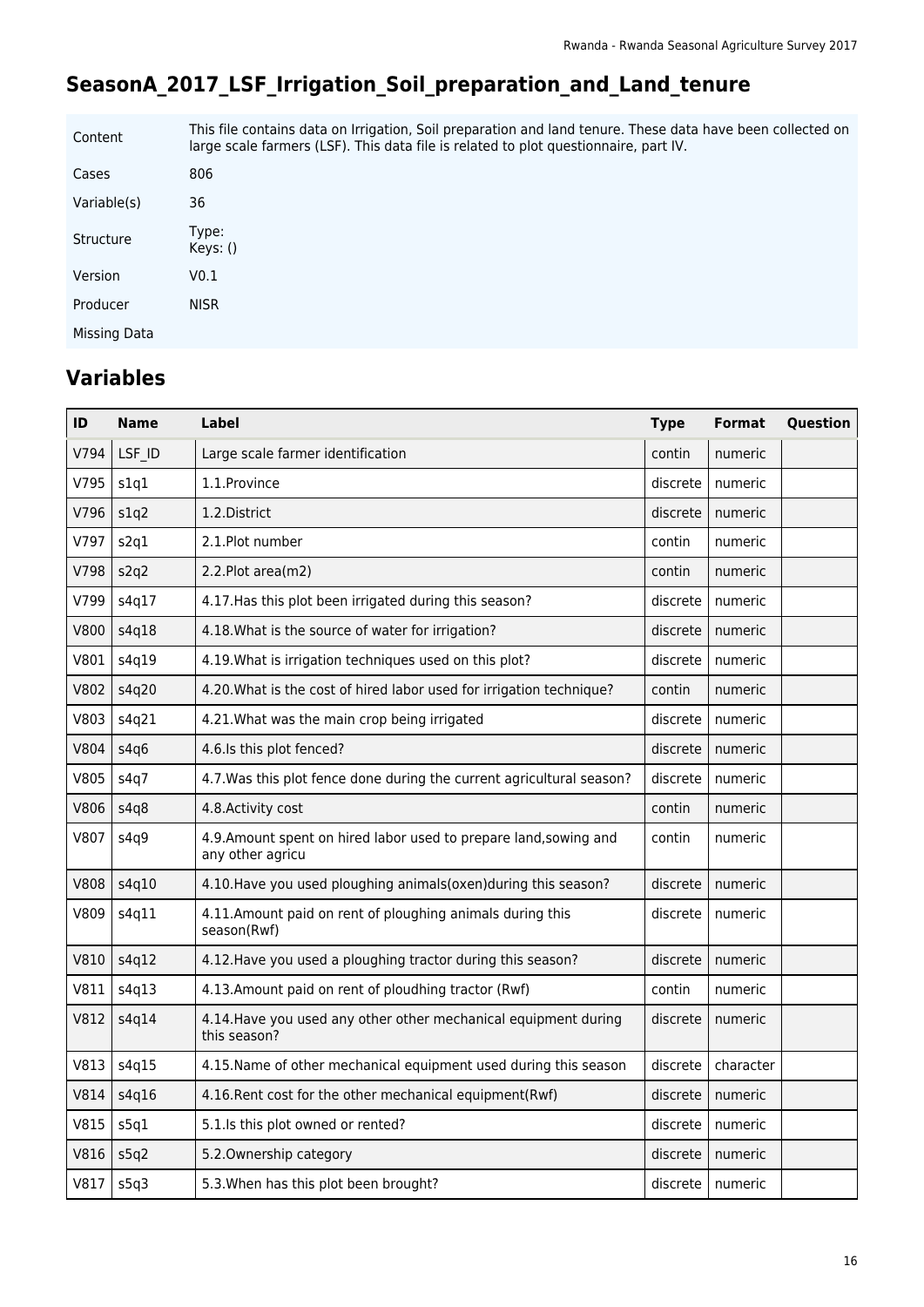| ID          | <b>Name</b> | Label                                                                                 | <b>Type</b> | <b>Format</b> | Question |
|-------------|-------------|---------------------------------------------------------------------------------------|-------------|---------------|----------|
| <b>V818</b> | s5q4        | 5.4. If the plot was purchased during this season or last year, what<br>was the cost? | discrete    | numeric       |          |
| V819        | s5q5        | 5.5. If the plot was rented, what kind of payment have you agreed on<br>during this   | discrete    | numeric       |          |
| V820        | s5q6        | 5.6. If the rented plot was paid by cash, what is the amount for this<br>season?      | contin      | numeric       |          |
| V821        | s5q7 1      | 5.7.1. What are crops in this plot that have been chosen for<br>production share for  | discrete    | numeric       |          |
| V822        | $s5q8$ 1    | 5.8.1. If the rented plot was paid by production share, what is the<br>percentage sha | discrete    | numeric       |          |
| V823        | s5q7 2      | 5.7.2. What are crops in this plot that have been chosen for<br>production share for  | discrete    | numeric       |          |
| V824        | s5q8 2      | 5.8.2. If the rented plot was paid by production share, what is the<br>percentage sh  | discrete    | numeric       |          |
| V825        | $s5q7$ 3    | 5.7.3. What are crops in this plot that have been chosen for<br>production share for  | discrete    | numeric       |          |
| V826        | s5q83       | 5.8.3. If the rented plot was paid by production share, what is the<br>percentage sh  | discrete    | numeric       |          |
| V827        | s5q7 4      | 5.7.4. What are crops in this plot that have been chosen for<br>production share for  | discrete    | numeric       |          |
| V828        | s5q84       | 5.8.4. If the rented plot was paid by production share, what is the<br>percentage sh  | discrete    | numeric       |          |
| V829        | crop group  | Crop category for major crops grown in Rwanda                                         | discrete    | numeric       |          |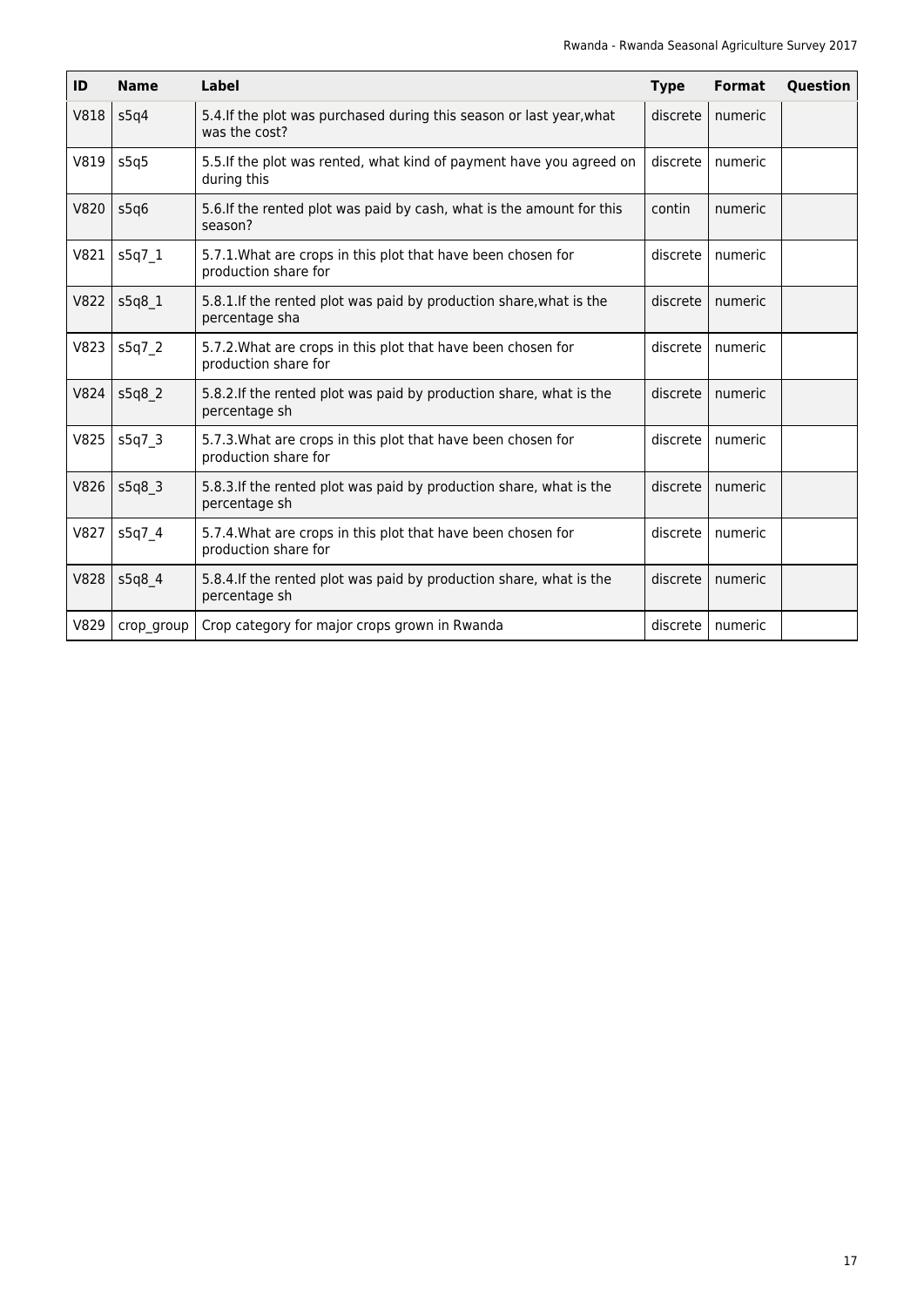### **SeasonA\_2017\_LSF\_Pesticides**

| Content      | This file contains data on use of pesticides. These data have been collected on large scale farmers<br>(LSF). This data file is related to plot questionnaire, part III. |
|--------------|--------------------------------------------------------------------------------------------------------------------------------------------------------------------------|
| Cases        | 1282                                                                                                                                                                     |
| Variable(s)  | 11                                                                                                                                                                       |
| Structure    | Type:<br>Keys: ()                                                                                                                                                        |
| Version      | V <sub>0.1</sub>                                                                                                                                                         |
| Producer     | <b>NISR</b>                                                                                                                                                              |
| Missing Data |                                                                                                                                                                          |

| ID   | <b>Name</b> | Label                                                           | <b>Type</b> | Format  | Question |
|------|-------------|-----------------------------------------------------------------|-------------|---------|----------|
| V830 | LSF ID      | Large scale farmer identification                               | contin      | numeric |          |
| V831 | slg1        | 1.1 Province                                                    | discrete    | numeric |          |
| V832 | slq2        | 1.2 District                                                    | discrete    | numeric |          |
| V833 | s2q1        | 2.1.Plot number                                                 | contin      | numeric |          |
| V834 | s2q2        | 2.2.Plot area(m2)                                               | contin      | numeric |          |
| V835 | s3q13       | 3.13. Have you used pesticide in this plot during this season   | discrete    | numeric |          |
| V836 | s3q14       | 3.14. Pesticide type                                            | discrete    | numeric |          |
| V837 | s3q15       | 3.15. Pesticde unit                                             | discrete    | numeric |          |
| V838 | s3q16       | 3.16. Pesticde: Total quantity used                             | contin      | numeric |          |
| V839 | s3q17       | 3.17. Pesticde: Quantity purchased                              | contin      | numeric |          |
| V840 | s3q18       | 3.18. Pesticde: Total amount spent on quantity purchased (Rwf)? | contin      | numeric |          |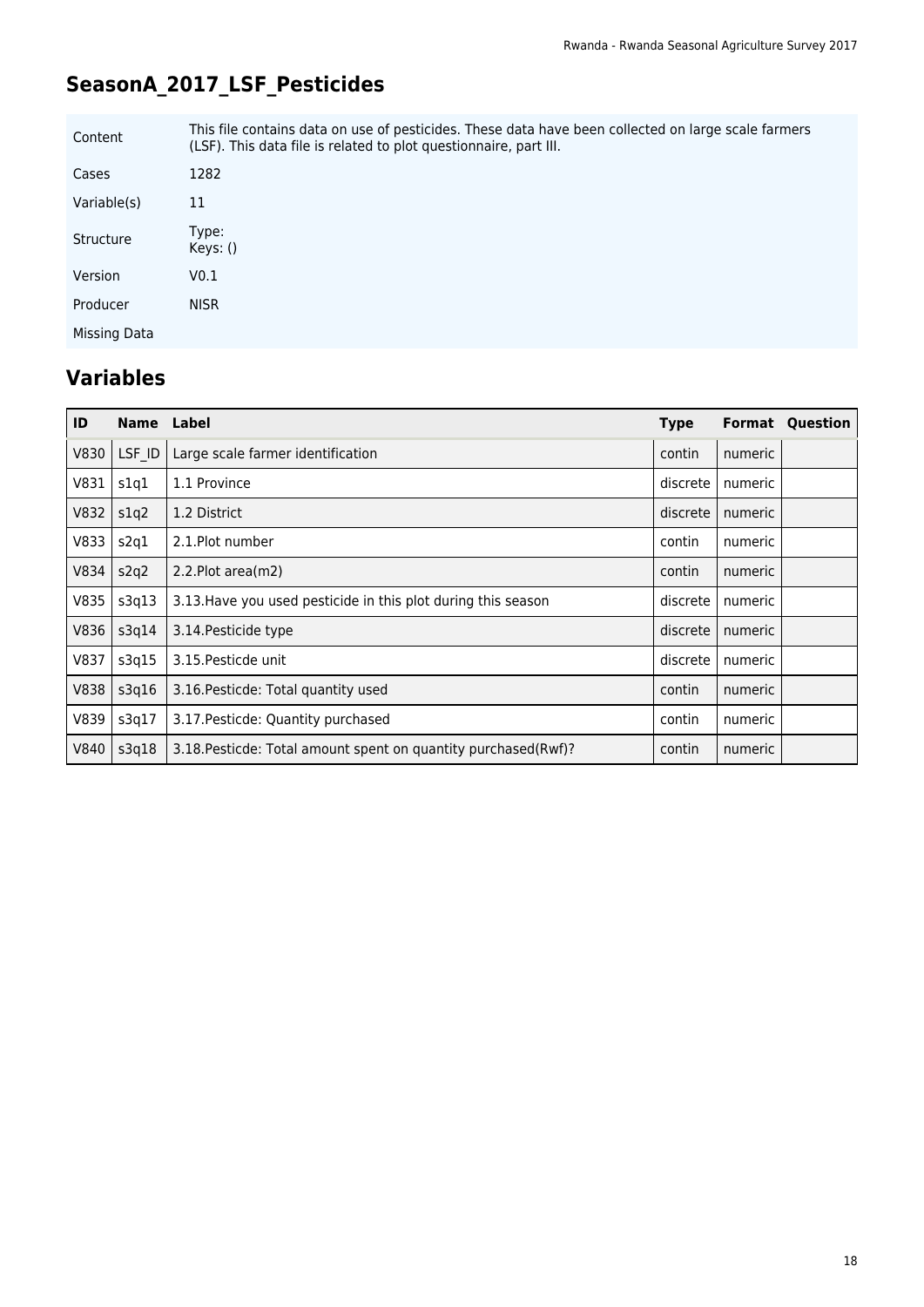### **SeasonA\_2017\_LSF\_Screening**

| Content      | This file contains data on plot land use, cropping system, crop planted, crop area and sample weight.<br>These data have been collected on large scale farmers (LSF). This data file is related to screening<br>questionnaire, part I and II. |
|--------------|-----------------------------------------------------------------------------------------------------------------------------------------------------------------------------------------------------------------------------------------------|
| Cases        | 3253                                                                                                                                                                                                                                          |
| Variable(s)  | 18                                                                                                                                                                                                                                            |
| Structure    | Type:<br>Keys: ()                                                                                                                                                                                                                             |
| Version      | V <sub>0.1</sub>                                                                                                                                                                                                                              |
| Producer     | <b>NISR</b>                                                                                                                                                                                                                                   |
| Missing Data |                                                                                                                                                                                                                                               |

| ID   | <b>Name</b>   | Label                                                           | <b>Type</b> | Format  | Question |
|------|---------------|-----------------------------------------------------------------|-------------|---------|----------|
| V841 | LSF ID        | 1.0 Large scale farmer identification                           | contin      | numeric |          |
| V842 | s1q1          | 1.1.Province                                                    | discrete    | numeric |          |
| V843 | s1q2          | 1.2. District                                                   | discrete    | numeric |          |
| V844 | s2q2          | 2.2. Plot number                                                | contin      | numeric |          |
| V845 | s2q3          | 2.3 Plot size(square meters)                                    | contin      | numeric |          |
| V846 | s2q6          | 2.6.plot land use                                               | discrete    | numeric |          |
| V847 | s2q7          | 2.7. Non-agricultural land type                                 | discrete    | numeric |          |
| V848 | s2q8          | 2.8. Cropping system                                            | discrete    | numeric |          |
| V849 | s2q9          | 2.9 Number of main crops in the plot                            | discrete    | numeric |          |
| V850 | s2q10         | 2.10. Crop type                                                 | discrete    | numeric |          |
| V851 | s2q11         | 2.11. Crop name                                                 | discrete    | numeric |          |
| V852 | s2q12_1       | 2.12.1. Crop proportion (in %)                                  | contin      | numeric |          |
| V853 | s2q12_2       | 2.12.2. Crop proportion code                                    | discrete    | numeric |          |
| V854 | s2q13         | 2.13. Number of trees in case of plantation of perennial crops  | contin      | numeric |          |
| V855 | s2q14         | 2.14 Number of trees susceptible to produce in these six months | contin      | numeric |          |
| V856 | s2q15         | 2.15. Is this crop for this season?                             | discrete    | numeric |          |
| V857 | s2q16         | 2.16. What is the expected period of haversing for this crop    | discrete    | numeric |          |
| V858 | crop category | Crop category based on major crops grown in Rwanda              | discrete    | numeric |          |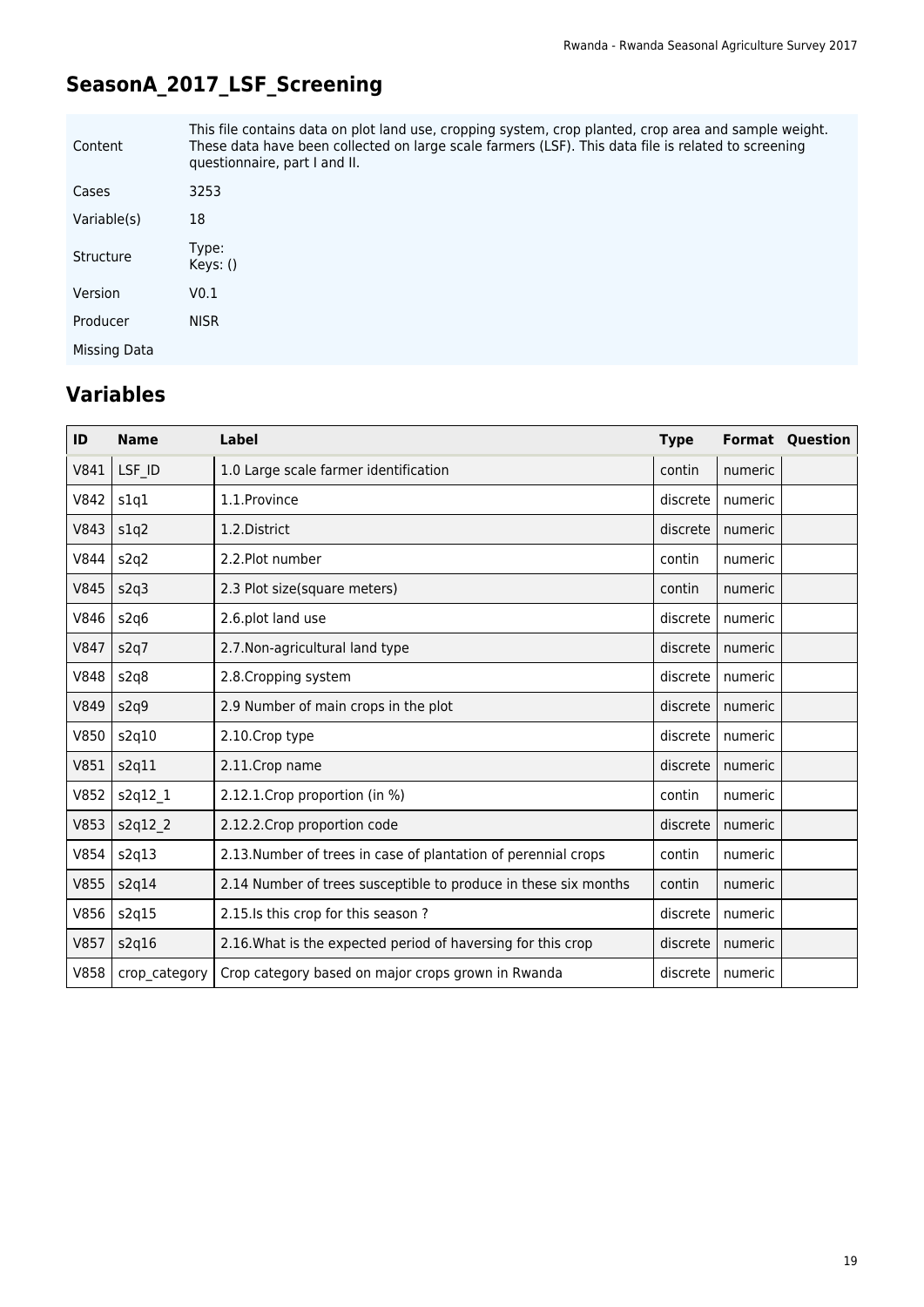### **SeasonA\_2017\_SSF\_Antierosion**

| Content      | This file contains data on soil erosion control measures. These data have been collected on small scale<br>farmers (SSF). This data file is related to plot questionnaire, part IV. |
|--------------|-------------------------------------------------------------------------------------------------------------------------------------------------------------------------------------|
| Cases        | 15191                                                                                                                                                                               |
| Variable(s)  | 12                                                                                                                                                                                  |
| Structure    | Type:<br>Keys: ()                                                                                                                                                                   |
| Version      | V <sub>0.1</sub>                                                                                                                                                                    |
| Producer     | <b>NISR</b>                                                                                                                                                                         |
| Missing Data |                                                                                                                                                                                     |

| ID   | Name Label |                                                                                      | Type     | Format  | Question |
|------|------------|--------------------------------------------------------------------------------------|----------|---------|----------|
| V859 | s1q0       | 1.0 Segment ID number                                                                | contin   | numeric |          |
| V860 | slq1       | 1.1.Province                                                                         | discrete | numeric |          |
| V861 | slq2       | 1.2. District                                                                        | discrete | numeric |          |
| V862 | s1q3       | 1.3.Stratum                                                                          | discrete | numeric |          |
| V863 | s1q4       | 1.4 Segment number                                                                   | contin   | numeric |          |
| V864 | s2q1       | 2.1.Plot No                                                                          | contin   | numeric |          |
| V865 | s2q2       | 2.2. Plot area(sqm)                                                                  | contin   | numeric |          |
| V866 | s4q1       | 4.1. What is the degree of erosion on this plot?                                     | discrete | numeric |          |
| V867 | s4q2       | 4.2.Is there any anti-erosion activity on this plot?                                 | discrete | numeric |          |
| V868 | s4q3       | 4.3. Types of anti-erosion activities existing in the plot?                          | discrete | numeric |          |
| V869 | s4q4       | 4.4. Was this anti-erosion activity done during the current agricultural<br>season?  | discrete | numeric |          |
| V870 | s4q5       | 4.5. What is the total cost of anti erosion ectivity done during this<br>season(Rwf) | contin   | numeric |          |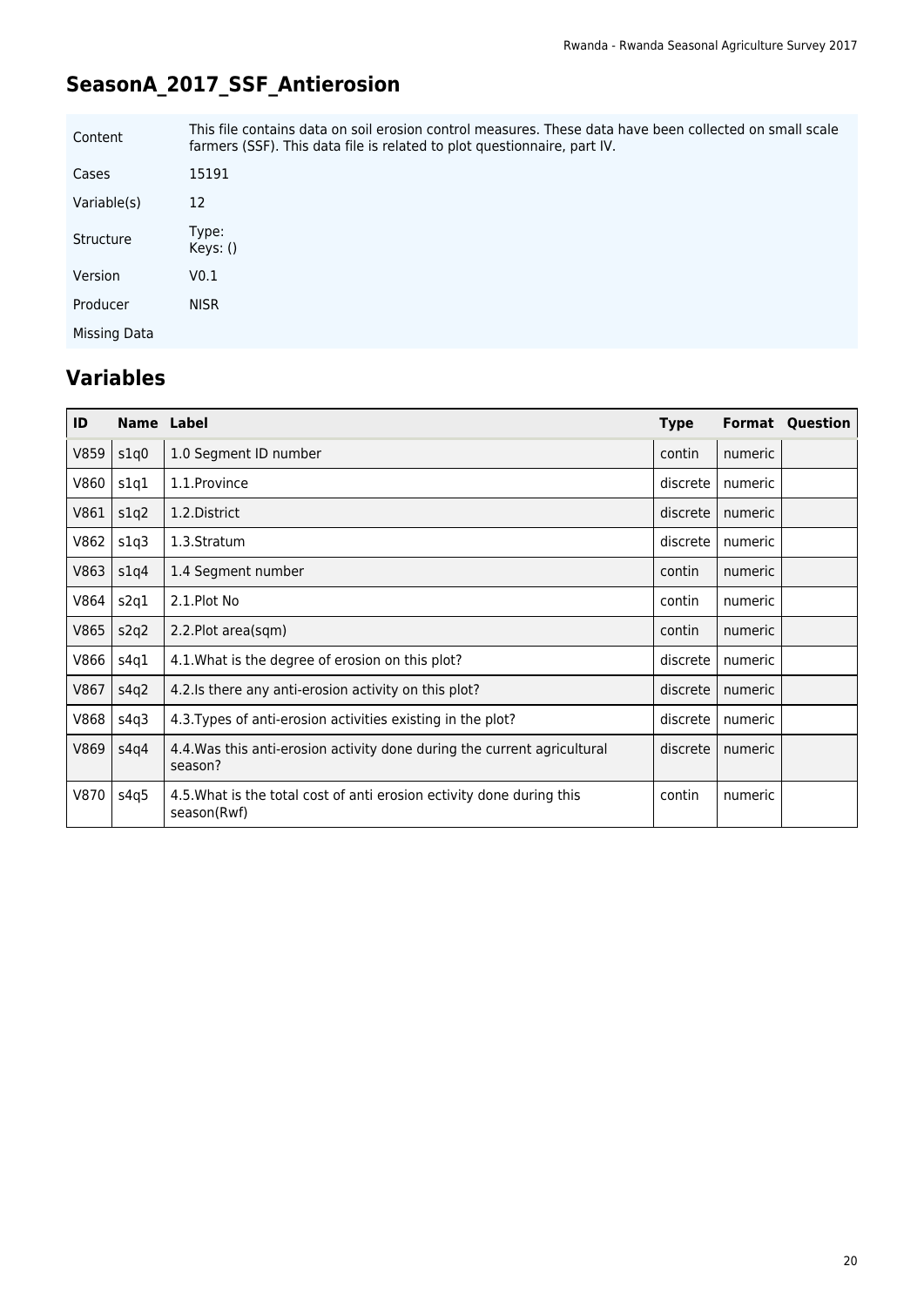## **SeasonA\_2017\_SSF\_Crop production**

| Content      | This file contains data on crops planted, type of seeds sown and production of crop grown in the plot.<br>These data have been collected on small scale farmers (SSF). This data file is related to plot<br>questionnaire, part I and II. |
|--------------|-------------------------------------------------------------------------------------------------------------------------------------------------------------------------------------------------------------------------------------------|
| Cases        | 27740                                                                                                                                                                                                                                     |
| Variable(s)  | 32                                                                                                                                                                                                                                        |
| Structure    | Type:<br>Keys: ()                                                                                                                                                                                                                         |
| Version      | V <sub>0.1</sub>                                                                                                                                                                                                                          |
| Producer     | <b>NISR</b>                                                                                                                                                                                                                               |
| Missing Data |                                                                                                                                                                                                                                           |

| ID          | <b>Name</b> | Label                                                          | <b>Type</b> |         | <b>Format Question</b> |
|-------------|-------------|----------------------------------------------------------------|-------------|---------|------------------------|
| V871        | s1q0        | 1.0 Segment ID number                                          | contin      | numeric |                        |
| V872        | s1q1        | 1.1 Province                                                   | discrete    | numeric |                        |
| V873        | s1q2        | 1.2 District                                                   | discrete    | numeric |                        |
| V874        | s1q3        | 1.3 Stratum                                                    | discrete    | numeric |                        |
| V875        | s1q4        | 1.4 Segment number                                             | contin      | numeric |                        |
| V876        | s2q1        | 2.1 Plot number                                                | contin      | numeric |                        |
| V877        | s2q2        | 2.2 Plot area in square meters                                 | contin      | numeric |                        |
| <b>V878</b> | s2q4        | 2.4 Cropping system in the plot                                | discrete    | numeric |                        |
| V879        | s2q5        | 2.5 Number of main crops in the plot                           | discrete    | numeric |                        |
| V880        | s2q6        | 2.6 Crop name                                                  | discrete    | numeric |                        |
| V881        | s2q7        | 2.7.crop area in square meters                                 | contin      | numeric |                        |
| V882        | s2q8        | 2.8 Number of trees in case of plantation                      | contin      | numeric |                        |
| V883        | s2q9        | 2.9 Number of trees susceptible to produce in six months       | contin      | numeric |                        |
| V884        | s2q10       | 2.10 Sowing date                                               | discrete    | numeric |                        |
| V885        | s2q11       | 2.11 Harvesting date                                           | discrete    | numeric |                        |
| V886        | s2q12       | 2.12. Type of seeds sown                                       | discrete    | numeric |                        |
| V887        | s2q13 1     | 2.13.1. Quantity of traditional seeds sown: Unity              | discrete    | numeric |                        |
| <b>V888</b> | s2q13 2     | 2.13.2. Quantity of traditional seeds sown: Quantity           | contin      | numeric |                        |
| V889        | s2q14       | 2.14. Quantity of traditional seeds purchased                  | contin      | numeric |                        |
| V890        | s2q15       | 2.15. Amount spent for the purchase of traditional seeds (Rwf) | contin      | numeric |                        |
| V891        | s2q16 1     | 2.16.1. Quantity of improved seeds sown: Unity                 | discrete    | numeric |                        |
| V892        | s2q16 2     | 2.16.2. Quantity of improved seeds sown: Quantity              | contin      | numeric |                        |
| V893        | s2q17       | 2.17. Quantity of improved seeds purchased                     | contin      | numeric |                        |
| V894        | s2q18       | 2.18. Amount spent for the purhase of improved seeds (Rwf)     | contin      | numeric |                        |
| V895        | s2q19       | 2.19. Where did improved seeds sown come from?                 | discrete    | numeric |                        |
| V896        | s2q20       | 2.20 Quantity already harvested in(kg)                         | contin      | numeric |                        |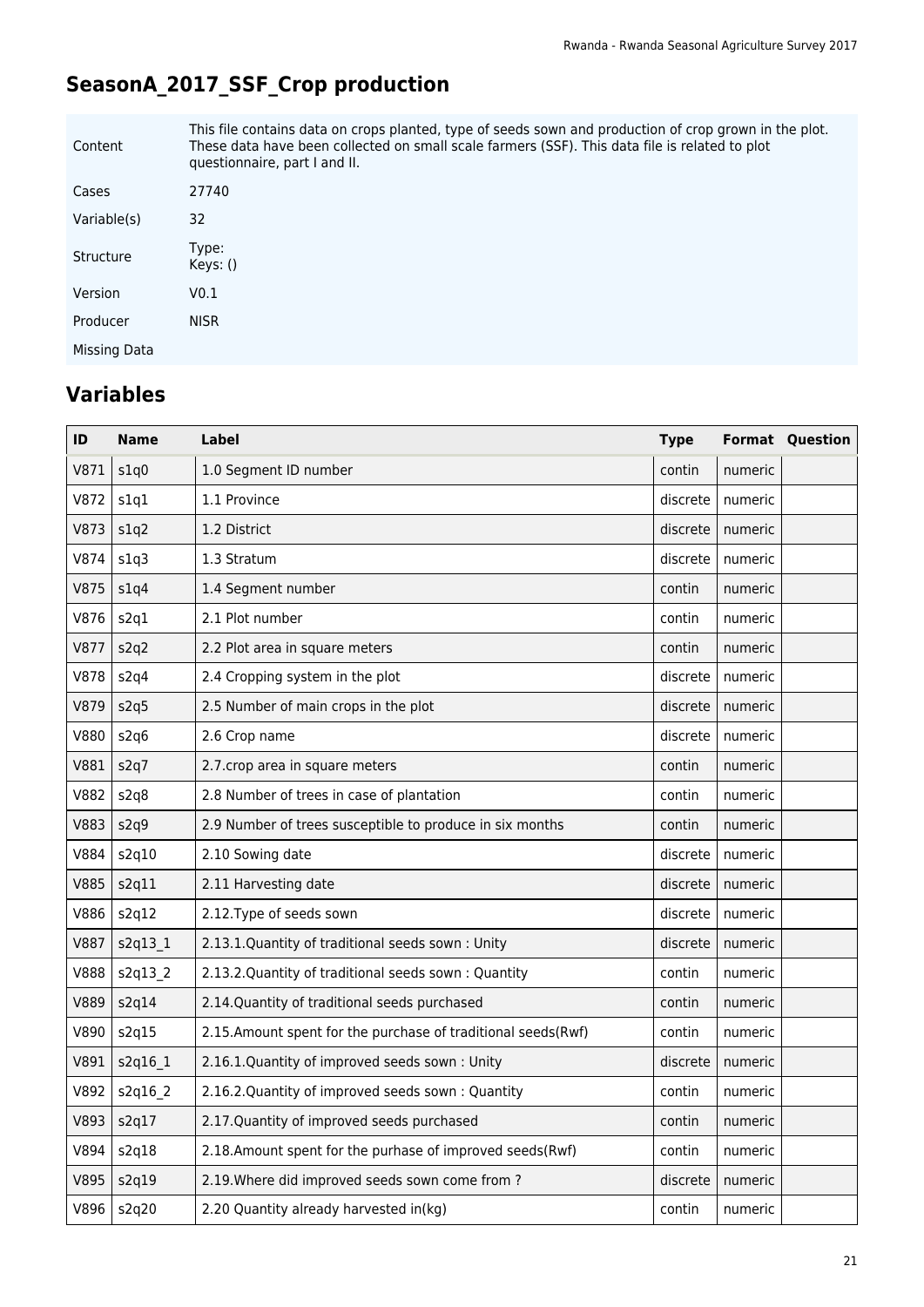| ID   | <b>Name</b> | Label                                                        | <b>Type</b> | Format  | <b>Question</b> |
|------|-------------|--------------------------------------------------------------|-------------|---------|-----------------|
| V897 | s2q21       | 2.21 Remaining quantity to be harvested (in kg)              | contin      | numeric |                 |
| V898 | s2q22       | 2.22 Total quantity of harvest (in kg)                       | contin      | numeric |                 |
| V899 | s2q23       | 2.23 Explanation on production status                        | discrete    | numeric |                 |
| V900 | s2a24       | 2.24 Have you sold any quantity of your produce of this crop | discrete    | numeric |                 |
| V901 | s2q25       | 2.25 What was the farm gate price of this crop?              | contin      | numeric |                 |
| V902 | crop group  | Crop category based on major crop grown in rwanda            | discrete    | numeric |                 |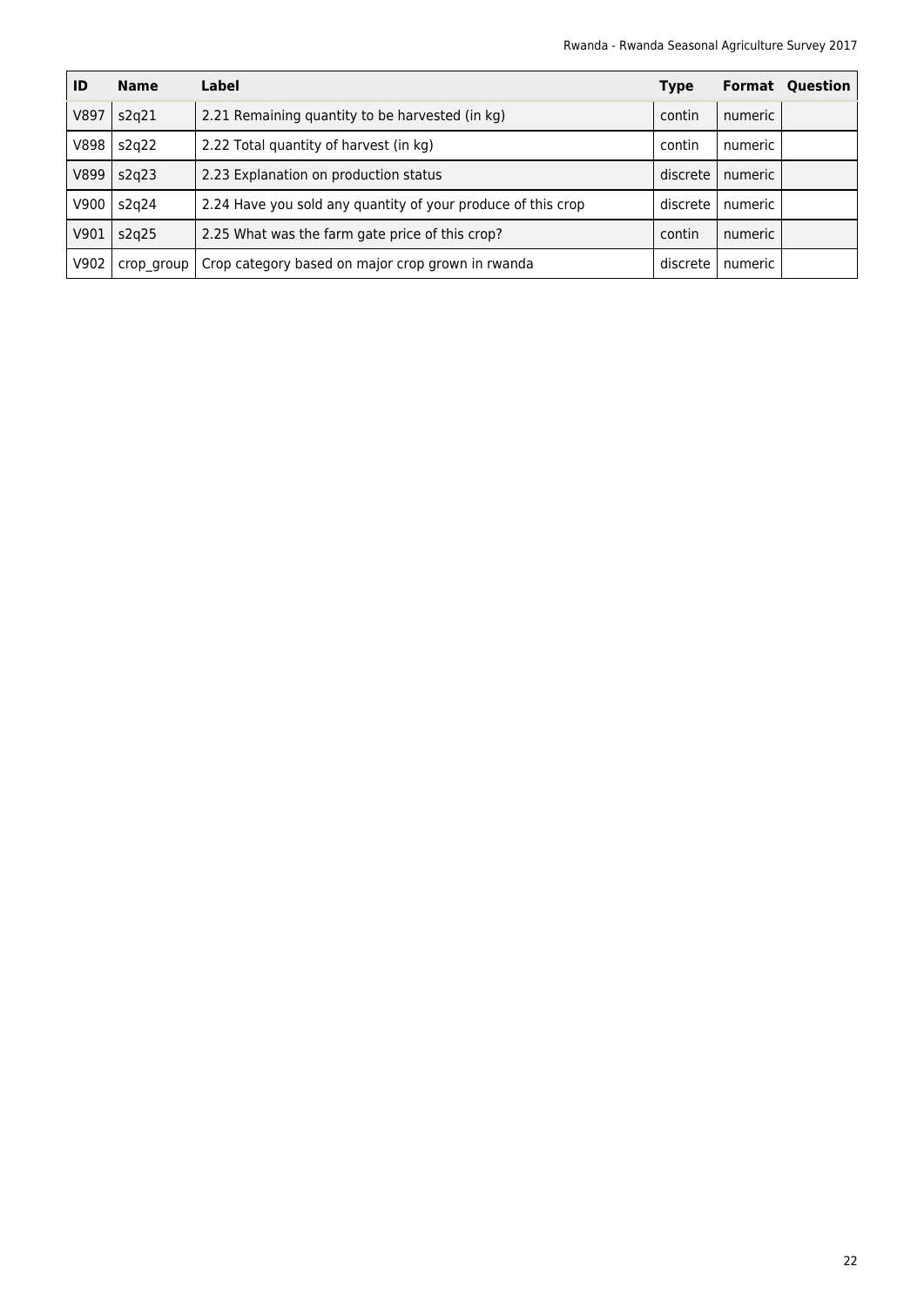### **SeasonA\_2017\_SSF\_Fertilizers**

| Content      | This file contains data on use of organic and inorganic fertilizers. These data have been collected on<br>small scale farmers (SSF). This data file is related to plot questionnaire, part I and III. |
|--------------|-------------------------------------------------------------------------------------------------------------------------------------------------------------------------------------------------------|
| Cases        | 14855                                                                                                                                                                                                 |
| Variable(s)  | 19                                                                                                                                                                                                    |
| Structure    | Type:<br>Keys: ()                                                                                                                                                                                     |
| Version      | V <sub>0.1</sub>                                                                                                                                                                                      |
| Producer     | <b>NISR</b>                                                                                                                                                                                           |
| Missing Data |                                                                                                                                                                                                       |

| ID   | Name Label |                                                                         | <b>Type</b> |         | <b>Format Question</b> |
|------|------------|-------------------------------------------------------------------------|-------------|---------|------------------------|
| V903 | s1q0       | 1.0 Segment ID number                                                   | contin      | numeric |                        |
| V904 | s1q1       | 1.1 Province                                                            | discrete    | numeric |                        |
| V905 | s1q2       | 1.2 District                                                            | discrete    | numeric |                        |
| V906 | s1q3       | 1.3 Stratum                                                             | discrete    | numeric |                        |
| V907 | s1q4       | 1.4 Segment number                                                      | contin      | numeric |                        |
| V908 | s2q1       | 2.1 Plot number                                                         | contin      | numeric |                        |
| V909 | s2q2       | 2.2. Plot area(sqm)                                                     | contin      | numeric |                        |
| V910 | s3q1       | 3.1 Have you used organic fertilizer in this plot during this season?   | discrete    | numeric |                        |
| V911 | s3q2       | 3.2 Quantity of organic fertilizer used (in kg)                         | contin      | numeric |                        |
| V912 | s3q3       | 3.3 Quantity of organic fertilizer purchased (in kg)                    | contin      | numeric |                        |
| V913 | s3q4       | 3.4 Cost of organic fertilizer purchased (Rwf)                          | contin      | numeric |                        |
| V914 | s3q5       | 6.4 Have you used inorganic fertilizer in this plot during this season? | discrete    | numeric |                        |
| V915 | s3q6       | 3.6 Inorganic fertilizer (Type)                                         | discrete    | numeric |                        |
| V916 | s3q7       | 3.7 Inorganic fertilizer (Unity)                                        | discrete    | numeric |                        |
| V917 | s3q8       | 3.8 Total quantity of inorganic fertilizer used                         | contin      | numeric |                        |
| V918 | s3q9       | 3.9 Inorganic fertilizer (Qty purchased)                                | contin      | numeric |                        |
| V919 | s3q10      | 3.10 Inorganic fertilizer purchased (unity price/Rwf)                   | contin      | numeric |                        |
| V920 | s3q11      | 3.11 What is the main source of inorganic fertilizer used?              | discrete    | numeric |                        |
| V921 | s3q12      | 3.12 What was the main crop the inorganic fertilizer was applied?       | discrete    | numeric |                        |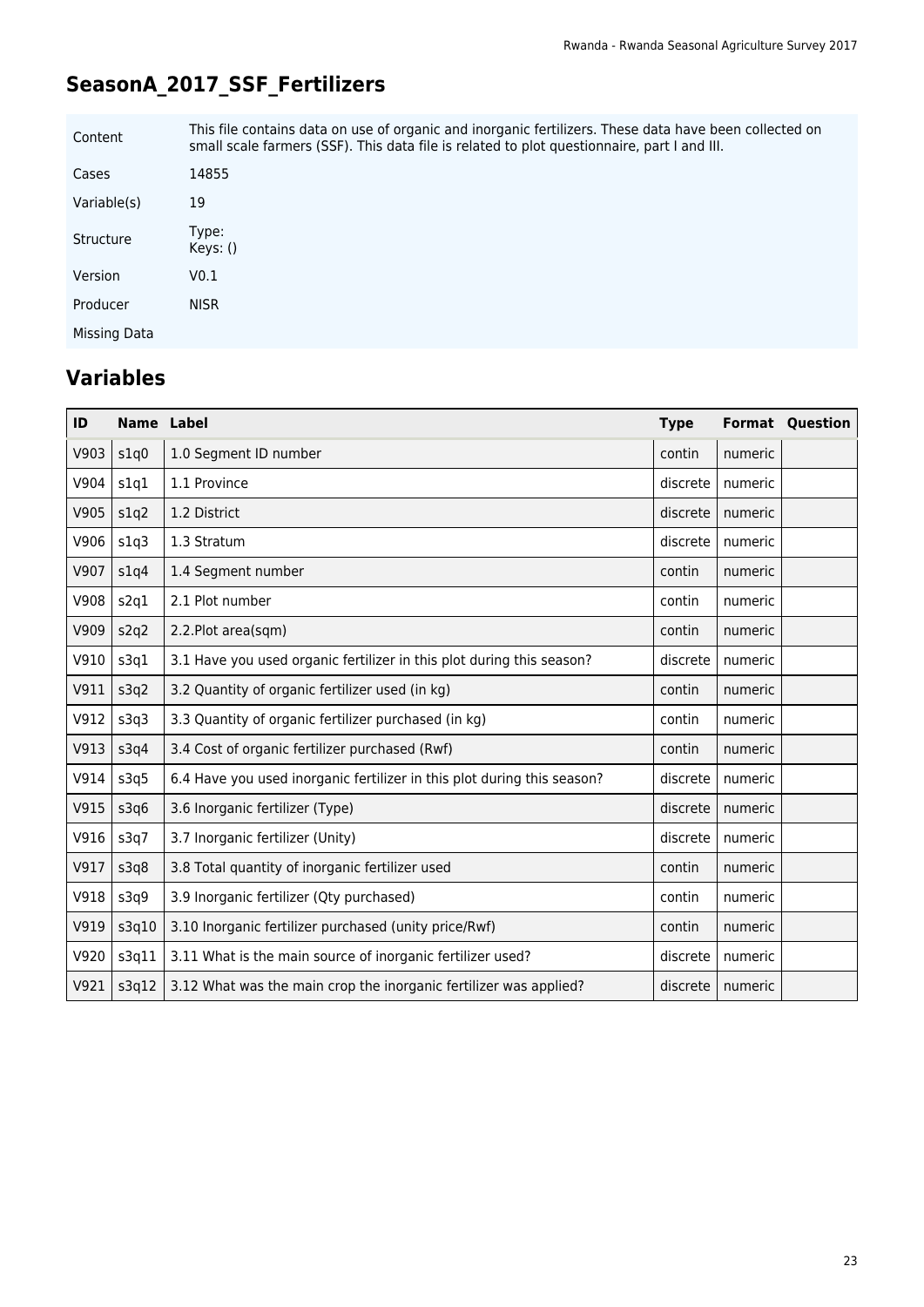### **SeasonA\_2017\_SSF\_Irrigation\_Soil\_preparation\_and\_Land\_tenure**

| Content     | This file contains data on Irrigation, Soil preparation and land tenure. These data have been collected on<br>small scale farmers (SSF). This data file is related to plot questionnaire, part IV. |
|-------------|----------------------------------------------------------------------------------------------------------------------------------------------------------------------------------------------------|
| Cases       | 13325                                                                                                                                                                                              |
| Variable(s) | 38                                                                                                                                                                                                 |
| Structure   | Type:<br>Keys: ()                                                                                                                                                                                  |
| Version     | V0.1                                                                                                                                                                                               |

Missing Data

Producer NISR

| ID   | <b>Name</b> | <b>Label</b>                                                                       | <b>Type</b> | <b>Format</b> | Question |
|------|-------------|------------------------------------------------------------------------------------|-------------|---------------|----------|
| V922 | s1q0        | 1.0 Segment ID number                                                              | contin      | numeric       |          |
| V923 | s1q1        | 1.1.Province                                                                       | discrete    | numeric       |          |
| V924 | s1q2        | 1.2. District                                                                      | discrete    | numeric       |          |
| V925 | s1q3        | 1.3.Stratum                                                                        | discrete    | numeric       |          |
| V926 | s1q4        | 1.4 Segment number                                                                 | contin      | numeric       |          |
| V927 | s2q1        | 2.1.Plot number                                                                    | contin      | numeric       |          |
| V928 | s2q2        | 2.2.Plot area(sqm)                                                                 | contin      | numeric       |          |
| V929 | s4q17       | 4.17. Has this plot been irrigated during this season?                             | discrete    | numeric       |          |
| V930 | s4q18       | 4.18. What is the source of water for irrigation?                                  | discrete    | numeric       |          |
| V931 | s4q19       | 4.19. What is irrigation techniques used on this plot?                             | discrete    | numeric       |          |
| V932 | s4q20       | 4.20. What is the cost of hired labor used for irrigation technique?               | contin      | numeric       |          |
| V933 | s4q21       | 4.21. What was the main crop being irrigated                                       | discrete    | numeric       |          |
| V934 | s4q6        | 4.6.ls this plot fenced?                                                           | discrete    | numeric       |          |
| V935 | s4q7        | 4.7. Was this fence done during the current agricultural season?                   | discrete    | numeric       |          |
| V936 | s4q8        | 4.8 Cost of fencing (Rwf)                                                          | contin      | numeric       |          |
| V937 | s4q9        | 4.9. Amount spent on hired labor to prepare land, sowing and any<br>other activity | contin      | numeric       |          |
| V938 | s4q10       | 4.10. Have you used ploughing animals(oxen) during this season?                    | discrete    | numeric       |          |
| V939 | s4q11       | 4.11. Amount paid on rent of ploughing animals during this<br>season(Rwf)          | discrete    | numeric       |          |
| V940 | s4q12       | 4.12. Have you used a ploughing tractor during this season?                        | discrete    | numeric       |          |
| V941 | s4q13       | 4.13. Amount paid on rent of ploudhing tractor (Rwf)                               | contin      | numeric       |          |
| V942 | s4q14       | 4.14. HAve you used any other other mechanical equipment during<br>this season?    | discrete    | numeric       |          |
| V943 | s4q15       | 4.15. Name of other mechanical equipment used during this season                   | discrete    | character     |          |
| V944 | s4q16       | 4.16. Rent cost for the other mechanical equipment(Rwf)                            | discrete    | numeric       |          |
| V945 | s5q1        | 5.1.Is this plot owned or rented?                                                  | discrete    | numeric       |          |
| V946 | s5q2        | 5.2. Ownership category                                                            | discrete    | numeric       |          |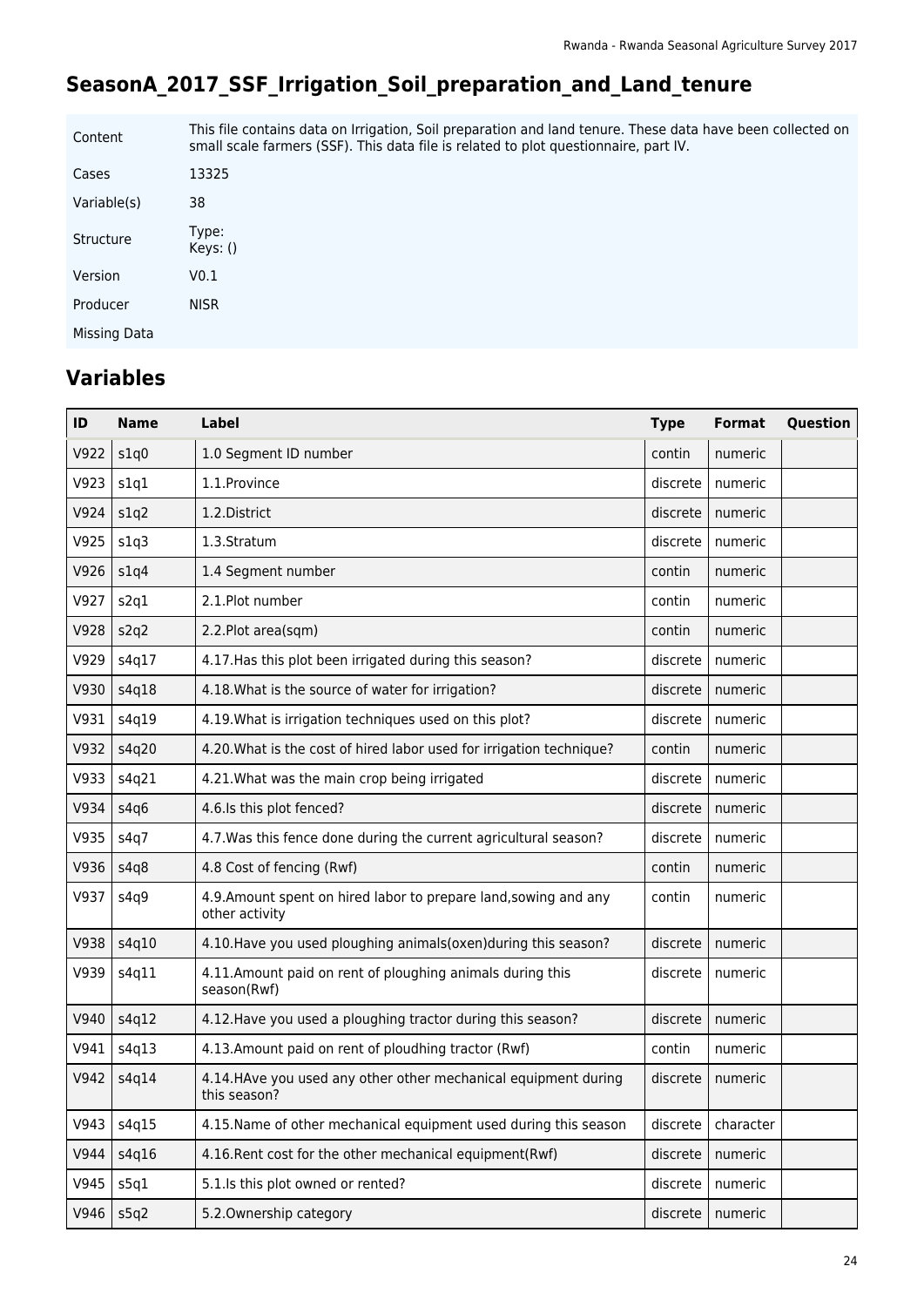| ID   | <b>Name</b> | Label                                                                                 | <b>Type</b> | Format  | <b>Ouestion</b> |
|------|-------------|---------------------------------------------------------------------------------------|-------------|---------|-----------------|
| V947 | s5q3        | 5.3. When has this plot been brought?                                                 | discrete    | numeric |                 |
| V948 | s5q4        | 5.4. If the plot was purchased during this season or last year, what<br>was the cost? | contin      | numeric |                 |
| V949 | s5q5        | 5.5. If the plot was rented, what kind of payment have you agreed on<br>during this   | discrete    | numeric |                 |
| V950 | s5q6        | 5.6. If the rented plot was paid by cash, what is the amount for this<br>season?      | contin      | numeric |                 |
| V951 | $s5q7$ 1    | 5.7.1. What are crops in this plot that have been chosen for<br>production share for  | discrete    | numeric |                 |
| V952 | s5q8 1      | 5.8.1. If the rented plot was paid by production share, what is the<br>percentage sha | contin      | numeric |                 |
| V953 | s5q7 2      | 5.7.2. What are crops in this plot that have been chosen for<br>production share for  | discrete    | numeric |                 |
| V954 | s5q8 2      | 5.8.2. If the rented plot was paid by production share, what is the<br>percentage sh  | contin      | numeric |                 |
| V955 | s5q73       | 5.7.3. What are crops in this plot that have been chosen for<br>production share for  | discrete    | numeric |                 |
| V956 | s5q83       | 5.8.3. If the rented plot was paid by production share, what is the<br>percentage sh  | discrete    | numeric |                 |
| V957 | s5q7 4      | 5.7.4. What are crops in this plot that have been chosen for<br>production share for  | discrete    | numeric |                 |
| V958 | s5q8 4      | 5.8.4. If the rented plot was paid by production share, what is the<br>percentage sh  | discrete    | numeric |                 |
| V959 | crop group  | Crop category for major crops grown in Rwanda                                         | discrete    | numeric |                 |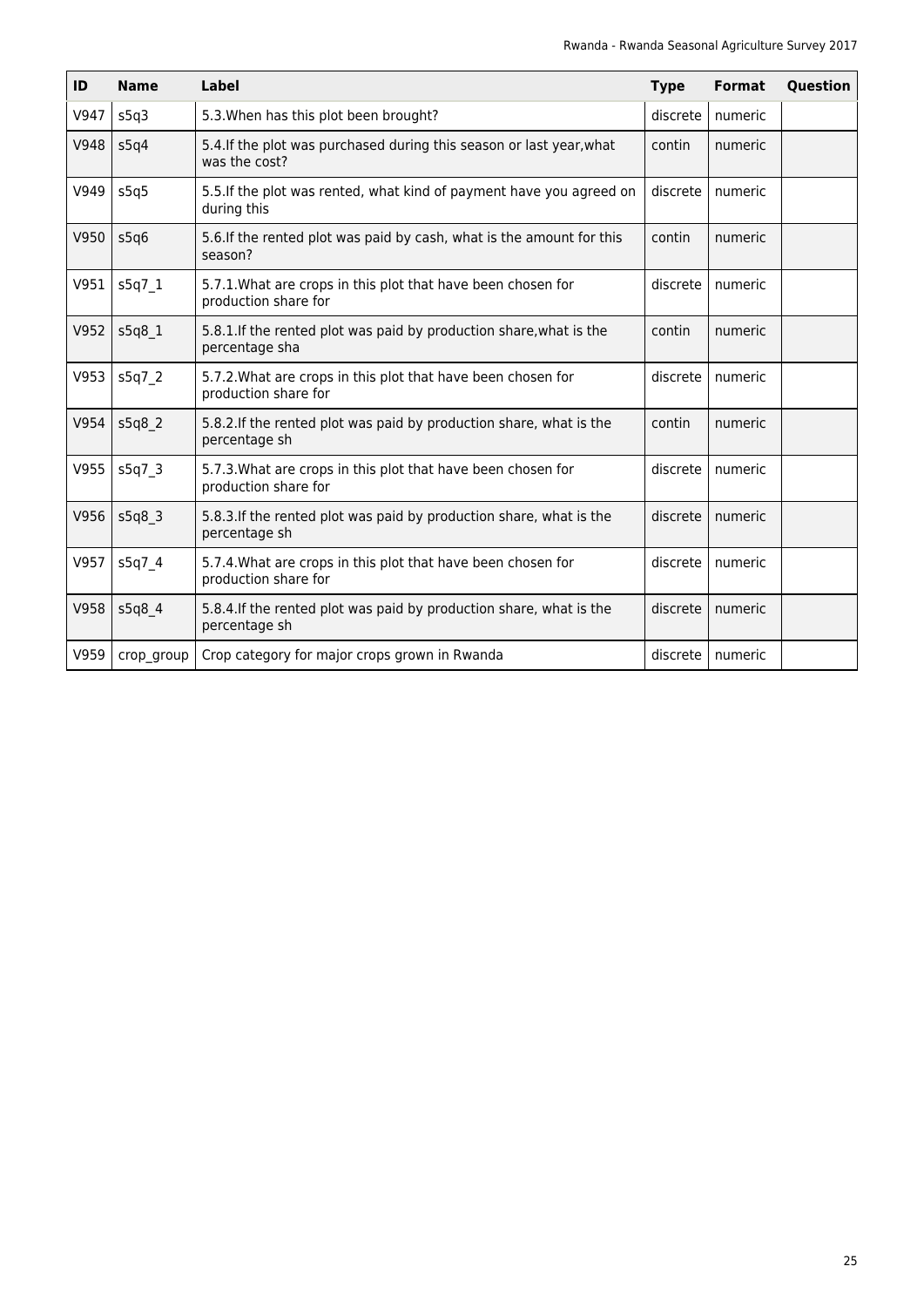### **SeasonA\_2017\_SSF\_Pesticides**

| Content      | This file contains data on use of pesticides. These data have been collected on small scale farmers<br>(SSF). This data file is related to plot questionnaire, part III. |
|--------------|--------------------------------------------------------------------------------------------------------------------------------------------------------------------------|
| Cases        | 13828                                                                                                                                                                    |
| Variable(s)  | 12                                                                                                                                                                       |
| Structure    | Type:<br>Keys: ()                                                                                                                                                        |
| Version      | V <sub>0.1</sub>                                                                                                                                                         |
| Producer     | <b>NISR</b>                                                                                                                                                              |
| Missing Data |                                                                                                                                                                          |

| ID   | <b>Name</b> | Label                                                            | <b>Type</b> | Format  | Question |
|------|-------------|------------------------------------------------------------------|-------------|---------|----------|
| V960 | s1q0        | Segment identification                                           | contin      | numeric |          |
| V961 | slq1        | 1.1.Province                                                     | discrete    | numeric |          |
| V962 | slq2        | 1.2. District                                                    | discrete    | numeric |          |
| V963 | slq3        | 1.3.Stratum                                                      | discrete    | numeric |          |
| V964 | s2q1        | 2.1.Plot number                                                  | contin      | numeric |          |
| V965 | s2q2        | 2.2. Plot area(sqm)                                              | contin      | numeric |          |
| V966 | s3q13       | 3.13. Have you used pesticide in this plot during this season    | discrete    | numeric |          |
| V967 | s3q14       | 3.14. Pesticide type                                             | discrete    | numeric |          |
| V968 | s3q15       | 3.15. Pesticide unit                                             | discrete    | numeric |          |
| V969 | s3q16       | 3.16. Pesticide: Total quantity used                             | contin      | numeric |          |
| V970 | s3q17       | 3.17. Pesticide: Quantity purchased                              | contin      | numeric |          |
| V971 | s3q18       | 3.18. Total amount spent on quantity of pesticide purchased(Rwf) | contin      | numeric |          |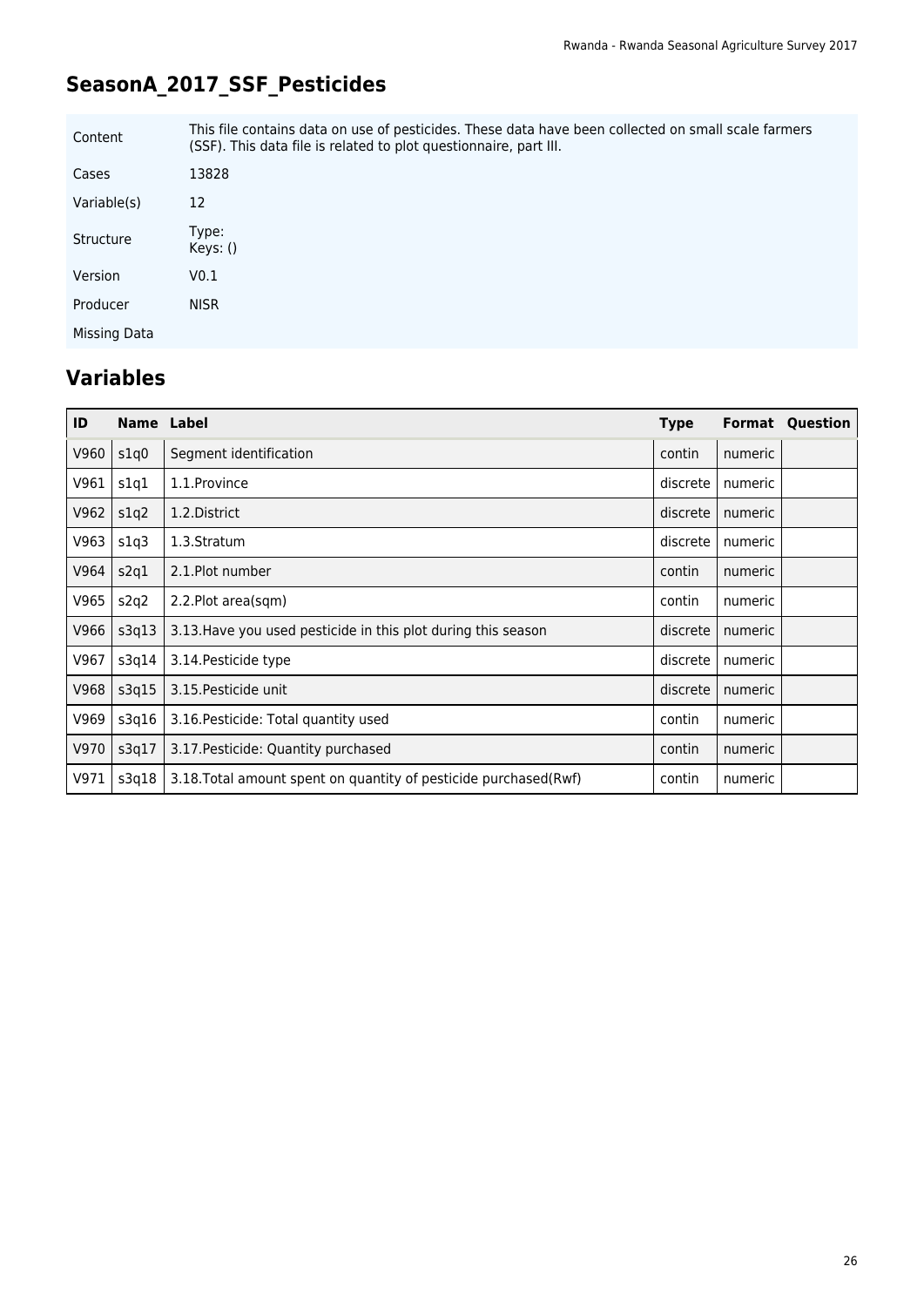## **SeasonA\_2017\_SSF\_Screening**

| Content      | This file contains data on plot land use, cropping system, crop planted, crop area and sample. These<br>data have been collected on small scale farmers (SSF). This data file is related to screening<br>questionnaire, part I and II. |
|--------------|----------------------------------------------------------------------------------------------------------------------------------------------------------------------------------------------------------------------------------------|
| Cases        | 68212                                                                                                                                                                                                                                  |
| Variable(s)  | 27                                                                                                                                                                                                                                     |
| Structure    | Type:<br>Keys: ()                                                                                                                                                                                                                      |
| Version      | V <sub>0.1</sub>                                                                                                                                                                                                                       |
| Producer     | <b>NISR</b>                                                                                                                                                                                                                            |
| Missing Data |                                                                                                                                                                                                                                        |

| ID   | <b>Name</b>   | Label                                                           | <b>Type</b> |         | <b>Format Question</b> |
|------|---------------|-----------------------------------------------------------------|-------------|---------|------------------------|
| V972 | s1q0          | 1.0 Segment ID number                                           | contin      | numeric |                        |
| V973 | slq1          | 1.1 Province Name                                               | discrete    | numeric |                        |
| V974 | s1q2          | 1.2 District Name                                               | discrete    | numeric |                        |
| V975 | s1q3          | 1.3 Stratum                                                     | discrete    | numeric |                        |
| V976 | s1q4          | 1.4 Segment number                                              | contin      | numeric |                        |
| V977 | s1q5          | 1.5 Date of visiting the segment (Date-Month-Year)              | contin      | numeric |                        |
| V978 | s1q8          | 1.8 Number of grids in the segment                              | contin      | numeric |                        |
| V979 | s2q1          | 2.1 Sampled Grid point number                                   | discrete    | numeric |                        |
| V980 | s2q2          | 2.2 Plot Number                                                 | contin      | numeric |                        |
| V981 | s2q3          | 2.3 Plot size(square meters)                                    | contin      | numeric |                        |
| V982 | s2q5          | 2.5 Number of grids in the same plot                            | contin      | numeric |                        |
| V983 | s2q6          | 2.6 Plot land use                                               | discrete    | numeric |                        |
| V984 | s2q7          | 2.7 Non-agricultural land type                                  | discrete    | numeric |                        |
| V985 | s2q8          | 2.8 Cropping system                                             | discrete    | numeric |                        |
| V986 | s2q9          | 2.9 Number of main crops in the plot                            | discrete    | numeric |                        |
| V987 | s2q10         | 2.10 Crop type/Seasonal or perenial crop                        | discrete    | numeric |                        |
| V988 | s2q11         | 2.11 Crop name                                                  | discrete    | numeric |                        |
| V989 | s2q12_1       | 2.12.1 Crop proportion in (%)                                   | contin      | numeric |                        |
| V990 | s2q12 2       | 2.12.2 Crop proportion in (range)                               | discrete    | numeric |                        |
| V991 | s2q13         | 2.13 Number of trees in case of plantation of perennial crops   | contin      | numeric |                        |
| V992 | s2q14         | 2.14 Number of trees susceptible to produce in these six months | contin      | numeric |                        |
| V993 | s2q15         | 2.15 Is this crop for this season?                              | discrete    | numeric |                        |
| V994 | s2q16         | 2.16 What is the expected period of harvesting for this crop?   | discrete    | numeric |                        |
| V995 | crop category | Crop category based on major crops grown in Rwanda              | discrete    | numeric |                        |
| V996 | WH_Sgt        | Segment weight                                                  | contin      | numeric |                        |
| V997 | WH Plot       | Plot weight                                                     | contin      | numeric |                        |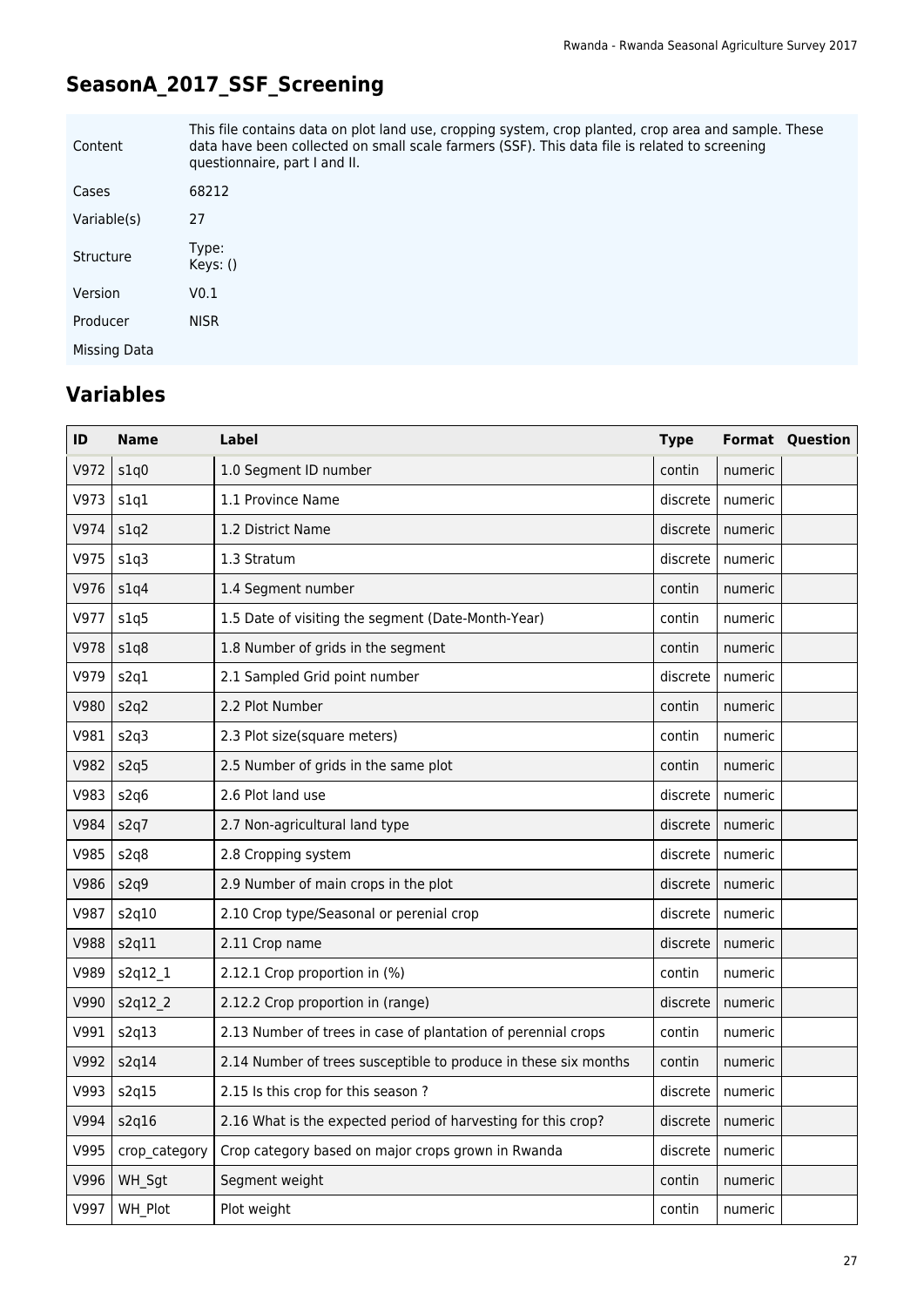| ID | <b>Name</b>     | ∟abel                    | <b>Type</b> |         | <b>Format Question</b> |
|----|-----------------|--------------------------|-------------|---------|------------------------|
|    | V998   Sgt_size | total segment size in ha | contin      | numeric |                        |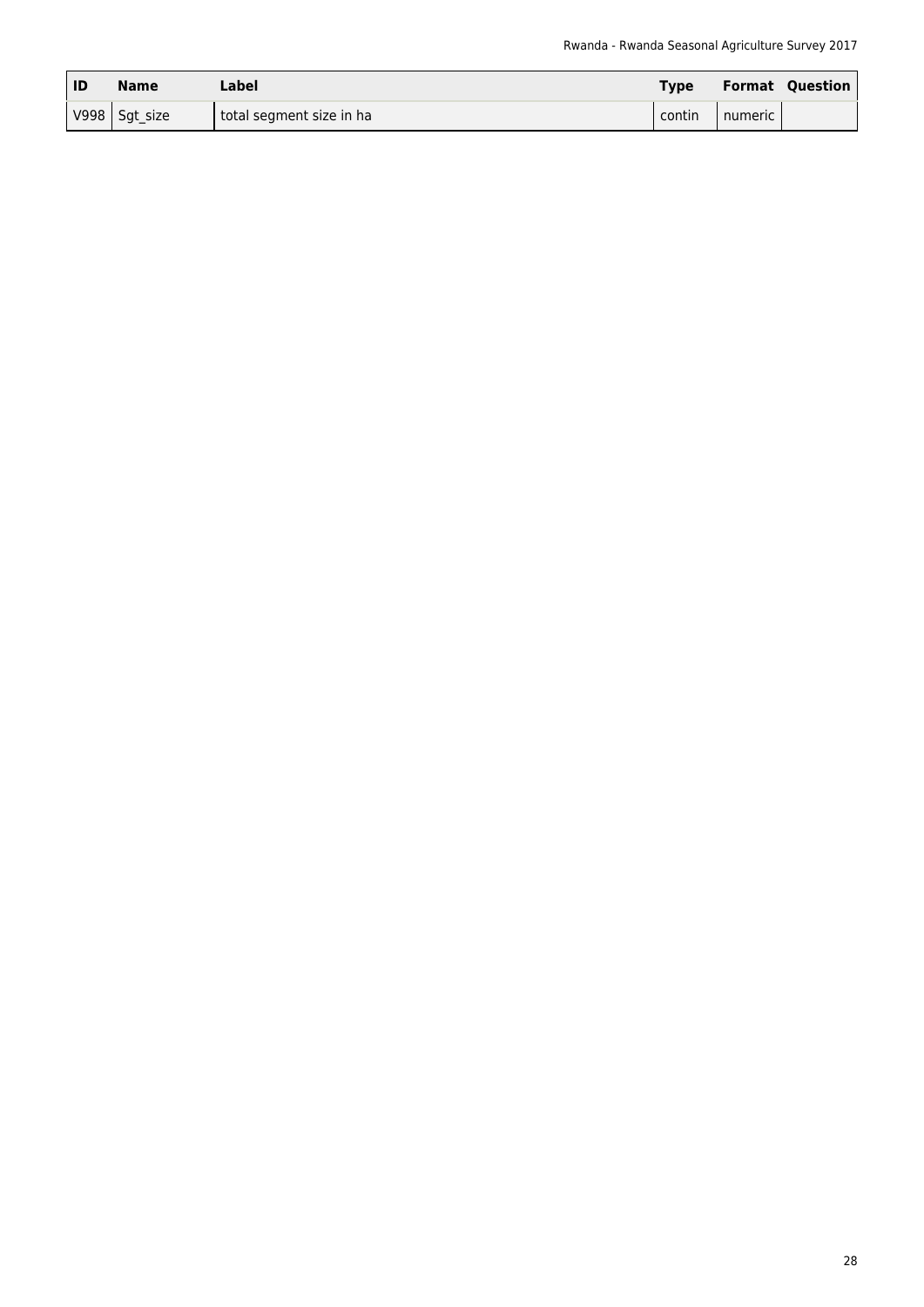### **SeasonB\_2017\_LSF\_Antierosion**

| Content      | This file contains data on soil erosion control measures. These data have been collected on large scale<br>farmers (LSF). This data file is related to plot questionnaire, part IV. |
|--------------|-------------------------------------------------------------------------------------------------------------------------------------------------------------------------------------|
| Cases        | 1204                                                                                                                                                                                |
| Variable(s)  | 10                                                                                                                                                                                  |
| Structure    | Type:<br>Keys: ()                                                                                                                                                                   |
| Version      | V <sub>0.1</sub>                                                                                                                                                                    |
| Producer     | <b>NISR</b>                                                                                                                                                                         |
| Missing Data |                                                                                                                                                                                     |

| ID    | <b>Name</b> | Label                                                              | <b>Type</b> | Format  | Question |
|-------|-------------|--------------------------------------------------------------------|-------------|---------|----------|
| V999  | LSF ID      | Larger scale farmer's Identification                               | contin      | numeric |          |
| V1000 | slq1        | 1.1 Province                                                       | discrete    | numeric |          |
| V1001 | slq2        | 1.2 District                                                       | discrete    | numeric |          |
| V1002 | s2q1        | 2.1 Plot number                                                    | contin      | numeric |          |
| V1003 | s2q2        | 2.2 Plot size in (m2)                                              | contin      | numeric |          |
| V1004 | s4q1        | 4.1 What is the degree of erosion on this plot?                    | discrete    | numeric |          |
| V1005 | s4q2        | 4.2 Is there any anti erosion activity on this plot?               | discrete    | numeric |          |
| V1006 | s4q3        | Types of anti erosion activities existing in the plot              | discrete    | numeric |          |
| V1007 | s4q4        | Was this anti-erosion activity done in this season?                | discrete    | numeric |          |
| V1008 | s4q5        | What is the total cost of this anti-erosion actity in this season? | contin      | numeric |          |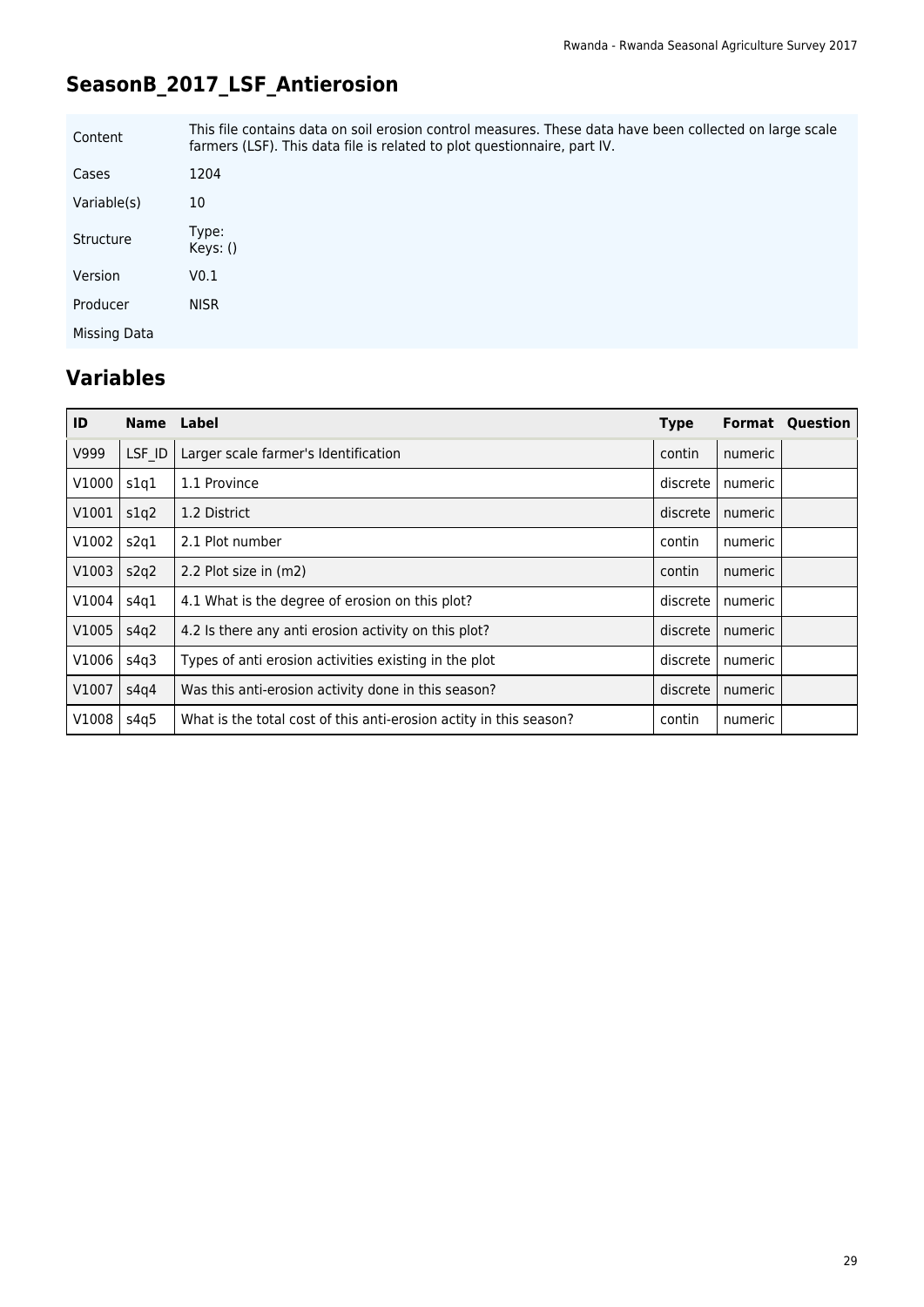## **SeasonB\_2017\_LSF\_Crop production**

| Content      | This file contains data on crops planted, type of seeds sown and production of crop grown in the plot.<br>These data have been collected on large scale farmers (LSF). This data file is related to plot<br>questionnaire, part II. |
|--------------|-------------------------------------------------------------------------------------------------------------------------------------------------------------------------------------------------------------------------------------|
| Cases        | 1591                                                                                                                                                                                                                                |
| Variable(s)  | 30                                                                                                                                                                                                                                  |
| Structure    | Type:<br>Keys: ()                                                                                                                                                                                                                   |
| Version      | V <sub>0.1</sub>                                                                                                                                                                                                                    |
| Producer     | <b>NISR</b>                                                                                                                                                                                                                         |
| Missing Data |                                                                                                                                                                                                                                     |

| ID    | <b>Name</b> | Label                                                        | <b>Type</b> |         | <b>Format Question</b> |
|-------|-------------|--------------------------------------------------------------|-------------|---------|------------------------|
| V1009 | LSF ID      | Larger scale farmer's Identification                         | contin      | numeric |                        |
| V1010 | s1q1        | 1.1 Province                                                 | discrete    | numeric |                        |
| V1011 | s1q2        | 1.2 District                                                 | discrete    | numeric |                        |
| V1012 | s2q1        | 2.1 Plot number                                              | contin      | numeric |                        |
| V1013 | s2q2        | 2.2 Plot area in square meters                               | contin      | numeric |                        |
| V1014 | s2q4        | 2.4 Cropping system in the plot                              | discrete    | numeric |                        |
| V1015 | s2q5        | 2.5 Number of main crops in the plot                         | discrete    | numeric |                        |
| V1016 | s2q6        | 2.6 Crop name                                                | discrete    | numeric |                        |
| V1017 | s2q7        | 2.7.crop area in square meters                               | contin      | numeric |                        |
| V1018 | s2q8        | 2.8 Number of trees in case of plantation                    | contin      | numeric |                        |
| V1019 | s2q9        | 2.9 Number of trees susceptible to produce in six months     | contin      | numeric |                        |
| V1020 | s2q10       | 2.10 Sowing date                                             | discrete    | numeric |                        |
| V1021 | s2q11       | 2.11 Expected period of harvesting                           | discrete    | numeric |                        |
| V1022 | s2q12       | 2.12 Type of seeds sown                                      | discrete    | numeric |                        |
| V1023 | $s2q13_1$   | 2.13.1 Quantity of traditional seeds sown (unit)             | discrete    | numeric |                        |
| V1024 | s2q13 2     | 2.13.2 Quantity of traditional seeds sown (quantity)         | contin      | numeric |                        |
| V1025 | s2q14       | 2.14 Quantity of traditional seeds purchased                 | contin      | numeric |                        |
| V1026 | s2q15       | 2.15 Amount spent for the purchase of traditional seeds(Rwf) | contin      | numeric |                        |
| V1027 | s2q16_1     | 2.16.2 Quantity of improved seeds sown (unity)               | discrete    | numeric |                        |
| V1028 | s2q16_2     | 2.16.2 Quantity of improved seeds sown (quantity)            | contin      | numeric |                        |
| V1029 | s2q17       | 2.17 Quantity of improved seeds purchased                    | contin      | numeric |                        |
| V1030 | s2q18       | 2.18 Amount spent for the purchase of improved seeds         | contin      | numeric |                        |
| V1031 | s2q19       | 2.19 Where did improved seeds sown come from?                | discrete    | numeric |                        |
| V1032 | s2q20       | 2.20 Quantity already harvested (in Kg)                      | contin      | numeric |                        |
| V1033 | s2q21       | 2.21 Remaining quantity to be harvested (in kg)              | contin      | numeric |                        |
| V1034 | s2q22       | 2.22 Total quantity of harvest (in kg)                       | contin      | numeric |                        |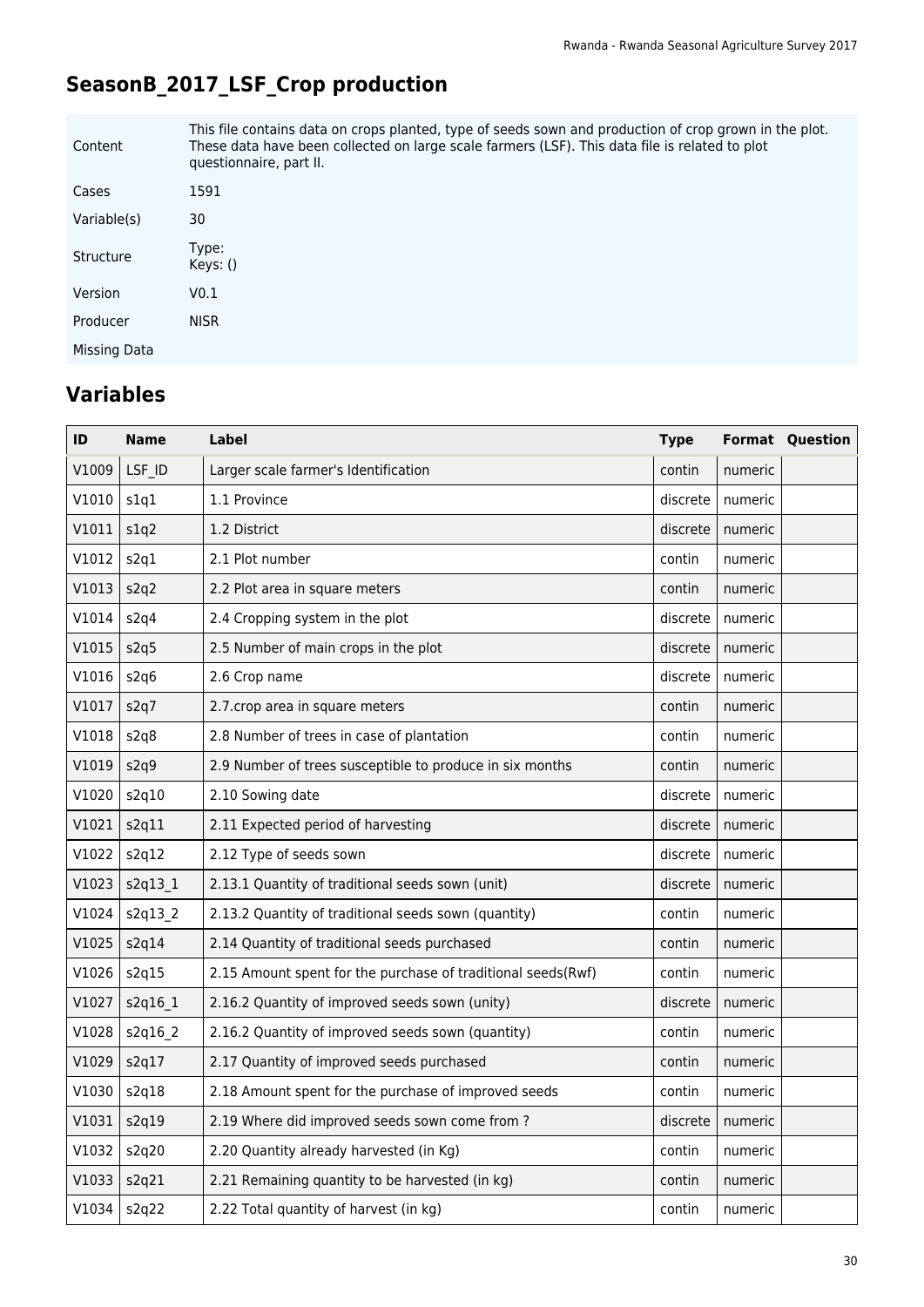| ID    | <b>Name</b> | Label                                                                               | <b>Type</b> |          | <b>Format Question</b> |
|-------|-------------|-------------------------------------------------------------------------------------|-------------|----------|------------------------|
| V1035 | s2q23       | q.2.23 Explanation on production status                                             | discrete    | numeric. |                        |
| V1036 | s2q24       | 2.24 Have you sold any quantity of your produce of this crop during<br>this season? | discrete    | numeric. |                        |
| V1037 | s2q25       | 2.25 What was the farm gate price of this crop? (frw/Kg)                            | contin      | numeric  |                        |
| V1038 | crop group  | Crop category for major crops grown in Rwanda                                       | discrete    | numeric  |                        |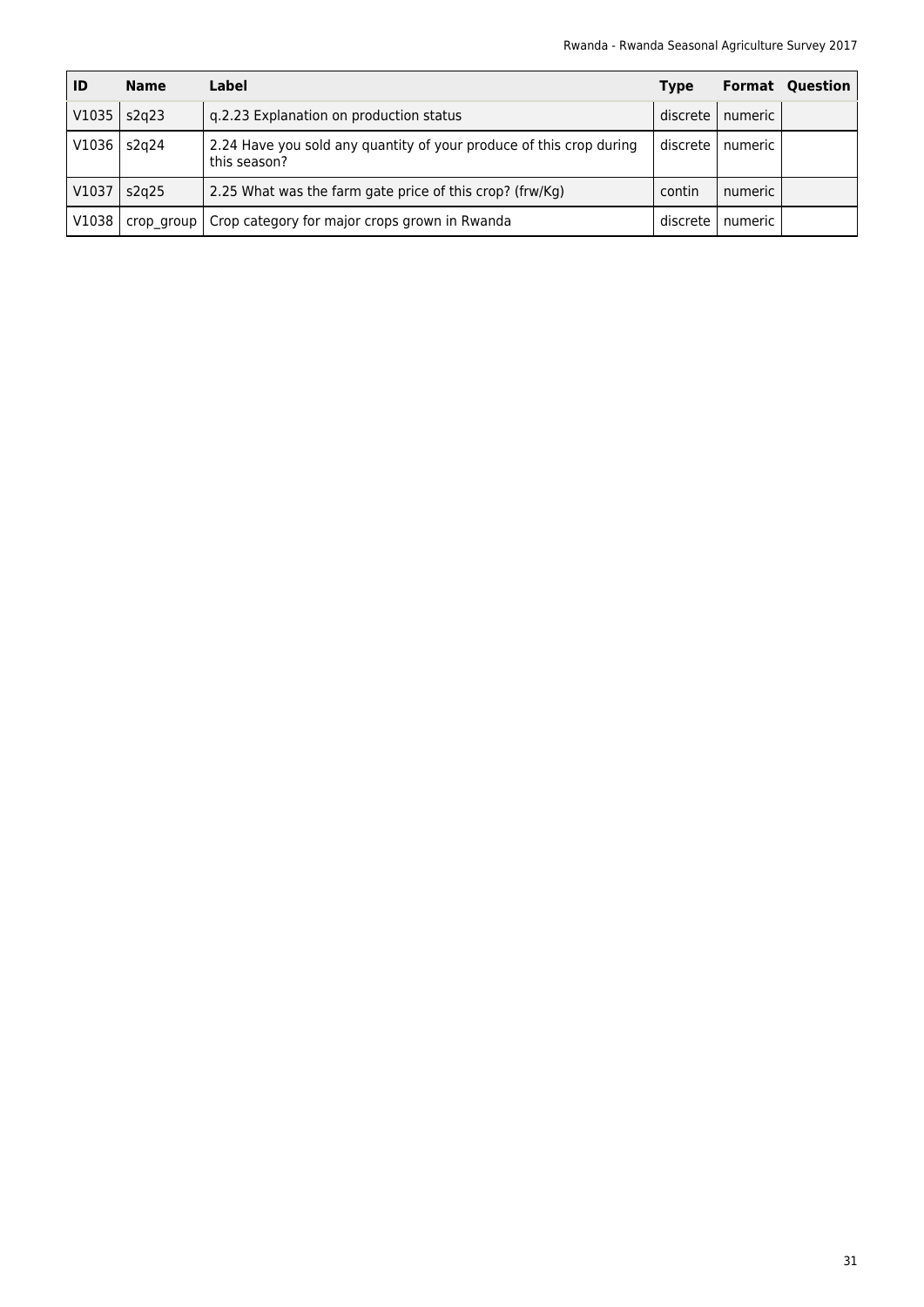### **SeasonB\_2017\_LSF\_Fertilizers**

| Content      | This file contains data on use of organic and inorganic fertilizers. These data have been collected on<br>large scale farmers (LSF). This data file is related to plot questionnaire, part III. |
|--------------|-------------------------------------------------------------------------------------------------------------------------------------------------------------------------------------------------|
| Cases        | 1248                                                                                                                                                                                            |
| Variable(s)  | 17                                                                                                                                                                                              |
| Structure    | Type:<br>Keys: ()                                                                                                                                                                               |
| Version      | V <sub>0.1</sub>                                                                                                                                                                                |
| Producer     | <b>NISR</b>                                                                                                                                                                                     |
| Missing Data |                                                                                                                                                                                                 |

| ID    | <b>Name</b> | Label                                                                   | <b>Type</b> |         | <b>Format Question</b> |
|-------|-------------|-------------------------------------------------------------------------|-------------|---------|------------------------|
| V1039 | LSF ID      | Larger scale farmer's Identification                                    | contin      | numeric |                        |
| V1040 | s1q1        | 1.1 Province                                                            | discrete    | numeric |                        |
| V1041 | s1q2        | 1.2 District                                                            | discrete    | numeric |                        |
| V1042 | s2q1        | 2.1 Plot number                                                         | contin      | numeric |                        |
| V1043 | s2q2        | 2.2 Plot size in (m2)                                                   | contin      | numeric |                        |
| V1044 | s3q1        | 3.1 Have you used organic fertilizer in this plot during this season?   | discrete    | numeric |                        |
| V1045 | s3q2        | 3.2 Quantity of Organic fertilizer used (in Kg)                         | contin      | numeric |                        |
| V1046 | s3q3        | 3.3 Quantity of Organic fertilizer purchased (in Kg)                    | contin      | numeric |                        |
| V1047 | s3q4        | 3.4 Cost of Organic fertilizer purchased (Rwf)                          | contin      | numeric |                        |
| V1048 | s3q5        | 3.5 Have you used inorganic fertilizer in this plot during this season? | discrete    | numeric |                        |
| V1049 | s3q6        | 3.6 Inorganic fertilizer type                                           | discrete    | numeric |                        |
| V1050 | s3q7        | 3.7 Inorganic fertilizer (unity)                                        | discrete    | numeric |                        |
| V1051 | s3q8        | 3.8 Total quantity of inorganic fertilizer used                         | contin      | numeric |                        |
| V1052 | s3q9        | 3.9 Quantity of inorganic fertilizer purchased                          | contin      | numeric |                        |
| V1053 | s3q10       | 3.10 Unit price for Inorganic fertilizer                                | contin      | numeric |                        |
| V1054 | s3q11       | 3.11 What is the main source of inorganic fertilizer used               | discrete    | numeric |                        |
| V1055 | s3q12       | 3.12 What is the main crop the fertilizer was applied?                  | discrete    | numeric |                        |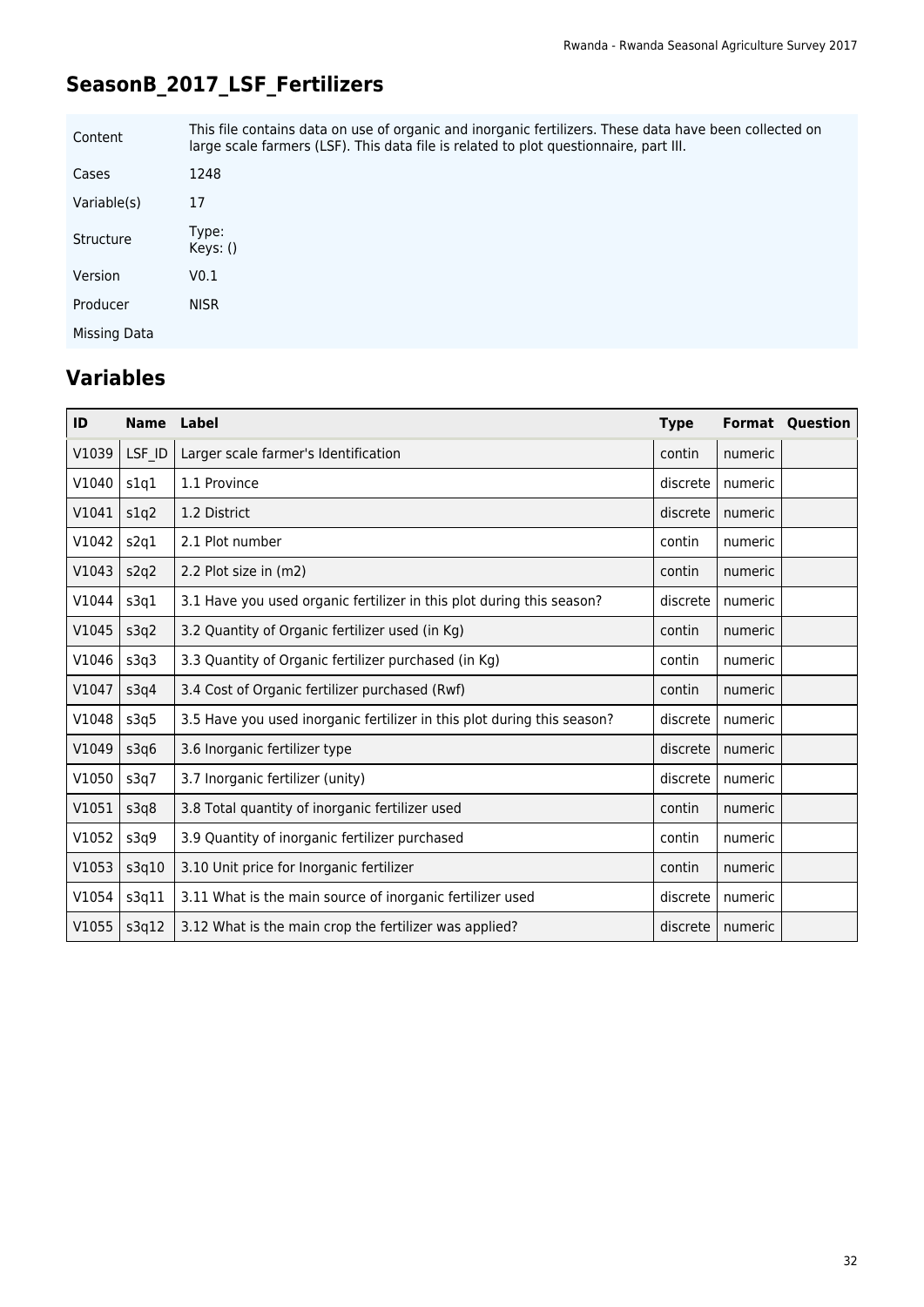### **SeasonB\_2017\_LSF\_Irrigation\_Soil\_preparation\_and\_Land\_tenure**

| Content      | This file contains data on Irrigation, Soil preparation and land tenure. These data have been collected on<br>large scale farmers (LSF). This data file is related to plot questionnaire, part IV. |
|--------------|----------------------------------------------------------------------------------------------------------------------------------------------------------------------------------------------------|
| Cases        | 1019                                                                                                                                                                                               |
| Variable(s)  | 36                                                                                                                                                                                                 |
| Structure    | Type:<br>Keys: ()                                                                                                                                                                                  |
| Version      | V <sub>0.1</sub>                                                                                                                                                                                   |
| Producer     | <b>NISR</b>                                                                                                                                                                                        |
| Missing Data |                                                                                                                                                                                                    |

| ID    | <b>Name</b> | <b>Label</b>                                                                       | <b>Type</b> | <b>Format</b> | Question |
|-------|-------------|------------------------------------------------------------------------------------|-------------|---------------|----------|
| V1056 | LSF ID      | Larger scale farmer's Identification                                               | contin      | numeric       |          |
| V1057 | slq1        | 1.1 Province                                                                       | discrete    | numeric       |          |
| V1058 | s1q2        | 1.2 District                                                                       | discrete    | numeric       |          |
| V1059 | s2q1        | 2.1 Plot number                                                                    | contin      | numeric       |          |
| V1060 | s2q2        | 2.2 Plot size in (m2)                                                              | contin      | numeric       |          |
| V1061 | s4q17       | 4.17 Has this plot been irrigated during this season?                              | discrete    | numeric       |          |
| V1062 | s4q18       | 4.18 What is the source of water for irrigation?                                   | discrete    | numeric       |          |
| V1063 | s4q19       | 4.19 What is irrigation technique used on this plot?                               | discrete    | numeric       |          |
| V1064 | s4q20       | 4.20 What is the cost of hired labor used for irrigation?                          | contin      | numeric       |          |
| V1065 | s4q21       | 4.21 What was the main crop to irrigate?                                           | discrete    | numeric       |          |
| V1066 | s4q6        | 4.6 Is this plot fenced?                                                           | discrete    | numeric       |          |
| V1067 | s4q7        | 4.7 Was this fence done during the current agricultural season?                    | discrete    | numeric       |          |
| V1068 | s4q8        | 4.8 Fencing Activity cost (RWF)                                                    | contin      | numeric       |          |
| V1069 | s4q9        | 4.9 Amount spent on manpower to prepare land, sowing and any<br>other agricultural | contin      | numeric       |          |
| V1070 | s4q10       | 4.10 Have you used ploughing animals (oxen) during this season?                    | discrete    | numeric       |          |
| V1071 | s4q11       | 4.11 Amount paid on rent of ploughing animals during this<br>season(Rwf)           | discrete    | numeric       |          |
| V1072 | s4q12       | 4.12 Have you used a ploughing tractor during this season?                         | discrete    | numeric       |          |
| V1073 | s4q13       | 4.13 Amount paid on rent of ploughing tractor (Rwf)                                | contin      | numeric       |          |
| V1074 | s4q14       | 4.14 Have you used any other mechanical equipment during this<br>season?           | discrete    | numeric       |          |
| V1075 | s4q15       | 4.15 Name of other mechanical equipment used during this season                    | discrete    | character     |          |
| V1076 | s4q16       | 4.16 Rent cost for the other mechanical equipment (Rwf)                            | discrete    | numeric       |          |
| V1077 | s5q1        | 5.1 Is this plot owned or rented?                                                  | discrete    | numeric       |          |
| V1078 | s5q2        | 5.2 Ownership category                                                             | discrete    | numeric       |          |
| V1079 | s5q3        | 5.3 When has this plot been bought?                                                | discrete    | numeric       |          |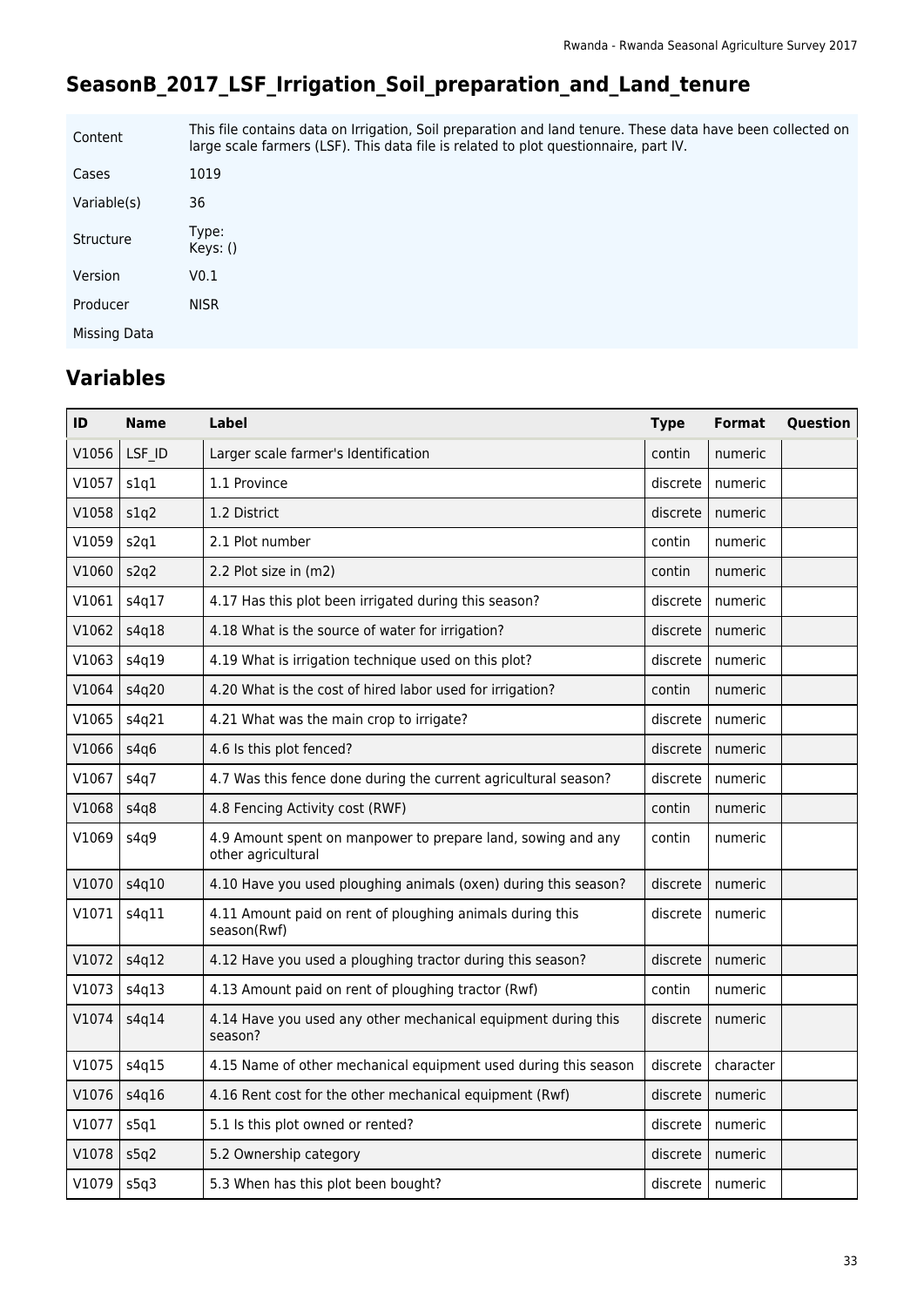| ID    | <b>Name</b> | Label                                                                               | <b>Type</b> | <b>Format</b> | Question |
|-------|-------------|-------------------------------------------------------------------------------------|-------------|---------------|----------|
| V1080 | s5q4        | 5.4 If the plot was purchased during this season or last year, what<br>was the cos  | contin      | numeric       |          |
| V1081 | s5q5        | 5.5 If the plot was rented, what kind of payment have you agreed<br>on during this  | discrete    | numeric       |          |
| V1082 | s5q6        | 5.6 If the rented plot was paid by cash, what is the amount for this<br>season?     | contin      | numeric       |          |
| V1083 | $s5q7_1$    | 5.7.1 What crop in this plot that have been chosen for production<br>share for this | discrete    | numeric       |          |
| V1084 | s5q7 2      | 5.7.2 What crop in this plot that have been chosen for production<br>share for this | discrete    | numeric       |          |
| V1085 | s5q7 3      | 5.7.3 What crop in this plot that have been chosen for production<br>share for this | discrete    | numeric       |          |
| V1086 | s5q7 4      | 5.7.3 What crop in this plot that have been chosen for production<br>share for this | discrete    | numeric       |          |
| V1087 | s5q8 1      | 5.8.1 If the rented plot was paid by production share, what is the<br>percentage sh | discrete    | numeric       |          |
| V1088 | s5q8 2      | 5.8.2 If the rented plot was paid by production share, what is the<br>percentage sh | discrete    | numeric       |          |
| V1089 | $s5q8$ _3   | 5.8.3 If the rented plot was paid by production share, what is the<br>percentage sh | discrete    | numeric       |          |
| V1090 | s5q8 4      | 5.8.4 If the rented plot was paid by production share, what is the<br>percentage sh | discrete    | numeric       |          |
| V1091 | crop group  | Crop category for major crops grown in Rwanda                                       | discrete    | numeric       |          |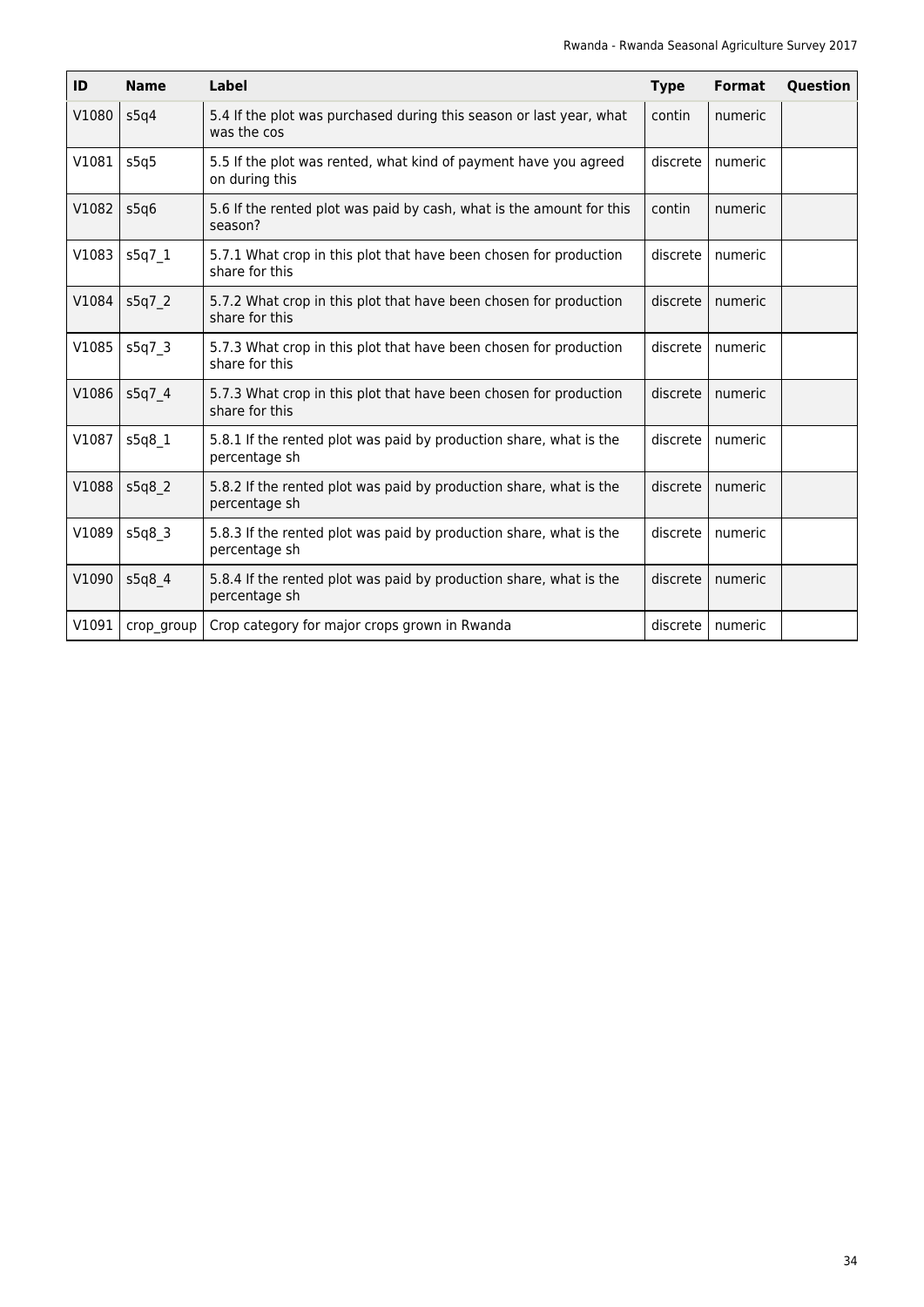### **SeasonB\_2017\_LSF\_Pesticides**

| Content      | This file contains data on use of pesticides. These data have been collected on large scale farmers<br>(LSF). This data file is related to plot questionnaire, part III. |
|--------------|--------------------------------------------------------------------------------------------------------------------------------------------------------------------------|
| Cases        | 1173                                                                                                                                                                     |
| Variable(s)  | 11                                                                                                                                                                       |
| Structure    | Type:<br>Keys: ()                                                                                                                                                        |
| Version      | V <sub>0.1</sub>                                                                                                                                                         |
| Producer     | <b>NISR</b>                                                                                                                                                              |
| Missing Data |                                                                                                                                                                          |

| ID    | <b>Name</b> | Label                                                          | <b>Type</b> | Format  | Question |
|-------|-------------|----------------------------------------------------------------|-------------|---------|----------|
| V1092 | LSF ID      | Larger scale farmer's Identification                           | contin      | numeric |          |
| V1093 | slq1        | 1.1 Province                                                   | discrete    | numeric |          |
| V1094 | slq2        | 1.2 District                                                   | discrete    | numeric |          |
| V1095 | s2q1        | 2.1 Plot number                                                | contin      | numeric |          |
| V1096 | s2q2        | 2.2 Plot size in (m2)                                          | contin      | numeric |          |
| V1097 | s3q13       | 3.13 Have you used pesticides in this plot during this season? | discrete    | numeric |          |
| V1098 | s3q14       | 3.14 Type of pesticide used                                    | discrete    | numeric |          |
| V1099 | s3q15       | 3.15 Pesticide type (unit)                                     | discrete    | numeric |          |
| V1100 | s3q16       | 3.16 Total quantity of pesticide used                          | contin      | numeric |          |
| V1101 | s3q17       | 3.17 Quantity of pesticide purchased                           | contin      | numeric |          |
| V1102 | s3q18       | 3.18 Total amount sopent on quantity purchased                 | contin      | numeric |          |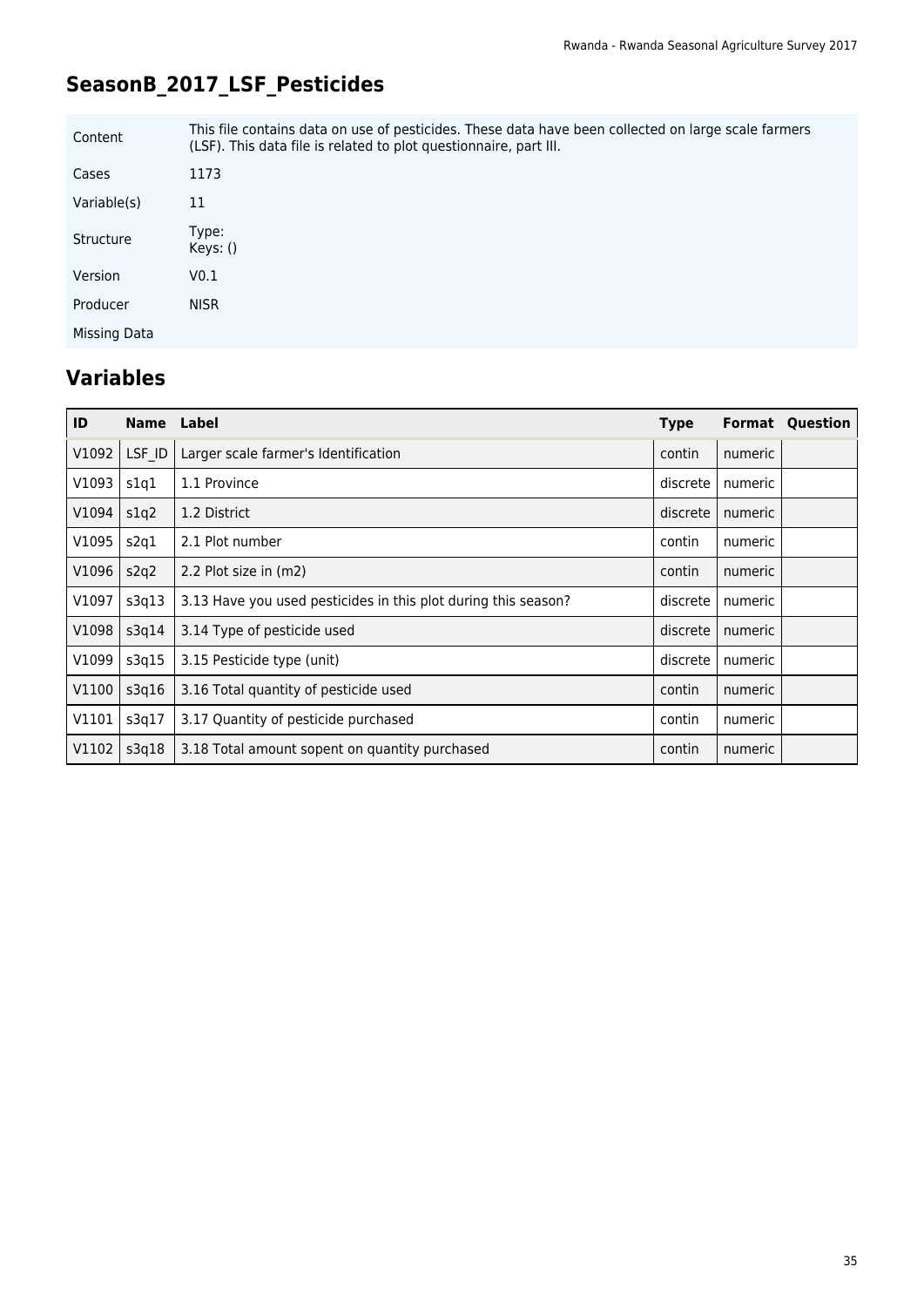### **SeasonB\_2017\_LSF\_Screening**

| Content      | This file contains data on plot land use, cropping system, crop planted, crop area. These data have been<br>collected on large scale farmers (LSF). This data file is related to screening questionnaire, part I and II. |
|--------------|--------------------------------------------------------------------------------------------------------------------------------------------------------------------------------------------------------------------------|
| Cases        | 2807                                                                                                                                                                                                                     |
| Variable(s)  | 18                                                                                                                                                                                                                       |
| Structure    | Type:<br>Keys: ()                                                                                                                                                                                                        |
| Version      | V <sub>0.1</sub>                                                                                                                                                                                                         |
| Producer     | <b>NISR</b>                                                                                                                                                                                                              |
| Missing Data |                                                                                                                                                                                                                          |

| ID    | <b>Name</b>   | Label                                                              | <b>Type</b> |         | <b>Format Question</b> |
|-------|---------------|--------------------------------------------------------------------|-------------|---------|------------------------|
| V1103 | LSF ID        | Larger scale farmer's Identification                               | contin      | numeric |                        |
| V1104 | s1q1          | 1.1. Province                                                      | discrete    | numeric |                        |
| V1105 | s1q2          | 1.2. District                                                      | discrete    | numeric |                        |
| V1106 | s2q2          | 2.2. Plot number                                                   | contin      | numeric |                        |
| V1107 | s2q3          | 2.3 Plot size(square meters)                                       | contin      | numeric |                        |
| V1108 | s2q6          | 2.6. Plot land use                                                 | discrete    | numeric |                        |
| V1109 | s2q7          | 2.7. Non-agricultural land type                                    | discrete    | numeric |                        |
| V1110 | s2q8          | Cropping system                                                    | discrete    | numeric |                        |
| V1111 | s2q9          | 2.9 Number of main crops in the plot                               | discrete    | numeric |                        |
| V1112 | s2q10         | 2.10 Crop type                                                     | discrete    | numeric |                        |
| V1113 | s2q11         | 2.11. Crop name                                                    | discrete    | numeric |                        |
| V1114 | s2q12_1       | 2.12.1 Crop/fruit proportion (in %)                                | contin      | numeric |                        |
| V1115 | s2q12_2       | 2.12.2. Crop proportion code                                       | discrete    | numeric |                        |
| V1116 | s2q13         | 2.13. Number of trees in case plantation of perennial crops/fruits | contin      | numeric |                        |
| V1117 | s2q14         | 2.14 Number of trees susceptible to produce in these six months    | contin      | numeric |                        |
| V1118 | s2q15         | 2.15. Is this crop for this season? $(1 = Yes, 2 = No)$            | discrete    | numeric |                        |
| V1119 | s2q16         | 2.16. What is the expected period for harvesting this crop         | discrete    | numeric |                        |
| V1120 | crop category | Crop category based on major crops grown in Rwanda                 | discrete    | numeric |                        |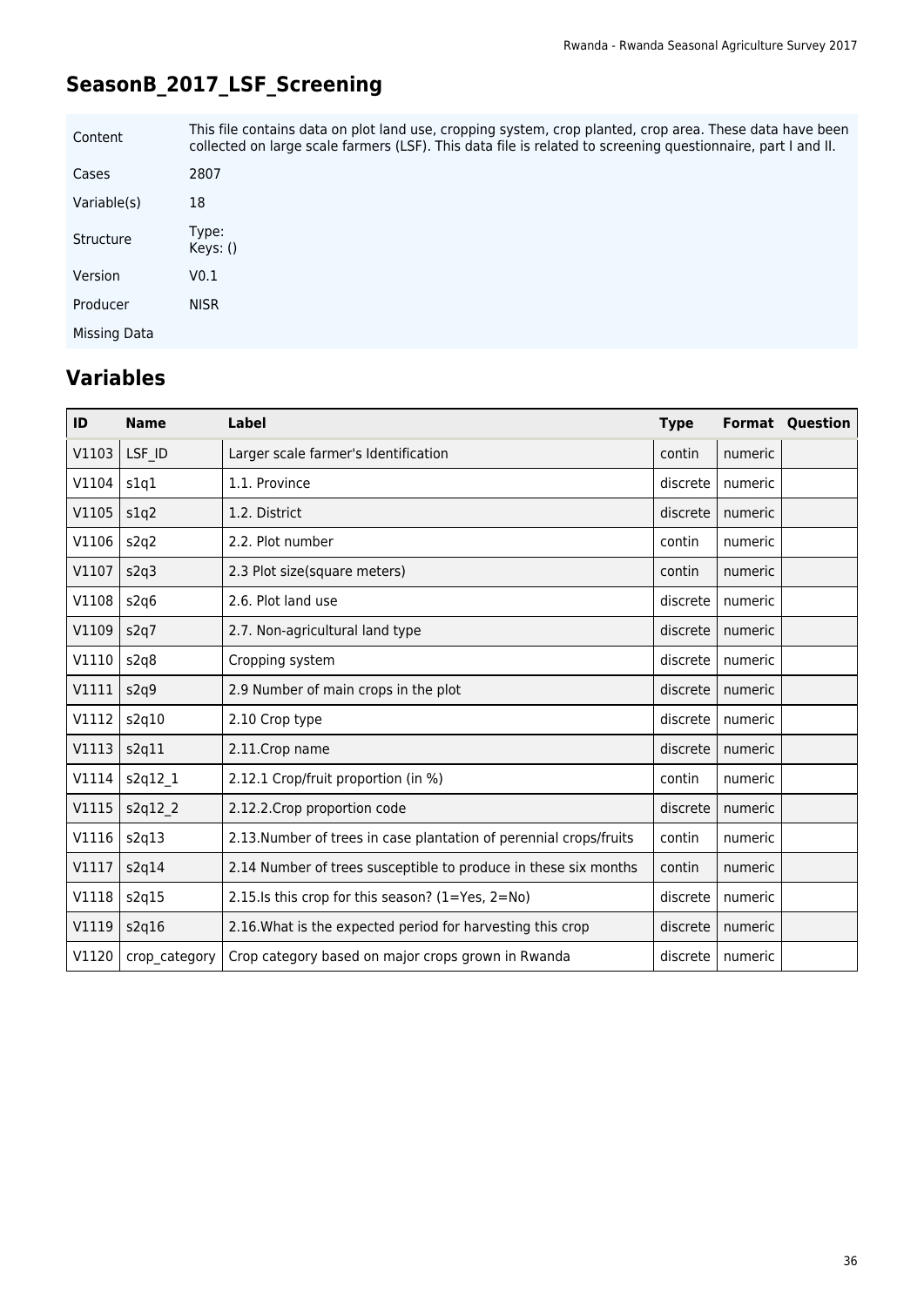# **SeasonB\_2017\_SSF\_Antierosion**

| Content      | This file contains data on soil erosion control measures. These data have been collected on small scale<br>farmers (SSF). This data file is related to plot questionnaire, part IV. |
|--------------|-------------------------------------------------------------------------------------------------------------------------------------------------------------------------------------|
| Cases        | 13827                                                                                                                                                                               |
| Variable(s)  | 12                                                                                                                                                                                  |
| Structure    | Type:<br>Keys: ()                                                                                                                                                                   |
| Version      | V <sub>0.1</sub>                                                                                                                                                                    |
| Producer     | <b>NISR</b>                                                                                                                                                                         |
| Missing Data |                                                                                                                                                                                     |

| ID    | Name Label |                                                                    | Type     | Format  | Question |
|-------|------------|--------------------------------------------------------------------|----------|---------|----------|
| V1121 | s1q0       | 1.0 Segment ID number                                              | contin   | numeric |          |
| V1122 | s1q1       | 1.1 Province                                                       | discrete | numeric |          |
| V1123 | slq2       | 1.2 District                                                       | discrete | numeric |          |
| V1124 | slq3       | 1.3 Stratum                                                        | discrete | numeric |          |
| V1125 | slq4       | 1.4 Segment number                                                 | contin   | numeric |          |
| V1126 | s2q1       | 2.1 Plot number                                                    | contin   | numeric |          |
| V1127 | s2q2       | 2.2 Plot size in (m2)                                              | contin   | numeric |          |
| V1128 | s4q1       | 4.1 What is the degree of erosion on this plot?                    | discrete | numeric |          |
| V1129 | s4q2       | 4.2 Is there any anti erosion activity on this plot?               | discrete | numeric |          |
| V1130 | s4q3       | Types of anti erosion activities existing in the plot              | discrete | numeric |          |
| V1131 | s4q4       | Was this anti-erosion activity done in this season?                | discrete | numeric |          |
| V1132 | s4q5       | What is the total cost of this anti-erosion actity in this season? | contin   | numeric |          |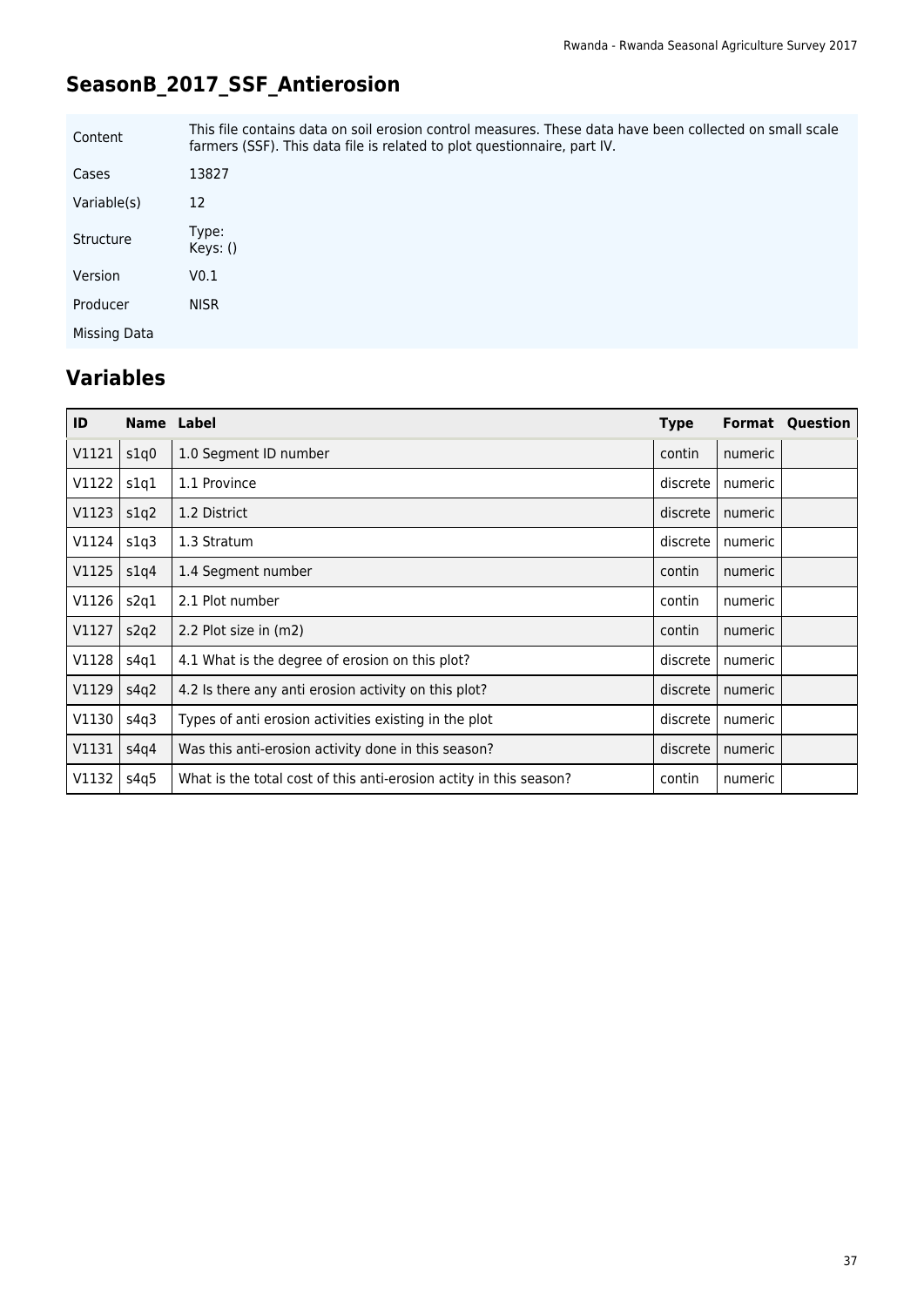## **SeasonB\_2017\_SSF\_Crop production**

| Content      | This file contains data on crops planted, type of seeds sown and production of crop grown in the plot.<br>These data have been collected on small scale farmers (SSF). This data file is related to plot<br>questionnaire, part II. |
|--------------|-------------------------------------------------------------------------------------------------------------------------------------------------------------------------------------------------------------------------------------|
| Cases        | 25529                                                                                                                                                                                                                               |
| Variable(s)  | 32                                                                                                                                                                                                                                  |
| Structure    | Type:<br>Keys: ()                                                                                                                                                                                                                   |
| Version      | V <sub>0.1</sub>                                                                                                                                                                                                                    |
| Producer     | <b>NISR</b>                                                                                                                                                                                                                         |
| Missing Data |                                                                                                                                                                                                                                     |

| ID    | <b>Name</b> | Label                                                          | <b>Type</b> |         | <b>Format Question</b> |
|-------|-------------|----------------------------------------------------------------|-------------|---------|------------------------|
| V1133 | s1q0        | 1.0 Segment ID number                                          | contin      | numeric |                        |
| V1134 | slq1        | 1.1 Province                                                   | discrete    | numeric |                        |
| V1135 | s1q2        | 1.2 District                                                   | discrete    | numeric |                        |
| V1136 | slq3        | 1.3 Stratum                                                    | discrete    | numeric |                        |
| V1137 | s1q4        | 1.4 Segment                                                    | contin      | numeric |                        |
| V1138 | s2q1        | 2.1 Plot number                                                | contin      | numeric |                        |
| V1139 | s2q2        | 2.2 Plot size in square meters                                 | contin      | numeric |                        |
| V1140 | s2q4        | 2.4 Cropping system in the plot                                | discrete    | numeric |                        |
| V1141 | s2q5        | 2.5 Number of main crops in the plot                           | discrete    | numeric |                        |
| V1142 | s2q6        | 2.6 Crop name                                                  | discrete    | numeric |                        |
| V1143 | s2q7        | 2.7.crop area in square meters                                 | contin      | numeric |                        |
| V1144 | s2q8        | 2.8 Number of trees in case of plantation                      | contin      | numeric |                        |
| V1145 | s2q9        | 2.9 Number of trees susceptible to produce in six months       | contin      | numeric |                        |
| V1146 | s2q10       | 2.10 Sowing date                                               | discrete    | numeric |                        |
| V1147 | s2q12       | 2.12. Type of seeds sown                                       | discrete    | numeric |                        |
| V1148 | s2q13 1     | 2.13.1. Quantity of traditional seeds sown: Unity              | discrete    | numeric |                        |
| V1149 | s2q13 2     | 2.13.2. Quantity of traditional seeds sown: Quantity           | contin      | numeric |                        |
| V1150 | s2q14       | 2.14. Quantity of traditional seeds purchased                  | contin      | numeric |                        |
| V1151 | s2q15       | 2.15. Amount spent for the purchase of traditional seeds (Rwf) | contin      | numeric |                        |
| V1152 | s2q16_1     | 2.16.1. Quantity of improved seeds sown: Unity                 | discrete    | numeric |                        |
| V1153 | s2q16 2     | 2.16.2. Quantity of improved seeds sown: Quantity              | contin      | numeric |                        |
| V1154 | s2q17       | 2.17. Quantity of improved seeds purchased                     | contin      | numeric |                        |
| V1155 | s2q18       | 2.18. Amount spent for the purhase of improved seeds (Rwf)     | contin      | numeric |                        |
| V1156 | s2q19       | 2.19. Where did improved seeds sown come from?                 | discrete    | numeric |                        |
| V1157 | s2q11       | 2.11 Expected period of harvesting                             | discrete    | numeric |                        |
| V1158 | s2q20       | 2.20 Quantity already harvested (in Kg)                        | contin      | numeric |                        |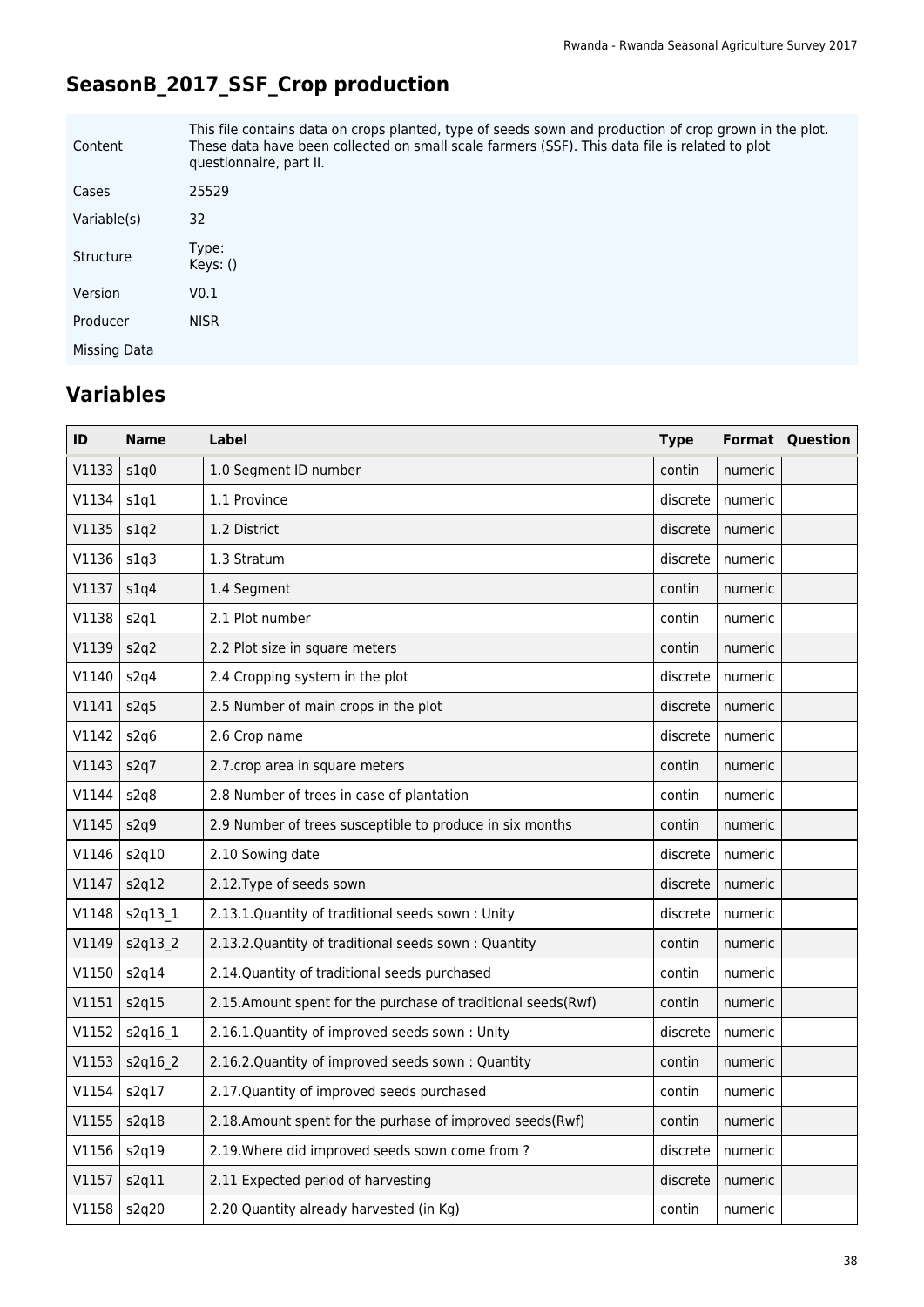| ID    | <b>Name</b> | Label                                                                               | <b>Type</b> | Format  | Question |
|-------|-------------|-------------------------------------------------------------------------------------|-------------|---------|----------|
| V1159 | s2q21       | 2.21 Remaining quantity to be harvested (in kg)                                     | contin      | numeric |          |
| V1160 | s2q22       | 2.22 Total quantity of harvest (in kg)                                              | contin      | numeric |          |
| V1161 | s2q23       | 2.23 Explanation on production status                                               | discrete    | numeric |          |
| V1162 | s2g24       | 2.24 Have you sold any quantity of your produce of this crop during<br>this season? | discrete    | numeric |          |
| V1163 | s2q25       | 2.25 What was the farm gate price of this crop? (frw/Kg)                            | contin      | numeric |          |
| V1164 | crop group  | 2.6 Crop name                                                                       | discrete    | numeric |          |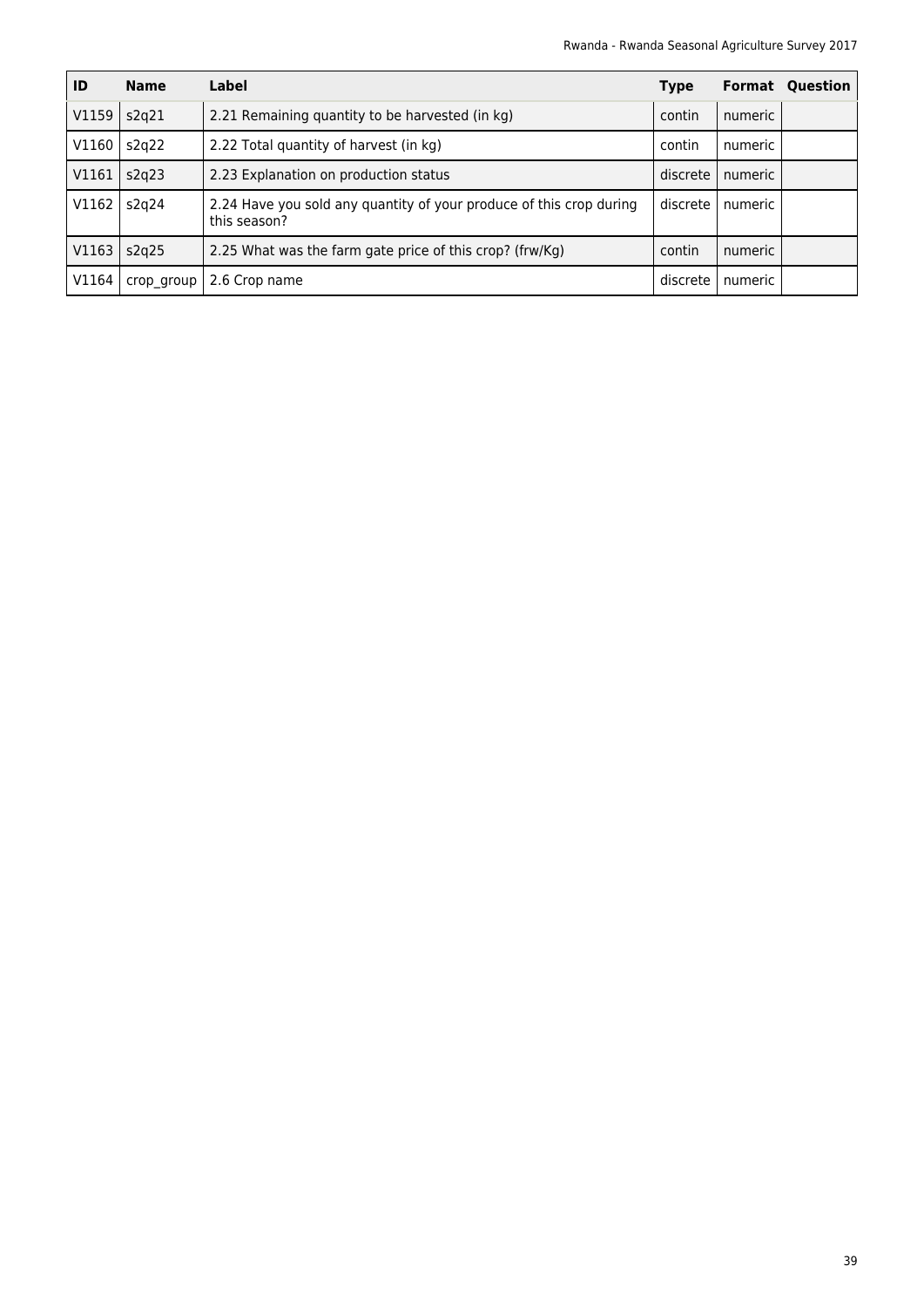# **SeasonB\_2017\_SSF\_Fertilizers**

| Content      | This file contains data on use of organic and inorganic fertilizers. These data have been collected on<br>small scale farmers (SSF). This data file is related to plot questionnaire, part III. |
|--------------|-------------------------------------------------------------------------------------------------------------------------------------------------------------------------------------------------|
| Cases        | 12938                                                                                                                                                                                           |
| Variable(s)  | 19                                                                                                                                                                                              |
| Structure    | Type:<br>Keys: ()                                                                                                                                                                               |
| Version      | V <sub>0.1</sub>                                                                                                                                                                                |
| Producer     | <b>NISR</b>                                                                                                                                                                                     |
| Missing Data |                                                                                                                                                                                                 |

| ID    | Name Label |                                                                         | <b>Type</b> |         | <b>Format Question</b> |
|-------|------------|-------------------------------------------------------------------------|-------------|---------|------------------------|
| V1165 | s1q0       | Segment Identification                                                  | contin      | numeric |                        |
| V1166 | s2q1       | 2.1 Plot number                                                         | contin      | numeric |                        |
| V1167 | s2q2       | 2.2. Plot area(sqm)                                                     | contin      | numeric |                        |
| V1168 | s1q2       | 1.2 District                                                            | discrete    | numeric |                        |
| V1169 | s1q3       | 1.3 Stratum                                                             | discrete    | numeric |                        |
| V1170 | slq4       | 1.4 Segment                                                             | contin      | numeric |                        |
| V1171 | s1q1       | 1.1 Province                                                            | discrete    | numeric |                        |
| V1172 | s3q1       | 3.1 Have you used organic fertilizer in this plot during this season?   | discrete    | numeric |                        |
| V1173 | s3q2       | 3.2 Quantity of organic fertilizer used (in kg)                         | contin      | numeric |                        |
| V1174 | s3q3       | 3.3 Quantity of organic fertilizer purchased (in kg)                    | contin      | numeric |                        |
| V1175 | s3q4       | 3.4 Cost of organic fertilizer purchased (Rwf)                          | contin      | numeric |                        |
| V1176 | s3q5       | 3.5 Have you used inorganic fertilizer in this plot during this season? | discrete    | numeric |                        |
| V1177 | s3q6       | 3.6 Inorganic fertilizer (Type)                                         | discrete    | numeric |                        |
| V1178 | s3q7       | 3.7 Inorganic fertilizer (Unity)                                        | discrete    | numeric |                        |
| V1179 | s3q8       | 3.8 Total quantity of inorganic fertilizer used                         | contin      | numeric |                        |
| V1180 | s3q10      | 3.10 Inorganic fertilizer purchased (unity price/Rwf)                   | contin      | numeric |                        |
| V1181 | s3q9       | 3.9 Inorganic fertilizer (Qty purchased)                                | contin      | numeric |                        |
| V1182 | s3q11      | 3.11 What is the main source of inorganic fertilizer used?              | discrete    | numeric |                        |
| V1183 | s3q12      | 3.12 What was the main crop the inorganic fertilizer was applied?       | discrete    | numeric |                        |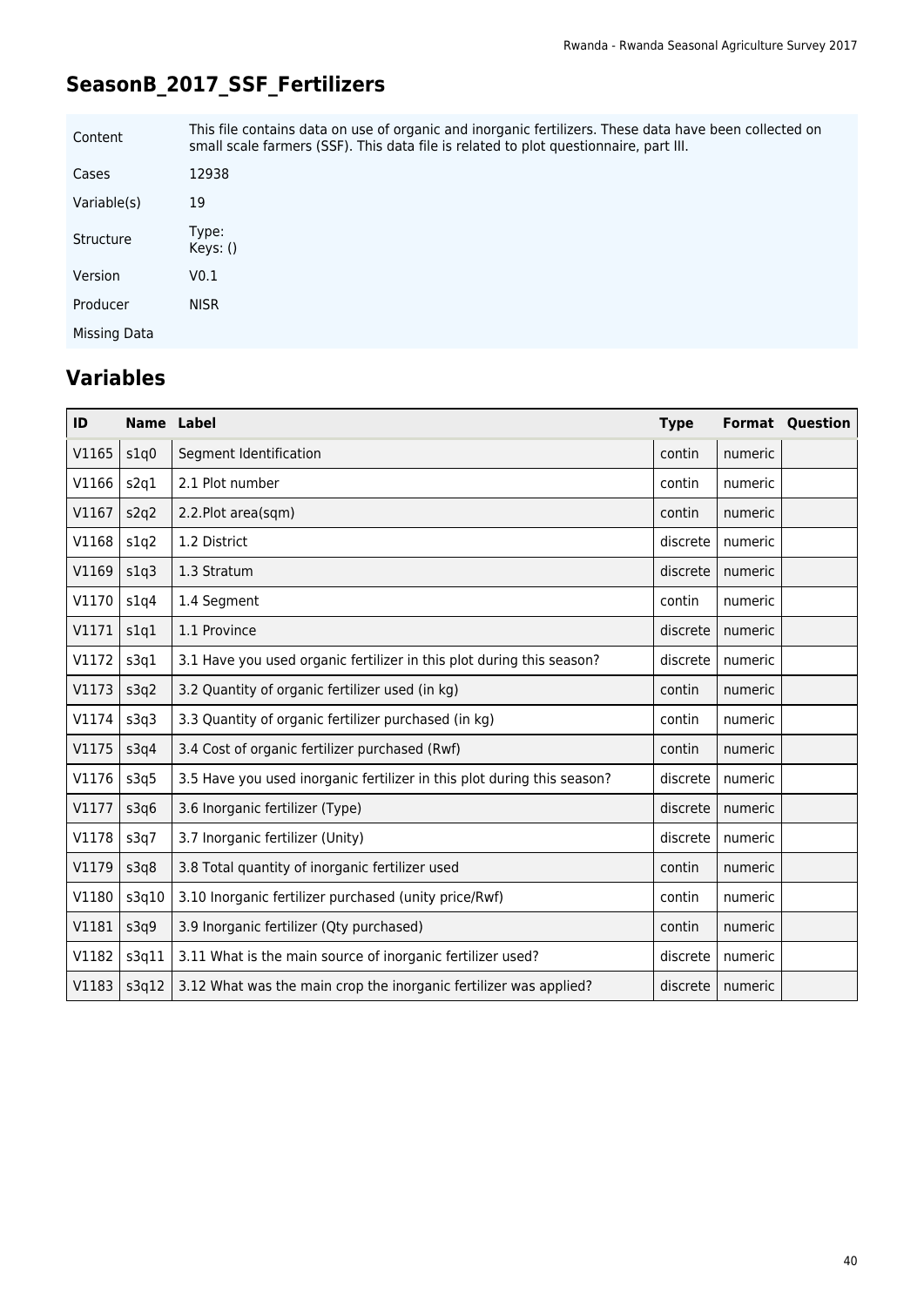## **SeasonB\_2017\_SSF\_Irrigation\_Soil\_preparation\_and\_Land\_tenure**

Content This file contains data on Irrigation, Soil preparation and land tenure. These data have been collected on<br>Content can be appelled for the set of the data file is related to also questionaries part IV. small scale farmers (SSF). This data file is related to plot questionnaire, part IV.

| Cases        | 12156             |
|--------------|-------------------|
| Variable(s)  | 38                |
| Structure    | Type:<br>Keys: () |
| Version      | V <sub>0.1</sub>  |
| Producer     | <b>NISR</b>       |
| Missing Data |                   |

| ID    | <b>Name</b> | <b>Label</b>                                                                       | <b>Type</b> | <b>Format</b> | Question |
|-------|-------------|------------------------------------------------------------------------------------|-------------|---------------|----------|
| V1184 | s1q0        | 1.0 Segment ID number                                                              | contin      | numeric       |          |
| V1185 | slq1        | 1.1 Province                                                                       | discrete    | numeric       |          |
| V1186 | s1q2        | 1.2 District                                                                       | discrete    | numeric       |          |
| V1187 | s1q3        | 1.3 Stratum                                                                        | discrete    | numeric       |          |
| V1188 | s1q4        | 1.4 Segment number                                                                 | contin      | numeric       |          |
| V1189 | s2q1        | 2.1 Plot number                                                                    | contin      | numeric       |          |
| V1190 | s2q2        | 2.2 Plot size in (m2)                                                              | contin      | numeric       |          |
| V1191 | s4q17       | 4.17 Has this plot been irrigated during this season?                              | discrete    | numeric       |          |
| V1192 | s4q18       | 4.18 What is the source of water for irrigation?                                   | discrete    | numeric       |          |
| V1193 | s4q19       | 4.19 What is irrigation technique used on this plot?                               | discrete    | numeric       |          |
| V1194 | s4q20       | 4.20 What is the cost of hired labor used for irrigation?                          | contin      | numeric       |          |
| V1195 | s4q21       | 4.21 What was the main crop to irrigate?                                           | discrete    | numeric       |          |
| V1196 | s4q6        | 4.6 Is this plot fenced?                                                           | discrete    | numeric       |          |
| V1197 | s4q7        | 4.7 Was this fence done during the current agricultural season?                    | discrete    | numeric       |          |
| V1198 | s4q8        | 4.8 Fencing Activity cost (RWF)                                                    | contin      | numeric       |          |
| V1199 | s4q9        | 4.9 Amount spent on manpower to prepare land, sowing and any<br>other agricultural | contin      | numeric       |          |
| V1200 | s4q10       | 4.10 Have you used ploughing animals (oxen) during this season?                    | discrete    | numeric       |          |
| V1201 | s4q11       | 4.11 Amount paid on rent of ploughing animals during this<br>season(Rwf)           | discrete    | numeric       |          |
| V1202 | s4q12       | 4.12 Have you used a ploughing tractor during this season?                         | discrete    | numeric       |          |
| V1203 | s4q13       | 4.13 Amount paid on rent of ploughing tractor (Rwf)                                | contin      | numeric       |          |
| V1204 | s4q14       | 4.14 Have you used any other mechanical equipment during this<br>season?           | discrete    | numeric       |          |
| V1205 | s4q15       | 4.15 Name of other mechanical equipment used during this season                    | discrete    | character     |          |
| V1206 | s4q16       | 4.16 Rent cost for the other mechanical equipment (Rwf)                            | contin      | numeric       |          |
| V1207 | s5q1        | 5.1 Is this plot owned or rented?                                                  | discrete    | numeric       |          |
| V1208 | s5q2        | 5.2 Ownership category                                                             | discrete    | numeric       |          |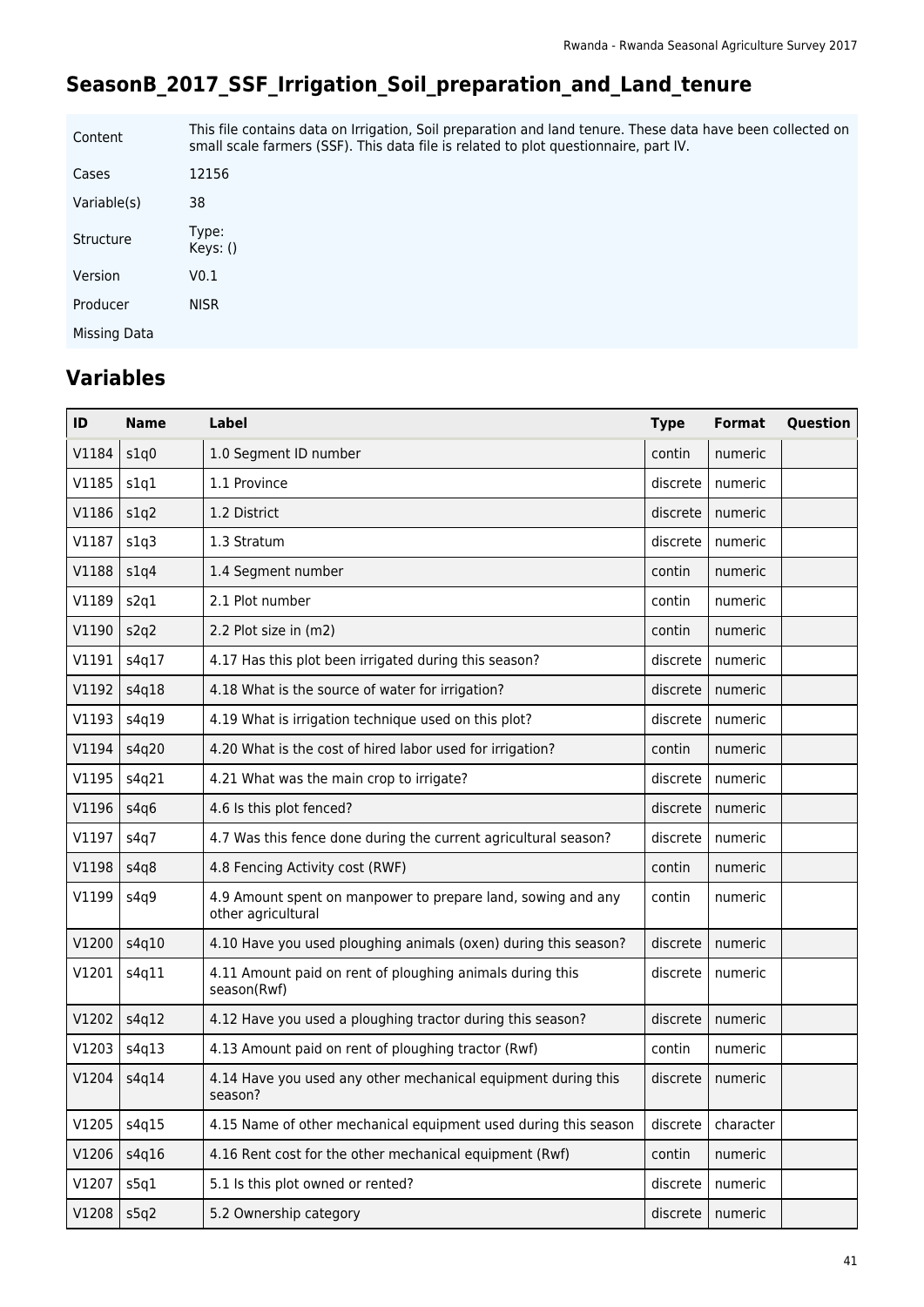| ID    | <b>Name</b> | Label                                                                               | <b>Type</b> | <b>Format</b> | <b>Question</b> |
|-------|-------------|-------------------------------------------------------------------------------------|-------------|---------------|-----------------|
| V1209 | s5q3        | 5.3 When has this plot been bought?                                                 | discrete    | numeric       |                 |
| V1210 | s5q4        | 5.4 If the plot was purchased during this season or last year, what<br>was the cos  | contin      | numeric       |                 |
| V1211 | s5q5        | 5.5 If the plot was rented, what kind of payment have you agreed<br>on during this  | discrete    | numeric       |                 |
| V1212 | s5q6        | 5.6 If the rented plot was paid by cash, what is the amount for this<br>season?     | contin      | numeric       |                 |
| V1213 | s5q7 1      | 5.7.1 What crop in this plot that have been chosen for production<br>share for this | discrete    | numeric       |                 |
| V1214 | s5q7 2      | 5.7.2 What crop in this plot that have been chosen for production<br>share for this | discrete    | numeric       |                 |
| V1215 | s5q7 3      | 5.7.3 What crop in this plot that have been chosen for production<br>share for this | discrete    | numeric       |                 |
| V1216 | s5q7 4      | 5.7.3 What crop in this plot that have been chosen for production<br>share for this | discrete    | numeric       |                 |
| V1217 | s5q8 1      | 5.8.1 If the rented plot was paid by production share, what is the<br>percentage sh | contin      | numeric       |                 |
| V1218 | $s5q8$ 2    | 5.8.2 If the rented plot was paid by production share, what is the<br>percentage sh | contin      | numeric       |                 |
| V1219 | s5q83       | 5.8.3 If the rented plot was paid by production share, what is the<br>percentage sh | contin      | numeric       |                 |
| V1220 | s5q8 4      | 5.8.4 If the rented plot was paid by production share, what is the<br>percentage sh | contin      | numeric       |                 |
| V1221 | crop group  | Crop category for major crops grown in Rwanda                                       | discrete    | numeric       |                 |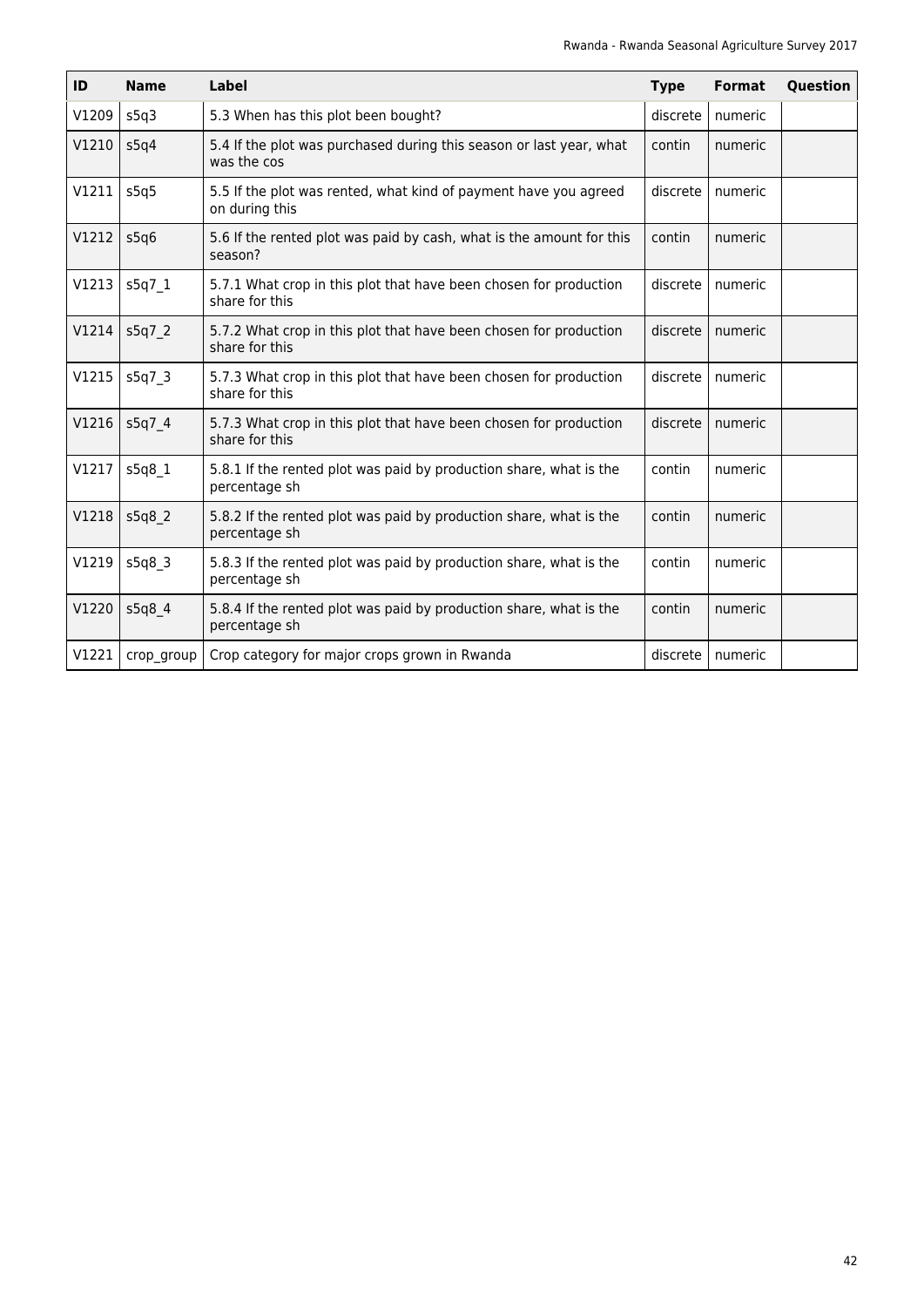# **SeasonB\_2017\_SSF\_Pesticides**

| Content      | This file contains data on use of pesticides. These data have been collected on small scale farmers<br>(SSF). This data file is related to plot questionnaire, part III. |
|--------------|--------------------------------------------------------------------------------------------------------------------------------------------------------------------------|
| Cases        | 12980                                                                                                                                                                    |
| Variable(s)  | 12                                                                                                                                                                       |
| Structure    | Type:<br>Keys: ()                                                                                                                                                        |
| Version      | V <sub>0.1</sub>                                                                                                                                                         |
| Producer     | <b>NISR</b>                                                                                                                                                              |
| Missing Data |                                                                                                                                                                          |

| ID    | Name Label |                                                                   | Type     | Format  | Question |
|-------|------------|-------------------------------------------------------------------|----------|---------|----------|
| V1222 | s1q0       | 1.0 Segment ID number                                             | contin   | numeric |          |
| V1223 | s2q1       | 2.1.Plot number                                                   | contin   | numeric |          |
| V1224 | s2q2       | 2.2. Plot area (sqm)                                              | contin   | numeric |          |
| V1225 | slq2       | 1.2. District                                                     | discrete | numeric |          |
| V1226 | s1q3       | 1.3.Stratum                                                       | discrete | numeric |          |
| V1227 | s1q1       | 1.1.Province                                                      | discrete | numeric |          |
| V1228 | s3q13      | 3.13. Have you used pesticide in this plot during this season     | discrete | numeric |          |
| V1229 | s3q14      | 3.14. Pesticide type                                              | discrete | numeric |          |
| V1230 | s3q15      | 3.15. Pesticide unit                                              | discrete | numeric |          |
| V1231 | s3q16      | 3.16. Pesticide: Total quantity used                              | contin   | numeric |          |
| V1232 | s3q18      | 3.18. Total amount spent on quantity of pesticide purchased (Rwf) | contin   | numeric |          |
| V1233 | s3g17      | 3.17. Pesticide: Quantity purchased                               | contin   | numeric |          |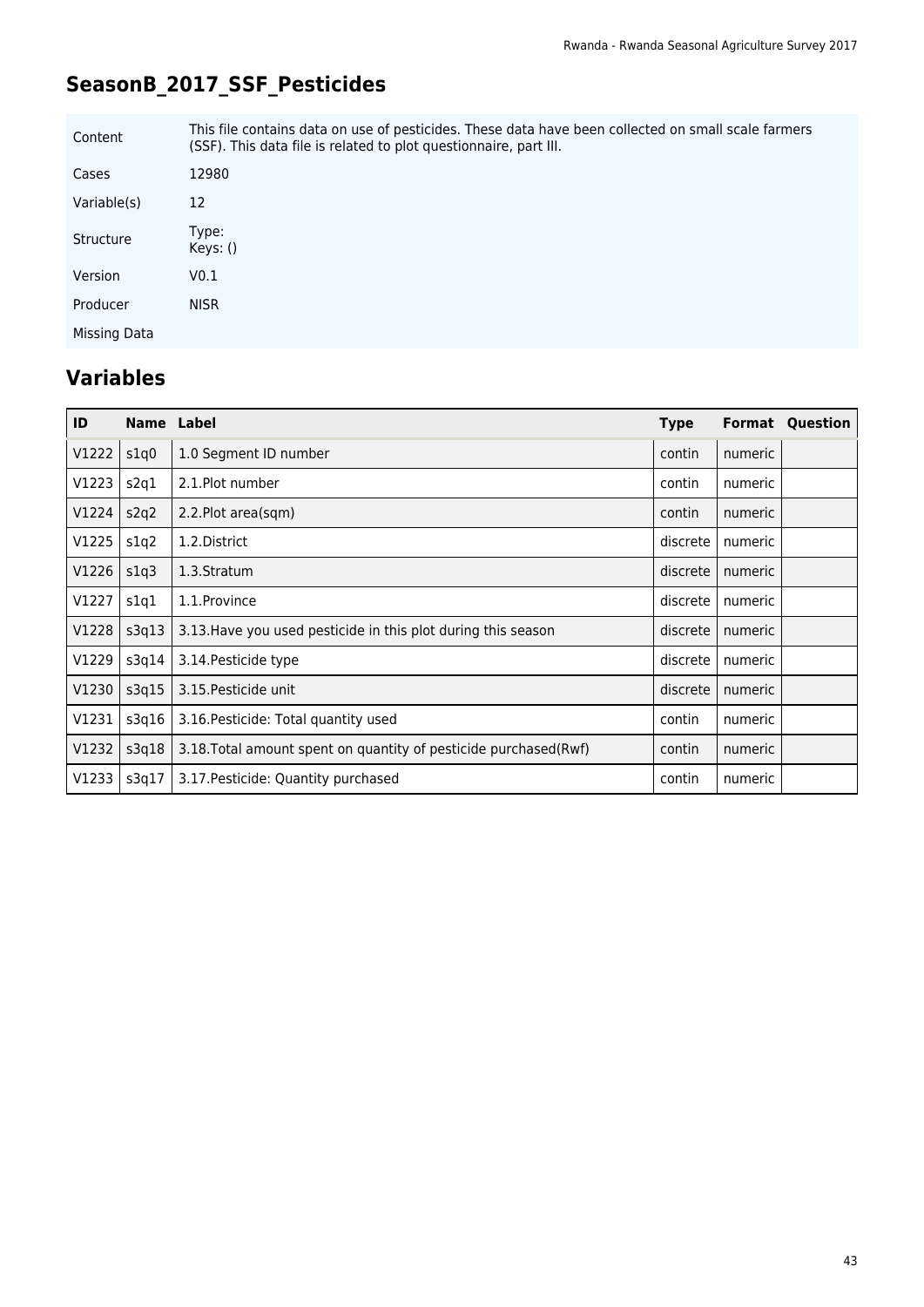# **SeasonB\_2017\_SSF\_Screening**

| Content      | This file contains data on plot land use, cropping system, crop planted, crop area and sample weight.<br>These data have been collected on small scale farmers (SSF). This data file is related to screening<br>questionnaire, part I and II. |
|--------------|-----------------------------------------------------------------------------------------------------------------------------------------------------------------------------------------------------------------------------------------------|
| Cases        | 59985                                                                                                                                                                                                                                         |
| Variable(s)  | 27                                                                                                                                                                                                                                            |
| Structure    | Type:<br>Keys: ()                                                                                                                                                                                                                             |
| Version      | V <sub>0.1</sub>                                                                                                                                                                                                                              |
| Producer     | <b>NISR</b>                                                                                                                                                                                                                                   |
| Missing Data |                                                                                                                                                                                                                                               |

| ID    | <b>Name</b>   | Label                                                                      | <b>Type</b> |         | <b>Format Question</b> |
|-------|---------------|----------------------------------------------------------------------------|-------------|---------|------------------------|
| V1234 | s1q0          | 1.0 Segment ID number                                                      | contin      | numeric |                        |
| V1235 | s1q1          | 1.1. Province                                                              | discrete    | numeric |                        |
| V1236 | s1q2          | 1.2. District                                                              | discrete    | numeric |                        |
| V1237 | s1q3          | 1.3. Stratum                                                               | discrete    | numeric |                        |
| V1238 | s1q4          | 1.4 Segment number                                                         | contin      | numeric |                        |
| V1239 | s1q5          | 1.5. Date of visiting the segment                                          | contin      | numeric |                        |
| V1240 | s1q8          | 1.8. Number of grids in the segment                                        | contin      | numeric |                        |
| V1241 | s2q1          | 2.1 Sampled Grid point number                                              | discrete    | numeric |                        |
| V1242 | s2q2          | 2.2 Plot number                                                            | contin      | numeric |                        |
| V1243 | s2q3          | 2.3 Plot size(square meters)                                               | contin      | numeric |                        |
| V1244 | s2q5          | 2.5. Number of grids points in the same plots                              | contin      | numeric |                        |
| V1245 | s2q6          | 2.6. Plot land Use                                                         | discrete    | numeric |                        |
| V1246 | s2q7          | 2.7. Non agricultural Land Type                                            | discrete    | numeric |                        |
| V1247 | s2q8          | 2.8. Cropping system                                                       | discrete    | numeric |                        |
| V1248 | s2q9          | 2.9 Number of main crops in the plot                                       | discrete    | numeric |                        |
| V1249 | s2q10         | 2.10 Crop type                                                             | discrete    | numeric |                        |
| V1250 | s2q11         | 2.11. Crop Name                                                            | discrete    | numeric |                        |
| V1251 | s2q12_1       | 2.12.1 Crop/fruit proportion (in %)                                        | contin      | numeric |                        |
| V1252 | s2q12_2       | 2.12.2 Crop/fruit proportion code                                          | discrete    | numeric |                        |
| V1253 | s2q13         | 2.13 Number of trees in case of plantation of perenial crops/ or<br>fruits | contin      | numeric |                        |
| V1254 | s2q14         | 2.14 Number of trees susceptible to produce in these six months            | contin      | numeric |                        |
| V1255 | s2q15         | 2.15 Is this crop for this season                                          | discrete    | numeric |                        |
| V1256 | s2q16         | 2.16 What is expected period of harvesting for this crop?                  | discrete    | numeric |                        |
| V1257 | crop category | Crop category based on major crops grown in Rwanda                         | discrete    | numeric |                        |
| V1258 | WH Sgt        | Segment weight                                                             | contin      | numeric |                        |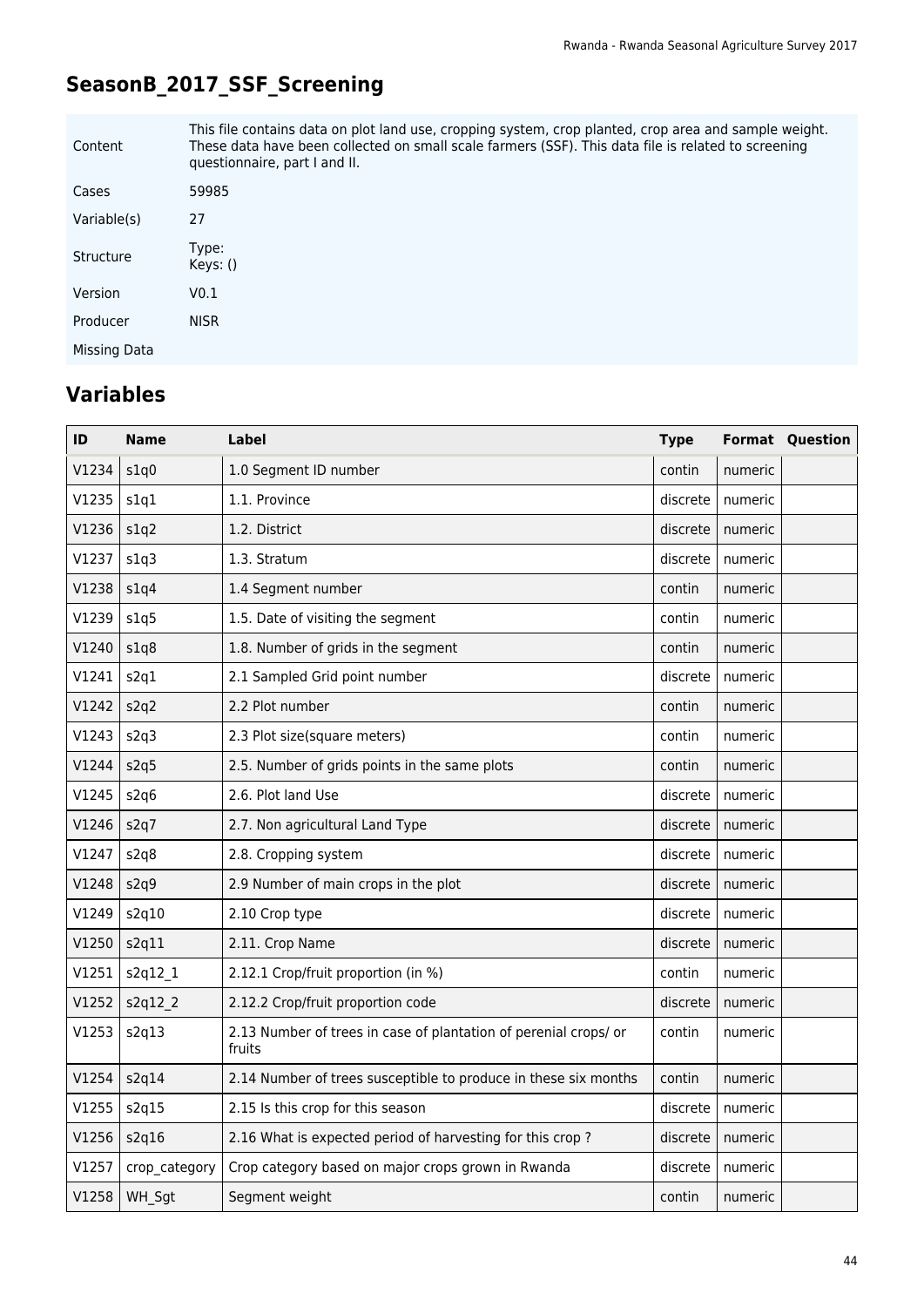| ID | <b>Name</b>      | Label                    | <b>Type</b> |         | <b>Format Question</b> |
|----|------------------|--------------------------|-------------|---------|------------------------|
|    | V1259   WH Plot  | Plot weight              | contin      | numeric |                        |
|    | V1260   Sgt size | total segment size in ha | contin      | numeric |                        |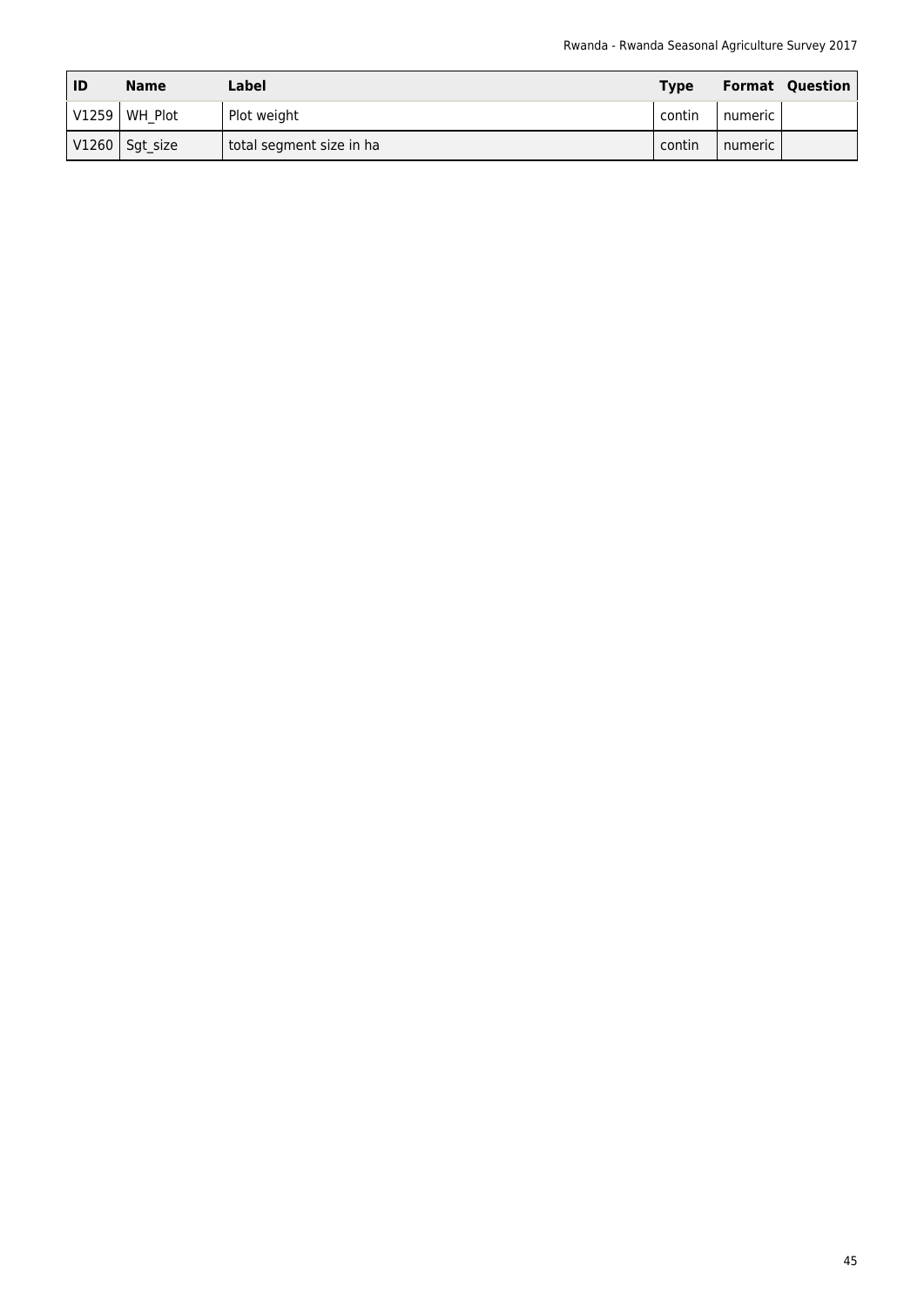# **SeasonC\_2017\_SSF\_Antierosion**

| Content      | This file contains data on soil erosion control measures. These data have been collected on small scale<br>farmers (SSF). This data file is related to plot questionnaire, part IV. |
|--------------|-------------------------------------------------------------------------------------------------------------------------------------------------------------------------------------|
| Cases        | 5094                                                                                                                                                                                |
| Variable(s)  | 12                                                                                                                                                                                  |
| Structure    | Type:<br>Keys: ()                                                                                                                                                                   |
| Version      | V <sub>0.1</sub>                                                                                                                                                                    |
| Producer     | <b>NISR</b>                                                                                                                                                                         |
| Missing Data |                                                                                                                                                                                     |

| ID    | Name Label |                                                                                     | Type     | Format  | Question |
|-------|------------|-------------------------------------------------------------------------------------|----------|---------|----------|
| V1261 | s1q0       | 1.0 Segment ID number                                                               | contin   | numeric |          |
| V1262 | s1q1       | 1.1 Province                                                                        | discrete | numeric |          |
| V1263 | slq2       | 1.2 District                                                                        | discrete | numeric |          |
| V1264 | s1q3       | 1.3 Stratum                                                                         | discrete | numeric |          |
| V1265 | s1q4       | 1.4 Segment number                                                                  | contin   | numeric |          |
| V1266 | s2q1       | 2.1 Plot number                                                                     | contin   | numeric |          |
| V1267 | s2q2       | 2.2 Plot size in (m2)                                                               | contin   | numeric |          |
| V1268 | s4q1       | 4.1 What is the degree of erosion on this plot?                                     | discrete | numeric |          |
| V1269 | s4q2       | 4.2 Is there any anti erosion activity on this plot?                                | discrete | numeric |          |
| V1270 | s4q3       | 4.3.1 Types of anti-erosion activities existing in the plot (code)                  | discrete | numeric |          |
| V1271 | s4q4       | 4.4.1 Was this anti-erosion activity done during the current agricultural<br>season | discrete | numeric |          |
| V1272 | s4q5       | 4.5.1 What is the total cost of anti-erosion activity done during this<br>season (R | contin   | numeric |          |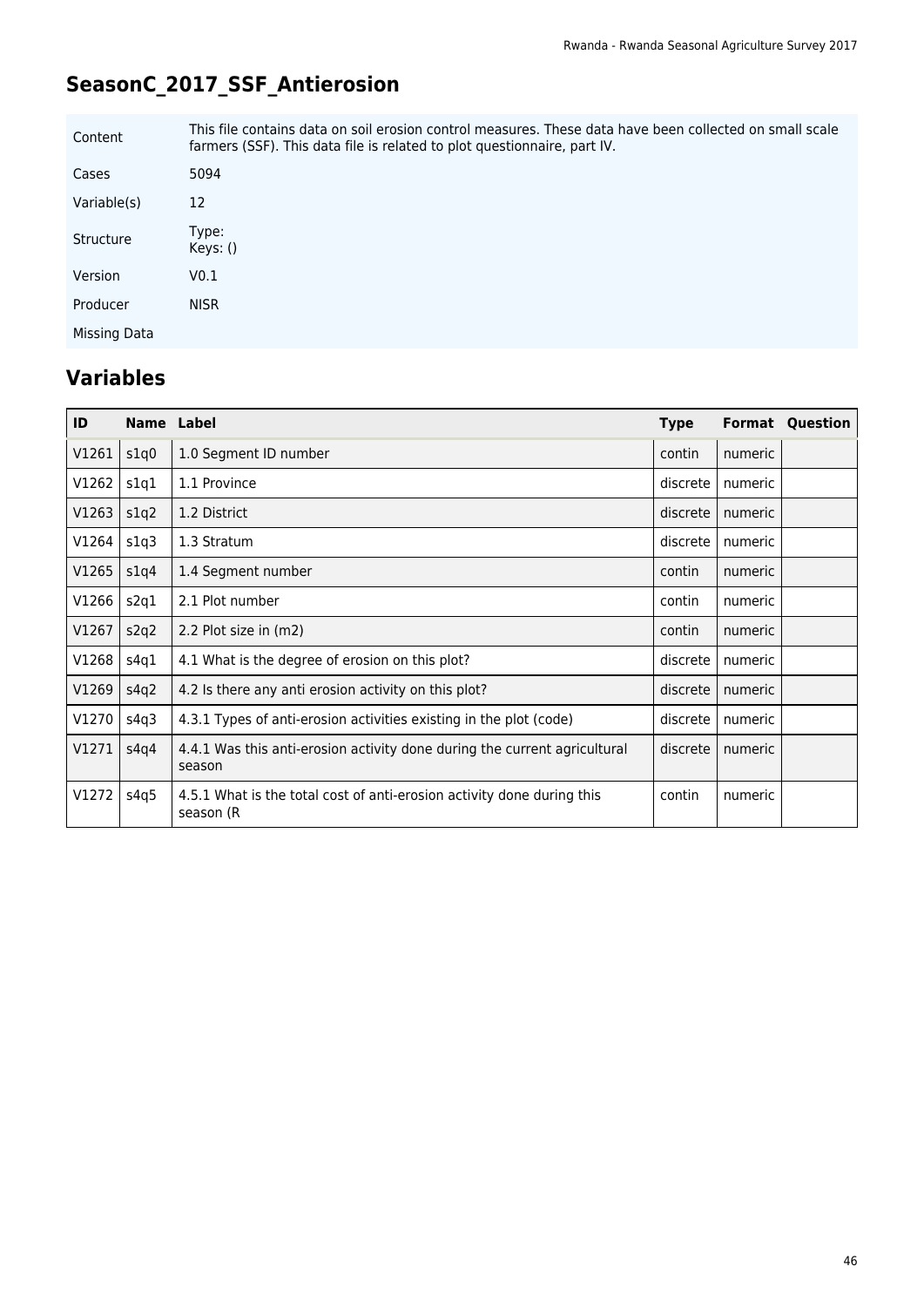# **SeasonC\_2017\_SSF\_Crop production**

| Content      | This file contains data on crops planted, type of seeds sown and production of crop grown in the plot.<br>These data have been collected on small scale farmers (SSF). This data file is related to plot<br>questionnaire, part II. |
|--------------|-------------------------------------------------------------------------------------------------------------------------------------------------------------------------------------------------------------------------------------|
| Cases        | 1907                                                                                                                                                                                                                                |
| Variable(s)  | 32                                                                                                                                                                                                                                  |
| Structure    | Type:<br>Keys: ()                                                                                                                                                                                                                   |
| Version      | V <sub>0.1</sub>                                                                                                                                                                                                                    |
| Producer     | <b>NISR</b>                                                                                                                                                                                                                         |
| Missing Data |                                                                                                                                                                                                                                     |

| ID    | <b>Name</b> | Label                                                          | <b>Type</b> |         | <b>Format Question</b> |
|-------|-------------|----------------------------------------------------------------|-------------|---------|------------------------|
| V1273 | s1q0        | 1.0 Segment ID number                                          | contin      | numeric |                        |
| V1274 | s1q1        | 1.1 Province                                                   | discrete    | numeric |                        |
| V1275 | s1q2        | 1.2 District                                                   | discrete    | numeric |                        |
| V1276 | slq3        | 1.3 Stratum                                                    | discrete    | numeric |                        |
| V1277 | s1q4        | 1.4 Segment                                                    | contin      | numeric |                        |
| V1278 | s2q1        | 2.1 Plot Number                                                | contin      | numeric |                        |
| V1279 | s2q2        | 2.2 Plot area (m2)                                             | contin      | numeric |                        |
| V1280 | s2q4        | 2.4 Cropping system in the plot                                | discrete    | numeric |                        |
| V1281 | s2q5        | 2.5 Number of main crops in the plot                           | discrete    | numeric |                        |
| V1282 | s2q6        | 2.6. Crop name                                                 | discrete    | numeric |                        |
| V1283 | s2q7        | 2.7.crop area in square meters                                 | contin      | numeric |                        |
| V1284 | s2q8        | 2.8 Number of trees in case of plantation                      | discrete    | numeric |                        |
| V1285 | s2q9        | 2.9 Number of trees susceptible to produce in these six months | discrete    | numeric |                        |
| V1286 | s2q10       | 2.10 Sowing Date                                               | discrete    | numeric |                        |
| V1287 | s2q11       | 2.11 Expected period of harvesting                             | discrete    | numeric |                        |
| V1288 | s2q12       | 2.12. Type of seeds sown                                       | discrete    | numeric |                        |
| V1289 | s2q13_1     | 2.13.1. Quantity of traditional seeds sown: Unity              | discrete    | numeric |                        |
| V1290 | s2q13_2     | 2.13.2. Quantity of traditional seeds sown: Quantity           | contin      | numeric |                        |
| V1291 | s2q14       | 2.14. Quantity of traditional seeds purchased                  | contin      | numeric |                        |
| V1292 | s2q15       | 2.15. Amount spent for the purchase of traditional seeds (Rwf) | contin      | numeric |                        |
| V1293 | s2q16 1     | 2.16.1. Quantity of improved seeds sown: Unity                 | discrete    | numeric |                        |
| V1294 | s2q16_2     | 2.16.2. Quantity of improved seeds sown: Quantity              | contin      | numeric |                        |
| V1295 | s2q17       | 2.17. Quantity of improved seeds purchased                     | contin      | numeric |                        |
| V1296 | s2q18       | 2.18. Amount spent for the purhase of improved seeds (Rwf)     | contin      | numeric |                        |
| V1297 | s2q19       | 2.19. Where did improved seeds sown come from?                 | discrete    | numeric |                        |
| V1298 | s2q20       | 2.20 Quantity already harvested (in Kg)                        | contin      | numeric |                        |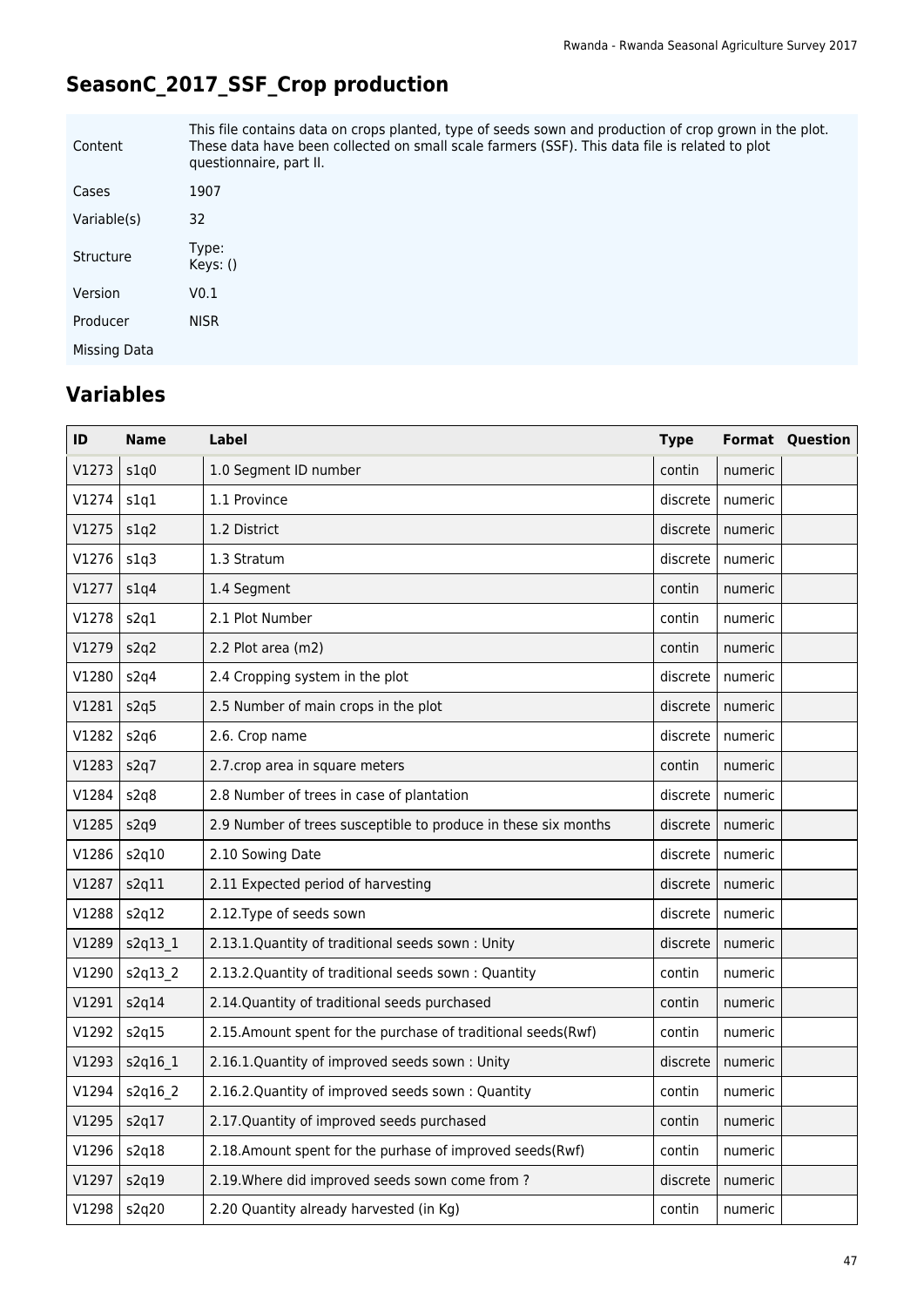| ID    | <b>Name</b> | Label                                                                               | <b>Type</b> | Format  | Question |
|-------|-------------|-------------------------------------------------------------------------------------|-------------|---------|----------|
| V1299 | s2q21       | 2.21 Remaining quantity to be harvested (in kg)                                     | discrete    | numeric |          |
| V1300 | s2q22       | 2.22 Total quantity of harvest (in kg)                                              | contin      | numeric |          |
| V1301 | s2q23       | 2.23 Explanation on production status                                               | discrete    | numeric |          |
| V1302 | s2g24       | 2.24 Have you sold any quantity of your produce of this crop during<br>this season? | discrete    | numeric |          |
| V1303 | s2q25       | 2.25 What was the farm gate price of this crop? (frw/Kg)                            | contin      | numeric |          |
| V1304 | crop group  | Crop category for major crops grown in Rwanda                                       | discrete    | numeric |          |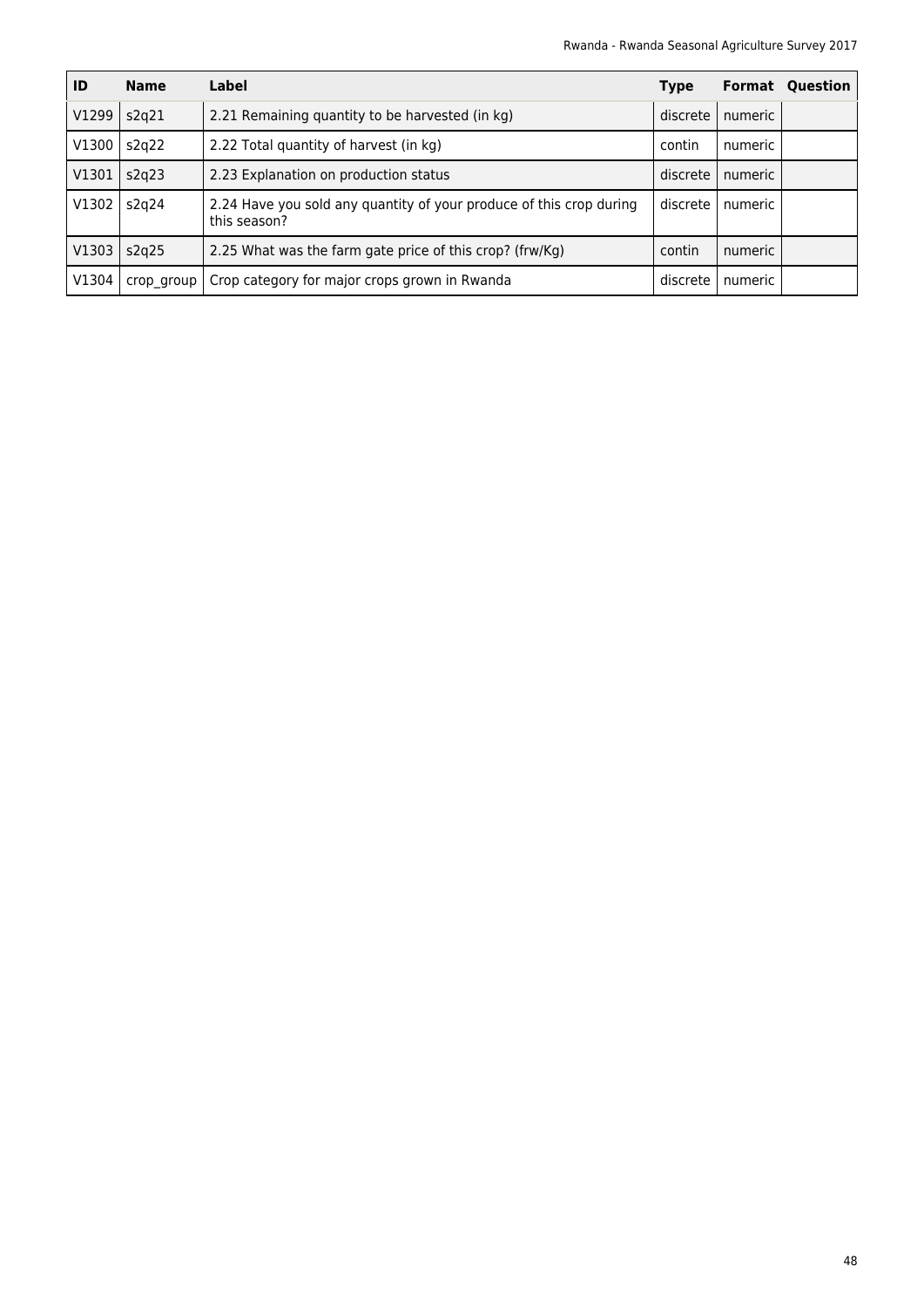# **SeasonC\_2017\_SSF\_Fertilizers**

| Content      | This file contains data on use of organic and inorganic fertilizers. These data have been collected on<br>small scale farmers (SSF). This data file is related to plot questionnaire, part III. |
|--------------|-------------------------------------------------------------------------------------------------------------------------------------------------------------------------------------------------|
| Cases        | 6792                                                                                                                                                                                            |
| Variable(s)  | 19                                                                                                                                                                                              |
| Structure    | Type:<br>Keys: ()                                                                                                                                                                               |
| Version      | V <sub>0.1</sub>                                                                                                                                                                                |
| Producer     | <b>NISR</b>                                                                                                                                                                                     |
| Missing Data |                                                                                                                                                                                                 |

| ID    | <b>Name Label</b> |                                                                         | <b>Type</b> |         | <b>Format Question</b> |
|-------|-------------------|-------------------------------------------------------------------------|-------------|---------|------------------------|
| V1305 | s1q0              | Segment identification                                                  | contin      | numeric |                        |
| V1306 | s1q1              | 1.1 Province                                                            | discrete    | numeric |                        |
| V1307 | s1q2              | 1.2 District                                                            | discrete    | numeric |                        |
| V1308 | s1q3              | 1.3 Stratum                                                             | discrete    | numeric |                        |
| V1309 | s1q4              | 1.4 Segment number                                                      | contin      | numeric |                        |
| V1310 | s2q1              | 2.1 Plot number                                                         | contin      | numeric |                        |
| V1311 | s2q2              | 2.2 Plot size in (m2)                                                   | contin      | numeric |                        |
| V1312 | s3q1              | 3.1 Have you used organic fertilizer in this plot during this season?   | discrete    | numeric |                        |
| V1313 | s3q2              | 3.2 Quantity of Organic fertilizer used (in Kg)                         | contin      | numeric |                        |
| V1314 | s3q3              | 3.3 Quantity of Organic fertilizer purchased (in Kg)                    | contin      | numeric |                        |
| V1315 | s3q4              | 3.4 Cost of Organic fertilizer purchased (Rwf)                          | contin      | numeric |                        |
| V1316 | s3q5              | 3.5 Have you used inorganic fertilizer in this plot during this season? | discrete    | numeric |                        |
| V1317 | s3q6              | 3.6 Inorganic fertilizer type                                           | discrete    | numeric |                        |
| V1318 | s3q7              | 3.7 Inorganic fertilizer (unity)                                        | discrete    | numeric |                        |
| V1319 | s3q8              | 3.8 Total quantity of inorganic fertilizer used                         | contin      | numeric |                        |
| V1320 | s3q9              | 3.9 Quantity of inorganic fertilizer purchased                          | contin      | numeric |                        |
| V1321 | s3q10             | 3.10 Unit price for Inorganic fertilizer                                | contin      | numeric |                        |
| V1322 | s3q11             | 3.11 What is the main source of inorganic fertilizer used               | discrete    | numeric |                        |
| V1323 | s3q12             | 3.12 What is the main crop the fertilizer was applied?                  | discrete    | numeric |                        |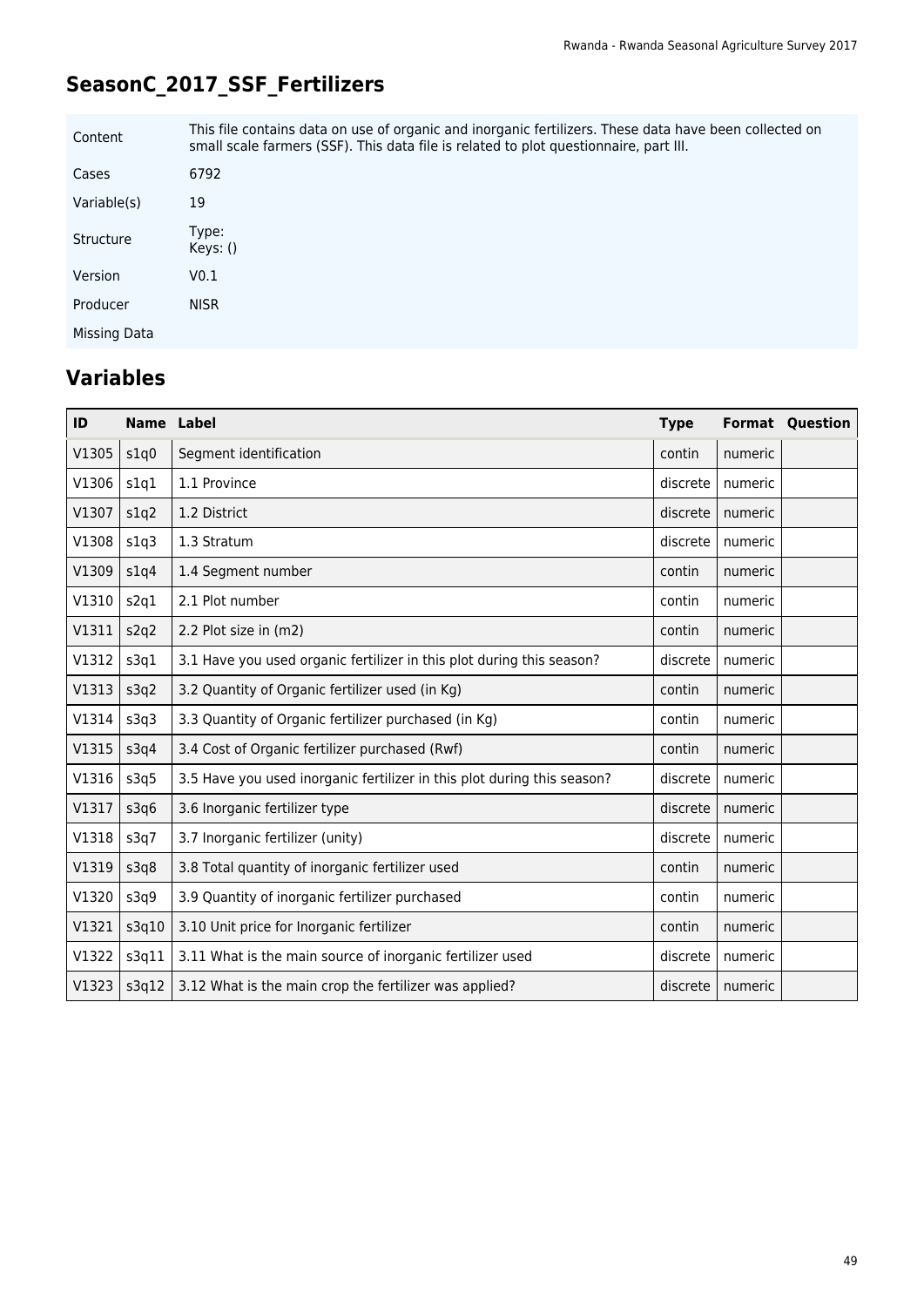## **SeasonC\_2017\_SSF\_Irrigation\_Soil\_preparation\_and\_Land\_tenure**

| Content      | This file contains data on Irrigation, Soil preparation and land tenure. These data have been collected on<br>small scale farmers (SSF). This data file is related to plot questionnaire, part IV. |
|--------------|----------------------------------------------------------------------------------------------------------------------------------------------------------------------------------------------------|
| Cases        | 1698                                                                                                                                                                                               |
| Variable(s)  | 38                                                                                                                                                                                                 |
| Structure    | Type:<br>Keys: ()                                                                                                                                                                                  |
| Version      | V <sub>0.1</sub>                                                                                                                                                                                   |
| Producer     | <b>NISR</b>                                                                                                                                                                                        |
| Missing Data |                                                                                                                                                                                                    |

| ID    | <b>Name</b> | <b>Label</b>                                                                       | <b>Type</b> | Format    | Question |
|-------|-------------|------------------------------------------------------------------------------------|-------------|-----------|----------|
| V1324 | s1q0        | 1.0 Segment ID number                                                              | contin      | numeric   |          |
| V1325 | slq1        | 1.1 Province                                                                       | discrete    | numeric   |          |
| V1326 | s1q2        | 1.2 District                                                                       | discrete    | numeric   |          |
| V1327 | s1q3        | 1.3 Stratum                                                                        | discrete    | numeric   |          |
| V1328 | s1q4        | 1.4 Segment number                                                                 | contin      | numeric   |          |
| V1329 | s2q1        | 2.1 Plot number                                                                    | contin      | numeric   |          |
| V1330 | s2q2        | 2.2 Plot size in (m2)                                                              | contin      | numeric   |          |
| V1331 | s4q17       | 4.17 Has this plot been irrigated during this season?                              | discrete    | numeric   |          |
| V1332 | s4q18       | 4.18 What is the source of water for irrigation?                                   | discrete    | numeric   |          |
| V1333 | s4q19       | 4.19.1 What are irrigation techniques used on this plot?                           | discrete    | numeric   |          |
| V1334 | s4q20       | 4.20.1 Total cost of irrigation                                                    | contin      | numeric   |          |
| V1335 | s4q21       | 4.21 What was the main crop to irrigate?                                           | discrete    | numeric   |          |
| V1336 | s4q6        | 4.6 Is this plot fenced?                                                           | discrete    | numeric   |          |
| V1337 | s4q7        | 4.7 Was this fence done during the current agricultural season?                    | discrete    | numeric   |          |
| V1338 | s4q8        | 4.8 Activity cost (RWF)                                                            | contin      | numeric   |          |
| V1339 | s4q9        | 4.9 Amount spent on manpower to prepare land, sowing and any<br>other agricultural | contin      | numeric   |          |
| V1340 | s4q10       | 4.10 Have you used ploughing animals (oxen) during this season?                    | discrete    | numeric   |          |
| V1341 | s4q11       | 4.11 Amount paid on rent of ploughing animals during this<br>season(Rwf)           | discrete    | numeric   |          |
| V1342 | s4q12       | 4.12 Have you used a ploughing tractor during this season?                         | discrete    | numeric   |          |
| V1343 | s4q13       | 4.13 Amount paid on rent of ploughing tractor (Rwf)                                | discrete    | numeric   |          |
| V1344 | s4q14       | 4.14 Have you used any other mechanical equipment during this<br>season?           | discrete    | numeric   |          |
| V1345 | s4q15       | 4.15 Name of other mechanical equipment used during this season                    | discrete    | character |          |
| V1346 | s4q16       | 4.16 Rent cost for the other mechanical equipment (Rwf)                            | discrete    | numeric   |          |
| V1347 | s5q1        | 5.1 Is this plot owned or rented?                                                  | discrete    | numeric   |          |
| V1348 | s5q2        | 5.2 Ownership category                                                             | discrete    | numeric   |          |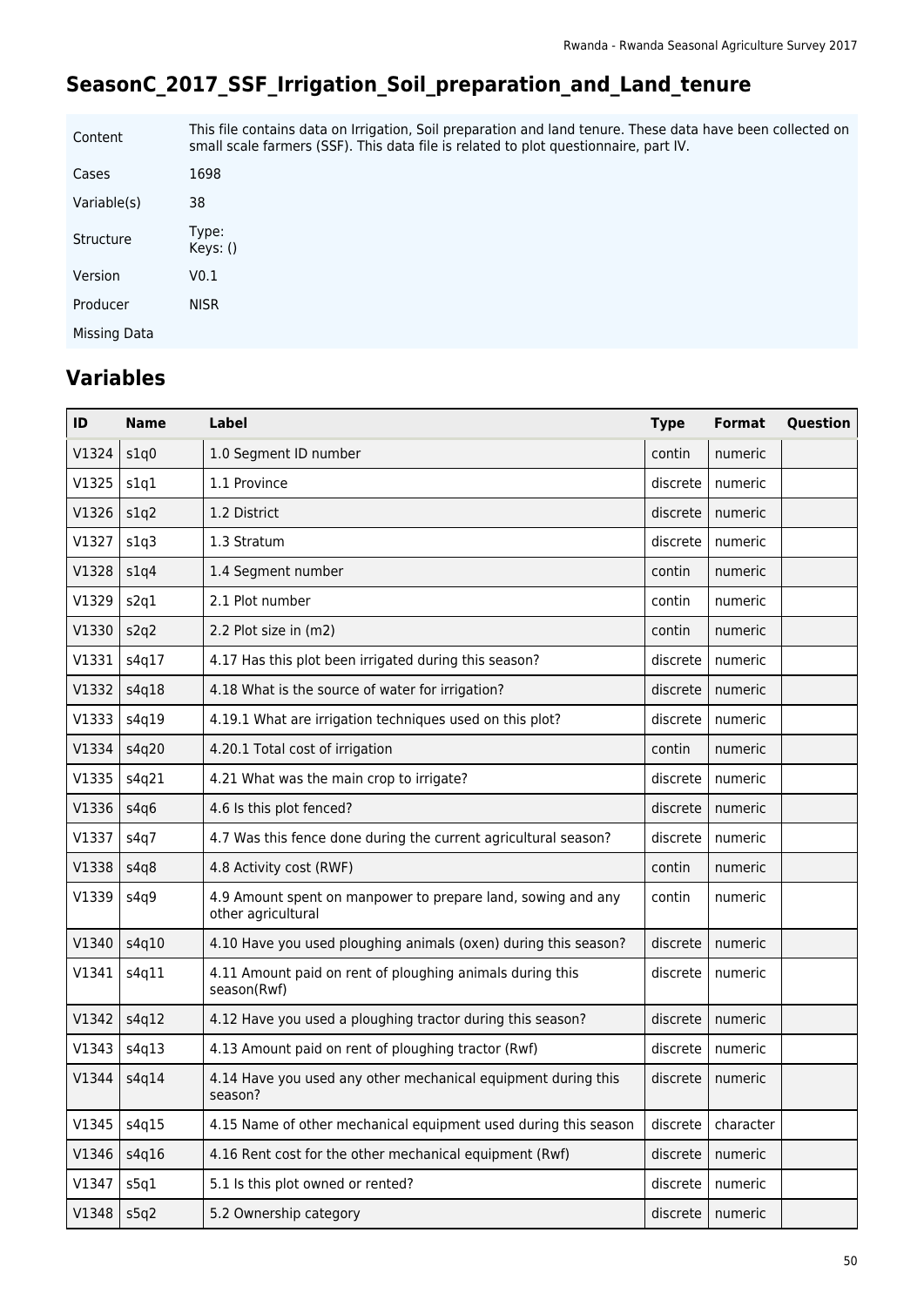| ID    | <b>Name</b> | Label                                                                               | <b>Type</b> | <b>Format</b> | <b>Question</b> |
|-------|-------------|-------------------------------------------------------------------------------------|-------------|---------------|-----------------|
| V1349 | s5q3        | 5.3 When has this plot been bought?                                                 | discrete    | numeric       |                 |
| V1350 | s5q4        | 5.4 If the plot was purchased during this season or last year, what<br>was the cost | contin      | numeric       |                 |
| V1351 | s5q5        | 5.5 If the plot was rented, what kind of payment have you agreed<br>on during this  | discrete    | numeric       |                 |
| V1352 | s5q6        | 5.6 If the rented plot was paid by cash, what is the amount for this<br>season?     | contin      | numeric       |                 |
| V1353 | s5q7 1      | 5.7.1 What are crops in this plot that have been chosen for<br>production share for | discrete    | numeric       |                 |
| V1354 | s5q8 1      | 5.8.1 If the rented plot was paid by production share, what is the<br>percentage sh | discrete    | numeric       |                 |
| V1355 | s5q7 2      | 5.7.2 What are crops in this plot that have been chosen for<br>production share for | discrete    | numeric       |                 |
| V1356 | s5q82       | 5.8.2 If the rented plot was paid by production share, what is the<br>percentage sh | discrete    | numeric       |                 |
| V1357 | $s5q7$ 3    | 5.7.3 What are crops in this plot that have been chosen for<br>production share for | discrete    | numeric       |                 |
| V1358 | $s5q8$ 3    | 5.8.3 If the rented plot was paid by production share, what is the<br>percentage sh | discrete    | numeric       |                 |
| V1359 | s5q7 4      | 5.7.4 What are crops in this plot that have been chosen for<br>production share for | discrete    | numeric       |                 |
| V1360 | s5q8 4      | 5.8.4 If the rented plot was paid by production share, what is the<br>percentage sh | discrete    | numeric       |                 |
| V1361 | crop group  | Crop category for major crops grown in Rwanda                                       | discrete    | numeric       |                 |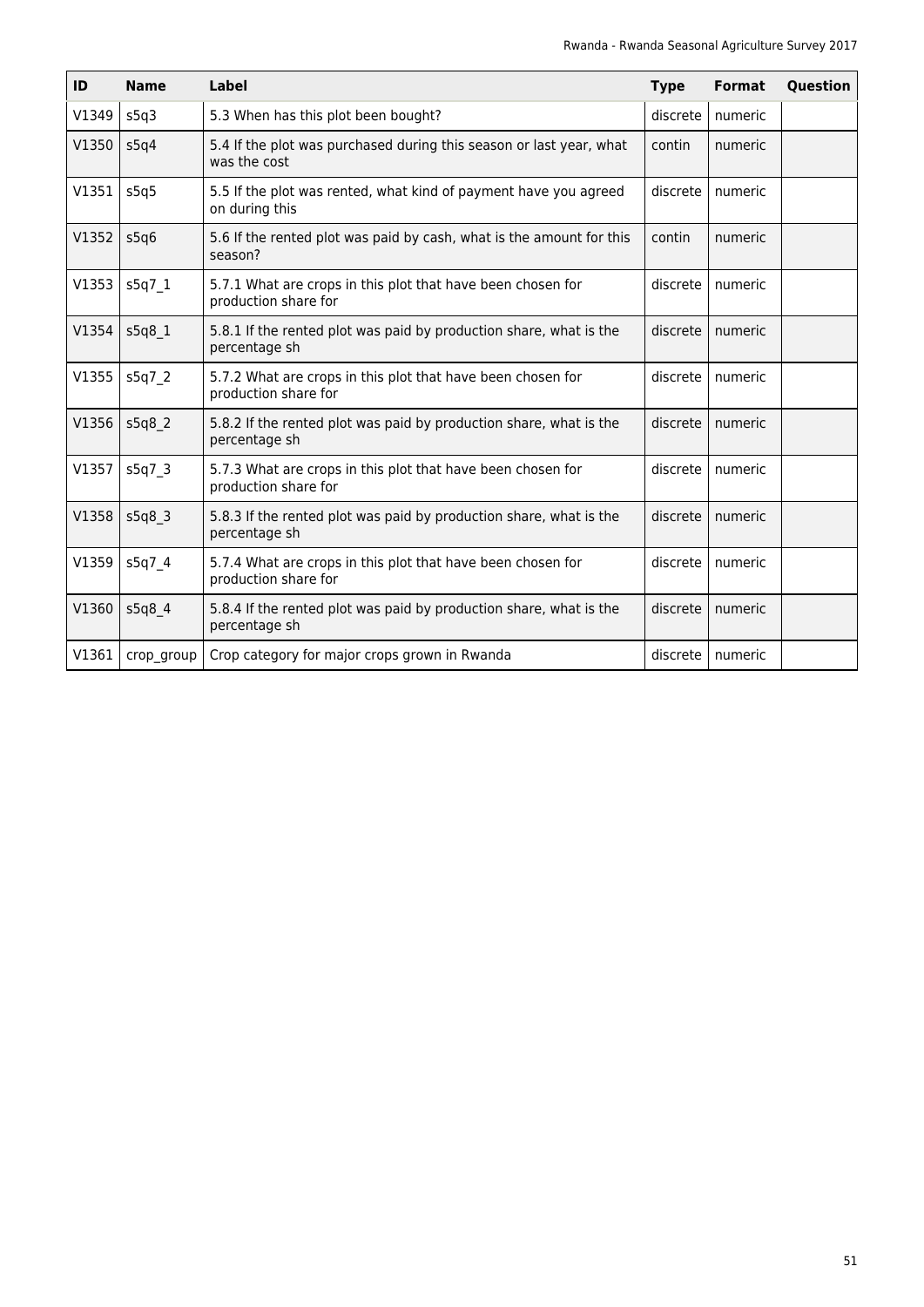# **SeasonC\_2017\_SSF\_Pesticides**

| Content      | This file contains data on use of pesticides. These data have been collected on small scale farmers<br>(SSF). This data file is related to plot questionnaire, part III. |
|--------------|--------------------------------------------------------------------------------------------------------------------------------------------------------------------------|
| Cases        | 6792                                                                                                                                                                     |
| Variable(s)  | 12                                                                                                                                                                       |
| Structure    | Type:<br>Keys: ()                                                                                                                                                        |
| Version      | V <sub>0.1</sub>                                                                                                                                                         |
| Producer     | <b>NISR</b>                                                                                                                                                              |
| Missing Data |                                                                                                                                                                          |

| ID    | Name Label |                                                                | Type     | Format  | Question |
|-------|------------|----------------------------------------------------------------|----------|---------|----------|
| V1362 | s1q0       | 1.0 Segment ID number                                          | contin   | numeric |          |
| V1363 | slq1       | 1.1 Province                                                   | discrete | numeric |          |
| V1364 | slq2       | 1.2 District                                                   | discrete | numeric |          |
| V1365 | slq3       | 1.3 Stratum                                                    | discrete | numeric |          |
| V1366 | s2q1       | 2.1 Plot number                                                | contin   | numeric |          |
| V1367 | s2q2       | 2.2 Plot size in (m2)                                          | contin   | numeric |          |
| V1368 | s3q13      | 3.13 Have you used pesticides in this plot during this season? | discrete | numeric |          |
| V1369 | s3q14      | 3.14 Type of pesticide used                                    | discrete | numeric |          |
| V1370 | s3q15      | 3.15 Pesticide type (unit)                                     | discrete | numeric |          |
| V1371 | s3q16      | 3.16 Total quantity of pesticide used                          | contin   | numeric |          |
| V1372 | s3q17      | 3.17 Quantity of pesticide purchased                           | contin   | numeric |          |
| V1373 | s3q18      | 3.18 Total amount sopent on quantity purchased                 | contin   | numeric |          |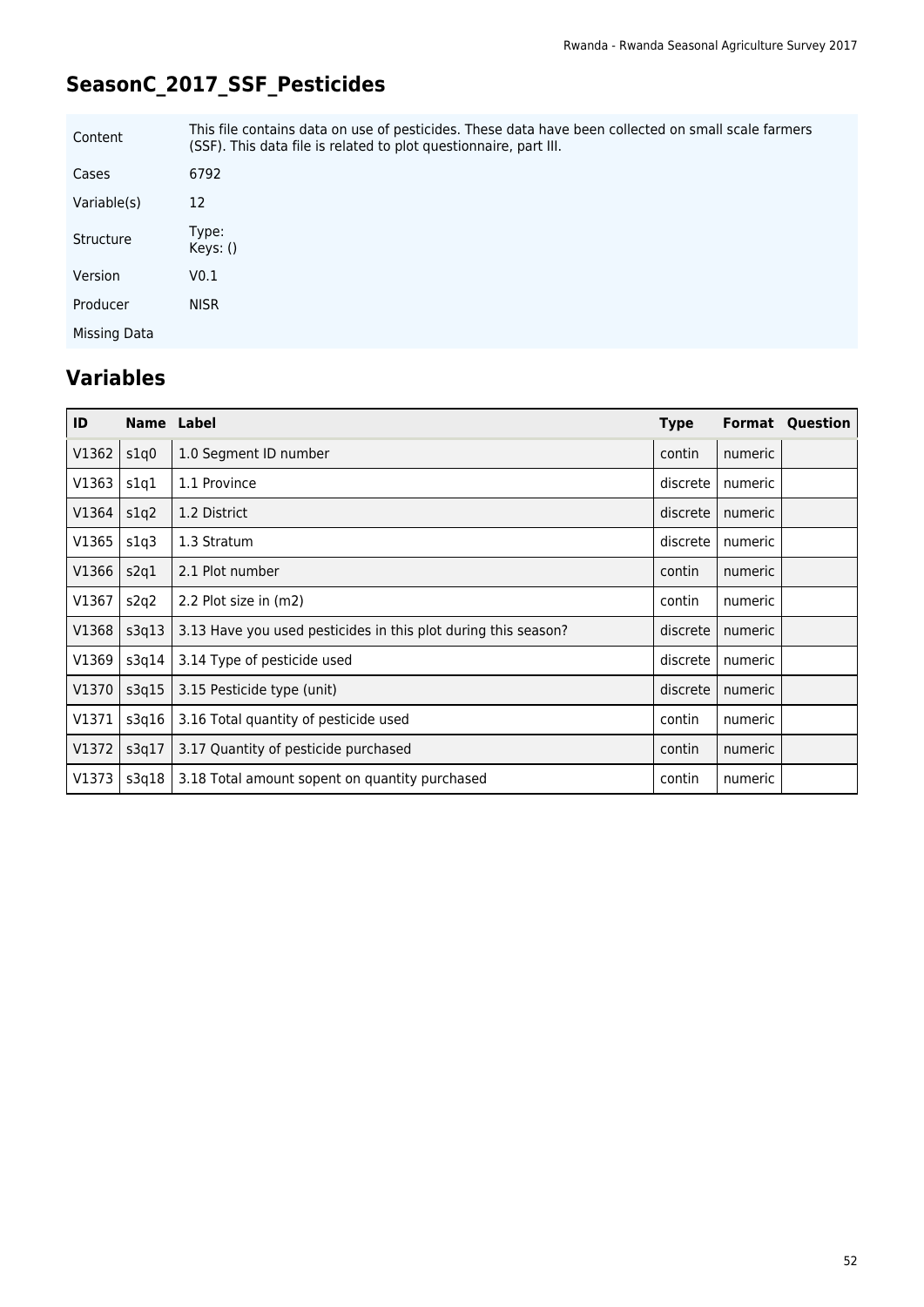# **SeasonC\_2017\_SSF\_Screening**

| Content      | This file contains data on plot land use, cropping system, crop planted, crop area and sample weight.<br>These data have been collected on small scale farmers (SSF). This data file is related to screening<br>questionnaire, part I and III. |
|--------------|------------------------------------------------------------------------------------------------------------------------------------------------------------------------------------------------------------------------------------------------|
| Cases        | 7853                                                                                                                                                                                                                                           |
| Variable(s)  | 27                                                                                                                                                                                                                                             |
| Structure    | Type:<br>Keys: ()                                                                                                                                                                                                                              |
| Version      | V <sub>0.1</sub>                                                                                                                                                                                                                               |
| Producer     | <b>NISR</b>                                                                                                                                                                                                                                    |
| Missing Data |                                                                                                                                                                                                                                                |

| ID    | <b>Name</b>   | Label                                                            | <b>Type</b> |         | <b>Format Question</b> |
|-------|---------------|------------------------------------------------------------------|-------------|---------|------------------------|
| V1374 | s1q0          | 1.0 Segment ID number                                            | contin      | numeric |                        |
| V1375 | slq1          | 1.1 Province Name                                                | discrete    | numeric |                        |
| V1376 | s1q2          | 1.2 District Name                                                | discrete    | numeric |                        |
| V1377 | s1q3          | 1.3 Stratum                                                      | discrete    | numeric |                        |
| V1378 | s1q4          | 1.4 Segment number                                               | contin      | numeric |                        |
| V1379 | s1q5          | 1.5 date of interview                                            | contin      | numeric |                        |
| V1380 | s1q8          | 1.8 Number of grids in the segment                               | contin      | numeric |                        |
| V1381 | s2q1          | 2.1 Sampled Grid point number                                    | discrete    | numeric |                        |
| V1382 | s2q2          | 2.2 Plot Number                                                  | contin      | numeric |                        |
| V1383 | s2q3          | 2.3 Plot size(square meters)                                     | contin      | numeric |                        |
| V1384 | s2q5          | 2.5 Number of grids in the same plot                             | contin      | numeric |                        |
| V1385 | s2q6          | 2.6 Plot land use                                                | discrete    | numeric |                        |
| V1386 | s2q7          | 2.7 Non- agricultural Land Type                                  | discrete    | numeric |                        |
| V1387 | s2q8          | 2.8 Cropping System                                              | discrete    | numeric |                        |
| V1388 | s2q9          | 2.9 Number of main crops in the plot                             | discrete    | numeric |                        |
| V1389 | s2q10         | 2.10. Crop type                                                  | discrete    | numeric |                        |
| V1390 | s2q11         | 2.11. Crop name                                                  | discrete    | numeric |                        |
| V1391 | s2q12 1       | 2.12.1 Crop proportion in (%)                                    | contin      | numeric |                        |
| V1392 | s2q12_2       | 2.12.2 Crop proportion in (range)                                | discrete    | numeric |                        |
| V1393 | s2q13         | 2.13. Number of trees in case of plantation of perennial crops   | contin      | numeric |                        |
| V1394 | s2q14         | 2.14. Number of trees susceptible to produce in these six months | contin      | numeric |                        |
| V1395 | s2q15         | 2.15. Is this crop for this season                               | discrete    | numeric |                        |
| V1396 | s2q16         | 2.16. What is the expected period of harvesting for this crop?   | discrete    | numeric |                        |
| V1397 | crop category | Crop category based on major crops grown in Rwanda               | discrete    | numeric |                        |
| V1398 | WH Sgt        | Segment weight                                                   | contin      | numeric |                        |
| V1399 | WH Plot       | Plot weight                                                      | contin      | numeric |                        |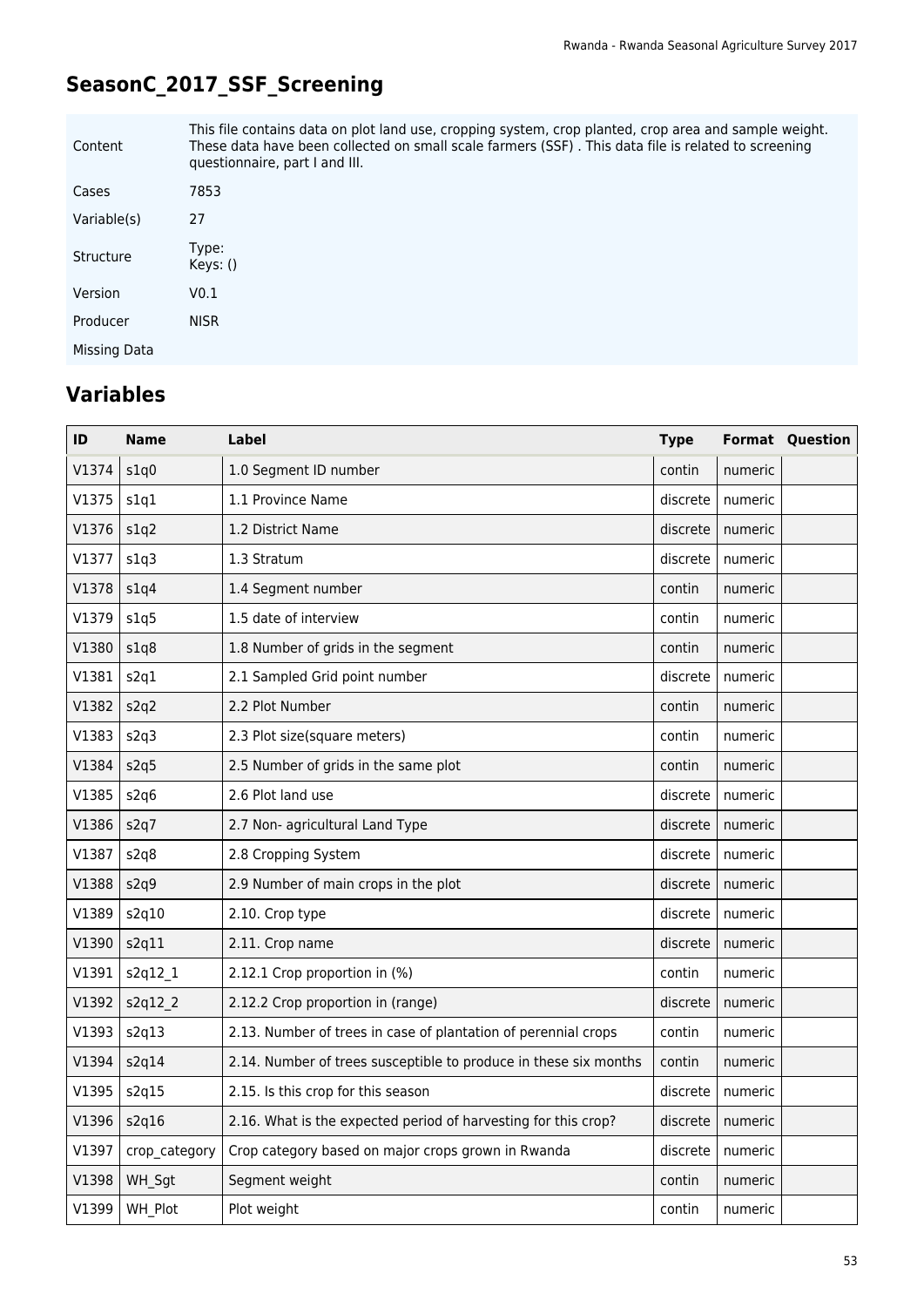| l ID | Name           | Label                           | <b>Type</b> |         | <b>Format Ouestion</b> |
|------|----------------|---------------------------------|-------------|---------|------------------------|
|      | V1400 Sgt size | Area of the segment in hectares | contin      | numeric |                        |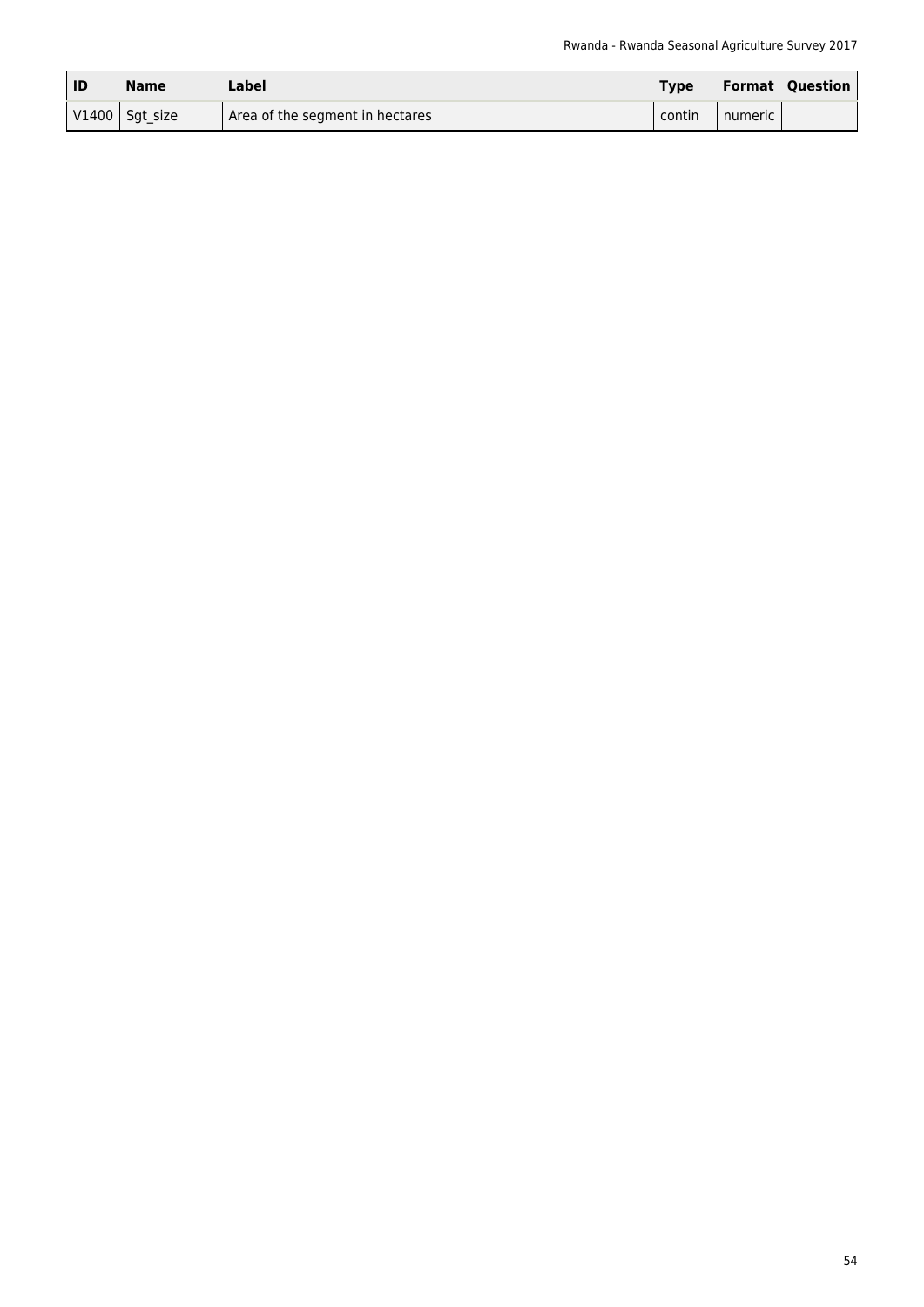Rwanda - Rwanda Seasonal Agriculture Survey 2017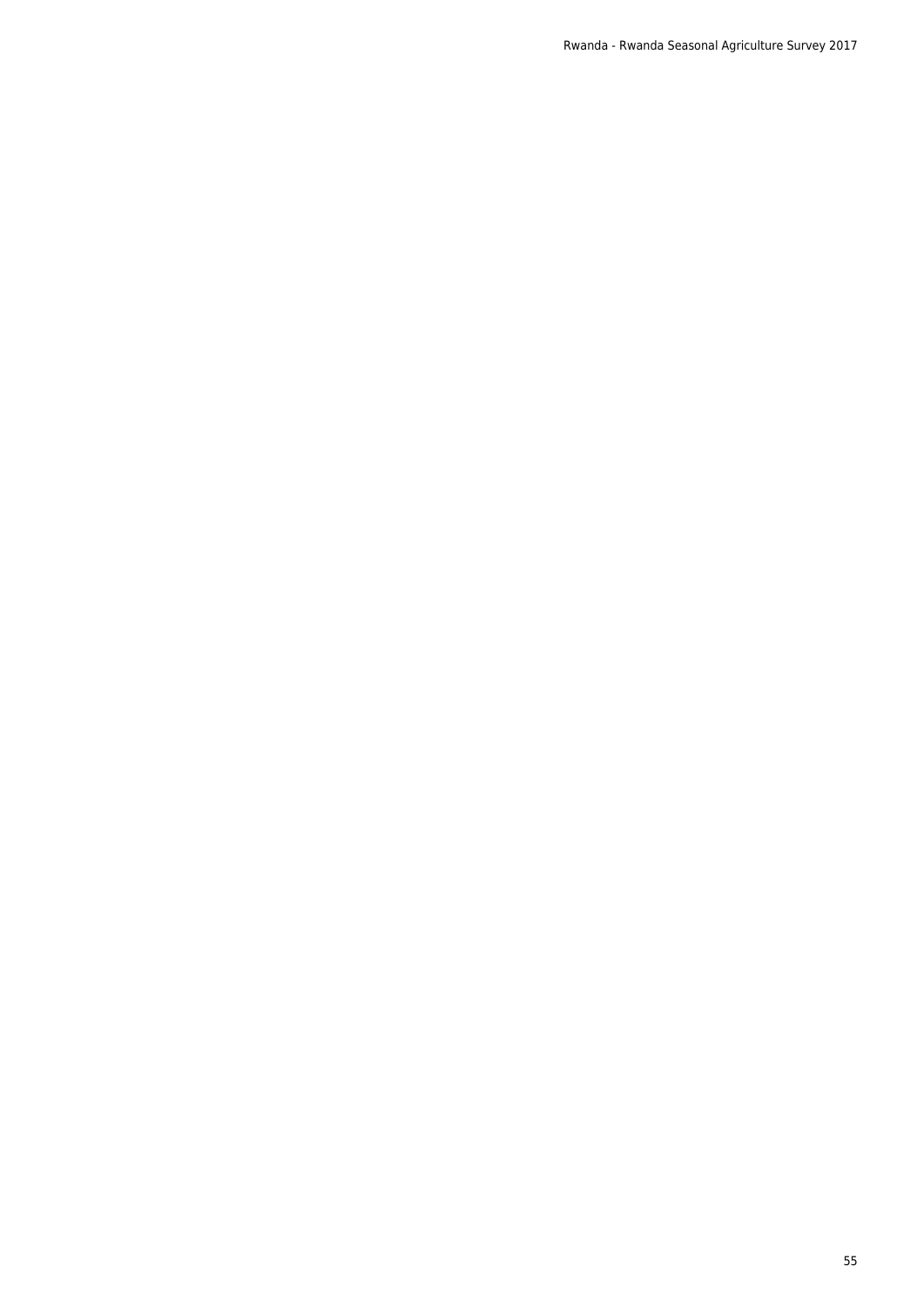### Large scale farmer identification (LSF\_ID) File: SeasonA\_2017\_LSF\_Antierosion

### **Overview**

Type: Continuous Format: numeric Width: 5 Decimals: 0 Range: 12001-57017 Valid cases: 889 Invalid: 0 Minimum: 12001 Maximum: 57017 Mean: 41974 Standard deviation: 15913.8

### 1.1.Province (s1q1) File: SeasonA\_2017\_LSF\_Antierosion

#### **Overview**

Type: Discrete Format: numeric Width: 1 Decimals: 0 Range: 1-5

Valid cases: 889 Invalid: 0

### 1.2.District (s1q2) File: SeasonA\_2017\_LSF\_Antierosion

#### **Overview**

Type: Discrete Format: numeric Width: 2 Decimals: 0 Range: 11-57

Valid cases: 889 Invalid: 0

### 2.1.Plot No (s2q1) File: SeasonA\_2017\_LSF\_Antierosion

#### **Overview**

Type: Continuous Format: numeric Width: 2 Decimals: 0 Range: 1-69

Valid cases: 889 Invalid: 0 Minimum: 1 Maximum: 69 Mean: 9.9 Standard deviation: 10.9

### 2.2.Plot area(m2) (s2q2) File: SeasonA\_2017\_LSF\_Antierosion

#### **Overview**

Type: Continuous Format: numeric Width: 15 Decimals: 0 Range: 0-14819546.461131

Valid cases: 889 Invalid: 0 Minimum: 0 Maximum: 14819546.5 Mean: 225591.1 Standard deviation: 907600.8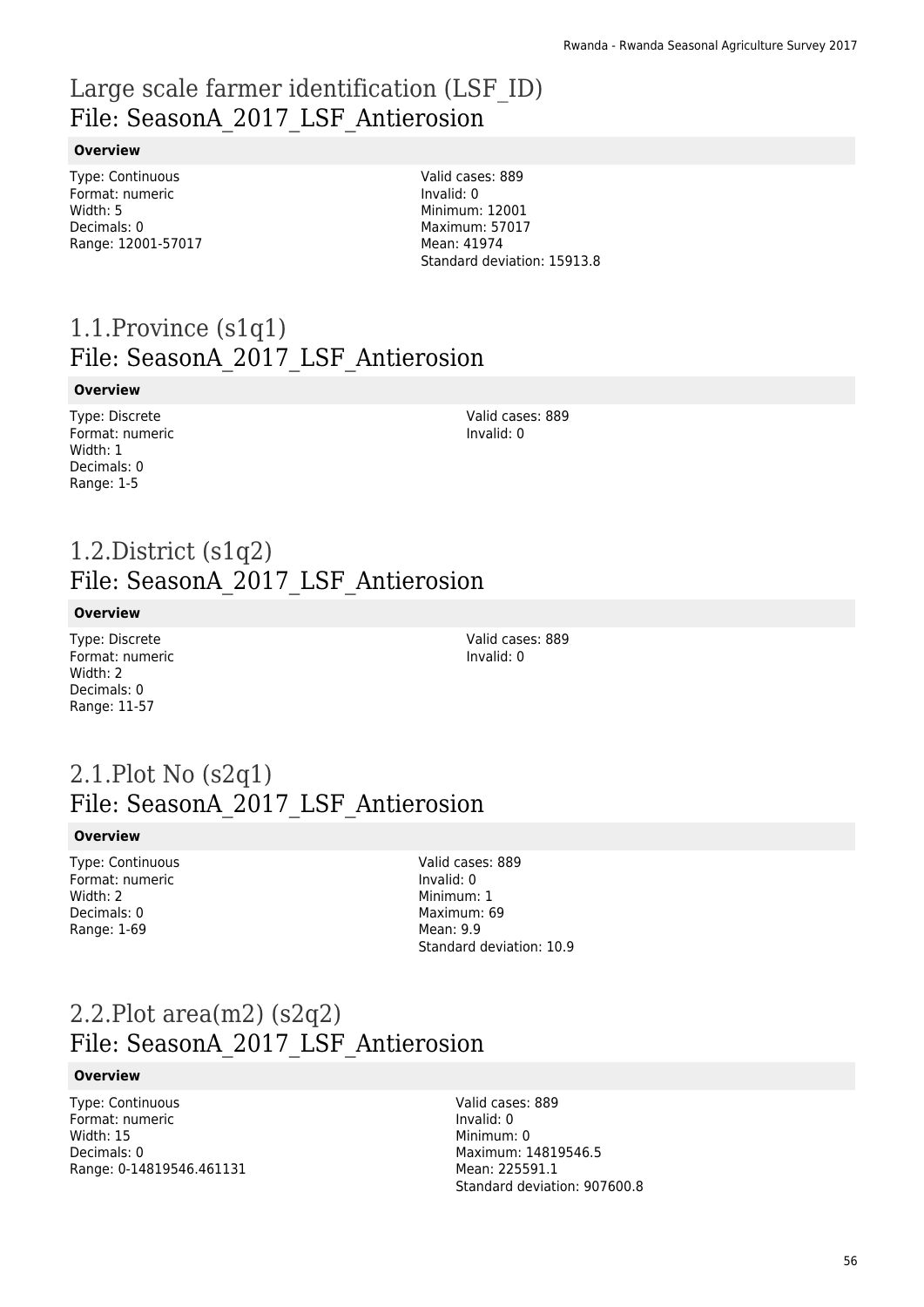## 4.1.What is the degree of erosion on this plot? (s4q1) File: SeasonA\_2017\_LSF\_Antierosion

#### **Overview**

Type: Discrete Format: numeric Width: 1 Decimals: 0 Range: 1-3

Valid cases: 889 Invalid: 0

### 4.2.Is there any anti-erosion activity on this plot? (s4q2) File: SeasonA\_2017\_LSF\_Antierosion

#### **Overview**

Type: Discrete Format: numeric Width: 1 Decimals: 0 Range: 1-2

Valid cases: 889 Invalid: 0

## 4.3.Types of anti-erosion activities existing in the plot? (s4q3) File: SeasonA\_2017\_LSF\_Antierosion

#### **Overview**

Type: Discrete Format: numeric Width: 1 Decimals: 0 Range: 0-9

Valid cases: 642 Invalid: 247

### 4.4.Was this anti-erosion activity done during the current agricultural season? (s4q4) File: SeasonA\_2017\_LSF\_Antierosion

#### **Overview**

Type: Discrete Format: numeric Width: 1 Decimals: 0 Range: 1-2

Valid cases: 642 Invalid: 247

### 4.5.What is the total cost of anti erosion ectivity done during this season(Rwf) (s4q5) File: SeasonA\_2017\_LSF\_Antierosion

#### **Overview**

Type: Continuous Format: numeric Width: 7 Decimals: 0 Range: 0-9920000

Valid cases: 101 Invalid: 788 Minimum: 0 Maximum: 9920000 Mean: 490364.4 Standard deviation: 1426800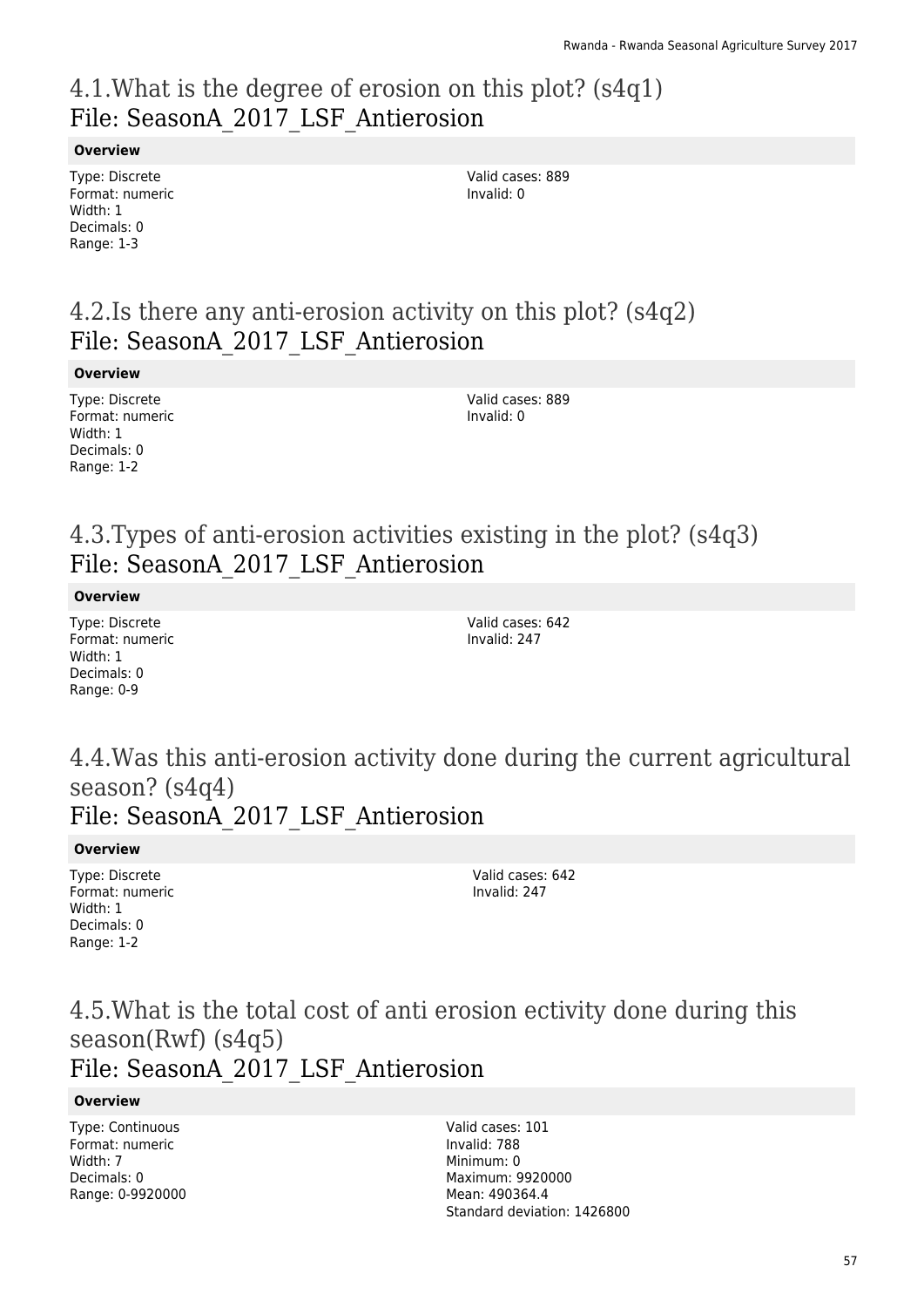Rwanda - Rwanda Seasonal Agriculture Survey 2017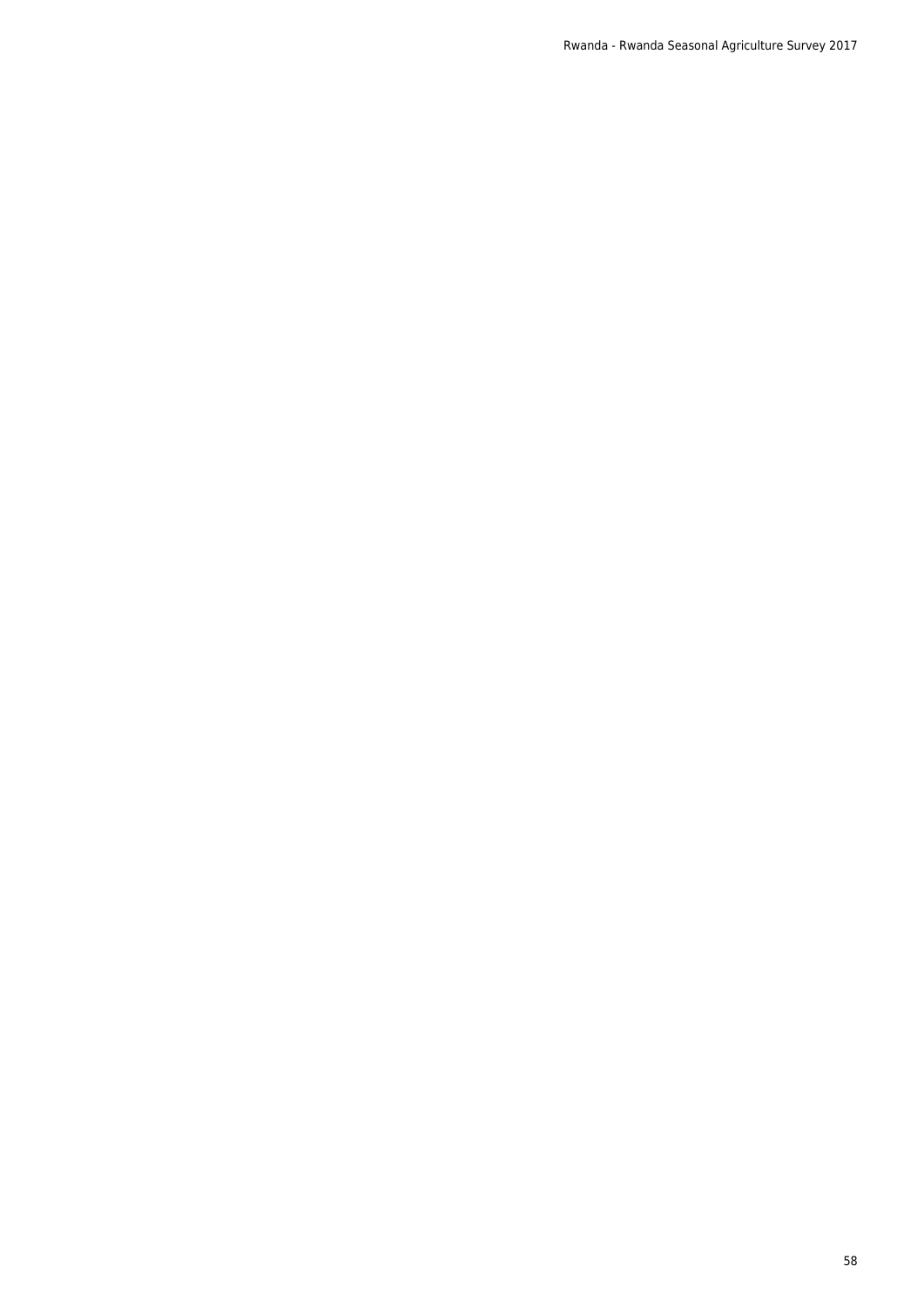## Large scale farmer identification (LSF\_ID) File: SeasonA\_2017\_LSF\_Crop production

#### **Overview**

Type: Continuous Format: numeric Width: 5 Decimals: 0 Range: 12001-57017 Valid cases: 744 Invalid: 0 Minimum: 12001 Maximum: 57017 Mean: 43489.5 Standard deviation: 15763.8

## 1.1 Province (s1q1) File: SeasonA\_2017\_LSF\_Crop production

#### **Overview**

Type: Discrete Format: numeric Width: 1 Decimals: 0 Range: 1-5

Valid cases: 744 Invalid: 0

### 1.2 District (s1q2) File: SeasonA\_2017\_LSF\_Crop production

#### **Overview**

Type: Discrete Format: numeric Width: 2 Decimals: 0 Range: 11-57

Valid cases: 744 Invalid: 0

### 2.1.Plot number (s2q1) File: SeasonA\_2017\_LSF\_Crop production

#### **Overview**

Type: Continuous Format: numeric Width: 2 Decimals: 0 Range: 1-68

Valid cases: 744 Invalid: 0 Minimum: 1 Maximum: 68 Mean: 76 Standard deviation: 8.2

### 2.2 Plot area in square meters (s2q2) File: SeasonA\_2017\_LSF\_Crop production

#### **Overview**

Type: Continuous Format: numeric Width: 8 Decimals: 0 Range: 0-14819546

Valid cases: 744 Invalid: 0 Minimum: 0 Maximum: 14819546 Mean: 248530.8 Standard deviation: 977255.3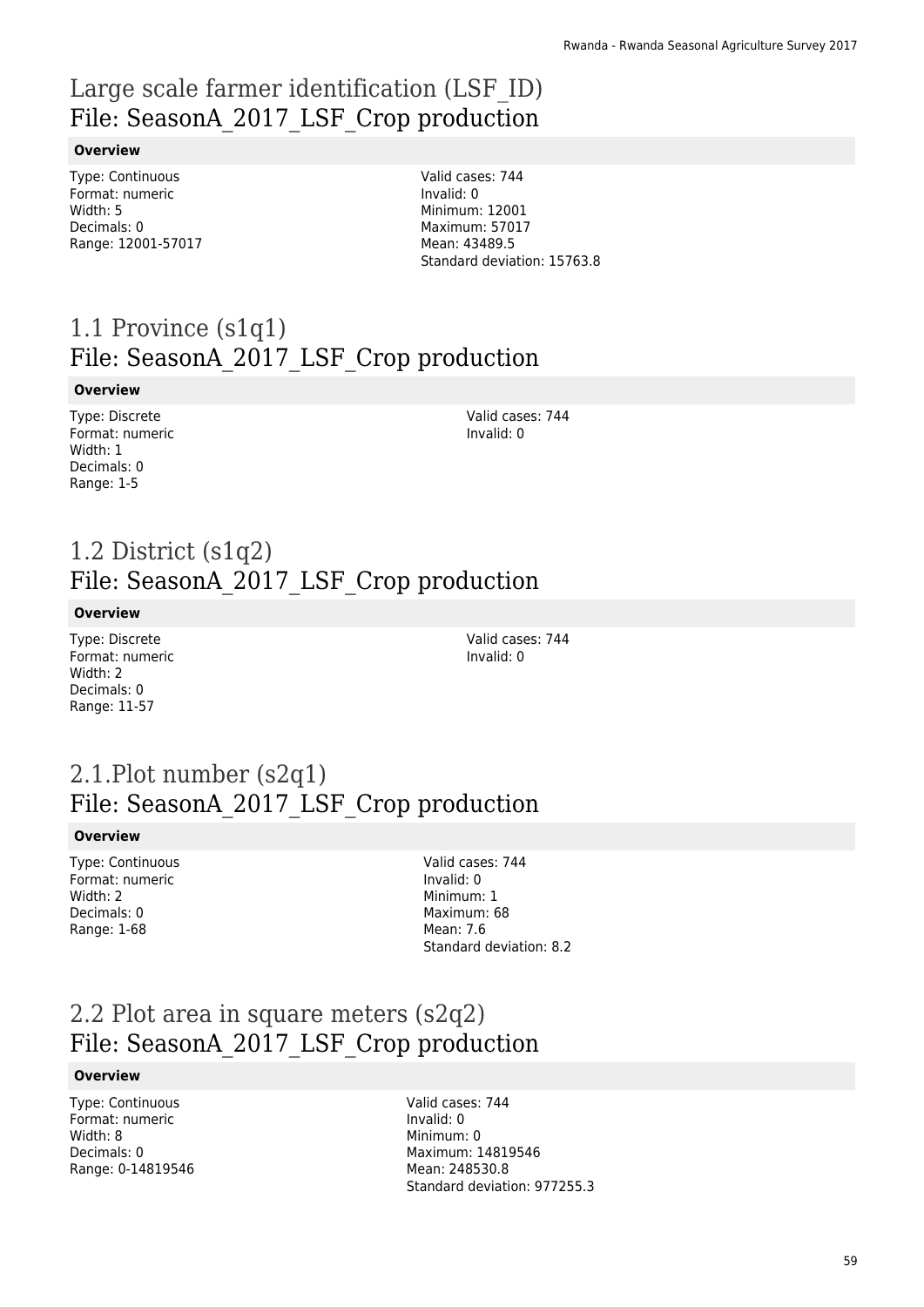### 2.4 Cropping system in the plot (s2q4) File: SeasonA\_2017\_LSF\_Crop production

#### **Overview**

Type: Discrete Format: numeric Width: 1 Decimals: 0 Range: 1-2

Valid cases: 744 Invalid: 0

## 2.5 Number of main crops in the plot (s2q5) File: SeasonA\_2017\_LSF\_Crop production

#### **Overview**

Type: Discrete Format: numeric Width: 1 Decimals: 0 Range: 1-4

Valid cases: 744 Invalid: 0

### 2.6.Crop name (s2q6) File: SeasonA\_2017\_LSF\_Crop production

#### **Overview**

Type: Discrete Format: numeric Width: 3 Decimals: 0 Range: 97-519

Valid cases: 744 Invalid: 0

### 2.7.crop area in square meters (s2q7) File: SeasonA\_2017\_LSF\_Crop production

#### **Overview**

Type: Continuous Format: numeric Width: 8 Decimals: 0 Range: 0-14819546

Valid cases: 744 Invalid: 0 Minimum: 0 Maximum: 14819546 Mean: 243353.4 Standard deviation: 978263.1

### 2.8.Number of trees in case of plantation (s2q8) File: SeasonA\_2017\_LSF\_Crop production

#### **Overview**

Type: Continuous Format: numeric Width: 7 Decimals: 0 Range: 0-1283500 Valid cases: 126 Invalid: 618 Minimum: 0 Maximum: 1283500 Mean: 16064.5 Standard deviation: 118442.1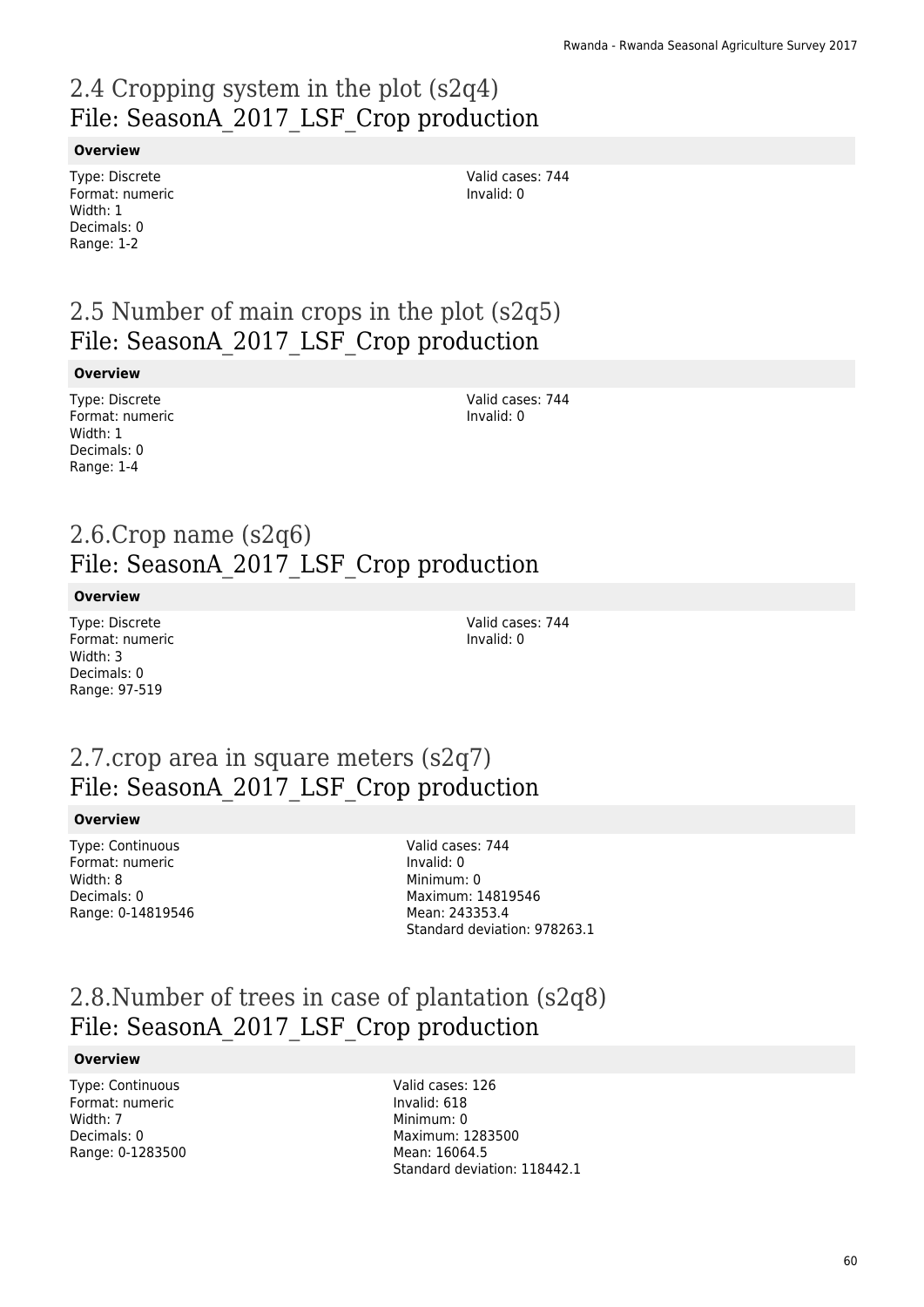## 2.9.Number of trees susceptible to produce in six months (s2q9) File: SeasonA\_2017\_LSF\_Crop production

### **Overview**

Type: Continuous Format: numeric Width: 6 Decimals: 0 Range: 0-142611

Valid cases: 127 Invalid: 617 Minimum: 0 Maximum: 142611 Mean: 2298 Standard deviation: 13260.6

## 2.10.Sowing date (s2q10) File: SeasonA\_2017\_LSF\_Crop production

#### **Overview**

Type: Discrete Format: numeric Width: 1 Decimals: 0 Range: 1-7

Valid cases: 744 Invalid: 0

### 2.11.Harvesting date (s2q11) File: SeasonA\_2017\_LSF\_Crop production

### **Overview**

Type: Discrete Format: numeric Width: 1 Decimals: 0 Range: 1-8

Valid cases: 744 Invalid: 0

### 2.12.Type of seeds sown (s2q12) File: SeasonA\_2017\_LSF\_Crop production

#### **Overview**

Type: Discrete Format: numeric Width: 1 Decimals: 0 Range: 1-3

Valid cases: 744 Invalid: 0

## 2.13.1.Quantity of traditional seeds sown : Unity (s2q13\_1) File: SeasonA\_2017\_LSF\_Crop production

#### **Overview**

Type: Discrete Format: numeric Width: 1 Decimals: 0 Range: 1-3

Valid cases: 363 Invalid: 381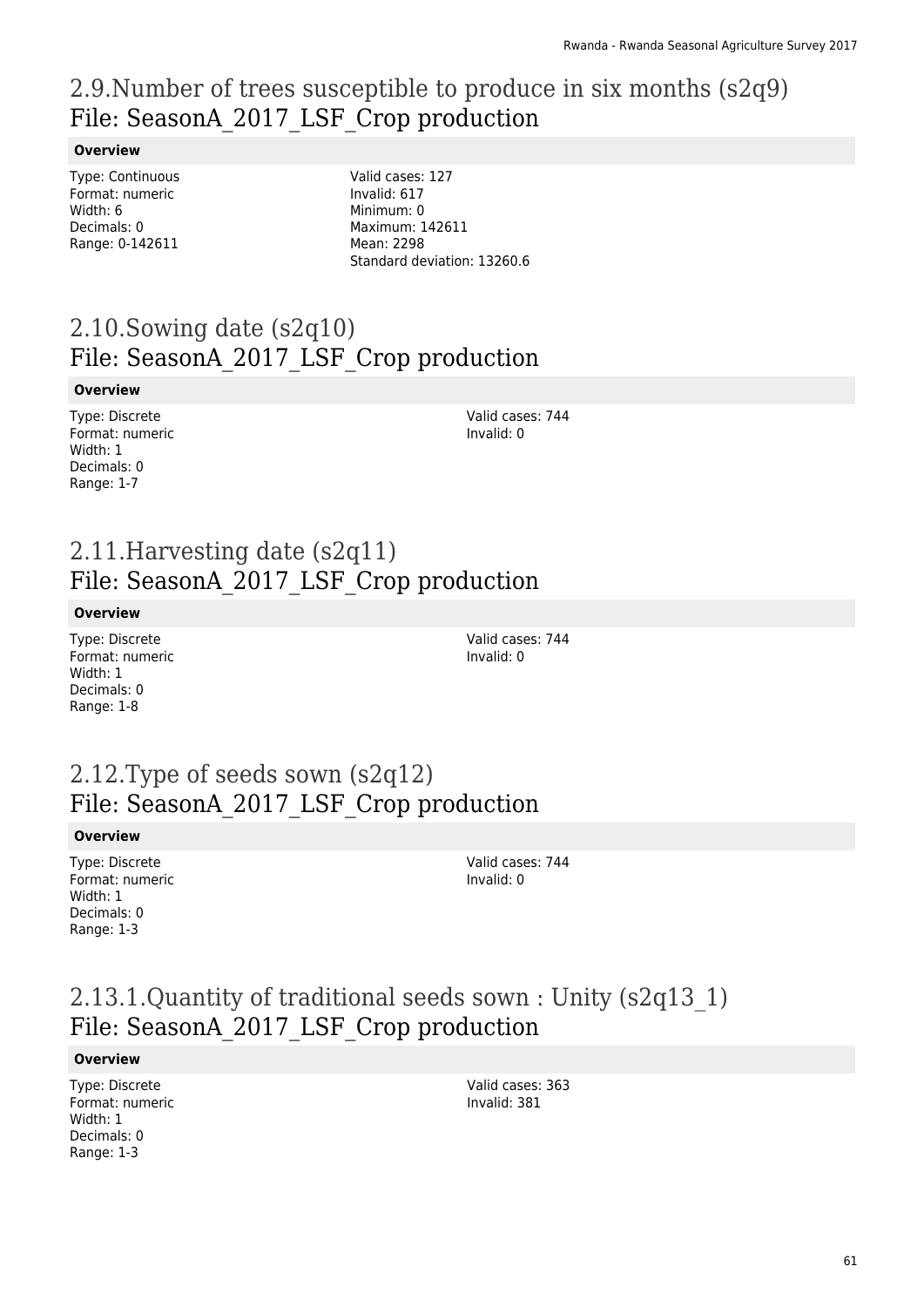## 2.13.2.Quantity of traditional seeds sown : Quantity (s2q13\_2) File: SeasonA\_2017\_LSF\_Crop production

### **Overview**

Type: Continuous Format: numeric Width: 7 Decimals: 0 Range: 0-14903.1 Valid cases: 217 Invalid: 527 Minimum: 0 Maximum: 14903.1 Mean: 849.4 Standard deviation: 2321.6

## 2.14.Quantity of traditional seeds purchased (s2q14) File: SeasonA\_2017\_LSF\_Crop production

#### **Overview**

Type: Continuous Format: numeric Width: 5 Decimals: 0 Range: 0-14631

Valid cases: 217 Invalid: 527 Minimum: 0 Maximum: 14631 Mean: 345.5 Standard deviation: 1507.2

## 2.15.Amount for the purchased of traditional seeds(Rwf) (s2q15) File: SeasonA\_2017\_LSF\_Crop production

### **Overview**

Type: Continuous Format: numeric Width: 7 Decimals: 0 Range: 0-3917610

Valid cases: 243 Invalid: 501 Minimum: 0 Maximum: 3917610 Mean: 109577.6 Standard deviation: 429144.2

## 2.16.1.Quantity of improved seeds sown : Unity (s2q16\_1) File: SeasonA\_2017\_LSF\_Crop production

### **Overview**

Type: Discrete Format: numeric Width: 1 Decimals: 0 Range: 1-3

Valid cases: 393 Invalid: 351

## 2.16.2.Quantity of improved seeds sown : Quantity (s2q16\_2) File: SeasonA\_2017\_LSF\_Crop production

### **Overview**

Type: Continuous Format: numeric Width: 5 Decimals: 0 Range: 0-50000

Valid cases: 313 Invalid: 431 Minimum: 0 Maximum: 50000 Mean: 1877.8 Standard deviation: 5860.7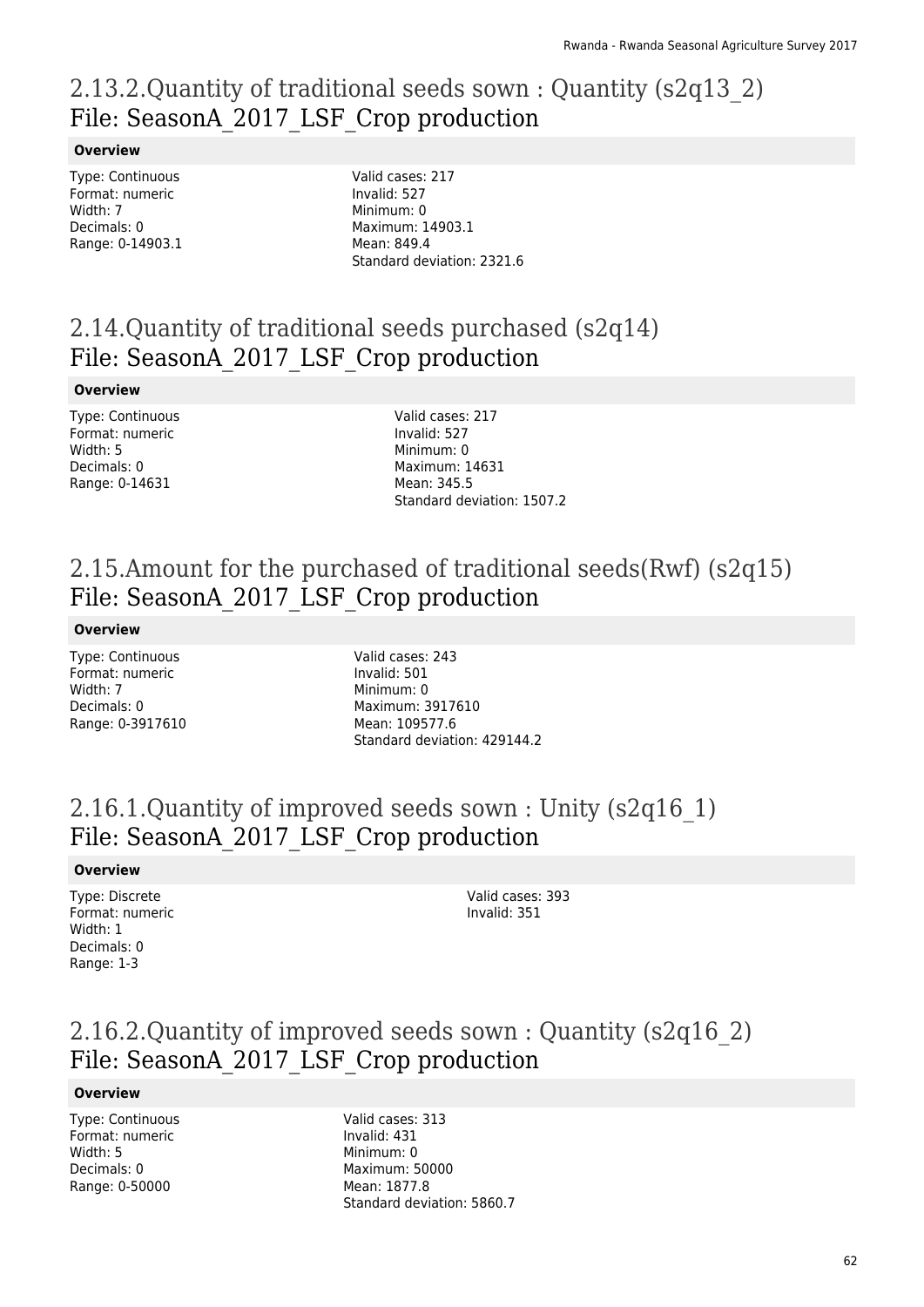## 2.17.Quantity of improved seeds purchased (s2q17) File: SeasonA\_2017\_LSF\_Crop production

### **Overview**

Type: Continuous Format: numeric Width: 5 Decimals: 0 Range: 0-50000

Valid cases: 313 Invalid: 431 Minimum: 0 Maximum: 50000 Mean: 1747 Standard deviation: 5823.8

## 2.18.Amount spent for the purhase of improved seeds(Rwf) (s2q18) File: SeasonA\_2017\_LSF\_Crop production

#### **Overview**

Type: Continuous Format: numeric Width: 8 Decimals: 0 Range: 0-22500000 Valid cases: 388 Invalid: 356 Minimum: 0 Maximum: 22500000 Mean: 534578 Standard deviation: 2224593.3

### 2.19.Where did improved seeds sown come from ? (s2q19) File: SeasonA\_2017\_LSF\_Crop production

### **Overview**

Type: Discrete Format: numeric Width: 1 Decimals: 0 Range: 1-4

Valid cases: 390 Invalid: 354

## 2.20.Quantity already haversted (in Kg) (s2q20) File: SeasonA\_2017\_LSF\_Crop production

#### **Overview**

Type: Continuous Format: numeric Width: 7 Decimals: 0 Range: 0-3821928 Valid cases: 744 Invalid: 0 Minimum: 0 Maximum: 3821928 Mean: 60012.6 Standard deviation: 243528.7

## 2.21.Remaining quantity to be haversted (s2q21) File: SeasonA\_2017\_LSF\_Crop production

### **Overview**

Type: Continuous Format: numeric Width: 7 Decimals: 0 Range: 0-1803940

Valid cases: 744 Invalid: 0 Minimum: 0 Maximum: 1803940 Mean: 23527.2 Standard deviation: 127876.3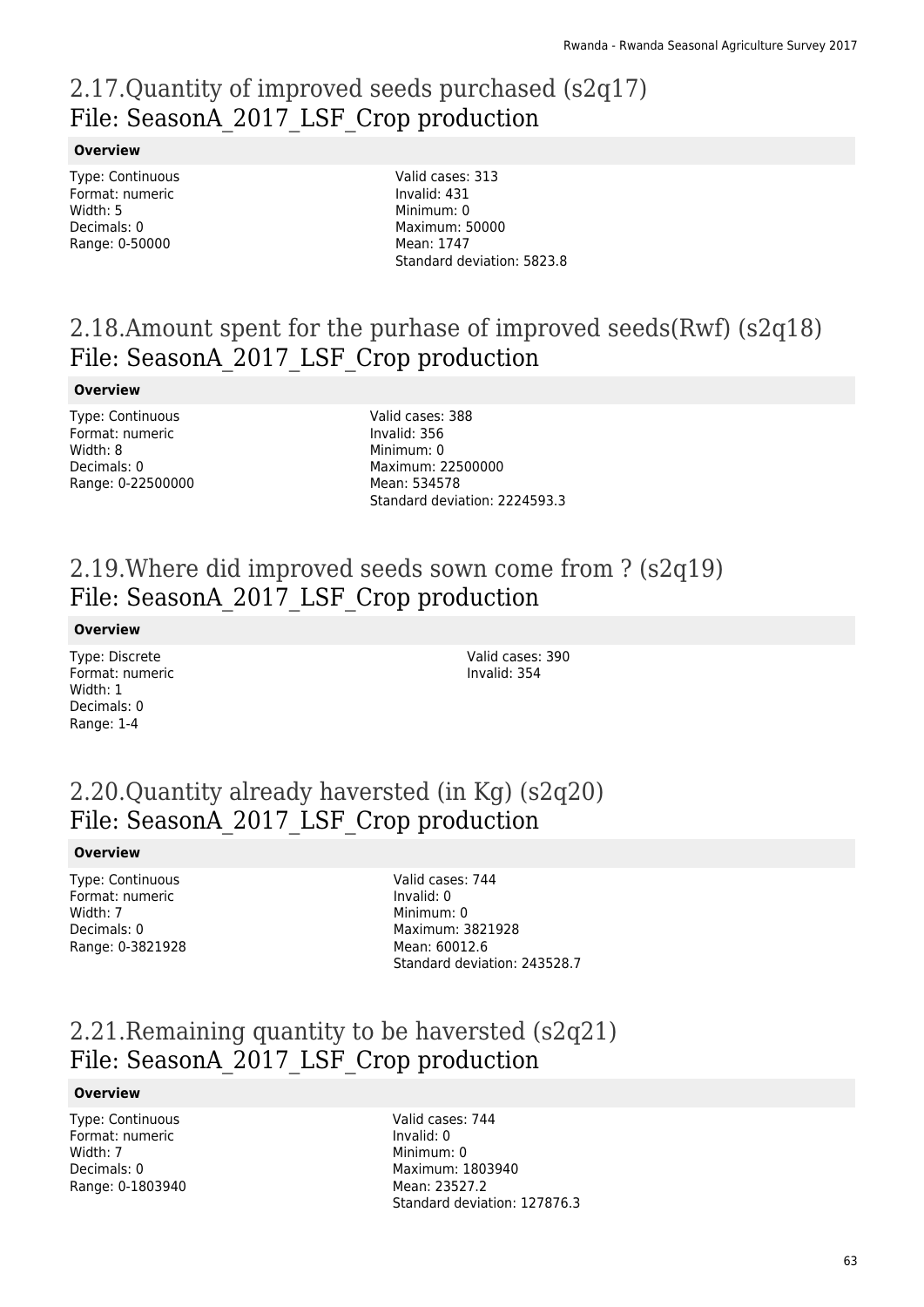## 2.22.Total quantity of the havest (s2q22) File: SeasonA\_2017\_LSF\_Crop production

#### **Overview**

Type: Continuous Format: numeric Width: 16 Decimals: 0 Range: 1.44000005722046-3821928

Valid cases: 744 Invalid: 0 Minimum: 1.4 Maximum: 3821928 Mean: 83539.8 Standard deviation: 301137.3

## 2.23 Explanation on production status (s2q23) File: SeasonA\_2017\_LSF\_Crop production

#### **Overview**

Type: Discrete Format: numeric Width: 2 Decimals: 0 Range: 1-13

Valid cases: 744 Invalid: 0

### 2.24 Have you sold any quantity of your produce of this crop (s2q24) File: SeasonA\_2017\_LSF\_Crop production

#### **Overview**

Type: Discrete Format: numeric Width: 1 Decimals: 0 Range: 1-2

Valid cases: 743 Invalid: 1

### 2.25 What was the farm gate price of this crop? (s2q25) File: SeasonA\_2017\_LSF\_Crop production

#### **Overview**

Type: Continuous Format: numeric Width: 4 Decimals: 0 Range: 50-5000

Valid cases: 205 Invalid: 539 Minimum: 50 Maximum: 5000 Mean: 375.2 Standard deviation: 465

### Crop category based on major crop grown in rwanda (crop\_group) File: SeasonA\_2017\_LSF\_Crop production

#### **Overview**

Type: Discrete Format: numeric Width: 3 Decimals: 0 Range: 6-519

Valid cases: 744 Invalid: 0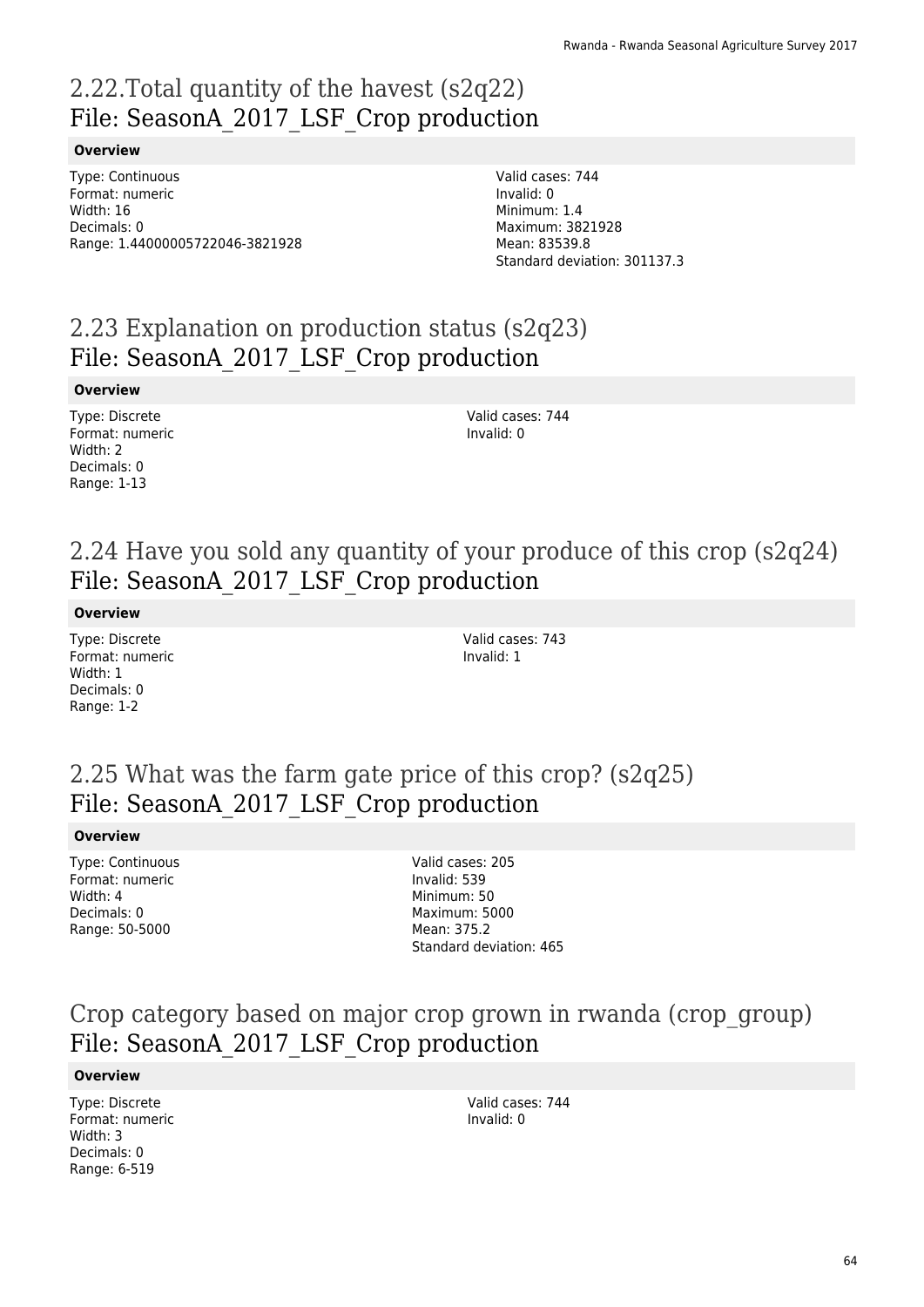Rwanda - Rwanda Seasonal Agriculture Survey 2017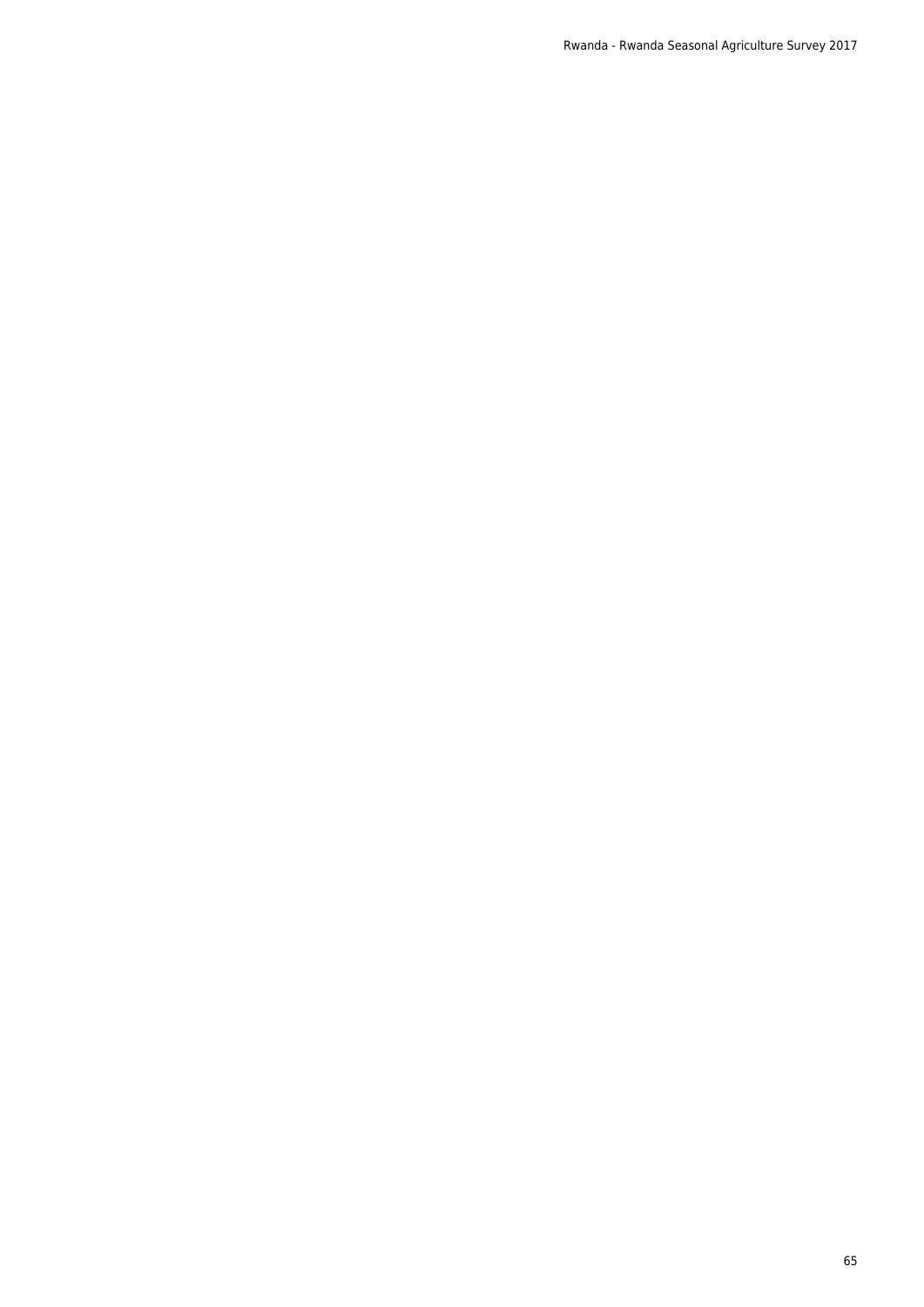### Large scale farmer identification (LSF\_ID) File: SeasonA\_2017\_LSF\_Fertilizers

### **Overview**

Type: Continuous Format: numeric Width: 5 Decimals: 0 Range: 12001-57017 Valid cases: 1423 Invalid: 0 Minimum: 12001 Maximum: 57017 Mean: 42582.9 Standard deviation: 15852.8

## 1.1.Province (s1q1) File: SeasonA\_2017\_LSF\_Fertilizers

#### **Overview**

Type: Discrete Format: numeric Width: 1 Decimals: 0 Range: 1-5

Valid cases: 1423 Invalid: 0

### 1.2.District (s1q2) File: SeasonA\_2017\_LSF\_Fertilizers

#### **Overview**

Type: Discrete Format: numeric Width: 2 Decimals: 0 Range: 11-57

Valid cases: 1423 Invalid: 0

### 2.1.Plot number (s2q1) File: SeasonA\_2017\_LSF\_Fertilizers

#### **Overview**

Type: Continuous Format: numeric Width: 2 Decimals: 0 Range: 1-69

Valid cases: 1423 Invalid: 0 Minimum: 1 Maximum: 69 Mean: 9.4 Standard deviation: 10.8

### 2.2.Plot area(m2) (s2q2) File: SeasonA\_2017\_LSF\_Fertilizers

#### **Overview**

Type: Continuous Format: numeric Width: 7 Decimals: 0 Range: 0-9933827 Valid cases: 1423 Invalid: 0 Minimum: 0 Maximum: 9933827 Mean: 247323.1 Standard deviation: 869157.3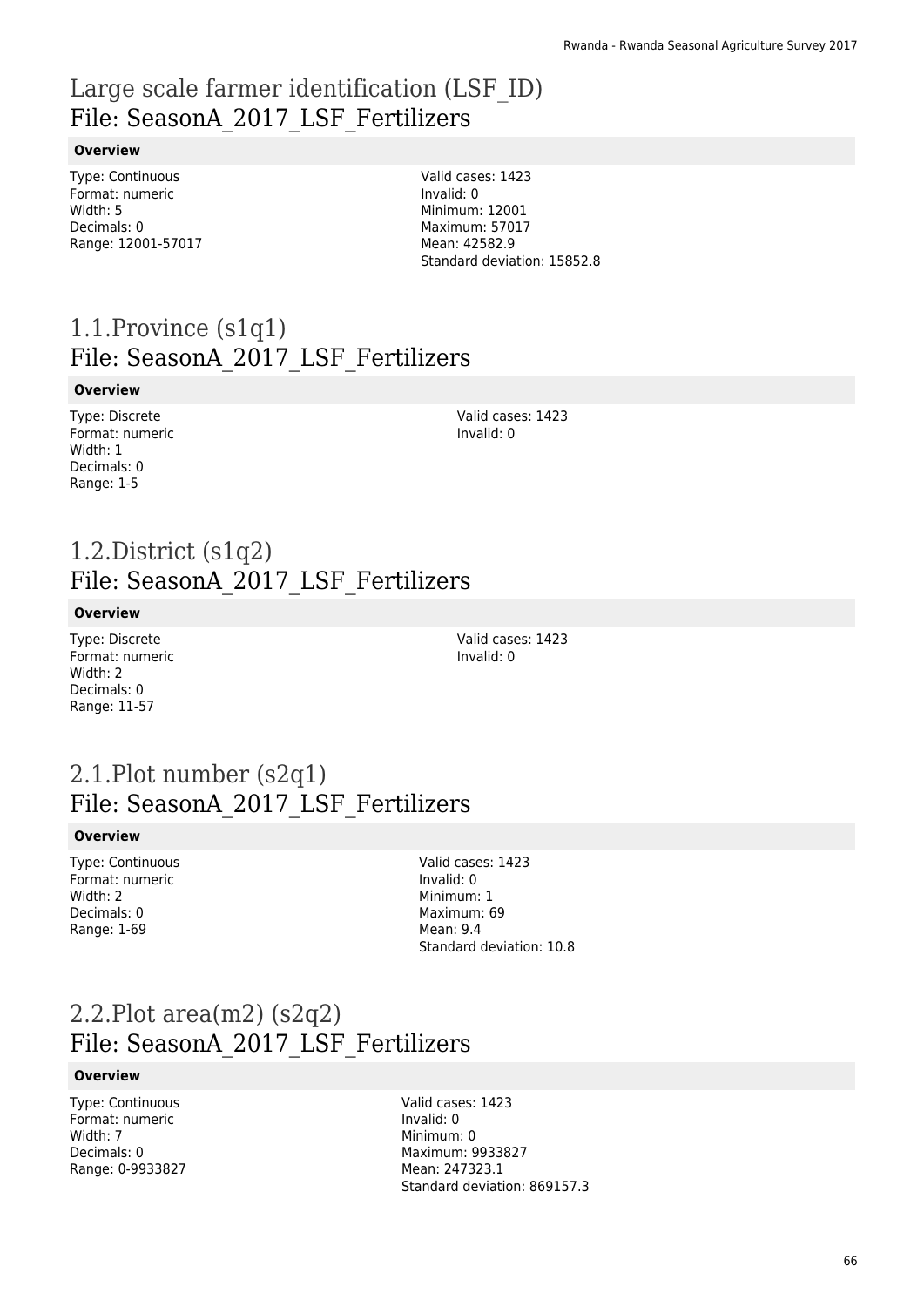### 3.1.Have you used organic fertilizer in this plot during this season? (s3q1) File: SeasonA\_2017\_LSF\_Fertilizers

### **Overview**

Type: Discrete Format: numeric Width: 1 Decimals: 0 Range: 1-2

Valid cases: 1423 Invalid: 0

## 3.2.Quantity of organic fertilizer used (in kg) (s3q2) File: SeasonA\_2017\_LSF\_Fertilizers

#### **Overview**

Type: Continuous Format: numeric Width: 7 Decimals: 0 Range: 100-1936000

Valid cases: 800 Invalid: 623 Minimum: 100 Maximum: 1936000 Mean: 27391.3 Standard deviation: 146138.6

## 3.3.Quantity of organic fertilize purchased (in kg) (s3q3) File: SeasonA\_2017\_LSF\_Fertilizers

### **Overview**

Type: Continuous Format: numeric Width: 7 Decimals: 0 Range: 0-1936000 Valid cases: 800 Invalid: 623 Minimum: 0 Maximum: 1936000 Mean: 11349.7 Standard deviation: 102707

## 3.4.Cost of organic fertilizer purchased(Rwf) (s3q4) File: SeasonA\_2017\_LSF\_Fertilizers

#### **Overview**

Type: Continuous Format: numeric Width: 8 Decimals: 0 Range: 0-49200000 Valid cases: 263 Invalid: 1160 Minimum: 0 Maximum: 49200000 Mean: 850890 Standard deviation: 4587092.3

3.5.Have you used inorganic fertilizer in this plot during this season? (s3q5) File: SeasonA\_2017\_LSF\_Fertilizers

### **Overview**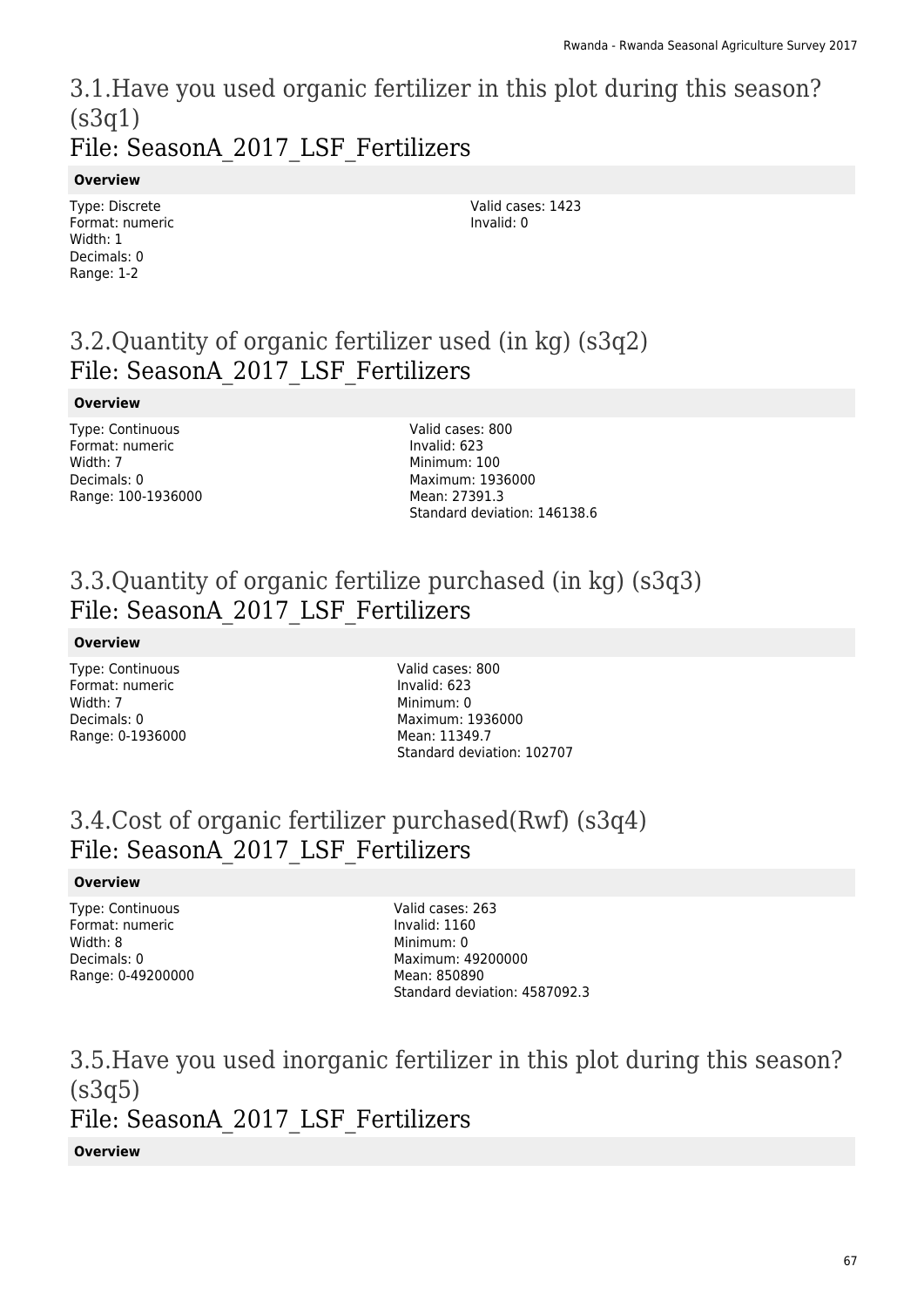3.5.Have you used inorganic fertilizer in this plot during this season? (s3q5) File: SeasonA\_2017\_LSF\_Fertilizers

Type: Discrete Format: numeric Width: 1 Decimals: 0 Range: 1-2

Valid cases: 1423 Invalid: 0

### 3.6.Inorganic fertilzer type (s3q6) File: SeasonA\_2017\_LSF\_Fertilizers

#### **Overview**

Type: Discrete Format: numeric Width: 1 Decimals: 0 Range: 1-9

Valid cases: 614 Invalid: 809

### 3.7.Inorganic fertilzer unit (s3q7) File: SeasonA\_2017\_LSF\_Fertilizers

#### **Overview**

Type: Discrete Format: numeric Width: 1 Decimals: 0 Range: 1-4

Valid cases: 614 Invalid: 809

### 3.8.Inorganic fertilzer total quantity used (s3q8) File: SeasonA\_2017\_LSF\_Fertilizers

#### **Overview**

Type: Continuous Format: numeric Width: 8 Decimals: 0 Range: 0.12-12095200

Valid cases: 614 Invalid: 809 Minimum: 0.1 Maximum: 12095200 Mean: 136581.6 Standard deviation: 725487

### 3.9.Inorganic fertilzer quantity purchased (s3q9) File: SeasonA\_2017\_LSF\_Fertilizers

#### **Overview**

Type: Continuous Format: numeric Width: 6 Decimals: 0 Range: 0.12-160000 Valid cases: 614 Invalid: 809 Minimum: 0.1 Maximum: 160000 Mean: 5067.5 Standard deviation: 14647.2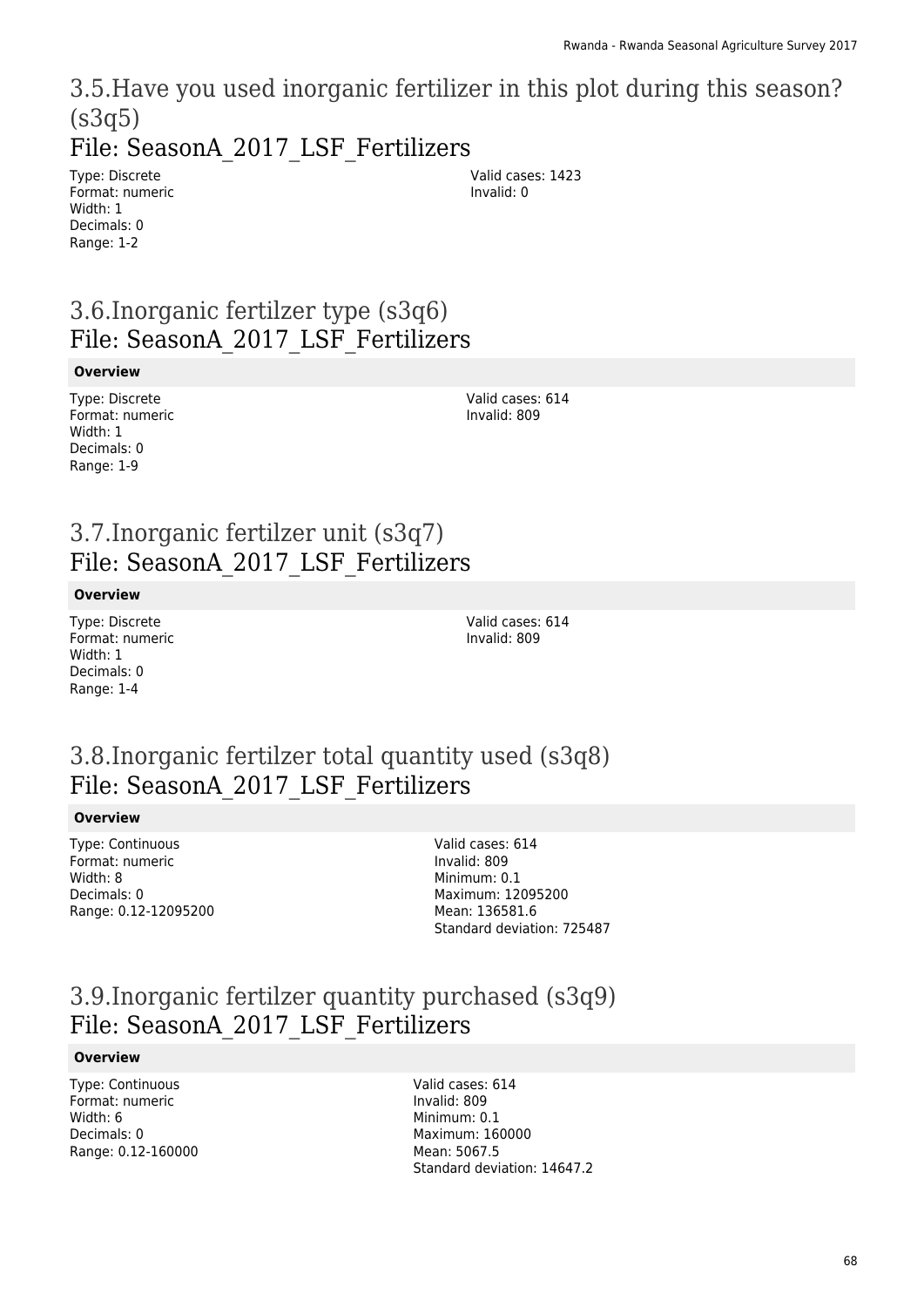## 3.10.Inorganic fertilzer unit price (s3q10) File: SeasonA\_2017\_LSF\_Fertilizers

### **Overview**

| Type: Continuous |
|------------------|
| Format: numeric  |
| Width: 4         |
| Decimals: 0      |
| Range: 0-9999    |

Valid cases: 614 Invalid: 809 Minimum: 0 Maximum: 9999 Mean: 566.5 Standard deviation: 1038.7

### 3.11.What is the main source of inorganic fertilizer used? (s3q11) File: SeasonA\_2017\_LSF\_Fertilizers

#### **Overview**

Type: Discrete Format: numeric Width: 1 Decimals: 0 Range: 1-4

Valid cases: 614 Invalid: 809

# 3.12.What was the main crop the Inorganic fertilzer was applied? (s3q12)

# File: SeasonA\_2017\_LSF\_Fertilizers

### **Overview**

Type: Discrete Format: numeric Width: 3 Decimals: 0 Range: 97-519

Valid cases: 614 Invalid: 809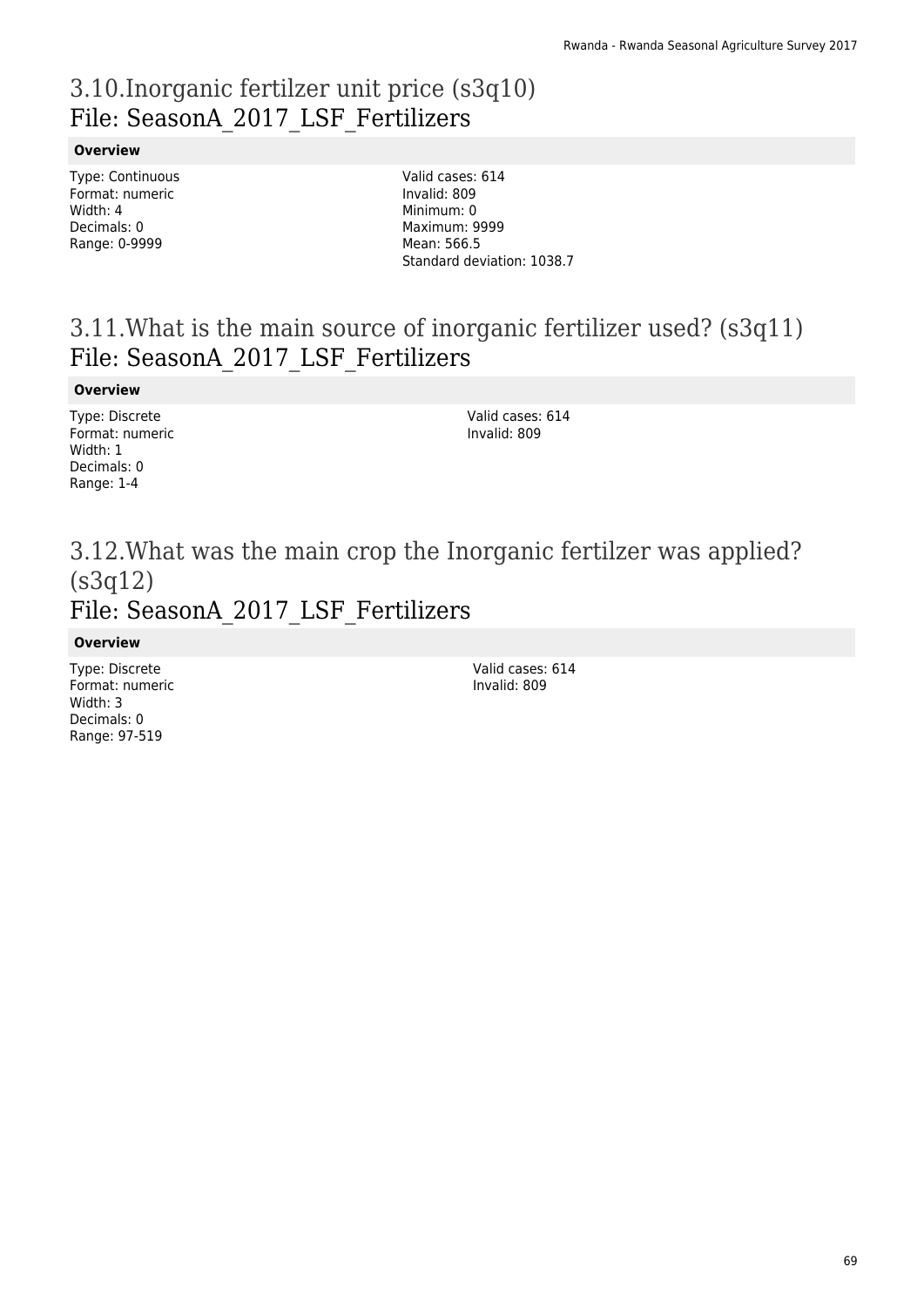### Large scale farmer identification (LSF\_ID) File: SeasonA 2017 LSF Irrigation Soil preparation and Land tenure

### **Overview**

Type: Continuous Format: numeric Width: 5 Decimals: 0 Range: 12001-57017

Valid cases: 806 Invalid: 0 Minimum: 12001 Maximum: 57017 Mean: 42138.2 Standard deviation: 16085

# 1.1.Province (s1q1) File:

# SeasonA 2017 LSF Irrigation Soil preparation and Land tenure

### **Overview**

Type: Discrete Format: numeric Width: 1 Decimals: 0 Range: 1-5

Valid cases: 806 Invalid: 0

# 1.2.District (s1q2) File: SeasonA 2017 LSF Irrigation Soil preparation and Land tenure

### **Overview**

Type: Discrete Format: numeric Width: 2 Decimals: 0 Range: 11-57

Valid cases: 806 Invalid: 0

# 2.1.Plot number (s2q1) File:

SeasonA 2017 LSF Irrigation Soil preparation and Land tenure

### **Overview**

Type: Continuous Format: numeric Width: 2 Decimals: 0 Range: 1-69

Valid cases: 806 Invalid: 0 Minimum: 1 Maximum: 69 Mean: 9.8 Standard deviation: 10.6

### 2.2.Plot area(m2) (s2q2) File: SeasonA 2017 LSF Irrigation Soil preparation and Land tenure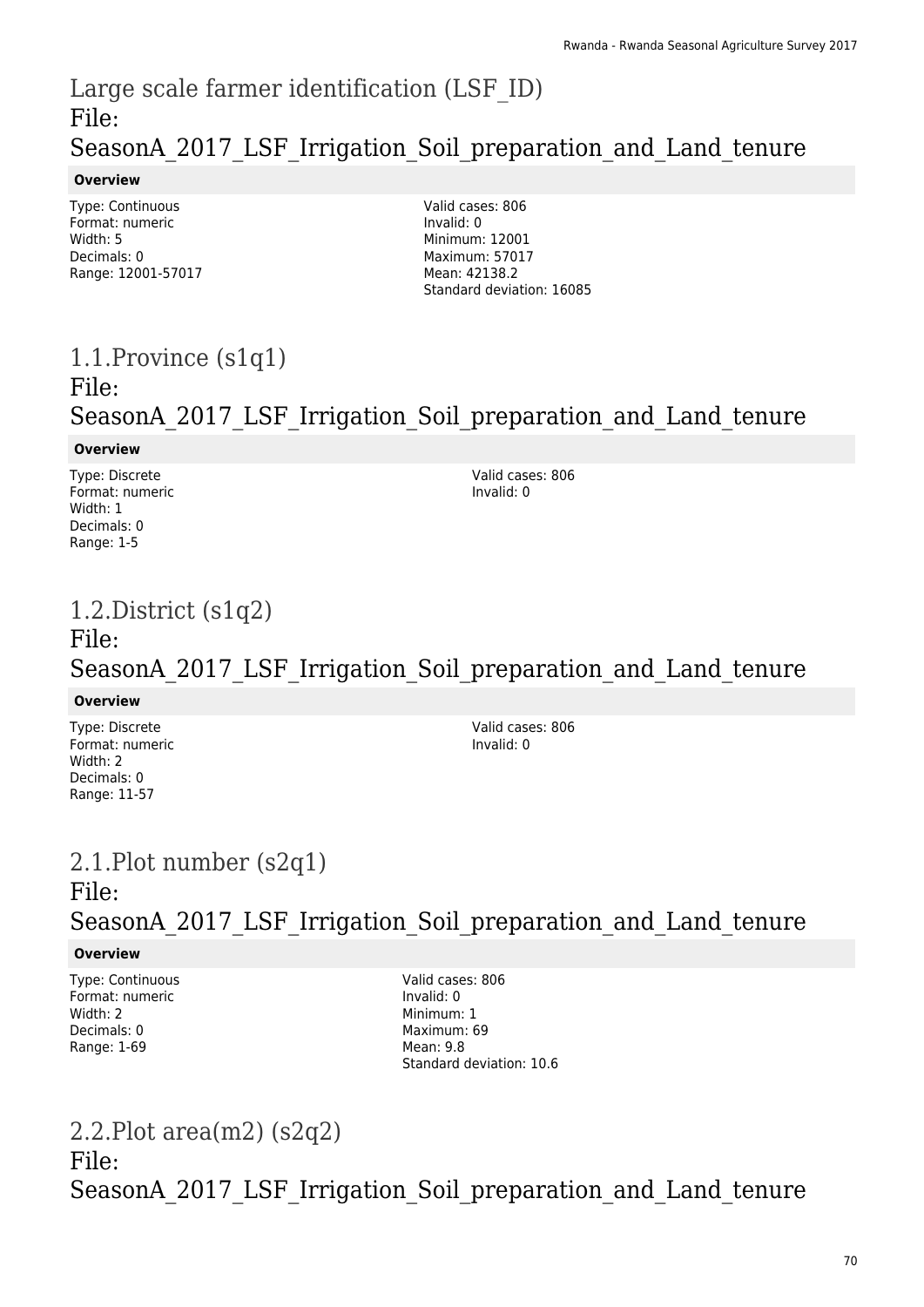### 2.2.Plot area(m2) (s2q2) File: SeasonA 2017 LSF Irrigation Soil preparation and Land tenure

### **Overview**

Type: Continuous Format: numeric Width: 15 Decimals: 0 Range: 0-14819546.461131 Valid cases: 806 Invalid: 0 Minimum: 0 Maximum: 14819546.5 Mean: 237341.6 Standard deviation: 940810.5

### 4.17.Has this plot been irrigated during this season? (s4q17) File: SeasonA 2017 LSF Irrigation Soil preparation and Land tenure

### **Overview**

Type: Discrete Format: numeric Width: 1 Decimals: 0 Range: 1-2

Valid cases: 806 Invalid: 0

# 4.18.What is the source of water for irrigation? (s4q18) File:

## SeasonA 2017 LSF Irrigation Soil preparation and Land tenure

### **Overview**

Type: Discrete Format: numeric Width: 1 Decimals: 0 Range: 1-6

Valid cases: 224 Invalid: 582

# 4.19.What is irrigation techniques used on this plot? (s4q19) File:

SeasonA 2017 LSF Irrigation Soil preparation and Land tenure

### **Overview**

Type: Discrete Format: numeric Width: 1 Decimals: 0 Range: 1-5

Valid cases: 224 Invalid: 582

4.20.What is the cost of hired labor used for irrigation technique? (s4q20) File: SeasonA 2017 LSF Irrigation Soil preparation and Land tenure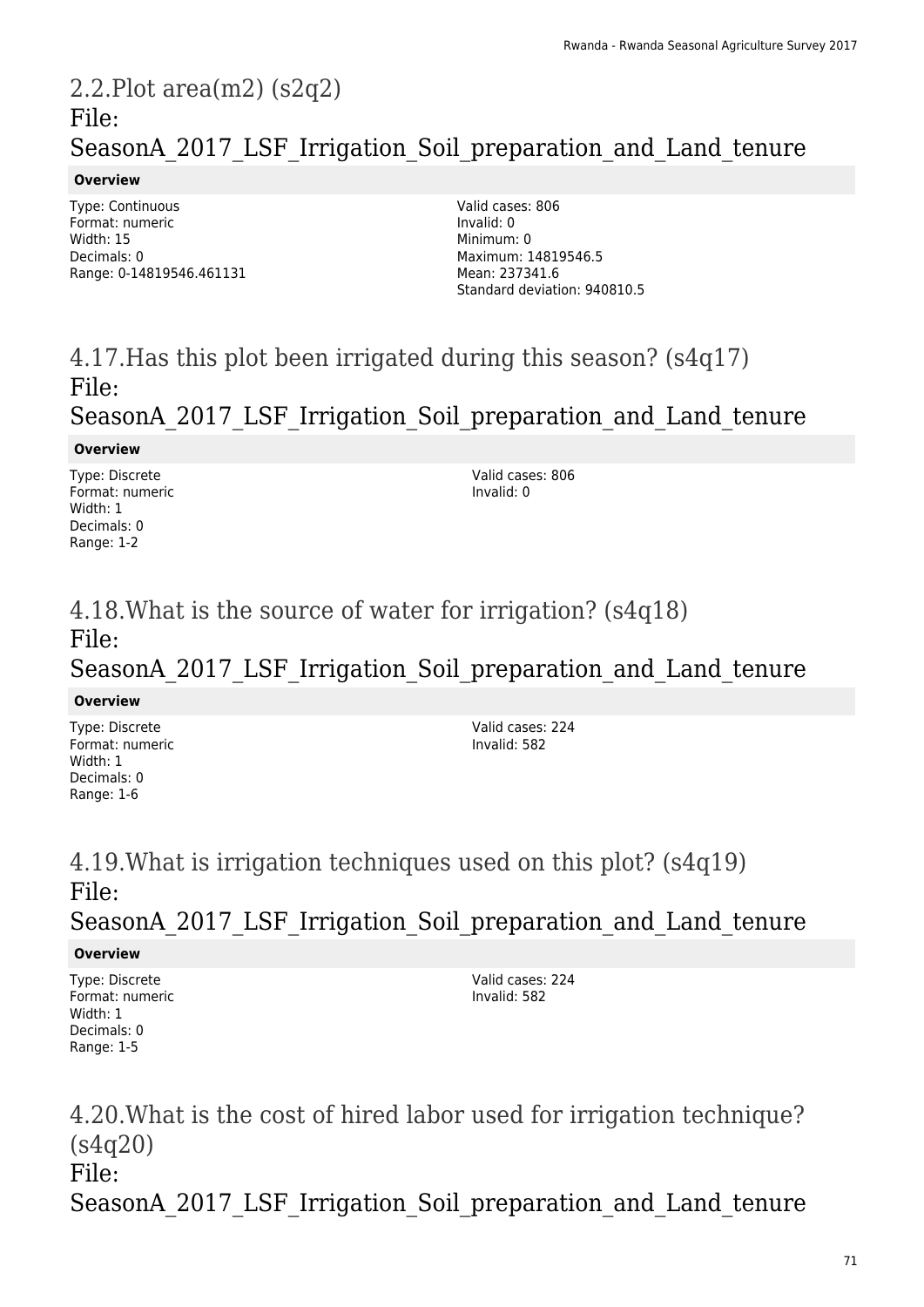4.20.What is the cost of hired labor used for irrigation technique? (s4q20) File: SeasonA 2017 LSF Irrigation Soil preparation and Land tenure

### **Overview**

Type: Continuous Format: numeric Width: 9 Decimals: 0 Range: 0-177865334

Valid cases: 219 Invalid: 587 Minimum: 0 Maximum: 177865334 Mean: 1728066.9 Standard deviation: 12282897.1

4.21.What was the main crop being irrigated (s4q21) File:

SeasonA 2017 LSF Irrigation Soil preparation and Land tenure

### **Overview**

Type: Discrete Format: numeric Width: 3 Decimals: 0 Range: 97-519

Valid cases: 224 Invalid: 582

# 4.6.Is this plot fenced? (s4q6) File:

# SeasonA 2017 LSF Irrigation Soil preparation and Land tenure

### **Overview**

Type: Discrete Format: numeric Width: 1 Decimals: 0 Range: 1-2

Valid cases: 806 Invalid: 0

4.7.Was this plot fence done during the current agricultural season? (s4q7) File:

# SeasonA 2017 LSF Irrigation Soil preparation and Land tenure

### **Overview**

Type: Discrete Format: numeric Width: 1 Decimals: 0 Range: 1-2

Valid cases: 151 Invalid: 655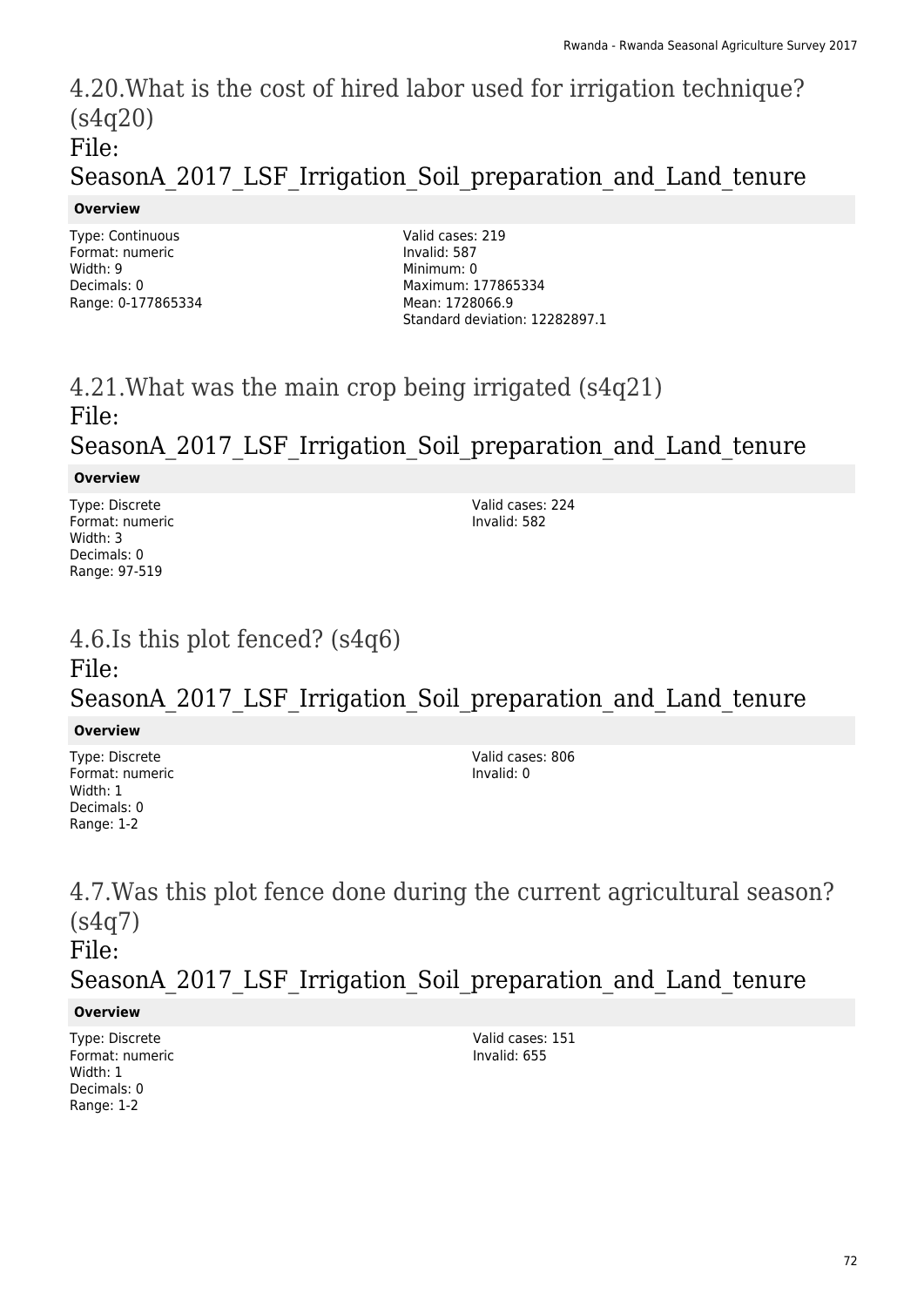## 4.8.Activity cost (s4q8) File: SeasonA\_2017\_LSF\_Irrigation Soil preparation and Land tenure

#### **Overview**

Type: Continuous Format: numeric Width: 6 Decimals: 0 Range: 6100-300000 Valid cases: 25 Invalid: 781 Minimum: 6100 Maximum: 300000 Mean: 64339.6 Standard deviation: 74195.1

# 4.9.Amount spent on hired labor used to prepare land,sowing and any other agricu (s4q9)

### File:

# SeasonA 2017 LSF Irrigation Soil preparation and Land tenure

### **Overview**

Type: Continuous Format: numeric Width: 9 Decimals: 0 Range: 0-234000000 Valid cases: 806 Invalid: 0 Minimum: 0 Maximum: 234000000 Mean: 3338693.4 Standard deviation: 18055787.1

### 4.10.Have you used ploughing animals(oxen)during this season?  $(s4q10)$ File: SeasonA 2017 LSF Irrigation Soil preparation and Land tenure

### **Overview**

Type: Discrete Format: numeric Width: 1 Decimals: 0 Range: 1-2

Valid cases: 806 Invalid: 0

4.11.Amount paid on rent of ploughing animals during this season(Rwf) (s4q11) File:

SeasonA 2017 LSF Irrigation Soil preparation and Land tenure

#### **Overview**

Type: Discrete Format: numeric Width: 1 Decimals: 0

Valid cases: 0 Invalid: 806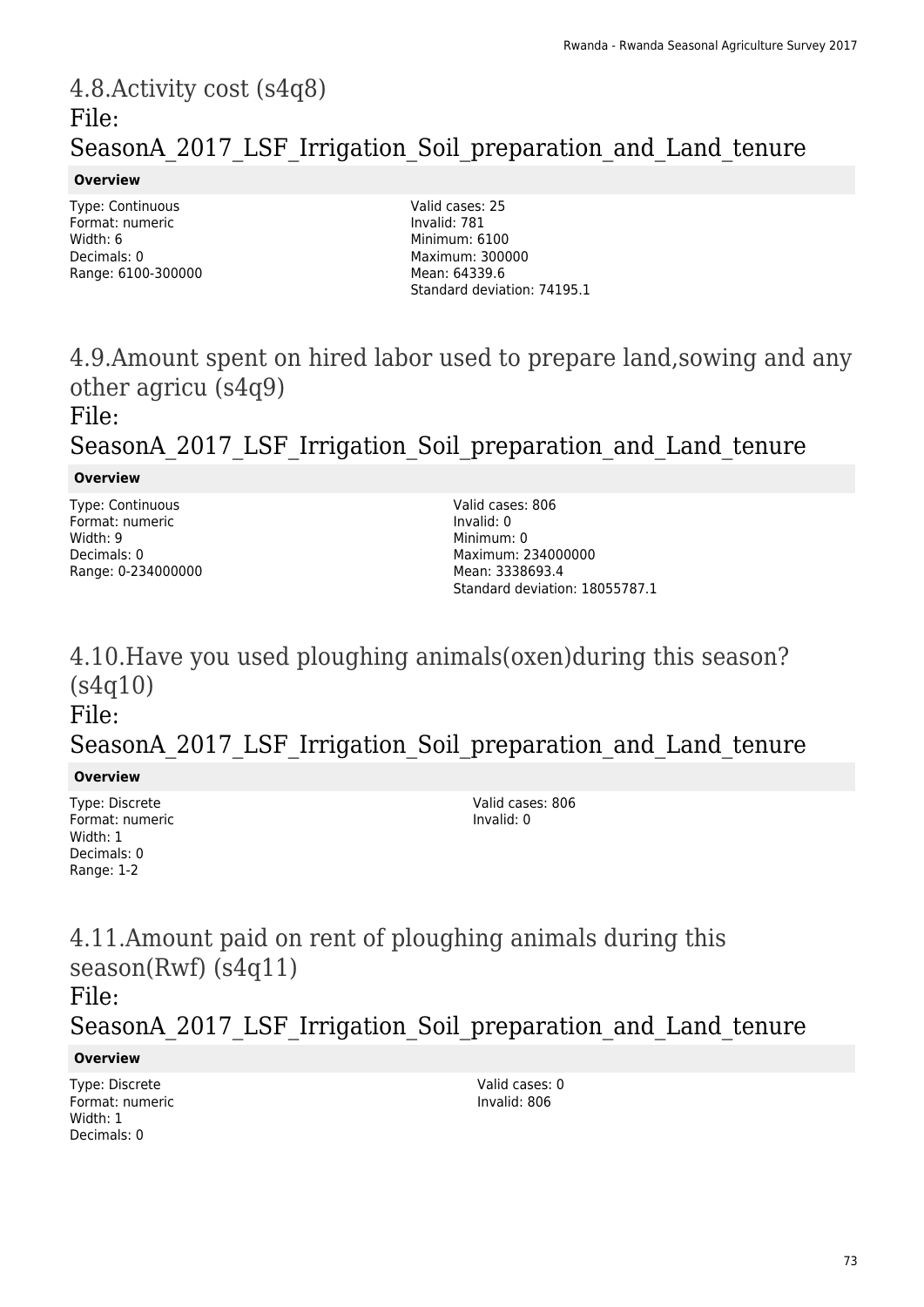4.12.Have you used a ploughing tractor during this season? (s4q12) File:

SeasonA 2017 LSF Irrigation Soil preparation and Land tenure

### **Overview**

Type: Discrete Format: numeric Width: 1 Decimals: 0 Range: 1-2

Valid cases: 806 Invalid: 0

### 4.13.Amount paid on rent of ploudhing tractor (Rwf) (s4q13) File: SeasonA 2017 LSF Irrigation Soil preparation and Land tenure

### **Overview**

Type: Continuous Format: numeric Width: 8 Decimals: 0 Range: 0-30000000

Valid cases: 63 Invalid: 743 Minimum: 0 Maximum: 30000000 Mean: 1600455.5 Standard deviation: 5071686.9

### 4.14.Have you used any other other mechanical equipment during this season? (s4q14) File:

SeasonA 2017 LSF Irrigation Soil preparation and Land tenure

### **Overview**

Type: Discrete Format: numeric Width: 1 Decimals: 0 Range: 1-2

Valid cases: 806 Invalid: 0

4.15.Name of other mechanical equipment used during this season (s4q15) File:

SeasonA 2017 LSF Irrigation Soil preparation and Land tenure

### **Overview**

Type: Discrete Format: character Width: 15

Valid cases: 0 Invalid: 0

# 4.16.Rent cost for the other mechanical equipment(Rwf) (s4q16) File:

SeasonA 2017 LSF Irrigation Soil preparation and Land tenure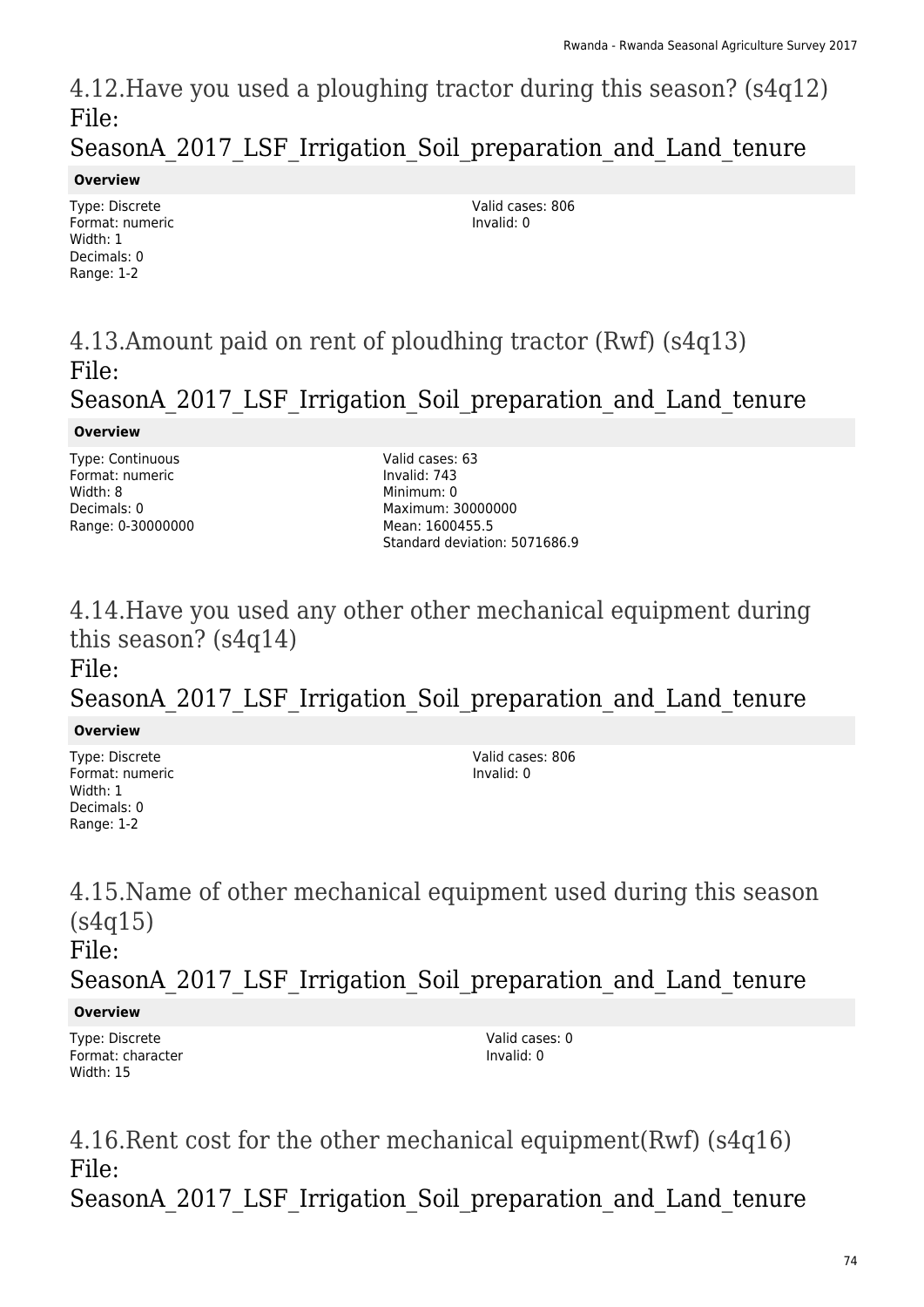4.16.Rent cost for the other mechanical equipment(Rwf) (s4q16) File:

# SeasonA 2017 LSF Irrigation Soil preparation and Land tenure

### **Overview**

Type: Discrete Format: numeric Width: 1 Decimals: 0

Valid cases: 0 Invalid: 806

## 5.1.Is this plot owned or rented? (s5q1) File: SeasonA 2017 LSF Irrigation Soil preparation and Land tenure

### **Overview**

Type: Discrete Format: numeric Width: 1 Decimals: 0 Range: 1-3

Valid cases: 806 Invalid: 0

# 5.2.Ownership category (s5q2)

### File:

# SeasonA 2017 LSF Irrigation Soil preparation and Land tenure

### **Overview**

Type: Discrete Format: numeric Width: 1 Decimals: 0 Range: 1-4

Valid cases: 696 Invalid: 110

# 5.3.When has this plot been brought? (s5q3) File: SeasonA 2017 LSF Irrigation Soil preparation and Land tenure

### **Overview**

Type: Discrete Format: numeric Width: 1 Decimals: 0 Range: 1-3

Valid cases: 379 Invalid: 427

5.4.If the plot was purchased during this season or last year,what was the cost? (s5q4) File: SeasonA 2017 LSF Irrigation Soil preparation and Land tenure **Overview**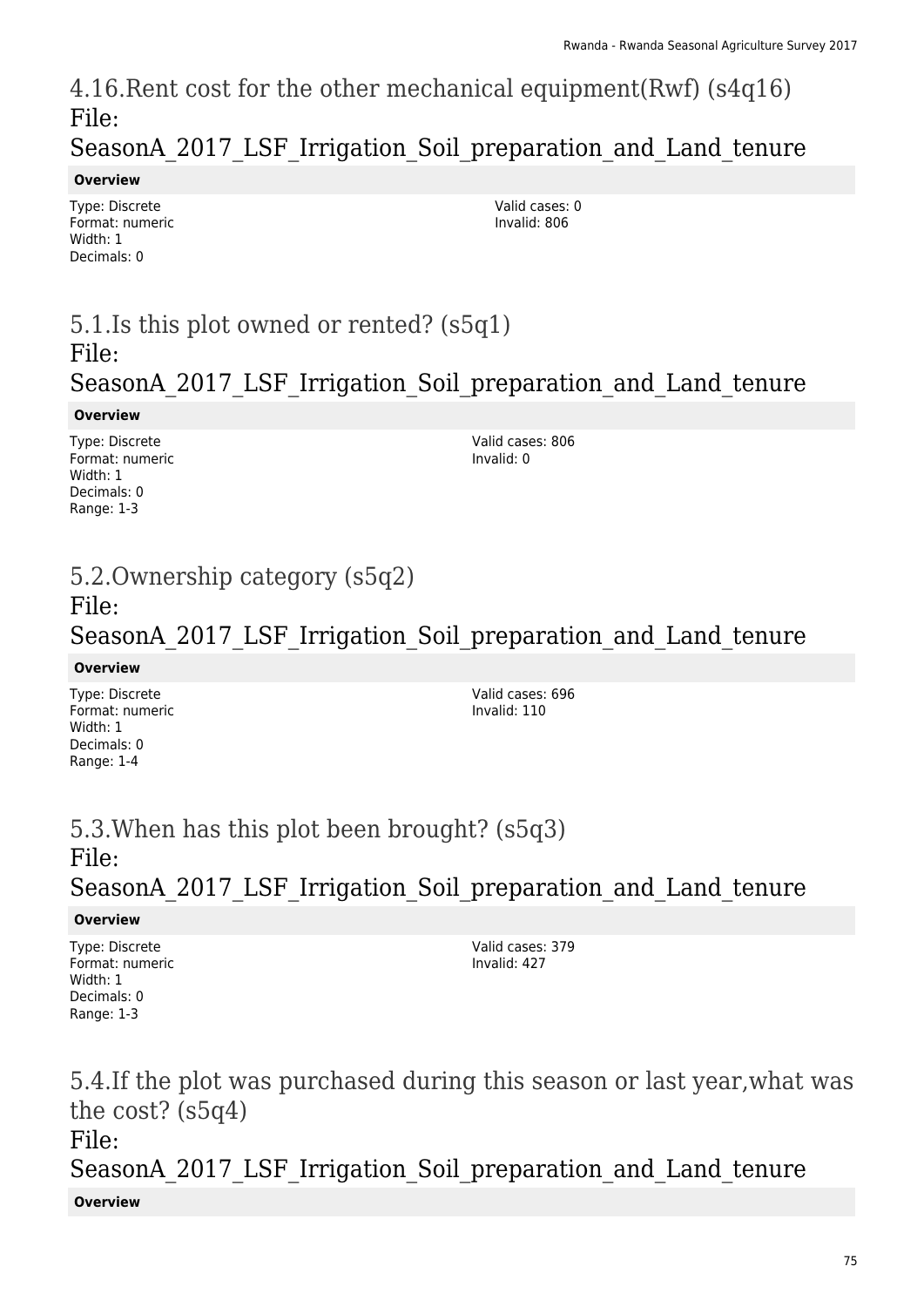5.4.If the plot was purchased during this season or last year,what was the cost? (s5q4)

File:

SeasonA 2017 LSF Irrigation Soil preparation and Land tenure

Type: Discrete Format: numeric Width: 1 Decimals: 0 Range: 3-3

Valid cases: 1 Invalid: 805

5.5.If the plot was rented, what kind of payment have you agreed on during this (s5q5)

### File:

SeasonA 2017 LSF Irrigation Soil preparation and Land tenure

### **Overview**

Type: Discrete Format: numeric Width: 1 Decimals: 0 Range: 1-2

Valid cases: 112 Invalid: 694

5.6.If the rented plot was paid by cash, what is the amount for this season? (s5q6)

### File:

SeasonA 2017 LSF Irrigation Soil preparation and Land tenure

### **Overview**

Type: Continuous Format: numeric Width: 9 Decimals: 0 Range: 0-151950000

Valid cases: 111 Invalid: 695 Minimum: 0 Maximum: 151950000 Mean: 3230666.4 Standard deviation: 14628788.6

5.7.1.What are crops in this plot that have been chosen for production share for (s5q7\_1) File: SeasonA 2017 LSF Irrigation Soil preparation and Land tenure

### **Overview**

Type: Discrete Format: numeric Width: 3 Decimals: 0 Range: 97-519

Valid cases: 0 Invalid: 806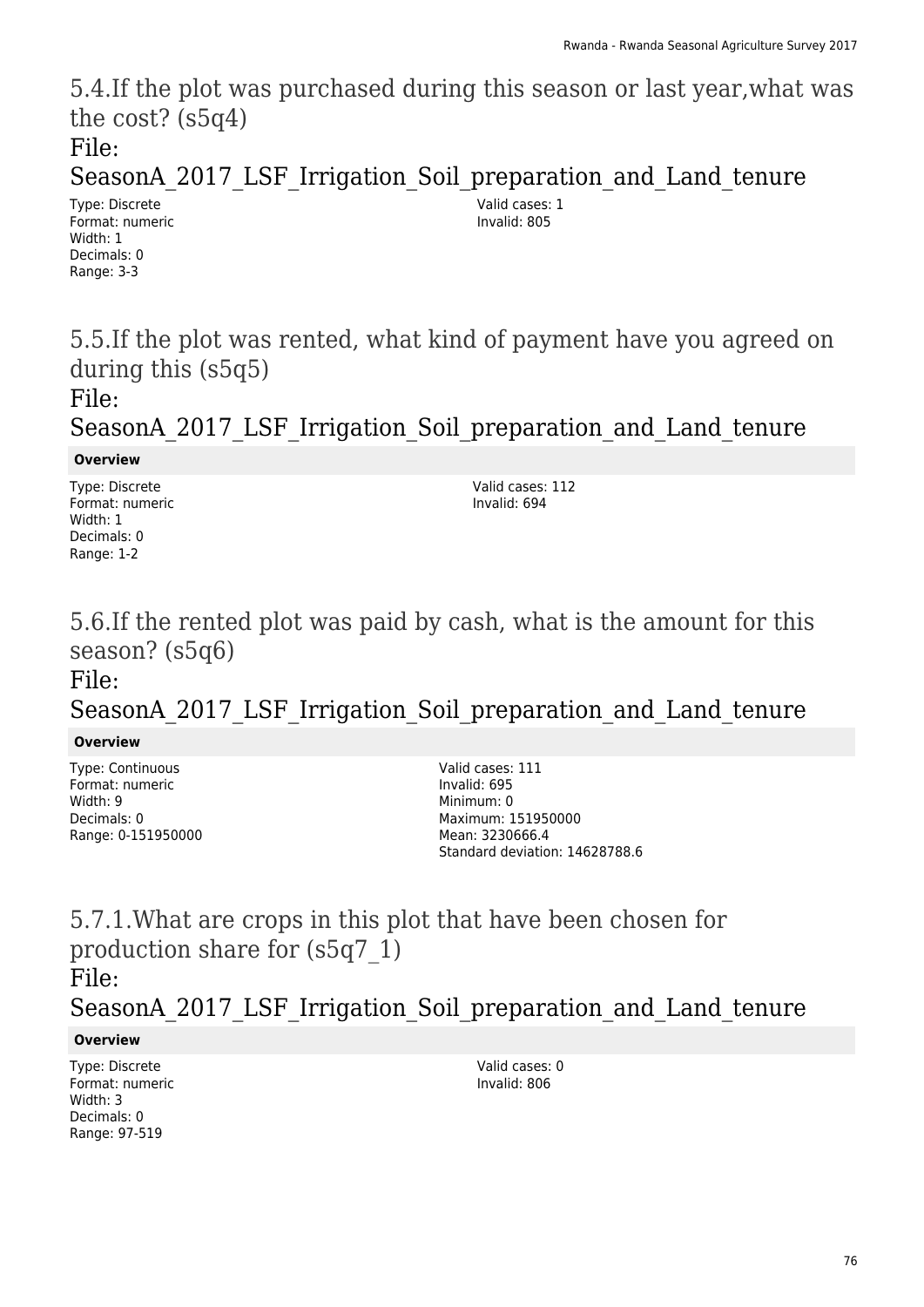### 5.8.1.If the rented plot was paid by production share,what is the percentage sha (s5q8\_1) File:

# SeasonA 2017 LSF Irrigation Soil preparation and Land tenure

### **Overview**

Type: Discrete Format: numeric Width: 1 Decimals: 0

Valid cases: 0 Invalid: 806

# 5.7.2.What are crops in this plot that have been chosen for production share for (s5q7\_2)

### File:

SeasonA 2017 LSF Irrigation Soil preparation and Land tenure

### **Overview**

Type: Discrete Format: numeric Width: 3 Decimals: 0 Range: 97-519

Valid cases: 0 Invalid: 806

# 5.8.2.If the rented plot was paid by production share, what is the percentage sh (s5q8\_2)

### File:

SeasonA 2017 LSF Irrigation Soil preparation and Land tenure

### **Overview**

Type: Discrete Format: numeric Width: 1 Decimals: 0

Valid cases: 0 Invalid: 806

### 5.7.3.What are crops in this plot that have been chosen for production share for (s5q7\_3) File:

SeasonA 2017 LSF Irrigation Soil preparation and Land tenure

### **Overview**

Type: Discrete Format: numeric Width: 3 Decimals: 0 Range: 97-519

Valid cases: 0 Invalid: 806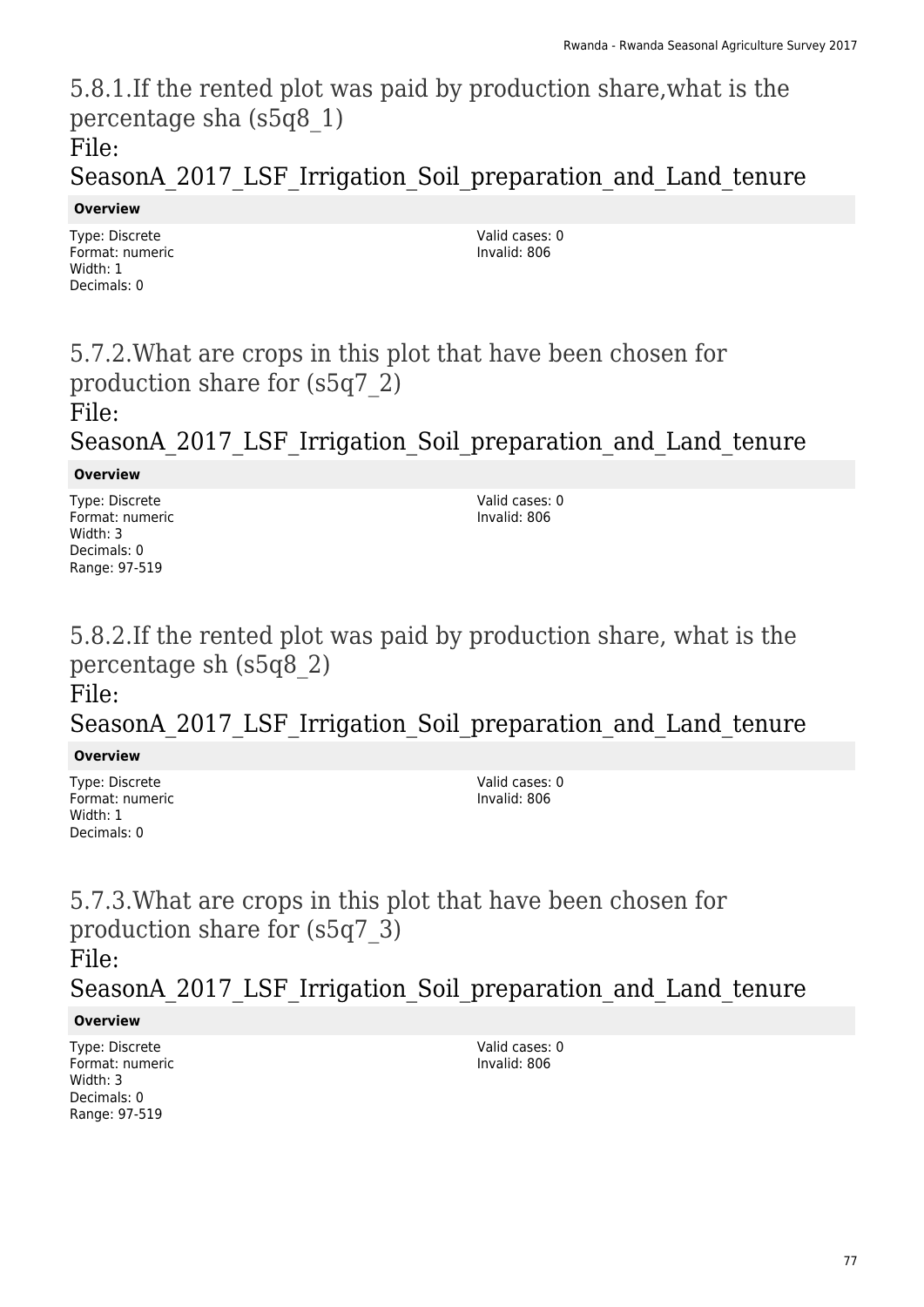# 5.8.3.If the rented plot was paid by production share, what is the percentage sh (s5q8\_3) File:

## SeasonA 2017 LSF Irrigation Soil preparation and Land tenure

### **Overview**

Type: Discrete Format: numeric Width: 1 Decimals: 0

Valid cases: 0 Invalid: 806

### 5.7.4.What are crops in this plot that have been chosen for production share for (s5q7\_4) File:

# SeasonA 2017 LSF Irrigation Soil preparation and Land tenure

### **Overview**

Type: Discrete Format: numeric Width: 3 Decimals: 0 Range: 97-519

Valid cases: 0 Invalid: 806

# 5.8.4.If the rented plot was paid by production share, what is the percentage sh (s5q8\_4)

### File:

SeasonA 2017 LSF Irrigation Soil preparation and Land tenure

### **Overview**

Type: Discrete Format: numeric Width: 1 Decimals: 0

Valid cases: 0 Invalid: 806

# Crop category for major crops grown in Rwanda (crop\_group) File:

SeasonA 2017 LSF Irrigation Soil preparation and Land tenure

### **Overview**

Type: Discrete Format: numeric Width: 3 Decimals: 0 Range: 6-323

Valid cases: 224 Invalid: 582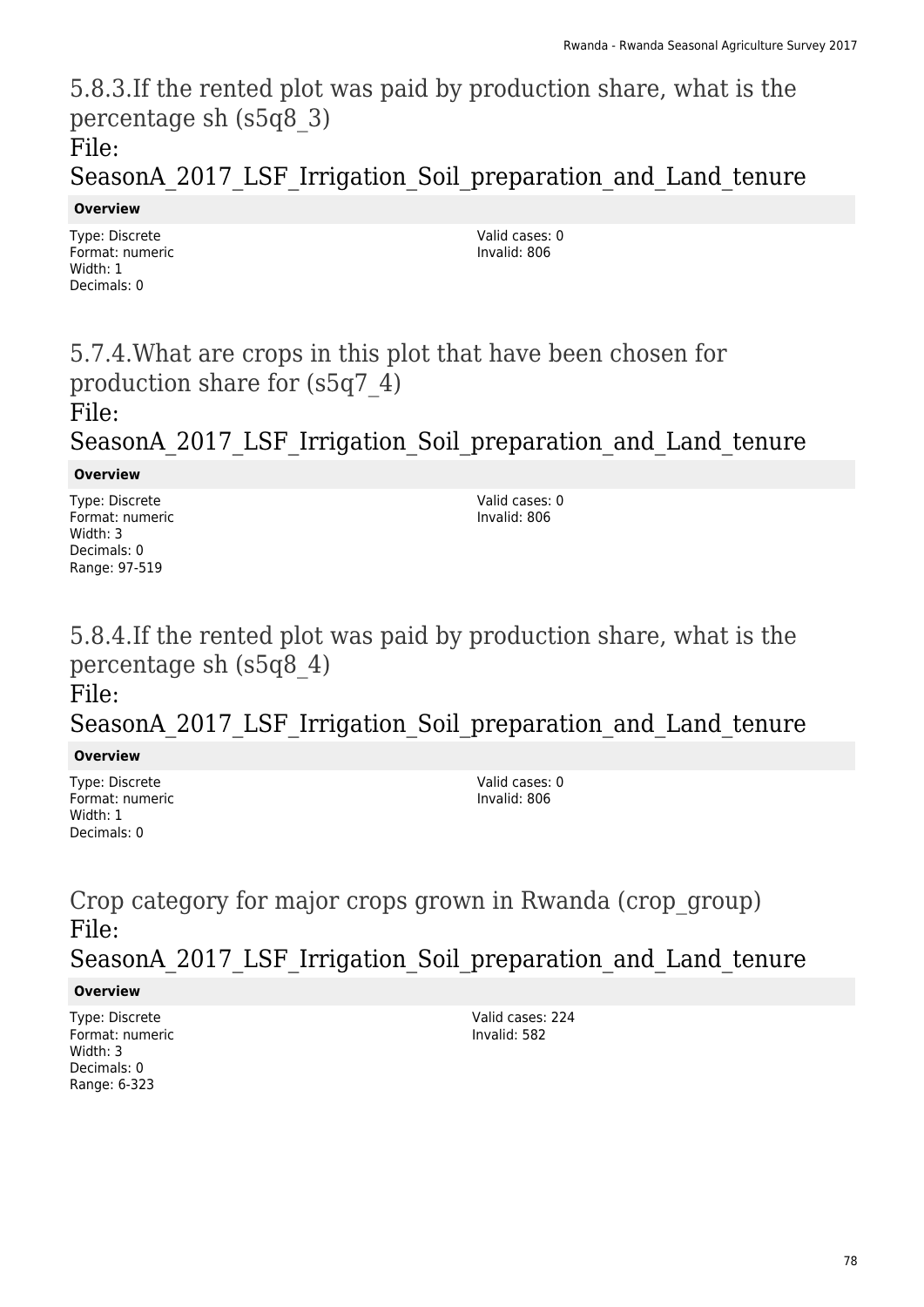### Large scale farmer identification (LSF\_ID) File: SeasonA\_2017\_LSF\_Pesticides

### **Overview**

Type: Continuous Format: numeric Width: 5 Decimals: 0 Range: 12001-57017 Valid cases: 1282 Invalid: 0 Minimum: 12001 Maximum: 57017 Mean: 42162.9 Standard deviation: 15769.1

## 1.1 Province (s1q1) File: SeasonA\_2017\_LSF\_Pesticides

#### **Overview**

Type: Discrete Format: numeric Width: 1 Decimals: 0 Range: 1-5

Valid cases: 1282 Invalid: 0

### 1.2 District (s1q2) File: SeasonA\_2017\_LSF\_Pesticides

#### **Overview**

Type: Discrete Format: numeric Width: 2 Decimals: 0 Range: 11-57

Valid cases: 1282 Invalid: 0

### 2.1.Plot number (s2q1) File: SeasonA\_2017\_LSF\_Pesticides

#### **Overview**

Type: Continuous Format: numeric Width: 2 Decimals: 0 Range: 1-69

Valid cases: 1282 Invalid: 0 Minimum: 1 Maximum: 69 Mean: 8.7 Standard deviation: 10.1

### 2.2.Plot area(m2) (s2q2) File: SeasonA\_2017\_LSF\_Pesticides

#### **Overview**

Type: Continuous Format: numeric Width: 15 Decimals: 0 Range: 0-14819546.461131 Valid cases: 1282 Invalid: 0 Minimum: 0 Maximum: 14819546.5 Mean: 358603.9 Standard deviation: 1198054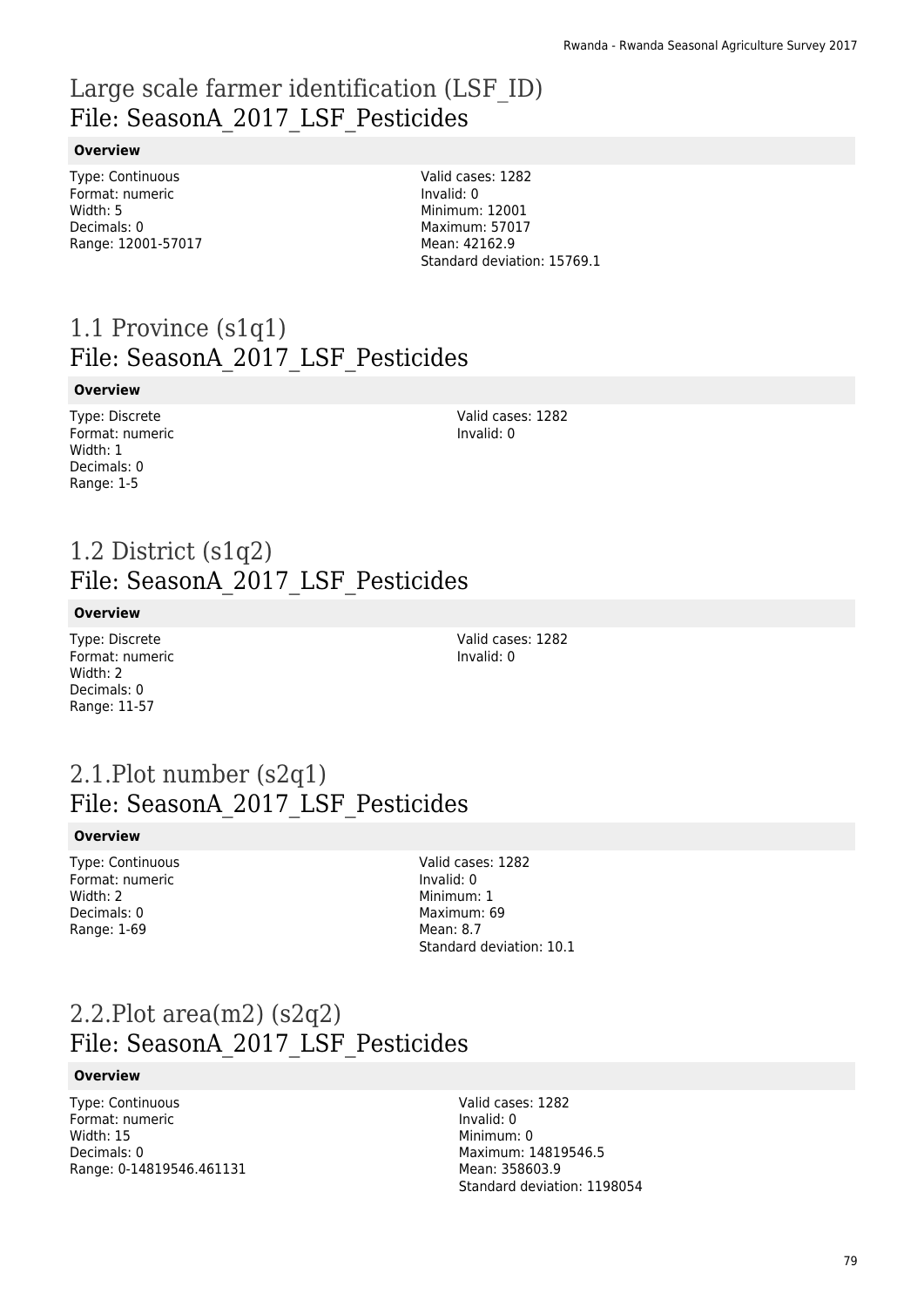## 3.13.Have you used pesticide in this plot during this season (s3q13) File: SeasonA\_2017\_LSF\_Pesticides

**Overview**

Type: Discrete Format: numeric Width: 1 Decimals: 0 Range: 1-2

Valid cases: 1282 Invalid: 0

## 3.14.Pesticide type (s3q14) File: SeasonA\_2017\_LSF\_Pesticides

#### **Overview**

Type: Discrete Format: numeric Width: 1 Decimals: 0 Range: 0-9

Valid cases: 507 Invalid: 775

### 3.15.Pesticde unit (s3q15) File: SeasonA\_2017\_LSF\_Pesticides

#### **Overview**

Type: Discrete Format: numeric Width: 1 Decimals: 0 Range: 1-4

Valid cases: 507 Invalid: 775

### 3.16.Pesticde: Total quantity used (s3q16) File: SeasonA\_2017\_LSF\_Pesticides

#### **Overview**

Type: Continuous Format: numeric Width: 6 Decimals: 0 Range: 0-180000

Valid cases: 507 Invalid: 775 Minimum: 0 Maximum: 180000 Mean: 713 Standard deviation: 8352.6

# 3.17.Pesticde: Quantity purchased (s3q17) File: SeasonA\_2017\_LSF\_Pesticides

#### **Overview**

Type: Continuous Format: numeric Width: 5 Decimals: 0 Range: 0-35726

Valid cases: 507 Invalid: 775 Minimum: 0 Maximum: 35726 Mean: 351.9 Standard deviation: 2473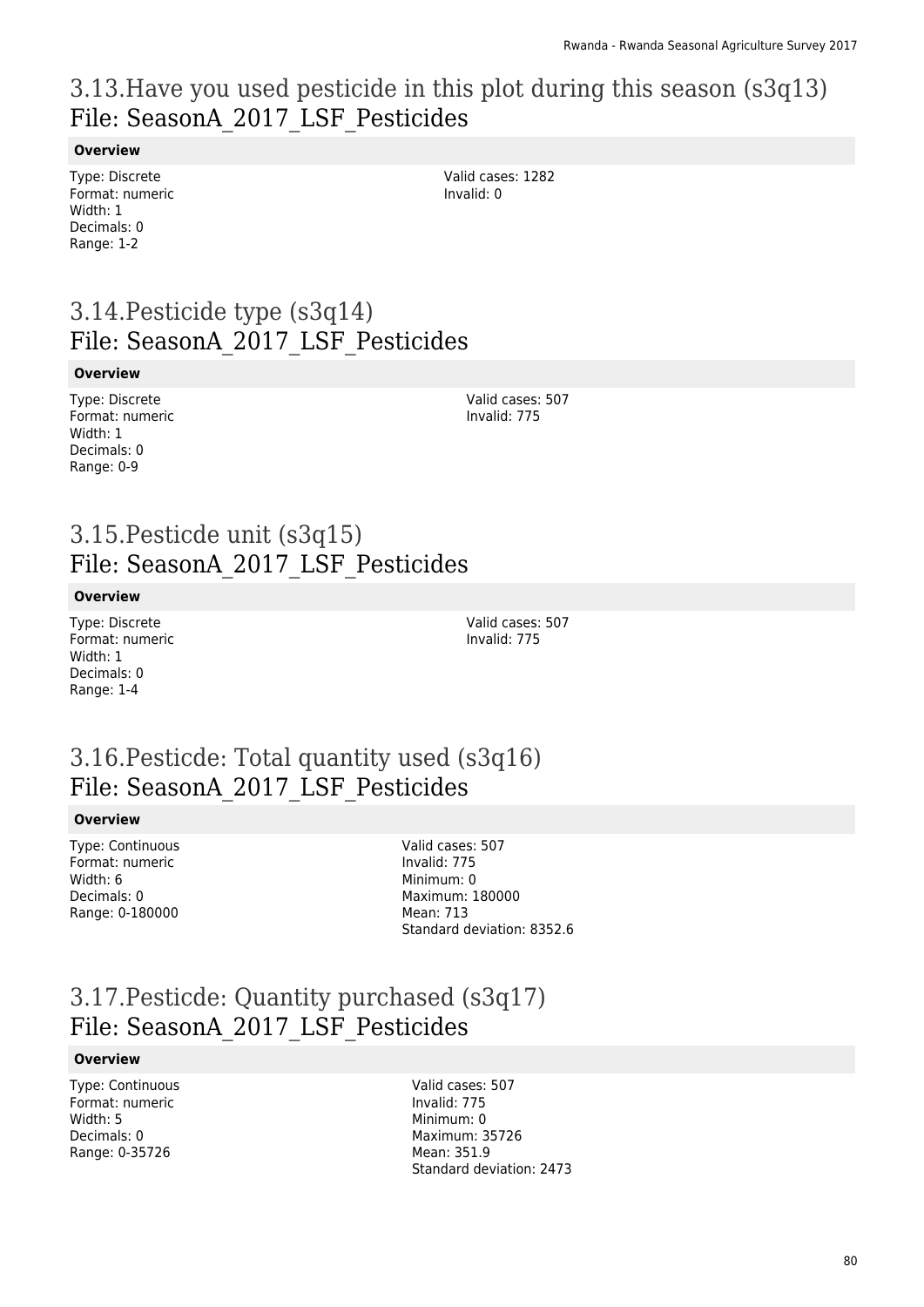## 3.18.Pesticde: Total amount spent on quantity purchased(Rwf)? (s3q18) File: SeasonA\_2017\_LSF\_Pesticides

#### **Overview**

Type: Continuous Format: numeric Width: 8 Decimals: 0 Range: 0-73008000 Valid cases: 498 Invalid: 784 Minimum: 0 Maximum: 73008000 Mean: 406572.4 Standard deviation: 3568766.8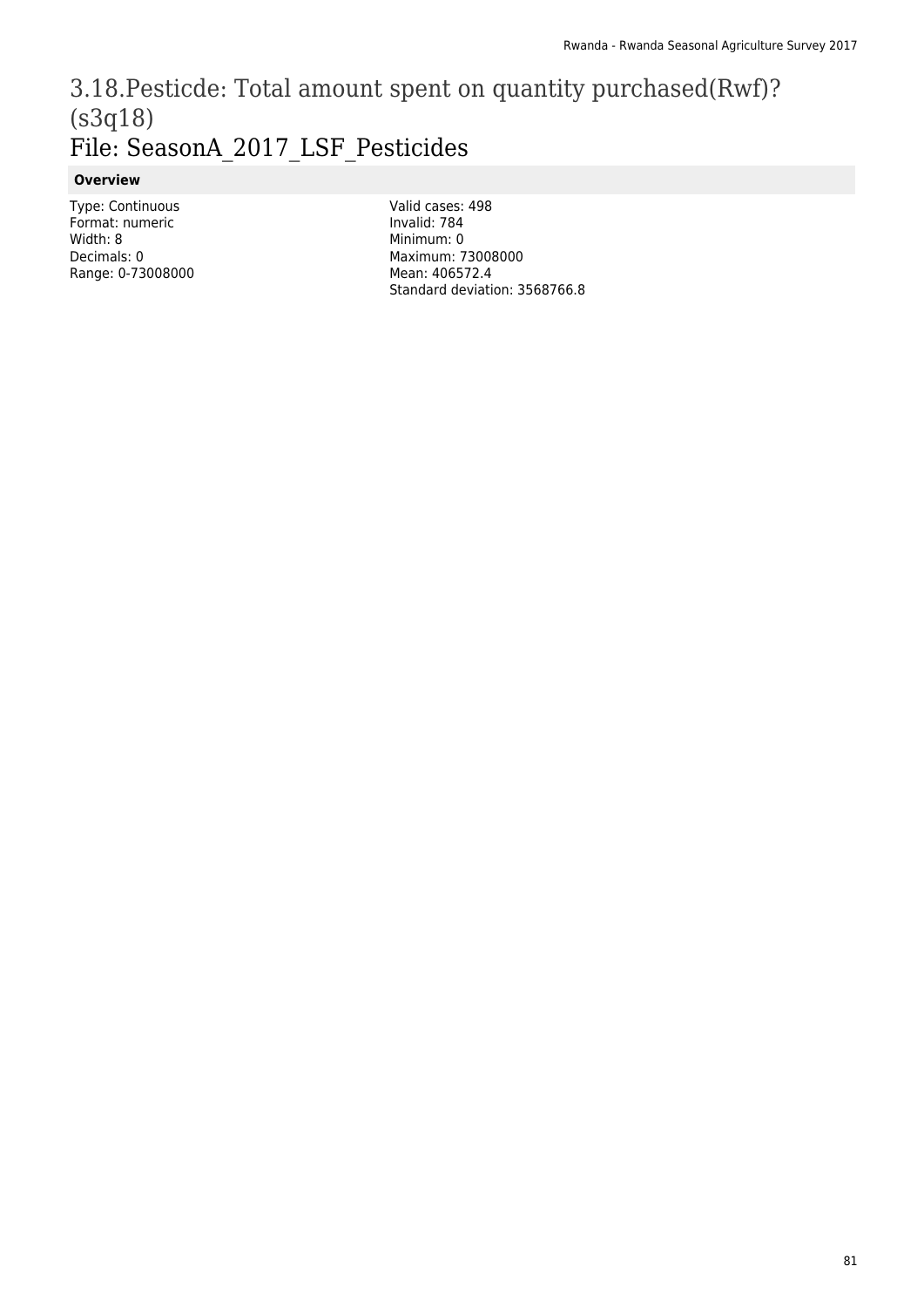## 1.0 Large scale farmer identification (LSF\_ID) File: SeasonA\_2017\_LSF\_Screening

#### **Overview**

Type: Continuous Format: numeric Width: 5 Decimals: 0 Range: 12001-57017

Valid cases: 3253 Invalid: 0 Minimum: 12001 Maximum: 57017 Mean: 39583.7 Standard deviation: 15823.3

## 1.1.Province (s1q1) File: SeasonA\_2017\_LSF\_Screening

#### **Overview**

Type: Discrete Format: numeric Width: 1 Decimals: 0 Range: 1-5

Valid cases: 3253 Invalid: 0

### 1.2.District (s1q2) File: SeasonA\_2017\_LSF\_Screening

#### **Overview**

Type: Discrete Format: numeric Width: 2 Decimals: 0 Range: 11-57

Valid cases: 3253 Invalid: 0

### 2.2.Plot number (s2q2) File: SeasonA\_2017\_LSF\_Screening

#### **Overview**

Type: Continuous Format: numeric Width: 2 Decimals: 0 Range: 1-99

Valid cases: 3253 Invalid: 0 Minimum: 1 Maximum: 99 Mean: 15.9 Standard deviation: 16.8

### 2.3 Plot size(square meters) (s2q3) File: SeasonA 2017 LSF Screening

#### **Overview**

Type: Continuous Format: numeric Width: 8 Decimals: 0 Range: 0-20018010

Valid cases: 3253 Invalid: 0 Minimum: 0 Maximum: 20018010 Mean: 75744.5 Standard deviation: 413746.7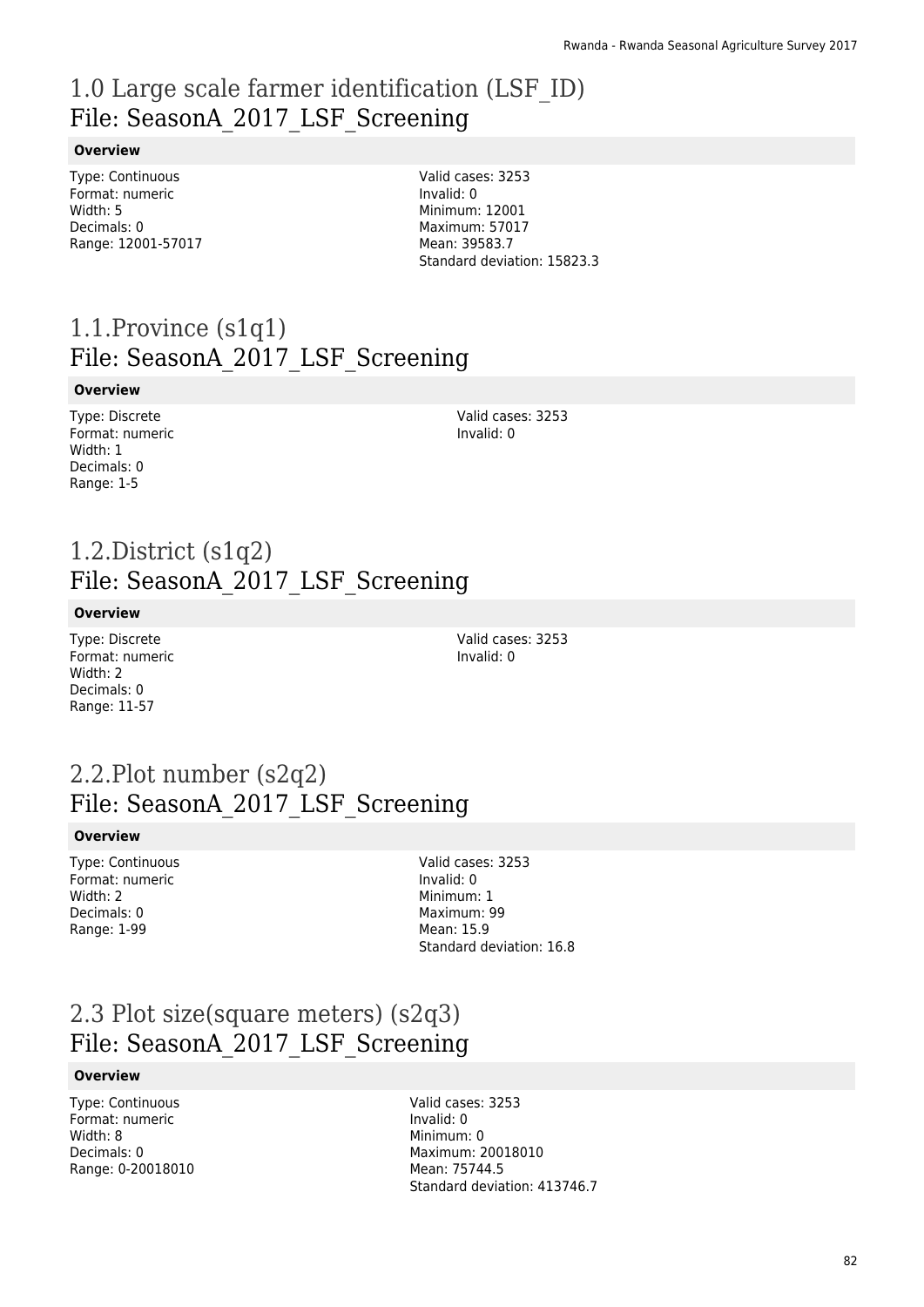# 2.6.plot land use (s2q6) File: SeasonA\_2017\_LSF\_Screening

### **Overview**

Type: Discrete Format: numeric Width: 2 Decimals: 0 Range: 96-99

Valid cases: 3253 Invalid: 0

## 2.7.Non-agricultural land type (s2q7) File: SeasonA\_2017\_LSF\_Screening

#### **Overview**

Type: Discrete Format: numeric Width: 1 Decimals: 0 Range: 1-7

Valid cases: 671 Invalid: 2582

### 2.8.Cropping system (s2q8) File: SeasonA 2017 LSF Screening

#### **Overview**

Type: Discrete Format: numeric Width: 1 Decimals: 0 Range: 1-3

Valid cases: 2196 Invalid: 1057

## 2.9 Number of main crops in the plot (s2q9) File: SeasonA\_2017\_LSF\_Screening

#### **Overview**

Type: Discrete Format: numeric Width: 1 Decimals: 0 Range: 1-4

Valid cases: 2196 Invalid: 1057

## 2.10.Crop type (s2q10) File: SeasonA\_2017\_LSF\_Screening

#### **Overview**

Type: Discrete Format: numeric Width: 1 Decimals: 0 Range: 1-5

Valid cases: 2195 Invalid: 1058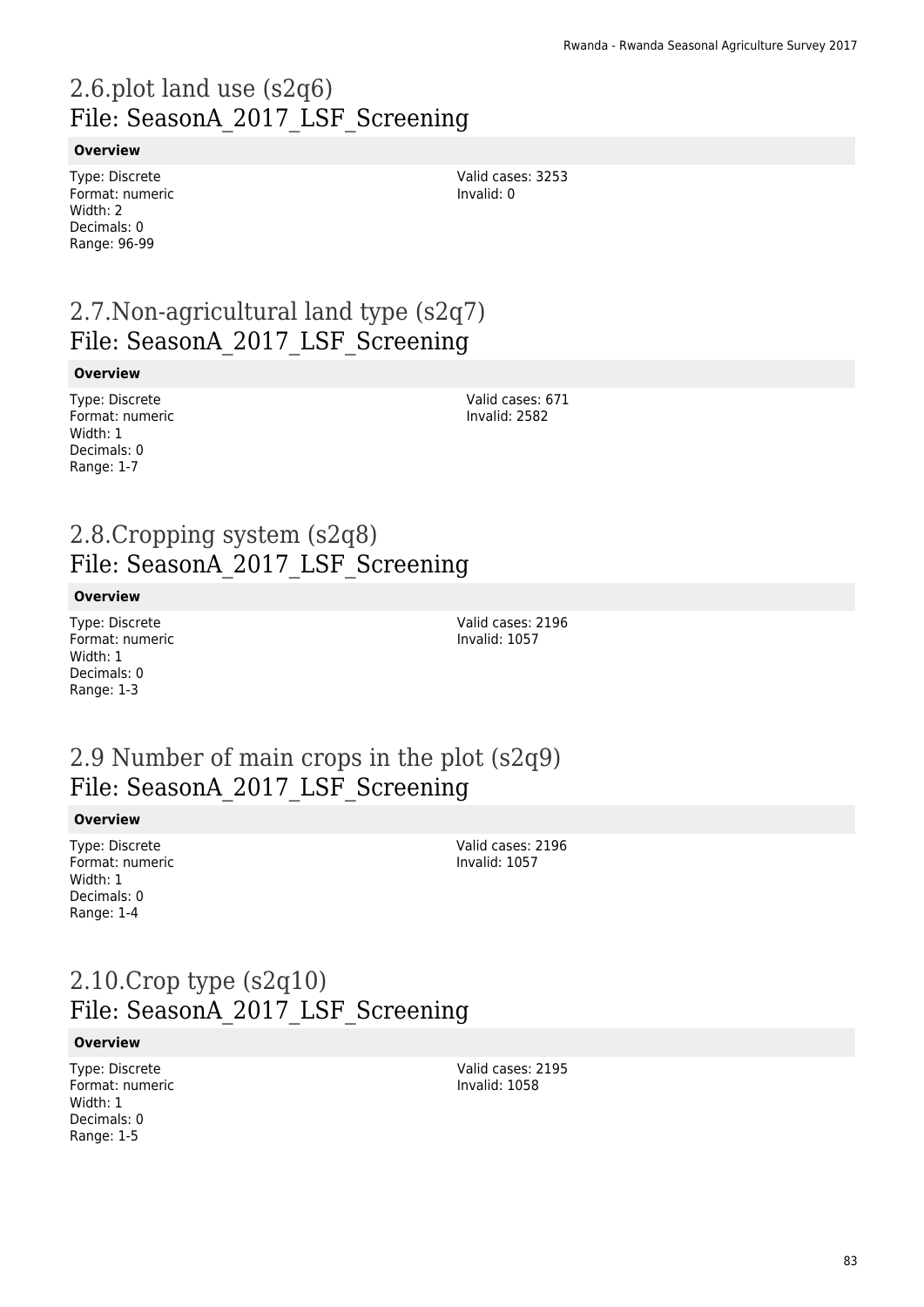# 2.11.Crop name (s2q11) File: SeasonA\_2017\_LSF\_Screening

#### **Overview**

Type: Discrete Format: numeric Width: 3 Decimals: 0 Range: 97-519

Valid cases: 2196 Invalid: 1057

### 2.12.1.Crop proportion (in  $\%$ ) (s2q12-1) File: SeasonA\_2017\_LSF\_Screening

#### **Overview**

Type: Continuous Format: numeric Width: 3 Decimals: 0 Range: 2-100

Valid cases: 2196 Invalid: 1057 Minimum: 2 Maximum: 100 Mean: 89 Standard deviation: 25.6

### 2.12.2.Crop proportion code (s2q12\_2) File: SeasonA\_2017\_LSF\_Screening

#### **Overview**

Type: Discrete Format: numeric Width: 2 Decimals: 0 Range: 1-10

Valid cases: 2196 Invalid: 1057

### 2.13.Number of trees in case of plantation of perennial crops (s2q13) File: SeasonA\_2017\_LSF\_Screening

#### **Overview**

Type: Continuous Format: numeric Width: 7 Decimals: 0 Range: 0-1283500

Valid cases: 2196 Invalid: 1057 Minimum: 0 Maximum: 1283500 Mean: 1379.6 Standard deviation: 29787.2

# 2.14 Number of trees susceptible to produce in these six months (s2q14)

### File: SeasonA\_2017\_LSF\_Screening

#### **Overview**

Type: Continuous Format: numeric Width: 6 Decimals: 0 Range: 0-142611

Valid cases: 2196 Invalid: 1057 Minimum: 0 Maximum: 142611 Mean: 130 Standard deviation: 3205.4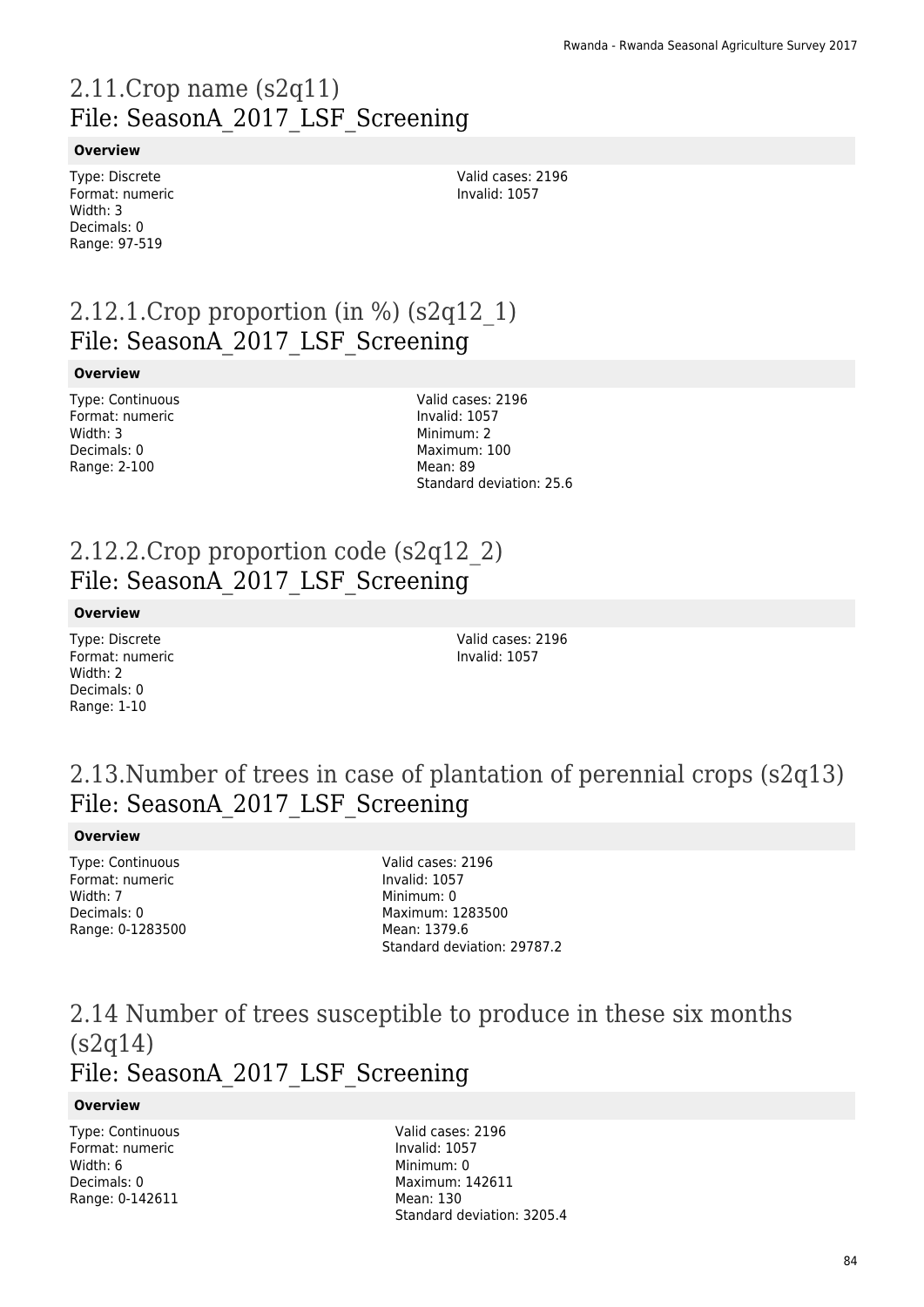## 2.15.Is this crop for this season ? (s2q15) File: SeasonA\_2017\_LSF\_Screening

#### **Overview**

Type: Discrete Format: numeric Width: 1 Decimals: 0 Range: 1-2

Valid cases: 2196 Invalid: 1057

### 2.16.What is the expected period of haversing for this crop (s2q16) File: SeasonA\_2017\_LSF\_Screening

**Overview**

Type: Discrete Format: numeric Width: 1 Decimals: 0 Range: 1-8

Valid cases: 2196 Invalid: 1057

### Crop category based on major crops grown in Rwanda (crop\_category) File: SeasonA\_2017\_LSF\_Screening

**Overview**

Type: Discrete Format: numeric Width: 3 Decimals: 0 Range: 6-323

Valid cases: 2196 Invalid: 1057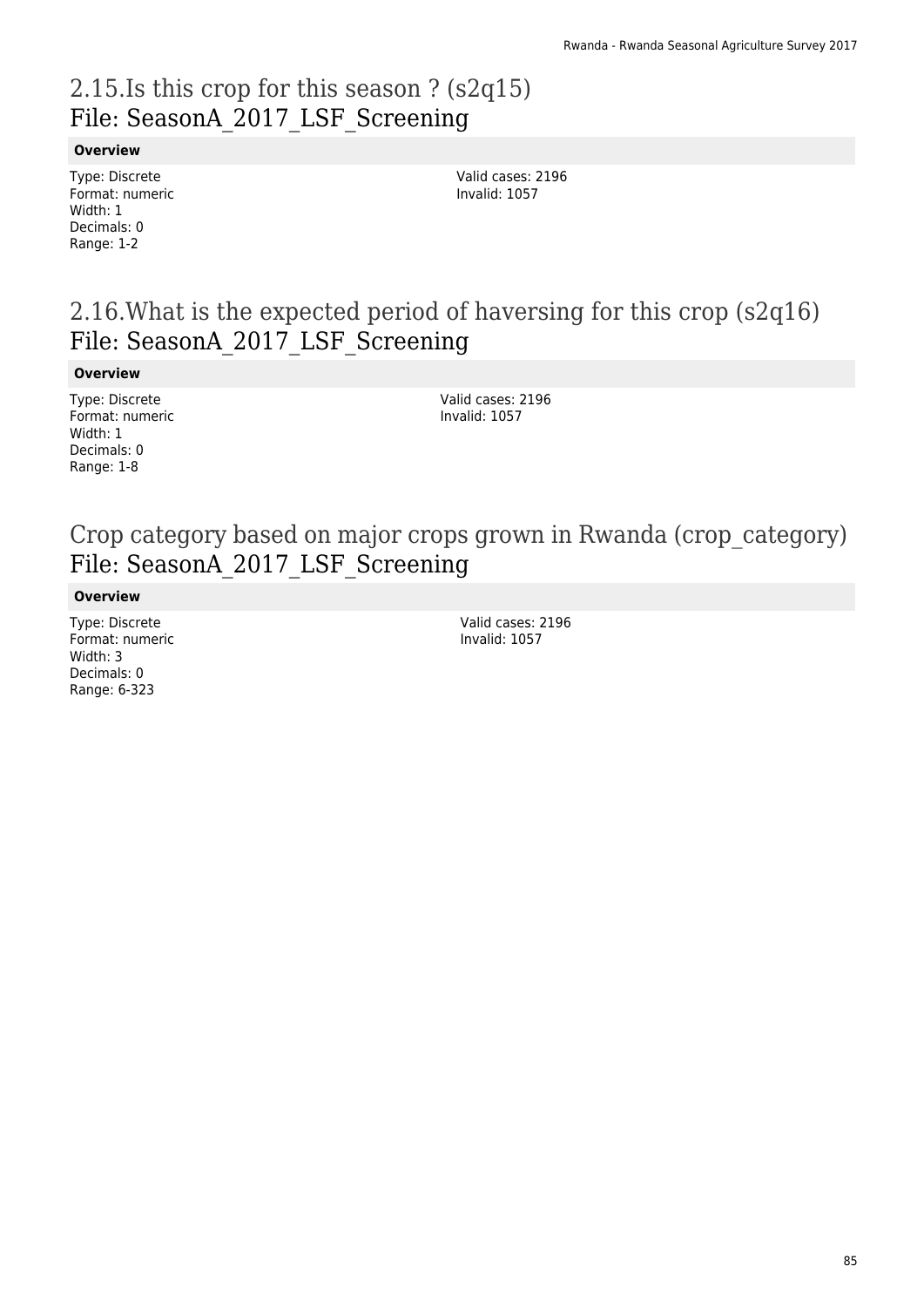# 1.0 Segment ID number (s1q0) File: SeasonA\_2017\_SSF\_Antierosion

#### **Overview**

Type: Continuous Format: numeric Width: 6 Decimals: 0 Range: 111103-572059 Valid cases: 15191 Invalid: 0 Minimum: 111103 Maximum: 572059 Mean: 380181.7 Standard deviation: 136174.4

## 1.1.Province (s1q1) File: SeasonA\_2017\_SSF\_Antierosion

#### **Overview**

Type: Discrete Format: numeric Width: 1 Decimals: 0 Range: 1-5

Valid cases: 15191 Invalid: 0

### 1.2.District (s1q2) File: SeasonA\_2017\_SSF\_Antierosion

#### **Overview**

Type: Discrete Format: numeric Width: 2 Decimals: 0 Range: 11-57

Valid cases: 15191 Invalid: 0

### 1.3.Stratum (s1q3) File: SeasonA\_2017\_SSF\_Antierosion

#### **Overview**

Type: Discrete Format: numeric Width: 2 Decimals: 0 Range: 11-40

Valid cases: 15191 Invalid: 0

### 1.4 Segment number (s1q4) File: SeasonA\_2017\_SSF\_Antierosion

#### **Overview**

Type: Continuous Format: numeric Width: 2 Decimals: 0 Range: 1-72

Valid cases: 15191 Invalid: 0 Minimum: 1 Maximum: 72 Mean: 17.9 Standard deviation: 13.7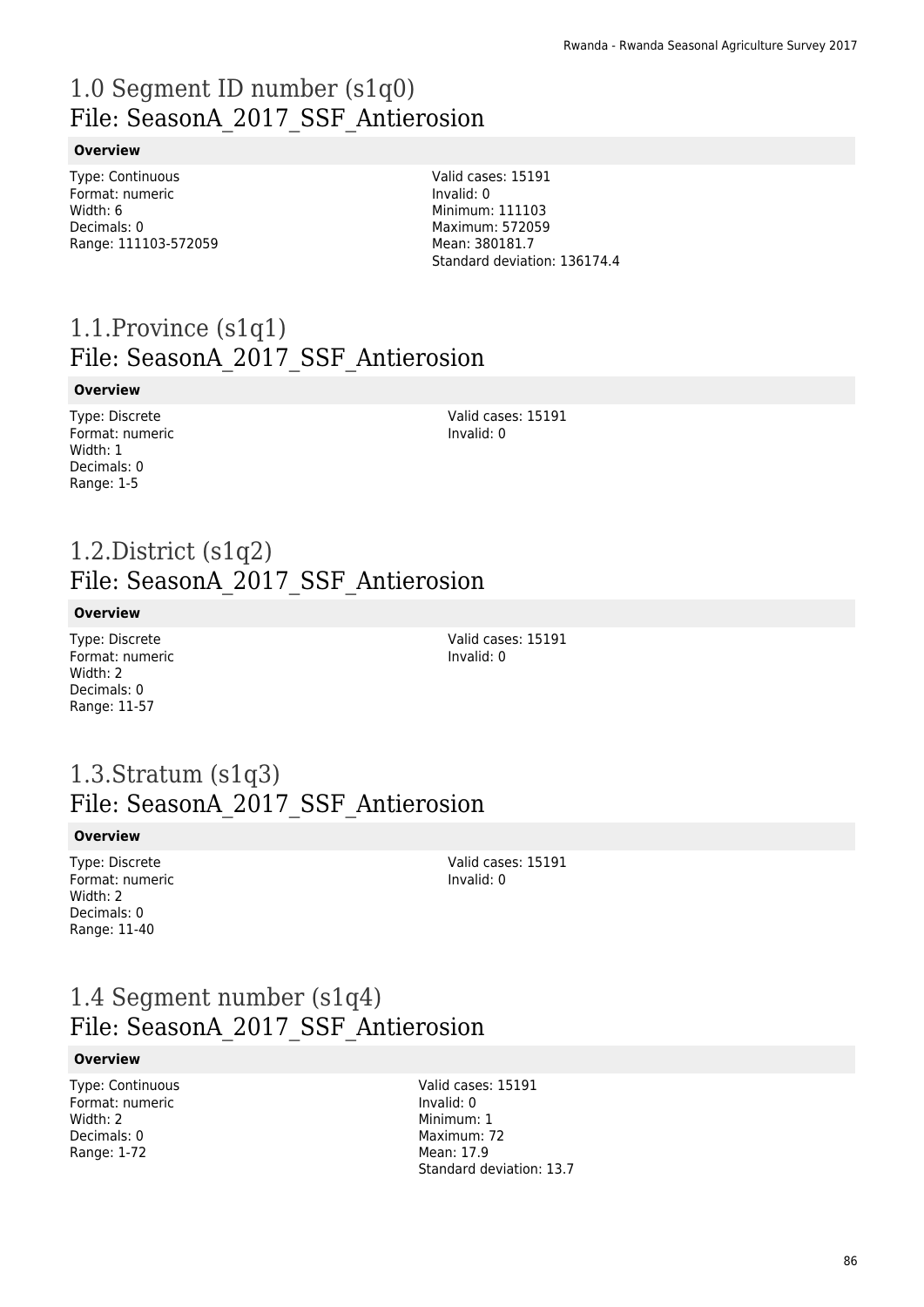# 2.1.Plot No (s2q1) File: SeasonA\_2017\_SSF\_Antierosion

#### **Overview**

Type: Continuous Format: numeric Width: 2 Decimals: 0 Range: 1-93

Valid cases: 15191 Invalid: 0 Minimum: 1 Maximum: 93 Mean: 26 Standard deviation: 15.4

## 2.2.Plot area(sqm) (s2q2) File: SeasonA\_2017\_SSF\_Antierosion

#### **Overview**

Type: Continuous Format: numeric Width: 16 Decimals: 0 Range: 20.1970958709717-49702.0859375 Valid cases: 15191 Invalid: 0 Minimum: 20.2 Maximum: 49702.1 Mean: 959.6 Standard deviation: 1613.2

## 4.1.What is the degree of erosion on this plot? (s4q1) File: SeasonA\_2017\_SSF\_Antierosion

#### **Overview**

Type: Discrete Format: numeric Width: 1 Decimals: 0 Range: 1-3

Valid cases: 15188 Invalid: 3

### 4.2.Is there any anti-erosion activity on this plot? (s4q2) File: SeasonA\_2017\_SSF\_Antierosion

#### **Overview**

Type: Discrete Format: numeric Width: 1 Decimals: 0 Range: 1-2

Valid cases: 15191 Invalid: 0

### 4.3.Types of anti-erosion activities existing in the plot? (s4q3) File: SeasonA\_2017\_SSF\_Antierosion

#### **Overview**

Type: Discrete Format: numeric Width: 1 Decimals: 0 Range: 1-9

Valid cases: 10876 Invalid: 4315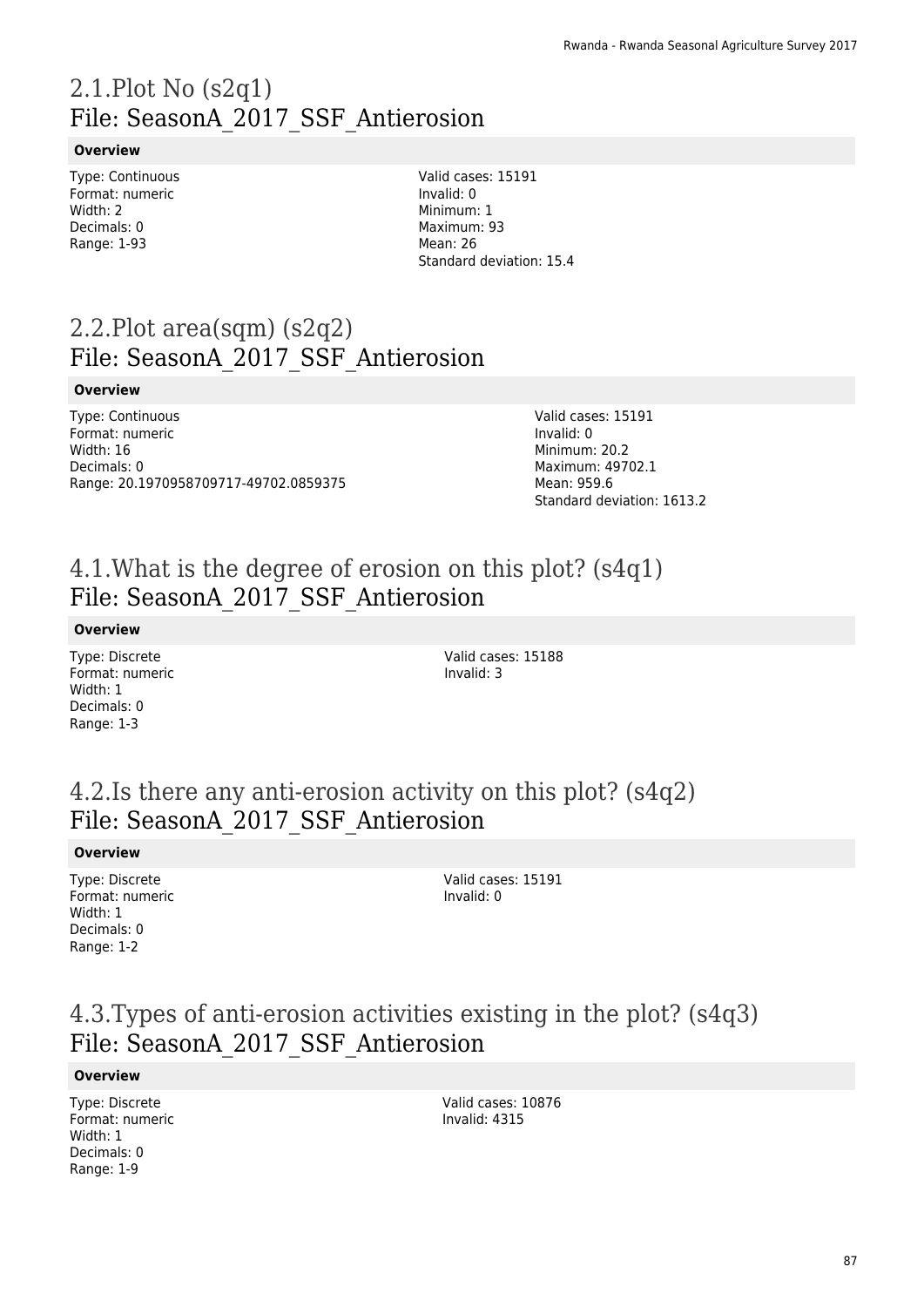### 4.4.Was this anti-erosion activity done during the current agricultural season? (s4q4) File: SeasonA\_2017\_SSF\_Antierosion

#### **Overview**

Type: Discrete Format: numeric Width: 1 Decimals: 0 Range: 1-2

Valid cases: 10842 Invalid: 4349

### 4.5.What is the total cost of anti erosion ectivity done during this season(Rwf) (s4q5) File: SeasonA\_2017\_SSF\_Antierosion

#### **Overview**

Type: Continuous Format: numeric Width: 6 Decimals: 0 Range: 0-130000

Valid cases: 1446 Invalid: 13745 Minimum: 0 Maximum: 130000 Mean: 1140.3 Standard deviation: 6526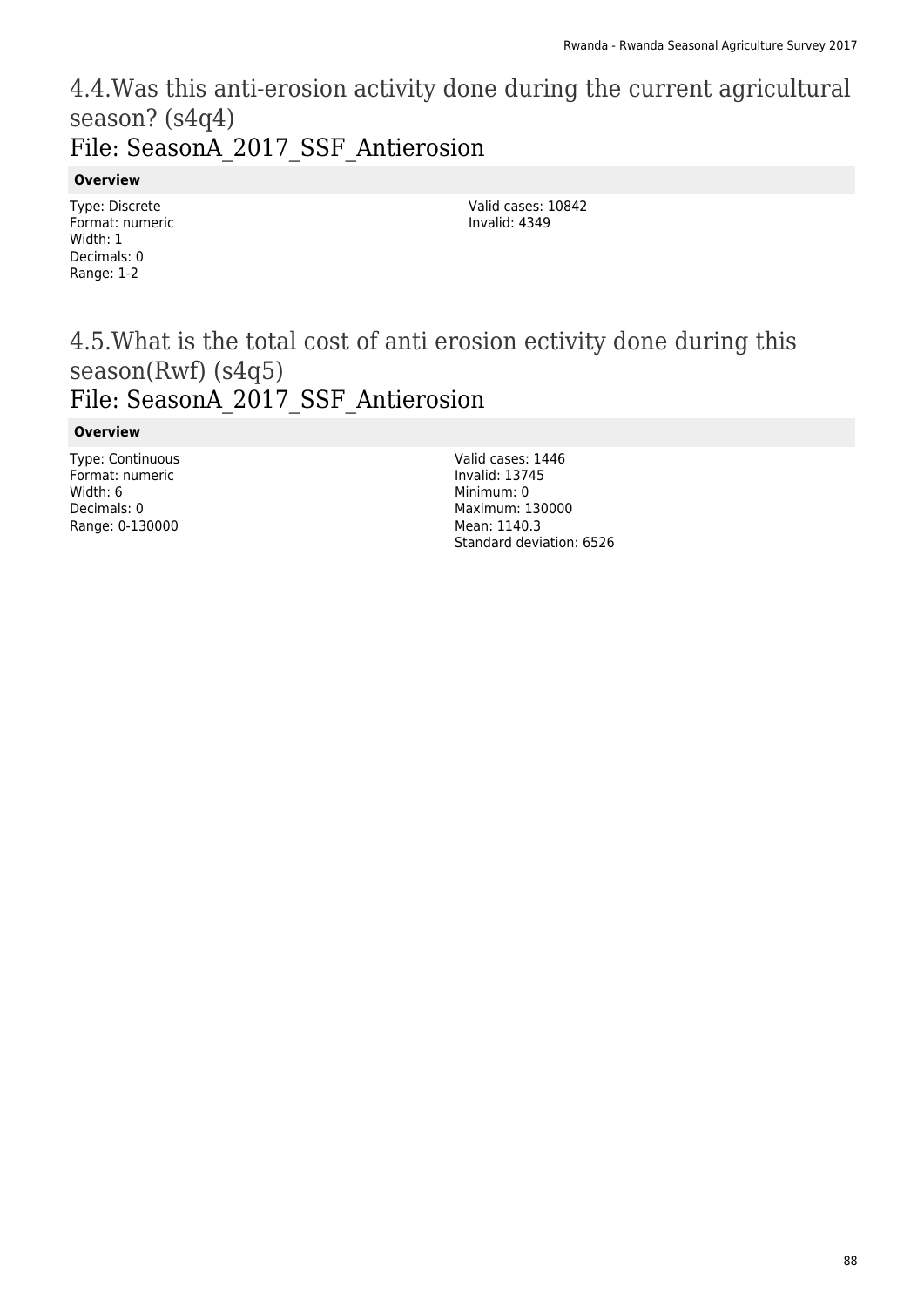# 1.0 Segment ID number (s1q0) File: SeasonA\_2017\_SSF\_Crop production

#### **Overview**

Type: Continuous Format: numeric Width: 6 Decimals: 0 Range: 111103-572059

Valid cases: 27740 Invalid: 0 Minimum: 111103 Maximum: 572059 Mean: 391220.4 Standard deviation: 139643.8

# 1.1 Province (s1q1) File: SeasonA\_2017\_SSF\_Crop production

#### **Overview**

Type: Discrete Format: numeric Width: 1 Decimals: 0 Range: 1-5

Valid cases: 27740 Invalid: 0

### 1.2 District (s1q2) File: SeasonA\_2017\_SSF\_Crop production

#### **Overview**

Type: Discrete Format: numeric Width: 2 Decimals: 0 Range: 11-57

Valid cases: 27740 Invalid: 0

### 1.3 Stratum (s1q3) File: SeasonA\_2017\_SSF\_Crop production

#### **Overview**

Type: Discrete Format: numeric Width: 2 Decimals: 0 Range: 11-50

Valid cases: 27740 Invalid: 0

### 1.4 Segment number (s1q4) File: SeasonA\_2017\_SSF\_Crop production

#### **Overview**

Type: Continuous Format: numeric Width: 2 Decimals: 0 Range: 1-72

Valid cases: 27740 Invalid: 0 Minimum: 1 Maximum: 72 Mean: 18.7 Standard deviation: 14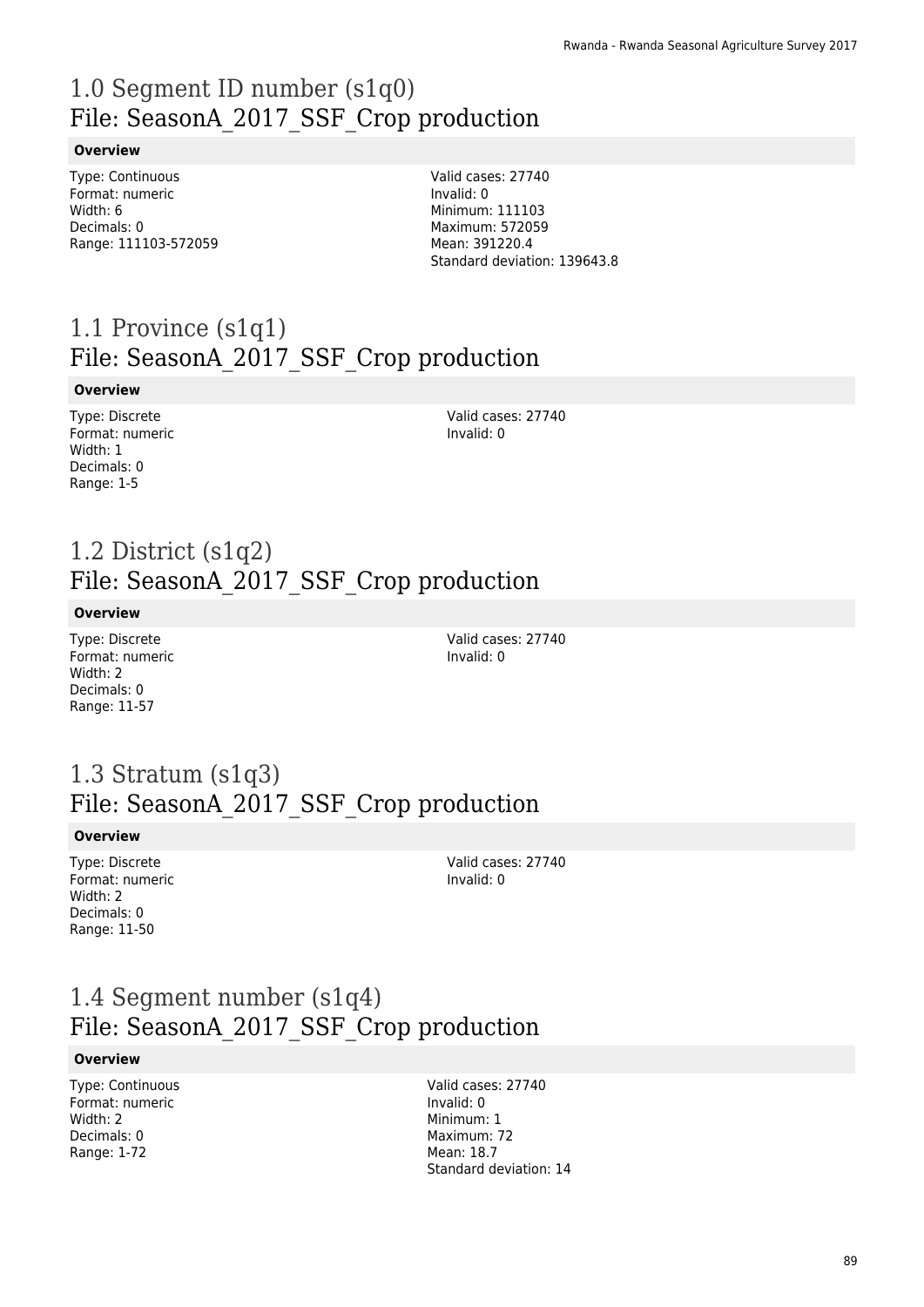# 2.1 Plot number (s2q1) File: SeasonA\_2017\_SSF\_Crop production

#### **Overview**

Type: Continuous Format: numeric Width: 2 Decimals: 0 Range: 1-93

Valid cases: 27740 Invalid: 0 Minimum: 1 Maximum: 93 Mean: 26.1 Standard deviation: 15.6

## 2.2 Plot area in square meters (s2q2) File: SeasonA\_2017\_SSF\_Crop production

#### **Overview**

Type: Continuous Format: numeric Width: 16 Decimals: 0 Range: 20.1970958709717-49702.0859375

Valid cases: 27740 Invalid: 0 Minimum: 20.2 Maximum: 49702.1 Mean: 1084 Standard deviation: 1658

# 2.4 Cropping system in the plot (s2q4) File: SeasonA\_2017\_SSF\_Crop production

#### **Overview**

Type: Discrete Format: numeric Width: 1 Decimals: 0 Range: 1-2

Valid cases: 27740 Invalid: 0

### 2.5 Number of main crops in the plot (s2q5) File: SeasonA\_2017\_SSF\_Crop production

#### **Overview**

Type: Discrete Format: numeric Width: 1 Decimals: 0 Range: 1-8

Valid cases: 27740 Invalid: 0

# 2.6 Crop name (s2q6) File: SeasonA\_2017\_SSF\_Crop production

#### **Overview**

Type: Discrete Format: numeric Width: 3 Decimals: 0 Range: 97-519

Valid cases: 27740 Invalid: 0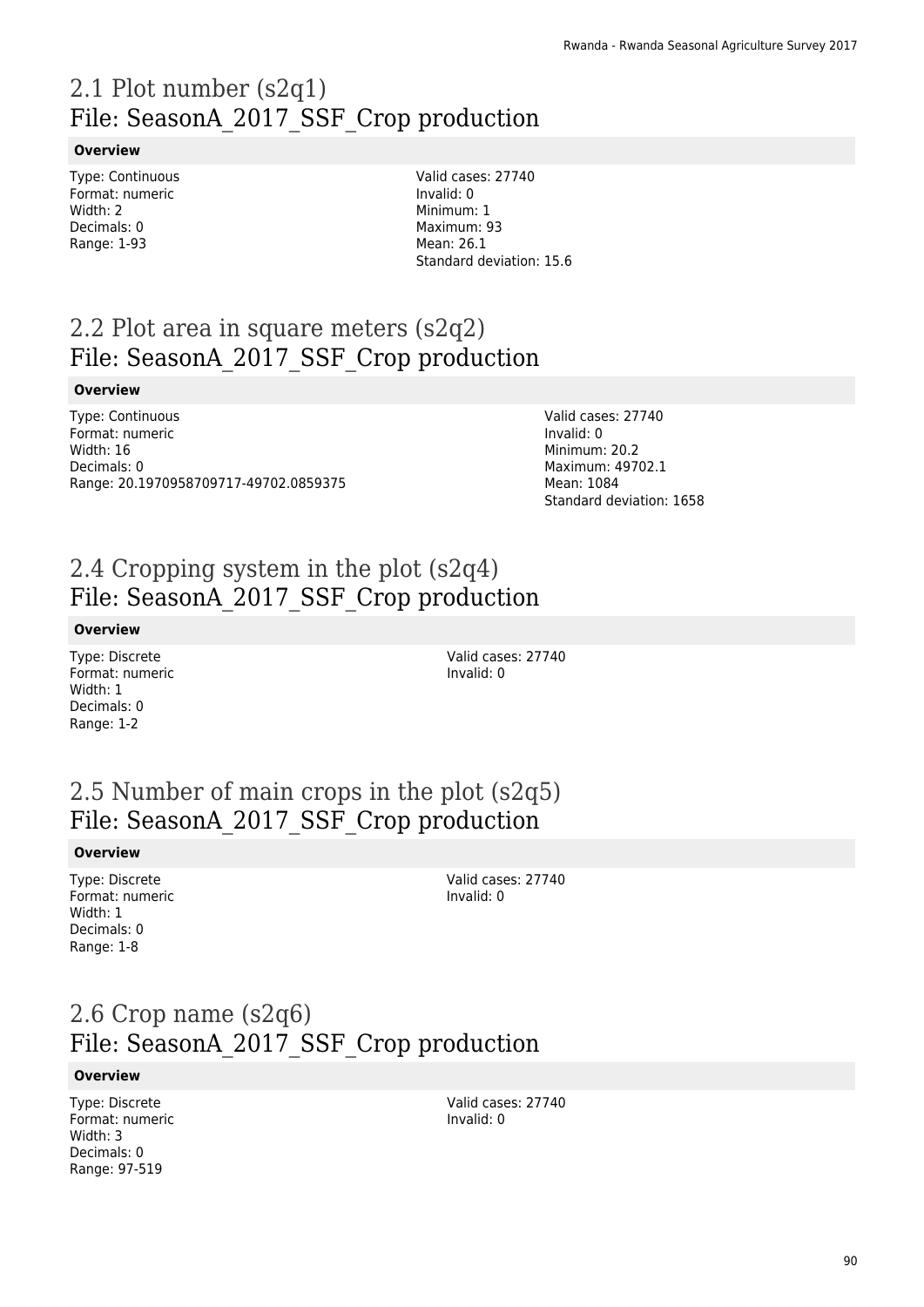## 2.7.crop area in square meters (s2q7) File: SeasonA\_2017\_SSF\_Crop production

#### **Overview**

Type: Continuous Format: numeric Width: 15 Decimals: 0 Range: 1.6556783914566-48010.83203125 Valid cases: 27740 Invalid: 0 Minimum: 1.7 Maximum: 48010.8 Mean: 495.3 Standard deviation: 1054.7

# 2.8 Number of trees in case of plantation (s2q8) File: SeasonA\_2017\_SSF\_Crop production

#### **Overview**

Type: Continuous Format: numeric Width: 5 Decimals: 0 Range: 1-22300

Valid cases: 6712 Invalid: 21028 Minimum: 1 Maximum: 22300 Mean: 70.4 Standard deviation: 316.6

## 2.9 Number of trees susceptible to produce in six months (s2q9) File: SeasonA\_2017\_SSF\_Crop production

#### **Overview**

Type: Continuous Format: numeric Width: 4 Decimals: 0 Range: 0-5750

Valid cases: 6712 Invalid: 21028 Minimum: 0 Maximum: 5750 Mean: 22.5 Standard deviation: 145.6

### 2.10 Sowing date (s2q10) File: SeasonA\_2017\_SSF\_Crop production

#### **Overview**

Type: Discrete Format: numeric Width: 2 Decimals: 0 Range: 1-14

Valid cases: 27740 Invalid: 0

### 2.11 Harvesting date (s2q11) File: SeasonA\_2017\_SSF\_Crop production

#### **Overview**

Type: Discrete Format: numeric Width: 2 Decimals: 0 Range: 1-15

Valid cases: 27729 Invalid: 11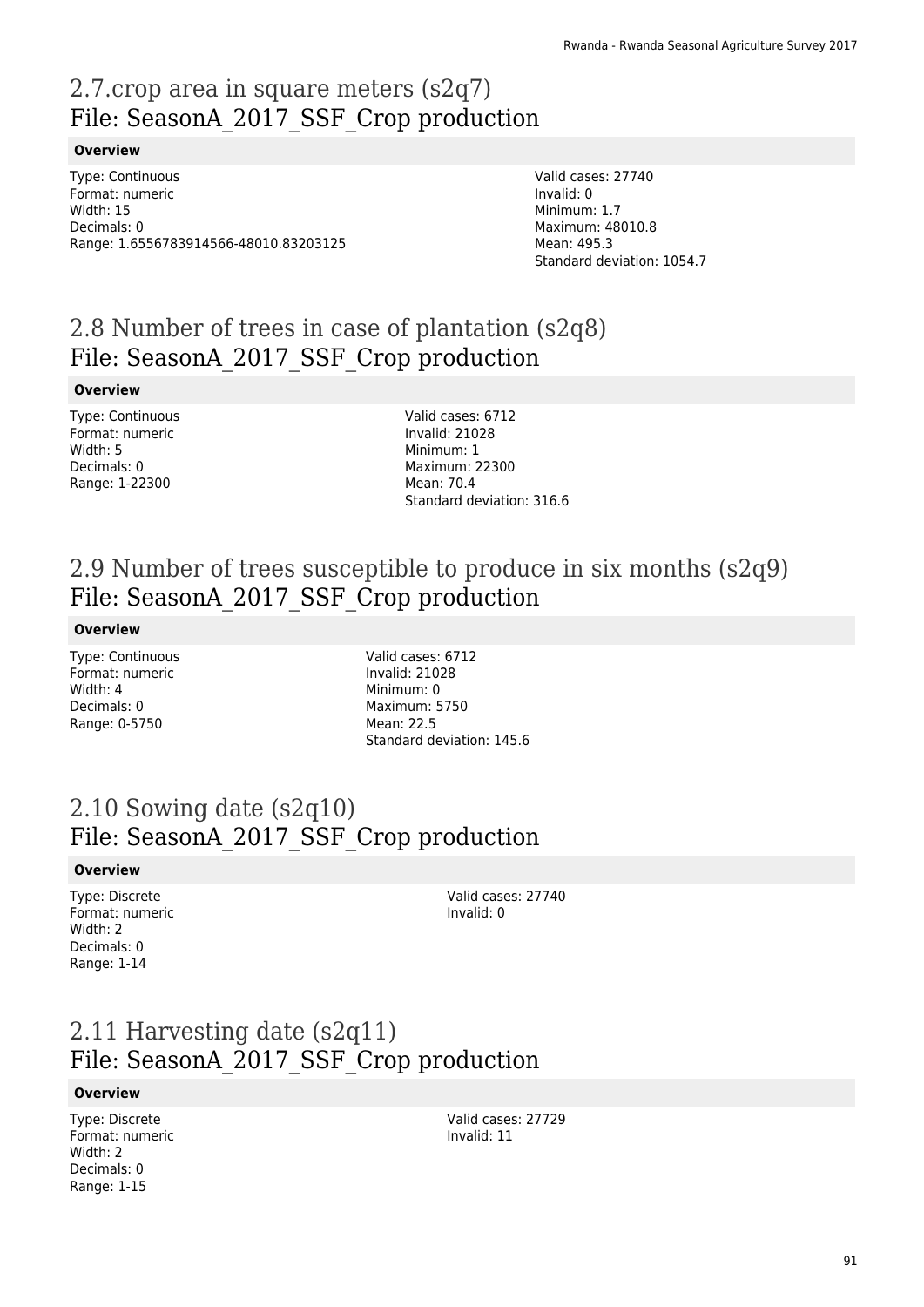# 2.12.Type of seeds sown (s2q12) File: SeasonA\_2017\_SSF\_Crop production

#### **Overview**

Type: Discrete Format: numeric Width: 1 Decimals: 0 Range: 1-3

Valid cases: 27740 Invalid: 0

### 2.13.1.Quantity of traditional seeds sown : Unity (s2q13\_1) File: SeasonA\_2017\_SSF\_Crop production

**Overview**

Type: Discrete Format: numeric Width: 1 Decimals: 0 Range: 1-3

Valid cases: 25706 Invalid: 2034

## 2.13.2.Quantity of traditional seeds sown : Quantity (s2q13\_2) File: SeasonA\_2017\_SSF\_Crop production

#### **Overview**

Type: Continuous Format: numeric Width: 4 Decimals: 0 Range: 0-7200

Valid cases: 14880 Invalid: 12860 Minimum: 0 Maximum: 7200 Mean: 35.4 Standard deviation: 126.5

## 2.14.Quantity of traditional seeds purchased (s2q14) File: SeasonA\_2017\_SSF\_Crop production

#### **Overview**

Type: Continuous Format: numeric Width: 4 Decimals: 0 Range: 0-3000

Valid cases: 14873 Invalid: 12867 Minimum: 0 Maximum: 3000 Mean: 12.8 Standard deviation: 71

### 2.15.Amount spent for the purchase of traditional seeds(Rwf) (s2q15) File: SeasonA\_2017\_SSF\_Crop production

#### **Overview**

Type: Continuous Format: numeric Width: 6 Decimals: 0 Range: 0-720000

Valid cases: 17747 Invalid: 9993 Minimum: 0 Maximum: 720000 Mean: 2050.4 Standard deviation: 13980.1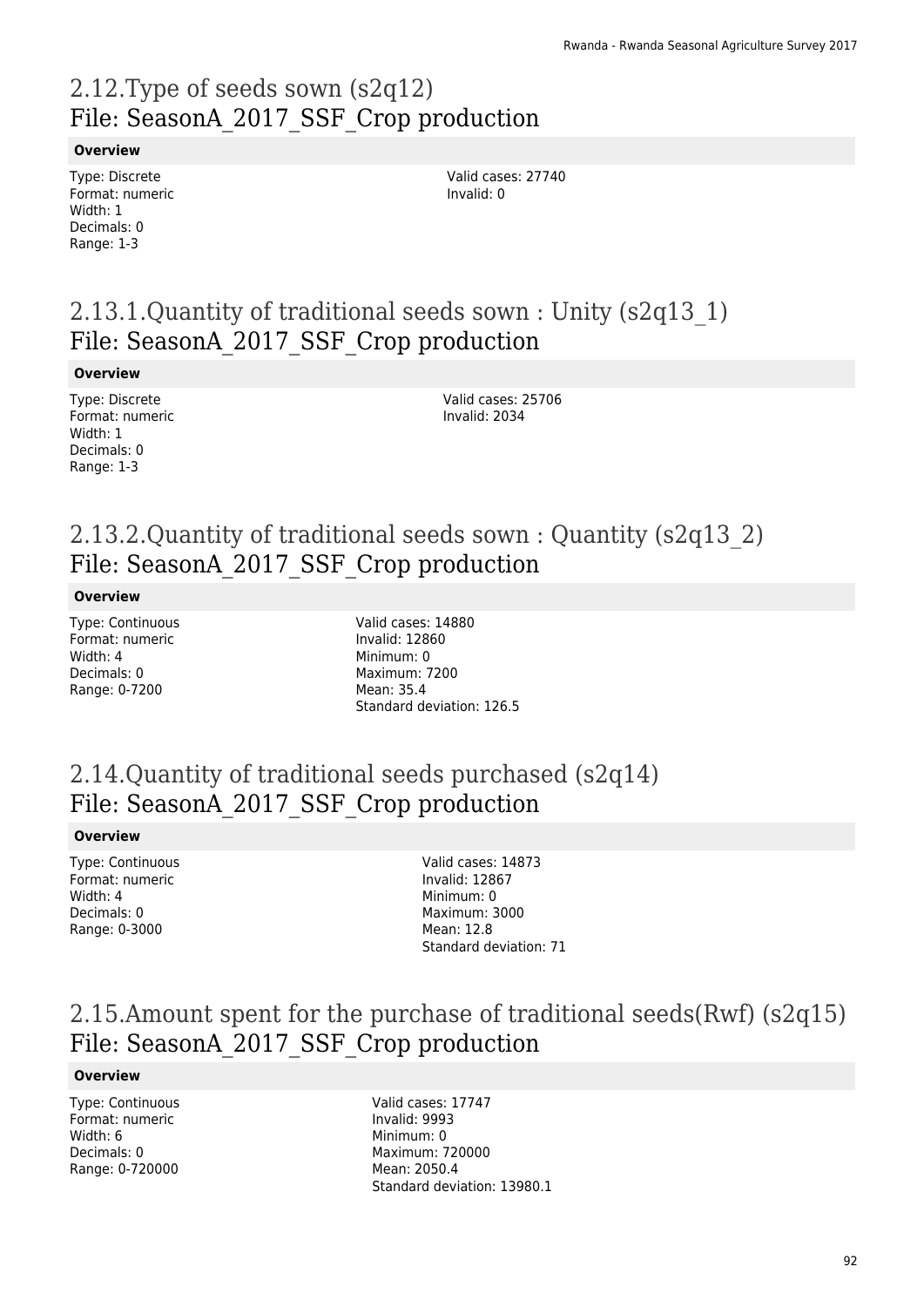# 2.16.1.Quantity of improved seeds sown : Unity (s2q16\_1) File: SeasonA\_2017\_SSF\_Crop production

#### **Overview**

Type: Discrete Format: numeric Width: 1 Decimals: 0 Range: 1-3

Valid cases: 2179 Invalid: 25561

## 2.16.2.Quantity of improved seeds sown : Quantity (s2q16\_2) File: SeasonA\_2017\_SSF\_Crop production

#### **Overview**

Type: Continuous Format: numeric Width: 4 Decimals: 0 Range: 0-2400

Valid cases: 2001 Invalid: 25739 Minimum: 0 Maximum: 2400 Mean: 48.1 Standard deviation: 146.5

## 2.17.Quantity of improved seeds purchased (s2q17) File: SeasonA\_2017\_SSF\_Crop production

#### **Overview**

Type: Continuous Format: numeric Width: 3 Decimals: 0 Range: 0-800

Valid cases: 2002 Invalid: 25738 Minimum: 0 Maximum: 800 Mean: 43.4 Standard deviation: 133.3

### 2.18.Amount spent for the purhase of improved seeds(Rwf) (s2q18) File: SeasonA\_2017\_SSF\_Crop production

#### **Overview**

Type: Continuous Format: numeric Width: 6 Decimals: 0 Range: 0-480000

Valid cases: 2132 Invalid: 25608 Minimum: 0 Maximum: 480000 Mean: 2717.7 Standard deviation: 19439.9

### 2.19.Where did improved seeds sown come from ? (s2q19) File: SeasonA\_2017\_SSF\_Crop production

#### **Overview**

Type: Discrete Format: numeric Width: 1 Decimals: 0 Range: 1-4

Valid cases: 2147 Invalid: 25593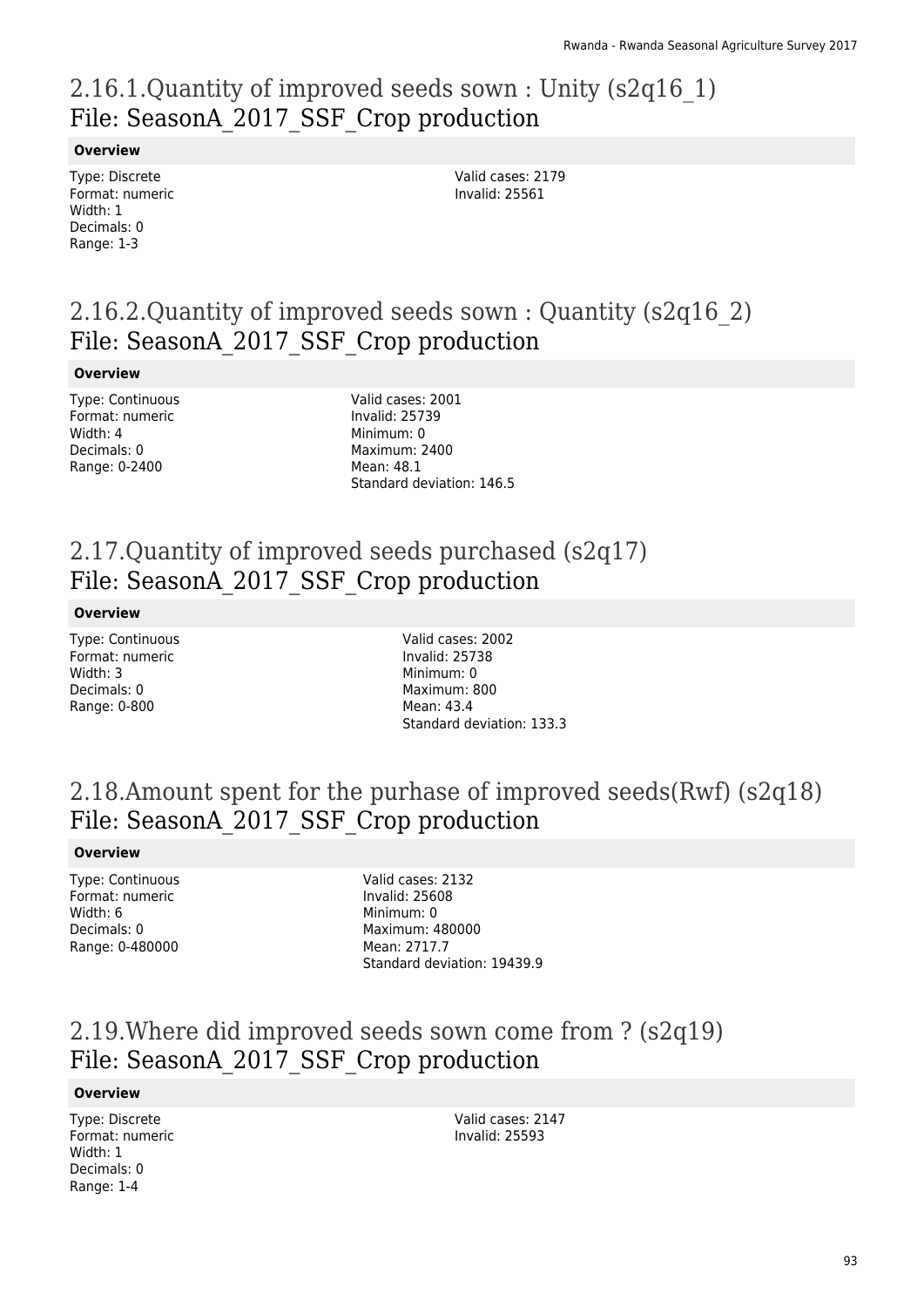# 2.20 Quantity already harvested in(kg) (s2q20) File: SeasonA\_2017\_SSF\_Crop production

#### **Overview**

Type: Continuous Format: numeric Width: 5 Decimals: 0 Range: 0-16380

Valid cases: 27740 Invalid: 0 Minimum: 0 Maximum: 16380 Mean: 71.1 Standard deviation: 269.7

# 2.21 Remaining quantity to be harvested (in kg) (s2q21) File: SeasonA\_2017\_SSF\_Crop production

#### **Overview**

Type: Continuous Format: numeric Width: 5 Decimals: 0 Range: 0-15150

Valid cases: 27740 Invalid: 0 Minimum: 0 Maximum: 15150 Mean: 59.6 Standard deviation: 342.5

## 2.22 Total quantity of harvest (in kg) (s2q22) File: SeasonA\_2017\_SSF\_Crop production

#### **Overview**

Type: Continuous Format: numeric Width: 5 Decimals: 0 Range: 0.2-16380

Valid cases: 27740 Invalid: 0 Minimum: 0.2 Maximum: 16380 Mean: 130.7 Standard deviation: 444.3

### 2.23 Explanation on production status (s2q23) File: SeasonA\_2017\_SSF\_Crop production

#### **Overview**

Type: Discrete Format: numeric Width: 2 Decimals: 0 Range: 1-13

Valid cases: 27740 Invalid: 0

### 2.24 Have you sold any quantity of your produce of this crop (s2q24) File: SeasonA\_2017\_SSF\_Crop production

#### **Overview**

Type: Discrete Format: numeric Width: 1 Decimals: 0 Range: 1-2

Valid cases: 27735 Invalid: 5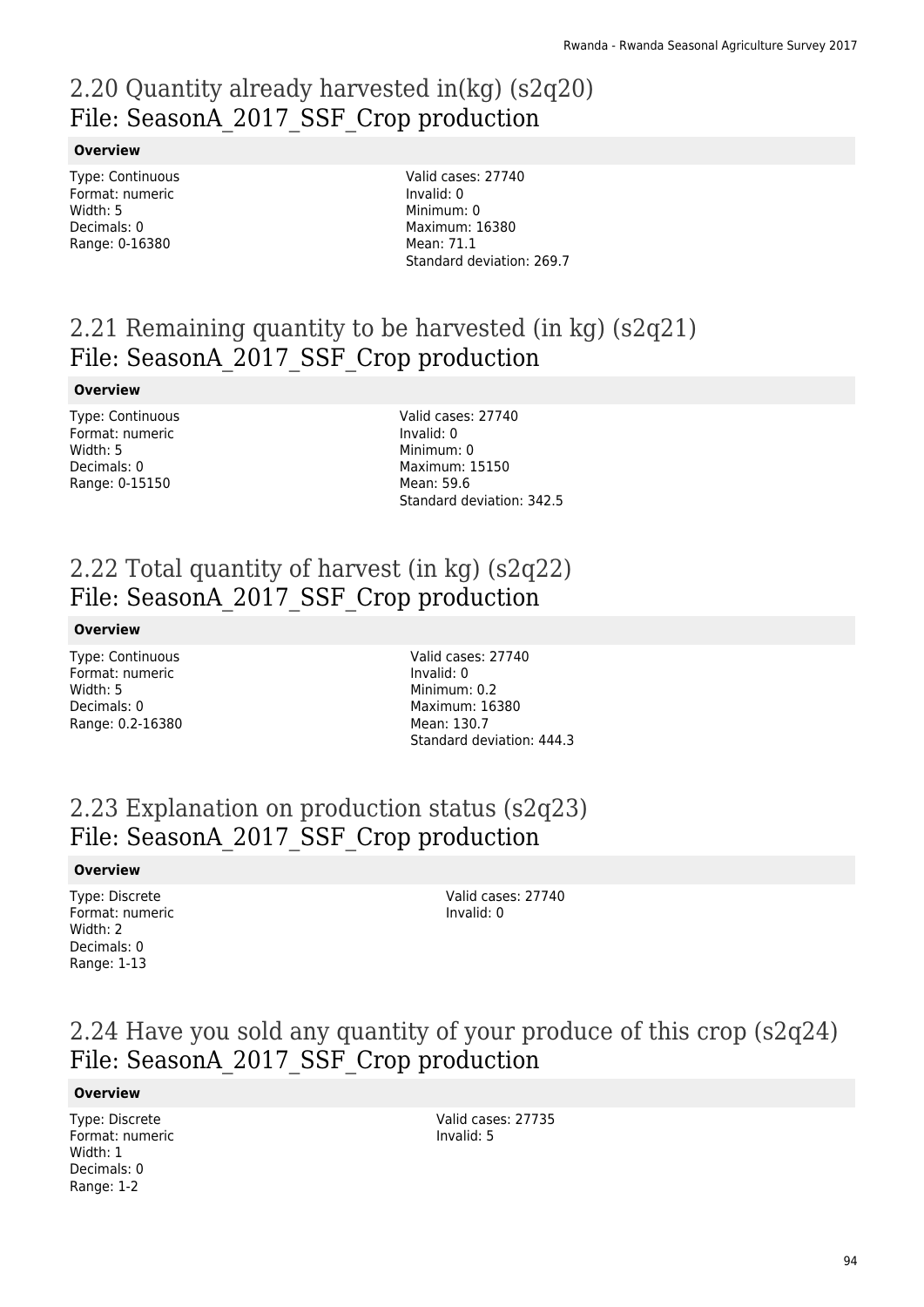# 2.25 What was the farm gate price of this crop? (s2q25) File: SeasonA\_2017\_SSF\_Crop production

#### **Overview**

Type: Continuous Format: numeric Width: 4 Decimals: 0 Range: 0-9500

Valid cases: 3280 Invalid: 24460 Minimum: 0 Maximum: 9500 Mean: 294.8 Standard deviation: 580.1

## Crop category based on major crop grown in rwanda (crop\_group) File: SeasonA\_2017\_SSF\_Crop production

#### **Overview**

Type: Discrete Format: numeric Width: 3 Decimals: 0 Range: 6-519

Valid cases: 27740 Invalid: 0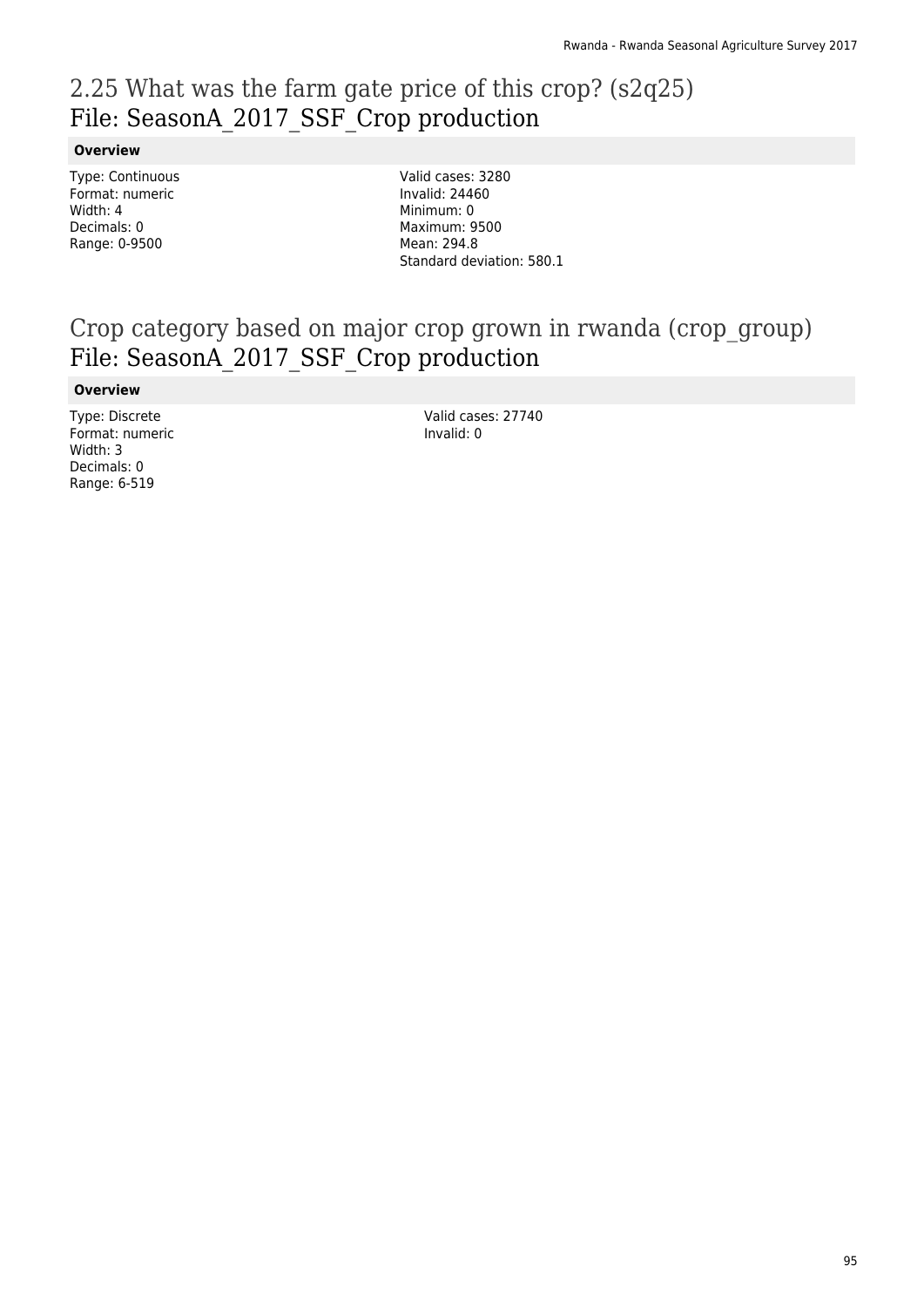# 1.0 Segment ID number (s1q0) File: SeasonA\_2017\_SSF\_Fertilizers

#### **Overview**

Type: Continuous Format: numeric Width: 6 Decimals: 0 Range: 111103-572059 Valid cases: 14855 Invalid: 0 Minimum: 111103 Maximum: 572059 Mean: 386205.9 Standard deviation: 134762.6

## 1.1 Province (s1q1) File: SeasonA\_2017\_SSF\_Fertilizers

#### **Overview**

Type: Discrete Format: numeric Width: 1 Decimals: 0 Range: 1-5

Valid cases: 14855 Invalid: 0

### 1.2 District (s1q2) File: SeasonA\_2017\_SSF\_Fertilizers

#### **Overview**

Type: Discrete Format: numeric Width: 2 Decimals: 0 Range: 11-57

Valid cases: 14855 Invalid: 0

### 1.3 Stratum (s1q3) File: SeasonA\_2017\_SSF\_Fertilizers

#### **Overview**

Type: Discrete Format: numeric Width: 2 Decimals: 0 Range: 11-50

Valid cases: 14855 Invalid: 0

### 1.4 Segment number (s1q4) File: SeasonA\_2017\_SSF\_Fertilizers

#### **Overview**

Type: Continuous Format: numeric Width: 2 Decimals: 0 Range: 1-72

Valid cases: 14855 Invalid: 0 Minimum: 1 Maximum: 72 Mean: 18.5 Standard deviation: 14.3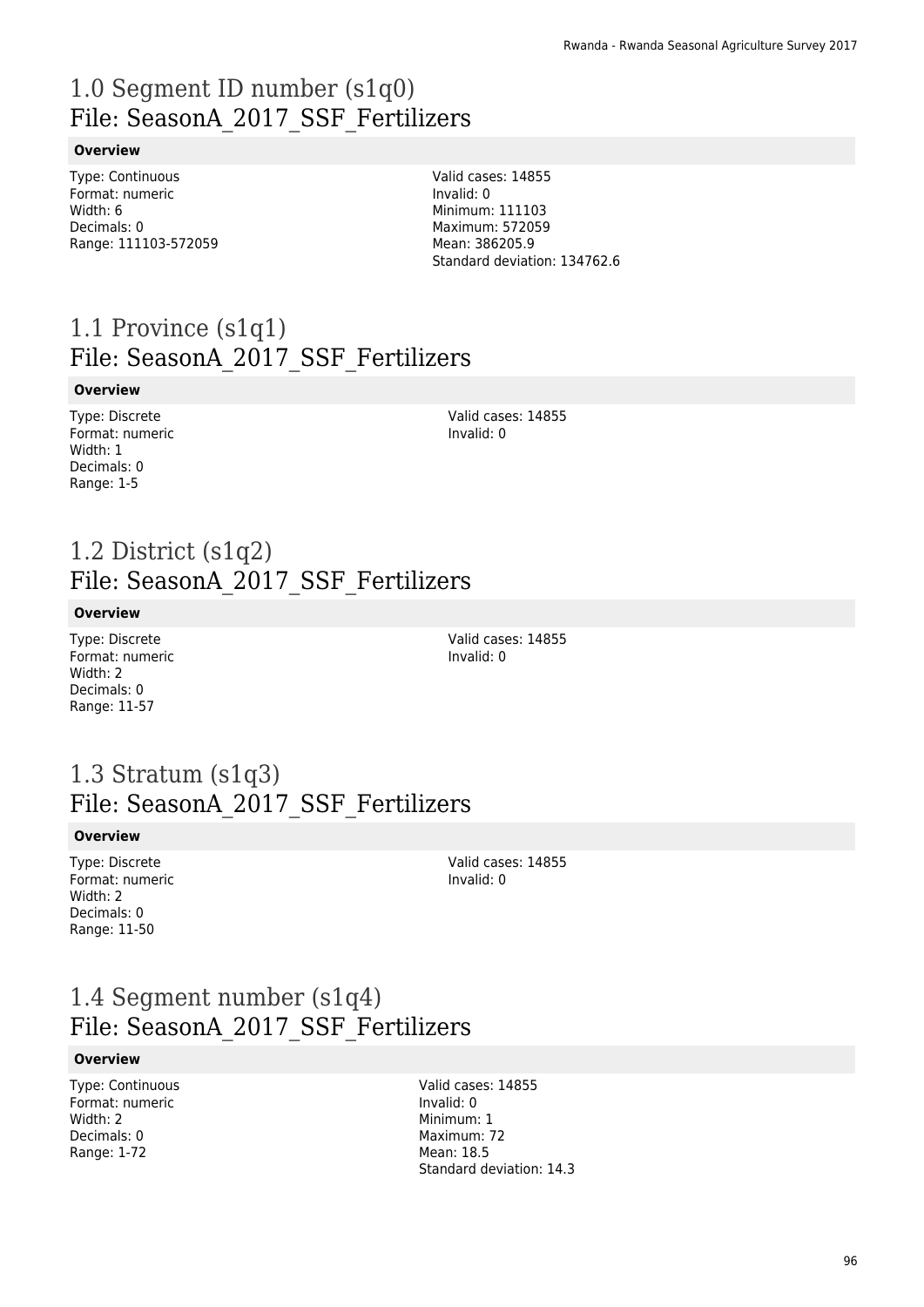# 2.1 Plot number (s2q1) File: SeasonA\_2017\_SSF\_Fertilizers

#### **Overview**

Type: Continuous Format: numeric Width: 2 Decimals: 0 Range: 1-93

Valid cases: 14855 Invalid: 0 Minimum: 1 Maximum: 93 Mean: 26 Standard deviation: 15.4

## 2.2.Plot area(sqm) (s2q2) File: SeasonA\_2017\_SSF\_Fertilizers

#### **Overview**

Type: Continuous Format: numeric Width: 16 Decimals: 0 Range: 20.1970958709717-49702.0859375 Valid cases: 14855 Invalid: 0 Minimum: 20.2 Maximum: 49702.1 Mean: 972.9 Standard deviation: 1672.7

# 3.1 Have you used organic fertilizer in this plot during this season? (s3q1)

### File: SeasonA\_2017\_SSF\_Fertilizers

### **Overview**

Type: Discrete Format: numeric Width: 1 Decimals: 0 Range: 1-9

Valid cases: 14855 Invalid: 0

## 3.2 Quantity of organic fertilizer used (in kg) (s3q2) File: SeasonA\_2017\_SSF\_Fertilizers

### **Overview**

Type: Continuous Format: numeric Width: 4 Decimals: 0 Range: 0-9999

Valid cases: 7517 Invalid: 7338 Minimum: 0 Maximum: 9999 Mean: 467.5 Standard deviation: 775.3

# 3.3 Quantity of organic fertilizer purchased (in kg) (s3q3) File: SeasonA\_2017\_SSF\_Fertilizers

### **Overview**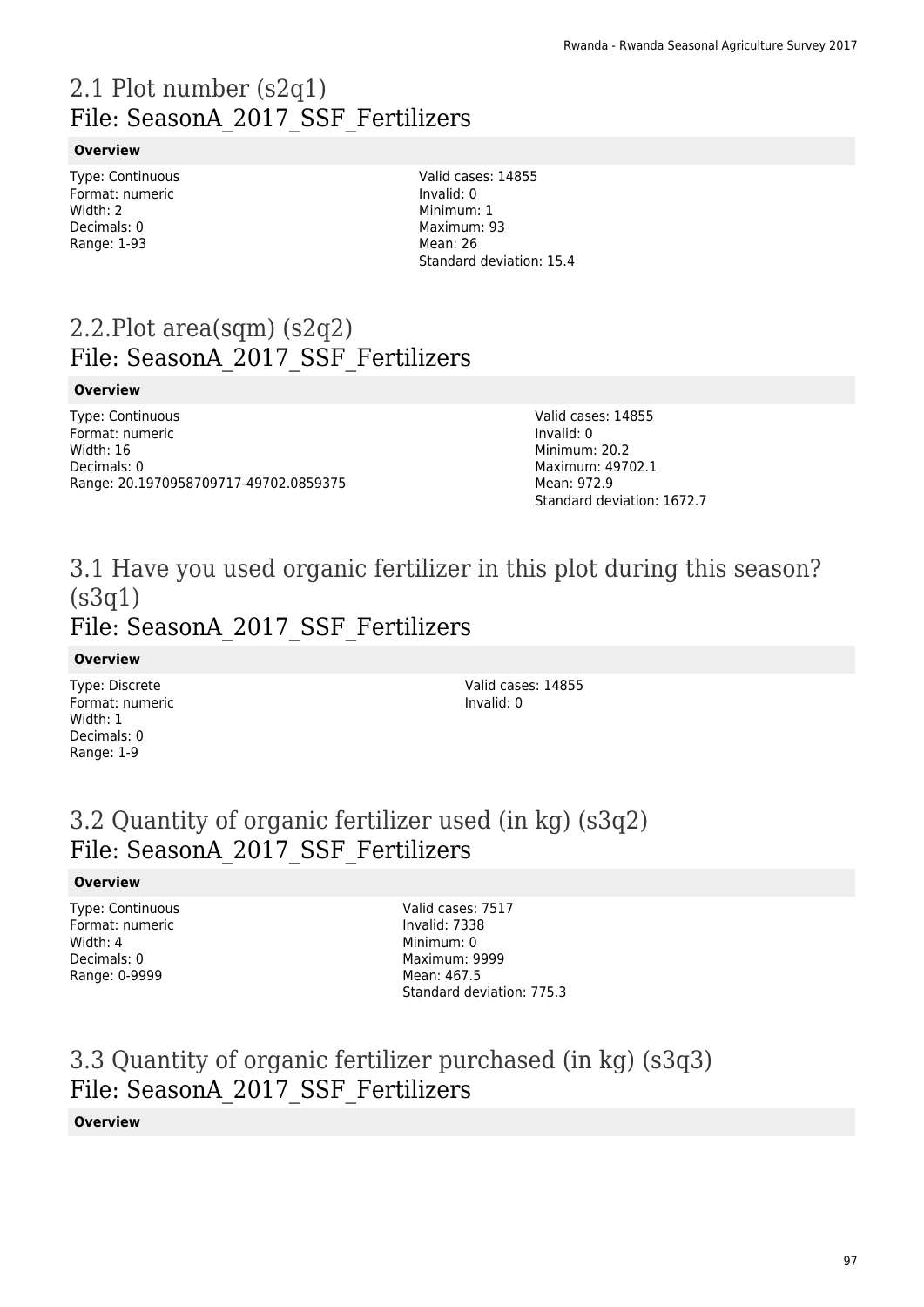## 3.3 Quantity of organic fertilizer purchased (in kg) (s3q3) File: SeasonA\_2017\_SSF\_Fertilizers

Type: Continuous Format: numeric Width: 4 Decimals: 0 Range: 0-9999

Valid cases: 7517 Invalid: 7338 Minimum: 0 Maximum: 9999 Mean: 124.5 Standard deviation: 550.5

## 3.4 Cost of organic fertilizer purchased (Rwf) (s3q4) File: SeasonA\_2017\_SSF\_Fertilizers

#### **Overview**

Type: Continuous Format: numeric Width: 6 Decimals: 0 Range: 0-600000

Valid cases: 1331 Invalid: 13524 Minimum: 0 Maximum: 600000 Mean: 11568.8 Standard deviation: 25654.8

# 6.4 Have you used inorganic fertilizer in this plot during this season?  $(s3q5)$

# File: SeasonA\_2017\_SSF\_Fertilizers

#### **Overview**

Type: Discrete Format: numeric Width: 1 Decimals: 0 Range: 1-9

Valid cases: 14855 Invalid: 0

## 3.6 Inorganic fertilizer (Type) (s3q6) File: SeasonA\_2017\_SSF\_Fertilizers

#### **Overview**

Type: Discrete Format: numeric Width: 1 Decimals: 0 Range: 0-9

Valid cases: 4033 Invalid: 10822

### 3.7 Inorganic fertilizer (Unity) (s3q7) File: SeasonA\_2017\_SSF\_Fertilizers

### **Overview**

Type: Discrete Format: numeric Width: 1 Decimals: 0 Range: 1-3

Valid cases: 4025 Invalid: 10830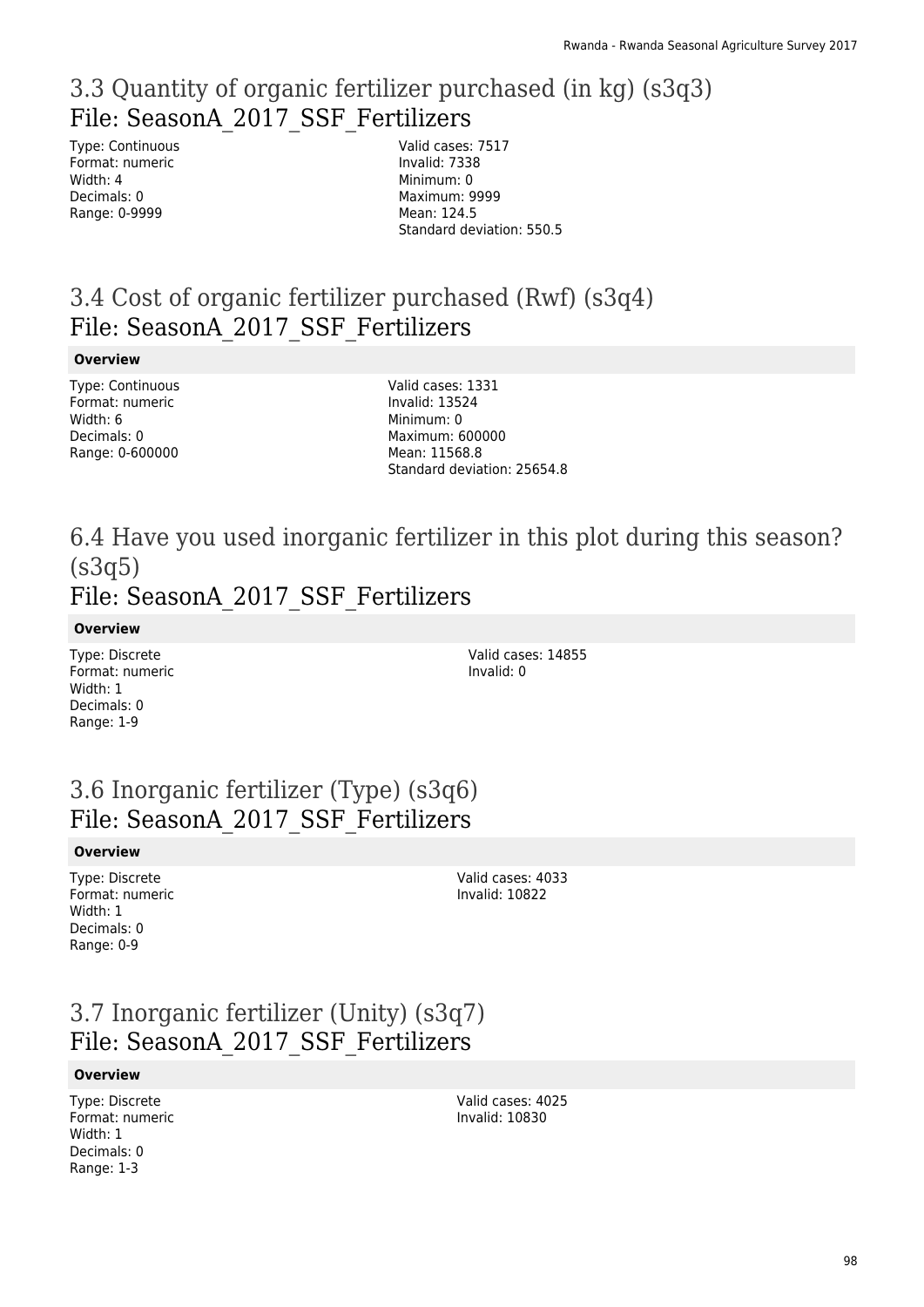## 3.8 Total quantity of inorganic fertilizer used (s3q8) File: SeasonA\_2017\_SSF\_Fertilizers

#### **Overview**

Type: Continuous Format: numeric Width: 4 Decimals: 0 Range: 0.02-6300

Valid cases: 4010 Invalid: 10845 Minimum: 0 Maximum: 6300 Mean: 29.3 Standard deviation: 180.8

## 3.9 Inorganic fertilizer (Qty purchased) (s3q9) File: SeasonA\_2017\_SSF\_Fertilizers

#### **Overview**

Type: Continuous Format: numeric Width: 4 Decimals: 0 Range: 0-1500

Valid cases: 4010 Invalid: 10845 Minimum: 0 Maximum: 1500 Mean: 22.1 Standard deviation: 87.7

## 3.10 Inorganic fertilizer purchased (unity price/Rwf) (s3q10) File: SeasonA\_2017\_SSF\_Fertilizers

#### **Overview**

Type: Continuous Format: numeric Width: 4 Decimals: 0 Range: 0-9500

Valid cases: 3958 Invalid: 10897 Minimum: 0 Maximum: 9500 Mean: 556 Standard deviation: 941.6

### 3.11 What is the main source of inorganic fertilizer used? (s3q11) File: SeasonA\_2017\_SSF\_Fertilizers

### **Overview**

Type: Discrete Format: numeric Width: 1 Decimals: 0 Range: 1-4

Valid cases: 4015 Invalid: 10840

# 3.12 What was the main crop the inorganic fertilizer was applied? (s3q12)

File: SeasonA\_2017\_SSF\_Fertilizers

### **Overview**

Type: Discrete Format: numeric Width: 3 Decimals: 0 Range: 97-519

Valid cases: 4001 Invalid: 10854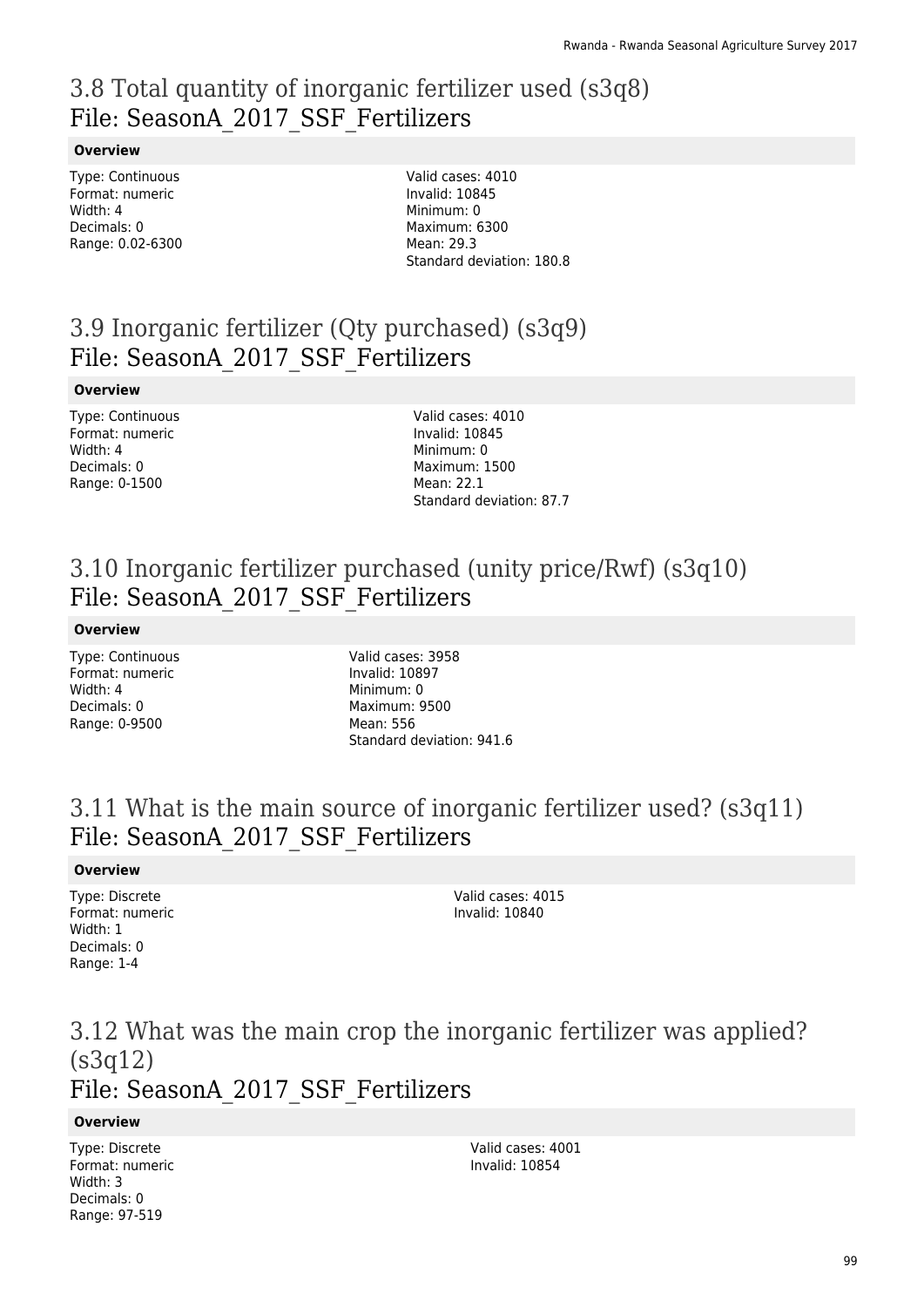Rwanda - Rwanda Seasonal Agriculture Survey 2017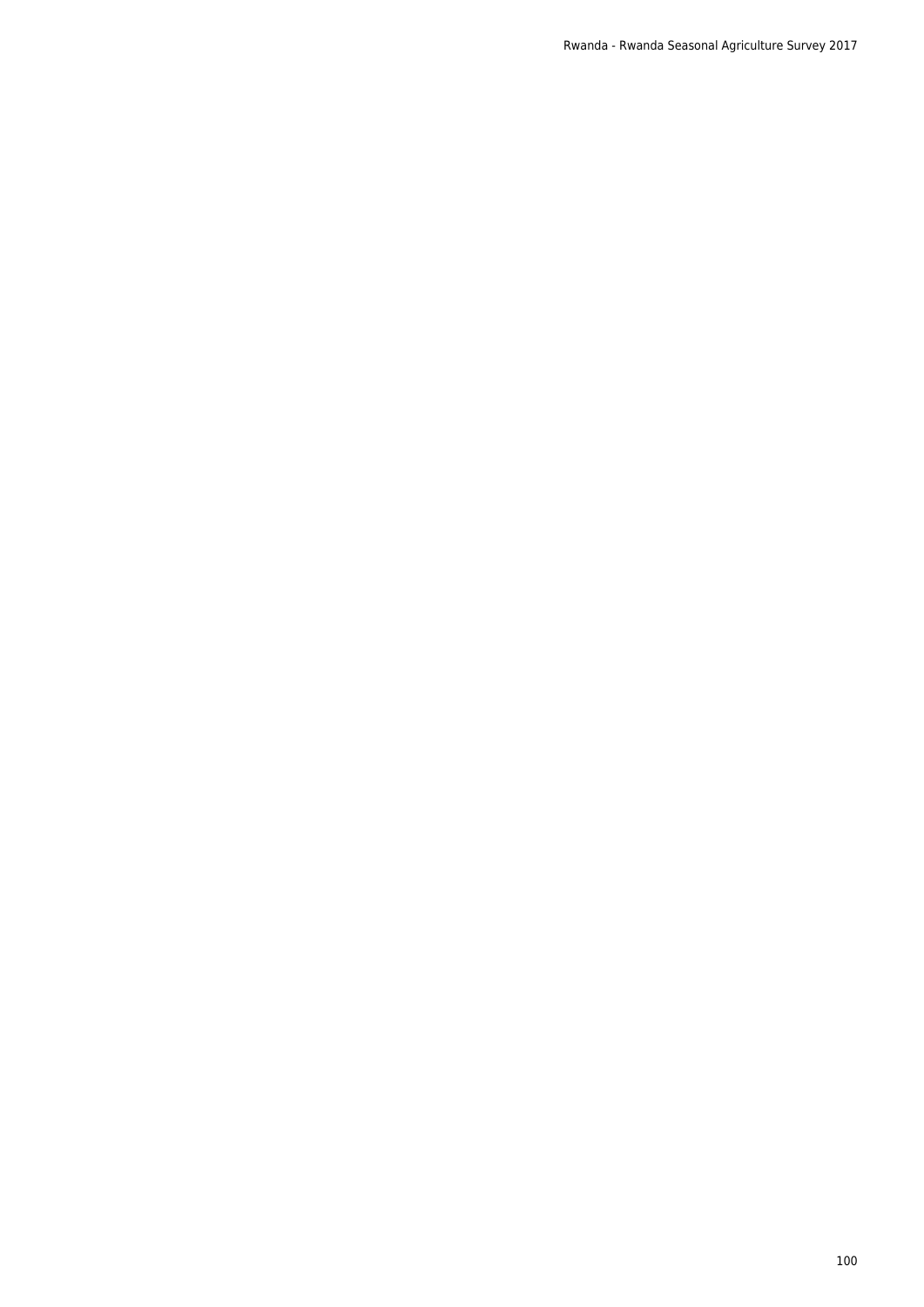# 1.0 Segment ID number (s1q0) File:

# SeasonA 2017 SSF Irrigation Soil preparation and Land tenure

### **Overview**

Type: Continuous Format: numeric Width: 6 Decimals: 0 Range: 111103-572059 Valid cases: 13325 Invalid: 0 Minimum: 111103 Maximum: 572059 Mean: 385113.7 Standard deviation: 136749.8

### 1.1.Province (s1q1) File:

# SeasonA 2017 SSF Irrigation Soil preparation and Land tenure

### **Overview**

Type: Discrete Format: numeric Width: 1 Decimals: 0 Range: 1-5

Valid cases: 13325 Invalid: 0

# 1.2.District (s1q2) File: SeasonA 2017 SSF Irrigation Soil preparation and Land tenure

### **Overview**

Type: Discrete Format: numeric Width: 2 Decimals: 0 Range: 11-57

Valid cases: 13325 Invalid: 0

## 1.3.Stratum (s1q3) File: SeasonA 2017 SSF Irrigation Soil preparation and Land tenure

### **Overview**

Type: Discrete Format: numeric Width: 2 Decimals: 0 Range: 11-50

Valid cases: 13325 Invalid: 0

### 1.4 Segment number (s1q4) File: SeasonA 2017 SSF Irrigation Soil preparation and Land tenure **Overview**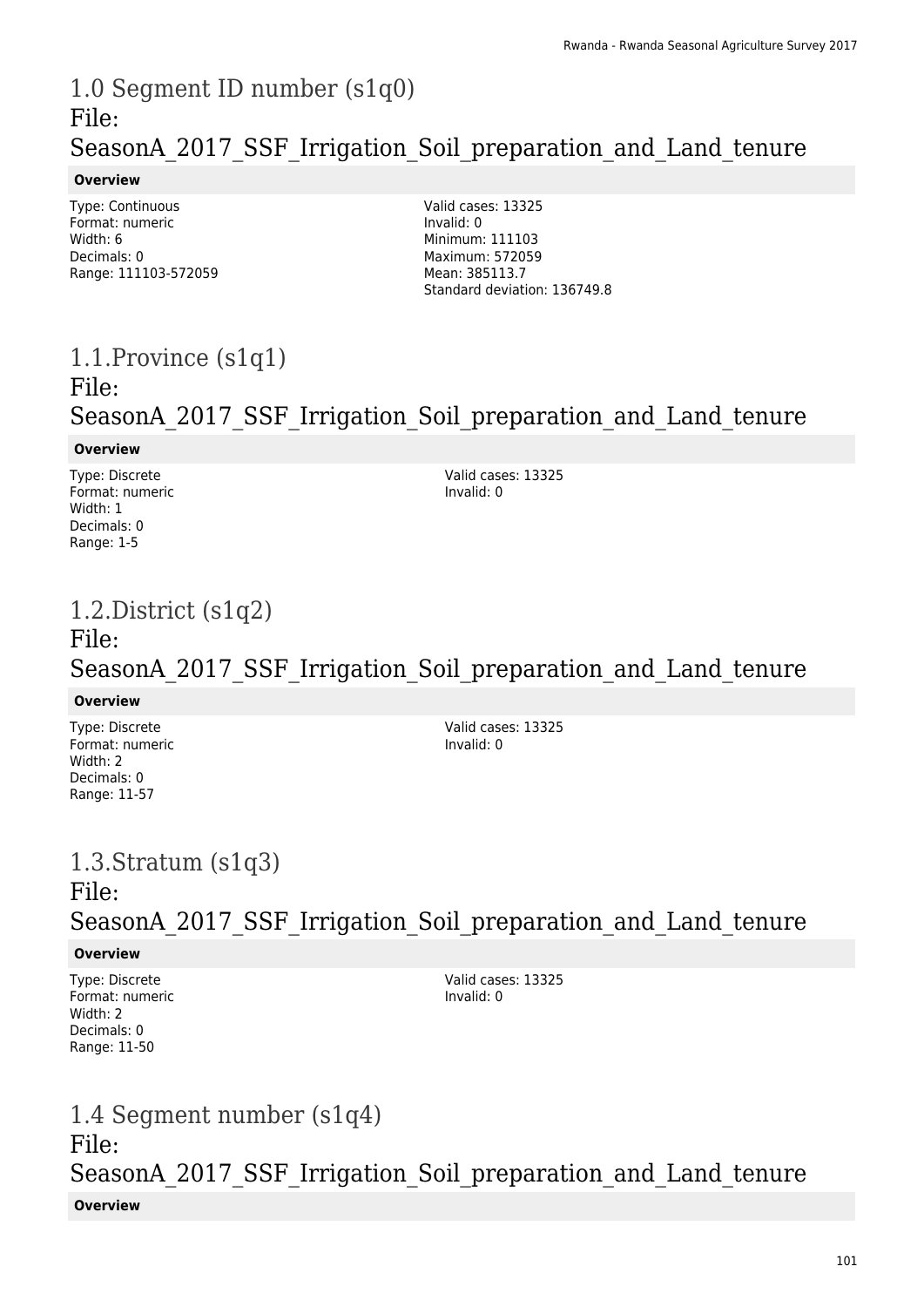# 1.4 Segment number (s1q4) File:

# SeasonA 2017 SSF Irrigation Soil preparation and Land tenure

Type: Continuous Format: numeric Width: 2 Decimals: 0 Range: 1-72

Valid cases: 13325 Invalid: 0 Minimum: 1 Maximum: 72 Mean: 18.3 Standard deviation: 14

# 2.1.Plot number (s2q1) File: SeasonA 2017 SSF Irrigation Soil preparation and Land tenure

#### **Overview**

Type: Continuous Format: numeric Width: 2 Decimals: 0 Range: 1-93

Valid cases: 13325 Invalid: 0 Minimum: 1 Maximum: 93 Mean: 26 Standard deviation: 15.5

# 2.2.Plot area(sqm) (s2q2)

### File: SeasonA 2017 SSF Irrigation Soil preparation and Land tenure

### **Overview**

Type: Continuous Format: numeric Width: 16 Decimals: 0 Range: 20.1970958709717-49702.0859375

Valid cases: 13325 Invalid: 0 Minimum: 20.2 Maximum: 49702.1 Mean: 972.5 Standard deviation: 1656.9

# 4.17.Has this plot been irrigated during this season? (s4q17) File:

SeasonA 2017 SSF Irrigation Soil preparation and Land tenure

### **Overview**

Type: Discrete Format: numeric Width: 1 Decimals: 0 Range: 1-9

Valid cases: 13325 Invalid: 0

4.18.What is the source of water for irrigation? (s4q18) File: SeasonA 2017 SSF Irrigation Soil preparation and Land tenure **Overview**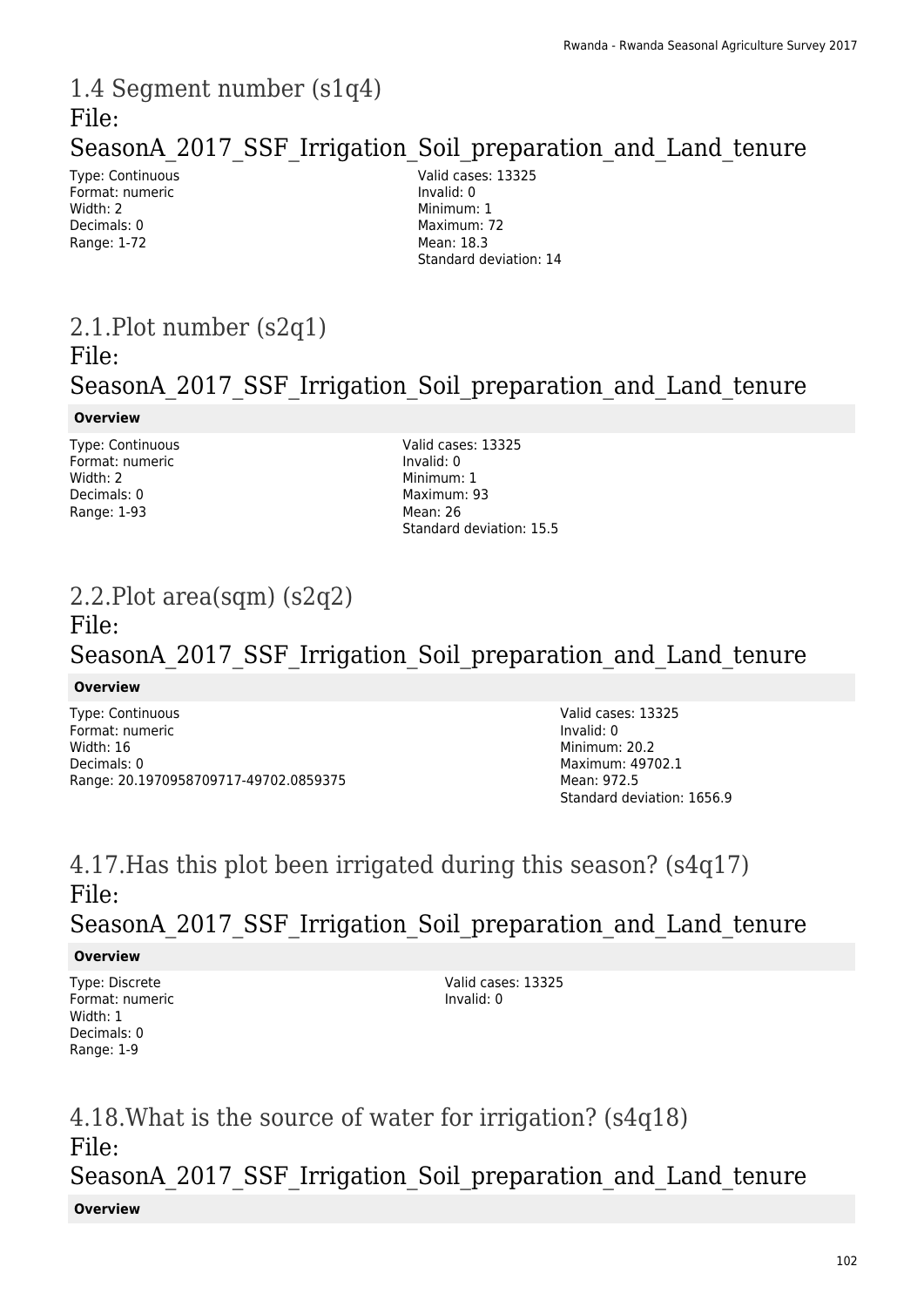# 4.18.What is the source of water for irrigation? (s4q18) File:

SeasonA 2017 SSF Irrigation Soil preparation and Land tenure

Type: Discrete Format: numeric Width: 1 Decimals: 0 Range: 1-8

Valid cases: 542 Invalid: 12783

4.19.What is irrigation techniques used on this plot? (s4q19) File: SeasonA 2017 SSF Irrigation Soil preparation and Land tenure

#### **Overview**

Type: Discrete Format: numeric Width: 1 Decimals: 0 Range: 1-5

Valid cases: 537 Invalid: 12788

### 4.20.What is the cost of hired labor used for irrigation technique? (s4q20) File:

SeasonA 2017 SSF Irrigation Soil preparation and Land tenure

#### **Overview**

Type: Continuous Format: numeric Width: 6 Decimals: 0 Range: 0-336000

Valid cases: 533 Invalid: 12792 Minimum: 0 Maximum: 336000 Mean: 2696.3 Standard deviation: 15576.5

## 4.21.What was the main crop being irrigated (s4q21) File: SeasonA 2017 SSF Irrigation Soil preparation and Land tenure

### **Overview**

Type: Discrete Format: numeric Width: 3 Decimals: 0 Range: 97-519

Valid cases: 534 Invalid: 12791

4.6.Is this plot fenced? (s4q6) File: SeasonA 2017 SSF Irrigation Soil preparation and Land tenure **Overview**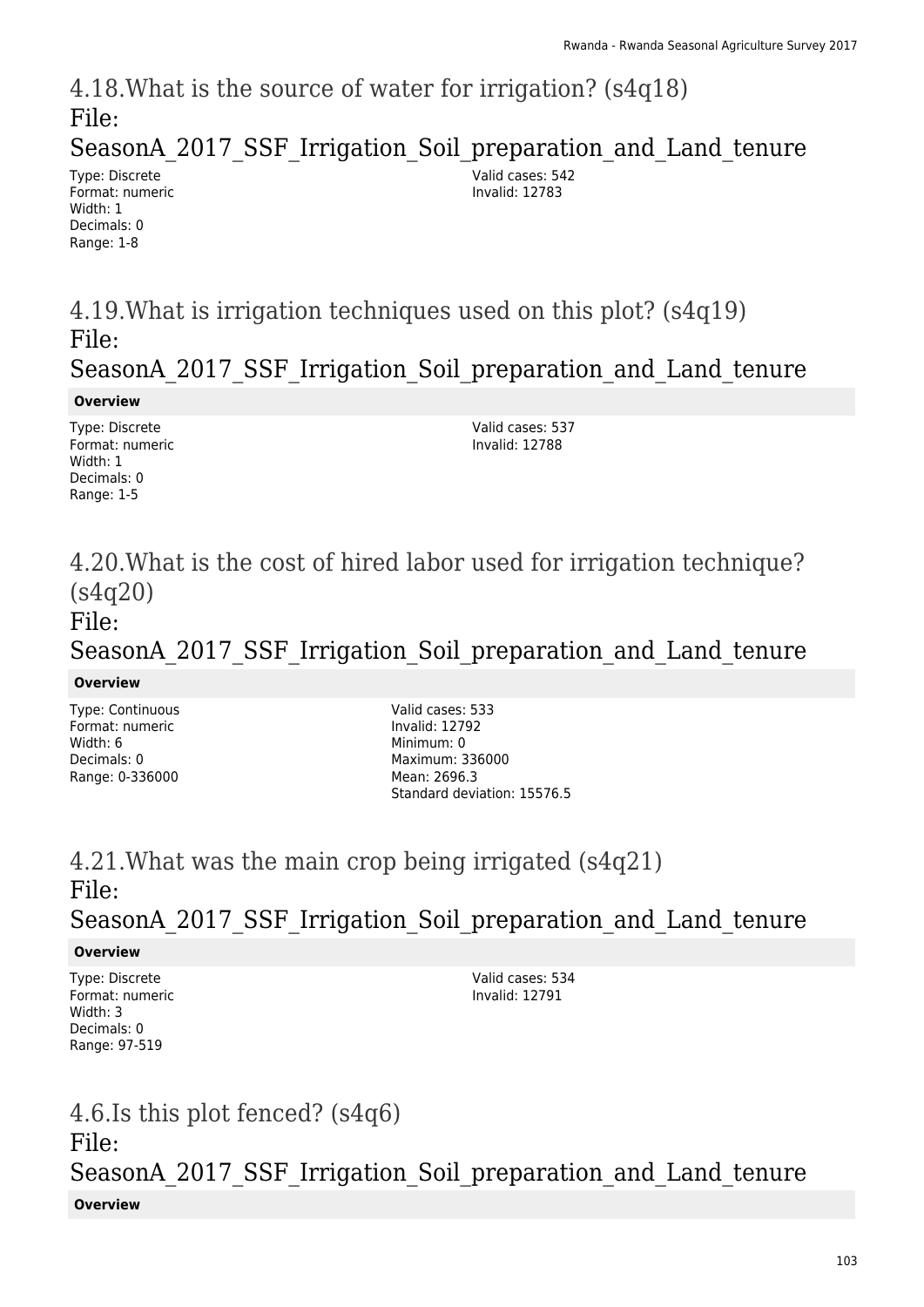### 4.6.Is this plot fenced? (s4q6) File: SeasonA 2017 SSF Irrigation Soil preparation and Land tenure

Type: Discrete Format: numeric Width: 1 Decimals: 0 Range: 1-9

Valid cases: 13325 Invalid: 0

4.7.Was this fence done during the current agricultural season? (s4q7) File:

SeasonA 2017 SSF Irrigation Soil preparation and Land tenure

#### **Overview**

Type: Discrete Format: numeric Width: 1 Decimals: 0 Range: 1-2

Valid cases: 247 Invalid: 13078

### 4.8 Cost of fencing (Rwf) (s4q8) File: SeasonA 2017 SSF Irrigation Soil preparation and Land tenure

#### **Overview**

Type: Continuous Format: numeric Width: 6 Decimals: 0 Range: 0-100000

Valid cases: 32 Invalid: 13293 Minimum: 0 Maximum: 100000 Mean: 10250 Standard deviation: 21361.7

# 4.9.Amount spent on hired labor to prepare land,sowing and any other activity (s4q9) File:

# SeasonA 2017 SSF Irrigation Soil preparation and Land tenure

#### **Overview**

Type: Continuous Format: numeric Width: 6 Decimals: 0 Range: 0-884000

Valid cases: 13322 Invalid: 3 Minimum: 0 Maximum: 884000 Mean: 6736.2 Standard deviation: 22556.5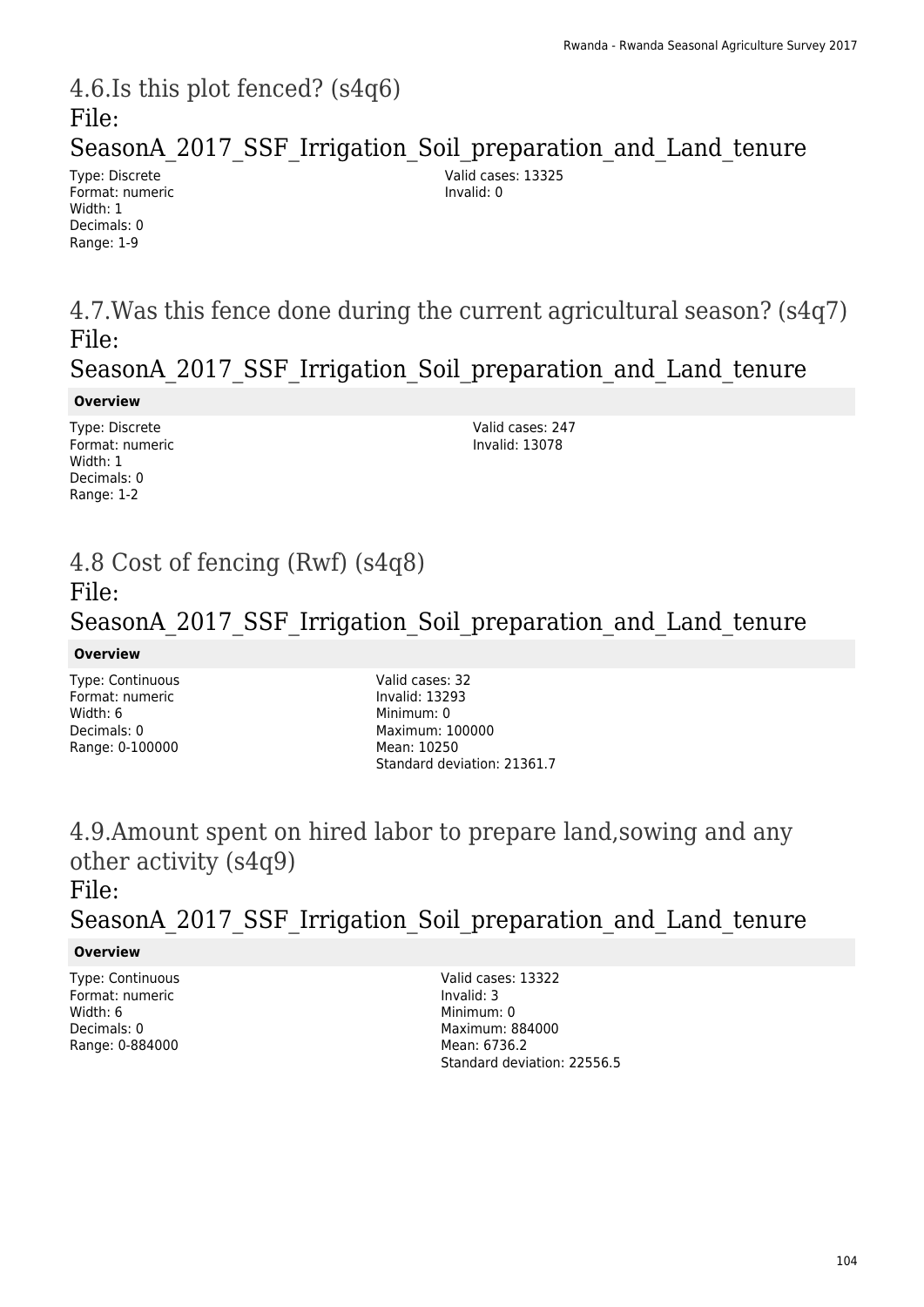4.10.Have you used ploughing animals(oxen)during this season? (s4q10) File:

# SeasonA 2017 SSF Irrigation Soil preparation and Land tenure

### **Overview**

Type: Discrete Format: numeric Width: 1 Decimals: 0 Range: 1-2

Valid cases: 13325 Invalid: 0

# 4.11.Amount paid on rent of ploughing animals during this season(Rwf) (s4q11) File:

SeasonA 2017 SSF Irrigation Soil preparation and Land tenure

### **Overview**

Type: Discrete Format: numeric Width: 2 Decimals: 0 Range: 0-20

Valid cases: 4 Invalid: 13321

# 4.12.Have you used a ploughing tractor during this season? (s4q12) File:

SeasonA 2017 SSF Irrigation Soil preparation and Land tenure

### **Overview**

Type: Discrete Format: numeric Width: 1 Decimals: 0 Range: 1-2

Valid cases: 13325 Invalid: 0

# 4.13.Amount paid on rent of ploudhing tractor (Rwf) (s4q13) File:

SeasonA 2017 SSF Irrigation Soil preparation and Land tenure

### **Overview**

Type: Continuous Format: numeric Width: 6 Decimals: 0 Range: 0-350000

Valid cases: 4 Invalid: 13321 Minimum: 0 Maximum: 350000 Mean: 197500 Standard deviation: 179884.2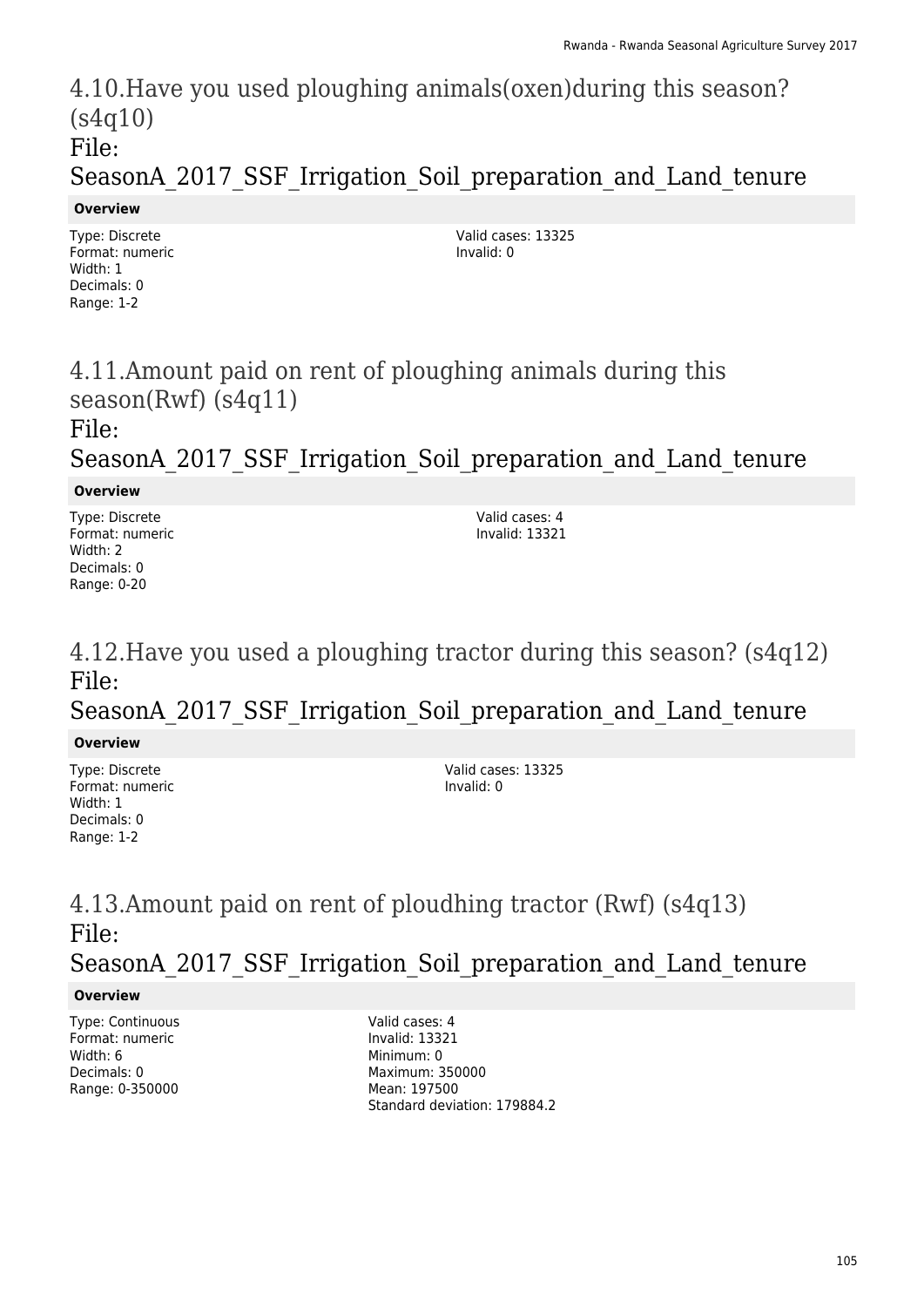4.14.HAve you used any other other mechanical equipment during this season? (s4q14) File:

# SeasonA 2017 SSF Irrigation Soil preparation and Land tenure

### **Overview**

Type: Discrete Format: numeric Width: 1 Decimals: 0 Range: 1-2

Valid cases: 13325 Invalid: 0

4.15.Name of other mechanical equipment used during this season (s4q15) File:

# SeasonA 2017 SSF Irrigation Soil preparation and Land tenure

### **Overview**

Type: Discrete Format: character Width: 15

Valid cases: 1 Invalid: 0

# 4.16.Rent cost for the other mechanical equipment(Rwf) (s4q16) File:

SeasonA 2017 SSF Irrigation Soil preparation and Land tenure

### **Overview**

Type: Discrete Format: numeric Width: 1 Decimals: 0

Valid cases: 0 Invalid: 13325

## 5.1.Is this plot owned or rented? (s5q1) File: SeasonA 2017 SSF Irrigation Soil preparation and Land tenure

### **Overview**

Type: Discrete Format: numeric Width: 1 Decimals: 0 Range: 1-3

Valid cases: 13322 Invalid: 3

5.2.Ownership category (s5q2) File: SeasonA 2017 SSF Irrigation Soil preparation and Land tenure **Overview**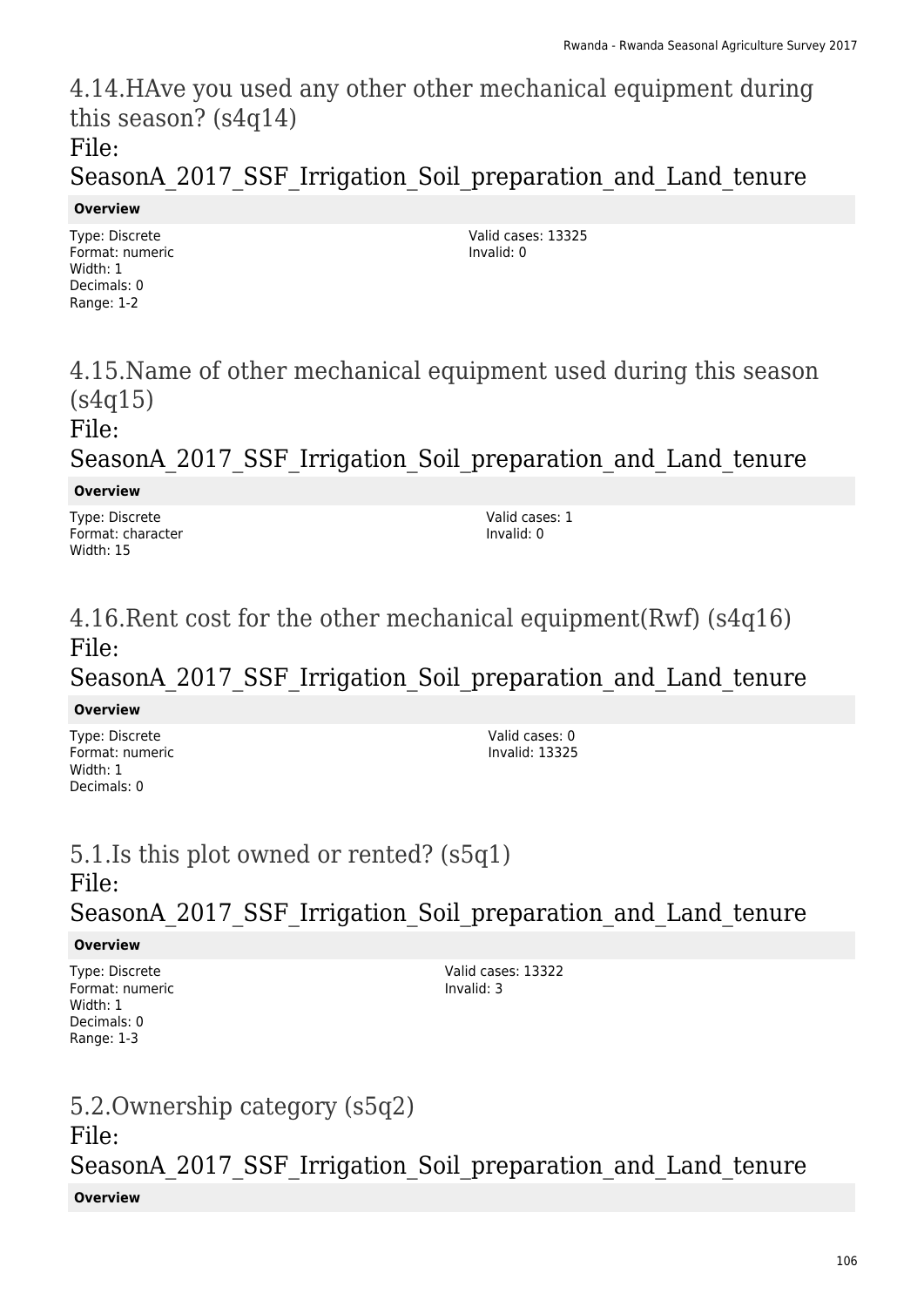### 5.2.Ownership category (s5q2) File: SeasonA 2017 SSF Irrigation Soil preparation and Land tenure

Type: Discrete Format: numeric Width: 1 Decimals: 0 Range: 1-4

Valid cases: 10786 Invalid: 2539

## 5.3.When has this plot been brought? (s5q3) File: SeasonA 2017 SSF Irrigation Soil preparation and Land tenure

#### **Overview**

Type: Discrete Format: numeric Width: 1 Decimals: 0 Range: 1-3

Valid cases: 4021 Invalid: 9304

### 5.4.If the plot was purchased during this season or last year,what was the cost? (s5q4) File:

# SeasonA 2017 SSF Irrigation Soil preparation and Land tenure

### **Overview**

Type: Continuous Format: numeric Width: 7 Decimals: 0 Range: 0-4000000 Valid cases: 139 Invalid: 13186 Minimum: 0 Maximum: 4000000 Mean: 460675.6 Standard deviation: 691733.8

# 5.5.If the plot was rented, what kind of payment have you agreed on during this (s5q5) File: SeasonA 2017 SSF Irrigation Soil preparation and Land tenure

**Overview**

Type: Discrete Format: numeric Width: 1 Decimals: 0 Range: 1-3

Valid cases: 1731 Invalid: 11594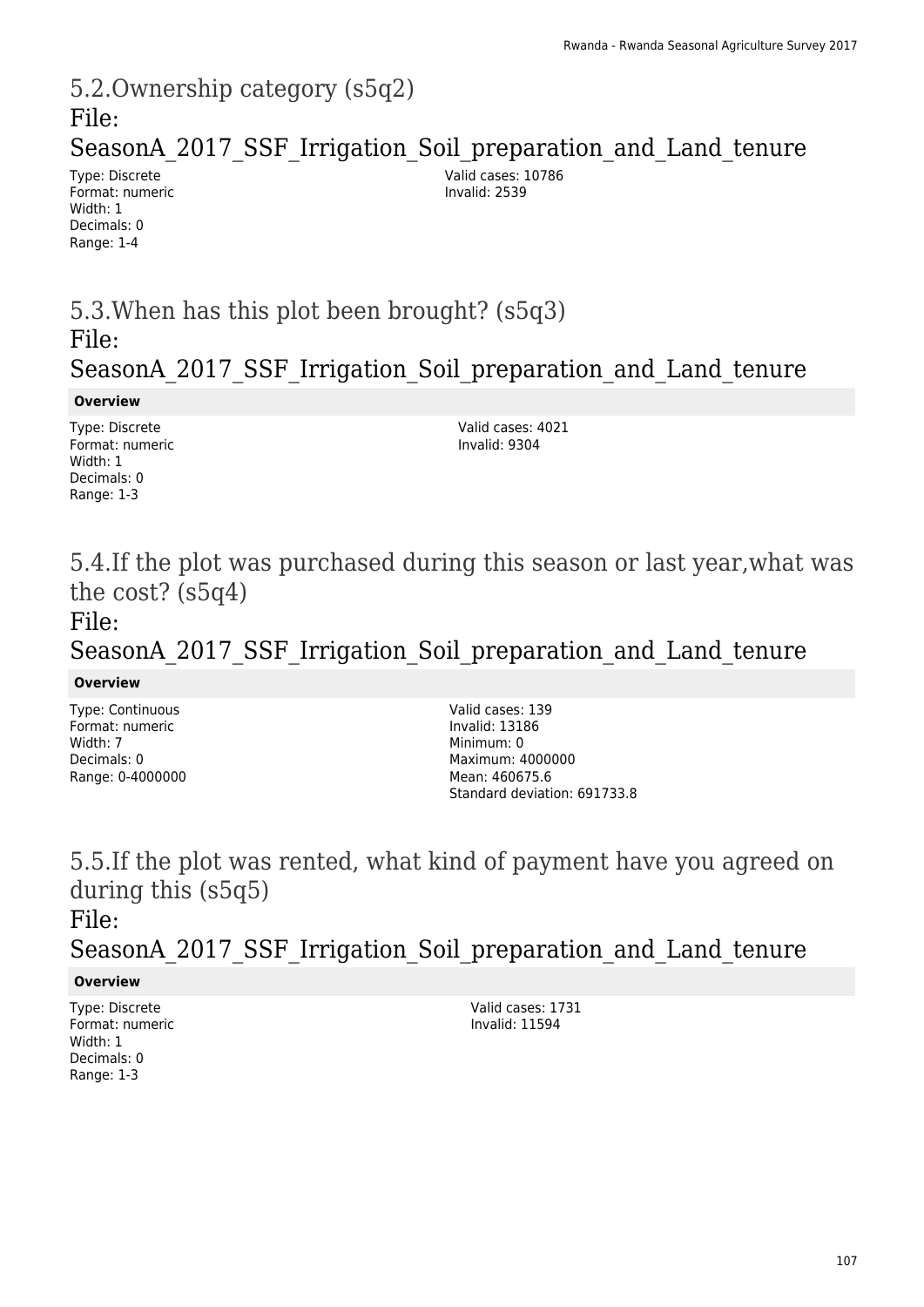### 5.6.If the rented plot was paid by cash, what is the amount for this season? (s5q6) File:

SeasonA 2017 SSF Irrigation Soil preparation and Land tenure

### **Overview**

Type: Continuous Format: numeric Width: 6 Decimals: 0 Range: 0-350000

Valid cases: 1424 Invalid: 11901 Minimum: 0 Maximum: 350000 Mean: 9823.8 Standard deviation: 19461

# 5.7.1.What are crops in this plot that have been chosen for production share for (s5q7\_1) File:

SeasonA 2017 SSF Irrigation Soil preparation and Land tenure

### **Overview**

Type: Discrete Format: numeric Width: 3 Decimals: 0 Range: 97-519

Valid cases: 264 Invalid: 13061

5.8.1.If the rented plot was paid by production share,what is the percentage sha (s5q8\_1)

### File:

SeasonA 2017 SSF Irrigation Soil preparation and Land tenure **Overview**

Type: Continuous Format: numeric Width: 3 Decimals: 0 Range: 0-100

Valid cases: 260 Invalid: 13065 Minimum: 0 Maximum: 100 Mean: 48.2 Standard deviation: 10

### 5.7.2.What are crops in this plot that have been chosen for production share for (s5q7\_2) File:

SeasonA 2017 SSF Irrigation Soil preparation and Land tenure

### **Overview**

Type: Discrete Format: numeric Width: 3 Decimals: 0 Range: 97-999

Valid cases: 254 Invalid: 13071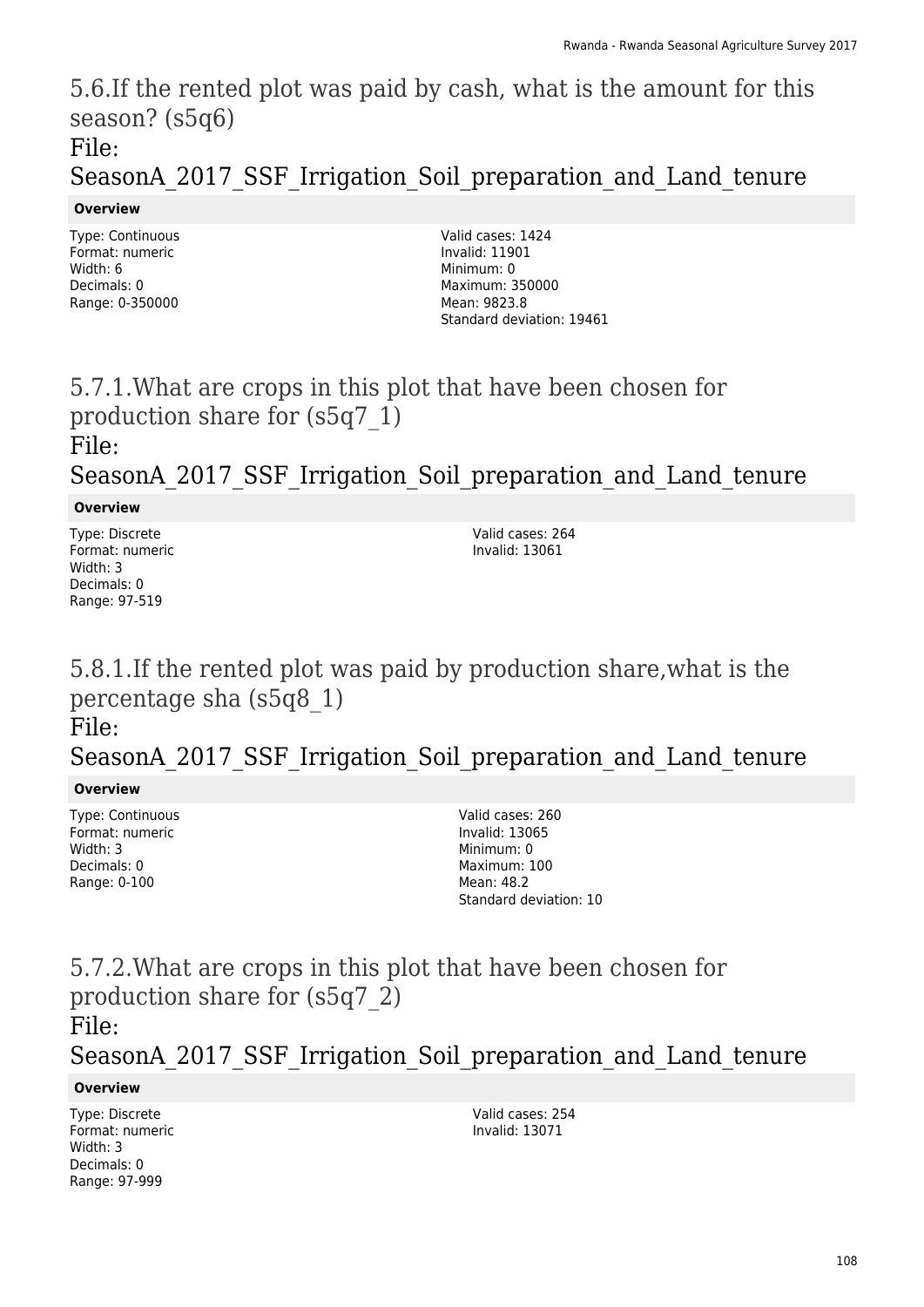# 5.8.2.If the rented plot was paid by production share, what is the percentage sh (s5q8\_2) File:

SeasonA 2017 SSF Irrigation Soil preparation and Land tenure

#### **Overview**

Type: Continuous Format: numeric Width: 2 Decimals: 0 Range: 1-80

Valid cases: 138 Invalid: 13187 Minimum: 1 Maximum: 80 Mean: 49.4 Standard deviation: 6.4

5.7.3.What are crops in this plot that have been chosen for production share for (s5q7\_3) File:

SeasonA 2017 SSF Irrigation Soil preparation and Land tenure

#### **Overview**

Type: Discrete Format: numeric Width: 3 Decimals: 0 Range: 97-999

Valid cases: 138 Invalid: 13187

5.8.3.If the rented plot was paid by production share, what is the percentage sh (s5q8\_3)

### File:

SeasonA 2017 SSF Irrigation Soil preparation and Land tenure **Overview**

Type: Discrete Format: numeric Width: 2 Decimals: 0 Range: 50-50

Valid cases: 35 Invalid: 13290

5.7.4.What are crops in this plot that have been chosen for production share for (s5q7\_4) File:

SeasonA 2017 SSF Irrigation Soil preparation and Land tenure

#### **Overview**

Type: Discrete Format: numeric Width: 3 Decimals: 0 Range: 97-519

Valid cases: 9 Invalid: 13316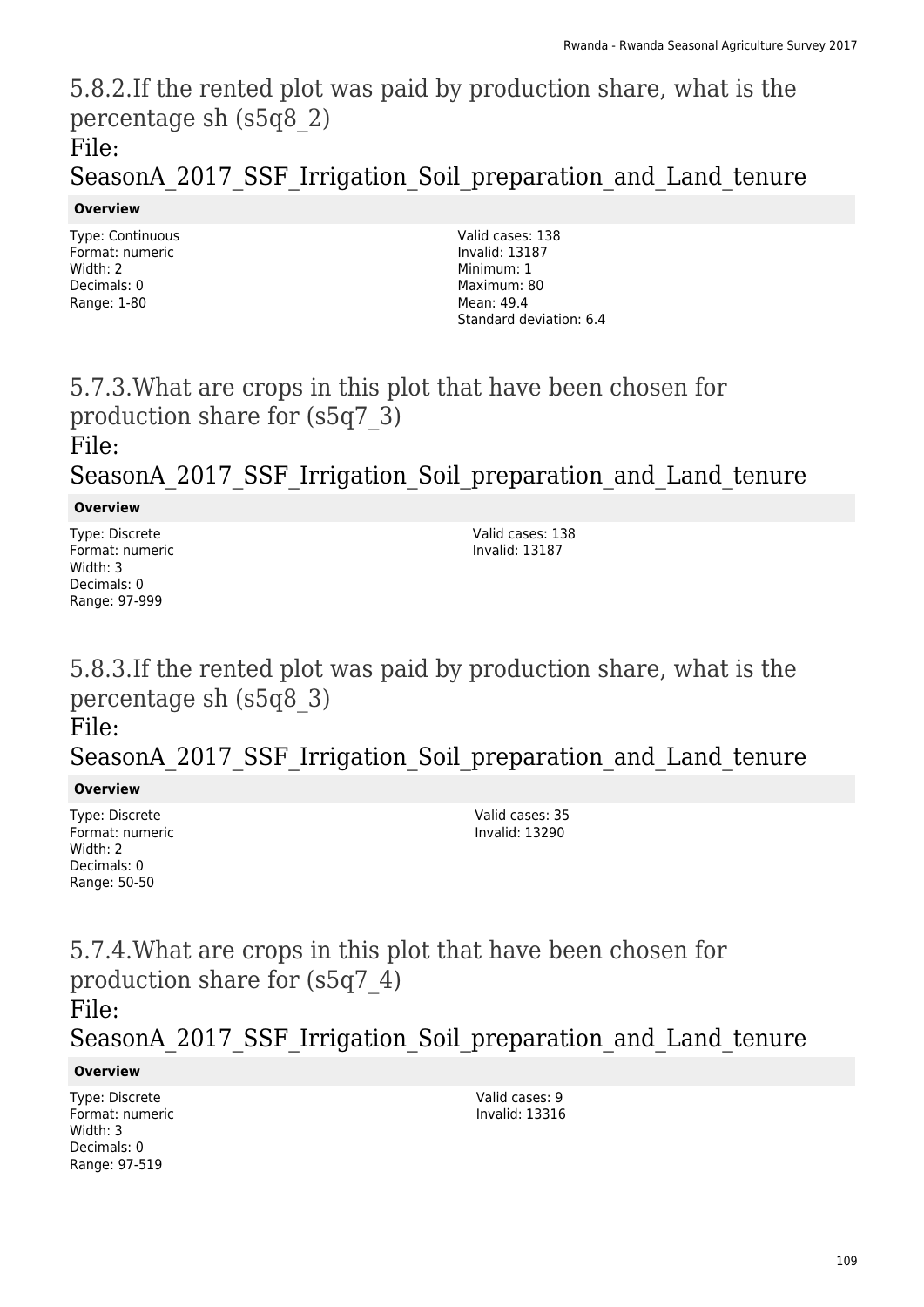# 5.8.4.If the rented plot was paid by production share, what is the percentage sh (s5q8\_4) File:

SeasonA 2017 SSF Irrigation Soil preparation and Land tenure

#### **Overview**

Type: Discrete Format: numeric Width: 2 Decimals: 0 Range: 50-50

Valid cases: 5 Invalid: 13320

Crop category for major crops grown in Rwanda (crop\_group) File: SeasonA 2017 SSF Irrigation Soil preparation and Land tenure

#### **Overview**

Type: Discrete Format: numeric Width: 3 Decimals: 0 Range: 6-323

Valid cases: 534 Invalid: 12791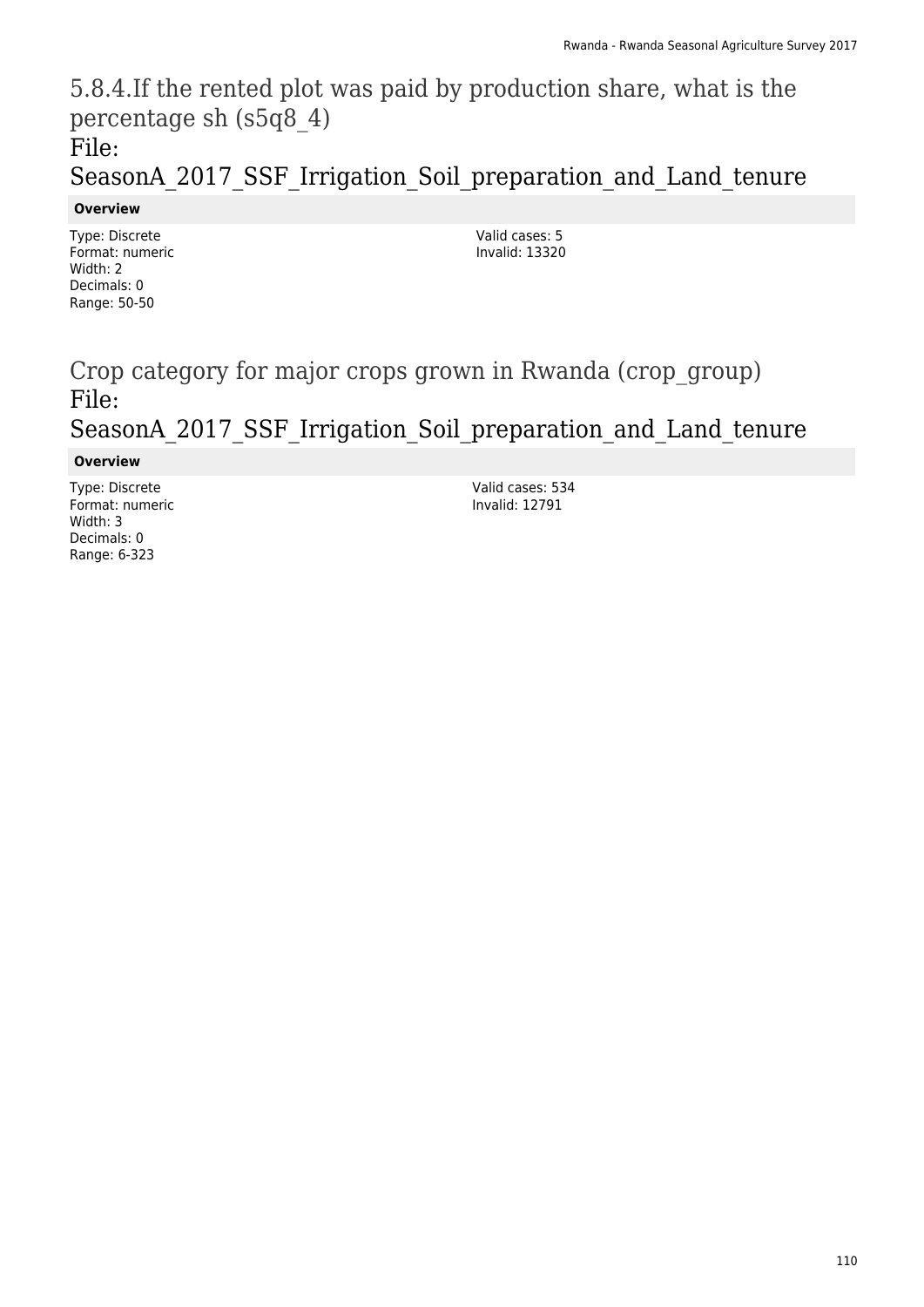# Segment identification (s1q0) File: SeasonA\_2017\_SSF\_Pesticides

#### **Overview**

Type: Continuous Format: numeric Width: 6 Decimals: 0 Range: 111103-572059 Valid cases: 13828 Invalid: 0 Minimum: 111103 Maximum: 572059 Mean: 385339.2 Standard deviation: 135727.9

# 1.1.Province (s1q1) File: SeasonA\_2017\_SSF\_Pesticides

#### **Overview**

Type: Discrete Format: numeric Width: 1 Decimals: 0 Range: 1-5

Valid cases: 13828 Invalid: 0

### 1.2.District (s1q2) File: SeasonA\_2017\_SSF\_Pesticides

#### **Overview**

Type: Discrete Format: numeric Width: 2 Decimals: 0 Range: 11-57

Valid cases: 13828 Invalid: 0

### 1.3.Stratum (s1q3) File: SeasonA\_2017\_SSF\_Pesticides

#### **Overview**

Type: Discrete Format: numeric Width: 2 Decimals: 0 Range: 11-40

Valid cases: 13828 Invalid: 0

# 2.1.Plot number (s2q1) File: SeasonA\_2017\_SSF\_Pesticides

#### **Overview**

Type: Continuous Format: numeric Width: 2 Decimals: 0 Range: 1-93

Valid cases: 13828 Invalid: 0 Minimum: 1 Maximum: 93 Mean: 26.1 Standard deviation: 15.5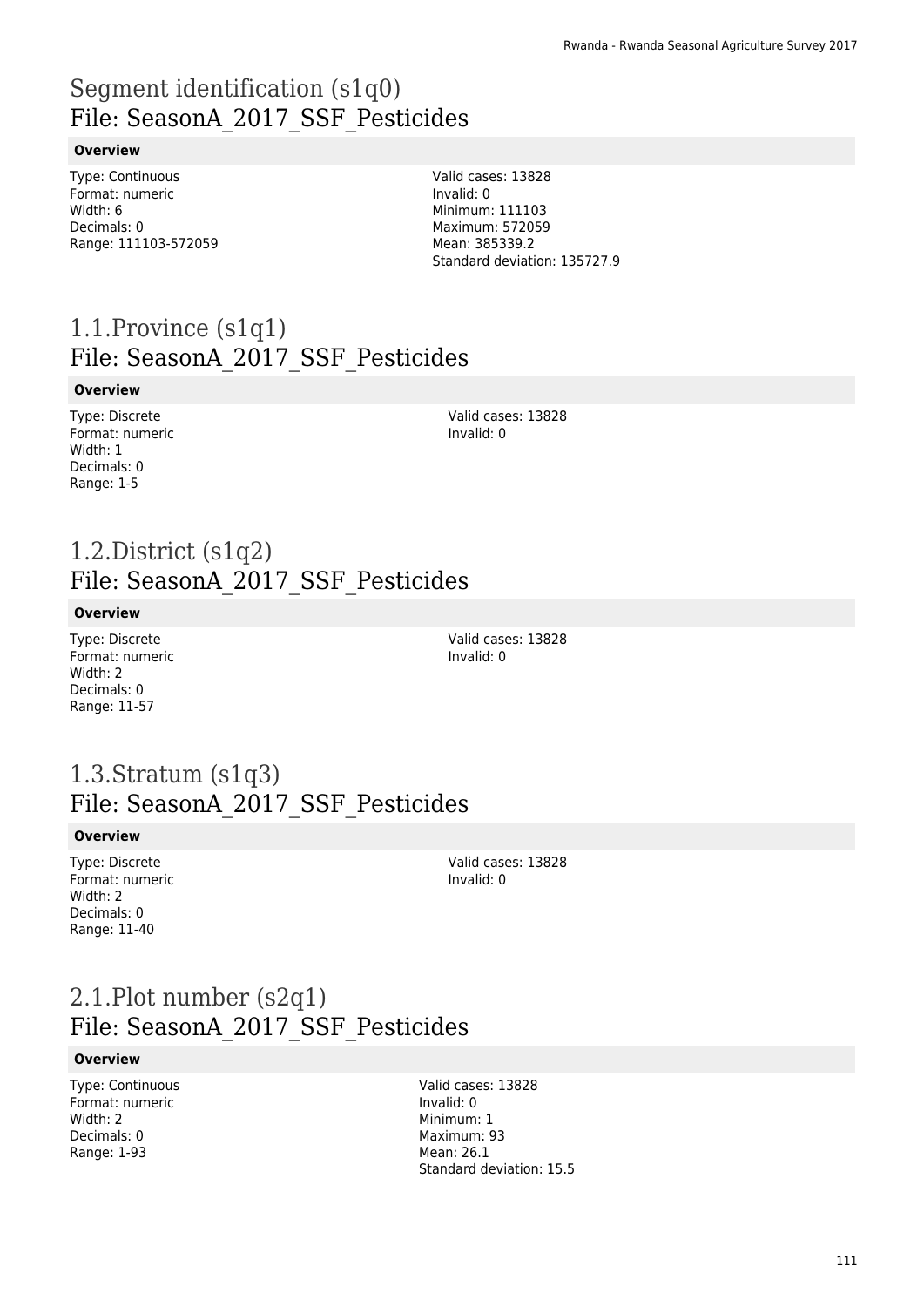# 2.2.Plot area(sqm) (s2q2) File: SeasonA\_2017\_SSF\_Pesticides

#### **Overview**

Type: Continuous Format: numeric Width: 16 Decimals: 0 Range: 20.1970958709717-49702.0859375 Valid cases: 13828 Invalid: 0 Minimum: 20.2 Maximum: 49702.1 Mean: 976.5 Standard deviation: 1640.7

# 3.13.Have you used pesticide in this plot during this season (s3q13) File: SeasonA\_2017\_SSF\_Pesticides

**Overview**

Type: Discrete Format: numeric Width: 1 Decimals: 0 Range: 1-2

Valid cases: 13825 Invalid: 3

### 3.14.Pesticide type (s3q14) File: SeasonA\_2017\_SSF\_Pesticides

#### **Overview**

Type: Discrete Format: numeric Width: 1 Decimals: 0 Range: 1-9

Valid cases: 1864 Invalid: 11964

### 3.15.Pesticide unit (s3q15) File: SeasonA\_2017\_SSF\_Pesticides

#### **Overview**

Type: Discrete Format: numeric Width: 1 Decimals: 0 Range: 1-4

Valid cases: 1856 Invalid: 11972

# 3.16.Pesticide: Total quantity used (s3q16) File: SeasonA\_2017\_SSF\_Pesticides

#### **Overview**

Type: Continuous Format: numeric Width: 4 Decimals: 0 Range: 0-4000

Valid cases: 1848 Invalid: 11980 Minimum: 0 Maximum: 4000 Mean: 75.7 Standard deviation: 172.6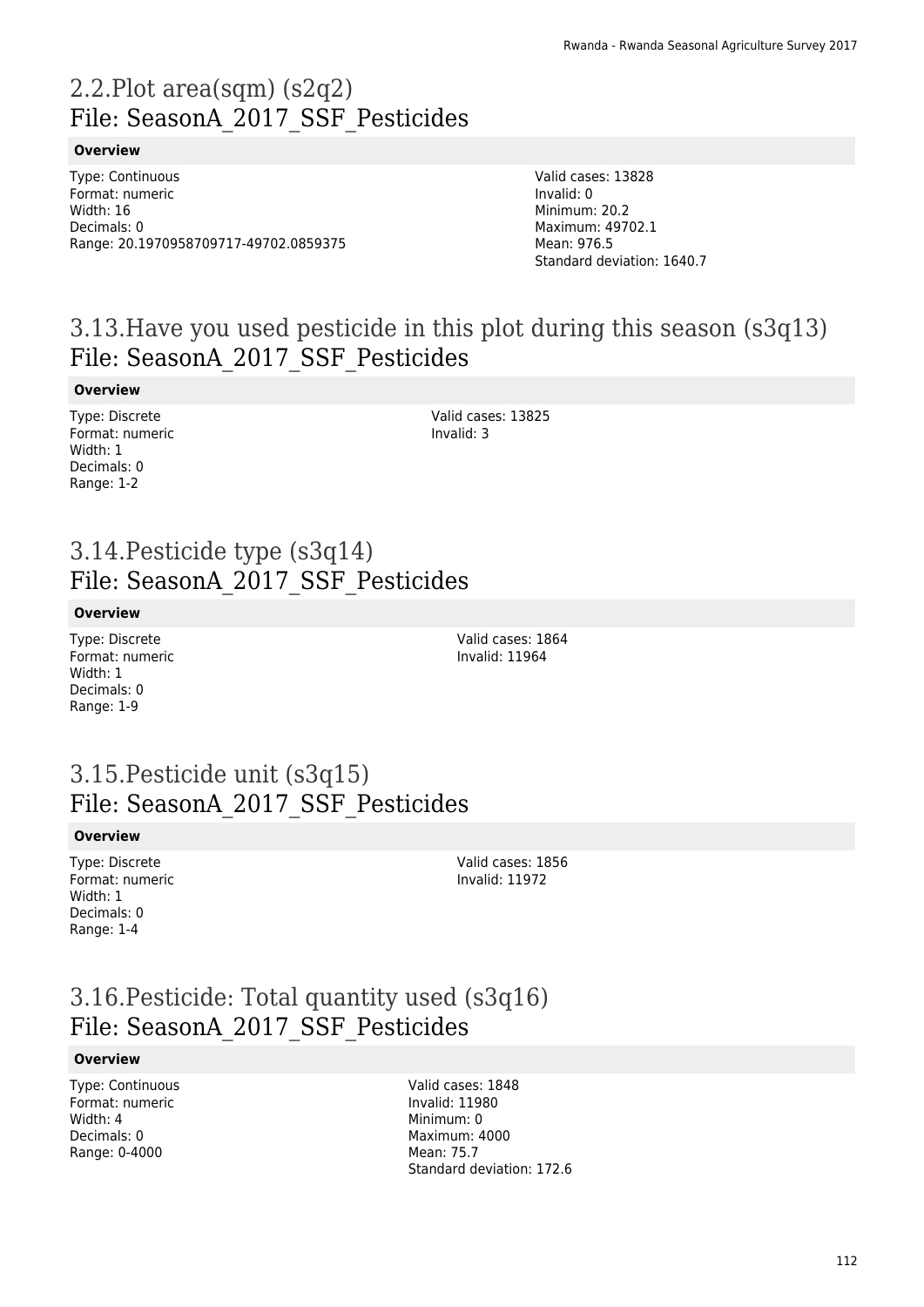# 3.17.Pesticide: Quantity purchased (s3q17) File: SeasonA\_2017\_SSF\_Pesticides

#### **Overview**

Type: Continuous Format: numeric Width: 4 Decimals: 0 Range: 0-4000

Valid cases: 1850 Invalid: 11978 Minimum: 0 Maximum: 4000 Mean: 72.6 Standard deviation: 166.2

# 3.18.Total amount spent on quantity of pesticide purchased(Rwf) (s3q18) File: SeasonA\_2017\_SSF\_Pesticides

#### **Overview**

Type: Continuous Format: numeric Width: 5 Decimals: 0 Range: 0-99999

Valid cases: 1829 Invalid: 11999 Minimum: 0 Maximum: 99999 Mean: 2969.8 Standard deviation: 7219.7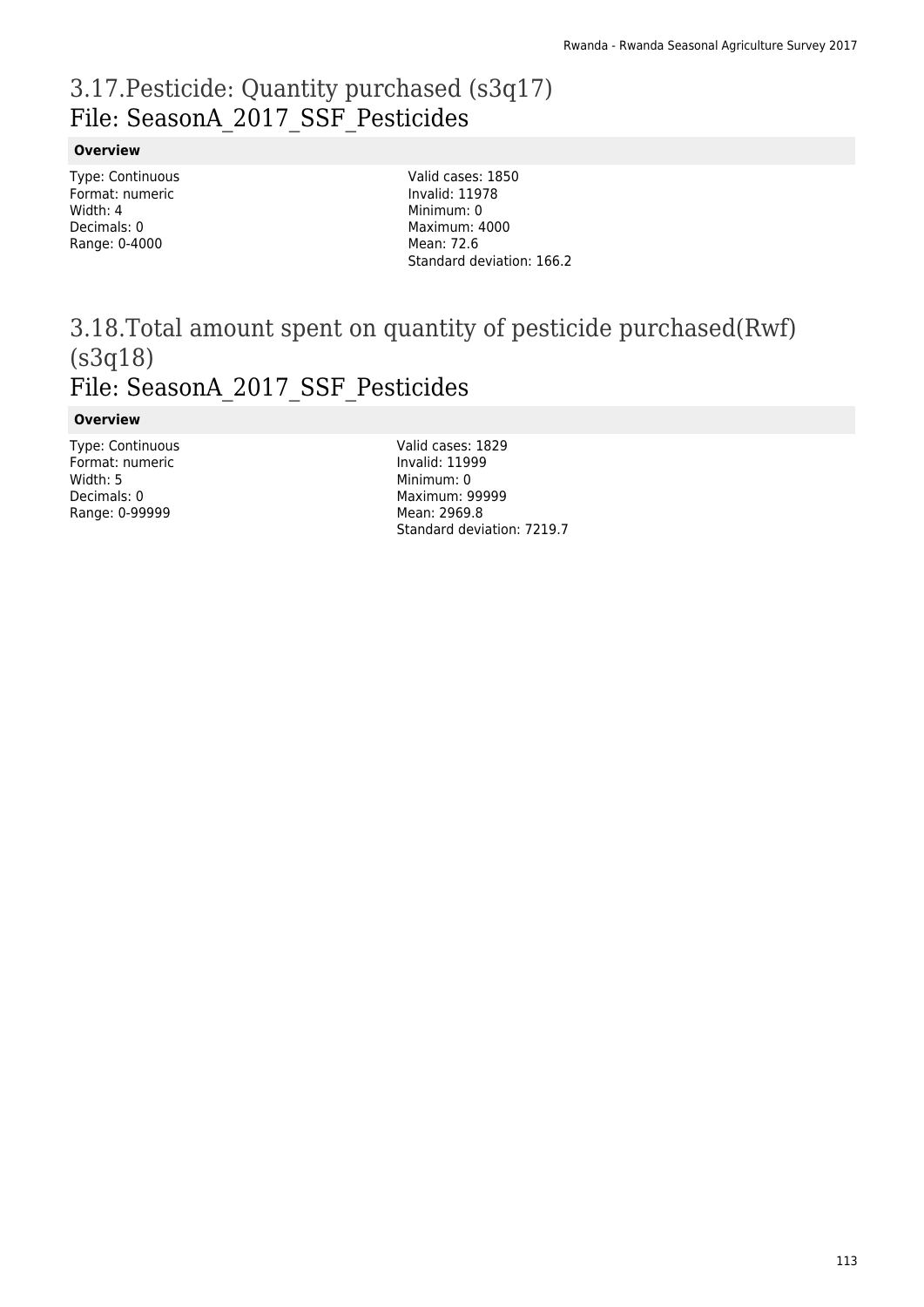# 1.0 Segment ID number (s1q0) File: SeasonA\_2017\_SSF\_Screening

#### **Overview**

Type: Continuous Format: numeric Width: 6 Decimals: 0 Range: 111102-572059 Valid cases: 68212 Invalid: 0 Minimum: 111102 Maximum: 572059 Mean: 390523 Standard deviation: 139815.9

# 1.1 Province Name (s1q1) File: SeasonA\_2017\_SSF\_Screening

#### **Overview**

Type: Discrete Format: numeric Width: 1 Decimals: 0 Range: 1-5

Valid cases: 68212 Invalid: 0

### 1.2 District Name (s1q2) File: SeasonA\_2017\_SSF\_Screening

#### **Overview**

Type: Discrete Format: numeric Width: 2 Decimals: 0 Range: 11-57

Valid cases: 68212 Invalid: 0

### 1.3 Stratum (s1q3) File: SeasonA\_2017\_SSF\_Screening

#### **Overview**

Type: Discrete Format: numeric Width: 2 Decimals: 0 Range: 11-30

Valid cases: 68212 Invalid: 0

### 1.4 Segment number (s1q4) File: SeasonA\_2017\_SSF\_Screening

#### **Overview**

Type: Continuous Format: numeric Width: 2 Decimals: 0 Range: 1-72

Valid cases: 68212 Invalid: 0 Minimum: 1 Maximum: 72 Mean: 18.8 Standard deviation: 14.2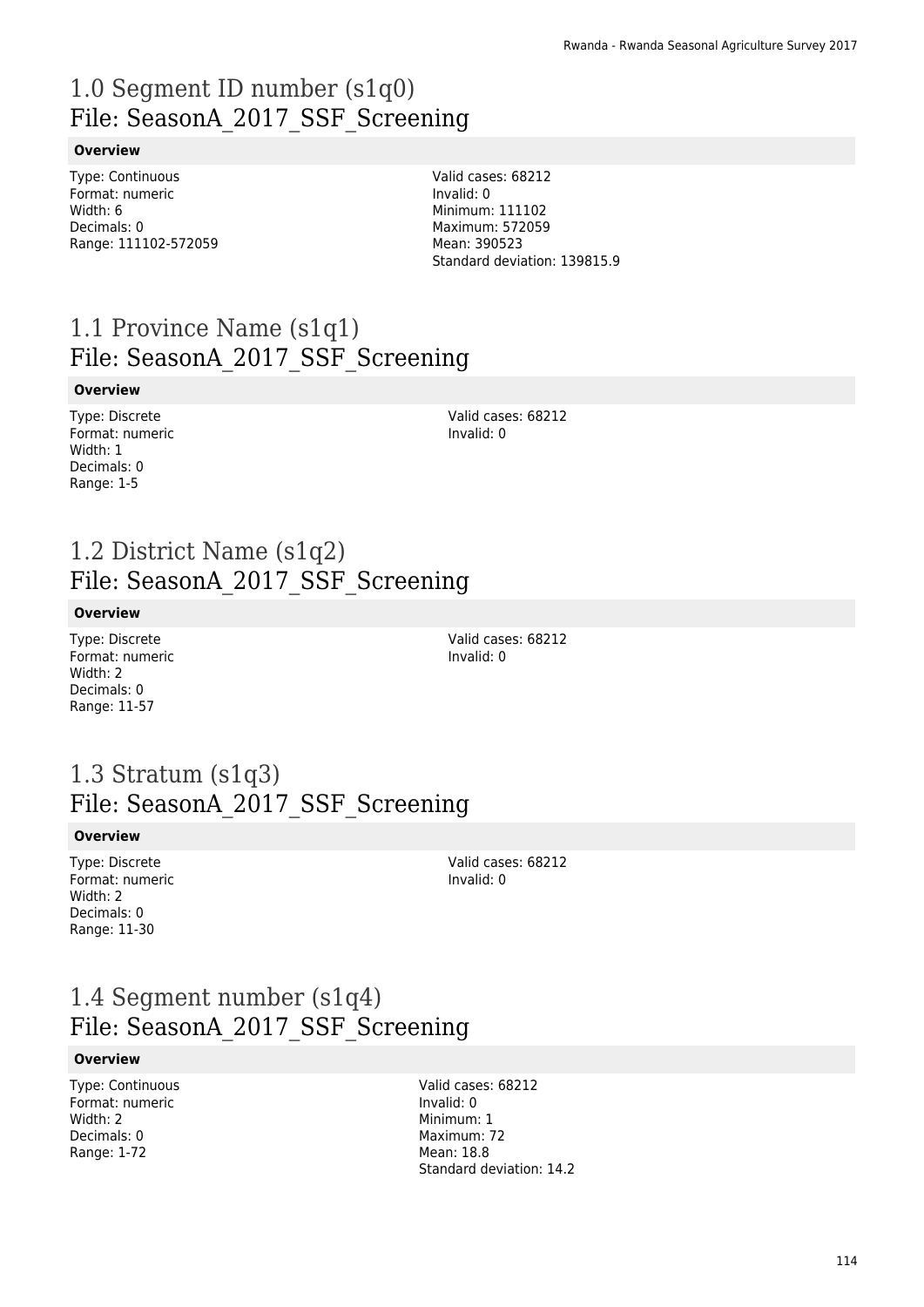# 1.5 Date of visiting the segment (Date-Month-Year) (s1q5) File: SeasonA\_2017\_SSF\_Screening

#### **Overview**

Type: Continuous Format: numeric Width: 8 Decimals: 0 Range: 2012017-31122016

Valid cases: 68187 Invalid: 25 Minimum: 2012017 Maximum: 31122016 Mean: 17567799.6 Standard deviation: 7718922.4

# 1.8 Number of grids in the segment (s1q8) File: SeasonA\_2017\_SSF\_Screening

#### **Overview**

Type: Continuous Format: numeric Width: 2 Decimals: 0 Range: 47-94

Valid cases: 68212 Invalid: 0 Minimum: 47 Maximum: 94 Mean: 52.1 Standard deviation: 8.7

# 2.1 Sampled Grid point number (s2q1) File: SeasonA\_2017\_SSF\_Screening

#### **Overview**

Type: Discrete Format: numeric Width: 2 Decimals: 0 Range: 99-99

Valid cases: 68212 Invalid: 0

### 2.2 Plot Number (s2q2) File: SeasonA\_2017\_SSF\_Screening

#### **Overview**

Type: Continuous Format: numeric Width: 2 Decimals: 0 Range: 1-93

Valid cases: 68212 Invalid: 0 Minimum: 1 Maximum: 93 Mean: 26 Standard deviation: 15.8

### 2.3 Plot size(square meters) (s2q3) File: SeasonA\_2017\_SSF\_Screening

#### **Overview**

Type: Continuous Format: numeric Width: 17 Decimals: 0 Range: -10475.3681640625-523026.6875

Valid cases: 68212 Invalid: 0 Minimum: -10475.4 Maximum: 523026.7 Mean: 1677.3 Standard deviation: 10974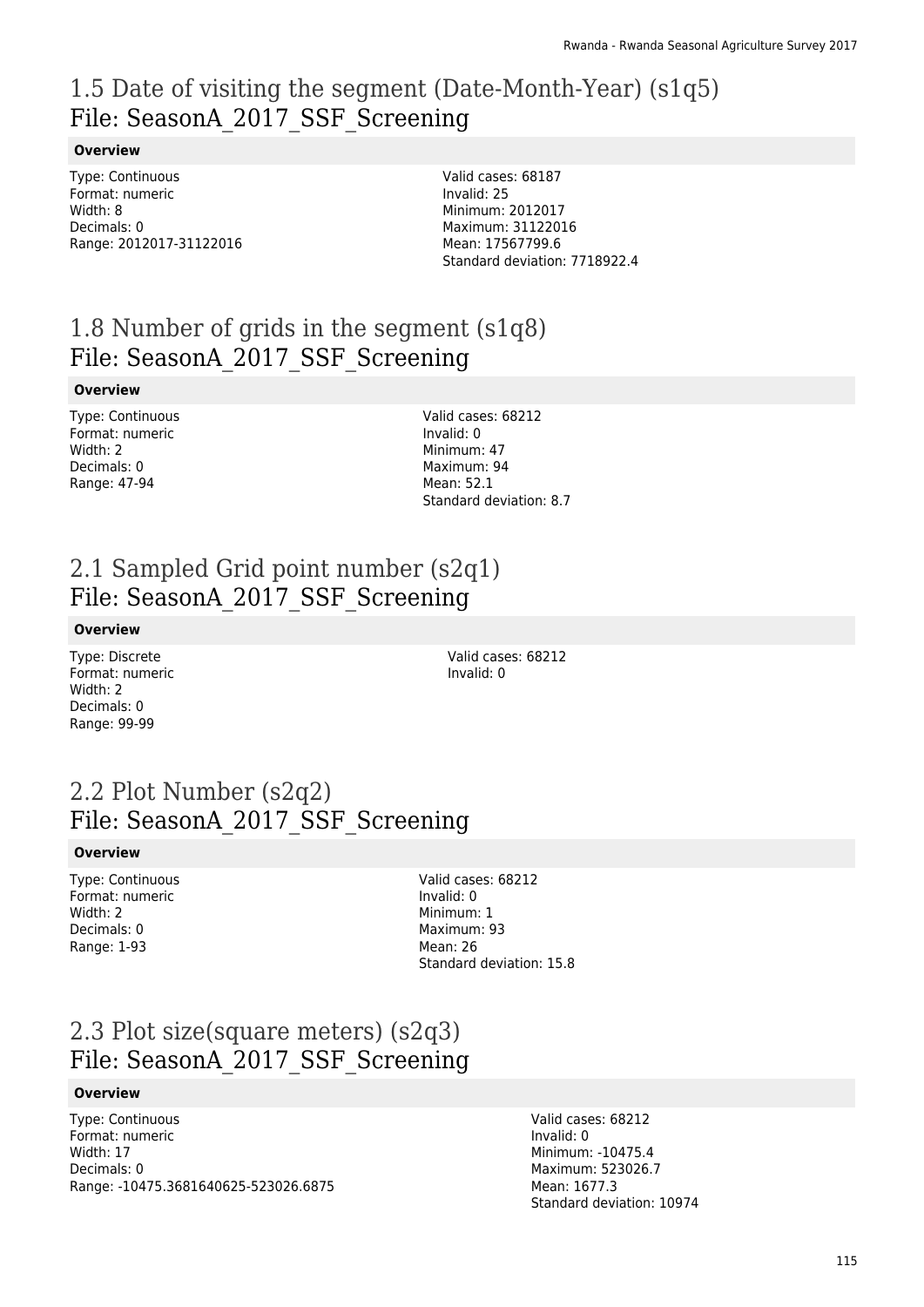# 2.5 Number of grids in the same plot (s2q5) File: SeasonA\_2017\_SSF\_Screening

#### **Overview**

Type: Continuous Format: numeric Width: 2 Decimals: 0 Range: 1-93

Valid cases: 68212 Invalid: 0 Minimum: 1 Maximum: 93 Mean: 1.4 Standard deviation: 2.5

# 2.6 Plot land use (s2q6) File: SeasonA\_2017\_SSF\_Screening

#### **Overview**

Type: Discrete Format: numeric Width: 2 Decimals: 0 Range: 96-99

Valid cases: 68212 Invalid: 0

### 2.7 Non-agricultural land type (s2q7) File: SeasonA\_2017\_SSF\_Screening

#### **Overview**

Type: Discrete Format: numeric Width: 1 Decimals: 0 Range: 1-7

Valid cases: 4198 Invalid: 64014

### 2.8 Cropping system (s2q8) File: SeasonA\_2017\_SSF\_Screening

#### **Overview**

Type: Discrete Format: numeric Width: 1 Decimals: 0 Range: 1-2

Valid cases: 58890 Invalid: 9322

# 2.9 Number of main crops in the plot (s2q9) File: SeasonA\_2017\_SSF\_Screening

#### **Overview**

Type: Discrete Format: numeric Width: 1 Decimals: 0 Range: 1-8

Valid cases: 58890 Invalid: 9322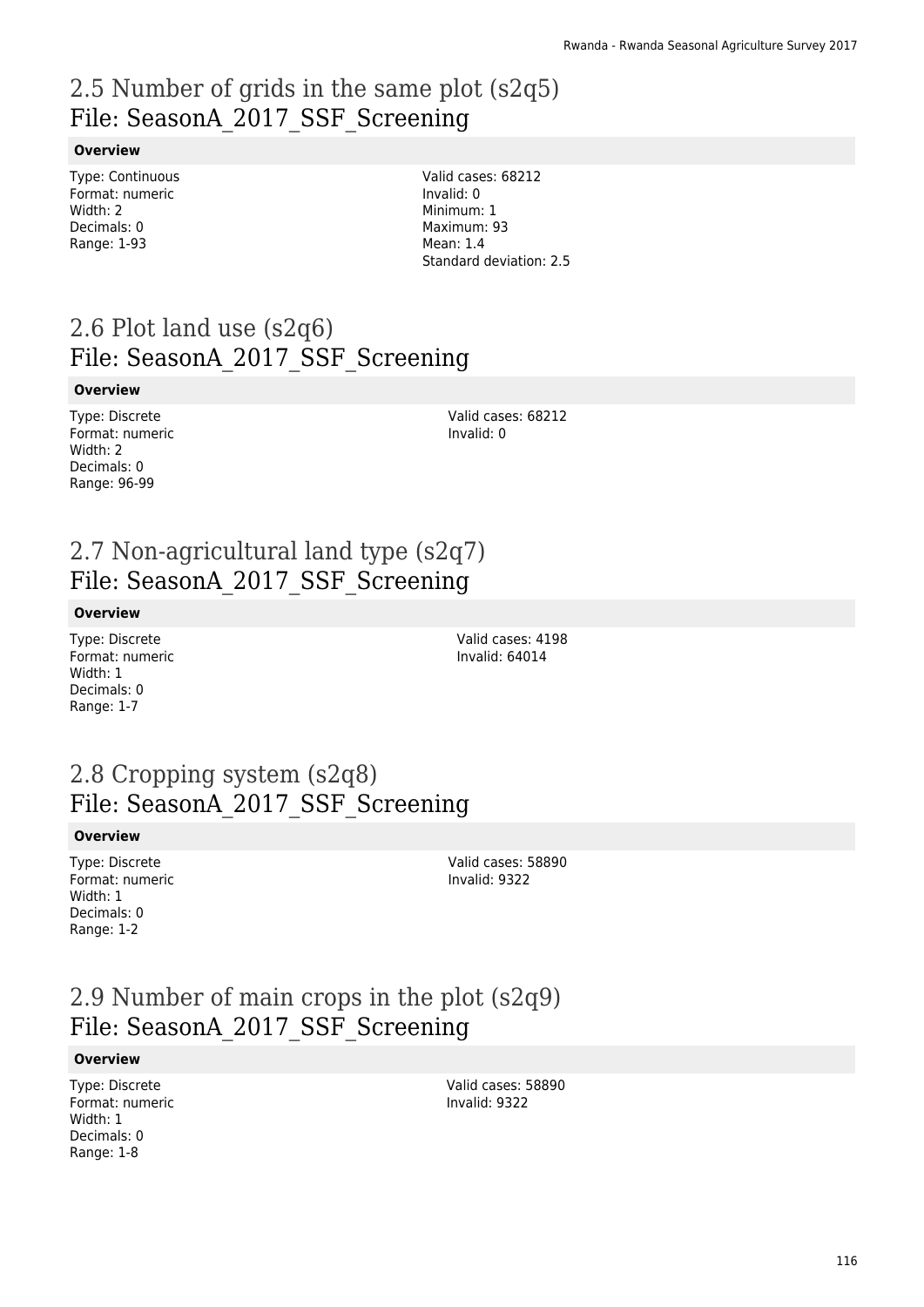# 2.10 Crop type/Seasonal or perenial crop (s2q10) File: SeasonA\_2017\_SSF\_Screening

#### **Overview**

Type: Discrete Format: numeric Width: 1 Decimals: 0 Range: 1-3

Valid cases: 58890 Invalid: 9322

# 2.11 Crop name (s2q11) File: SeasonA\_2017\_SSF\_Screening

#### **Overview**

Type: Discrete Format: numeric Width: 3 Decimals: 0 Range: 97-519

Valid cases: 58890 Invalid: 9322

### 2.12.1 Crop proportion in  $(\%)$  (s2q12-1) File: SeasonA\_2017\_SSF\_Screening

#### **Overview**

Type: Continuous Format: numeric Width: 3 Decimals: 0 Range: 0-100

Valid cases: 58884 Invalid: 9328 Minimum: 0 Maximum: 100 Mean: 49.9 Standard deviation: 34.2

### 2.12.2 Crop proportion in (range) (s2q12\_2) File: SeasonA\_2017\_SSF\_Screening

#### **Overview**

Type: Discrete Format: numeric Width: 2 Decimals: 0 Range: 1-10

Valid cases: 58890 Invalid: 9322

### 2.13 Number of trees in case of plantation of perennial crops (s2q13) File: SeasonA\_2017\_SSF\_Screening

#### **Overview**

Type: Continuous Format: numeric Width: 5 Decimals: 0 Range: 0-25000

Valid cases: 22133 Invalid: 46079 Minimum: 0 Maximum: 25000 Mean: 145.2 Standard deviation: 523.5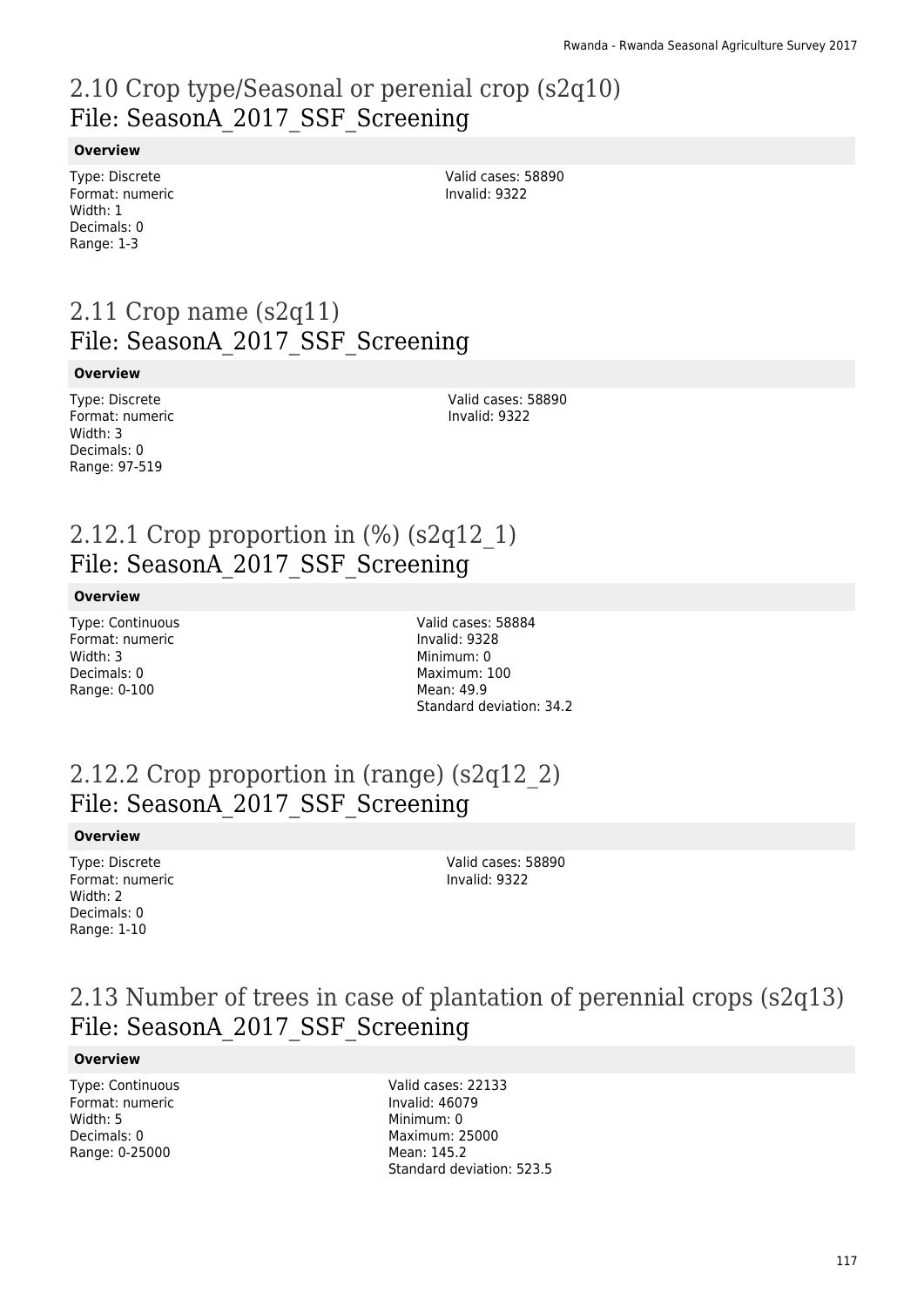### 2.14 Number of trees susceptible to produce in these six months (s2q14) File: SeasonA\_2017\_SSF\_Screening

#### **Overview**

Type: Continuous Format: numeric Width: 5 Decimals: 0 Range: 0-11785

Valid cases: 22133 Invalid: 46079 Minimum: 0 Maximum: 11785 Mean: 25.9 Standard deviation: 243.9

# 2.15 Is this crop for this season ? (s2q15) File: SeasonA\_2017\_SSF\_Screening

#### **Overview**

Type: Discrete Format: numeric Width: 1 Decimals: 0 Range: 1-2

Valid cases: 58890 Invalid: 9322

# 2.16 What is the expected period of harvesting for this crop? (s2q16) File: SeasonA\_2017\_SSF\_Screening

#### **Overview**

Type: Discrete Format: numeric Width: 1 Decimals: 0 Range: 1-8

Valid cases: 58867 Invalid: 9345

### Crop category based on major crops grown in Rwanda (crop\_category) File: SeasonA\_2017\_SSF\_Screening

#### **Overview**

Type: Discrete Format: numeric Width: 3 Decimals: 0 Range: 6-519

Valid cases: 58890 Invalid: 9322

### Segment weight (WH\_Sgt) File: SeasonA\_2017\_SSF\_Screening

#### **Overview**

Type: Continuous Format: numeric Width: 15 Decimals: 0 Range: 1-340.14544463003

Valid cases: 68212 Invalid: 0 Minimum: 1 Maximum: 340.1 Mean: 180.7 Standard deviation: 84.7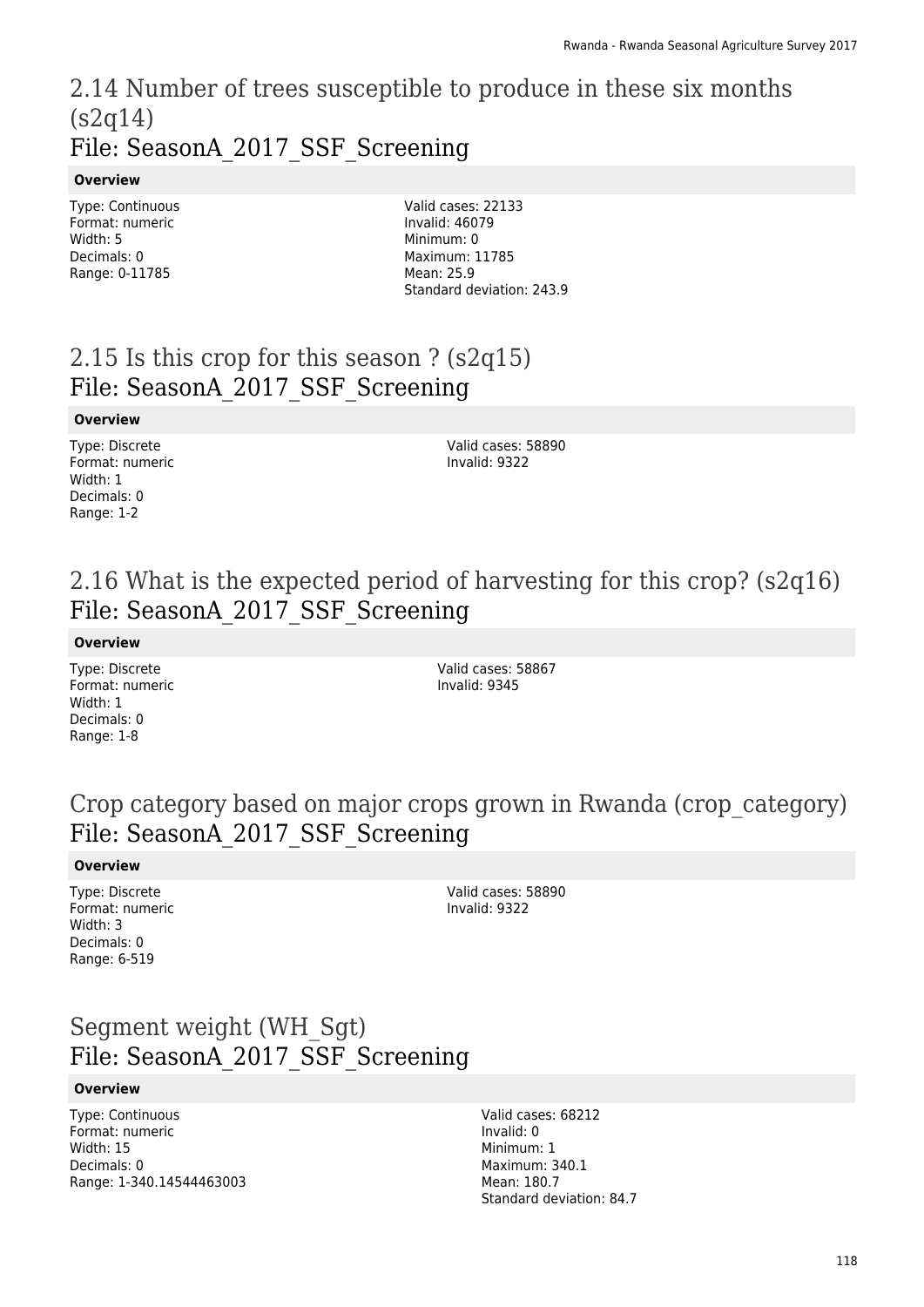# Plot weight (WH\_Plot) File: SeasonA\_2017\_SSF\_Screening

#### **Overview**

Type: Continuous Format: numeric Width: 16 Decimals: 0 Range: 3.5092465877533-2161.38232421875

Valid cases: 68212 Invalid: 0 Minimum: 3.5 Maximum: 2161.4 Mean: 553.7 Standard deviation: 376.4

# total segment size in ha (Sgt\_size) File: SeasonA\_2017\_SSF\_Screening

#### **Overview**

Type: Continuous Format: numeric Width: 13 Decimals: 0 Range: 9.4656297422-52.8776296499 Valid cases: 68212 Invalid: 0 Minimum: 9.5 Maximum: 52.9 Mean: 12 Standard deviation: 8.8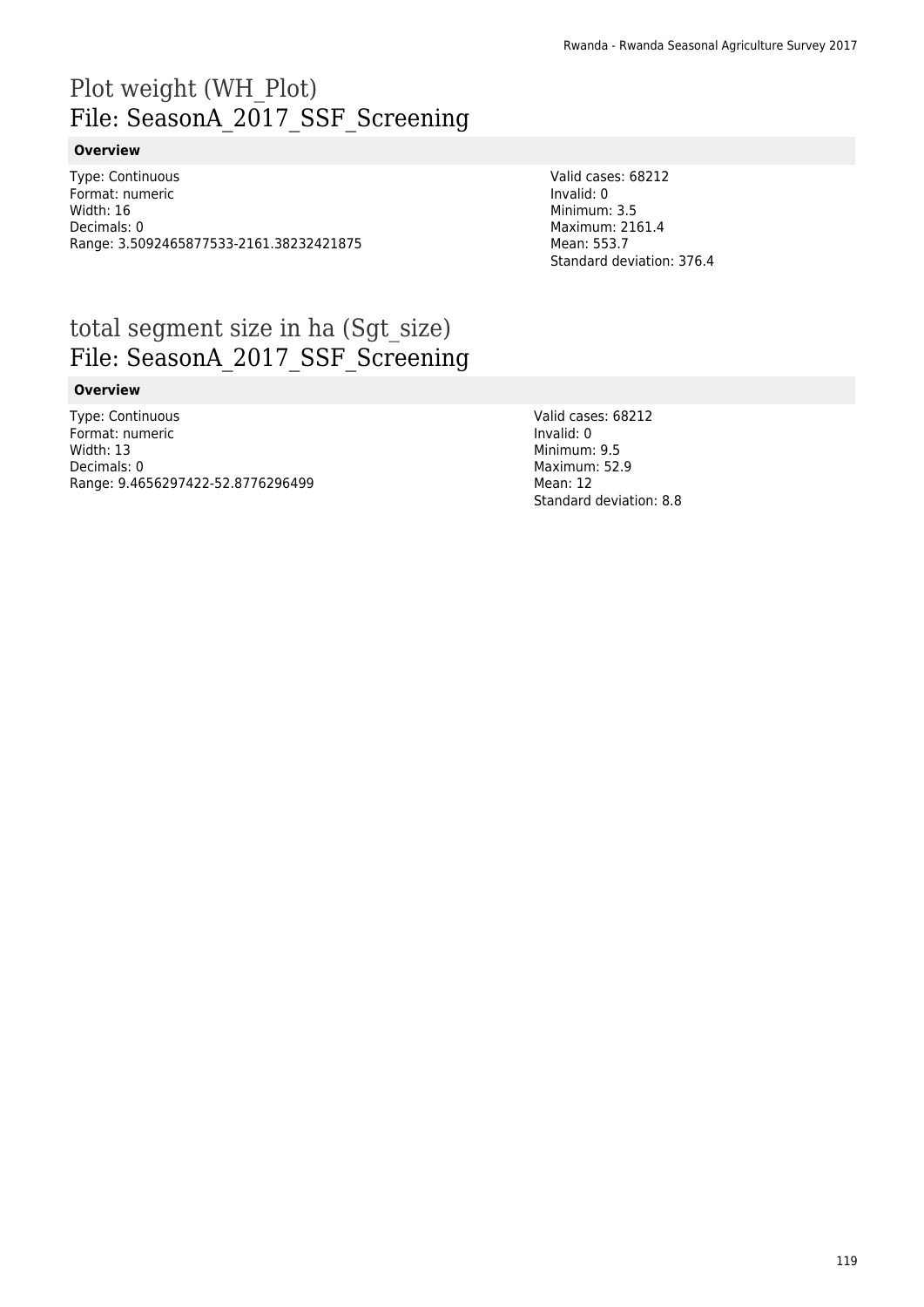# Larger scale farmer's Identification (LSF\_ID) File: SeasonB\_2017\_LSF\_Antierosion

#### **Overview**

Type: Continuous Format: numeric Width: 5 Decimals: 0 Range: 12001-57033 Valid cases: 1204 Invalid: 0 Minimum: 12001 Maximum: 57033 Mean: 40375 Standard deviation: 17036

# 1.1 Province (s1q1) File: SeasonB\_2017\_LSF\_Antierosion

#### **Overview**

Type: Discrete Format: numeric Width: 1 Decimals: 0 Range: 1-5

Valid cases: 1204 Invalid: 0

### 1.2 District (s1q2) File: SeasonB\_2017\_LSF\_Antierosion

#### **Overview**

Type: Discrete Format: numeric Width: 2 Decimals: 0 Range: 11-57

Valid cases: 1204 Invalid: 0

### 2.1 Plot number (s2q1) File: SeasonB\_2017\_LSF\_Antierosion

#### **Overview**

Type: Continuous Format: numeric Width: 2 Decimals: 0 Range: 1-75

Valid cases: 1204 Invalid: 0 Minimum: 1 Maximum: 75 Mean: 11.5 Standard deviation: 12

### 2.2 Plot size in (m2) (s2q2) File: SeasonB\_2017\_LSF\_Antierosion

#### **Overview**

Type: Continuous Format: numeric Width: 7 Decimals: 0 Range: 109.85-8881991 Valid cases: 1204 Invalid: 0 Minimum: 109.9 Maximum: 8881991 Mean: 171696.5 Standard deviation: 711100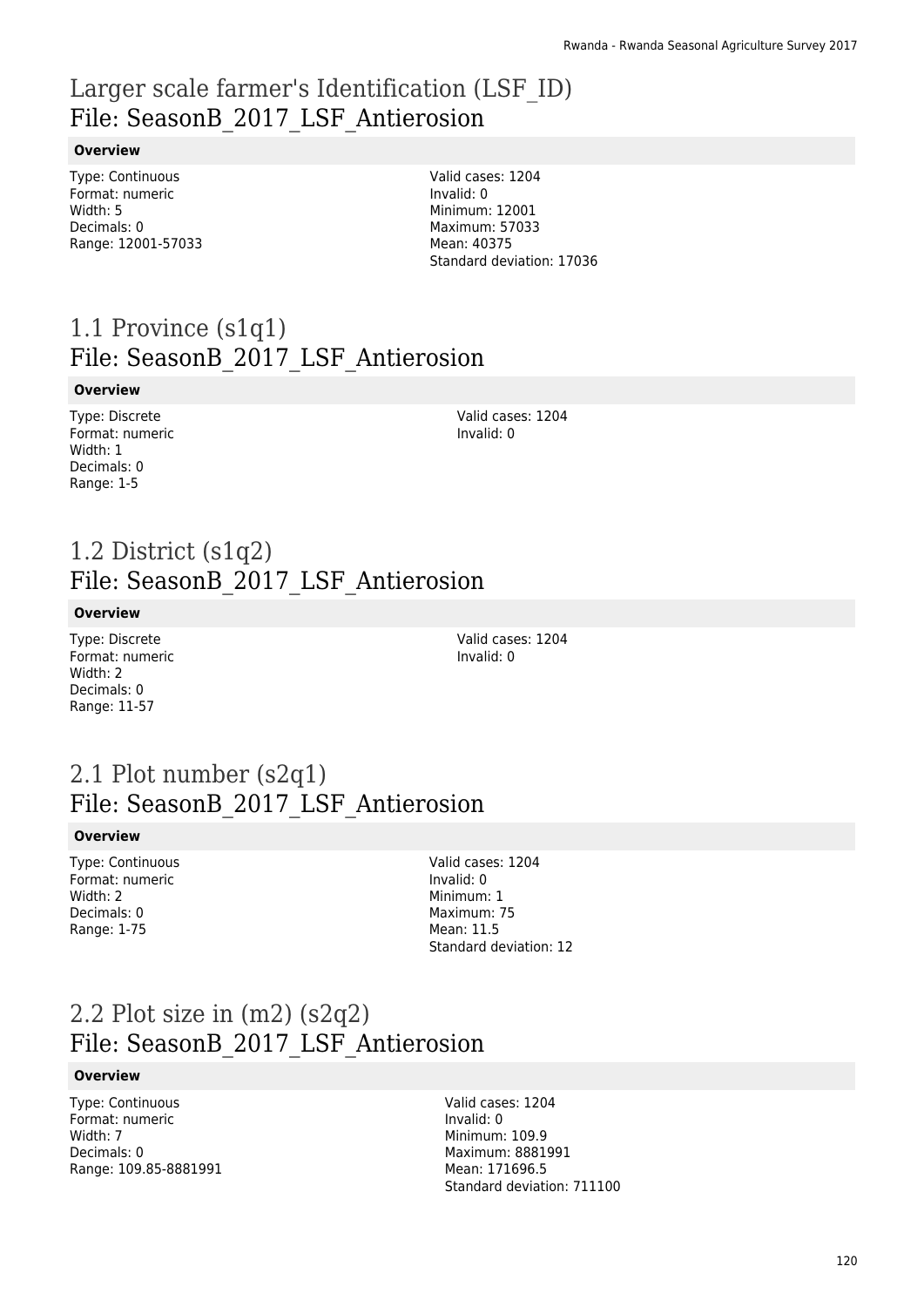# 4.1 What is the degree of erosion on this plot? (s4q1) File: SeasonB\_2017\_LSF\_Antierosion

**Overview**

Type: Discrete Format: numeric Width: 1 Decimals: 0 Range: 1-3

Valid cases: 1204 Invalid: 0

# 4.2 Is there any anti erosion activity on this plot? (s4q2) File: SeasonB\_2017\_LSF\_Antierosion

**Overview**

Type: Discrete Format: numeric Width: 1 Decimals: 0 Range: 1-2

Valid cases: 1204 Invalid: 0

# Types of anti erosion activities existing in the plot (s4q3) File: SeasonB\_2017\_LSF\_Antierosion

**Overview**

Type: Discrete Format: numeric Width: 1 Decimals: 0 Range: 0-9

Valid cases: 762 Invalid: 442

# Was this anti-erosion activity done in this season? (s4q4) File: SeasonB\_2017\_LSF\_Antierosion

#### **Overview**

Type: Discrete Format: numeric Width: 1 Decimals: 0 Range: 1-2

Valid cases: 763 Invalid: 441

### What is the total cost of this anti-erosion actity in this season? (s4q5) File: SeasonB\_2017\_LSF\_Antierosion

#### **Overview**

Type: Continuous Format: numeric Width: 8 Decimals: 0 Range: 0-18000000 Valid cases: 133 Invalid: 1071 Minimum: 0 Maximum: 18000000 Mean: 521681.9 Standard deviation: 1933907.4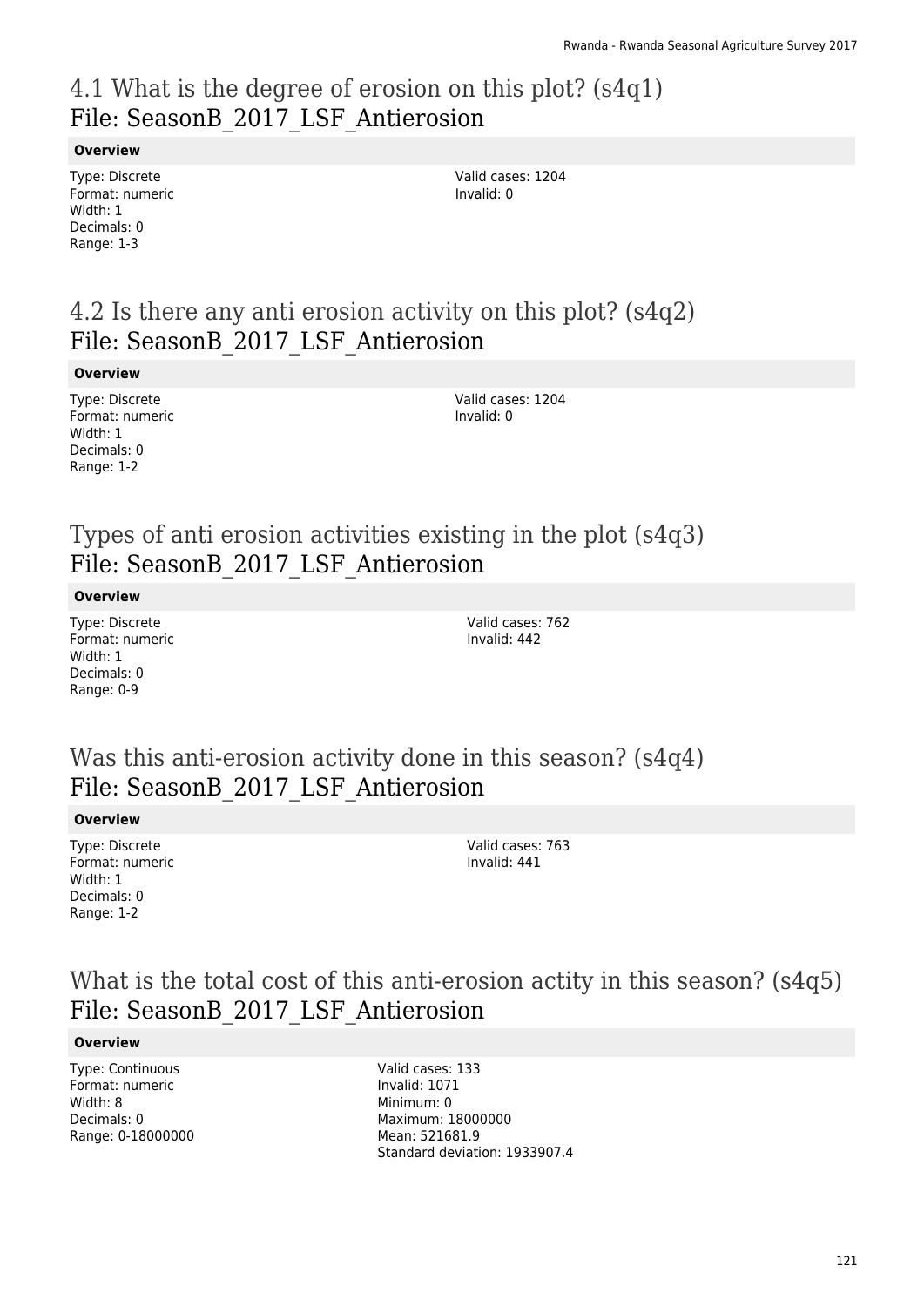# Larger scale farmer's Identification (LSF\_ID) File: SeasonB\_2017\_LSF\_Crop production

#### **Overview**

Type: Continuous Format: numeric Width: 5 Decimals: 0 Range: 12001-57033 Valid cases: 1591 Invalid: 0 Minimum: 12001 Maximum: 57033 Mean: 41478.3 Standard deviation: 17007.6

# 1.1 Province (s1q1) File: SeasonB\_2017\_LSF\_Crop production

#### **Overview**

Type: Discrete Format: numeric Width: 1 Decimals: 0 Range: 1-5

Valid cases: 1591 Invalid: 0

### 1.2 District (s1q2) File: SeasonB\_2017\_LSF\_Crop production

#### **Overview**

Type: Discrete Format: numeric Width: 2 Decimals: 0 Range: 11-57

Valid cases: 1591 Invalid: 0

### 2.1 Plot number (s2q1) File: SeasonB\_2017\_LSF\_Crop production

#### **Overview**

Type: Continuous Format: numeric Width: 2 Decimals: 0 Range: 1-75

Valid cases: 1591 Invalid: 0 Minimum: 1 Maximum: 75 Mean: 11.7 Standard deviation: 12.1

### 2.2 Plot area in square meters (s2q2) File: SeasonB\_2017\_LSF\_Crop production

#### **Overview**

Type: Continuous Format: numeric Width: 7 Decimals: 0 Range: 109.85-8881991

Valid cases: 1591 Invalid: 0 Minimum: 109.9 Maximum: 8881991 Mean: 123137.1 Standard deviation: 595951.2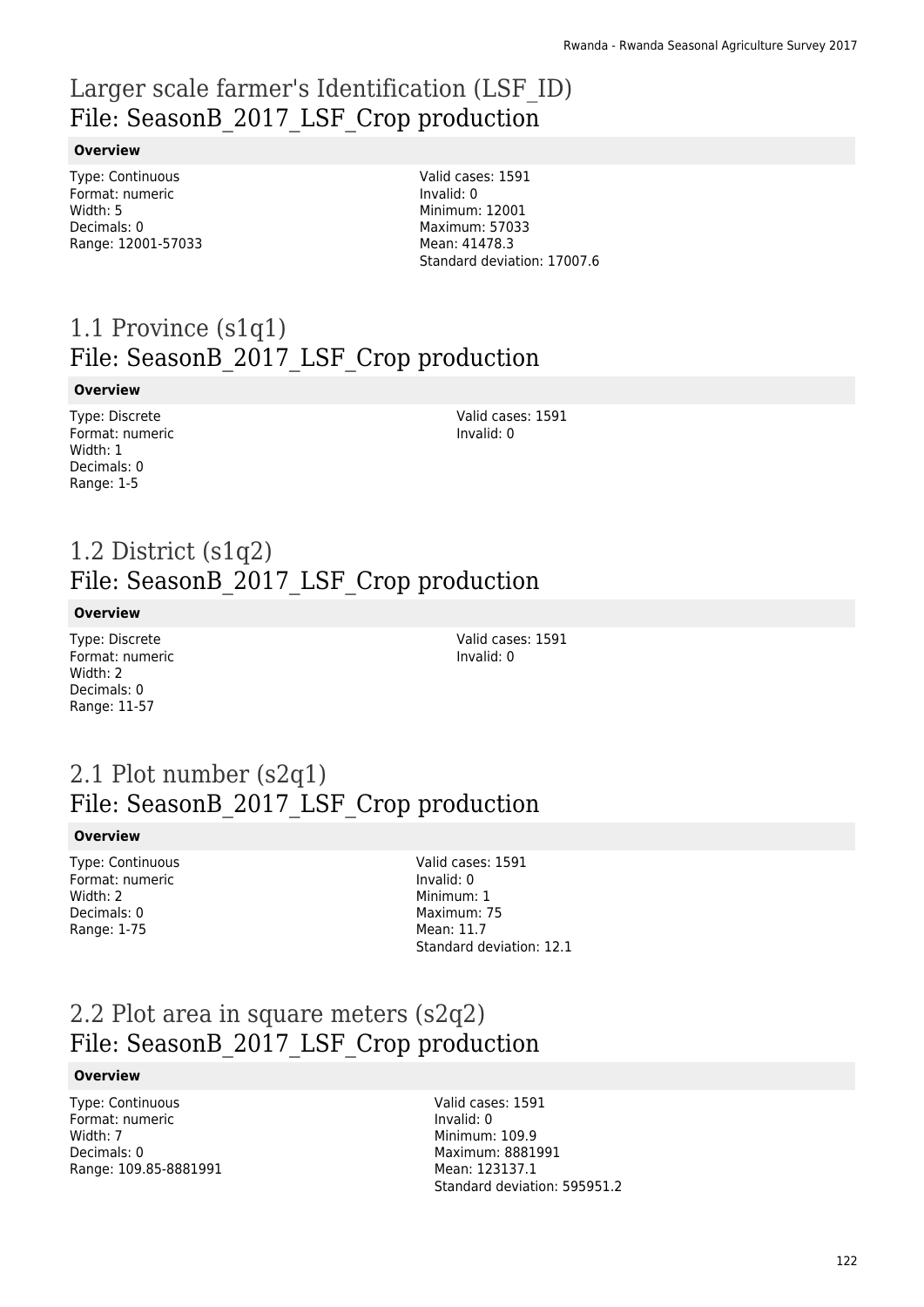# 2.4 Cropping system in the plot (s2q4) File: SeasonB\_2017\_LSF\_Crop production

#### **Overview**

Type: Discrete Format: numeric Width: 1 Decimals: 0 Range: 1-2

Valid cases: 1591 Invalid: 0

# 2.5 Number of main crops in the plot (s2q5) File: SeasonB\_2017\_LSF\_Crop production

#### **Overview**

Type: Discrete Format: numeric Width: 1 Decimals: 0 Range: 1-9

Valid cases: 1591 Invalid: 0

### 2.6 Crop name (s2q6) File: SeasonB\_2017\_LSF\_Crop production

#### **Overview**

Type: Discrete Format: numeric Width: 3 Decimals: 0 Range: 97-519

Valid cases: 1591 Invalid: 0

### 2.7.crop area in square meters (s2q7) File: SeasonB\_2017\_LSF\_Crop production

#### **Overview**

Type: Continuous Format: numeric Width: 15 Decimals: 0 Range: 3.2532000541687-7820359 Valid cases: 1591 Invalid: 0 Minimum: 3.3 Maximum: 7820359 Mean: 101368.4 Standard deviation: 540085

### 2.8 Number of trees in case of plantation (s2q8) File: SeasonB\_2017\_LSF\_Crop production

#### **Overview**

Type: Continuous Format: numeric Width: 7 Decimals: 0 Range: 1-1177780

Valid cases: 562 Invalid: 1029 Minimum: 1 Maximum: 1177780 Mean: 3883.6 Standard deviation: 51571.6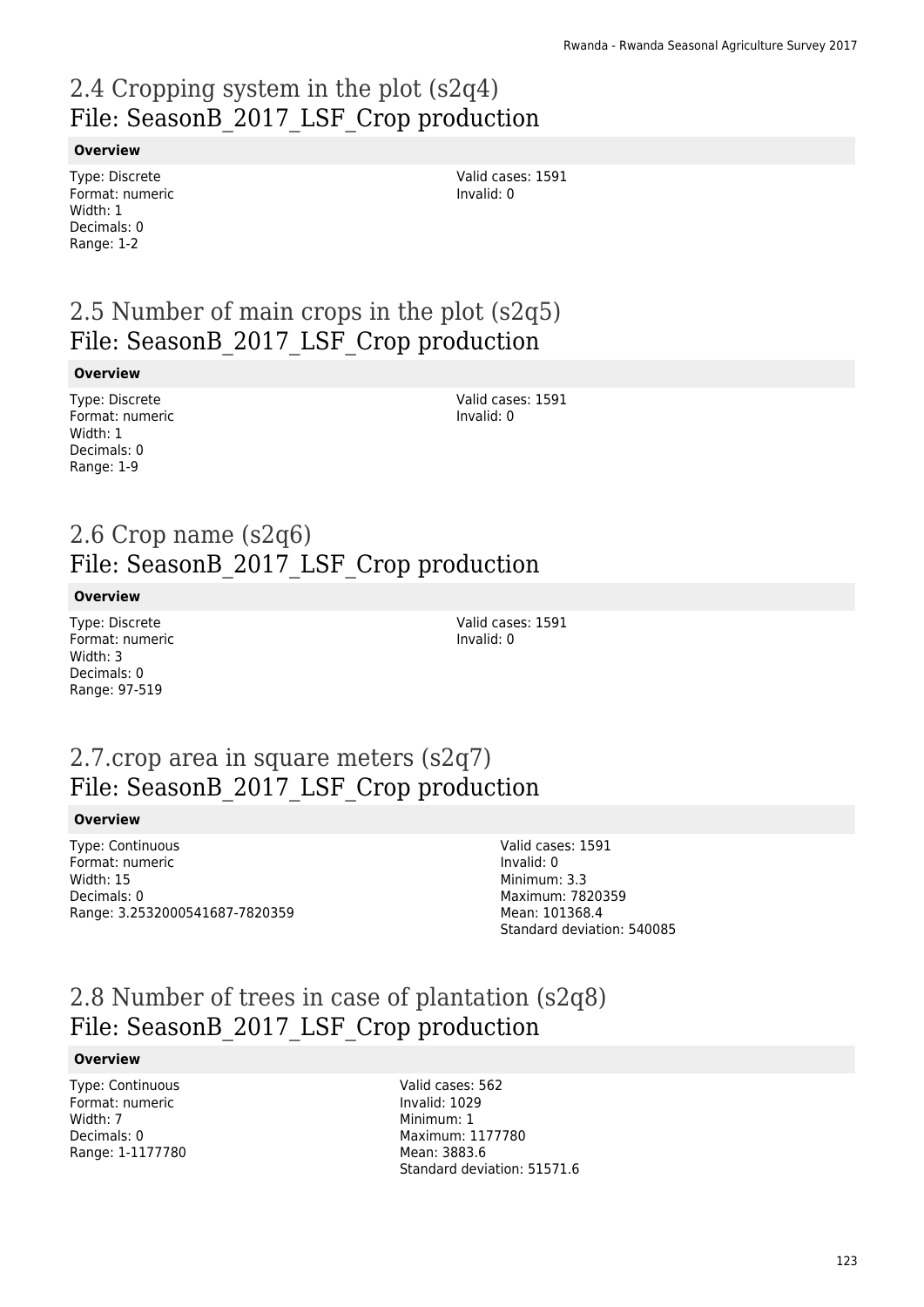# 2.9 Number of trees susceptible to produce in six months (s2q9) File: SeasonB\_2017\_LSF\_Crop production

#### **Overview**

Type: Continuous Format: numeric Width: 7 Decimals: 0 Range: 0-1177780

Valid cases: 562 Invalid: 1029 Minimum: 0 Maximum: 1177780 Mean: 3457.4 Standard deviation: 51425.8

# 2.10 Sowing date (s2q10) File: SeasonB\_2017\_LSF\_Crop production

#### **Overview**

Type: Discrete Format: numeric Width: 1 Decimals: 0 Range: 1-7

Valid cases: 1239 Invalid: 352

# 2.11 Expected period of harvesting (s2q11) File: SeasonB\_2017\_LSF\_Crop production

#### **Overview**

Type: Discrete Format: numeric Width: 1 Decimals: 0 Range: 1-9

Valid cases: 1240 Invalid: 351

### 2.12 Type of seeds sown (s2q12) File: SeasonB\_2017\_LSF\_Crop production

#### **Overview**

Type: Discrete Format: numeric Width: 1 Decimals: 0 Range: 1-3

Valid cases: 1240 Invalid: 351

# 2.13.1 Quantity of traditional seeds sown (unit) (s2q13\_1) File: SeasonB\_2017\_LSF\_Crop production

#### **Overview**

Type: Discrete Format: numeric Width: 1 Decimals: 0 Range: 1-3

Valid cases: 756 Invalid: 835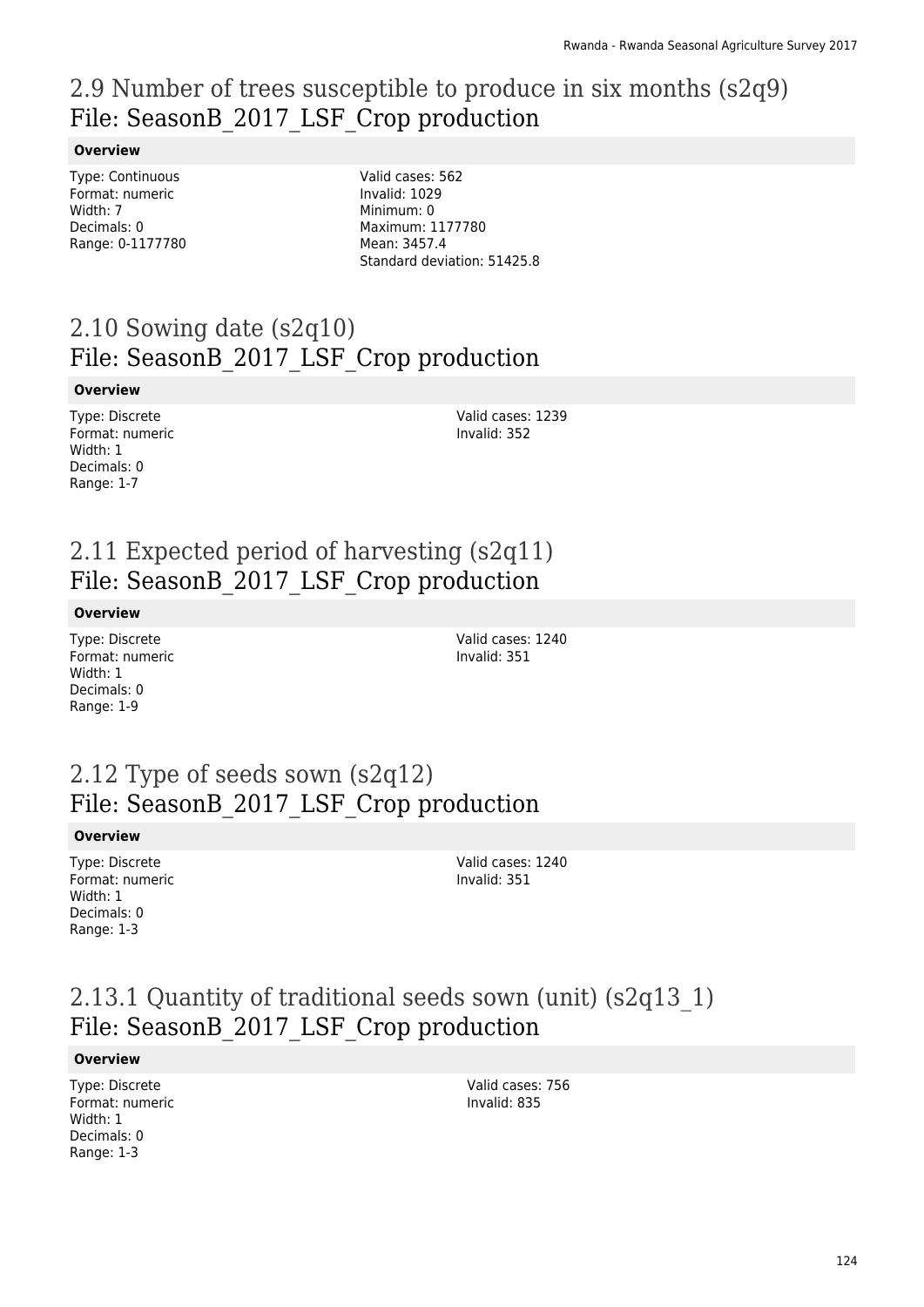# 2.13.2 Quantity of traditional seeds sown (quantity) (s2q13\_2) File: SeasonB\_2017\_LSF\_Crop production

#### **Overview**

Type: Continuous Format: numeric Width: 5 Decimals: 0 Range: 0-25857

Valid cases: 442 Invalid: 1149 Minimum: 0 Maximum: 25857 Mean: 436.1 Standard deviation: 1736.5

# 2.14 Quantity of traditional seeds purchased (s2q14) File: SeasonB\_2017\_LSF\_Crop production

#### **Overview**

Type: Continuous Format: numeric Width: 8 Decimals: 0 Range: 0-11644.11

Valid cases: 441 Invalid: 1150 Minimum: 0 Maximum: 11644.1 Mean: 177.8 Standard deviation: 1052.8

# 2.15 Amount spent for the purchase of traditional seeds(Rwf) (s2q15) File: SeasonB\_2017\_LSF\_Crop production

#### **Overview**

Type: Continuous Format: numeric Width: 7 Decimals: 0 Range: 0-4075438 Valid cases: 482 Invalid: 1109 Minimum: 0 Maximum: 4075438 Mean: 46832.4 Standard deviation: 293733.1

# 2.16.2 Quantity of improved seeds sown (unity) (s2q16\_1) File: SeasonB\_2017\_LSF\_Crop production

#### **Overview**

Type: Discrete Format: numeric Width: 1 Decimals: 0 Range: 1-3

Valid cases: 513 Invalid: 1078

# 2.16.2 Quantity of improved seeds sown (quantity) (s2q16\_2) File: SeasonB\_2017\_LSF\_Crop production

#### **Overview**

Type: Continuous Format: numeric Width: 5 Decimals: 0 Range: 0-48606

Valid cases: 452 Invalid: 1139 Minimum: 0 Maximum: 48606 Mean: 1192.8 Standard deviation: 4222.3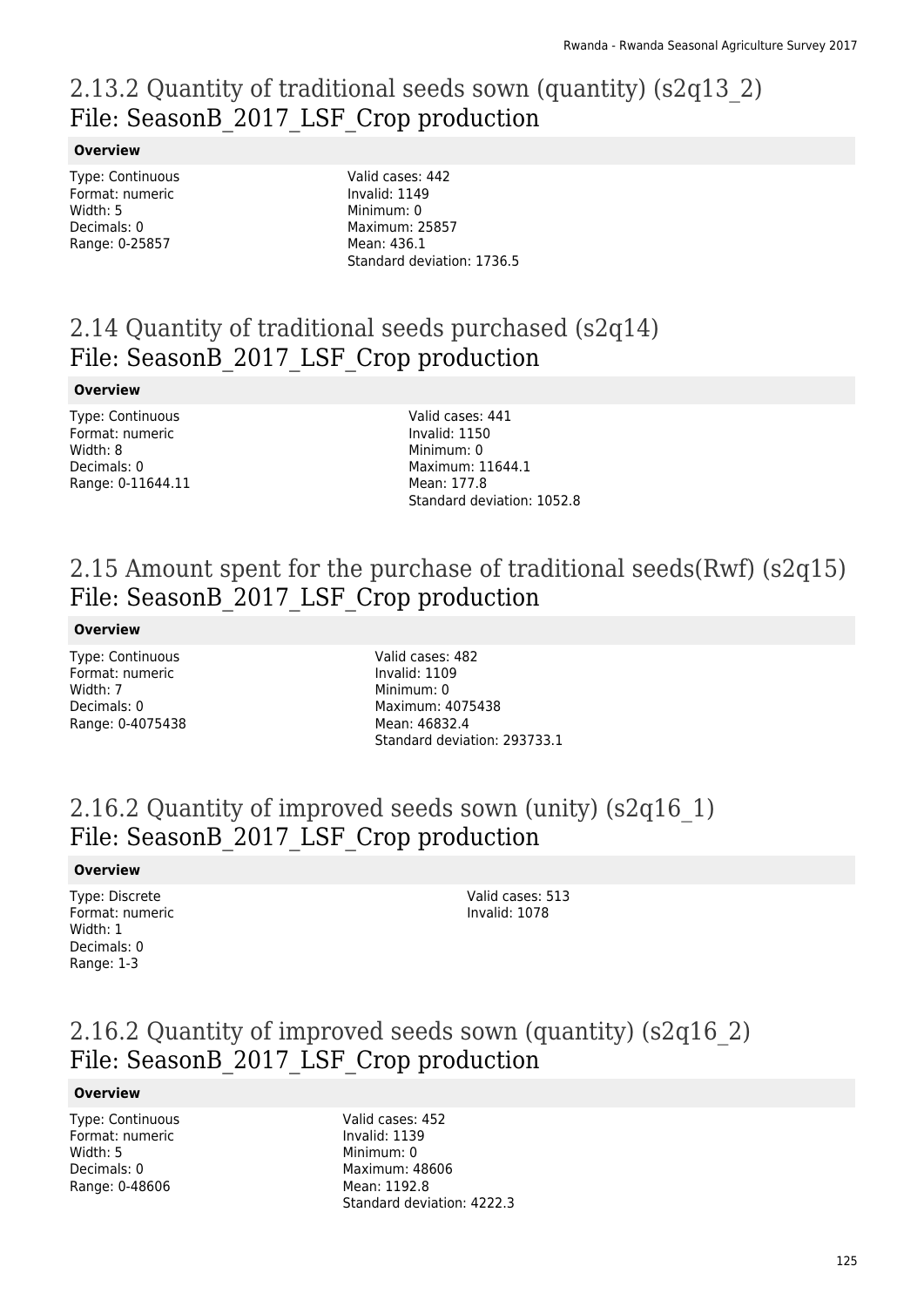# 2.17 Quantity of improved seeds purchased (s2q17) File: SeasonB\_2017\_LSF\_Crop production

#### **Overview**

Type: Continuous Format: numeric Width: 5 Decimals: 0 Range: 0-26138

Valid cases: 451 Invalid: 1140 Minimum: 0 Maximum: 26138 Mean: 872.5 Standard deviation: 2843.3

# 2.18 Amount spent for the purchase of improved seeds (s2q18) File: SeasonB\_2017\_LSF\_Crop production

#### **Overview**

Type: Continuous Format: numeric Width: 7 Decimals: 0 Range: 0-8400000

Valid cases: 497 Invalid: 1094 Minimum: 0 Maximum: 8400000 Mean: 309175.9 Standard deviation: 973131

# 2.19 Where did improved seeds sown come from ? (s2q19) File: SeasonB 2017 LSF Crop production

#### **Overview**

Type: Discrete Format: numeric Width: 1 Decimals: 0 Range: 1-4

Valid cases: 495 Invalid: 1096

# 2.20 Quantity already harvested (in Kg) (s2q20) File: SeasonB\_2017\_LSF\_Crop production

#### **Overview**

Type: Continuous Format: numeric Width: 10 Decimals: 0 Range: 0-1534182.88 Valid cases: 1240 Invalid: 351 Minimum: 0 Maximum: 1534182.9 Mean: 10017.1 Standard deviation: 72753.2

# 2.21 Remaining quantity to be harvested (in kg) (s2q21) File: SeasonB\_2017\_LSF\_Crop production

#### **Overview**

Type: Continuous Format: numeric Width: 7 Decimals: 0 Range: 0-2988660

Valid cases: 1240 Invalid: 351 Minimum: 0 Maximum: 2988660 Mean: 46713.9 Standard deviation: 236754.7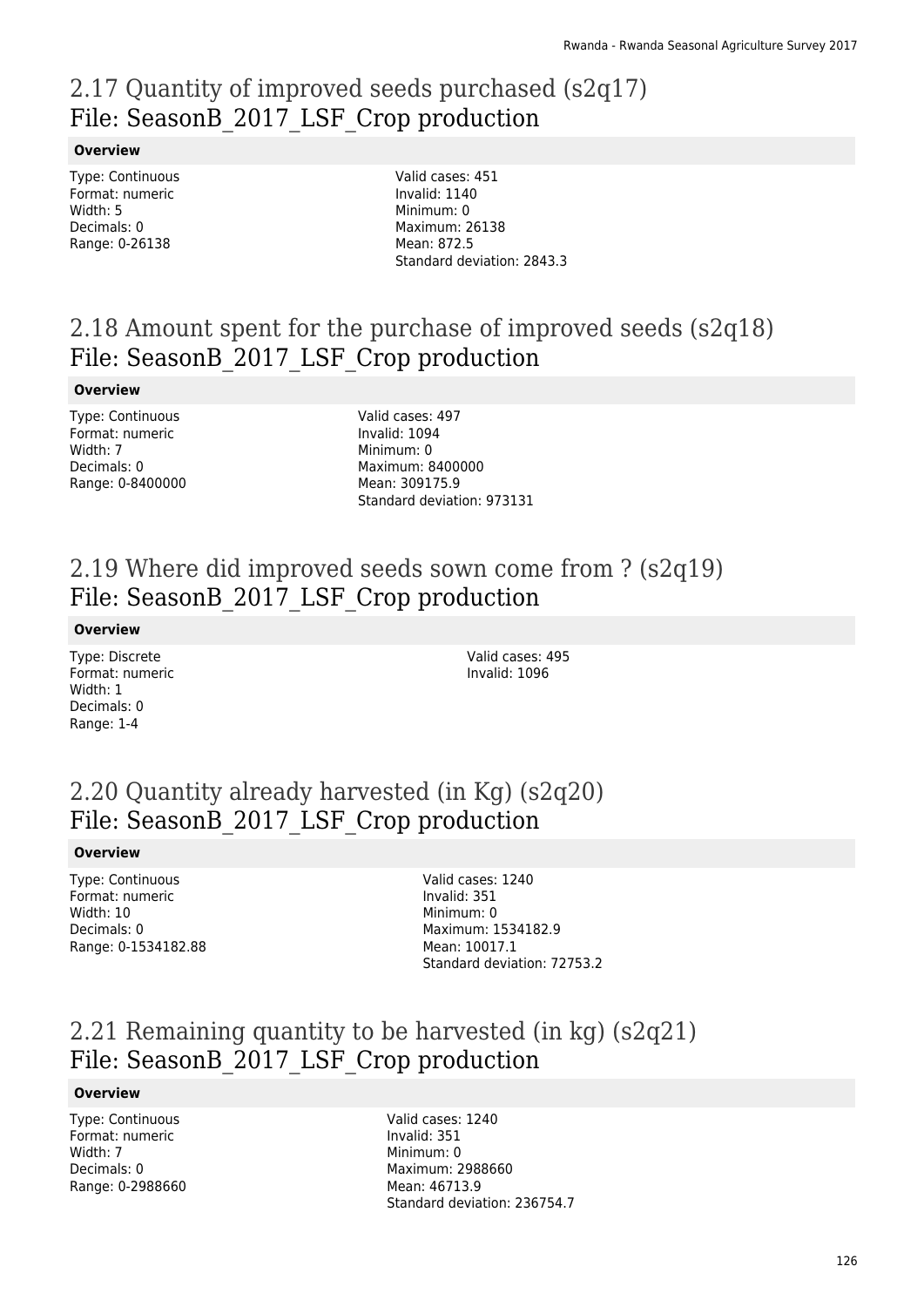# 2.22 Total quantity of harvest (in kg) (s2q22) File: SeasonB\_2017\_LSF\_Crop production

#### **Overview**

Type: Continuous Format: numeric Width: 7 Decimals: 0 Range: 0-2988660 Valid cases: 1591 Invalid: 0 Minimum: 0 Maximum: 2988660 Mean: 44377.5 Standard deviation: 234553

# q.2.23 Explanation on production status (s2q23) File: SeasonB\_2017\_LSF\_Crop production

#### **Overview**

Type: Discrete Format: numeric Width: 2 Decimals: 0 Range: 1-13

Valid cases: 1239 Invalid: 352

2.24 Have you sold any quantity of your produce of this crop during this season? (s2q24)

# File: SeasonB\_2017\_LSF\_Crop production

#### **Overview**

Type: Discrete Format: numeric Width: 1 Decimals: 0 Range: 1-2

Valid cases: 1239 Invalid: 352

# 2.25 What was the farm gate price of this crop? (frw/Kg) (s2q25) File: SeasonB\_2017\_LSF\_Crop production

#### **Overview**

Type: Continuous Format: numeric Width: 4 Decimals: 0 Range: 50-2300

Valid cases: 143 Invalid: 1448 Minimum: 50 Maximum: 2300 Mean: 392.9 Standard deviation: 494.9

# Crop category for major crops grown in Rwanda (crop\_group) File: SeasonB\_2017\_LSF\_Crop production

#### **Overview**

Type: Discrete Format: numeric Width: 3 Decimals: 0 Range: 6-323

Valid cases: 1591 Invalid: 0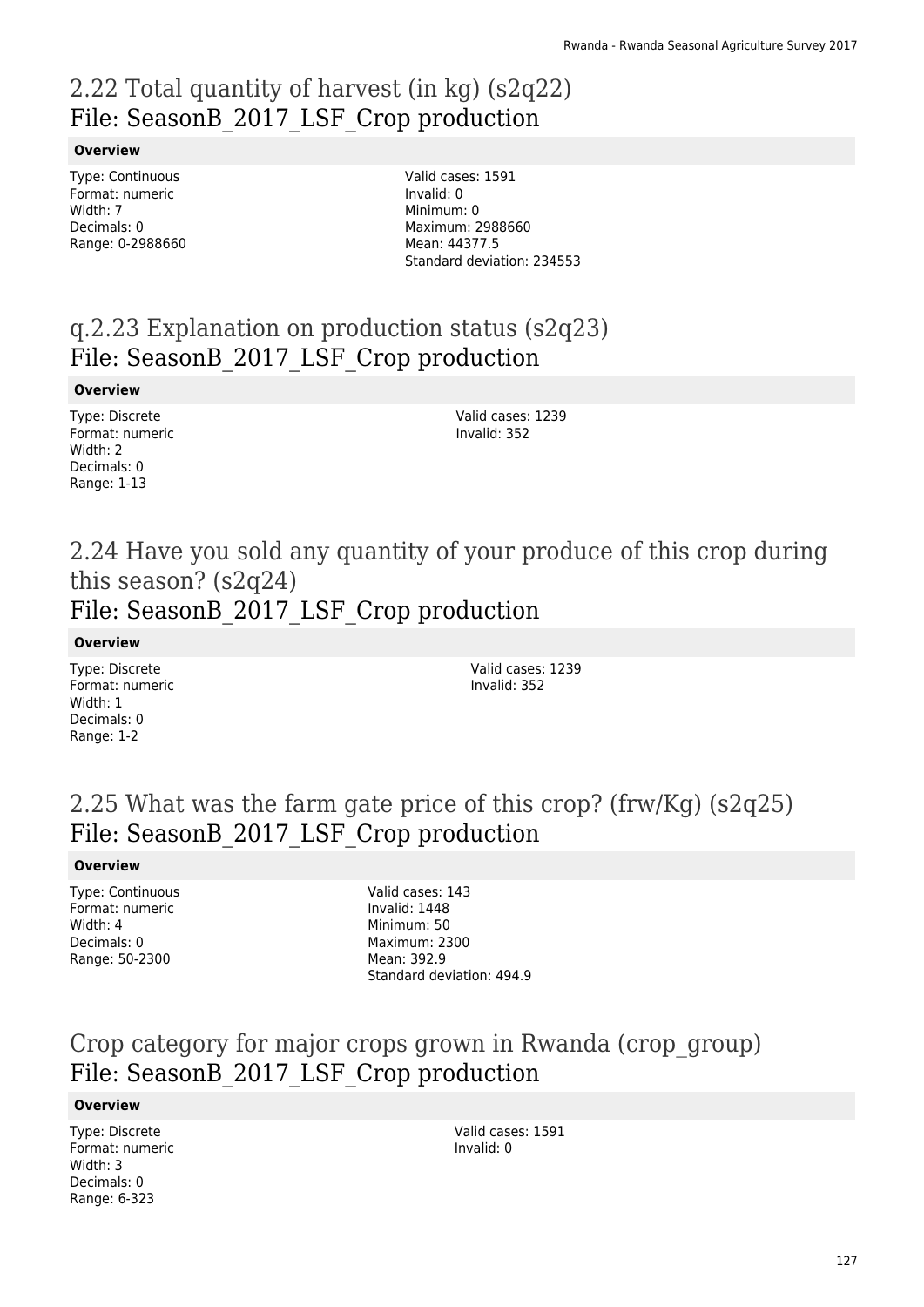Rwanda - Rwanda Seasonal Agriculture Survey 2017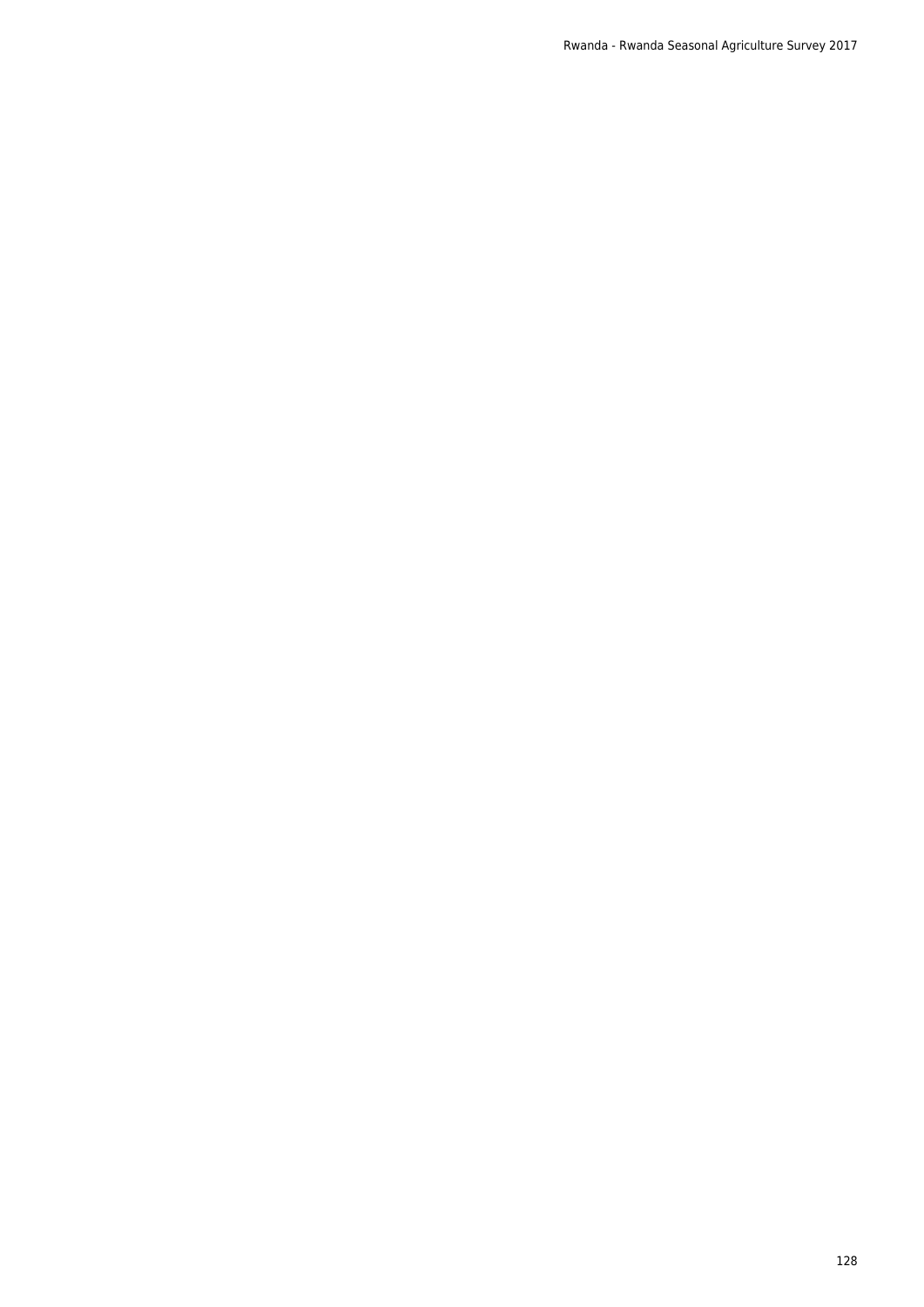# Larger scale farmer's Identification (LSF\_ID) File: SeasonB\_2017\_LSF\_Fertilizers

#### **Overview**

Type: Continuous Format: numeric Width: 5 Decimals: 0 Range: 12001-57033 Valid cases: 1248 Invalid: 0 Minimum: 12001 Maximum: 57033 Mean: 40197.9 Standard deviation: 17289.5

# 1.1 Province (s1q1) File: SeasonB\_2017\_LSF\_Fertilizers

#### **Overview**

Type: Discrete Format: numeric Width: 1 Decimals: 0 Range: 1-5

Valid cases: 1248 Invalid: 0

### 1.2 District (s1q2) File: SeasonB\_2017\_LSF\_Fertilizers

#### **Overview**

Type: Discrete Format: numeric Width: 2 Decimals: 0 Range: 11-57

Valid cases: 1248 Invalid: 0

### 2.1 Plot number (s2q1) File: SeasonB\_2017\_LSF\_Fertilizers

#### **Overview**

Type: Continuous Format: numeric Width: 2 Decimals: 0 Range: 1-75

Valid cases: 1248 Invalid: 0 Minimum: 1 Maximum: 75 Mean: 11 Standard deviation: 12.2

### 2.2 Plot size in (m2) (s2q2) File: SeasonB\_2017\_LSF\_Fertilizers

#### **Overview**

Type: Continuous Format: numeric Width: 7 Decimals: 0 Range: 109.85-8881991 Valid cases: 1248 Invalid: 0 Minimum: 109.9 Maximum: 8881991 Mean: 286602.1 Standard deviation: 971126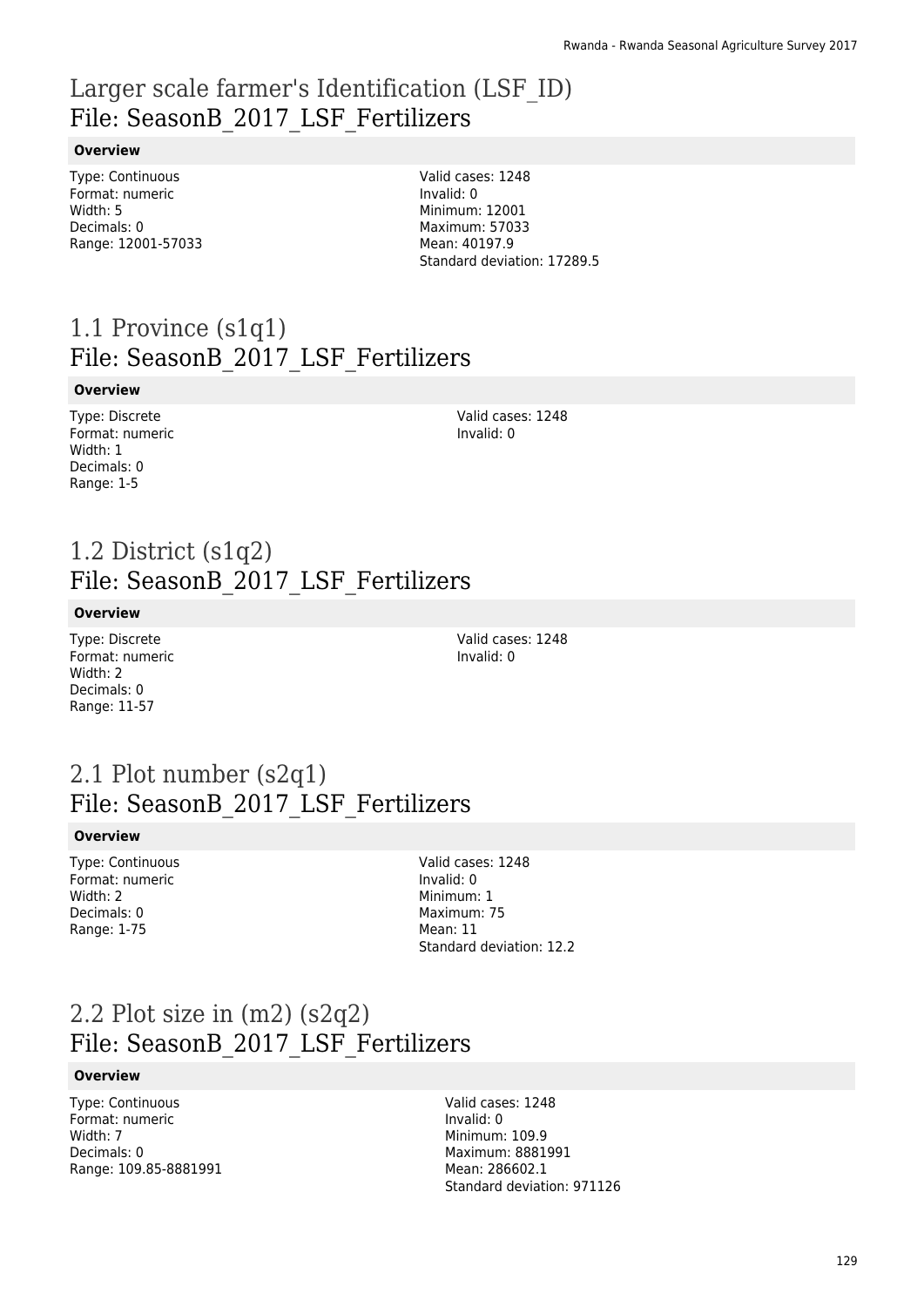### 3.1 Have you used organic fertilizer in this plot during this season? (s3q1) File: SeasonB\_2017\_LSF\_Fertilizers

#### **Overview**

Type: Discrete Format: numeric Width: 1 Decimals: 0 Range: 1-2

Valid cases: 1248 Invalid: 0

# 3.2 Quantity of Organic fertilizer used (in Kg) (s3q2) File: SeasonB\_2017\_LSF\_Fertilizers

#### **Overview**

Type: Continuous Format: numeric Width: 6 Decimals: 0 Range: 20-902560

Valid cases: 416 Invalid: 832 Minimum: 20 Maximum: 902560 Mean: 34180.4 Standard deviation: 114589.4

# 3.3 Quantity of Organic fertilizer purchased (in Kg) (s3q3) File: SeasonB\_2017\_LSF\_Fertilizers

#### **Overview**

Type: Continuous Format: numeric Width: 6 Decimals: 0 Range: 0-631792

Valid cases: 413 Invalid: 835 Minimum: 0 Maximum: 631792 Mean: 16832.6 Standard deviation: 71474.2

# 3.4 Cost of Organic fertilizer purchased (Rwf) (s3q4) File: SeasonB\_2017\_LSF\_Fertilizers

#### **Overview**

Type: Continuous Format: numeric Width: 8 Decimals: 0 Range: 0-12635840

Valid cases: 147 Invalid: 1101 Minimum: 0 Maximum: 12635840 Mean: 692709.8 Standard deviation: 2369634.9

3.5 Have you used inorganic fertilizer in this plot during this season? (s3q5) File: SeasonB\_2017\_LSF\_Fertilizers

#### **Overview**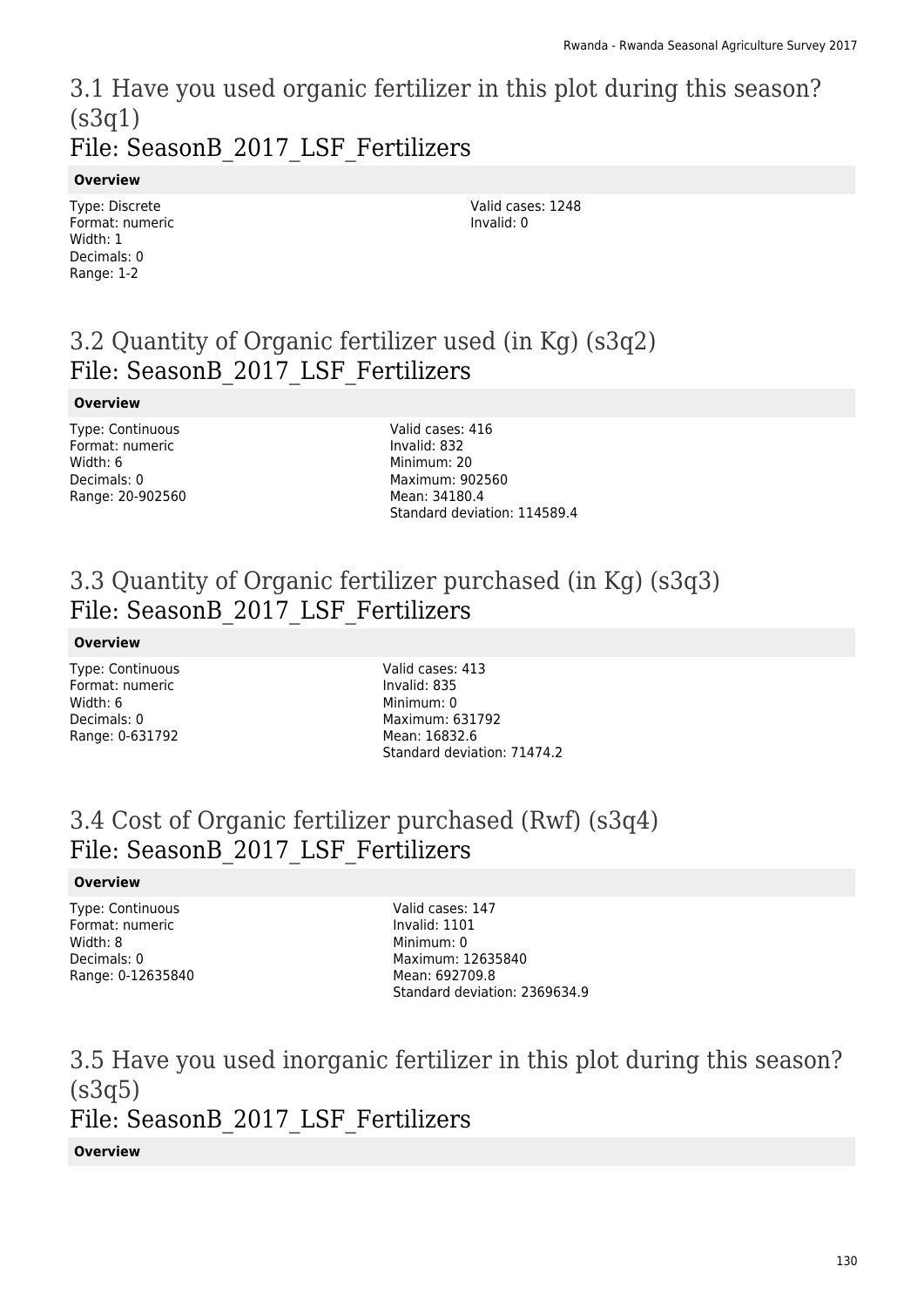3.5 Have you used inorganic fertilizer in this plot during this season? (s3q5) File: SeasonB\_2017\_LSF\_Fertilizers

Type: Discrete Format: numeric Width: 1 Decimals: 0 Range: 1-2

Valid cases: 1248 Invalid: 0

# 3.6 Inorganic fertilizer type (s3q6) File: SeasonB\_2017\_LSF\_Fertilizers

#### **Overview**

Type: Discrete Format: numeric Width: 1 Decimals: 0 Range: 0-9

Valid cases: 560 Invalid: 688

### 3.7 Inorganic fertilizer (unity) (s3q7) File: SeasonB\_2017\_LSF\_Fertilizers

#### **Overview**

Type: Discrete Format: numeric Width: 1 Decimals: 0 Range: 1-3

Valid cases: 560 Invalid: 688

### 3.8 Total quantity of inorganic fertilizer used (s3q8) File: SeasonB\_2017\_LSF\_Fertilizers

#### **Overview**

| Type: Continuous |
|------------------|
| Format: numeric  |
| Width: 7         |
| Decimals: 0      |
| Range: 0-3926000 |

Valid cases: 557 Invalid: 691 Minimum: 0 Maximum: 3926000 Mean: 11858.3 Standard deviation: 166596.4

# 3.9 Quantity of inorganic fertilizer purchased (s3q9) File: SeasonB\_2017\_LSF\_Fertilizers

#### **Overview**

Type: Continuous Format: numeric Width: 6 Decimals: 0 Range: 0-120000

Valid cases: 556 Invalid: 692 Minimum: 0 Maximum: 120000 Mean: 5155.2 Standard deviation: 12996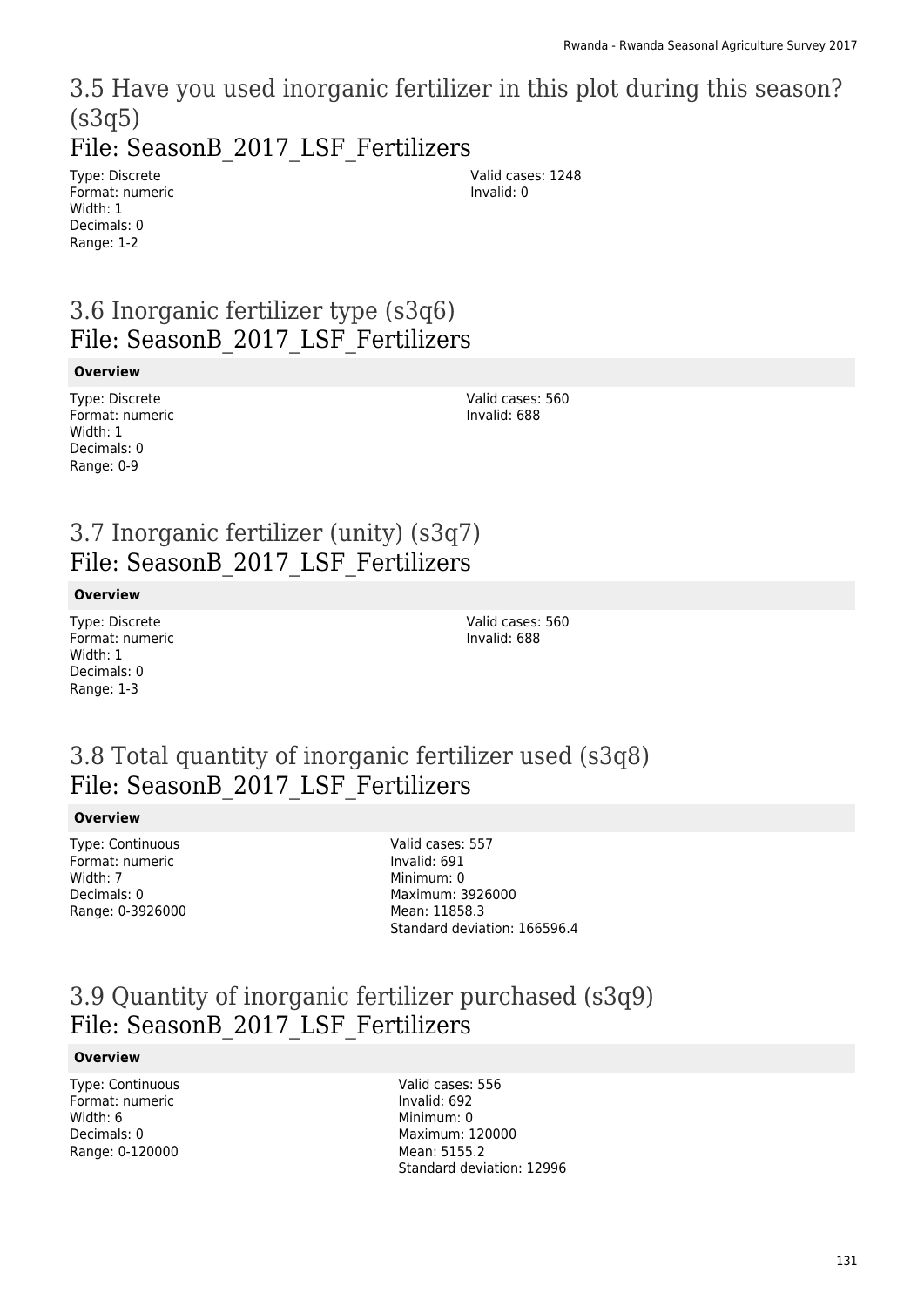# 3.10 Unit price for Inorganic fertilizer (s3q10) File: SeasonB\_2017\_LSF\_Fertilizers

#### **Overview**

Type: Continuous Format: numeric Width: 5 Decimals: 0 Range: 0-40000

Valid cases: 528 Invalid: 720 Minimum: 0 Maximum: 40000 Mean: 979.4 Standard deviation: 2930.4

## 3.11 What is the main source of inorganic fertilizer used (s3q11) File: SeasonB\_2017\_LSF\_Fertilizers

**Overview**

Type: Discrete Format: numeric Width: 1 Decimals: 0 Range: 1-4

Valid cases: 558 Invalid: 690

### 3.12 What is the main crop the fertilizer was applied? (s3q12) File: SeasonB\_2017\_LSF\_Fertilizers

#### **Overview**

Type: Discrete Format: numeric Width: 3 Decimals: 0 Range: 97-519

Valid cases: 551 Invalid: 697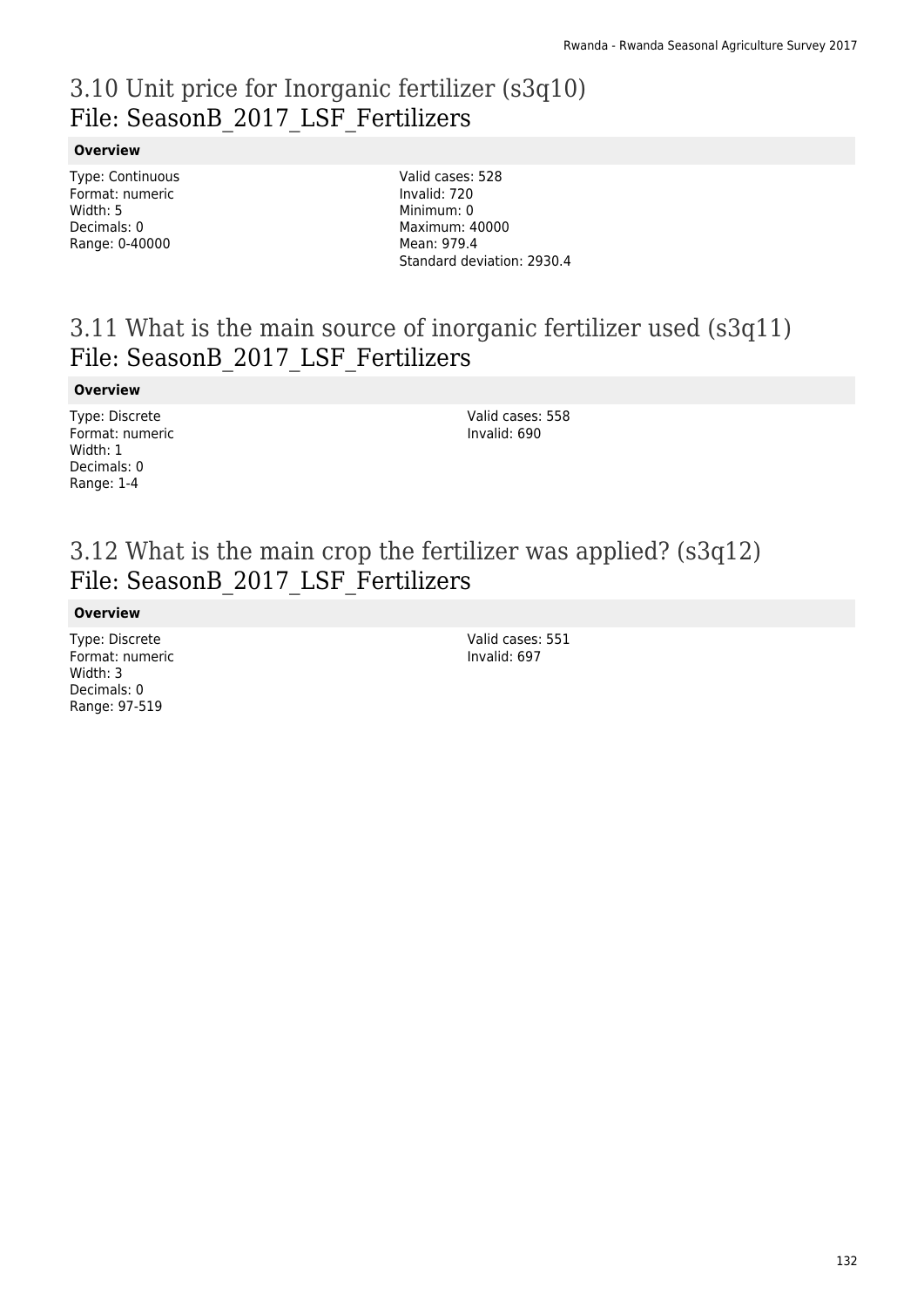### Larger scale farmer's Identification (LSF\_ID) File: SeasonB 2017 LSF Irrigation Soil preparation and Land tenure

#### **Overview**

Type: Continuous Format: numeric Width: 5 Decimals: 0 Range: 12001-57033 Valid cases: 1019 Invalid: 0 Minimum: 12001 Maximum: 57033 Mean: 40302.3 Standard deviation: 17412.6

### 1.1 Province (s1q1) File:

# SeasonB 2017 LSF Irrigation Soil preparation and Land tenure

#### **Overview**

Type: Discrete Format: numeric Width: 1 Decimals: 0 Range: 1-5

Valid cases: 1019 Invalid: 0

# 1.2 District (s1q2) File: SeasonB 2017 LSF Irrigation Soil preparation and Land tenure

#### **Overview**

Type: Discrete Format: numeric Width: 2 Decimals: 0 Range: 11-57

Valid cases: 1019 Invalid: 0

# 2.1 Plot number (s2q1) File:

SeasonB 2017 LSF Irrigation Soil preparation and Land tenure

#### **Overview**

Type: Continuous Format: numeric Width: 2 Decimals: 0 Range: 1-75

Valid cases: 1019 Invalid: 0 Minimum: 1 Maximum: 75 Mean: 12 Standard deviation: 12.6

## 2.2 Plot size in (m2) (s2q2) File: SeasonB 2017 LSF Irrigation Soil preparation and Land tenure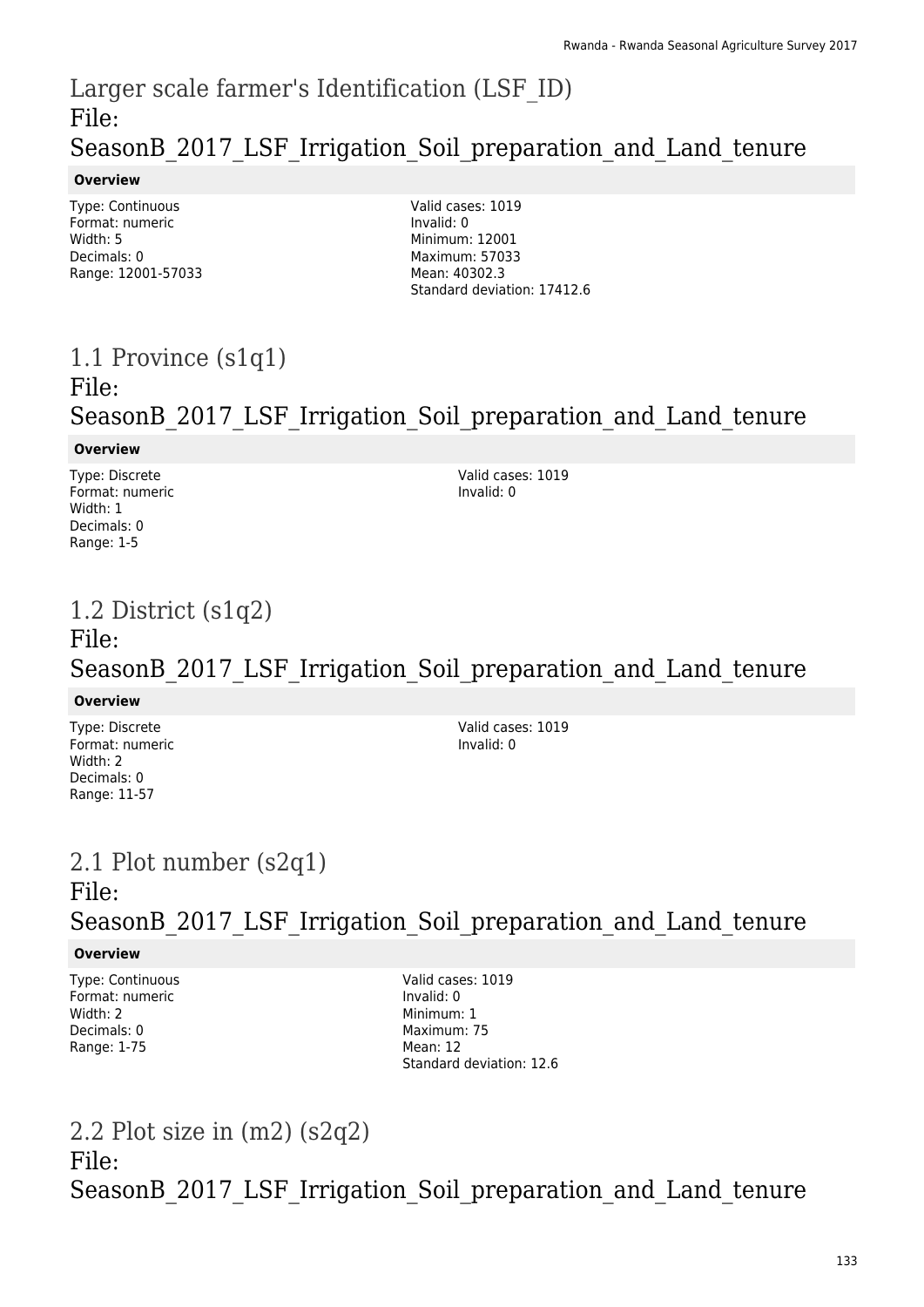### 2.2 Plot size in (m2) (s2q2) File: SeasonB 2017 LSF Irrigation Soil preparation and Land tenure

#### **Overview**

Type: Continuous Format: numeric Width: 7 Decimals: 0 Range: 109.85-8881991 Valid cases: 1019 Invalid: 0 Minimum: 109.9 Maximum: 8881991 Mean: 175337.9 Standard deviation: 737778.2

### 4.17 Has this plot been irrigated during this season? (s4q17) File: SeasonB 2017 LSF Irrigation Soil preparation and Land tenure

#### **Overview**

Type: Discrete Format: numeric Width: 1 Decimals: 0 Range: 1-2

Valid cases: 1019 Invalid: 0

# 4.18 What is the source of water for irrigation? (s4q18) File:

# SeasonB 2017 LSF Irrigation Soil preparation and Land tenure

#### **Overview**

Type: Discrete Format: numeric Width: 1 Decimals: 0 Range: 1-8

Valid cases: 211 Invalid: 808

# 4.19 What is irrigation technique used on this plot? (s4q19) File:

SeasonB 2017 LSF Irrigation Soil preparation and Land tenure

**Overview**

Type: Discrete Format: numeric Width: 1 Decimals: 0 Range: 1-4

Valid cases: 211 Invalid: 808

4.20 What is the cost of hired labor used for irrigation? (s4q20) File: SeasonB 2017 LSF Irrigation Soil preparation and Land tenure

#### **Overview**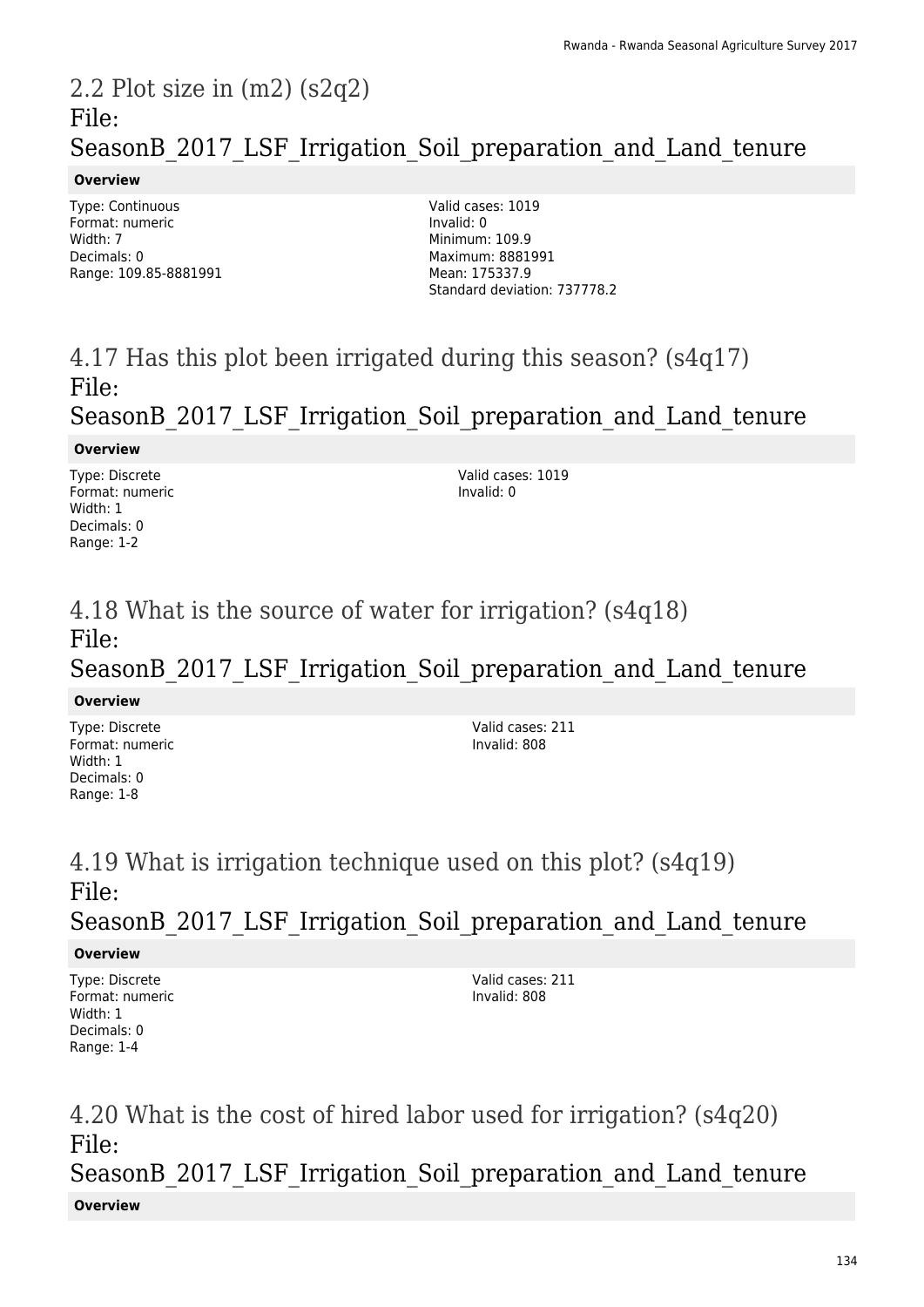# 4.20 What is the cost of hired labor used for irrigation? (s4q20) File:

# SeasonB 2017 LSF Irrigation Soil preparation and Land tenure

Type: Continuous Format: numeric Width: 8 Decimals: 0 Range: 0-48606400

Valid cases: 211 Invalid: 808 Minimum: 0 Maximum: 48606400 Mean: 1604906.2 Standard deviation: 5556483.4

# 4.21 What was the main crop to irrigate? (s4q21) File: SeasonB 2017 LSF Irrigation Soil preparation and Land tenure

#### **Overview**

Type: Discrete Format: numeric Width: 3 Decimals: 0 Range: 97-519

Valid cases: 211 Invalid: 808

# 4.6 Is this plot fenced? (s4q6)

# File:

# SeasonB 2017 LSF Irrigation Soil preparation and Land tenure

#### **Overview**

Type: Discrete Format: numeric Width: 1 Decimals: 0 Range: 1-2

Valid cases: 1016 Invalid: 3

# 4.7 Was this fence done during the current agricultural season? (s4q7) File:

# SeasonB 2017 LSF Irrigation Soil preparation and Land tenure

#### **Overview**

Type: Discrete Format: numeric Width: 1 Decimals: 0 Range: 1-2

Valid cases: 318 Invalid: 701

### 4.8 Fencing Activity cost (RWF) (s4q8) File: SeasonB 2017 LSF Irrigation Soil preparation and Land tenure **Overview**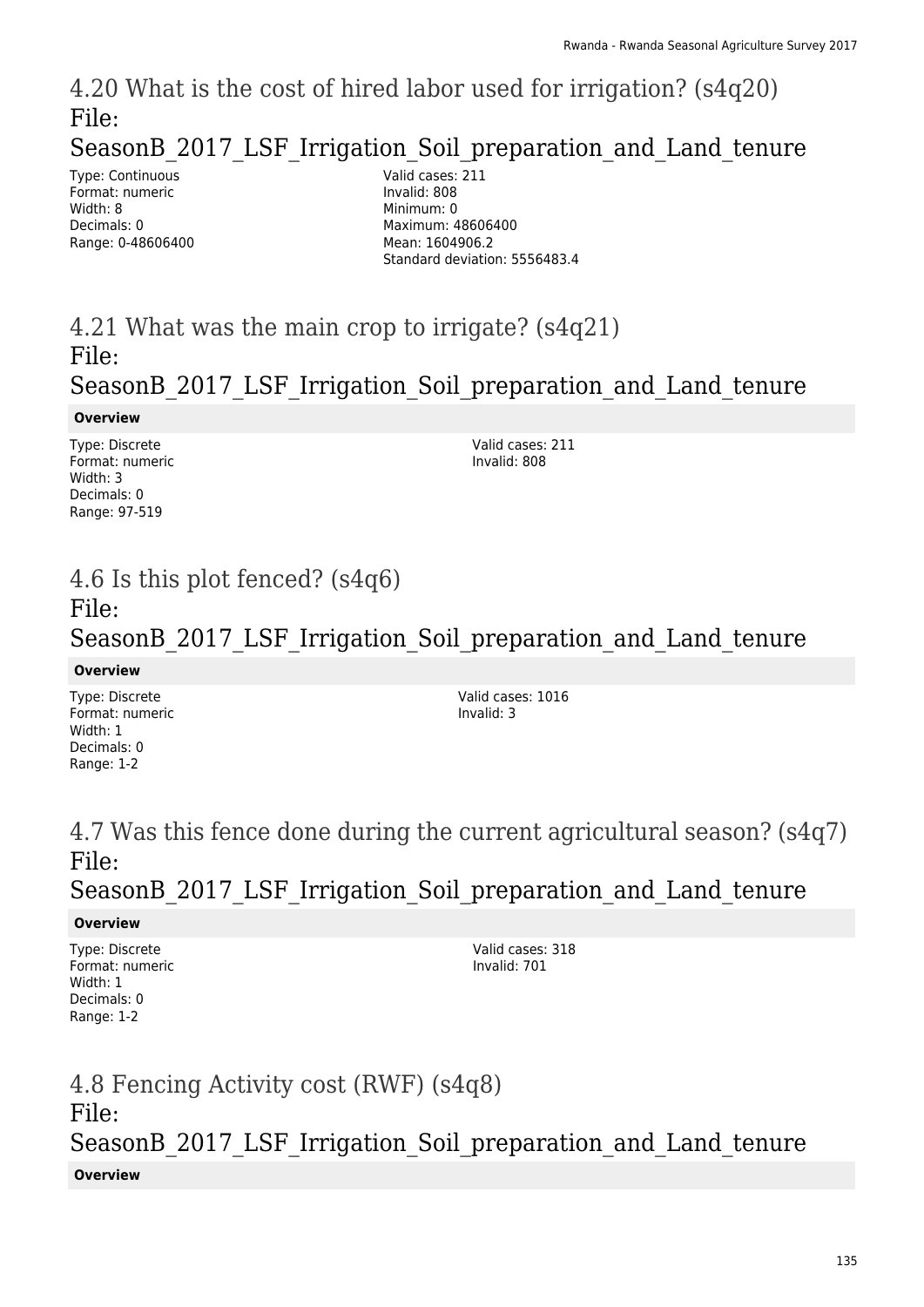### 4.8 Fencing Activity cost (RWF) (s4q8) File: SeasonB 2017 LSF Irrigation Soil preparation and Land tenure

Type: Continuous Format: numeric Width: 6 Decimals: 0 Range: 1800-351660 Valid cases: 28 Invalid: 991 Minimum: 1800 Maximum: 351660 Mean: 71756.5 Standard deviation: 103094.5

# 4.9 Amount spent on manpower to prepare land, sowing and any other agricultural (s4q9) File: SeasonB 2017 LSF Irrigation Soil preparation and Land tenure

#### **Overview**

Type: Continuous Format: numeric Width: 9 Decimals: 0 Range: 0-306180000 Valid cases: 1017 Invalid: 2 Minimum: 0 Maximum: 306180000 Mean: 2680093.9 Standard deviation: 17361114.3

### 4.10 Have you used ploughing animals (oxen) during this season?  $(s4q10)$ File:

SeasonB 2017 LSF Irrigation Soil preparation and Land tenure

#### **Overview**

Type: Discrete Format: numeric Width: 1 Decimals: 0 Range: 1-2

Valid cases: 1017 Invalid: 2

### 4.11 Amount paid on rent of ploughing animals during this season(Rwf) (s4q11) File:

SeasonB 2017 LSF Irrigation Soil preparation and Land tenure

#### **Overview**

Type: Discrete Format: numeric Width: 6 Decimals: 0 Range: 214500-214500 Valid cases: 1 Invalid: 1018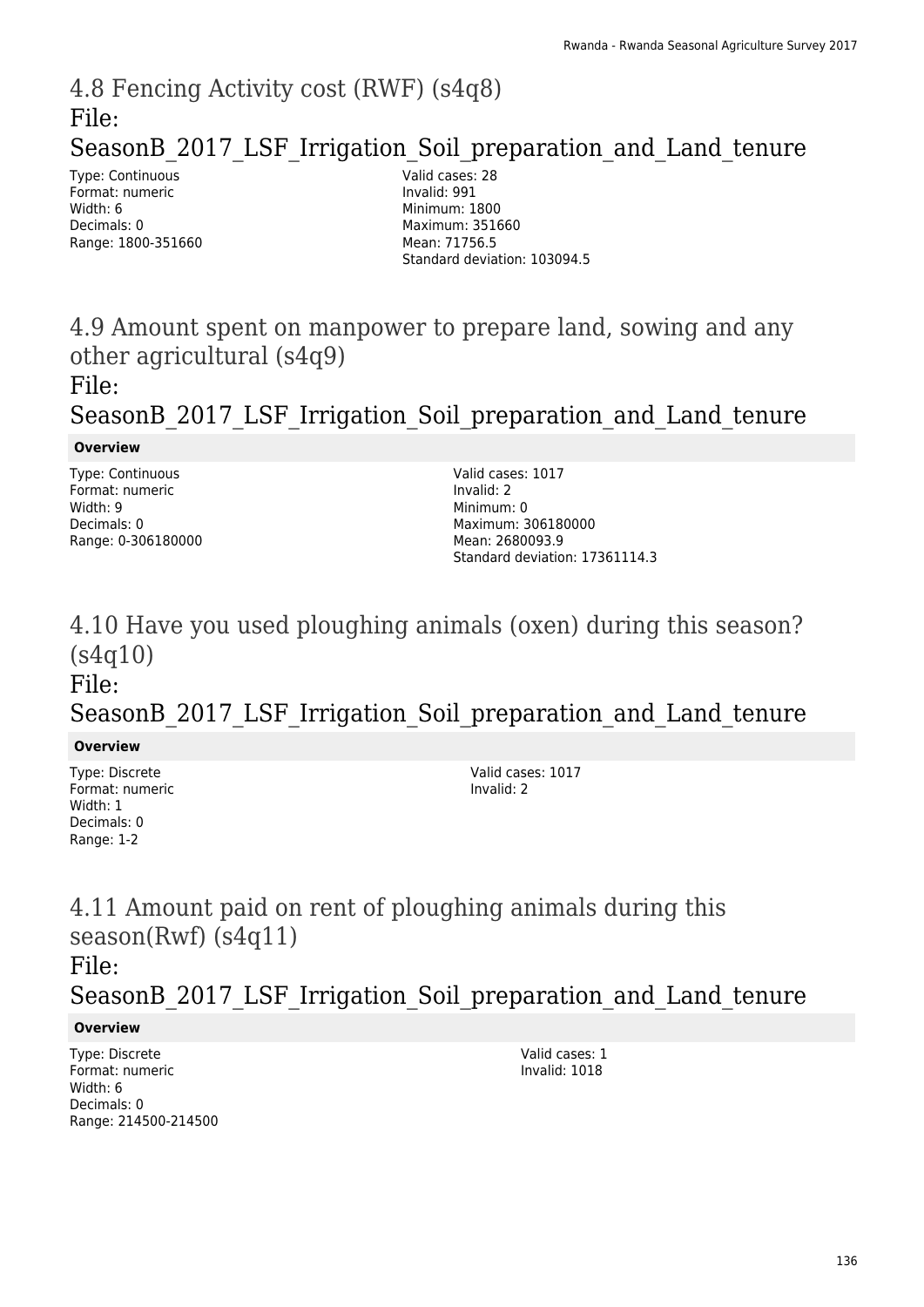4.12 Have you used a ploughing tractor during this season? (s4q12) File:

SeasonB 2017 LSF Irrigation Soil preparation and Land tenure

#### **Overview**

Type: Discrete Format: numeric Width: 1 Decimals: 0 Range: 1-2

Valid cases: 1017 Invalid: 2

# 4.13 Amount paid on rent of ploughing tractor (Rwf) (s4q13) File: SeasonB 2017 LSF Irrigation Soil preparation and Land tenure

#### **Overview**

Type: Continuous Format: numeric Width: 7 Decimals: 0 Range: 0-7111650 Valid cases: 92 Invalid: 927 Minimum: 0 Maximum: 7111650 Mean: 573158.3 Standard deviation: 1045980.4

## 4.14 Have you used any other mechanical equipment during this season? (s4q14) File:

SeasonB 2017 LSF Irrigation Soil preparation and Land tenure

#### **Overview**

Type: Discrete Format: numeric Width: 1 Decimals: 0 Range: 1-2

Valid cases: 1017 Invalid: 2

4.15 Name of other mechanical equipment used during this season (s4q15)

File:

SeasonB 2017 LSF Irrigation Soil preparation and Land tenure

#### **Overview**

Type: Discrete Format: character Width: 11

Valid cases: 3

4.16 Rent cost for the other mechanical equipment (Rwf) (s4q16) File: SeasonB 2017 LSF Irrigation Soil preparation and Land tenure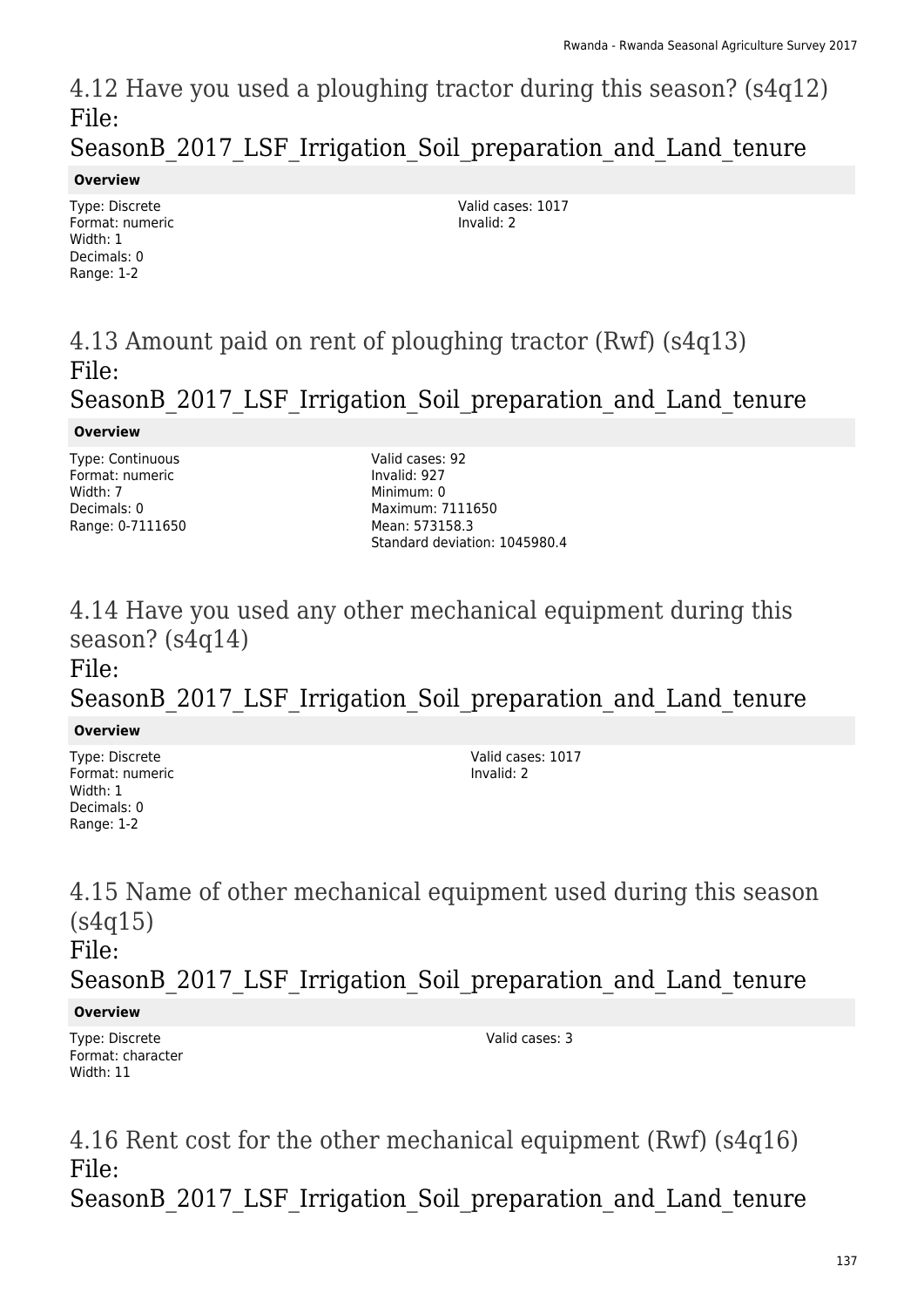4.16 Rent cost for the other mechanical equipment (Rwf) (s4q16) File:

SeasonB 2017 LSF Irrigation Soil preparation and Land tenure

#### **Overview**

Type: Discrete Format: numeric Width: 1 Decimals: 0 Range: 0-0

Valid cases: 3 Invalid: 1016

# 5.1 Is this plot owned or rented? (s5q1)

# SeasonB 2017 LSF Irrigation Soil preparation and Land tenure

File:

#### **Overview**

Type: Discrete Format: numeric Width: 1 Decimals: 0 Range: 1-3

Valid cases: 1016 Invalid: 3

# 5.2 Ownership category (s5q2) File:

SeasonB 2017 LSF Irrigation Soil preparation and Land tenure

#### **Overview**

Type: Discrete Format: numeric Width: 1 Decimals: 0 Range: 1-4

Valid cases: 784 Invalid: 235

### 5.3 When has this plot been bought? (s5q3) File: SeasonB 2017 LSF Irrigation Soil preparation and Land tenure

#### **Overview**

Type: Discrete Format: numeric Width: 1 Decimals: 0 Range: 1-3

Valid cases: 569 Invalid: 450

5.4 If the plot was purchased during this season or last year, what was the cos (s5q4)

### File:

SeasonB 2017 LSF Irrigation Soil preparation and Land tenure **Overview**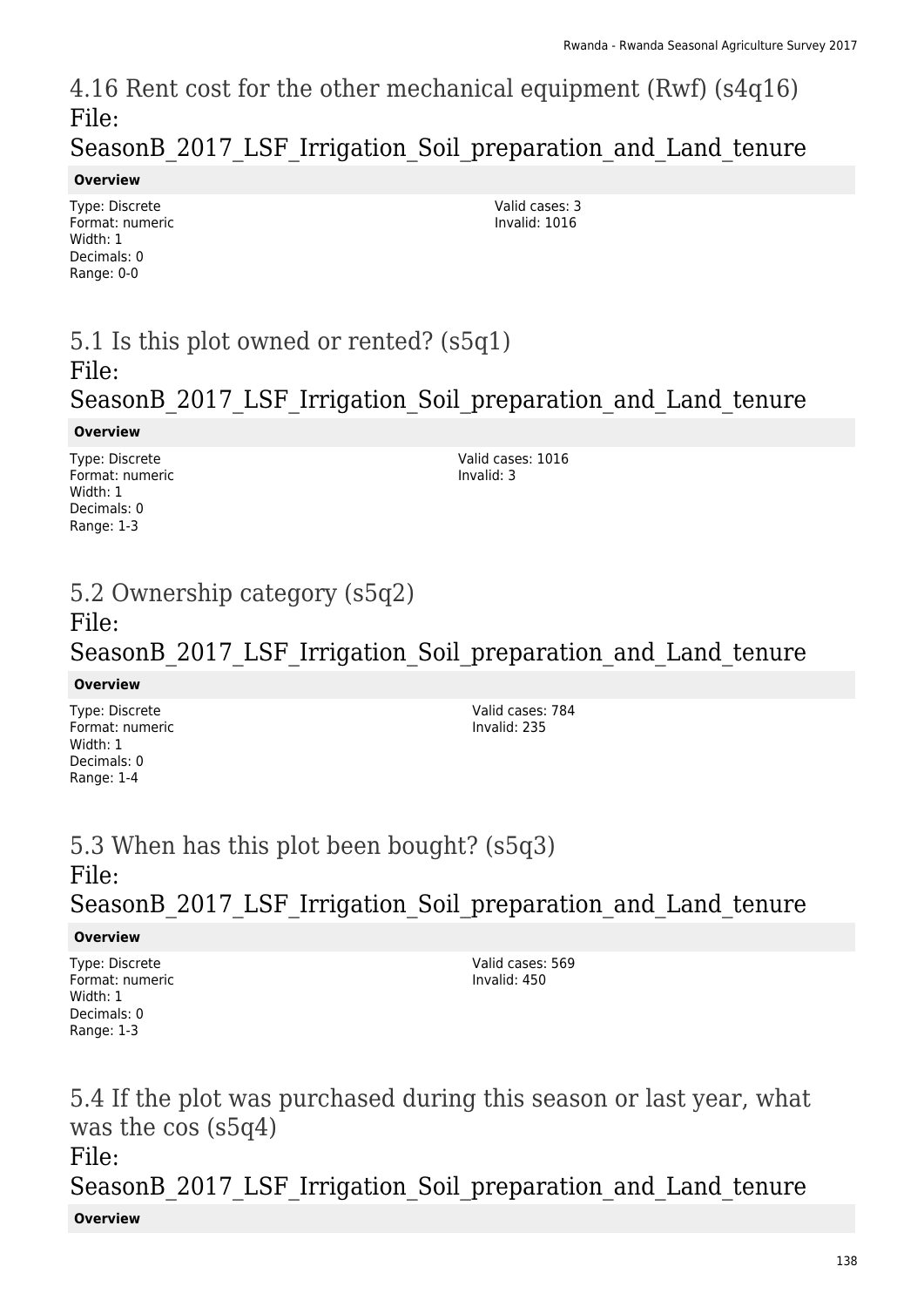# 5.4 If the plot was purchased during this season or last year, what was the cos (s5q4) File:

# SeasonB 2017 LSF Irrigation Soil preparation and Land tenure

Type: Continuous Format: numeric Width: 7 Decimals: 0 Range: 250000-6050595

Valid cases: 6 Invalid: 1013 Minimum: 250000 Maximum: 6050595 Mean: 1691666.7 Standard deviation: 2331841.1

# 5.5 If the plot was rented, what kind of payment have you agreed on during this (s5q5)

# File:

SeasonB 2017 LSF Irrigation Soil preparation and Land tenure

#### **Overview**

Type: Discrete Format: numeric Width: 1 Decimals: 0 Range: 1-3

Valid cases: 105 Invalid: 914

### 5.6 If the rented plot was paid by cash, what is the amount for this season? (s5q6) File:

SeasonB 2017 LSF Irrigation Soil preparation and Land tenure

#### **Overview**

Type: Continuous Format: numeric Width: 8 Decimals: 0 Range: 600-16590000

Valid cases: 103 Invalid: 916 Minimum: 600 Maximum: 16590000 Mean: 2017076.6 Standard deviation: 3072371.5

# 5.7.1 What crop in this plot that have been chosen for production share for this (s5q7\_1)

### File:

SeasonB 2017 LSF Irrigation Soil preparation and Land tenure

#### **Overview**

Type: Discrete Format: numeric Width: 3 Decimals: 0 Range: 97-519

Valid cases: 2 Invalid: 1017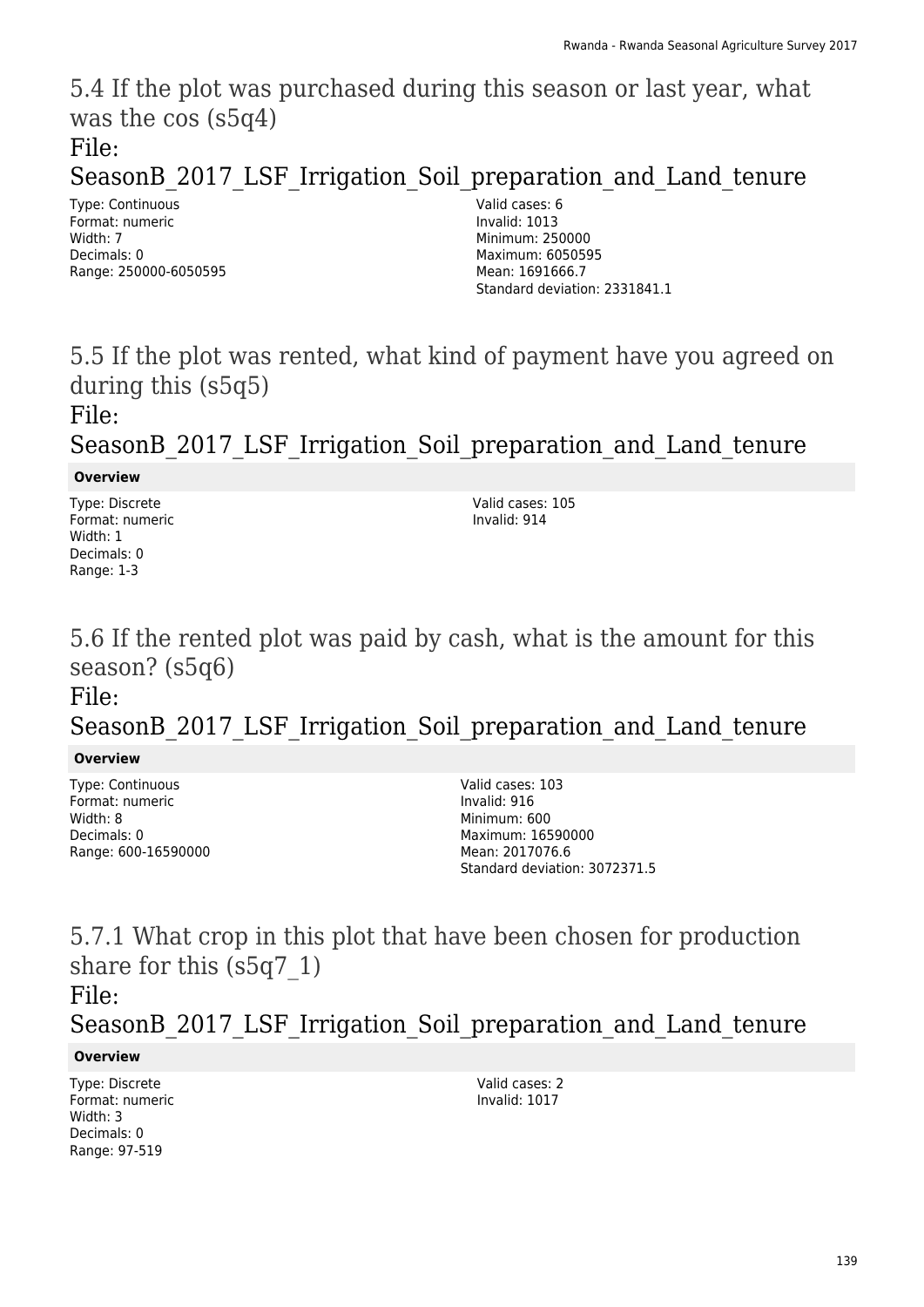# 5.7.2 What crop in this plot that have been chosen for production share for this (s5q7\_2) File:

# SeasonB 2017 LSF Irrigation Soil preparation and Land tenure

#### **Overview**

Type: Discrete Format: numeric Width: 3 Decimals: 0 Range: 97-519

Valid cases: 0 Invalid: 1019

5.7.3 What crop in this plot that have been chosen for production share for this (s5q7\3)

### File:

SeasonB 2017 LSF Irrigation Soil preparation and Land tenure

#### **Overview**

Type: Discrete Format: numeric Width: 3 Decimals: 0 Range: 97-519

Valid cases: 0 Invalid: 1019

5.7.3 What crop in this plot that have been chosen for production share for this (s5q7\_4)

### File:

SeasonB 2017 LSF Irrigation Soil preparation and Land tenure

#### **Overview**

Type: Discrete Format: numeric Width: 3 Decimals: 0 Range: 97-519

Valid cases: 0 Invalid: 1019

5.8.1 If the rented plot was paid by production share, what is the percentage sh (s5q8\_1)

File:

SeasonB 2017 LSF Irrigation Soil preparation and Land tenure

#### **Overview**

Type: Discrete Format: numeric Width: 1 Decimals: 0

Valid cases: 0 Invalid: 1019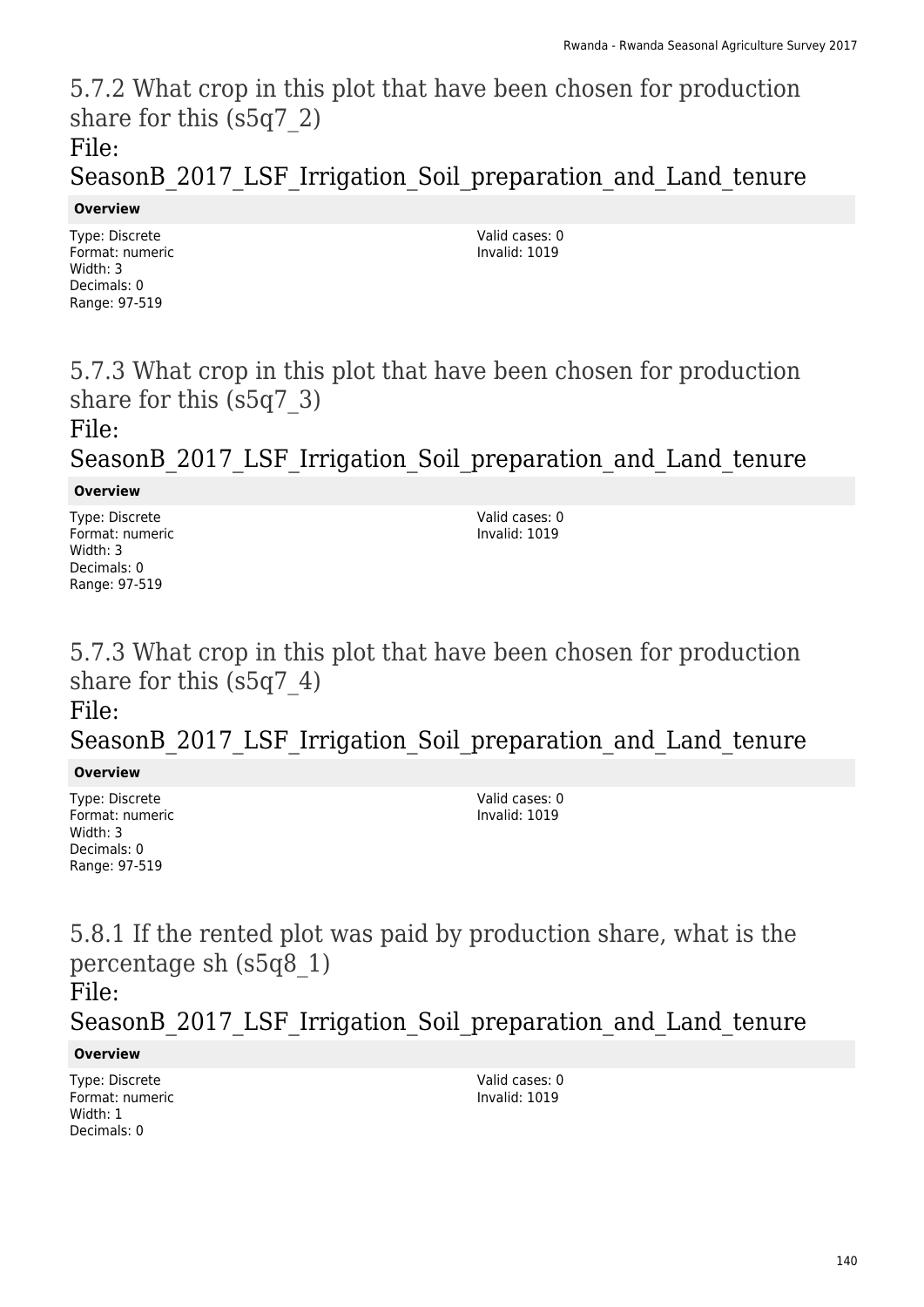# 5.8.2 If the rented plot was paid by production share, what is the percentage sh (s5q8\_2) File:

# SeasonB 2017 LSF Irrigation Soil preparation and Land tenure

#### **Overview**

Type: Discrete Format: numeric Width: 1 Decimals: 0

Valid cases: 0 Invalid: 1019

5.8.3 If the rented plot was paid by production share, what is the percentage sh (s5q8\_3)

### File:

SeasonB 2017 LSF Irrigation Soil preparation and Land tenure

#### **Overview**

Type: Discrete Format: numeric Width: 1 Decimals: 0

Valid cases: 0 Invalid: 1019

### 5.8.4 If the rented plot was paid by production share, what is the percentage sh (s5q8\_4) File:

SeasonB 2017 LSF Irrigation Soil preparation and Land tenure

#### **Overview**

Type: Discrete Format: numeric Width: 1 Decimals: 0

Valid cases: 0 Invalid: 1019

Crop category for major crops grown in Rwanda (crop\_group) File: SeasonB 2017 LSF Irrigation Soil preparation and Land tenure

#### **Overview**

Type: Discrete Format: numeric Width: 3 Decimals: 0 Range: 6-519

Valid cases: 211 Invalid: 808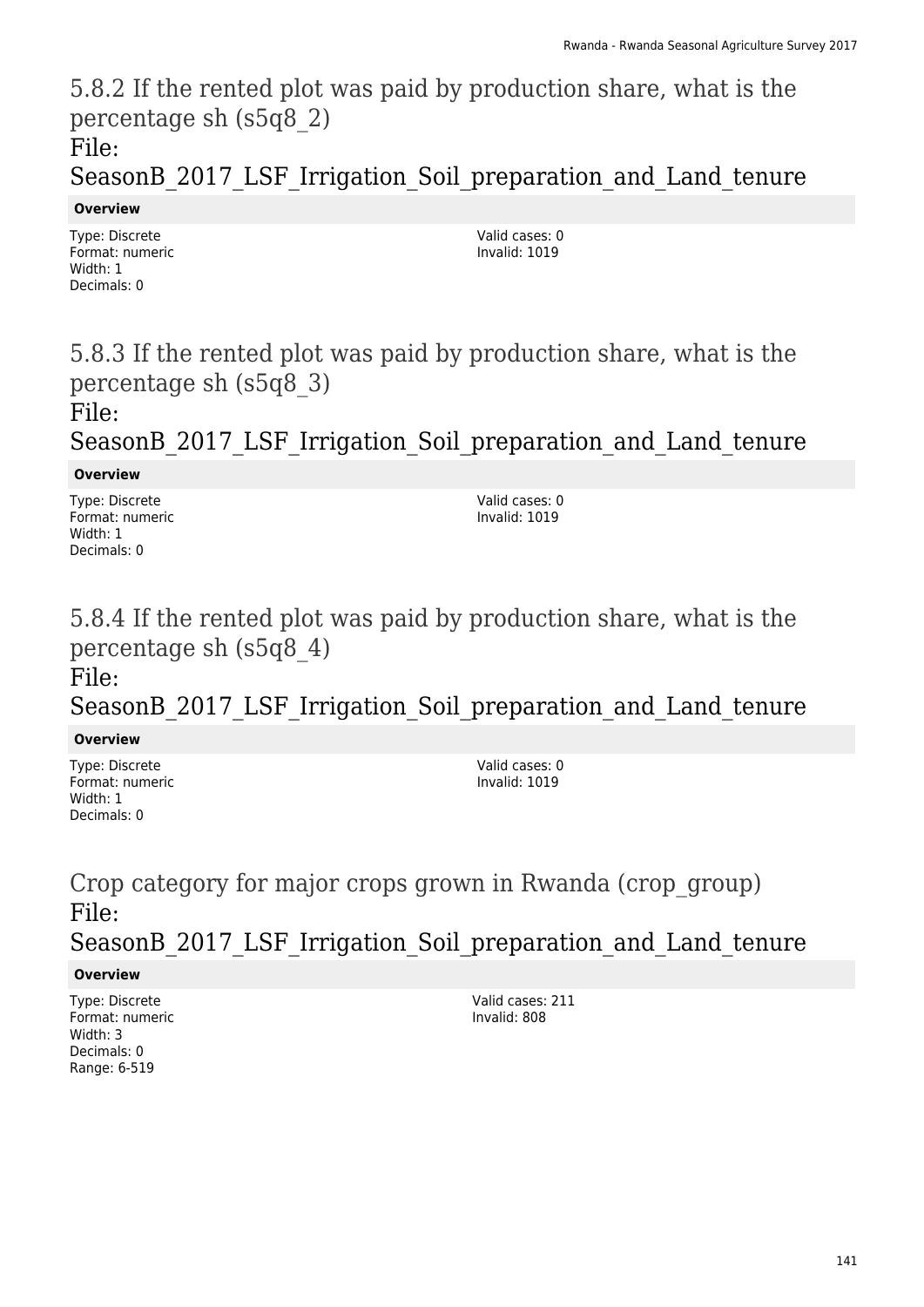## Larger scale farmer's Identification (LSF\_ID) File: SeasonB\_2017\_LSF\_Pesticides

#### **Overview**

Type: Continuous Format: numeric Width: 5 Decimals: 0 Range: 12001-57033 Valid cases: 1173 Invalid: 0 Minimum: 12001 Maximum: 57033 Mean: 40142.5 Standard deviation: 17357.6

# 1.1 Province (s1q1) File: SeasonB\_2017\_LSF\_Pesticides

#### **Overview**

Type: Discrete Format: numeric Width: 1 Decimals: 0 Range: 1-5

Valid cases: 1173 Invalid: 0

### 1.2 District (s1q2) File: SeasonB\_2017\_LSF\_Pesticides

#### **Overview**

Type: Discrete Format: numeric Width: 2 Decimals: 0 Range: 11-57

Valid cases: 1173 Invalid: 0

### 2.1 Plot number (s2q1) File: SeasonB\_2017\_LSF\_Pesticides

#### **Overview**

Type: Continuous Format: numeric Width: 2 Decimals: 0 Range: 1-75

Valid cases: 1173 Invalid: 0 Minimum: 1 Maximum: 75 Mean: 11.2 Standard deviation: 12.2

### 2.2 Plot size in (m2) (s2q2) File: SeasonB\_2017\_LSF\_Pesticides

#### **Overview**

Type: Continuous Format: numeric Width: 7 Decimals: 0 Range: 109.85-8881991 Valid cases: 1173 Invalid: 0 Minimum: 109.9 Maximum: 8881991 Mean: 260988.8 Standard deviation: 943641.1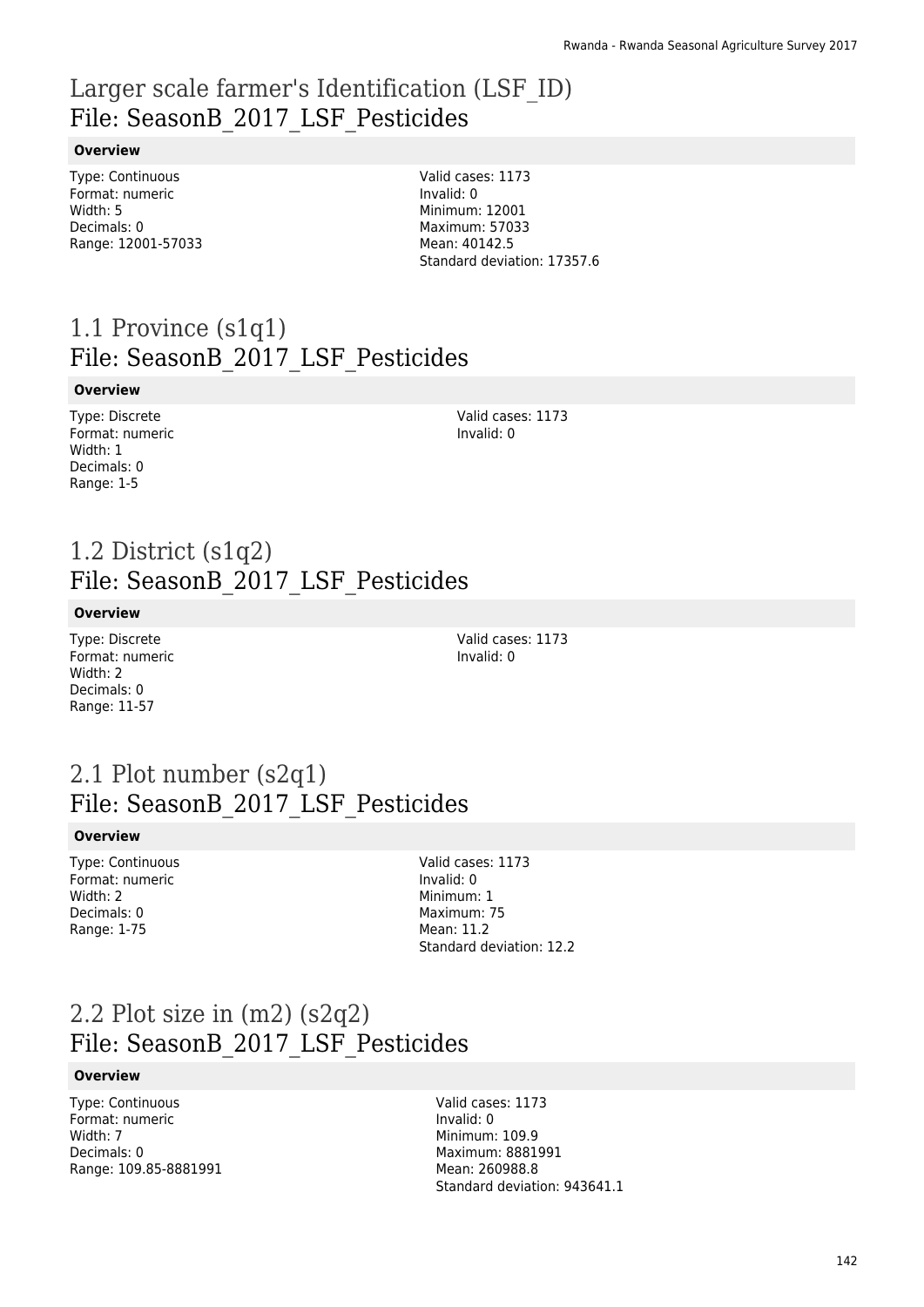# 3.13 Have you used pesticides in this plot during this season? (s3q13) File: SeasonB\_2017\_LSF\_Pesticides

**Overview**

Type: Discrete Format: numeric Width: 1 Decimals: 0 Range: 1-2

Valid cases: 1171 Invalid: 2

# 3.14 Type of pesticide used (s3q14) File: SeasonB\_2017\_LSF\_Pesticides

#### **Overview**

Type: Discrete Format: numeric Width: 2 Decimals: 0 Range: 1-10

Valid cases: 477 Invalid: 696

## 3.15 Pesticide type (unit) (s3q15) File: SeasonB\_2017\_LSF\_Pesticides

#### **Overview**

Type: Discrete Format: numeric Width: 1 Decimals: 0 Range: 1-4

Valid cases: 476 Invalid: 697

# 3.16 Total quantity of pesticide used (s3q16) File: SeasonB\_2017\_LSF\_Pesticides

#### **Overview**

Type: Continuous Format: numeric Width: 5 Decimals: 0 Range: 0-37000

Valid cases: 476 Invalid: 697 Minimum: 0 Maximum: 37000 Mean: 248.1 Standard deviation: 2001.3

# 3.17 Quantity of pesticide purchased (s3q17) File: SeasonB\_2017\_LSF\_Pesticides

#### **Overview**

Type: Continuous Format: numeric Width: 5 Decimals: 0 Range: 0-21042

Valid cases: 477 Invalid: 696 Minimum: 0 Maximum: 21042 Mean: 153.3 Standard deviation: 1062.8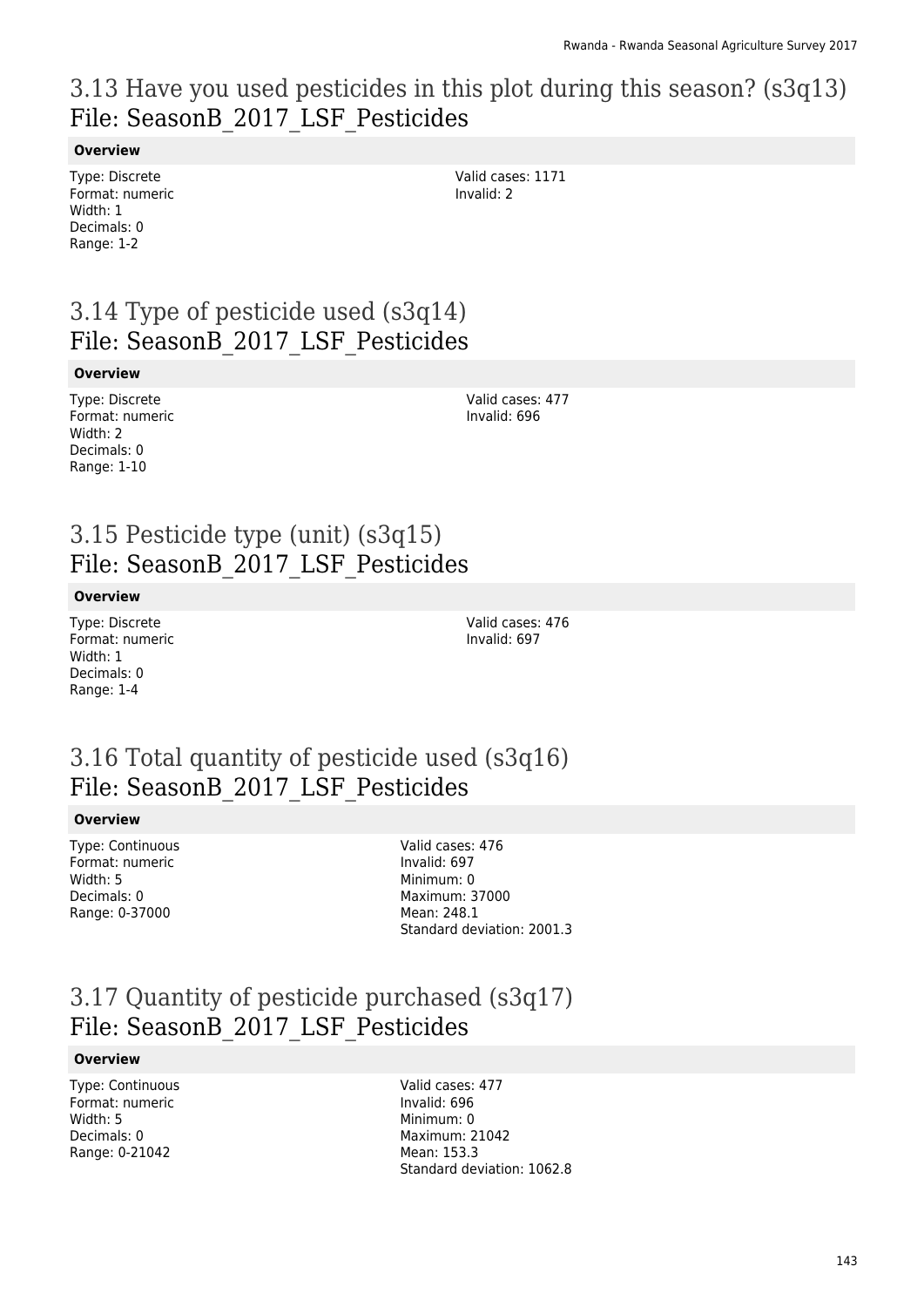# 3.18 Total amount sopent on quantity purchased (s3q18) File: SeasonB\_2017\_LSF\_Pesticides

#### **Overview**

Type: Continuous Format: numeric Width: 7 Decimals: 0 Range: 0-7592000 Valid cases: 455 Invalid: 718 Minimum: 0 Maximum: 7592000 Mean: 318159.5 Standard deviation: 904750.3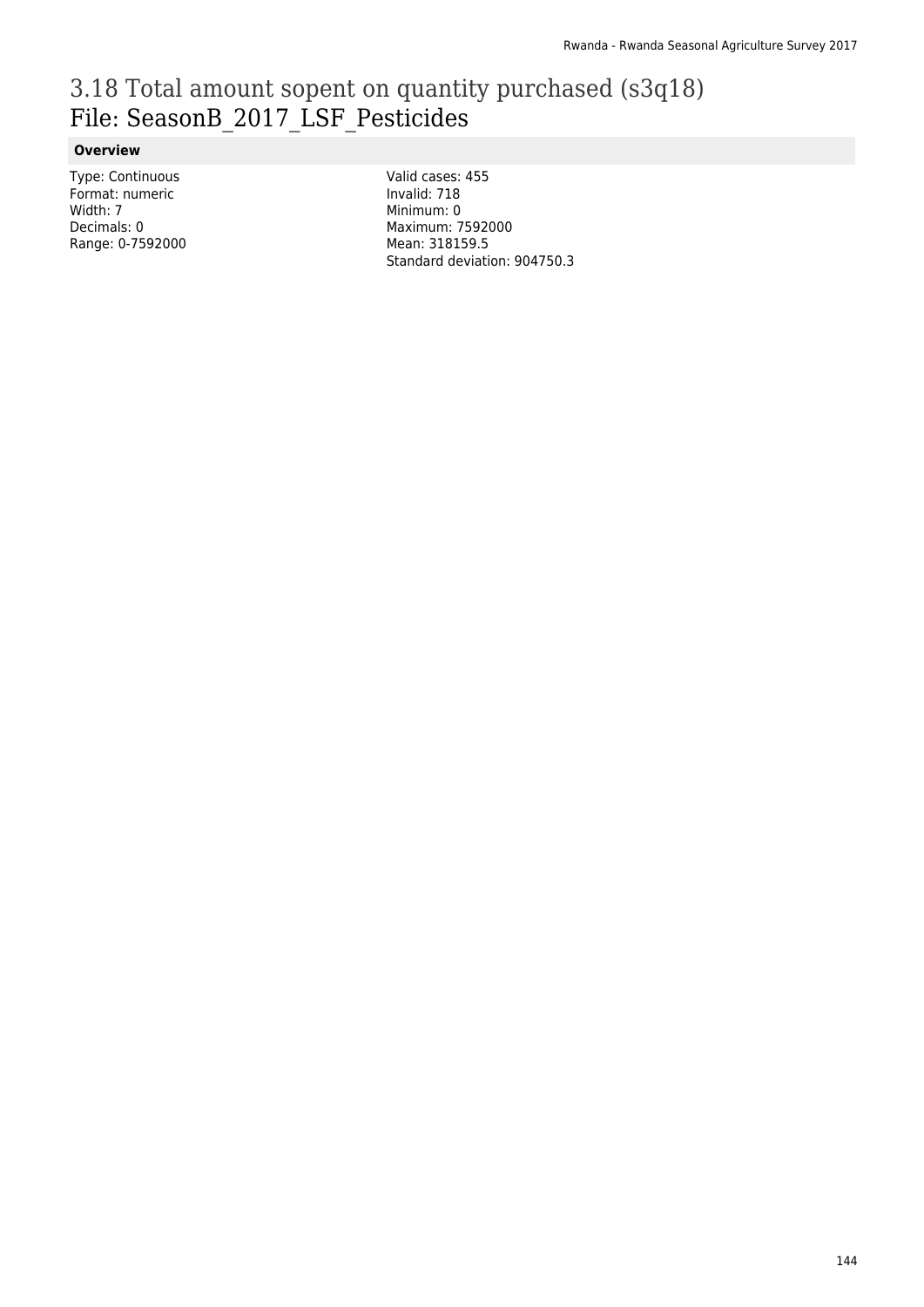## Larger scale farmer's Identification (LSF\_ID) File: SeasonB 2017 LSF Screening

### **Overview**

Type: Continuous Format: numeric Width: 5 Decimals: 0 Range: 12001-57033 Valid cases: 2807 Invalid: 0 Minimum: 12001 Maximum: 57033 Mean: 42034.5 Standard deviation: 16257.5

## 1.1. Province (s1q1) File: SeasonB 2017 LSF Screening

#### **Overview**

Type: Discrete Format: numeric Width: 1 Decimals: 0 Range: 1-5

Valid cases: 2807 Invalid: 0

### 1.2. District (s1q2) File: SeasonB 2017 LSF Screening

#### **Overview**

Type: Discrete Format: numeric Width: 2 Decimals: 0 Range: 11-57

Valid cases: 2807 Invalid: 0

### 2.2. Plot number (s2q2) File: SeasonB\_2017\_LSF\_Screening

#### **Overview**

Type: Continuous Format: numeric Width: 2 Decimals: 0 Range: 1-87

Valid cases: 2807 Invalid: 0 Minimum: 1 Maximum: 87 Mean: 13.5 Standard deviation: 13.3

### 2.3 Plot size(square meters) (s2q3) File: SeasonB 2017 LSF Screening

#### **Overview**

Type: Continuous Format: numeric Width: 16 Decimals: 0 Range: 67.7099990844726-20144220 Valid cases: 2807 Invalid: 0 Minimum: 67.7 Maximum: 20144220 Mean: 105197 Standard deviation: 694124.8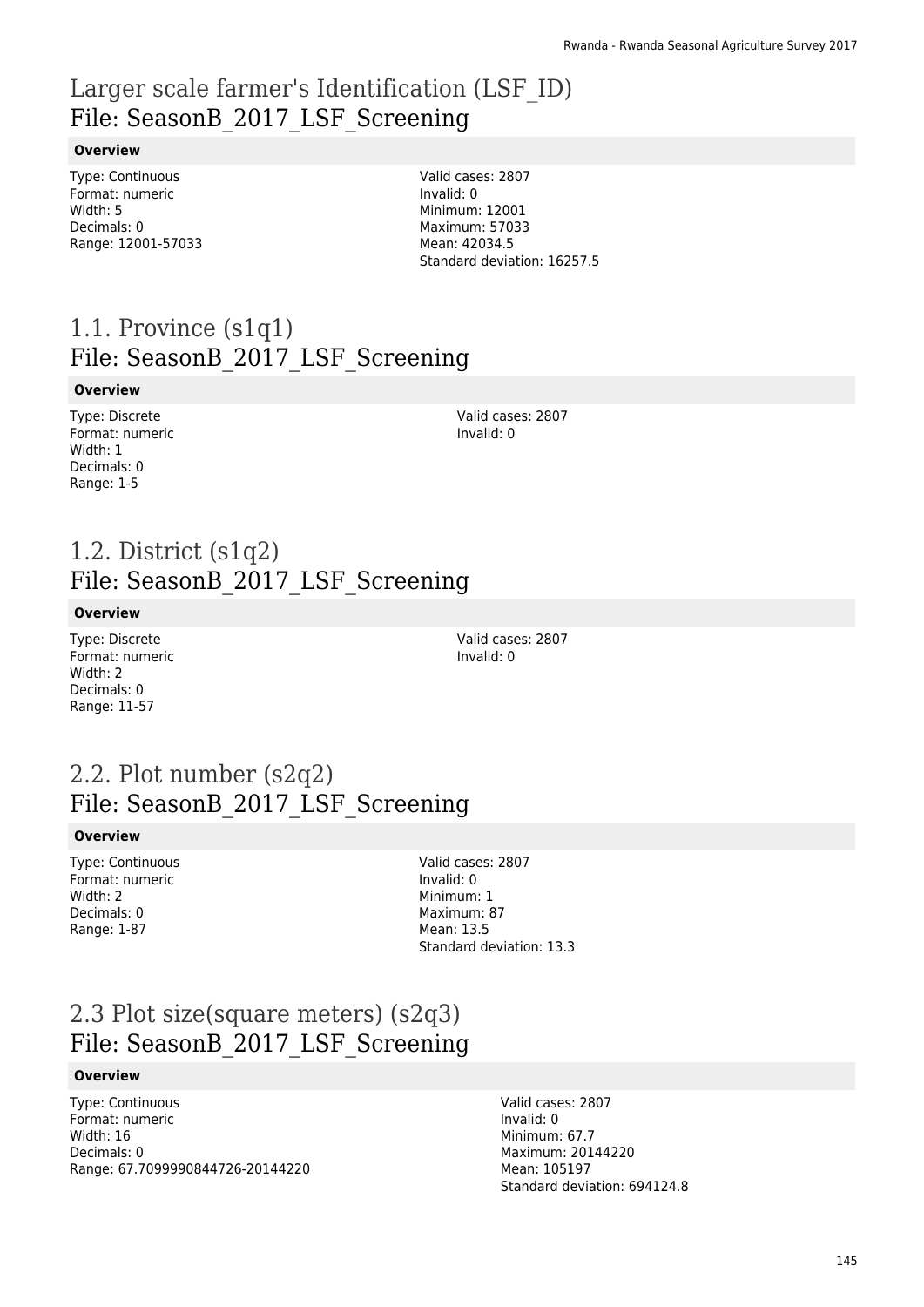# 2.6. Plot land use (s2q6) File: SeasonB 2017 LSF Screening

### **Overview**

Type: Discrete Format: numeric Width: 3 Decimals: 0 Range: 96-100

Valid cases: 2807 Invalid: 0

### 2.7. Non-agricultural land type (s2q7) File: SeasonB 2017 LSF Screening

#### **Overview**

Type: Discrete Format: numeric Width: 1 Decimals: 0 Range: 1-7

Valid cases: 711 Invalid: 2096

### Cropping system (s2q8) File: SeasonB 2017 LSF Screening

#### **Overview**

Type: Discrete Format: numeric Width: 1 Decimals: 0 Range: 1-2

Valid cases: 1716 Invalid: 1091

### 2.9 Number of main crops in the plot (s2q9) File: SeasonB 2017 LSF Screening

#### **Overview**

Type: Discrete Format: numeric Width: 1 Decimals: 0 Range: 1-7

Valid cases: 1716 Invalid: 1091

### 2.10 Crop type (s2q10) File: SeasonB\_2017\_LSF\_Screening

#### **Overview**

Type: Discrete Format: numeric Width: 1 Decimals: 0 Range: 1-3

Valid cases: 1716 Invalid: 1091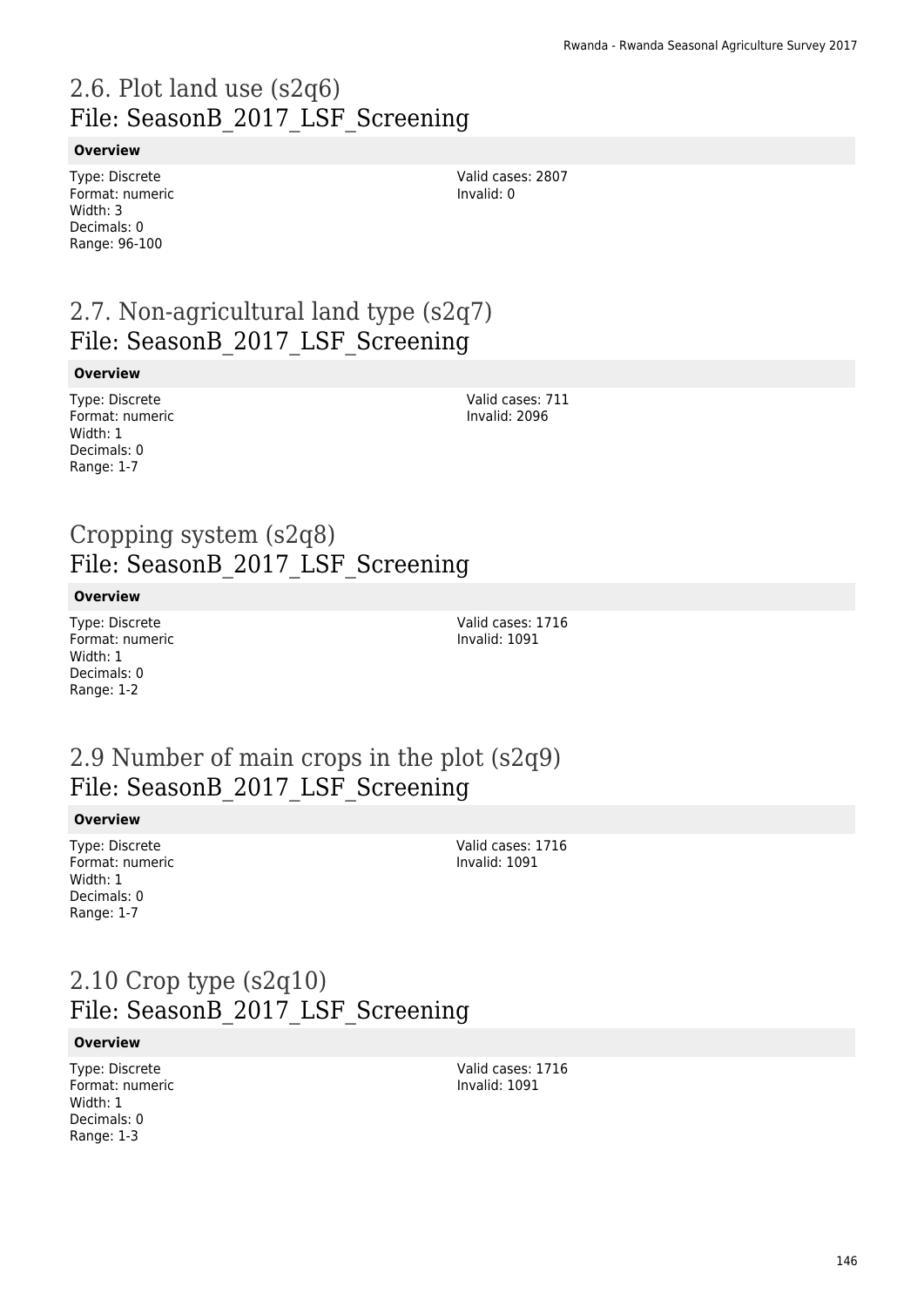# 2.11.Crop name (s2q11) File: SeasonB\_2017\_LSF\_Screening

### **Overview**

Type: Discrete Format: numeric Width: 3 Decimals: 0 Range: 97-606

Valid cases: 1716 Invalid: 1091

# 2.12.1 Crop/fruit proportion (in %) (s2q12\_1) File: SeasonB 2017 LSF Screening

#### **Overview**

Type: Continuous Format: numeric Width: 3 Decimals: 0 Range: 5-100

Valid cases: 1716 Invalid: 1091 Minimum: 5 Maximum: 100 Mean: 72.9 Standard deviation: 33.8

## 2.12.2.Crop proportion code (s2q12\_2) File: SeasonB\_2017\_LSF\_Screening

### **Overview**

Type: Discrete Format: numeric Width: 2 Decimals: 0 Range: 1-10

Valid cases: 1716 Invalid: 1091

### 2.13.Number of trees in case plantation of perennial crops/fruits (s2q13) File: SeasonB 2017 LSF Screening

### **Overview**

Type: Continuous Format: numeric Width: 7 Decimals: 0 Range: 3-1177800 Valid cases: 569 Invalid: 2238 Minimum: 3 Maximum: 1177800 Mean: 6291.6 Standard deviation: 55062.4

2.14 Number of trees susceptible to produce in these six months (s2q14) File: SeasonB\_2017\_LSF\_Screening **Overview**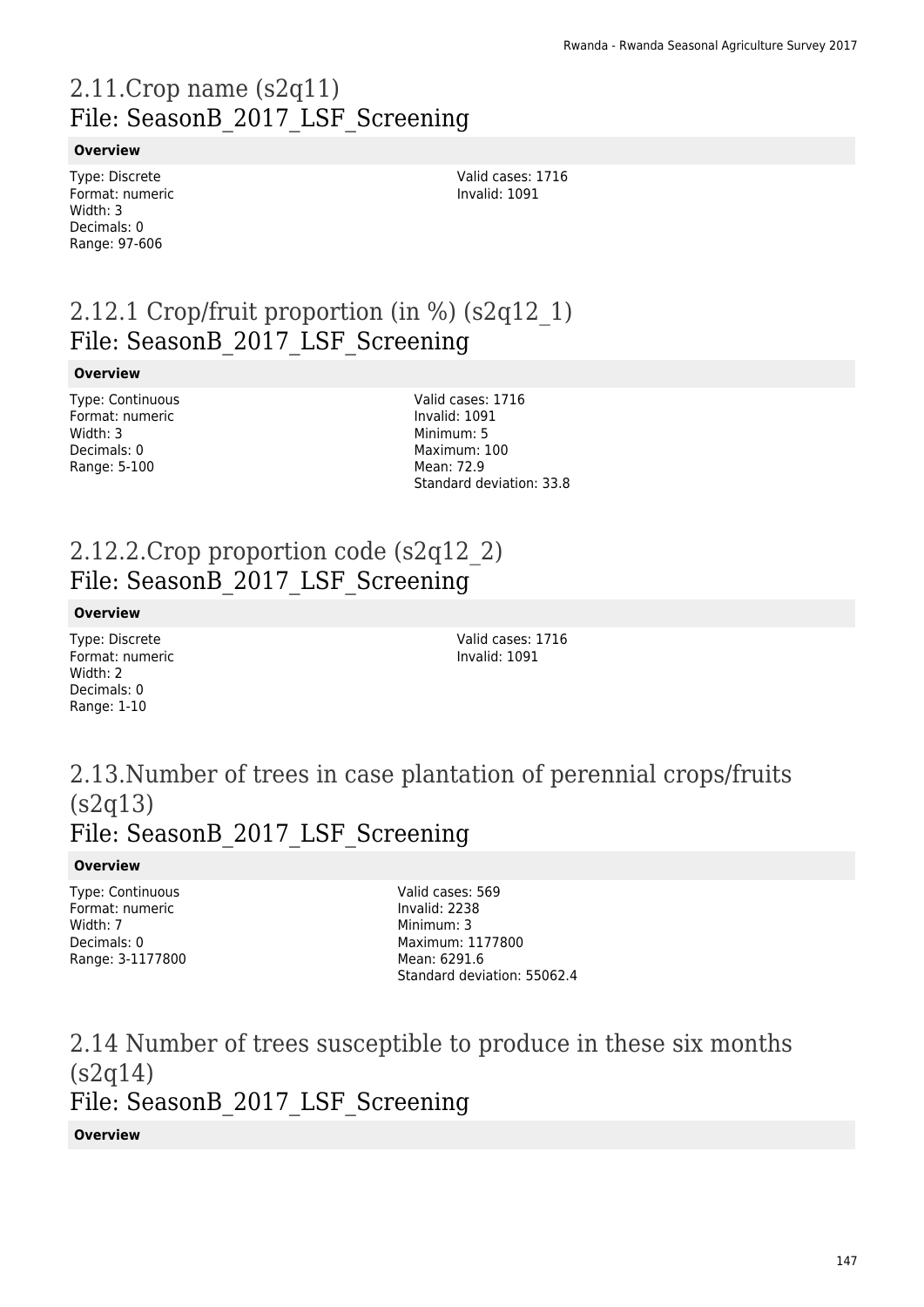### 2.14 Number of trees susceptible to produce in these six months (s2q14) File: SeasonB\_2017\_LSF\_Screening

Type: Continuous Format: numeric Width: 7 Decimals: 0 Range: 0-1177800

Valid cases: 569 Invalid: 2238 Minimum: 0 Maximum: 1177800 Mean: 3771.5 Standard deviation: 51305.2

# 2.15.Is this crop for this season?  $(1=Yes, 2=No)$   $(s2q15)$ File: SeasonB 2017 LSF Screening

**Overview**

Type: Discrete Format: numeric Width: 1 Decimals: 0 Range: 0-1

Valid cases: 1716 Invalid: 1091

### 2.16.What is the expected period for harvesting this crop (s2q16) File: SeasonB 2017 LSF Screening

### **Overview**

Type: Discrete Format: numeric Width: 1 Decimals: 0 Range: 0-7

Valid cases: 1505 Invalid: 1302

### Crop category based on major crops grown in Rwanda (crop\_category) File: SeasonB\_2017\_LSF\_Screening

#### **Overview**

Type: Discrete Format: numeric Width: 3 Decimals: 0 Range: 6-519

Valid cases: 1716 Invalid: 1091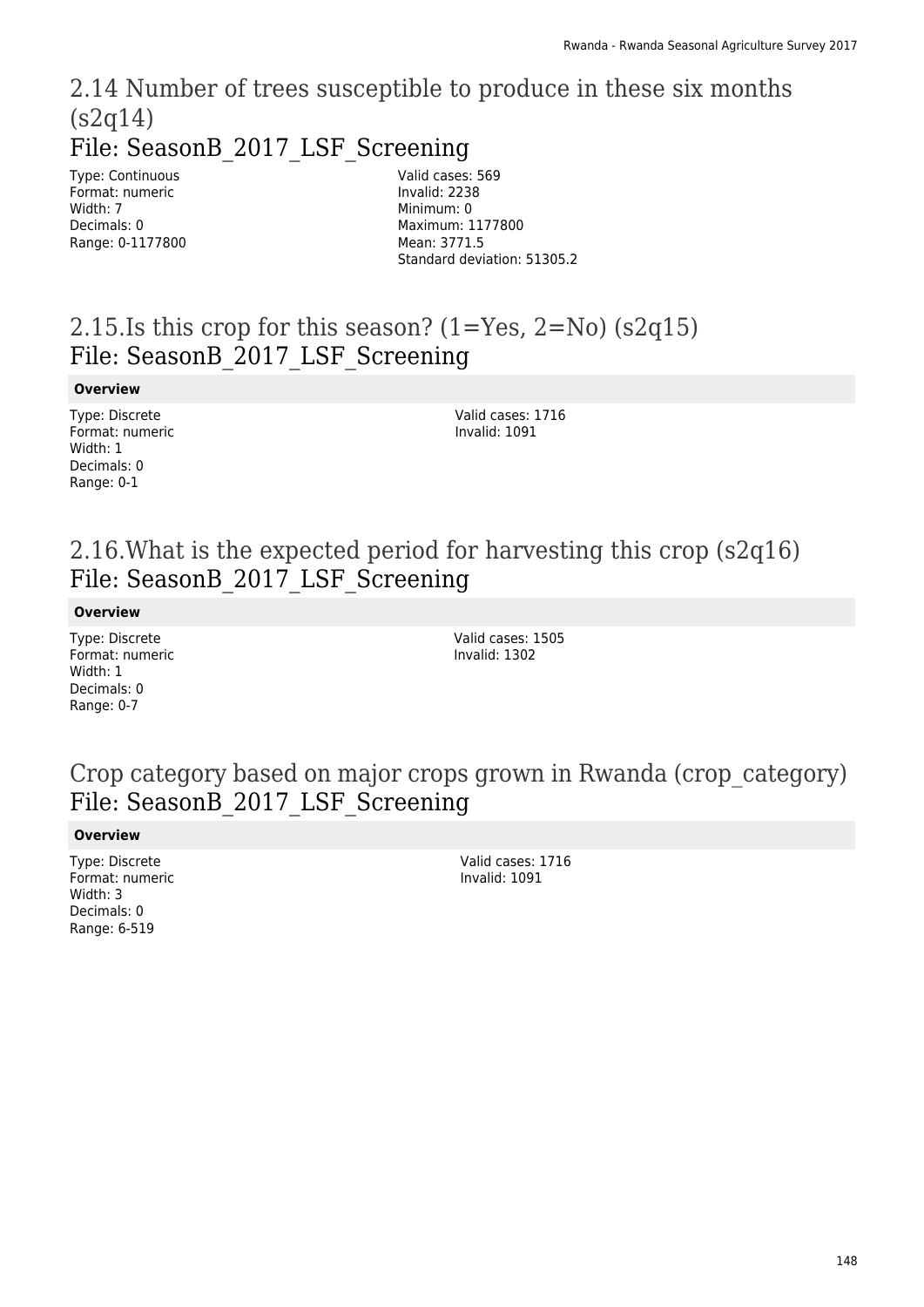# 1.0 Segment ID number (s1q0) File: SeasonB\_2017\_SSF\_Antierosion

### **Overview**

Type: Continuous Format: numeric Width: 6 Decimals: 0 Range: 111102-572059 Valid cases: 13827 Invalid: 0 Minimum: 111102 Maximum: 572059 Mean: 389316.5 Standard deviation: 137499

# 1.1 Province (s1q1) File: SeasonB\_2017\_SSF\_Antierosion

#### **Overview**

Type: Discrete Format: numeric Width: 1 Decimals: 0 Range: 1-5

Valid cases: 13827 Invalid: 0

### 1.2 District (s1q2) File: SeasonB\_2017\_SSF\_Antierosion

#### **Overview**

Type: Discrete Format: numeric Width: 2 Decimals: 0 Range: 11-57

Valid cases: 13827 Invalid: 0

### 1.3 Stratum (s1q3) File: SeasonB\_2017\_SSF\_Antierosion

#### **Overview**

Type: Discrete Format: numeric Width: 2 Decimals: 0 Range: 11-30

Valid cases: 13827 Invalid: 0

### 1.4 Segment number (s1q4) File: SeasonB\_2017\_SSF\_Antierosion

#### **Overview**

Type: Continuous Format: numeric Width: 2 Decimals: 0 Range: 1-72

Valid cases: 13827 Invalid: 0 Minimum: 1 Maximum: 72 Mean: 18.7 Standard deviation: 14.1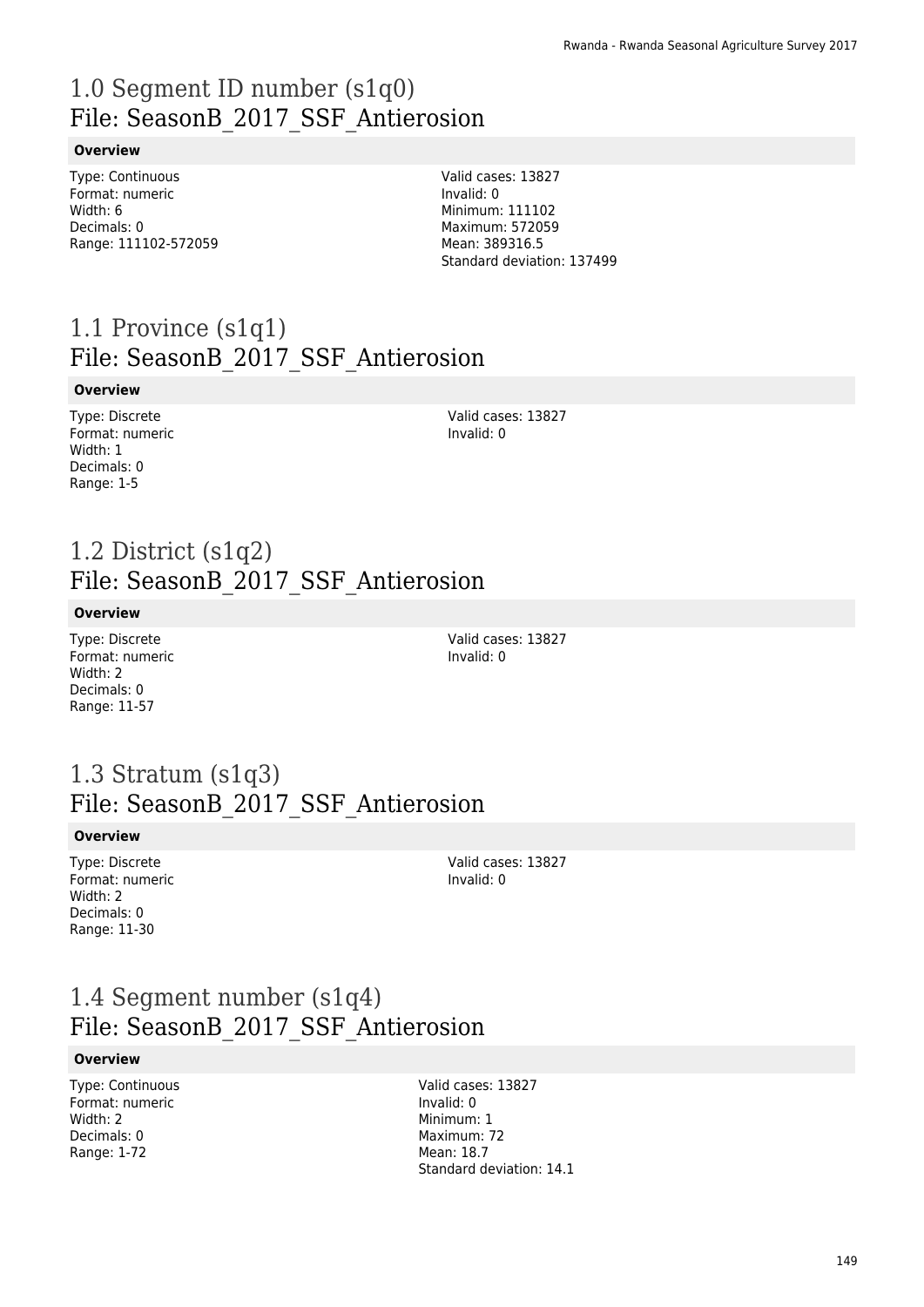# 2.1 Plot number (s2q1) File: SeasonB\_2017\_SSF\_Antierosion

### **Overview**

Type: Continuous Format: numeric Width: 2 Decimals: 0 Range: 1-93

Valid cases: 13827 Invalid: 0 Minimum: 1 Maximum: 93 Mean: 25.7 Standard deviation: 15.5

# 2.2 Plot size in (m2) (s2q2) File: SeasonB\_2017\_SSF\_Antierosion

#### **Overview**

Type: Continuous Format: numeric Width: 9 Decimals: 0 Range: 16.304659-97367.92

Valid cases: 13827 Invalid: 0 Minimum: 16.3 Maximum: 97367.9 Mean: 1123.6 Standard deviation: 2133.2

### 4.1 What is the degree of erosion on this plot? (s4q1) File: SeasonB\_2017\_SSF\_Antierosion

### **Overview**

Type: Discrete Format: numeric Width: 1 Decimals: 0 Range: 1-3

Valid cases: 13827 Invalid: 0

### 4.2 Is there any anti erosion activity on this plot? (s4q2) File: SeasonB\_2017\_SSF\_Antierosion

#### **Overview**

Type: Discrete Format: numeric Width: 1 Decimals: 0 Range: 1-2

Valid cases: 13827 Invalid: 0

### Types of anti erosion activities existing in the plot (s4q3) File: SeasonB\_2017\_SSF\_Antierosion

### **Overview**

Type: Discrete Format: numeric Width: 1 Decimals: 0 Range: 0-9

Valid cases: 9486 Invalid: 4341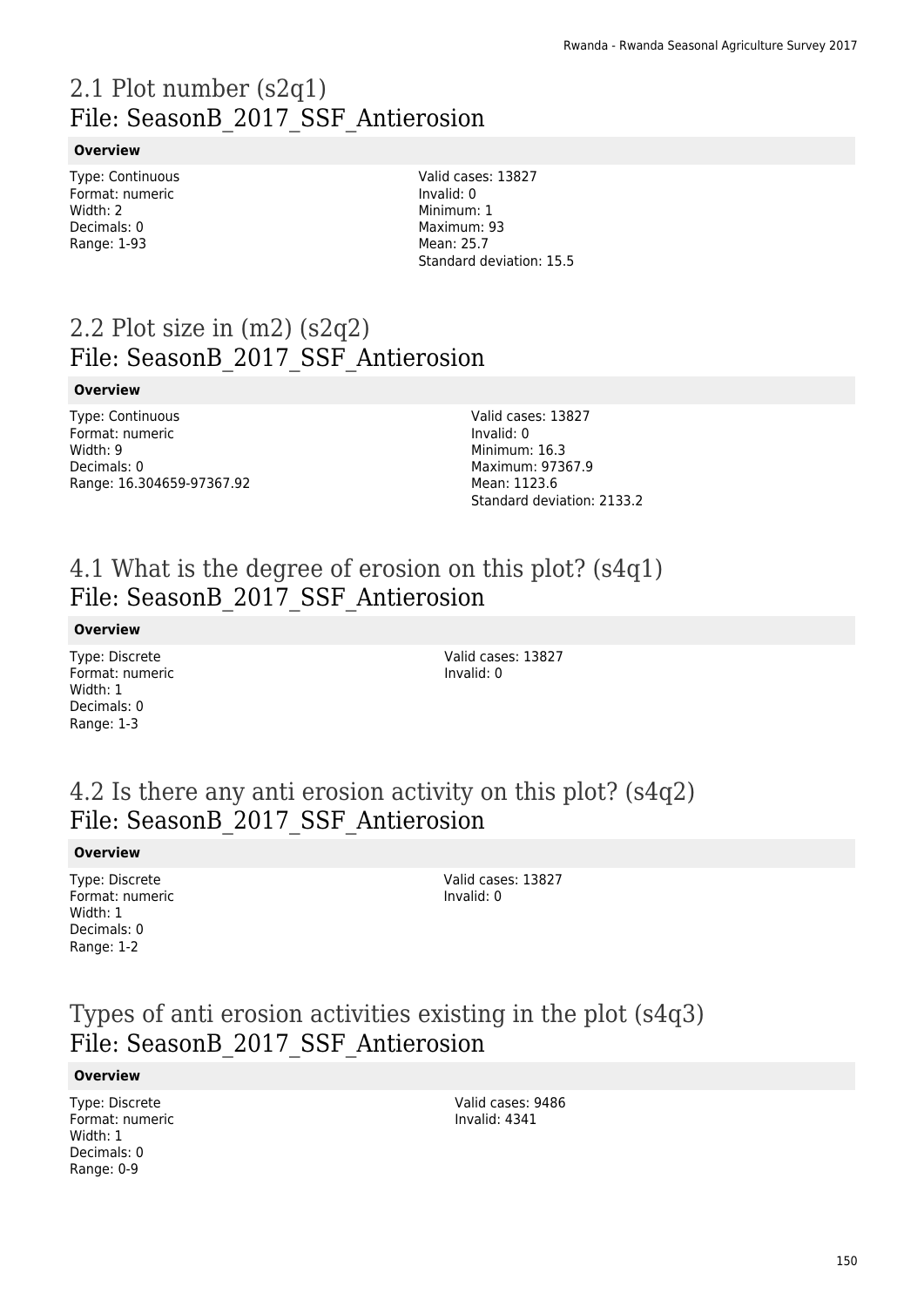# Was this anti-erosion activity done in this season? (s4q4) File: SeasonB\_2017\_SSF\_Antierosion

### **Overview**

Type: Discrete Format: numeric Width: 1 Decimals: 0 Range: 1-2

Valid cases: 9495 Invalid: 4332

### What is the total cost of this anti-erosion actity in this season? (s4q5) File: SeasonB\_2017\_SSF\_Antierosion

#### **Overview**

Type: Continuous Format: numeric Width: 6 Decimals: 0 Range: 0-150000

Valid cases: 1041 Invalid: 12786 Minimum: 0 Maximum: 150000 Mean: 1471.5 Standard deviation: 8468.3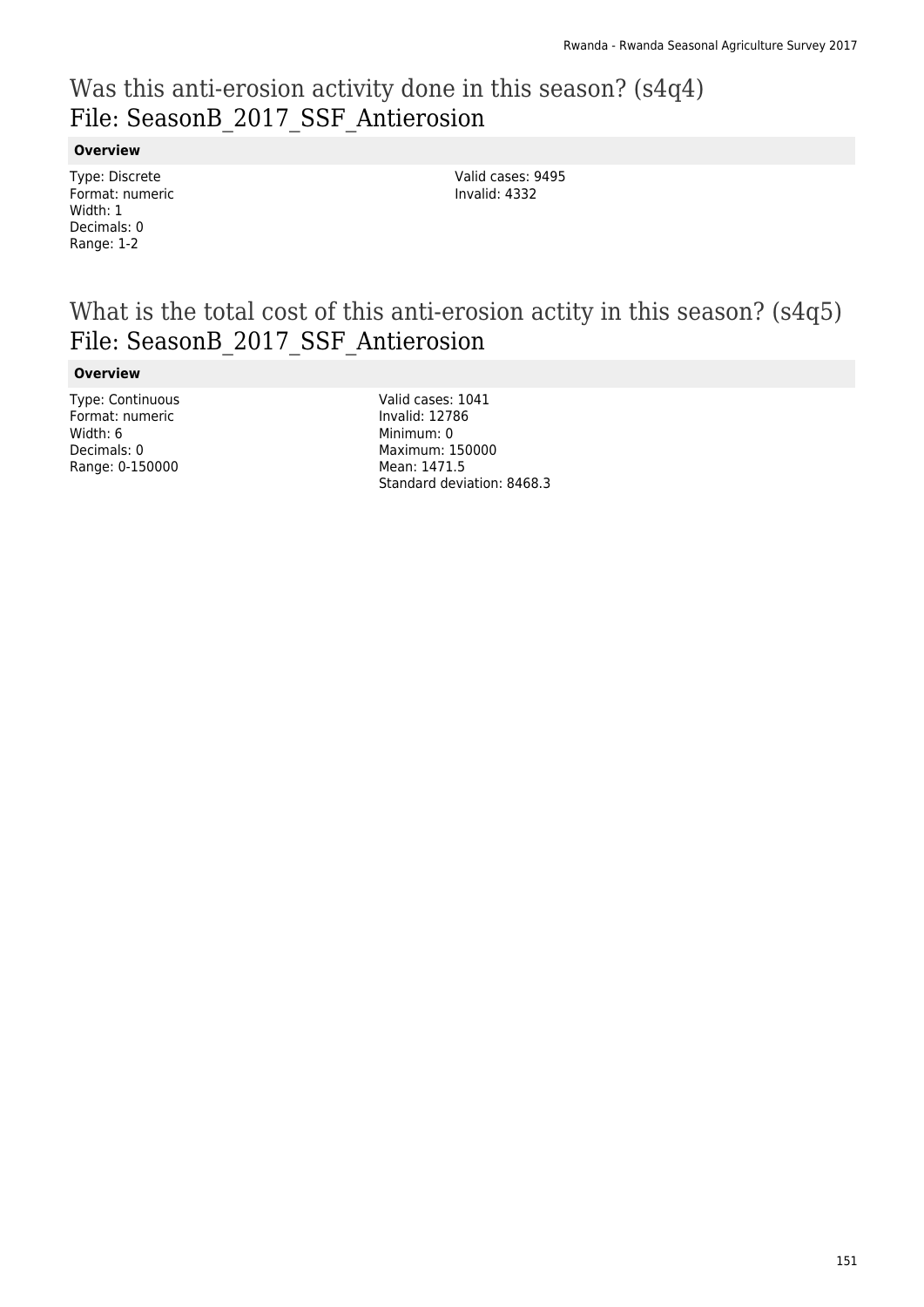# 1.0 Segment ID number (s1q0) File: SeasonB\_2017\_SSF\_Crop production

### **Overview**

Type: Continuous Format: numeric Width: 6 Decimals: 0 Range: 111102-572059

Valid cases: 25529 Invalid: 0 Minimum: 111102 Maximum: 572059 Mean: 395660.5 Standard deviation: 145556.4

# 1.1 Province (s1q1) File: SeasonB\_2017\_SSF\_Crop production

#### **Overview**

Type: Discrete Format: numeric Width: 1 Decimals: 0 Range: 1-5

Valid cases: 25529 Invalid: 0

### 1.2 District (s1q2) File: SeasonB\_2017\_SSF\_Crop production

#### **Overview**

Type: Discrete Format: numeric Width: 2 Decimals: 0 Range: 11-57

Valid cases: 25529 Invalid: 0

### 1.3 Stratum (s1q3) File: SeasonB\_2017\_SSF\_Crop production

#### **Overview**

Type: Discrete Format: numeric Width: 2 Decimals: 0 Range: 11-30

Valid cases: 25529 Invalid: 0

# 1.4 Segment (s1q4) File: SeasonB\_2017\_SSF\_Crop production

#### **Overview**

Type: Continuous Format: numeric Width: 2 Decimals: 0 Range: 1-72

Valid cases: 25529 Invalid: 0 Minimum: 1 Maximum: 72 Mean: 19.5 Standard deviation: 14.5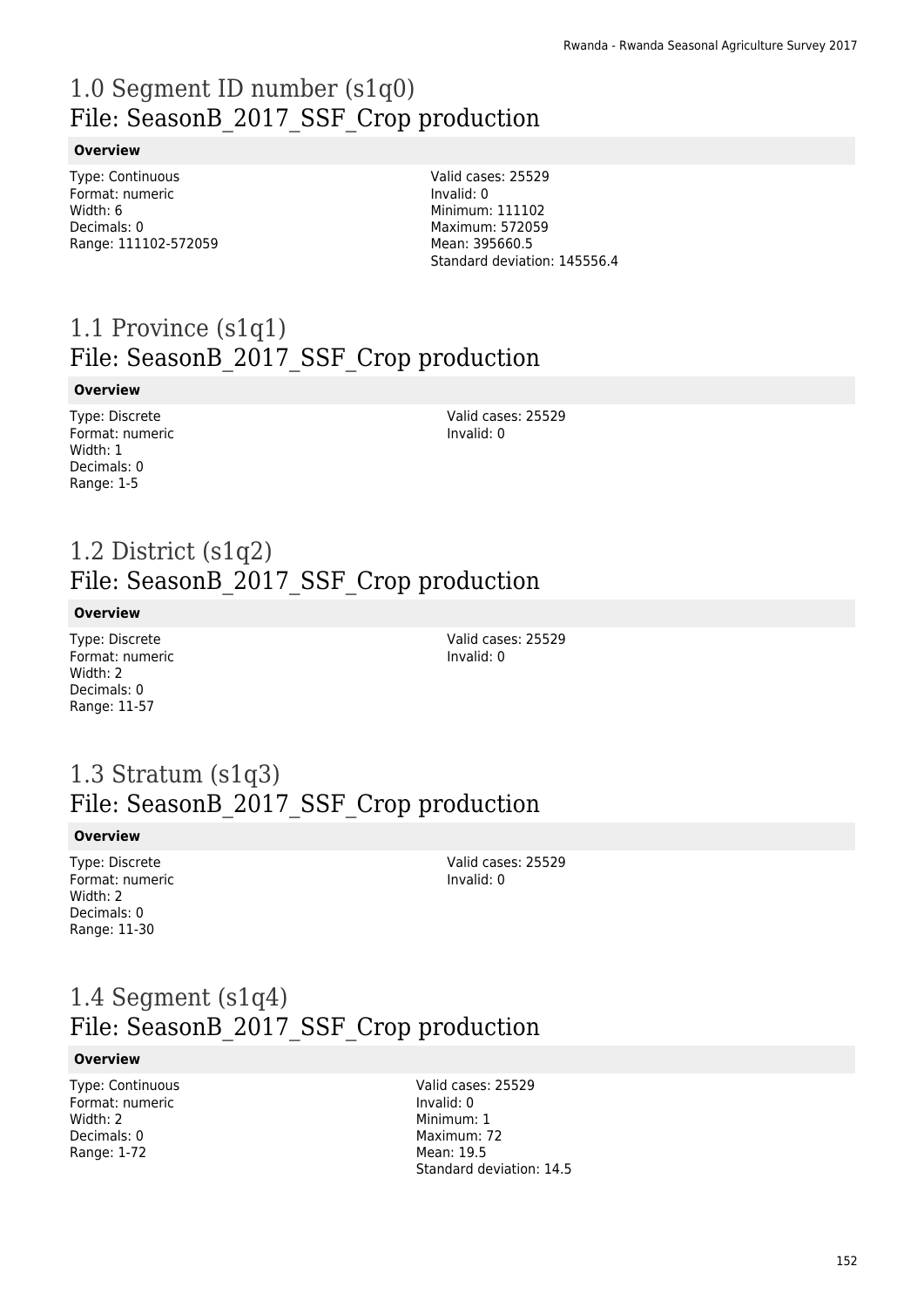# 2.1 Plot number (s2q1) File: SeasonB\_2017\_SSF\_Crop production

### **Overview**

Type: Continuous Format: numeric Width: 2 Decimals: 0 Range: 1-93

Valid cases: 25529 Invalid: 0 Minimum: 1 Maximum: 93 Mean: 25.7 Standard deviation: 15.7

# 2.2 Plot size in square meters  $(s2q2)$ File: SeasonB\_2017\_SSF\_Crop production

#### **Overview**

Type: Continuous Format: numeric Width: 9 Decimals: 0 Range: 16.304659-97367.92 Valid cases: 25529 Invalid: 0 Minimum: 16.3 Maximum: 97367.9 Mean: 1281.2 Standard deviation: 2118

# 2.4 Cropping system in the plot (s2q4) File: SeasonB\_2017\_SSF\_Crop production

#### **Overview**

Type: Discrete Format: numeric Width: 1 Decimals: 0 Range: 1-2

Valid cases: 25529 Invalid: 0

### 2.5 Number of main crops in the plot (s2q5) File: SeasonB\_2017\_SSF\_Crop production

#### **Overview**

Type: Discrete Format: numeric Width: 2 Decimals: 0 Range: 1-13

Valid cases: 25529 Invalid: 0

# 2.6 Crop name (s2q6) File: SeasonB\_2017\_SSF\_Crop production

#### **Overview**

Type: Discrete Format: numeric Width: 3 Decimals: 0 Range: 97-519

Valid cases: 25529 Invalid: 0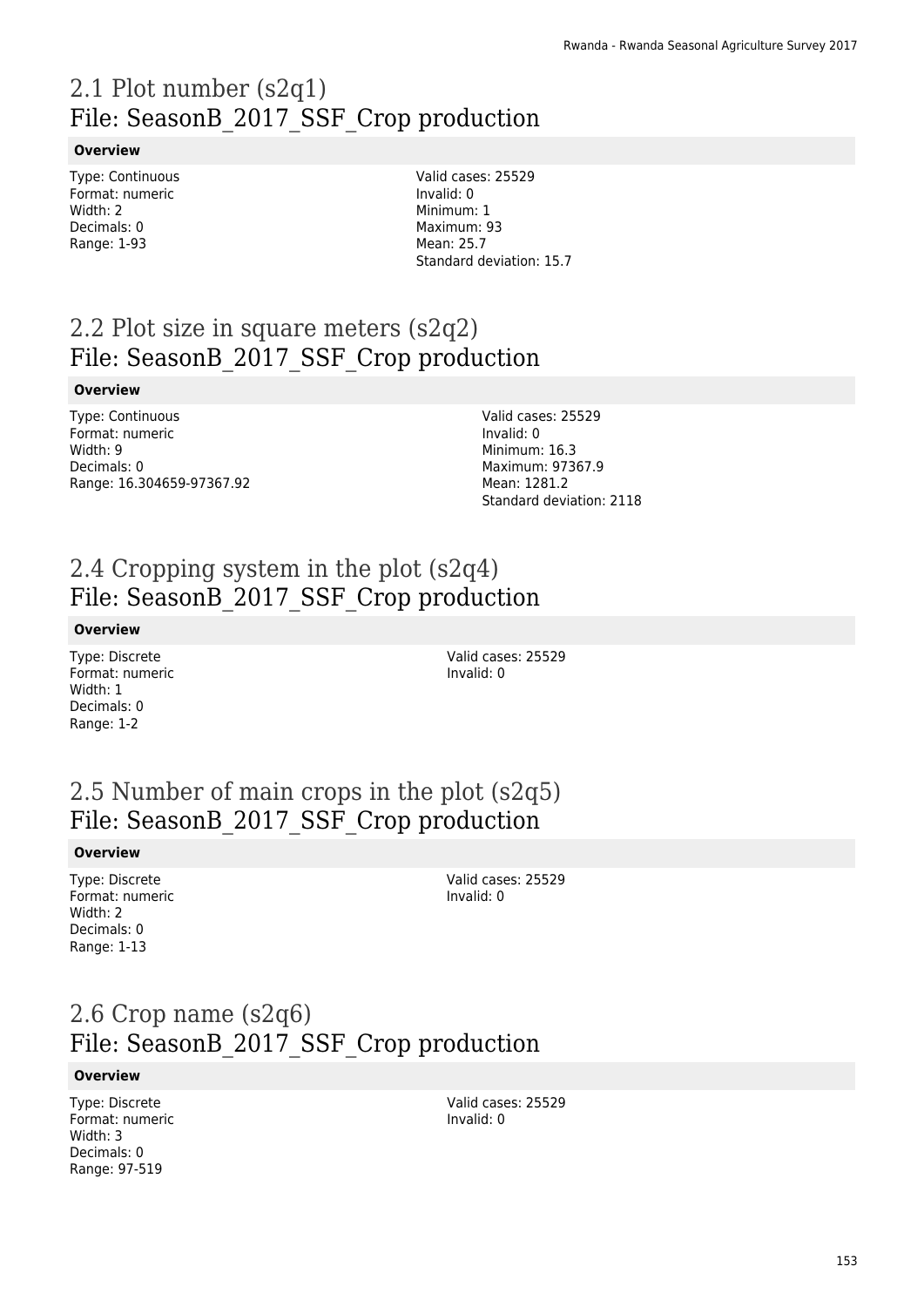## 2.7.crop area in square meters (s2q7) File: SeasonB\_2017\_SSF\_Crop production

### **Overview**

Type: Continuous Format: numeric Width: 17 Decimals: 0 Range: 0.546892821788788-97367.921875 Valid cases: 25529 Invalid: 0 Minimum: 0.5 Maximum: 97367.9 Mean: 585.7 Standard deviation: 1386.4

# 2.8 Number of trees in case of plantation (s2q8) File: SeasonB\_2017\_SSF\_Crop production

#### **Overview**

Type: Continuous Format: numeric Width: 5 Decimals: 0 Range: 1-25613

Valid cases: 8300 Invalid: 17229 Minimum: 1 Maximum: 25613 Mean: 107.6 Standard deviation: 577.2

# 2.9 Number of trees susceptible to produce in six months (s2q9) File: SeasonB\_2017\_SSF\_Crop production

### **Overview**

Type: Continuous Format: numeric Width: 5 Decimals: 0 Range: 0-12786

Valid cases: 8299 Invalid: 17230 Minimum: 0 Maximum: 12786 Mean: 63.9 Standard deviation: 348.1

### 2.10 Sowing date (s2q10) File: SeasonB\_2017\_SSF\_Crop production

### **Overview**

Type: Discrete Format: numeric Width: 1 Decimals: 0 Range: 1-7

Valid cases: 22969 Invalid: 2560

### 2.12.Type of seeds sown (s2q12) File: SeasonB\_2017\_SSF\_Crop production

#### **Overview**

Type: Discrete Format: numeric Width: 1 Decimals: 0 Range: 1-3

Valid cases: 22969 Invalid: 2560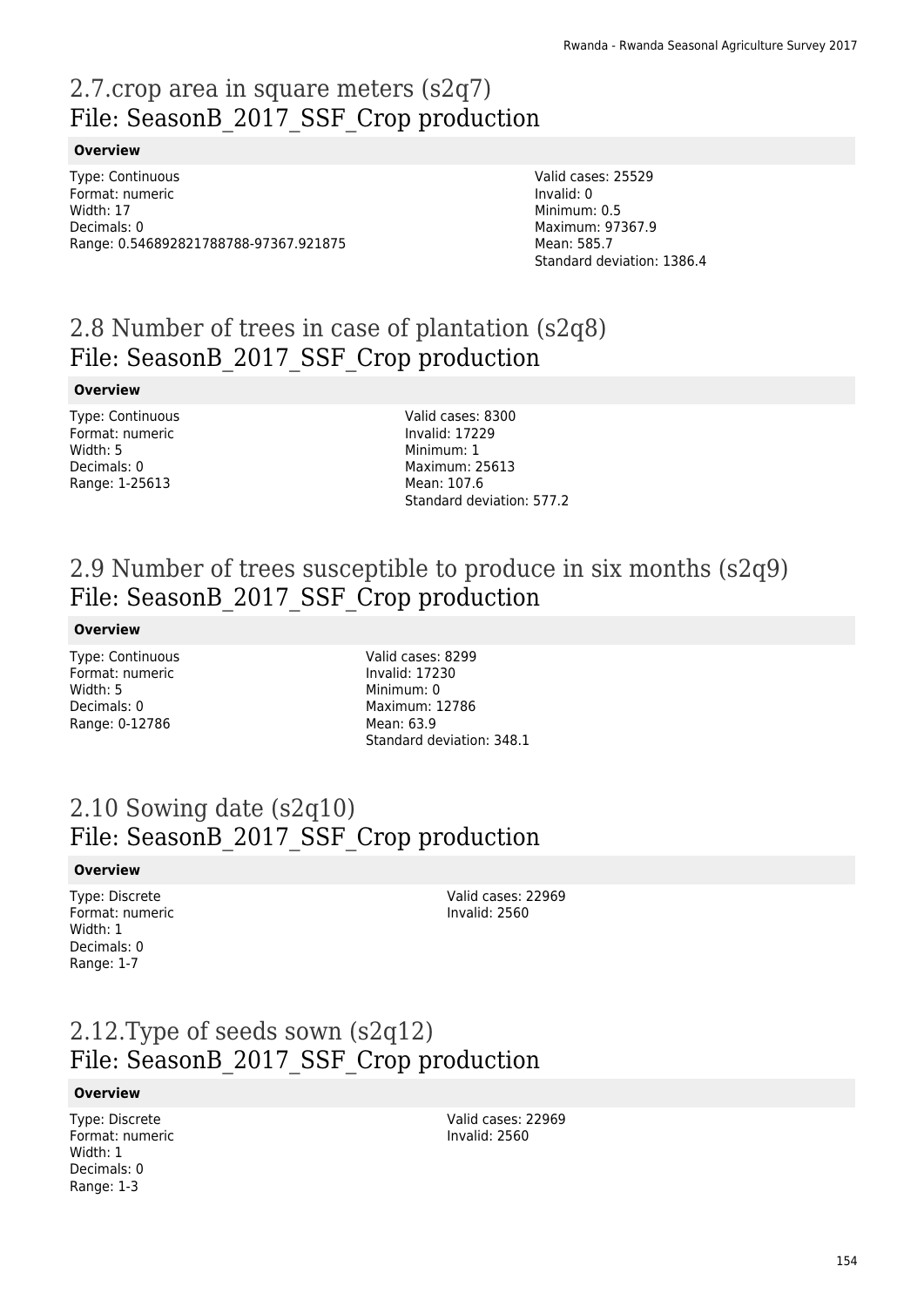# 2.13.1.Quantity of traditional seeds sown : Unity (s2q13\_1) File: SeasonB\_2017\_SSF\_Crop production

#### **Overview**

Type: Discrete Format: numeric Width: 1 Decimals: 0 Range: 1-3

Valid cases: 22067 Invalid: 3462

# 2.13.2.Quantity of traditional seeds sown : Quantity (s2q13\_2) File: SeasonB\_2017\_SSF\_Crop production

#### **Overview**

Type: Continuous Format: numeric Width: 4 Decimals: 0 Range: 0-6000

Valid cases: 13170 Invalid: 12359 Minimum: 0 Maximum: 6000 Mean: 31.2 Standard deviation: 114.4

## 2.14.Quantity of traditional seeds purchased (s2q14) File: SeasonB\_2017\_SSF\_Crop production

#### **Overview**

Type: Continuous Format: numeric Width: 4 Decimals: 0 Range: 0-9000

Valid cases: 13126 Invalid: 12403 Minimum: 0 Maximum: 9000 Mean: 10.4 Standard deviation: 110.7

### 2.15.Amount spent for the purchase of traditional seeds(Rwf) (s2q15) File: SeasonB\_2017\_SSF\_Crop production

#### **Overview**

Type: Continuous Format: numeric Width: 7 Decimals: 0 Range: 0-3600000 Valid cases: 13861 Invalid: 11668 Minimum: 0 Maximum: 3600000 Mean: 2592.6 Standard deviation: 34354.7

## 2.16.1.Quantity of improved seeds sown : Unity (s2q16\_1) File: SeasonB\_2017\_SSF\_Crop production

#### **Overview**

Type: Discrete Format: numeric Width: 1 Decimals: 0 Range: 1-3

Valid cases: 1105 Invalid: 24424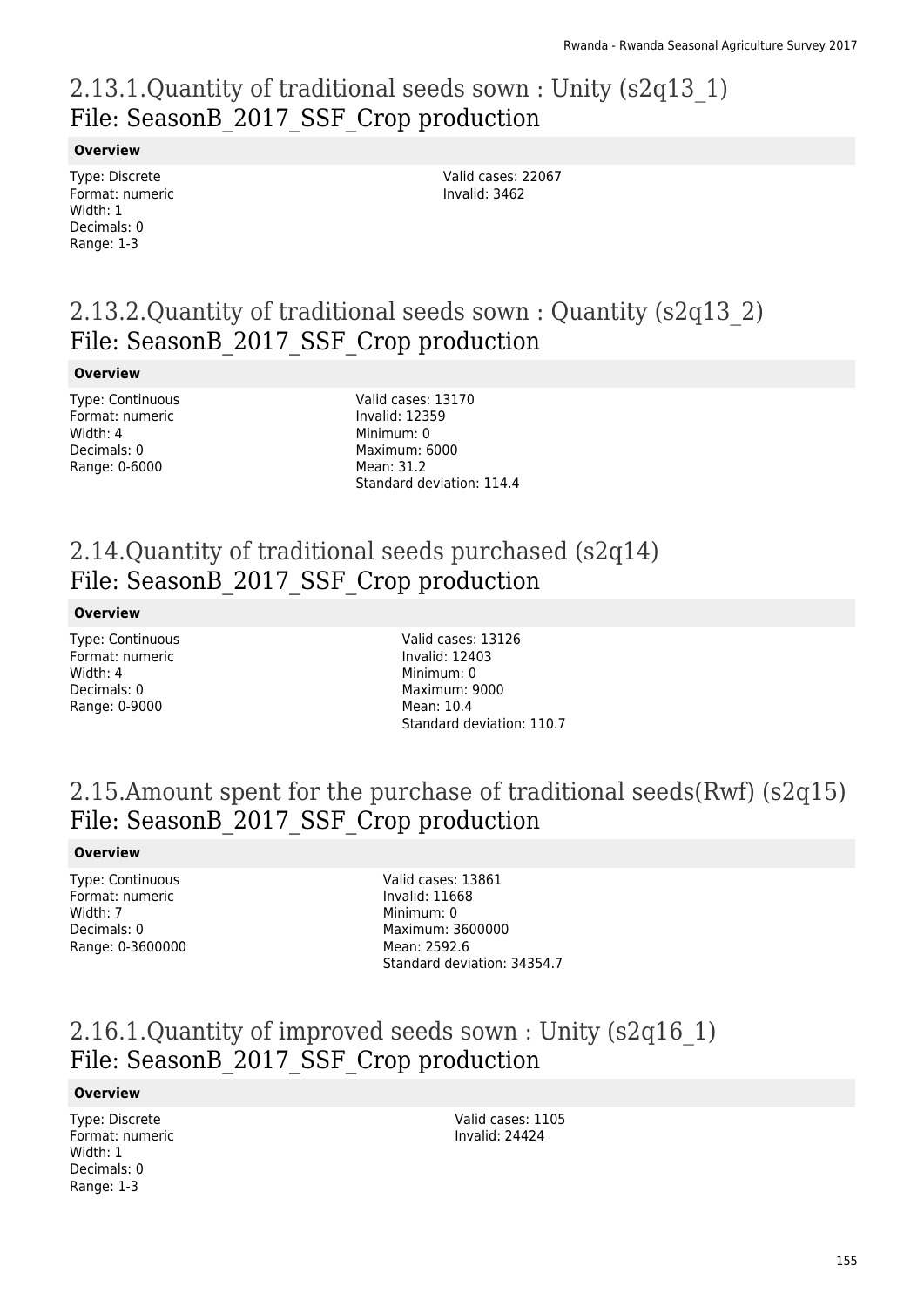# 2.16.2.Quantity of improved seeds sown : Quantity (s2q16\_2) File: SeasonB\_2017\_SSF\_Crop production

### **Overview**

Type: Continuous Format: numeric Width: 4 Decimals: 0 Range: 0-1500

Valid cases: 1052 Invalid: 24477 Minimum: 0 Maximum: 1500 Mean: 41.3 Standard deviation: 125.1

# 2.17.Quantity of improved seeds purchased (s2q17) File: SeasonB\_2017\_SSF\_Crop production

#### **Overview**

Type: Continuous Format: numeric Width: 4 Decimals: 0 Range: 0-1500

Valid cases: 983 Invalid: 24546 Minimum: 0 Maximum: 1500 Mean: 40.7 Standard deviation: 125.4

### 2.18.Amount spent for the purhase of improved seeds(Rwf) (s2q18) File: SeasonB\_2017\_SSF\_Crop production

#### **Overview**

Type: Continuous Format: numeric Width: 6 Decimals: 0 Range: 0-247200 Valid cases: 1097 Invalid: 24432 Minimum: 0 Maximum: 247200 Mean: 3111.1 Standard deviation: 13181.1

## 2.19.Where did improved seeds sown come from ? (s2q19) File: SeasonB\_2017\_SSF\_Crop production

#### **Overview**

Type: Discrete Format: numeric Width: 1 Decimals: 0 Range: 1-4

Valid cases: 1102 Invalid: 24427

## 2.11 Expected period of harvesting (s2q11) File: SeasonB\_2017\_SSF\_Crop production

#### **Overview**

Type: Discrete Format: numeric Width: 1 Decimals: 0 Range: 1-9

Valid cases: 22969 Invalid: 2560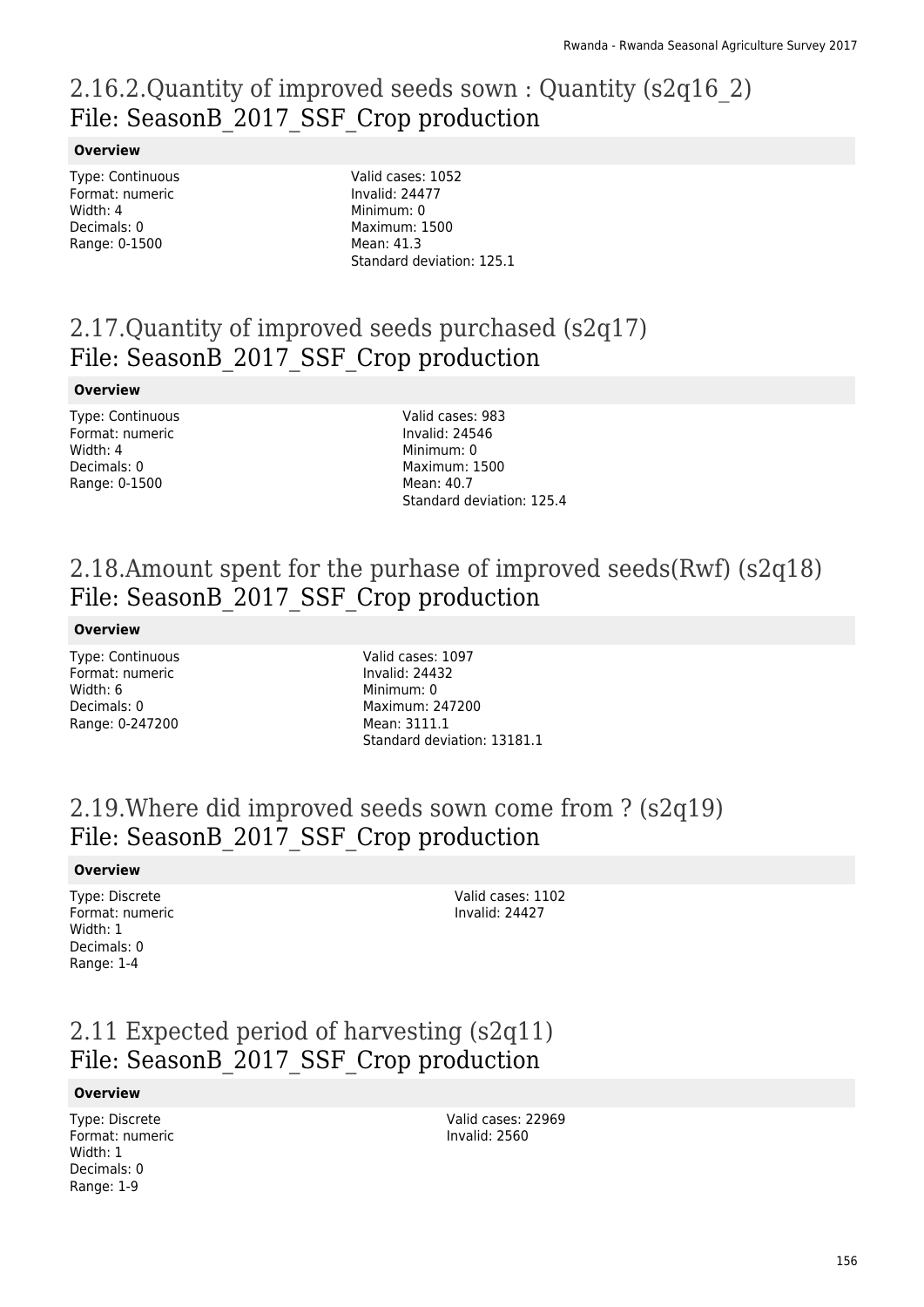# 2.20 Quantity already harvested (in Kg) (s2q20) File: SeasonB\_2017\_SSF\_Crop production

### **Overview**

Type: Continuous Format: numeric Width: 5 Decimals: 0 Range: 0-50000

Valid cases: 22970 Invalid: 2559 Minimum: 0 Maximum: 50000 Mean: 68.4 Standard deviation: 528.1

# 2.21 Remaining quantity to be harvested (in kg) (s2q21) File: SeasonB\_2017\_SSF\_Crop production

#### **Overview**

Type: Continuous Format: numeric Width: 5 Decimals: 0 Range: 0-31500

Valid cases: 22970 Invalid: 2559 Minimum: 0 Maximum: 31500 Mean: 85.2 Standard deviation: 530.9

# 2.22 Total quantity of harvest (in kg) (s2q22) File: SeasonB\_2017\_SSF\_Crop production

#### **Overview**

Type: Continuous Format: numeric Width: 5 Decimals: 0 Range: 0-60000

Valid cases: 25529 Invalid: 0 Minimum: 0 Maximum: 60000 Mean: 141.1 Standard deviation: 802.5

## 2.23 Explanation on production status (s2q23) File: SeasonB\_2017\_SSF\_Crop production

#### **Overview**

Type: Discrete Format: numeric Width: 2 Decimals: 0 Range: 1-13

Valid cases: 22968 Invalid: 2561

# 2.24 Have you sold any quantity of your produce of this crop during this season? (s2q24)

## File: SeasonB\_2017\_SSF\_Crop production

### **Overview**

Type: Discrete Format: numeric Width: 1 Decimals: 0 Range: 1-2

Valid cases: 22968 Invalid: 2561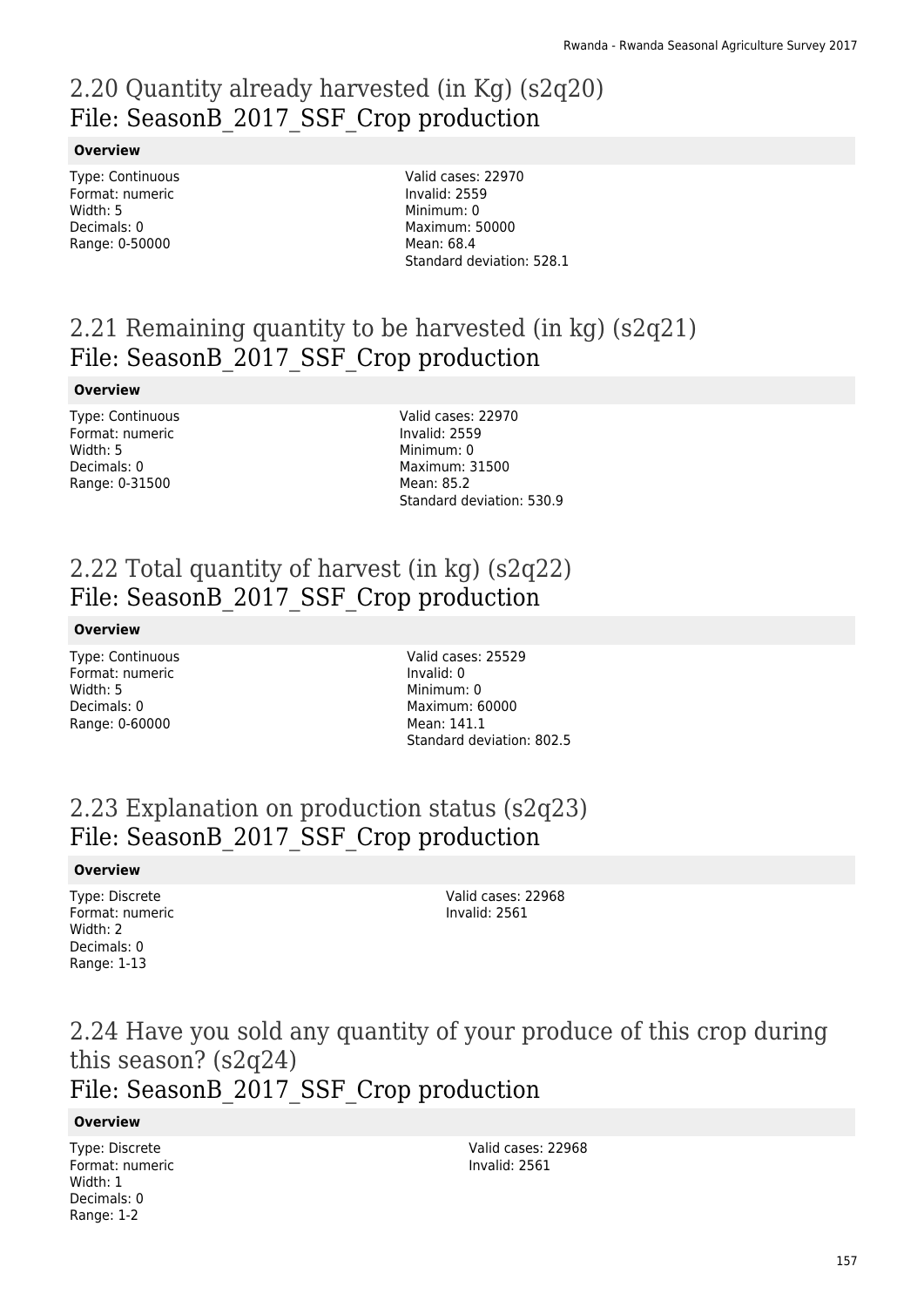# 2.25 What was the farm gate price of this crop? (frw/Kg) (s2q25) File: SeasonB\_2017\_SSF\_Crop production

### **Overview**

Type: Continuous Format: numeric Width: 4 Decimals: 0 Range: 0-8000

Valid cases: 2771 Invalid: 22758 Minimum: 0 Maximum: 8000 Mean: 258.4 Standard deviation: 328.1

# 2.6 Crop name (crop\_group) File: SeasonB\_2017\_SSF\_Crop production

#### **Overview**

Type: Discrete Format: numeric Width: 3 Decimals: 0 Range: 6-323

Valid cases: 25529 Invalid: 0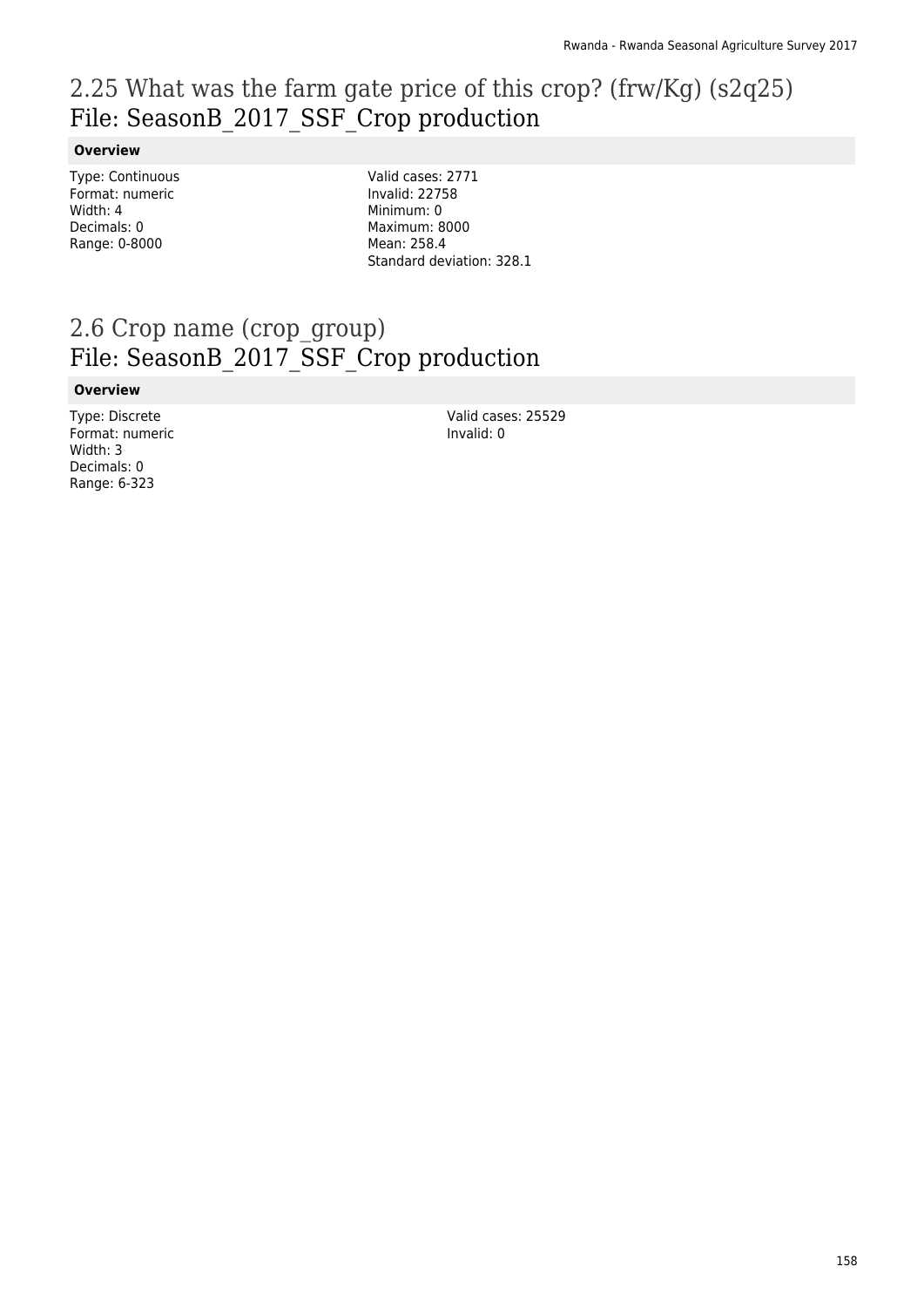# Segment Identification (s1q0) File: SeasonB\_2017\_SSF\_Fertilizers

### **Overview**

Type: Continuous Format: numeric Width: 6 Decimals: 0 Range: 111102-572059 Valid cases: 12938 Invalid: 0 Minimum: 111102 Maximum: 572059 Mean: 391123.3 Standard deviation: 138429.9

# 2.1 Plot number (s2q1) File: SeasonB\_2017\_SSF\_Fertilizers

#### **Overview**

Type: Continuous Format: numeric Width: 2 Decimals: 0 Range: 1-93

Valid cases: 12938 Invalid: 0 Minimum: 1 Maximum: 93 Mean: 25.8 Standard deviation: 15.6

### 2.2.Plot area(sqm) (s2q2) File: SeasonB\_2017\_SSF\_Fertilizers

#### **Overview**

Type: Continuous Format: numeric Width: 9 Decimals: 0 Range: 16.304659-97367.92

Valid cases: 12938 Invalid: 0 Minimum: 16.3 Maximum: 97367.9 Mean: 1156.3 Standard deviation: 2352

### 1.2 District (s1q2) File: SeasonB\_2017\_SSF\_Fertilizers

#### **Overview**

Type: Discrete Format: numeric Width: 2 Decimals: 0 Range: 11-57

Valid cases: 12938 Invalid: 0

### 1.3 Stratum (s1q3) File: SeasonB\_2017\_SSF\_Fertilizers

#### **Overview**

Type: Discrete Format: numeric Width: 2 Decimals: 0 Range: 11-30

Valid cases: 12938 Invalid: 0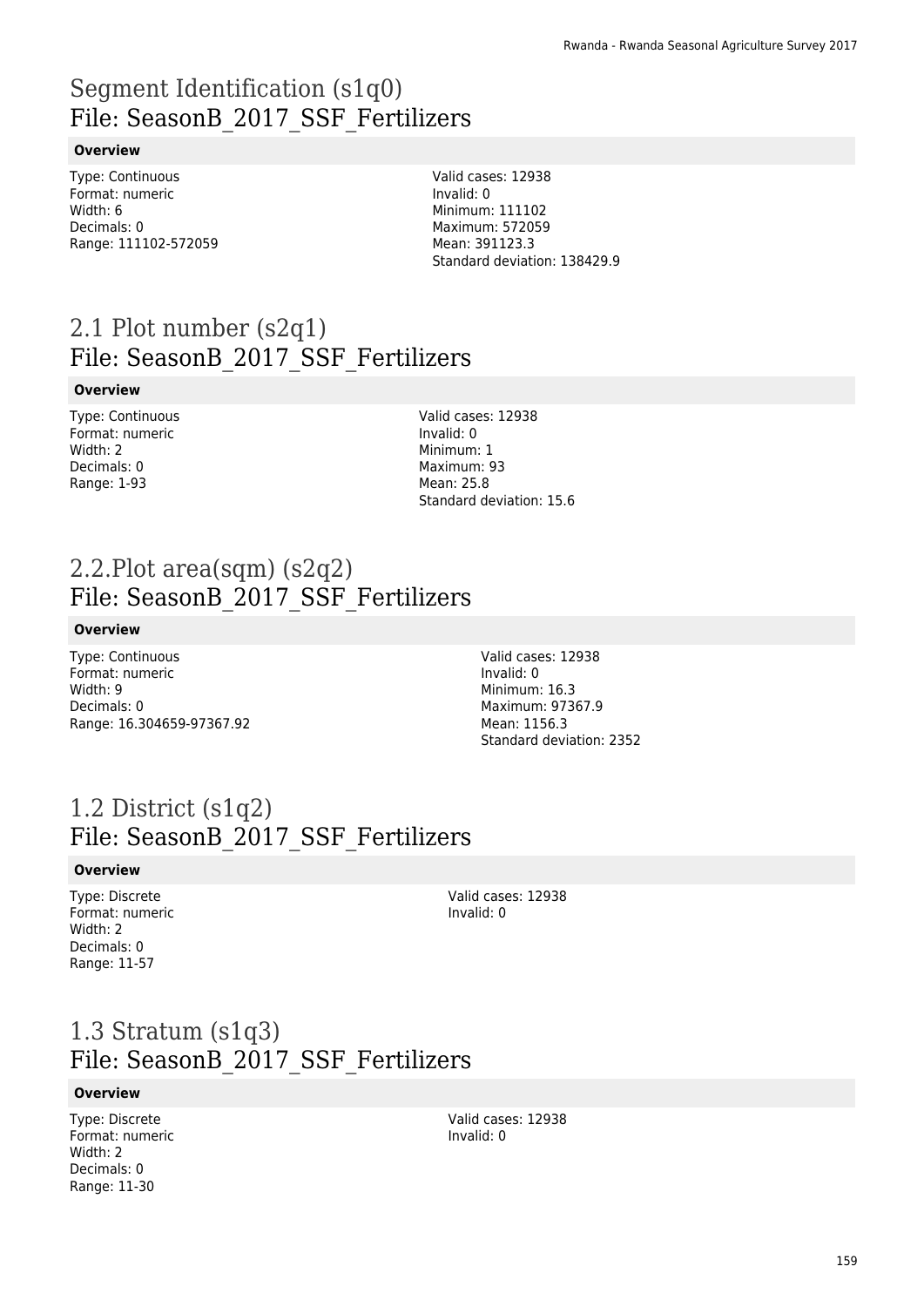# 1.4 Segment (s1q4) File: SeasonB\_2017\_SSF\_Fertilizers

### **Overview**

Type: Continuous Format: numeric Width: 2 Decimals: 0 Range: 1-72

Valid cases: 12938 Invalid: 0 Minimum: 1 Maximum: 72 Mean: 19.1 Standard deviation: 14.3

# 1.1 Province (s1q1) File: SeasonB\_2017\_SSF\_Fertilizers

#### **Overview**

Type: Discrete Format: numeric Width: 1 Decimals: 0 Range: 1-5

Valid cases: 12938 Invalid: 0

# 3.1 Have you used organic fertilizer in this plot during this season? (s3q1)

### File: SeasonB\_2017\_SSF\_Fertilizers

### **Overview**

Type: Discrete Format: numeric Width: 1 Decimals: 0 Range: 0-1

Valid cases: 12938 Invalid: 0

# 3.2 Quantity of organic fertilizer used (in kg) (s3q2) File: SeasonB\_2017\_SSF\_Fertilizers

### **Overview**

Type: Continuous Format: numeric Width: 5 Decimals: 0 Range: 0-70000

Valid cases: 4530 Invalid: 8408 Minimum: 0 Maximum: 70000 Mean: 486.4 Standard deviation: 1344.3

# 3.3 Quantity of organic fertilizer purchased (in kg) (s3q3) File: SeasonB\_2017\_SSF\_Fertilizers

### **Overview**

Type: Continuous Format: numeric Width: 4 Decimals: 0 Range: 0-9100

Valid cases: 4534 Invalid: 8404 Minimum: 0 Maximum: 9100 Mean: 131.1 Standard deviation: 519.1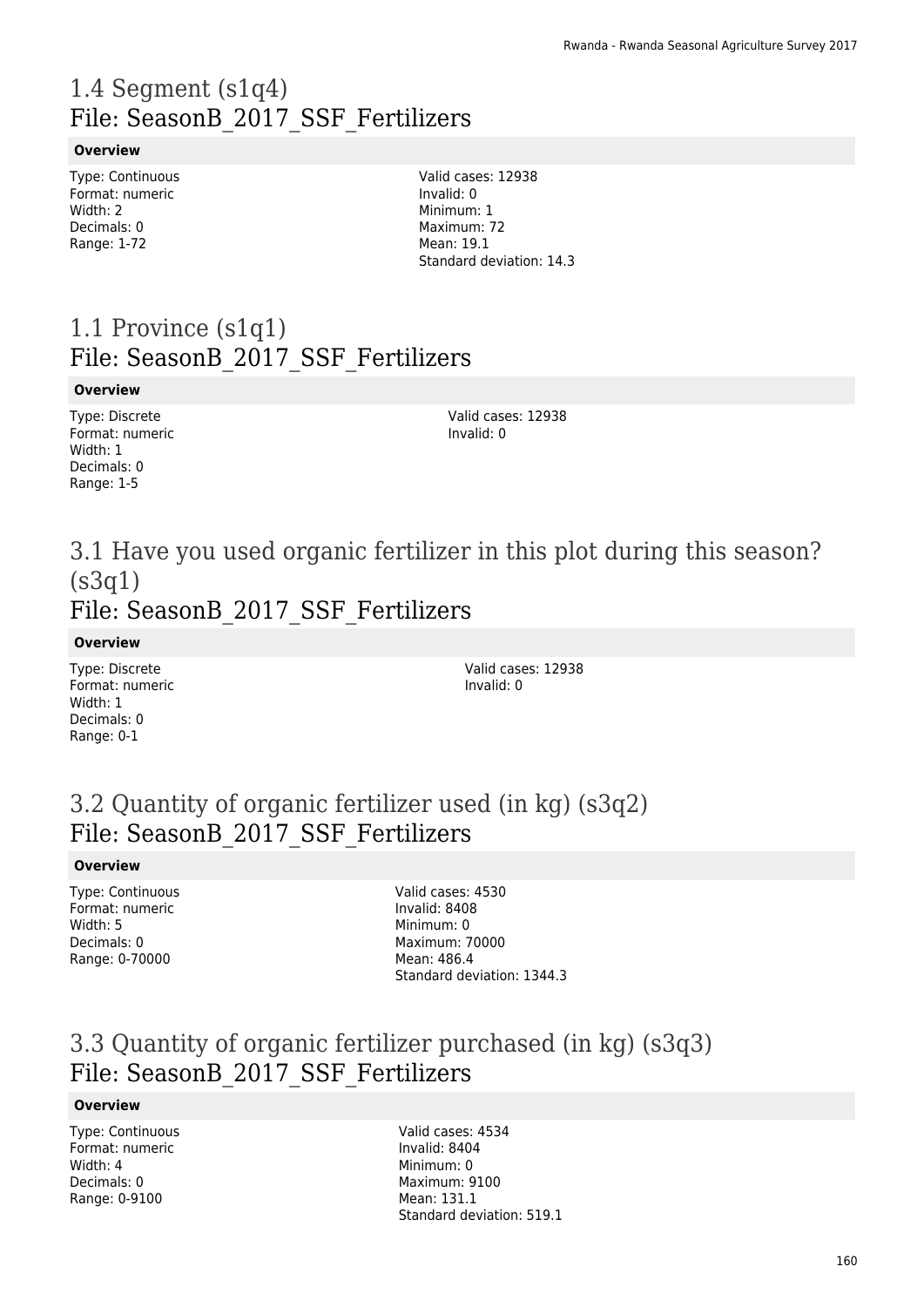# 3.4 Cost of organic fertilizer purchased (Rwf) (s3q4) File: SeasonB\_2017\_SSF\_Fertilizers

### **Overview**

Valid cases: 819 Invalid: 12119 Minimum: 0 Maximum: 798000 Mean: 19016.8 Standard deviation: 67996.5

### 3.5 Have you used inorganic fertilizer in this plot during this season? (s3q5) File: SeasonB\_2017\_SSF\_Fertilizers

### **Overview**

Type: Discrete Format: numeric Width: 1 Decimals: 0 Range: 0-1

Valid cases: 12938 Invalid: 0

## 3.6 Inorganic fertilizer (Type) (s3q6) File: SeasonB\_2017\_SSF\_Fertilizers

### **Overview**

Type: Discrete Format: numeric Width: 1 Decimals: 0 Range: 0-9

Valid cases: 2619 Invalid: 10319

### 3.7 Inorganic fertilizer (Unity) (s3q7) File: SeasonB\_2017\_SSF\_Fertilizers

#### **Overview**

Type: Discrete Format: numeric Width: 1 Decimals: 0 Range: 0-3

Valid cases: 2619 Invalid: 10319

## 3.8 Total quantity of inorganic fertilizer used (s3q8) File: SeasonB\_2017\_SSF\_Fertilizers

### **Overview**

Type: Continuous Format: numeric Width: 4 Decimals: 0 Range: 0-1500

Valid cases: 2609 Invalid: 10329 Minimum: 0 Maximum: 1500 Mean: 19.6 Standard deviation: 65.7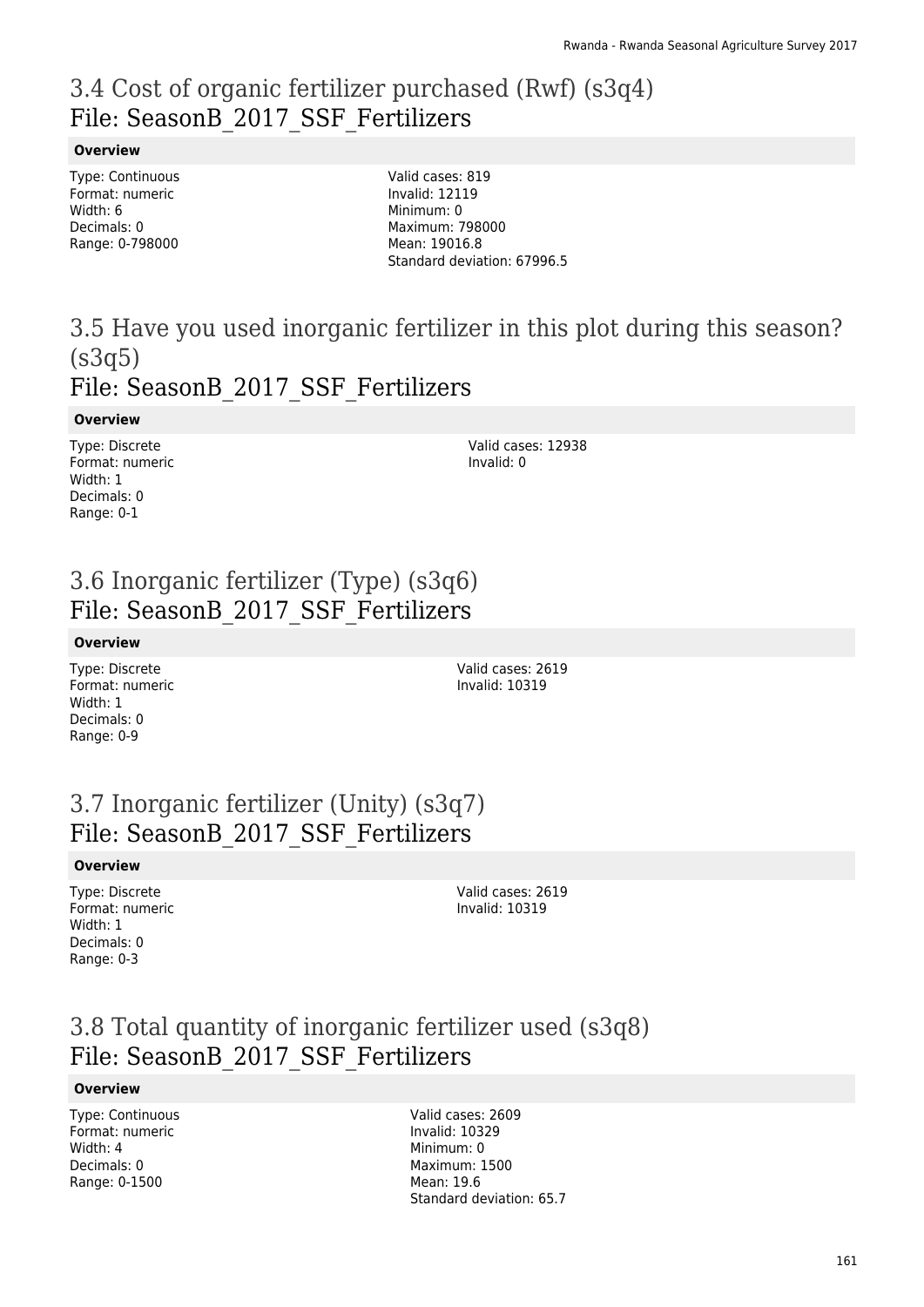# 3.10 Inorganic fertilizer purchased (unity price/Rwf) (s3q10) File: SeasonB\_2017\_SSF\_Fertilizers

### **Overview**

Type: Continuous Format: numeric Width: 4 Decimals: 0 Range: 0-9000

Valid cases: 2581 Invalid: 10357 Minimum: 0 Maximum: 9000 Mean: 480.8 Standard deviation: 428.2

# 3.9 Inorganic fertilizer (Qty purchased) (s3q9) File: SeasonB\_2017\_SSF\_Fertilizers

#### **Overview**

Type: Continuous Format: numeric Width: 4 Decimals: 0 Range: 0.04-2460 Valid cases: 2610 Invalid: 10328 Minimum: 0 Maximum: 2460 Mean: 24.4 Standard deviation: 106.8

### 3.11 What is the main source of inorganic fertilizer used? (s3q11) File: SeasonB\_2017\_SSF\_Fertilizers

### **Overview**

Type: Discrete Format: numeric Width: 1 Decimals: 0 Range: 1-4

Valid cases: 2610 Invalid: 10328

### 3.12 What was the main crop the inorganic fertilizer was applied? (s3q12) File: SeasonB\_2017\_SSF\_Fertilizers

### **Overview**

Type: Discrete Format: numeric Width: 3 Decimals: 0 Range: 97-519

Valid cases: 2611 Invalid: 10327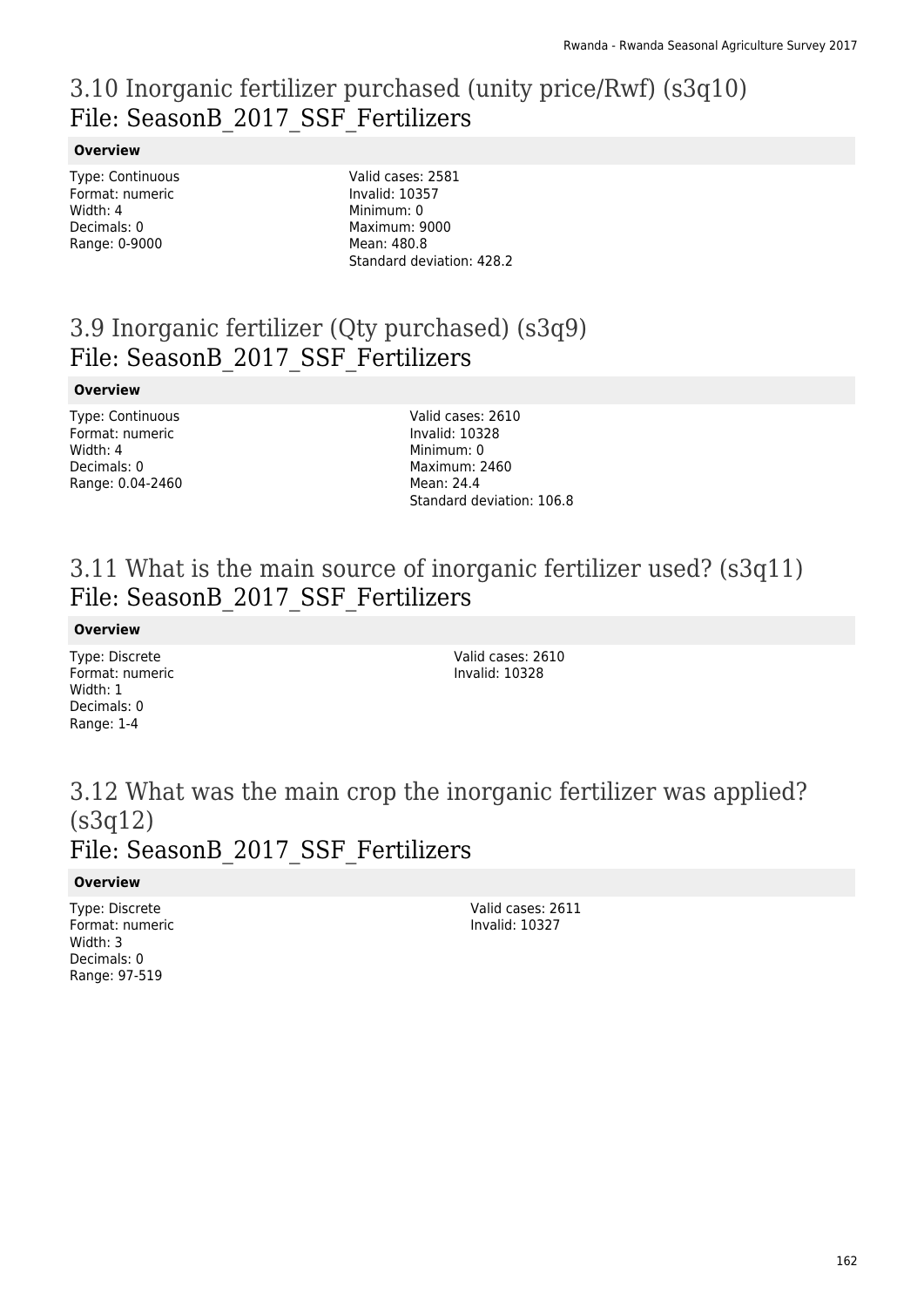### 1.0 Segment ID number (s1q0) File: SeasonB 2017 SSF Irrigation Soil preparation and Land tenure

### **Overview**

Type: Continuous Format: numeric Width: 6 Decimals: 0 Range: 111102-572059 Valid cases: 12156 Invalid: 0 Minimum: 111102 Maximum: 572059 Mean: 390996.9 Standard deviation: 138977.4

### 1.1 Province (s1q1) File:

# SeasonB 2017 SSF Irrigation Soil preparation and Land tenure

### **Overview**

Type: Discrete Format: numeric Width: 1 Decimals: 0 Range: 1-5

Valid cases: 12156 Invalid: 0

# 1.2 District (s1q2) File: SeasonB 2017 SSF Irrigation Soil preparation and Land tenure

### **Overview**

Type: Discrete Format: numeric Width: 2 Decimals: 0 Range: 11-57

Valid cases: 12156 Invalid: 0

# 1.3 Stratum (s1q3) File:

SeasonB 2017 SSF Irrigation Soil preparation and Land tenure

### **Overview**

Type: Discrete Format: numeric Width: 2 Decimals: 0 Range: 11-30

Valid cases: 12156 Invalid: 0

### 1.4 Segment number (s1q4) File: SeasonB 2017 SSF Irrigation Soil preparation and Land tenure **Overview**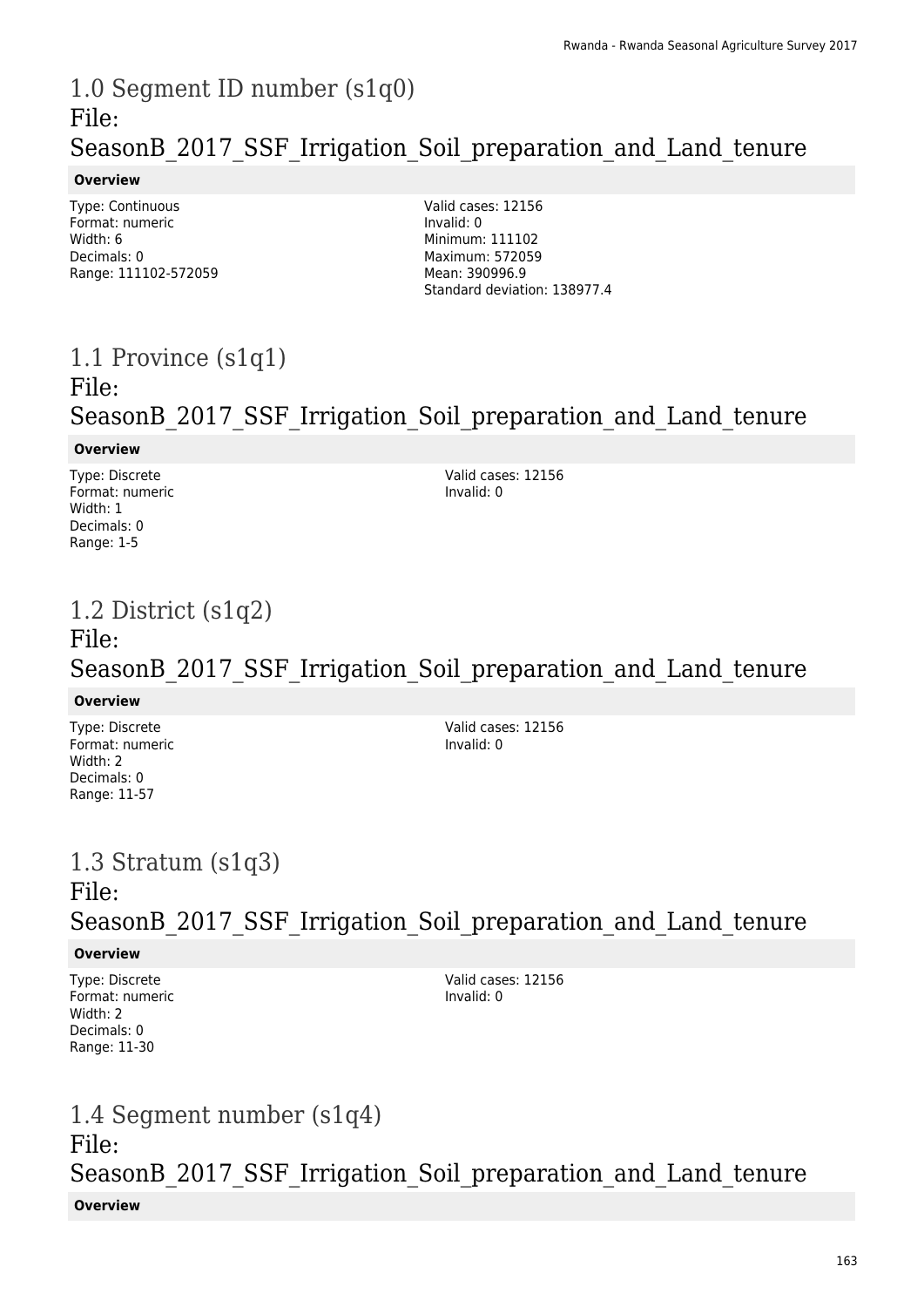# 1.4 Segment number (s1q4) File:

# SeasonB 2017 SSF Irrigation Soil preparation and Land tenure

Type: Continuous Format: numeric Width: 2 Decimals: 0 Range: 1-72

Valid cases: 12156 Invalid: 0 Minimum: 1 Maximum: 72 Mean: 19 Standard deviation: 14.3

# 2.1 Plot number (s2q1) File: SeasonB 2017 SSF Irrigation Soil preparation and Land tenure

### **Overview**

Type: Continuous Format: numeric Width: 2 Decimals: 0 Range: 1-93

Valid cases: 12156 Invalid: 0 Minimum: 1 Maximum: 93 Mean: 25.8 Standard deviation: 15.7

# 2.2 Plot size in (m2) (s2q2)

# File: SeasonB 2017 SSF Irrigation Soil preparation and Land tenure

### **Overview**

Type: Continuous Format: numeric Width: 9 Decimals: 0 Range: 16.304659-97367.92 Valid cases: 12156 Invalid: 0 Minimum: 16.3 Maximum: 97367.9 Mean: 1145.2 Standard deviation: 2225.4

# 4.17 Has this plot been irrigated during this season? (s4q17) File:

SeasonB 2017 SSF Irrigation Soil preparation and Land tenure

### **Overview**

Type: Discrete Format: numeric Width: 1 Decimals: 0 Range: 1-2

Valid cases: 12156 Invalid: 0

4.18 What is the source of water for irrigation? (s4q18) File: SeasonB 2017 SSF Irrigation Soil preparation and Land tenure **Overview**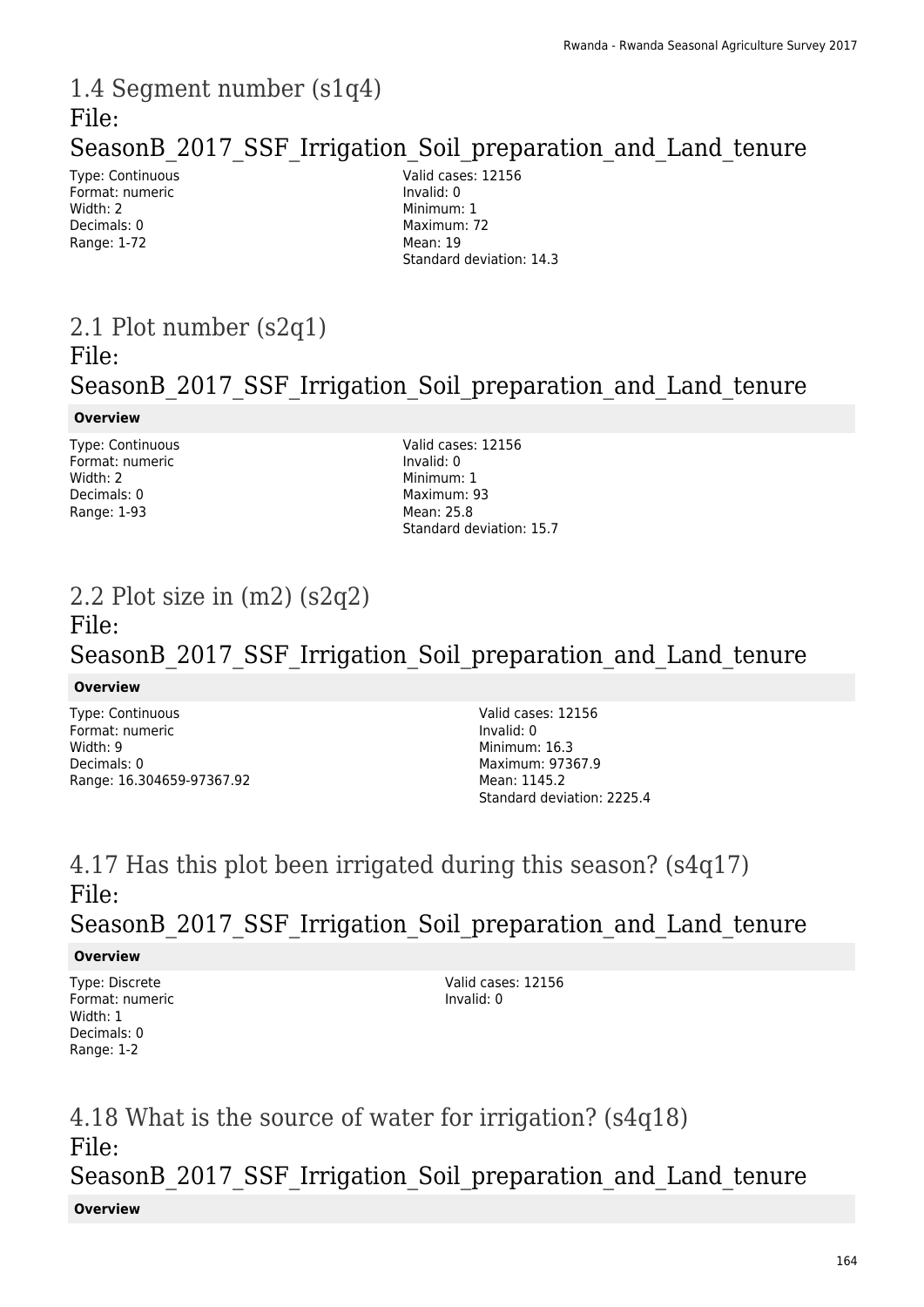# 4.18 What is the source of water for irrigation? (s4q18) File:

SeasonB 2017 SSF Irrigation Soil preparation and Land tenure

Type: Discrete Format: numeric Width: 1 Decimals: 0 Range: 1-8

Valid cases: 563 Invalid: 11593

4.19 What is irrigation technique used on this plot? (s4q19) File: SeasonB 2017 SSF Irrigation Soil preparation and Land tenure

### **Overview**

Type: Discrete Format: numeric Width: 1 Decimals: 0 Range: 1-4

Valid cases: 563 Invalid: 11593

# 4.20 What is the cost of hired labor used for irrigation? (s4q20) File:

SeasonB 2017 SSF Irrigation Soil preparation and Land tenure

### **Overview**

Type: Continuous Format: numeric Width: 6 Decimals: 0 Range: 0-834000

Valid cases: 563 Invalid: 11593 Minimum: 0 Maximum: 834000 Mean: 6861.3 Standard deviation: 39909.3

# 4.21 What was the main crop to irrigate? (s4q21) File:

# SeasonB 2017 SSF Irrigation Soil preparation and Land tenure

### **Overview**

Type: Discrete Format: numeric Width: 3 Decimals: 0 Range: 97-519

Valid cases: 563 Invalid: 11593

### 4.6 Is this plot fenced? (s4q6) File: SeasonB 2017 SSF Irrigation Soil preparation and Land tenure **Overview**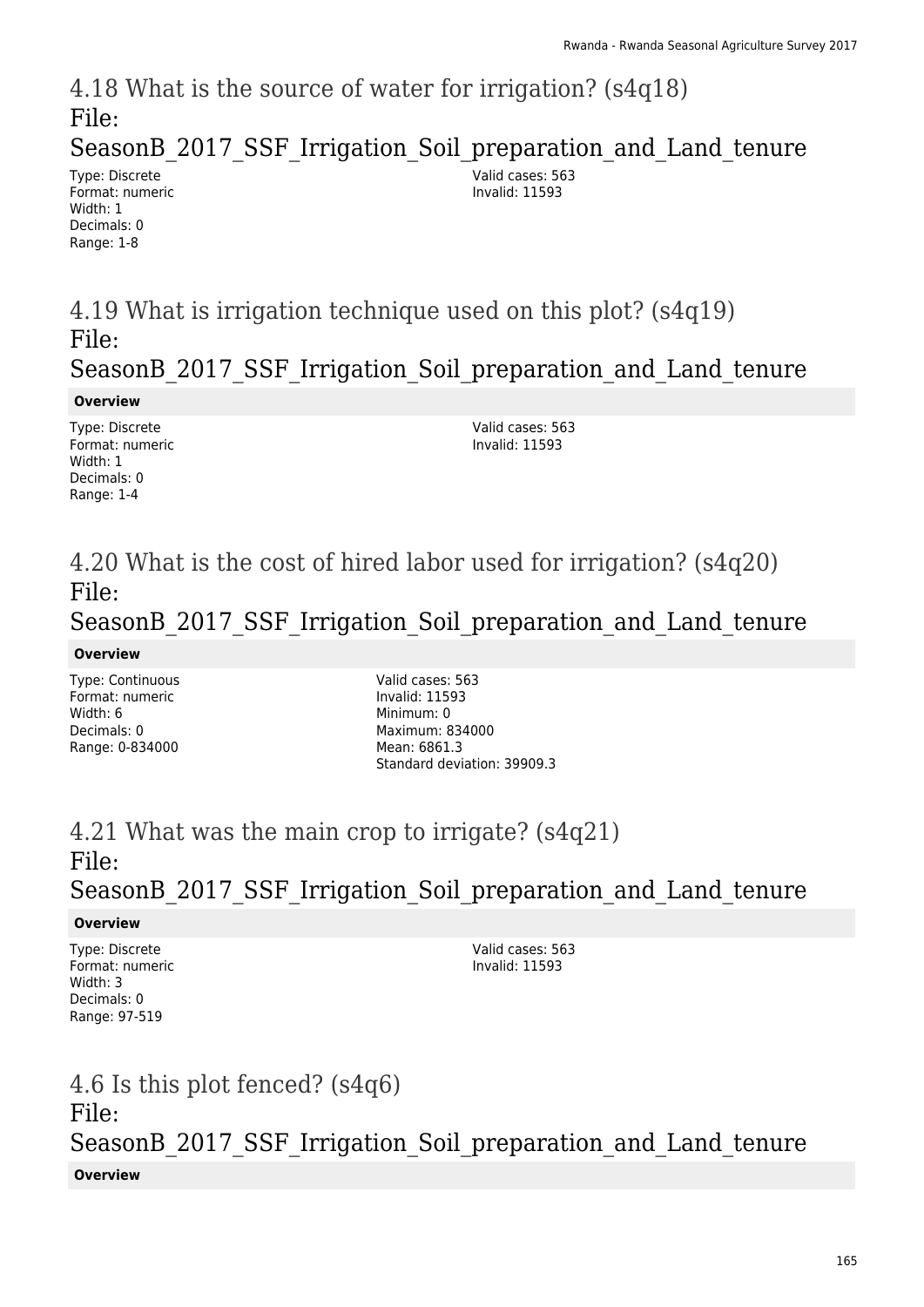### 4.6 Is this plot fenced? (s4q6) File: SeasonB 2017 SSF Irrigation Soil preparation and Land tenure

Type: Discrete Format: numeric Width: 1 Decimals: 0 Range: 1-2

Valid cases: 12156 Invalid: 0

4.7 Was this fence done during the current agricultural season? (s4q7) File:

SeasonB 2017 SSF Irrigation Soil preparation and Land tenure

### **Overview**

Type: Discrete Format: numeric Width: 1 Decimals: 0 Range: 1-2

Valid cases: 165 Invalid: 11991

### 4.8 Fencing Activity cost (RWF) (s4q8) File: SeasonB 2017 SSF Irrigation Soil preparation and Land tenure

### **Overview**

Type: Continuous Format: numeric Width: 6 Decimals: 0 Range: 0-150000

Valid cases: 9 Invalid: 12147 Minimum: 0 Maximum: 150000 Mean: 25900 Standard deviation: 47545.9

### 4.9 Amount spent on manpower to prepare land, sowing and any other agricultural (s4q9) File: SeasonB 2017 SSF Irrigation Soil preparation and Land tenure

### **Overview**

Type: Continuous Format: numeric Width: 7 Decimals: 0 Range: 0-1800000

Valid cases: 12155 Invalid: 1 Minimum: 0 Maximum: 1800000 Mean: 9022.2 Standard deviation: 36485.8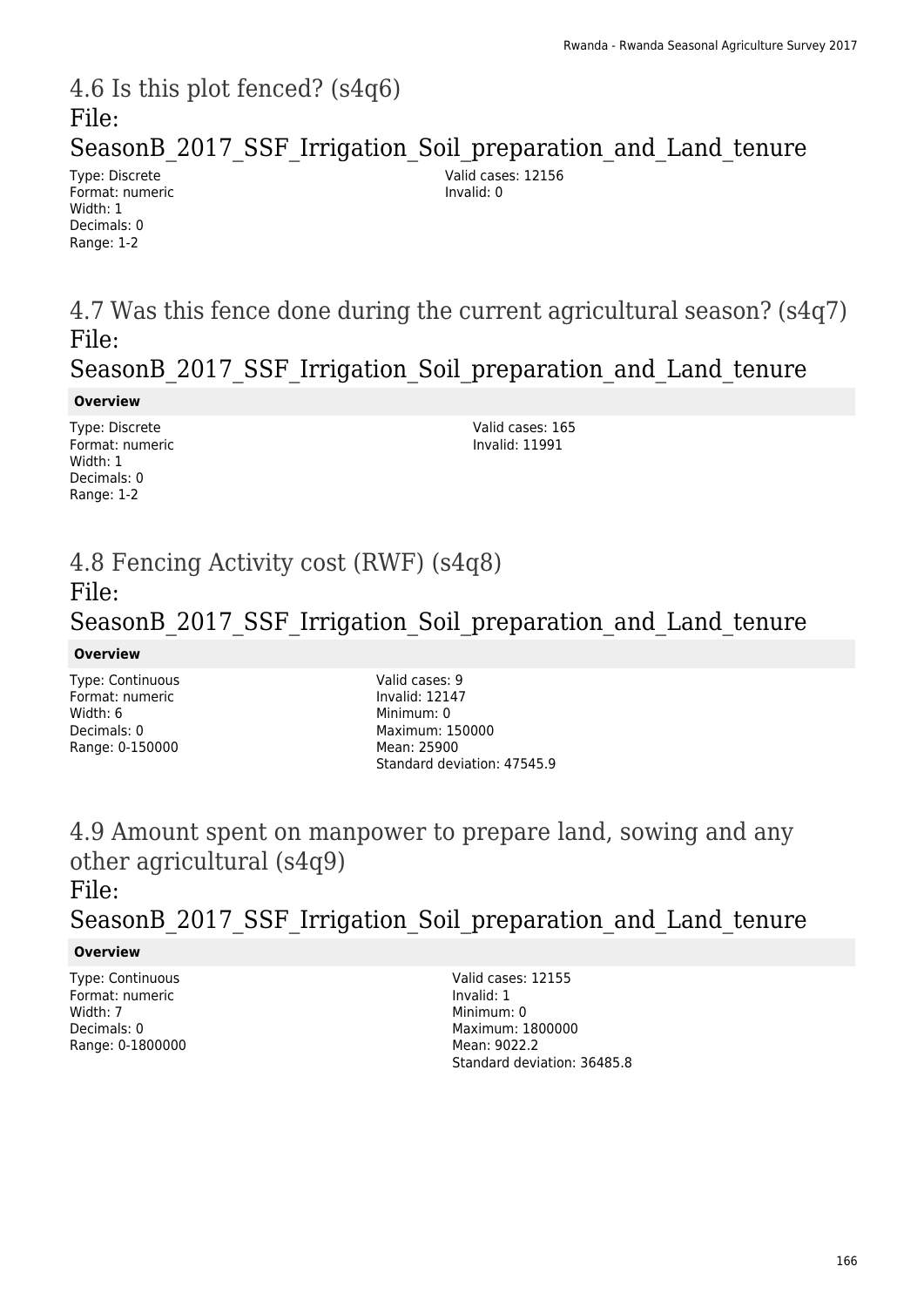4.10 Have you used ploughing animals (oxen) during this season? (s4q10) File:

# SeasonB 2017 SSF Irrigation Soil preparation and Land tenure

### **Overview**

Type: Discrete Format: numeric Width: 1 Decimals: 0 Range: 1-2

Valid cases: 12156 Invalid: 0

## 4.11 Amount paid on rent of ploughing animals during this season(Rwf) (s4q11) File:

# SeasonB 2017 SSF Irrigation Soil preparation and Land tenure

### **Overview**

Type: Discrete Format: numeric Width: 1 Decimals: 0

Valid cases: 0 Invalid: 12156

# 4.12 Have you used a ploughing tractor during this season? (s4q12) File:

SeasonB 2017 SSF Irrigation Soil preparation\_and\_Land\_tenure

### **Overview**

Type: Discrete Format: numeric Width: 1 Decimals: 0 Range: 1-2

Valid cases: 12145 Invalid: 11

# 4.13 Amount paid on rent of ploughing tractor (Rwf) (s4q13) File:

SeasonB 2017 SSF Irrigation Soil preparation and Land tenure

### **Overview**

Type: Continuous Format: numeric Width: 6 Decimals: 0 Range: 0-450000

Valid cases: 8 Invalid: 12148 Minimum: 0 Maximum: 450000 Mean: 96875 Standard deviation: 150165.1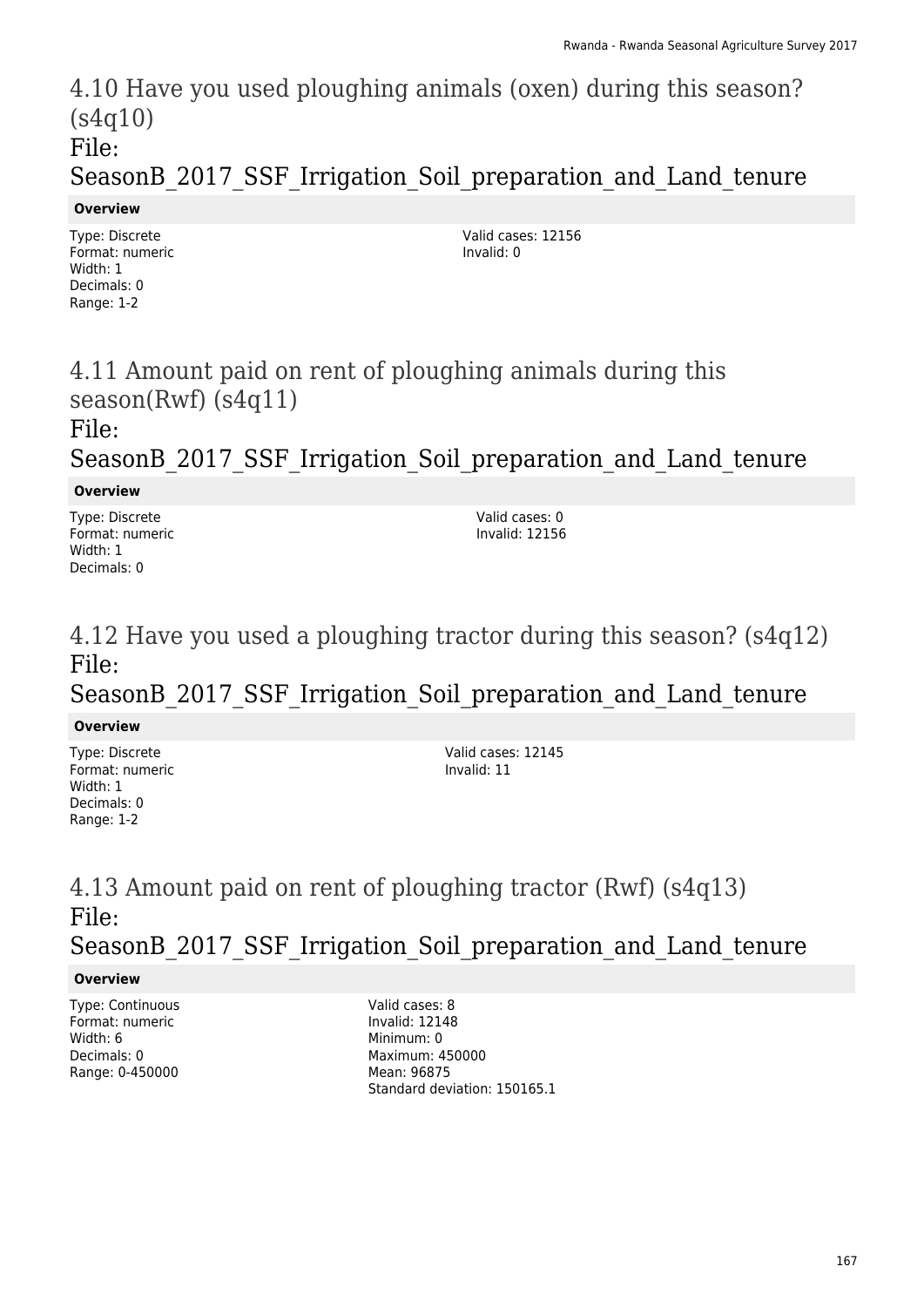### 4.14 Have you used any other mechanical equipment during this season? (s4q14) File: SeasonB 2017 SSF Irrigation Soil preparation and Land tenure

### **Overview**

Type: Discrete Format: numeric Width: 1 Decimals: 0 Range: 1-2

Valid cases: 12156 Invalid: 0

4.15 Name of other mechanical equipment used during this season (s4q15) File:

# SeasonB 2017 SSF Irrigation Soil preparation and Land tenure

### **Overview**

Type: Discrete Format: character Width: 18

Valid cases: 3

# 4.16 Rent cost for the other mechanical equipment (Rwf) (s4q16) File:

SeasonB 2017 SSF Irrigation Soil preparation and Land tenure **Overview**

Type: Continuous Format: numeric Width: 5 Decimals: 0 Range: 0-22000

Valid cases: 3 Invalid: 12153 Minimum: 0 Maximum: 22000 Mean: 11333.3 Standard deviation: 11015.1

## 5.1 Is this plot owned or rented? (s5q1) File: SeasonB 2017 SSF Irrigation Soil preparation and Land tenure

### **Overview**

Type: Discrete Format: numeric Width: 1 Decimals: 0 Range: 1-3

Valid cases: 12155 Invalid: 1

5.2 Ownership category (s5q2) File: SeasonB 2017 SSF Irrigation Soil preparation and Land tenure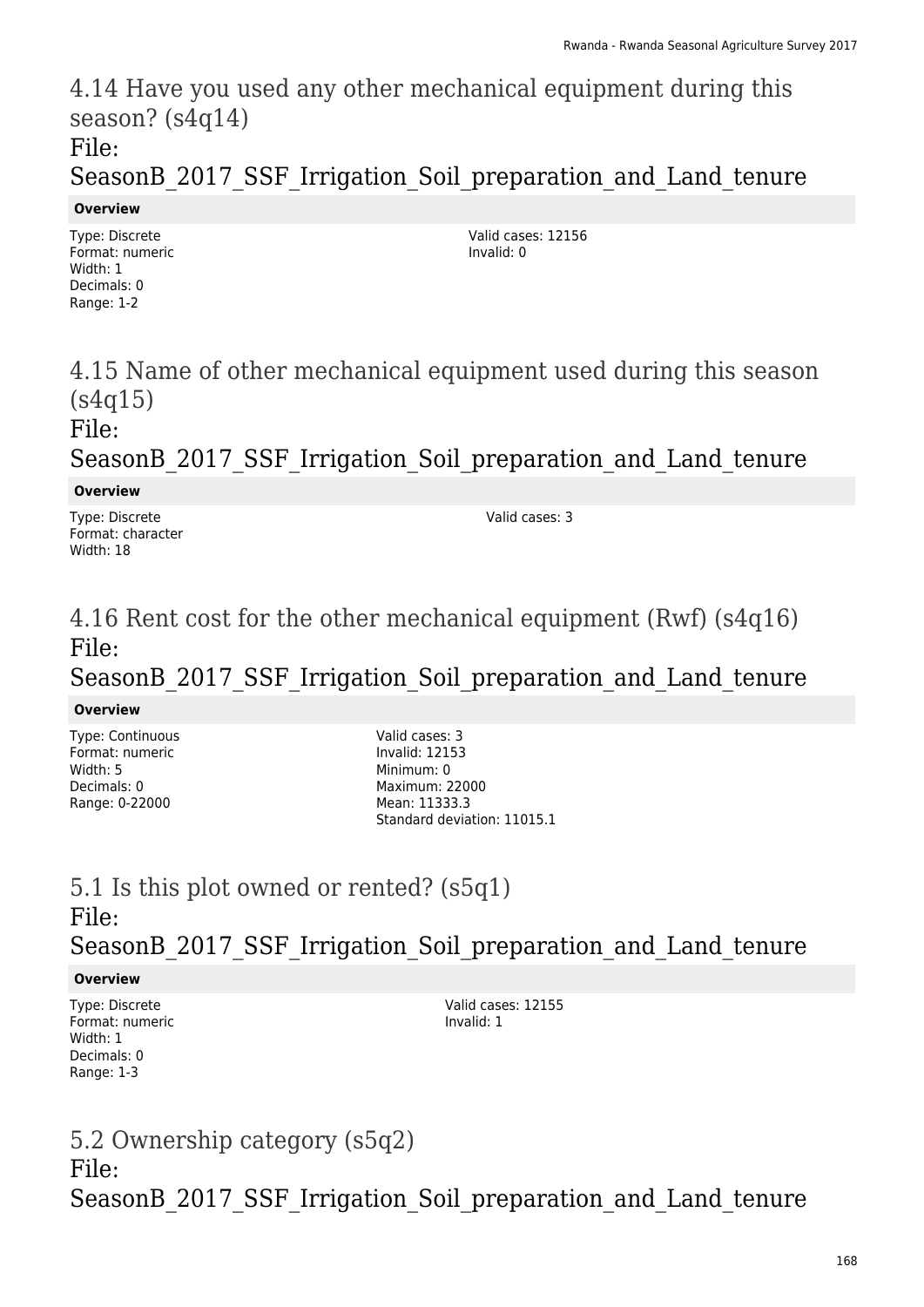### 5.2 Ownership category (s5q2) File: SeasonB 2017 SSF Irrigation Soil preparation and Land tenure

### **Overview**

Type: Discrete Format: numeric Width: 1 Decimals: 0 Range: 1-4

Valid cases: 9266 Invalid: 2890

# 5.3 When has this plot been bought? (s5q3) File: SeasonB 2017 SSF Irrigation Soil preparation and Land tenure

#### **Overview**

Type: Discrete Format: numeric Width: 1 Decimals: 0 Range: 1-3

Valid cases: 3524 Invalid: 8632

## 5.4 If the plot was purchased during this season or last year, what was the cos (s5q4)

### File:

# SeasonB 2017 SSF Irrigation Soil preparation and Land tenure

### **Overview**

Type: Continuous Format: numeric Width: 7 Decimals: 0 Range: 500-3200000 Valid cases: 108 Invalid: 12048 Minimum: 500 Maximum: 3200000 Mean: 464736.1 Standard deviation: 570492.3

5.5 If the plot was rented, what kind of payment have you agreed on during this (s5q5) File: SeasonB 2017 SSF Irrigation Soil preparation and Land tenure

### **Overview**

Type: Discrete Format: numeric Width: 1 Decimals: 0 Range: 1-3

Valid cases: 1847 Invalid: 10309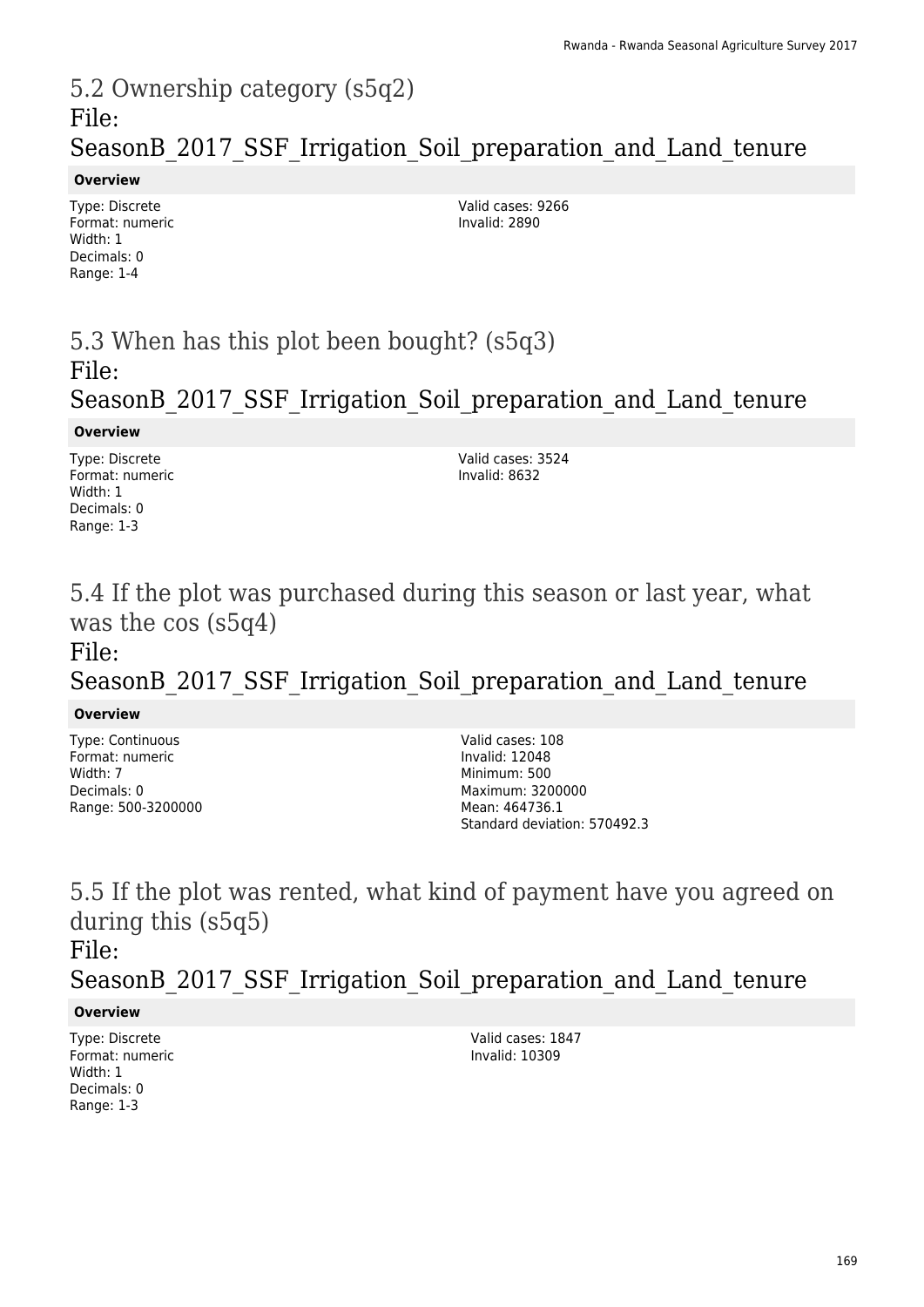# 5.6 If the rented plot was paid by cash, what is the amount for this season? (s5q6) File:

SeasonB 2017 SSF Irrigation Soil preparation and Land tenure

### **Overview**

Type: Continuous Format: numeric Width: 6 Decimals: 0 Range: 200-750000 Valid cases: 1501 Invalid: 10655 Minimum: 200 Maximum: 750000 Mean: 11268.2 Standard deviation: 29910

5.7.1 What crop in this plot that have been chosen for production share for this (s5q7 1)

### File:

SeasonB 2017 SSF Irrigation Soil preparation and Land tenure

### **Overview**

Type: Discrete Format: numeric Width: 3 Decimals: 0 Range: 97-519

Valid cases: 318 Invalid: 11838

5.7.2 What crop in this plot that have been chosen for production share for this (s5q7\_2)

### File:

SeasonB 2017 SSF Irrigation Soil preparation and Land tenure **Overview**

Type: Discrete Format: numeric Width: 3 Decimals: 0 Range: 97-999

Valid cases: 324 Invalid: 11832

5.7.3 What crop in this plot that have been chosen for production share for this (s5q7\3)

### File:

SeasonB 2017 SSF Irrigation Soil preparation and Land tenure

### **Overview**

Type: Discrete Format: numeric Width: 3 Decimals: 0 Range: 97-999

Valid cases: 170 Invalid: 11986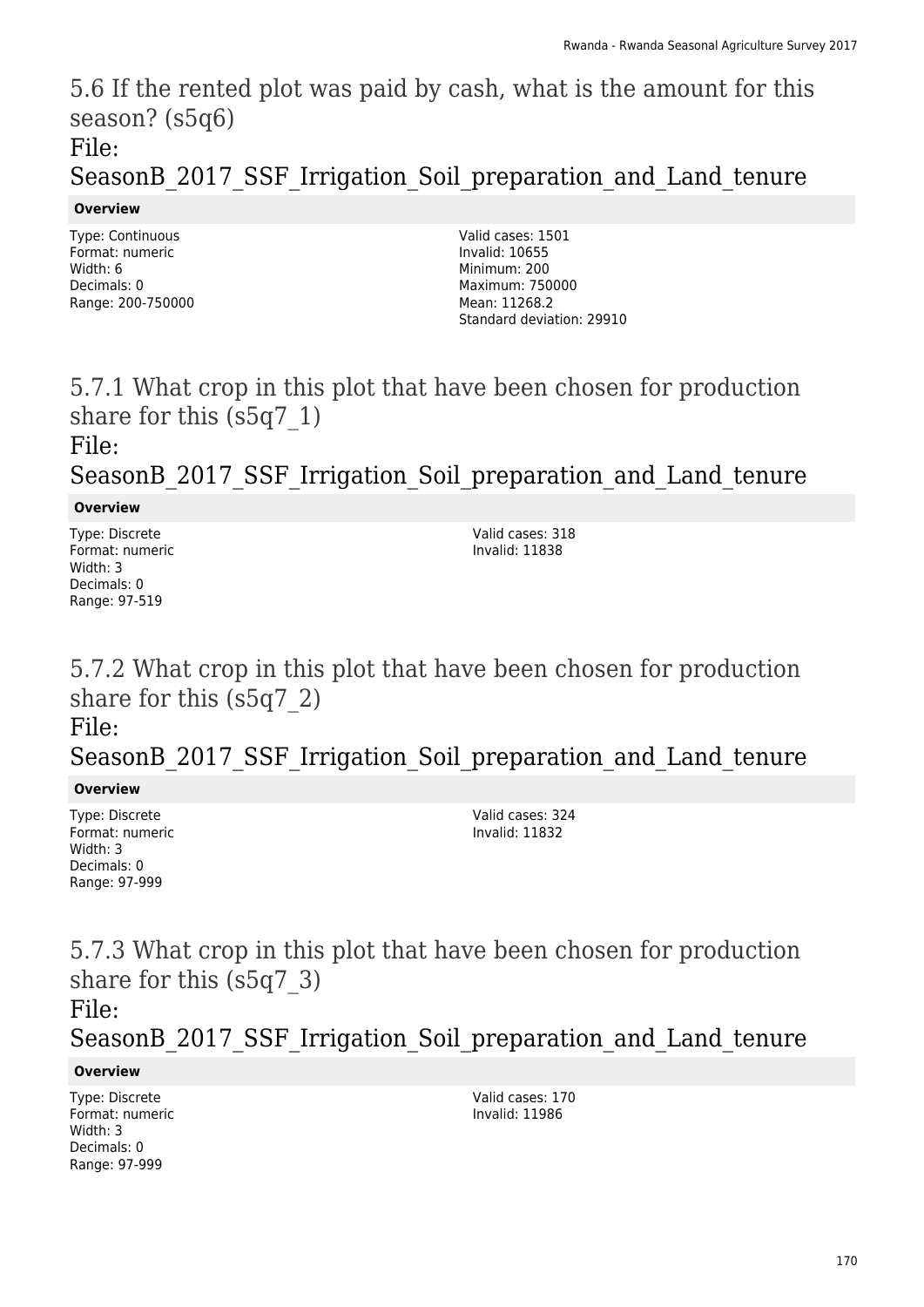# 5.7.3 What crop in this plot that have been chosen for production share for this (s5q7\_4) File:

# SeasonB 2017 SSF Irrigation Soil preparation and Land tenure

### **Overview**

Type: Discrete Format: numeric Width: 3 Decimals: 0 Range: 97-999

Valid cases: 31 Invalid: 12125

5.8.1 If the rented plot was paid by production share, what is the percentage sh (s5q8\_1)

### File:

SeasonB 2017 SSF Irrigation Soil preparation and Land tenure

### **Overview**

Type: Continuous Format: numeric Width: 3 Decimals: 0 Range: 16-100

Valid cases: 323 Invalid: 11833 Minimum: 16 Maximum: 100 Mean: 48.8 Standard deviation: 7.6

5.8.2 If the rented plot was paid by production share, what is the percentage sh (s5q8\_2)

### File:

SeasonB 2017 SSF Irrigation Soil preparation and Land tenure **Overview**

Type: Continuous Format: numeric Width: 2 Decimals: 0 Range: 0-50

Valid cases: 172 Invalid: 11984 Minimum: 0 Maximum: 50 Mean: 49.4 Standard deviation: 5

5.8.3 If the rented plot was paid by production share, what is the percentage sh (s5q8\_3) File:

SeasonB 2017 SSF Irrigation Soil preparation and Land tenure

### **Overview**

Type: Continuous Format: numeric Width: 2 Decimals: 0 Range: 0-50

Valid cases: 51 Invalid: 12105 Minimum: 0 Maximum: 50 Mean: 48.1 Standard deviation: 9.3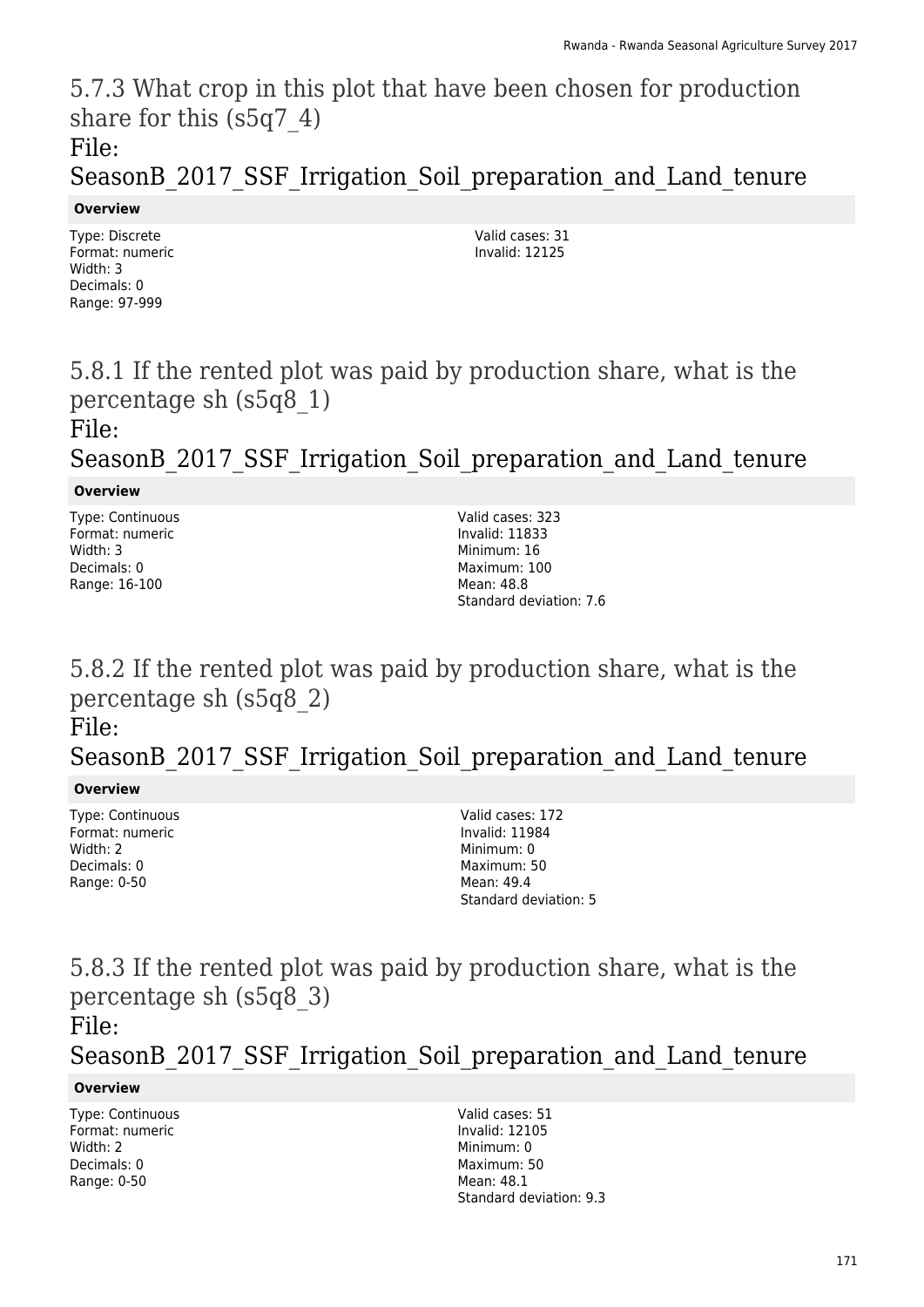# 5.8.4 If the rented plot was paid by production share, what is the percentage sh (s5q8\_4) File:

# SeasonB 2017 SSF Irrigation Soil preparation and Land tenure

### **Overview**

Type: Continuous Format: numeric Width: 2 Decimals: 0 Range: 0-50

Valid cases: 275 Invalid: 11881 Minimum: 0 Maximum: 50 Mean: 47.5 Standard deviation: 9.2

Crop category for major crops grown in Rwanda (crop\_group) File:

# SeasonB 2017 SSF Irrigation Soil preparation and Land tenure

### **Overview**

Type: Discrete Format: numeric Width: 3 Decimals: 0 Range: 6-519

Valid cases: 563 Invalid: 11593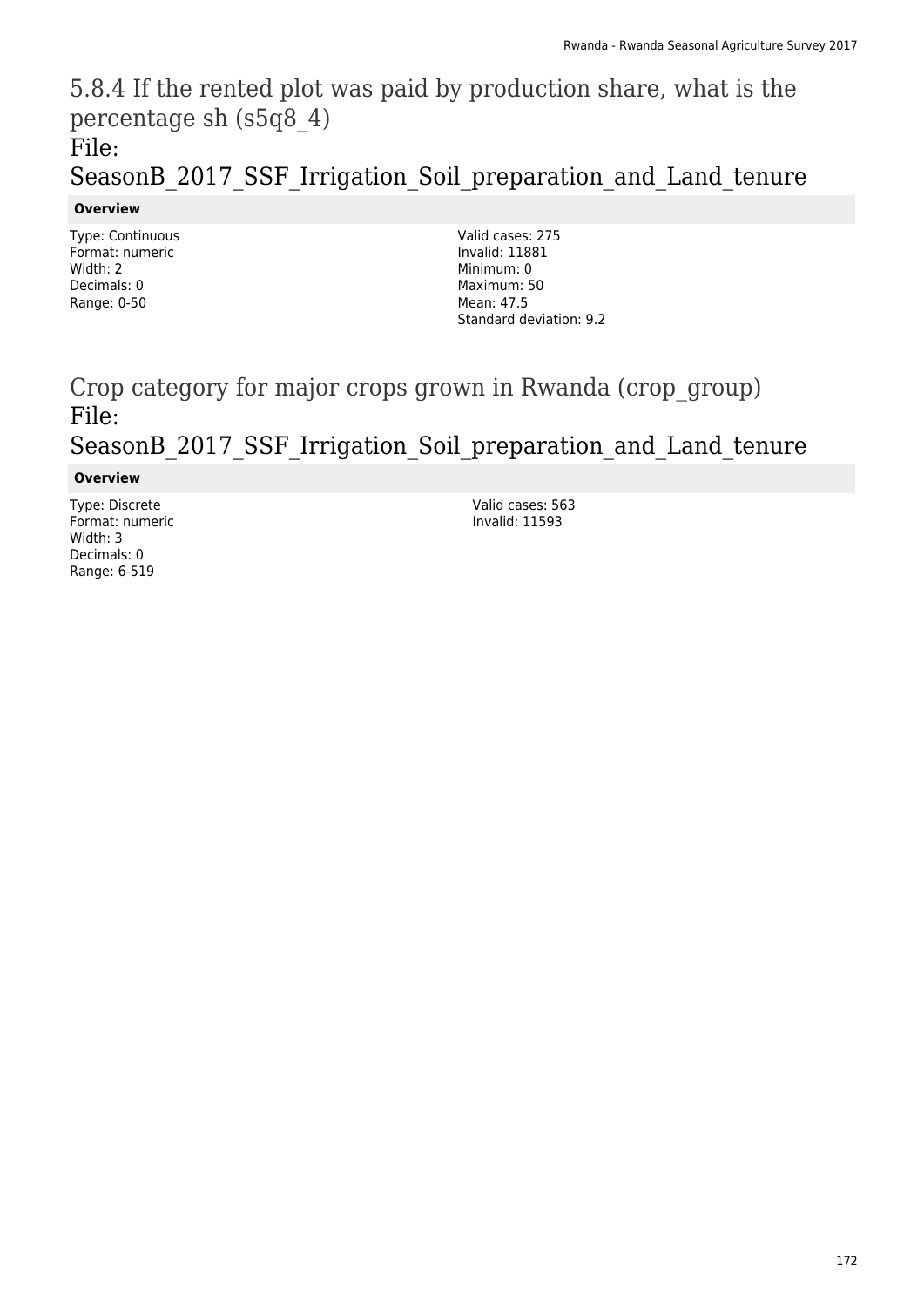# 1.0 Segment ID number (s1q0) File: SeasonB\_2017\_SSF\_Pesticides

### **Overview**

Type: Continuous Format: numeric Width: 6 Decimals: 0 Range: 111102-572059 Valid cases: 12980 Invalid: 0 Minimum: 111102 Maximum: 572059 Mean: 390904 Standard deviation: 137200

# 2.1.Plot number (s2q1) File: SeasonB\_2017\_SSF\_Pesticides

#### **Overview**

Type: Continuous Format: numeric Width: 2 Decimals: 0 Range: 1-93

Valid cases: 12980 Invalid: 0 Minimum: 1 Maximum: 93 Mean: 25.9 Standard deviation: 15.6

### 2.2.Plot area(sqm) (s2q2) File: SeasonB\_2017\_SSF\_Pesticides

#### **Overview**

Type: Continuous Format: numeric Width: 9 Decimals: 0 Range: 16.304659-97367.92

Valid cases: 12980 Invalid: 0 Minimum: 16.3 Maximum: 97367.9 Mean: 1163.4 Standard deviation: 2202.7

## 1.2.District (s1q2) File: SeasonB\_2017\_SSF\_Pesticides

#### **Overview**

Type: Discrete Format: numeric Width: 2 Decimals: 0 Range: 11-57

Valid cases: 12980 Invalid: 0

### 1.3.Stratum (s1q3) File: SeasonB\_2017\_SSF\_Pesticides

#### **Overview**

Type: Discrete Format: numeric Width: 2 Decimals: 0 Range: 11-30

Valid cases: 12980 Invalid: 0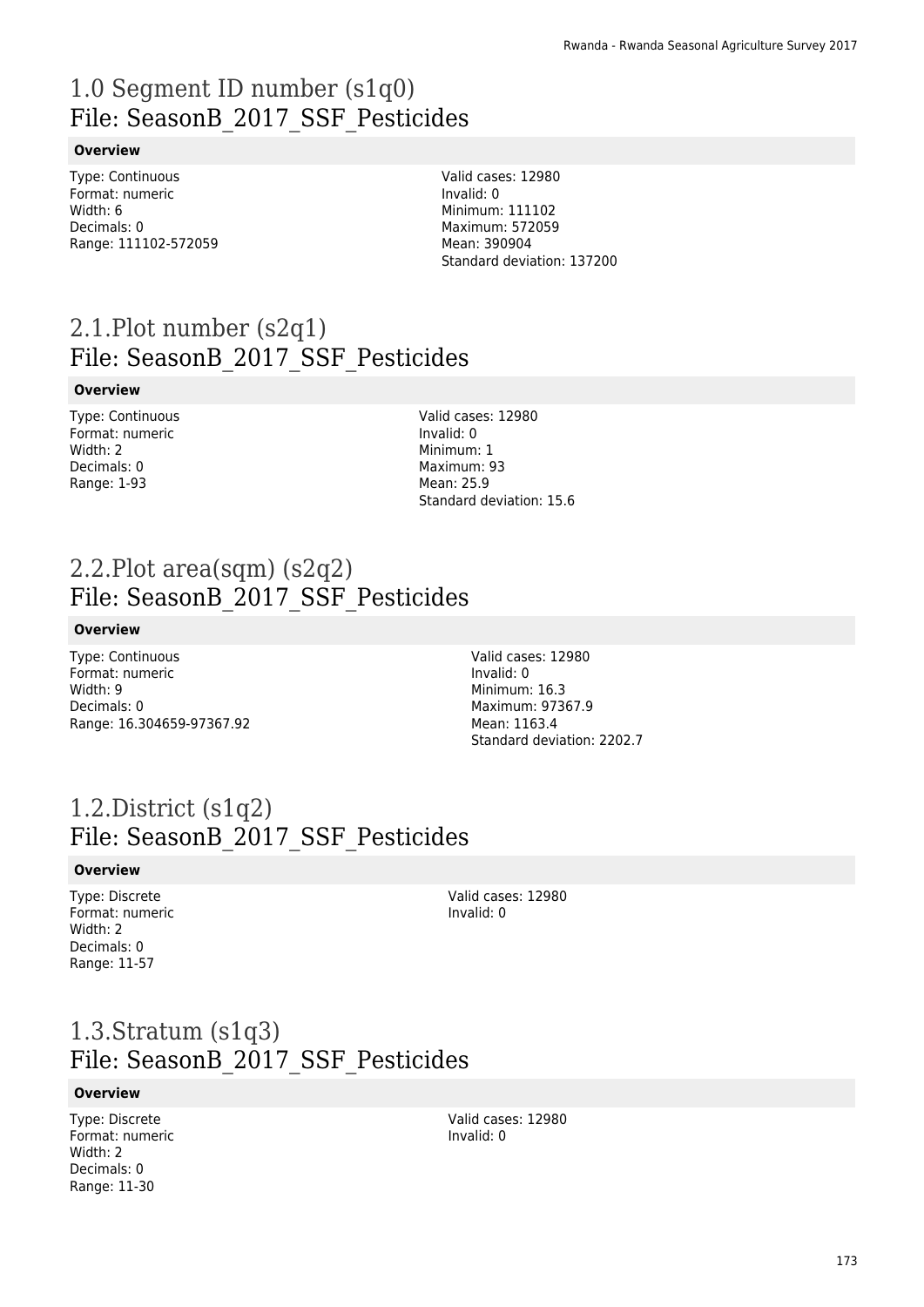# 1.1.Province (s1q1) File: SeasonB\_2017\_SSF\_Pesticides

#### **Overview**

Type: Discrete Format: numeric Width: 1 Decimals: 0 Range: 1-5

Valid cases: 12980 Invalid: 0

### 3.13.Have you used pesticide in this plot during this season (s3q13) File: SeasonB\_2017\_SSF\_Pesticides

**Overview**

Type: Discrete Format: numeric Width: 1 Decimals: 0 Range: 0-1

Valid cases: 12980 Invalid: 0

### 3.14.Pesticide type (s3q14) File: SeasonB\_2017\_SSF\_Pesticides

#### **Overview**

Type: Discrete Format: numeric Width: 2 Decimals: 0 Range: 1-10

Valid cases: 2228 Invalid: 10752

### 3.15.Pesticide unit (s3q15) File: SeasonB\_2017\_SSF\_Pesticides

#### **Overview**

Type: Discrete Format: numeric Width: 1 Decimals: 0 Range: 0-4

Valid cases: 2237 Invalid: 10743

### 3.16.Pesticide: Total quantity used (s3q16) File: SeasonB\_2017\_SSF\_Pesticides

#### **Overview**

Type: Continuous Format: numeric Width: 4 Decimals: 0 Range: 0-3750

Valid cases: 2224 Invalid: 10756 Minimum: 0 Maximum: 3750 Mean: 99.7 Standard deviation: 209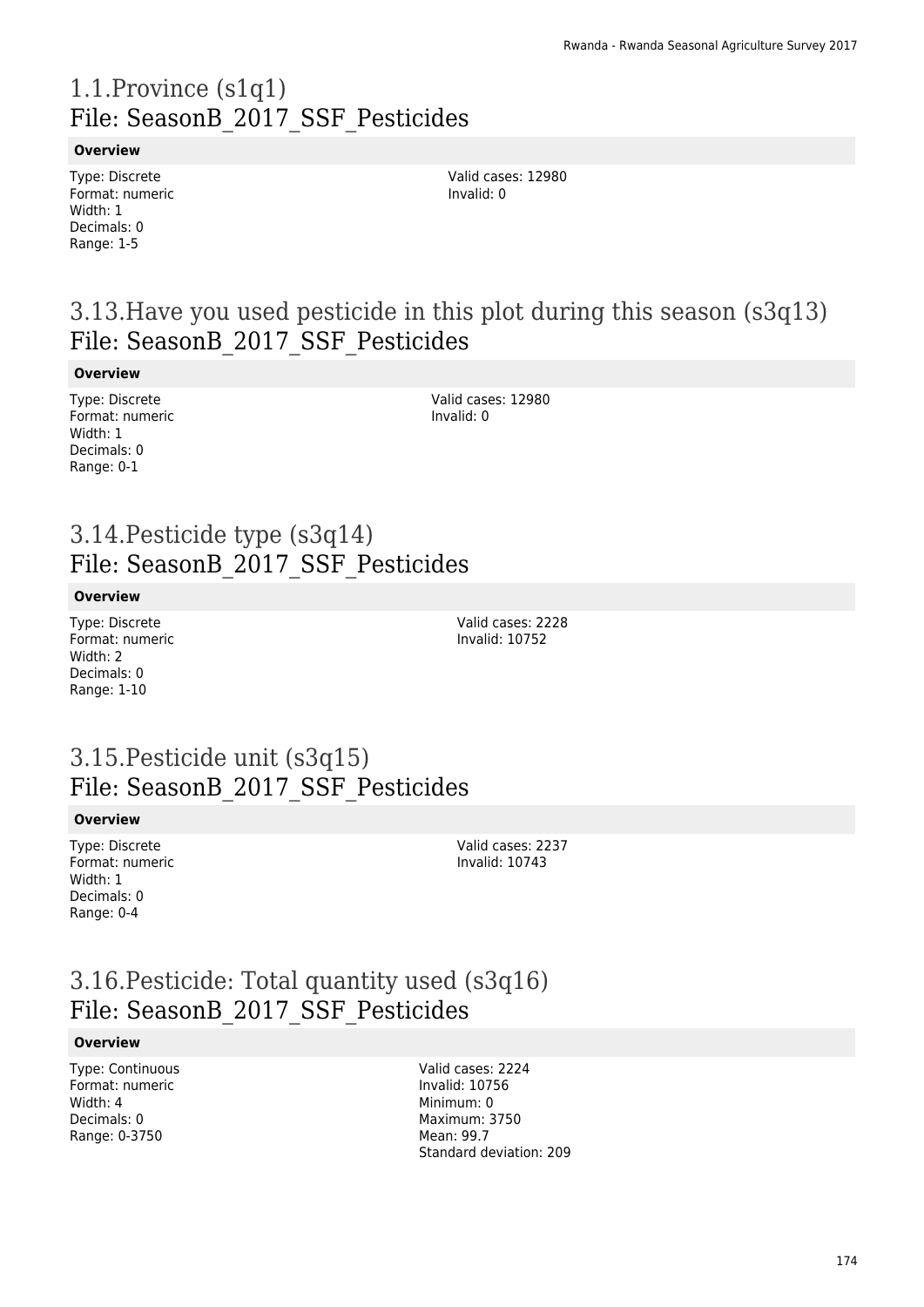### 3.18.Total amount spent on quantity of pesticide purchased(Rwf) (s3q18) File: SeasonB\_2017\_SSF\_Pesticides

### **Overview**

| Type: Continuous |
|------------------|
| Format: numeric  |
| Width: 6         |
| Decimals: 0      |
| Range: 0-204000  |

Valid cases: 2202 Invalid: 10778 Minimum: 0 Maximum: 204000 Mean: 4376.5 Standard deviation: 10610

# 3.17.Pesticide: Quantity purchased (s3q17) File: SeasonB\_2017\_SSF\_Pesticides

#### **Overview**

Type: Continuous Format: numeric Width: 4 Decimals: 0 Range: 0-4000

Valid cases: 2228 Invalid: 10752 Minimum: 0 Maximum: 4000 Mean: 100.5 Standard deviation: 233.6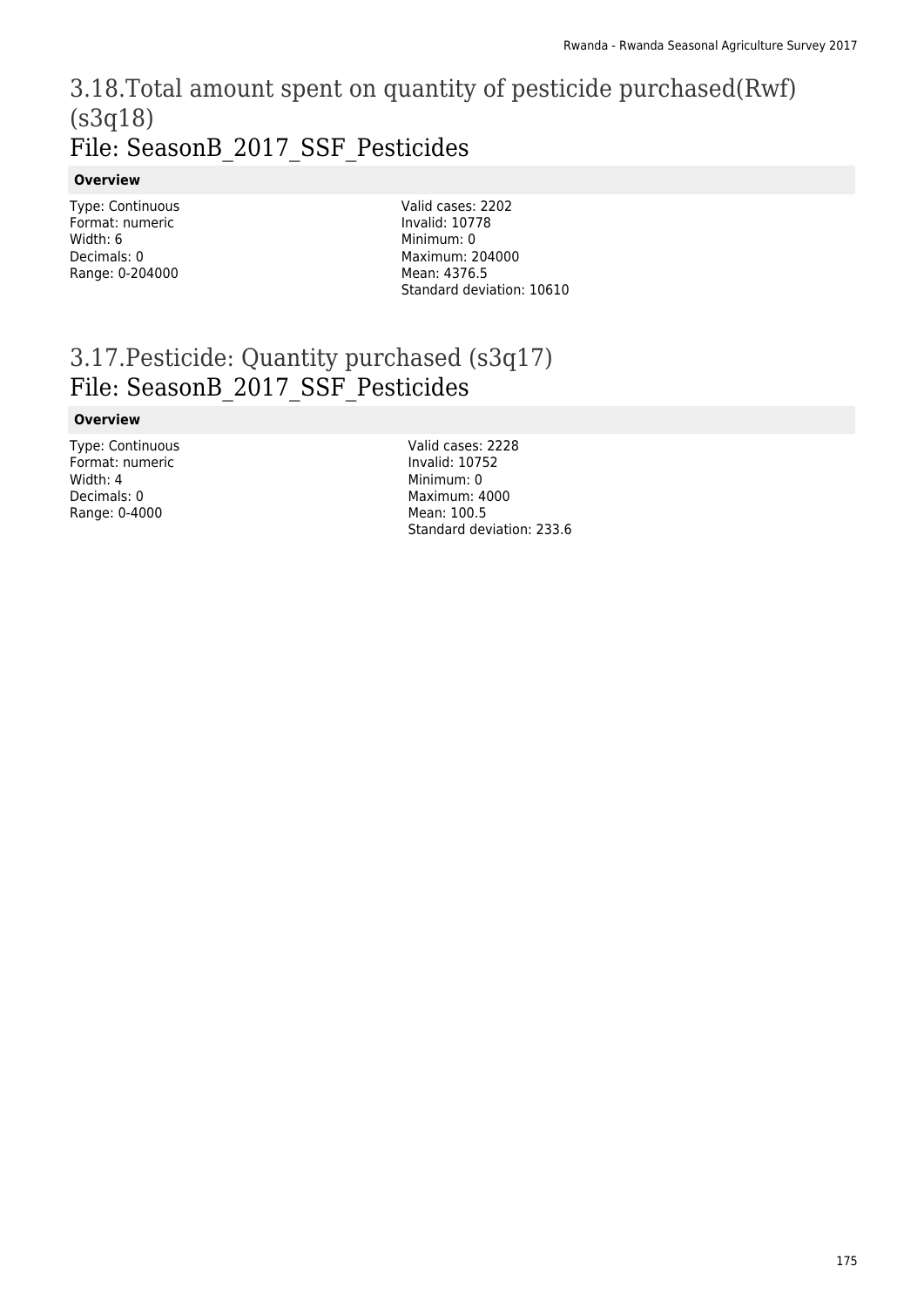# 1.0 Segment ID number (s1q0) File: SeasonB\_2017\_SSF\_Screening

### **Overview**

Type: Continuous Format: numeric Width: 6 Decimals: 0 Range: 111102-572059 Valid cases: 59985 Invalid: 0 Minimum: 111102 Maximum: 572059 Mean: 384087.3 Standard deviation: 142029.7

# 1.1. Province (s1q1) File: SeasonB\_2017\_SSF\_Screening

#### **Overview**

Type: Discrete Format: numeric Width: 1 Decimals: 0 Range: 1-5

Valid cases: 59985 Invalid: 0

### 1.2. District (s1q2) File: SeasonB 2017 SSF Screening

### **Overview**

Type: Discrete Format: numeric Width: 2 Decimals: 0 Range: 11-57

Valid cases: 59985 Invalid: 0

### 1.3. Stratum (s1q3) File: SeasonB\_2017\_SSF\_Screening

#### **Overview**

Type: Discrete Format: numeric Width: 2 Decimals: 0 Range: 11-30

Valid cases: 59985 Invalid: 0

### 1.4 Segment number (s1q4) File: SeasonB\_2017\_SSF\_Screening

#### **Overview**

Type: Continuous Format: numeric Width: 2 Decimals: 0 Range: 1-72

Valid cases: 59985 Invalid: 0 Minimum: 1 Maximum: 72 Mean: 18.6 Standard deviation: 13.9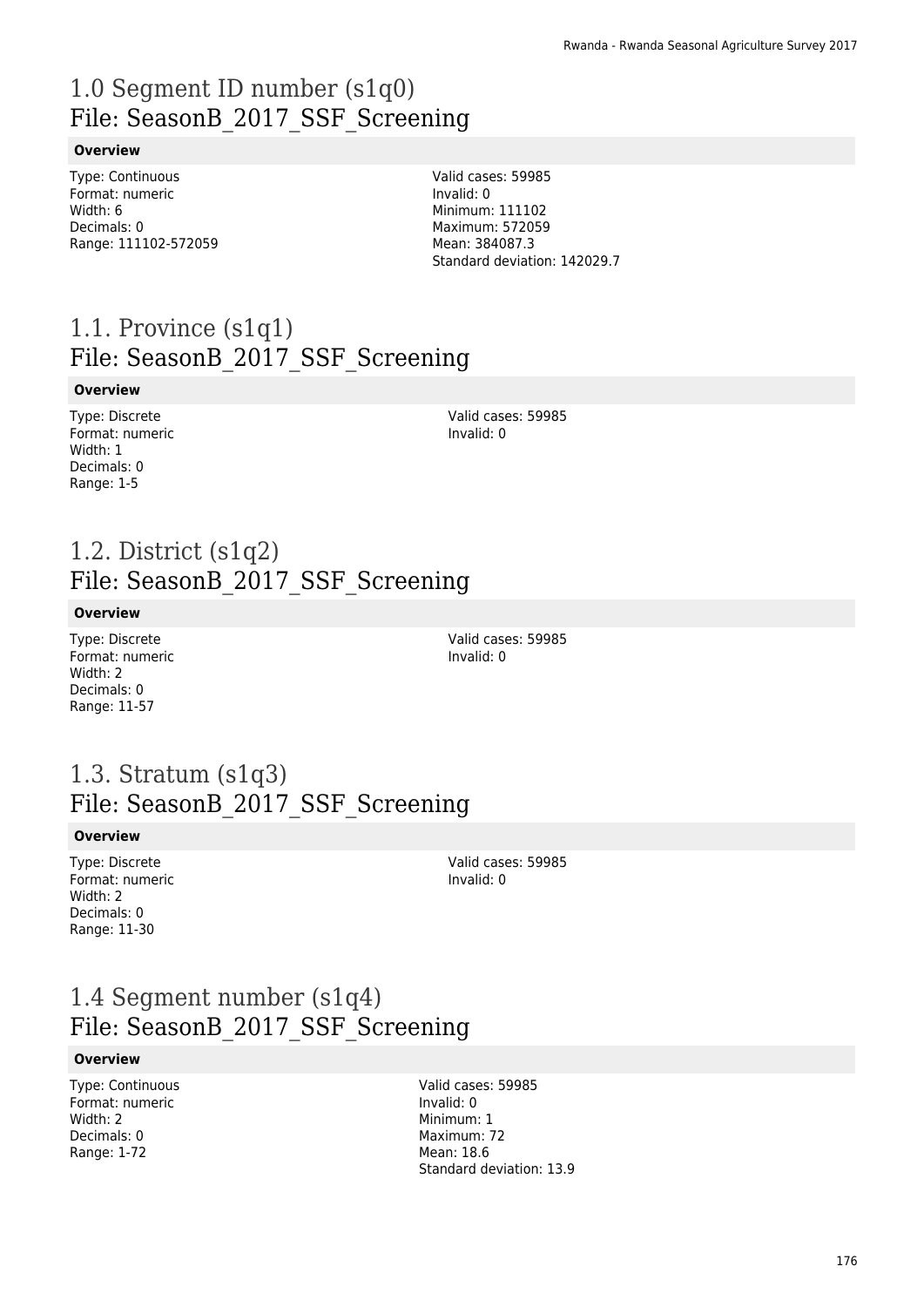# 1.5. Date of visiting the segment (s1q5) File: SeasonB\_2017\_SSF\_Screening

#### **Overview**

Type: Continuous Format: numeric Width: 8 Decimals: 0 Range: 1052017-30042017

Valid cases: 59515 Invalid: 470 Minimum: 1052017 Maximum: 30042017 Mean: 14230235.2 Standard deviation: 8779480.1

# 1.8. Number of grids in the segment (s1q8) File: SeasonB\_2017\_SSF\_Screening

#### **Overview**

Type: Continuous Format: numeric Width: 2 Decimals: 0 Range: 47-94

Valid cases: 59985 Invalid: 0 Minimum: 47 Maximum: 94 Mean: 52.2 Standard deviation: 8.9

# 2.1 Sampled Grid point number (s2q1) File: SeasonB 2017 SSF Screening

#### **Overview**

Type: Discrete Format: numeric Width: 2 Decimals: 0 Range: 99-99

Valid cases: 59985 Invalid: 0

### 2.2 Plot number (s2q2) File: SeasonB\_2017\_SSF\_Screening

#### **Overview**

Type: Continuous Format: numeric Width: 2 Decimals: 0 Range: 1-93

Valid cases: 59985 Invalid: 0 Minimum: 1 Maximum: 93 Mean: 25.9 Standard deviation: 15.8

### 2.3 Plot size(square meters) (s2q3) File: SeasonB\_2017\_SSF\_Screening

#### **Overview**

Type: Continuous Format: numeric Width: 16 Decimals: 0 Range: 5.09052610397339-516393.8125

Valid cases: 59985 Invalid: 0 Minimum: 5.1 Maximum: 516393.8 Mean: 1793.7 Standard deviation: 12215.4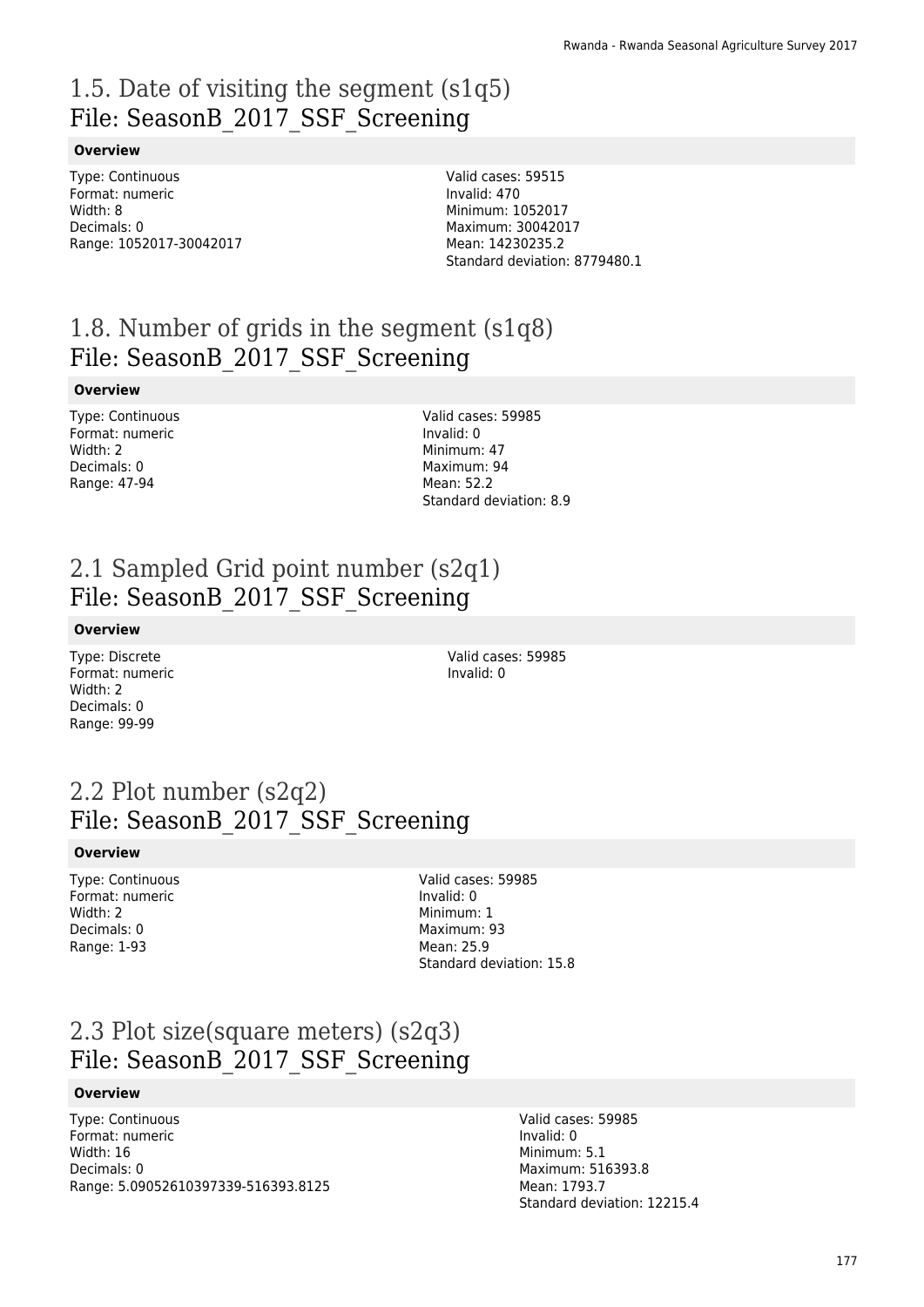# 2.5. Number of grids points in the same plots (s2q5) File: SeasonB\_2017\_SSF\_Screening

#### **Overview**

Type: Continuous Format: numeric Width: 2 Decimals: 0 Range: 1-92

Valid cases: 59985 Invalid: 0 Minimum: 1 Maximum: 92 Mean: 1.4 Standard deviation: 2.8

### 2.6. Plot land Use (s2q6) File: SeasonB\_2017\_SSF\_Screening

#### **Overview**

Type: Discrete Format: numeric Width: 2 Decimals: 0 Range: 96-99

Valid cases: 59985 Invalid: 0

### 2.7. Non agricultural Land Type (s2q7) File: SeasonB 2017 SSF Screening

### **Overview**

Type: Discrete Format: numeric Width: 1 Decimals: 0 Range: 1-7

Valid cases: 4149 Invalid: 55836

### 2.8. Cropping system (s2q8) File: SeasonB\_2017\_SSF\_Screening

#### **Overview**

Type: Discrete Format: numeric Width: 1 Decimals: 0 Range: 1-2

Valid cases: 51396 Invalid: 8589

## 2.9 Number of main crops in the plot (s2q9) File: SeasonB 2017 SSF Screening

#### **Overview**

Type: Discrete Format: numeric Width: 1 Decimals: 0 Range: 1-9

Valid cases: 51396 Invalid: 8589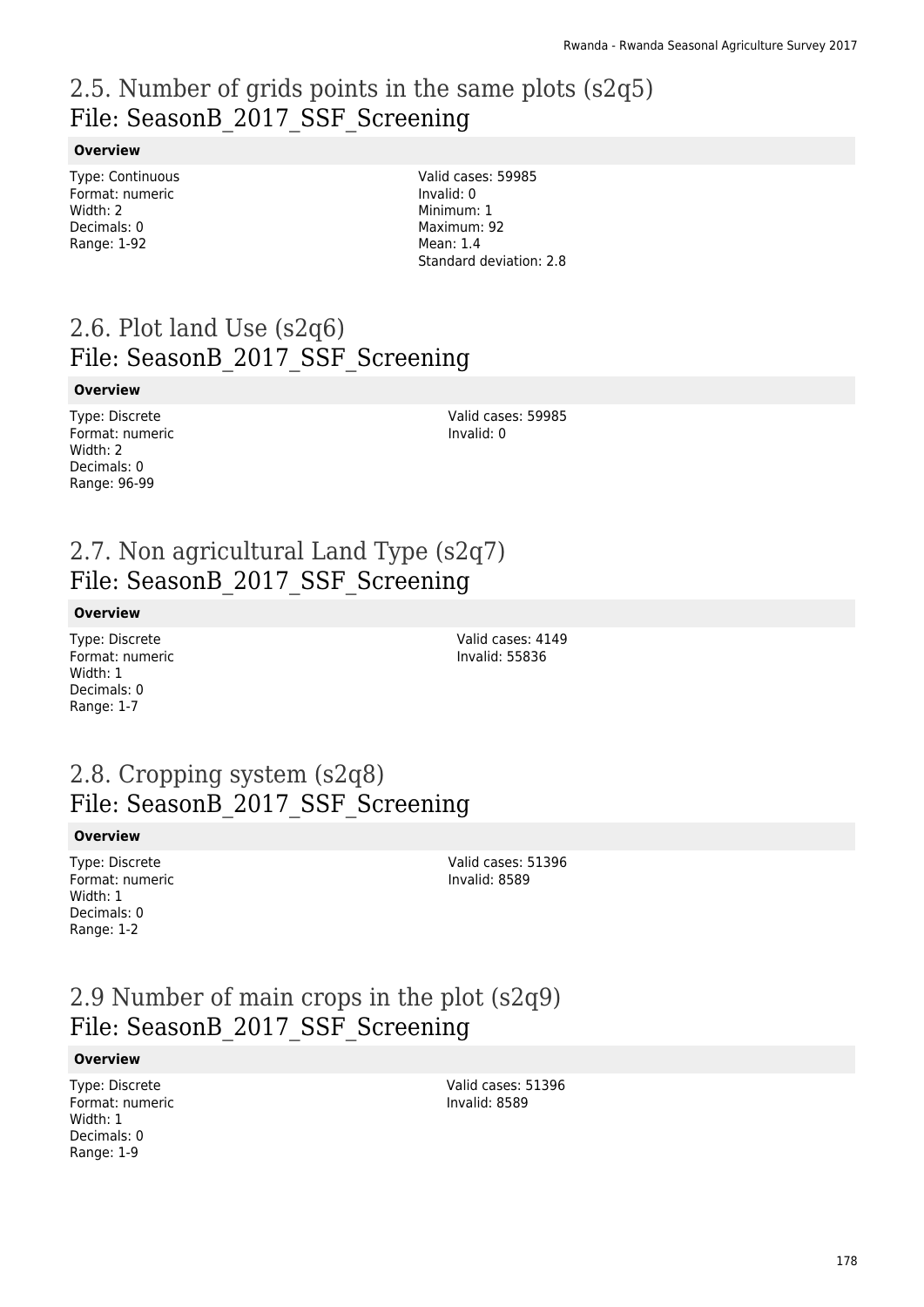# 2.10 Crop type (s2q10) File: SeasonB\_2017\_SSF\_Screening

#### **Overview**

Type: Discrete Format: numeric Width: 1 Decimals: 0 Range: 1-3

Valid cases: 51393 Invalid: 8592

## 2.11. Crop Name (s2q11) File: SeasonB 2017 SSF Screening

#### **Overview**

Type: Discrete Format: numeric Width: 3 Decimals: 0 Range: 97-519

Valid cases: 51396 Invalid: 8589

### 2.12.1 Crop/fruit proportion (in %) (s2q12\_1) File: SeasonB\_2017\_SSF\_Screening

#### **Overview**

Type: Continuous Format: numeric Width: 3 Decimals: 0 Range: 1-100

Valid cases: 51396 Invalid: 8589 Minimum: 1 Maximum: 100 Mean: 54.5 Standard deviation: 34.1

### 2.12.2 Crop/fruit proportion code (s2q12\_2) File: SeasonB\_2017\_SSF\_Screening

#### **Overview**

Type: Discrete Format: numeric Width: 2 Decimals: 0 Range: 0-10

Valid cases: 51396 Invalid: 8589

### 2.13 Number of trees in case of plantation of perenial crops/ or fruits (s2q13) File: SeasonB 2017 SSF Screening

### **Overview**

Type: Continuous Format: numeric Width: 5 Decimals: 0 Range: 0-25613

Valid cases: 18665 Invalid: 41320 Minimum: 0 Maximum: 25613 Mean: 154.8 Standard deviation: 529.2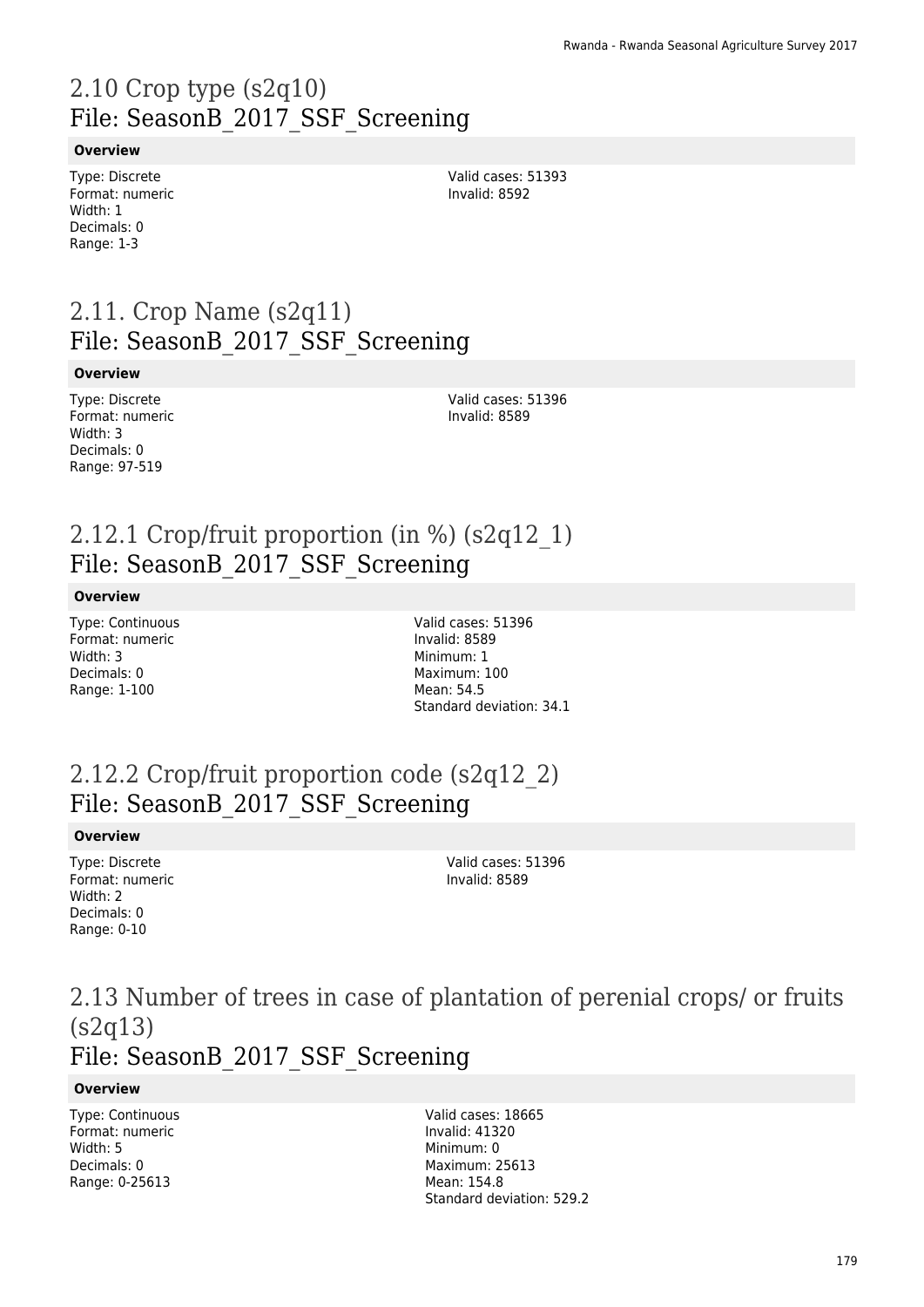### 2.14 Number of trees susceptible to produce in these six months (s2q14) File: SeasonB\_2017\_SSF\_Screening

### **Overview**

Type: Continuous Format: numeric Width: 5 Decimals: 0 Range: 0-12786

Valid cases: 18582 Invalid: 41403 Minimum: 0 Maximum: 12786 Mean: 30.2 Standard deviation: 238.6

# 2.15 Is this crop for this season (s2q15) File: SeasonB\_2017\_SSF\_Screening

#### **Overview**

Type: Discrete Format: numeric Width: 1 Decimals: 0 Range: 0-2

Valid cases: 51396 Invalid: 8589

# 2.16 What is expected period of harvesting for this crop ? (s2q16) File: SeasonB\_2017\_SSF\_Screening

### **Overview**

Type: Discrete Format: numeric Width: 1 Decimals: 0 Range: 1-7

Valid cases: 50671 Invalid: 9314

### Crop category based on major crops grown in Rwanda (crop\_category) File: SeasonB 2017 SSF Screening

### **Overview**

Type: Discrete Format: numeric Width: 3 Decimals: 0 Range: 6-519

Valid cases: 51396 Invalid: 8589

### Segment weight (WH\_Sgt) File: SeasonB\_2017\_SSF\_Screening

### **Overview**

Type: Continuous Format: numeric Width: 16 Decimals: 0 Range: 1-340.238952636719 Valid cases: 59985 Invalid: 0 Minimum: 1 Maximum: 340.2 Mean: 181.5 Standard deviation: 85.9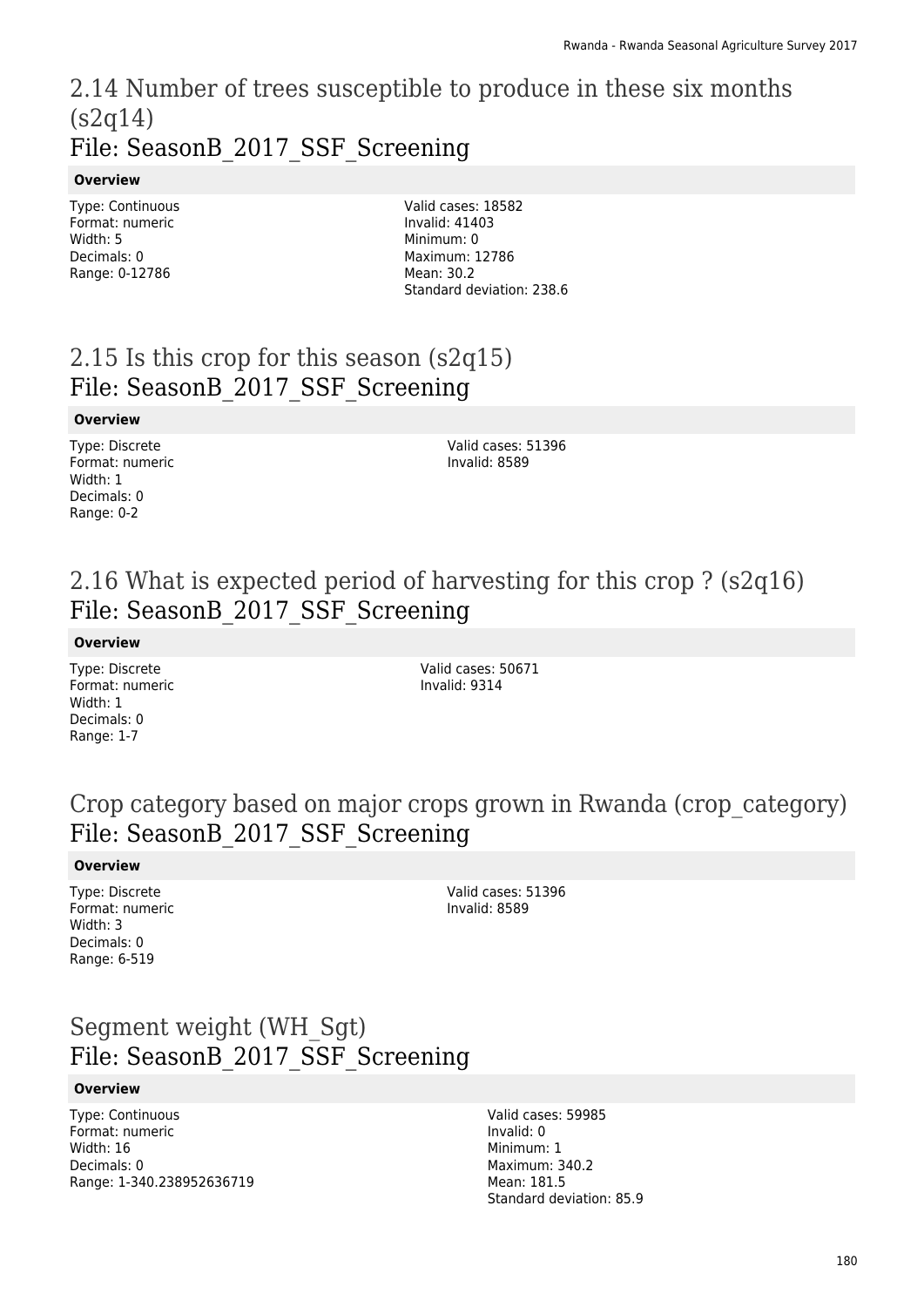# Plot weight (WH\_Plot) File: SeasonB\_2017\_SSF\_Screening

### **Overview**

Type: Continuous Format: numeric Width: 16 Decimals: 0 Range: 1.68631088733673-1867.65734863281 Valid cases: 59985 Invalid: 0 Minimum: 1.7 Maximum: 1867.7 Mean: 565.2 Standard deviation: 394.8

# total segment size in ha (Sgt\_size) File: SeasonB\_2017\_SSF\_Screening

### **Overview**

Type: Continuous Format: numeric Width: 9 Decimals: 0 Range: 9.4656297-52.87763 Valid cases: 59985 Invalid: 0 Minimum: 9.5 Maximum: 52.9 Mean: 12.1 Standard deviation: 8.9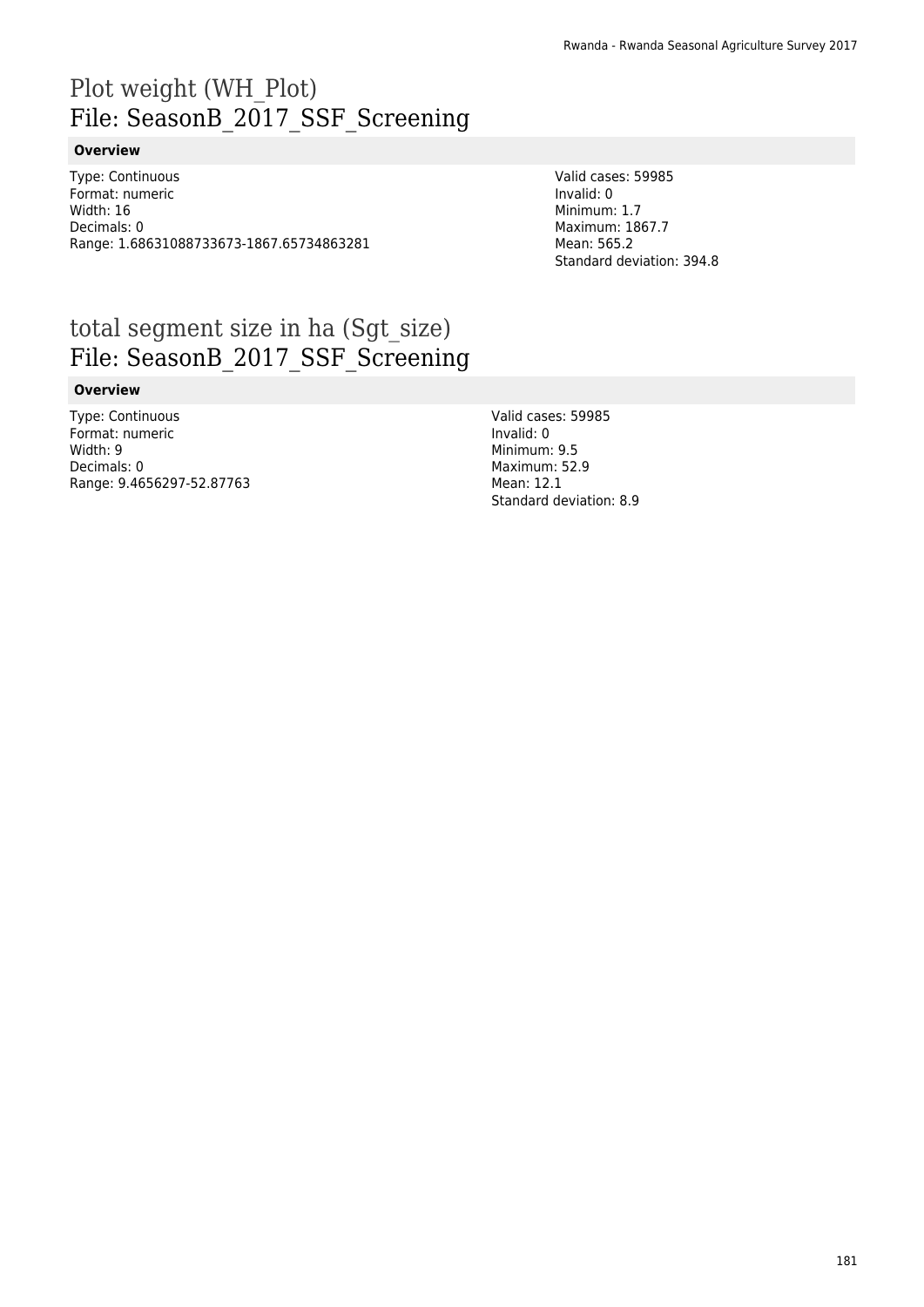# 1.0 Segment ID number (s1q0) File: SeasonC\_2017\_SSF\_Antierosion

### **Overview**

Type: Continuous Format: numeric Width: 6 Decimals: 0 Range: 112001-572059 Valid cases: 5094 Invalid: 0 Minimum: 112001 Maximum: 572059 Mean: 363652.6 Standard deviation: 122597.4

# 1.1 Province (s1q1) File: SeasonC\_2017\_SSF\_Antierosion

#### **Overview**

Type: Discrete Format: numeric Width: 1 Decimals: 0 Range: 1-5

Valid cases: 5094 Invalid: 0

# 1.2 District (s1q2) File: SeasonC\_2017\_SSF\_Antierosion

### **Overview**

Type: Discrete Format: numeric Width: 2 Decimals: 0 Range: 11-57

Valid cases: 5094 Invalid: 0

# 1.3 Stratum (s1q3) File: SeasonC\_2017\_SSF\_Antierosion

### **Overview**

Type: Discrete Format: numeric Width: 2 Decimals: 0 Range: 11-30

Valid cases: 5094 Invalid: 0

# 1.4 Segment number (s1q4) File: SeasonC\_2017\_SSF\_Antierosion

### **Overview**

Type: Continuous Format: numeric Width: 2 Decimals: 0 Range: 1-69

Valid cases: 5094 Invalid: 0 Minimum: 1 Maximum: 69 Mean: 17.7 Standard deviation: 13.5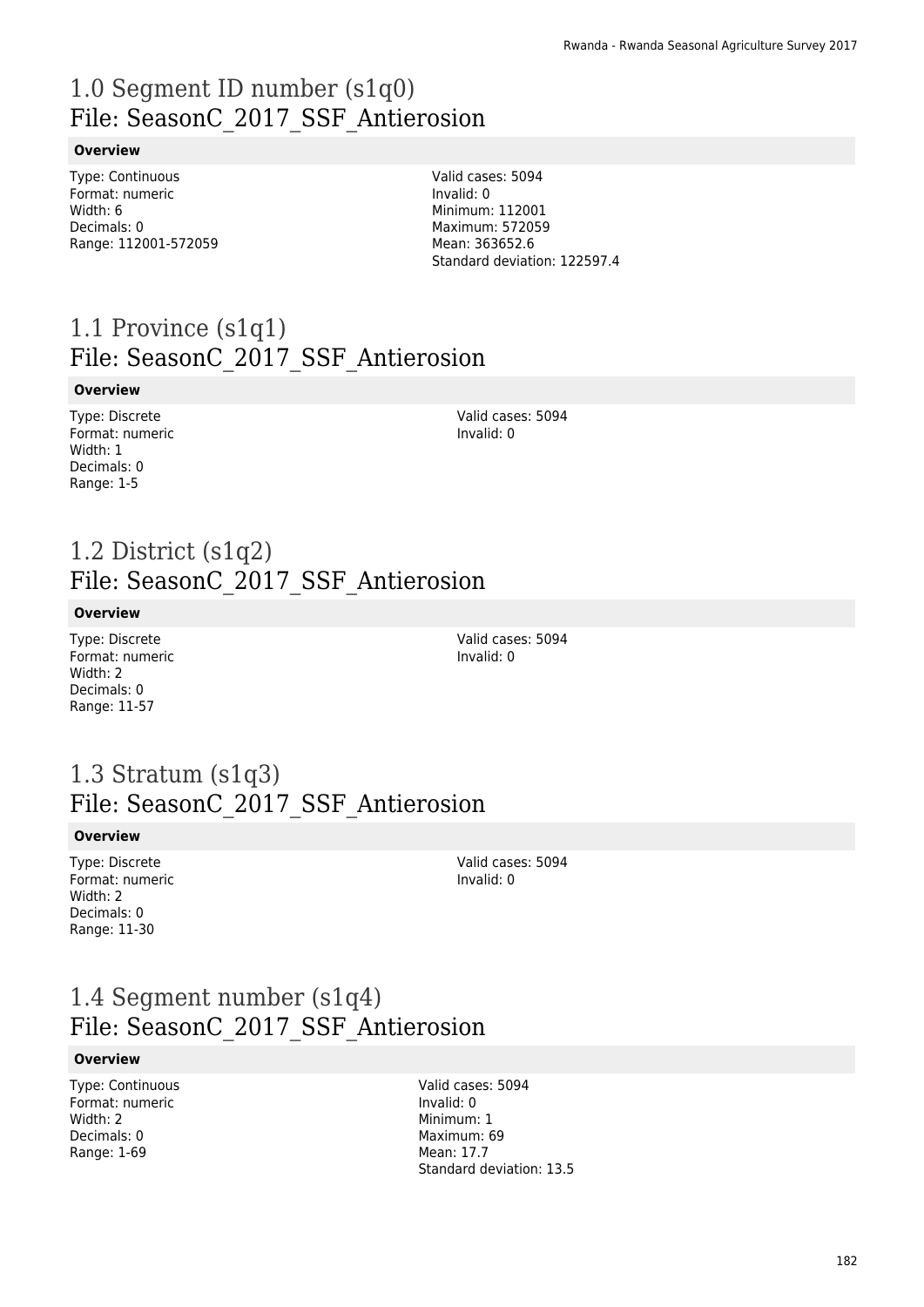# 2.1 Plot number (s2q1) File: SeasonC\_2017\_SSF\_Antierosion

### **Overview**

Type: Continuous Format: numeric Width: 2 Decimals: 0 Range: 1-68

Valid cases: 5094 Invalid: 0 Minimum: 1 Maximum: 68 Mean: 25.4 Standard deviation: 14.4

# 2.2 Plot size in (m2) (s2q2) File: SeasonC\_2017\_SSF\_Antierosion

### **Overview**

Type: Continuous Format: numeric Width: 16 Decimals: 0 Range: 17.7195707309448-19757.4061238573 Valid cases: 5094 Invalid: 0 Minimum: 17.7 Maximum: 19757.4 Mean: 711 Standard deviation: 1175.3

# 4.1 What is the degree of erosion on this plot? (s4q1) File: SeasonC\_2017\_SSF\_Antierosion

### **Overview**

Type: Discrete Format: numeric Width: 1 Decimals: 0 Range: 1-3

Valid cases: 5094 Invalid: 0

# 4.2 Is there any anti erosion activity on this plot? (s4q2) File: SeasonC\_2017\_SSF\_Antierosion

### **Overview**

Type: Discrete Format: numeric Width: 1 Decimals: 0 Range: 1-2

Valid cases: 5094 Invalid: 0

# 4.3.1 Types of anti-erosion activities existing in the plot (code) (s4q3) File: SeasonC\_2017\_SSF\_Antierosion

### **Overview**

Type: Discrete Format: numeric Width: 1 Decimals: 0 Range: 0-9

Valid cases: 3081 Invalid: 2013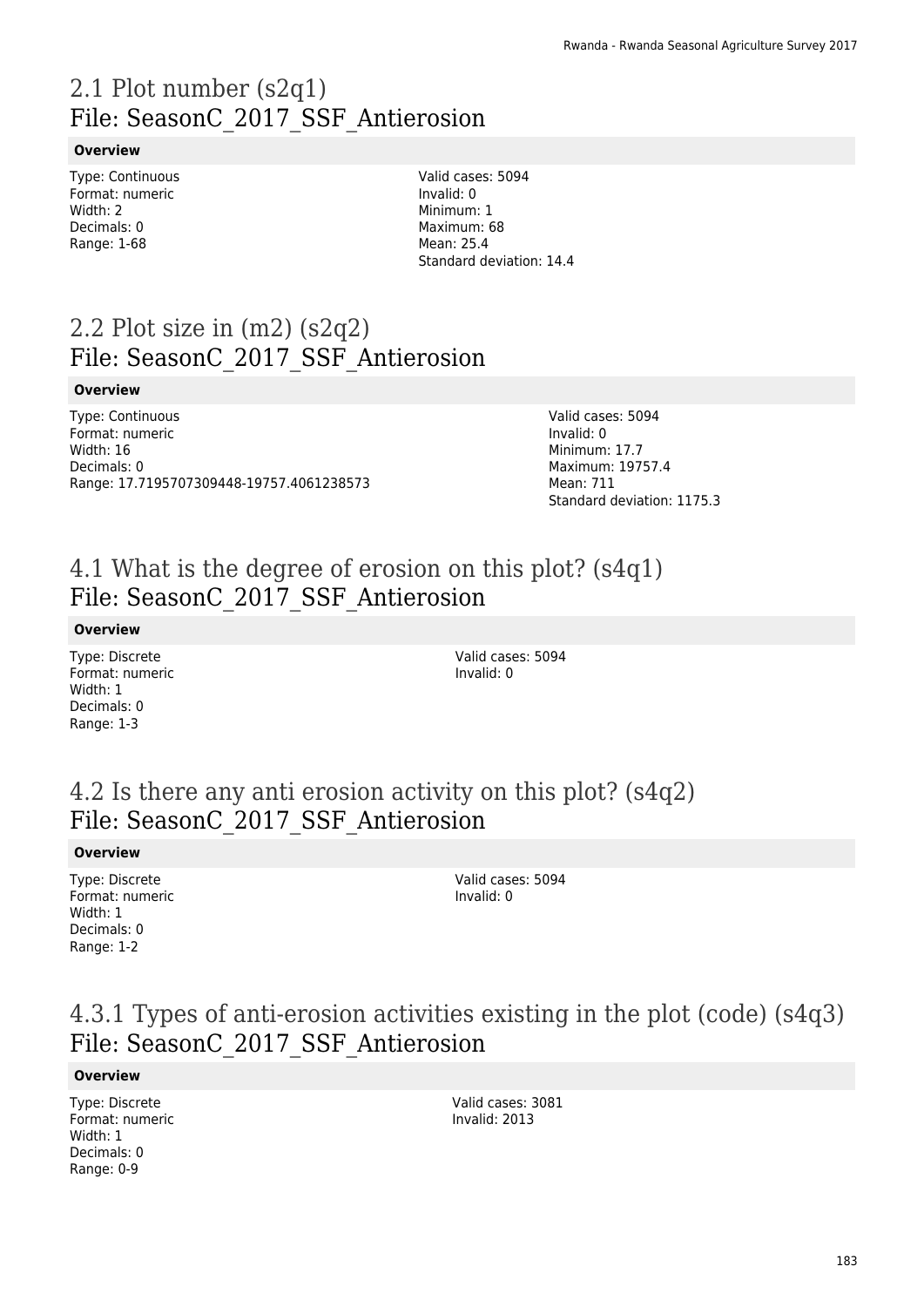# 4.4.1 Was this anti-erosion activity done during the current agricultural season (s4q4) File: SeasonC\_2017\_SSF\_Antierosion

### **Overview**

Type: Discrete Format: numeric Width: 1 Decimals: 0 Range: 1-2

Valid cases: 1687 Invalid: 3407

# 4.5.1 What is the total cost of anti-erosion activity done during this season (R (s4q5) File: SeasonC\_2017\_SSF\_Antierosion

#### **Overview**

Type: Continuous Format: numeric Width: 6 Decimals: 0 Range: 0-100000

Valid cases: 797 Invalid: 4297 Minimum: 0 Maximum: 100000 Mean: 625.7 Standard deviation: 5037.7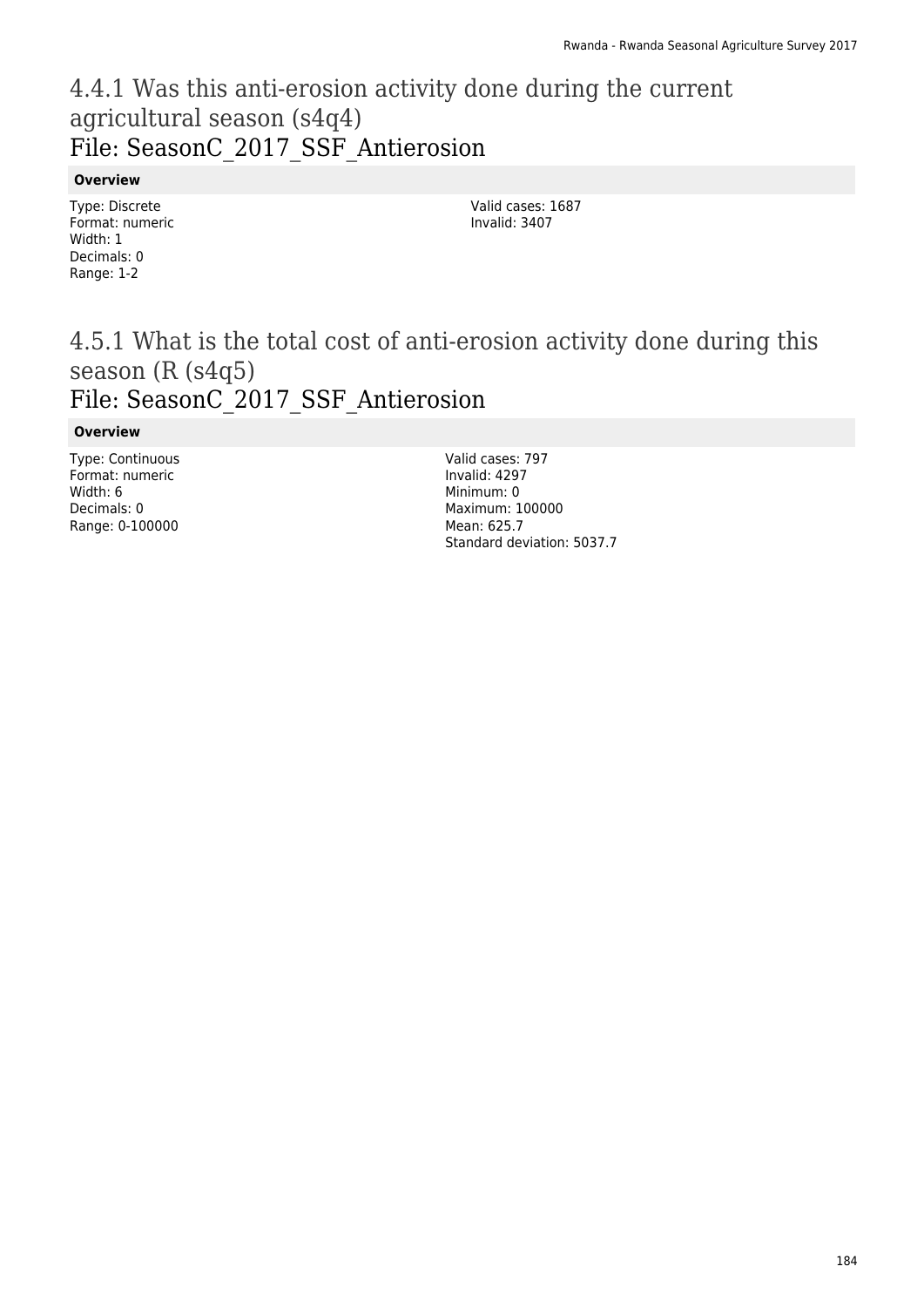# 1.0 Segment ID number (s1q0) File: SeasonC\_2017\_SSF\_Crop production

### **Overview**

Type: Continuous Format: numeric Width: 6 Decimals: 0 Range: 112001-572059

Valid cases: 1907 Invalid: 0 Minimum: 112001 Maximum: 572059 Mean: 359335.6 Standard deviation: 123877.2

# 1.1 Province (s1q1) File: SeasonC\_2017\_SSF\_Crop production

#### **Overview**

Type: Discrete Format: numeric Width: 1 Decimals: 0 Range: 1-5

Valid cases: 1907 Invalid: 0

# 1.2 District (s1q2) File: SeasonC\_2017\_SSF\_Crop production

### **Overview**

Type: Discrete Format: numeric Width: 2 Decimals: 0 Range: 11-57

Valid cases: 1907 Invalid: 0

# 1.3 Stratum (s1q3) File: SeasonC\_2017\_SSF\_Crop production

### **Overview**

Type: Discrete Format: numeric Width: 2 Decimals: 0 Range: 11-30

Valid cases: 1907 Invalid: 0

# 1.4 Segment (s1q4) File: SeasonC\_2017\_SSF\_Crop production

### **Overview**

Type: Continuous Format: numeric Width: 2 Decimals: 0 Range: 1-69

Valid cases: 1907 Invalid: 0 Minimum: 1 Maximum: 69 Mean: 18.2 Standard deviation: 13.7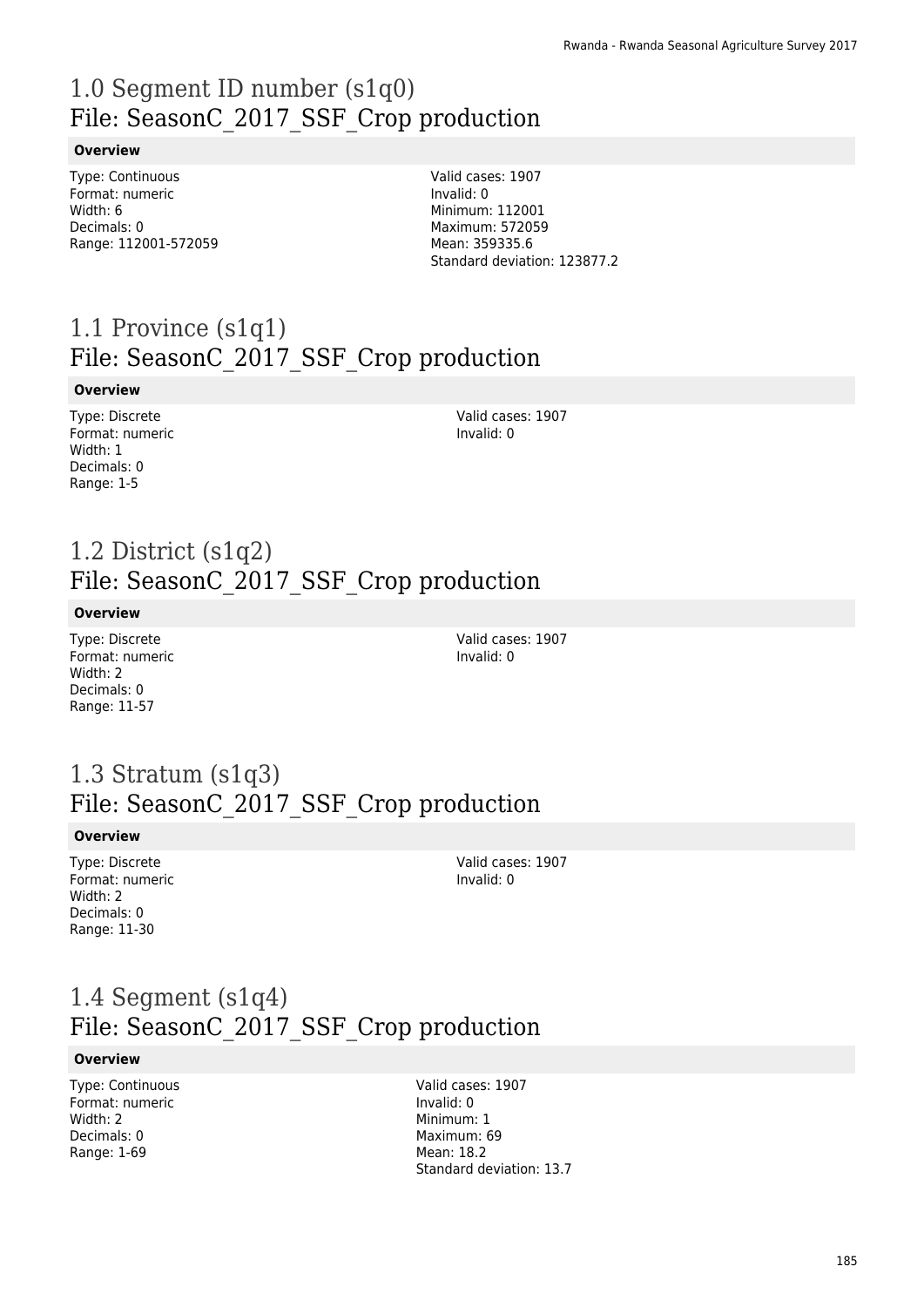# 2.1 Plot Number (s2q1) File: SeasonC\_2017\_SSF\_Crop production

### **Overview**

Type: Continuous Format: numeric Width: 2 Decimals: 0 Range: 1-68

Valid cases: 1907 Invalid: 0 Minimum: 1 Maximum: 68 Mean: 25.5 Standard deviation: 14.5

# 2.2 Plot area (m2) (s2q2) File: SeasonC\_2017\_SSF\_Crop production

### **Overview**

Type: Continuous Format: numeric Width: 16 Decimals: 0 Range: 17.7195707309448-19757.4061238573

Valid cases: 1907 Invalid: 0 Minimum: 17.7 Maximum: 19757.4 Mean: 692.3 Standard deviation: 1126.9

# 2.4 Cropping system in the plot (s2q4) File: SeasonC\_2017\_SSF\_Crop production

### **Overview**

Type: Discrete Format: numeric Width: 1 Decimals: 0 Range: 1-2

Valid cases: 1907 Invalid: 0

# 2.5 Number of main crops in the plot (s2q5) File: SeasonC\_2017\_SSF\_Crop production

### **Overview**

Type: Discrete Format: numeric Width: 1 Decimals: 0 Range: 1-4

Valid cases: 1907 Invalid: 0

# 2.6. Crop name (s2q6) File: SeasonC\_2017\_SSF\_Crop production

### **Overview**

Type: Discrete Format: numeric Width: 3 Decimals: 0 Range: 97-519

Valid cases: 1907 Invalid: 0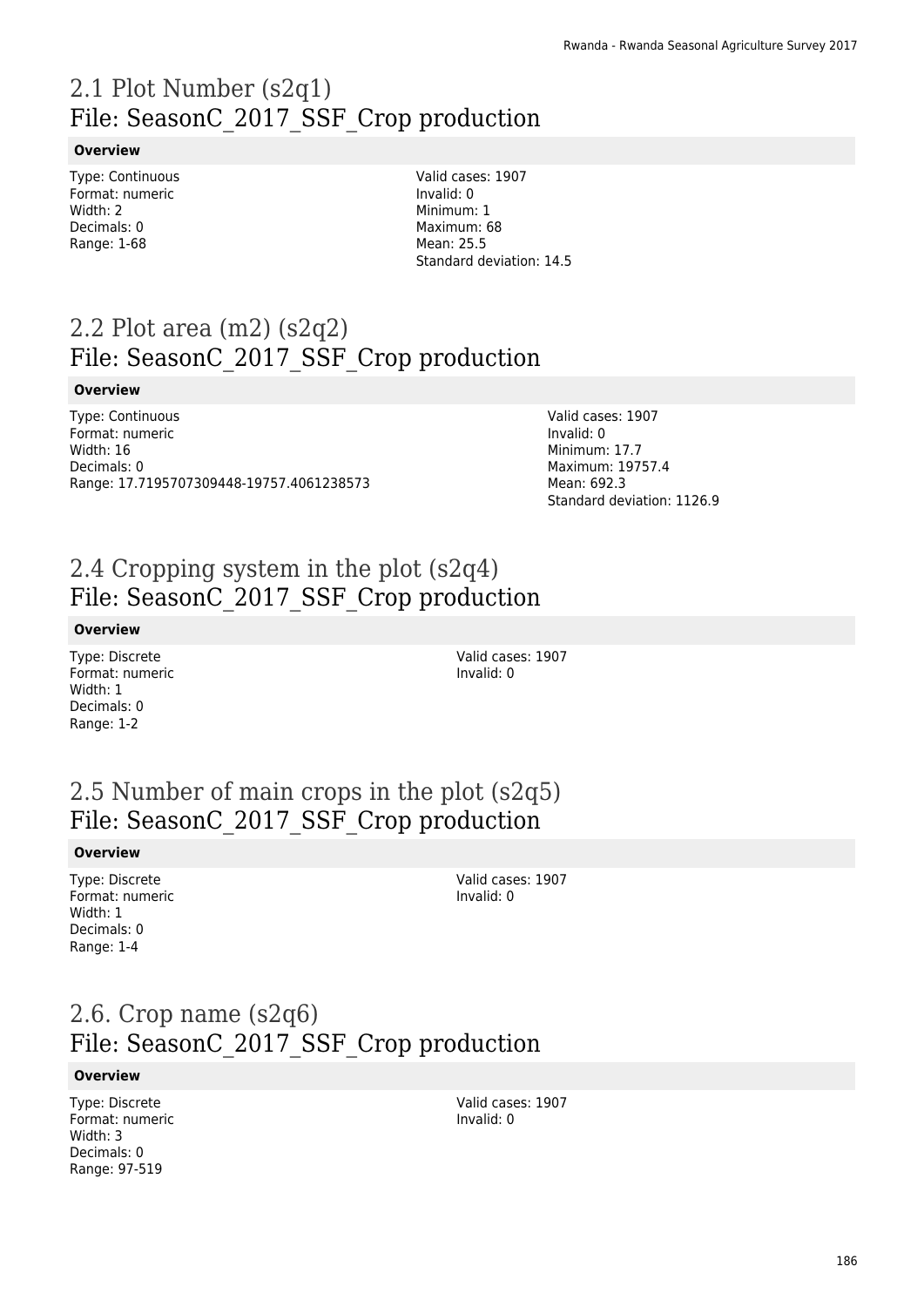# 2.7.crop area in square meters (s2q7) File: SeasonC\_2017\_SSF\_Crop production

### **Overview**

Type: Continuous Format: numeric Width: 15 Decimals: 0 Range: 3.9874804019928-19757.40625 Valid cases: 1907 Invalid: 0 Minimum: 4 Maximum: 19757.4 Mean: 584.6 Standard deviation: 1065.9

# 2.8 Number of trees in case of plantation (s2q8) File: SeasonC\_2017\_SSF\_Crop production

#### **Overview**

Type: Discrete Format: numeric Width: 1 Decimals: 0

Valid cases: 0 Invalid: 1907

# 2.9 Number of trees susceptible to produce in these six months (s2q9) File: SeasonC\_2017\_SSF\_Crop production

**Overview**

Type: Discrete Format: numeric Width: 1 Decimals: 0

Valid cases: 0 Invalid: 1907

# 2.10 Sowing Date (s2q10) File: SeasonC\_2017\_SSF\_Crop production

### **Overview**

Type: Discrete Format: numeric Width: 2 Decimals: 0 Range: 15-20

Valid cases: 1907 Invalid: 0

# 2.11 Expected period of harvesting (s2q11) File: SeasonC\_2017\_SSF\_Crop production

### **Overview**

Type: Discrete Format: numeric Width: 2 Decimals: 0 Range: 15-20

Valid cases: 1907 Invalid: 0

2.12.Type of seeds sown (s2q12) File: SeasonC\_2017\_SSF\_Crop production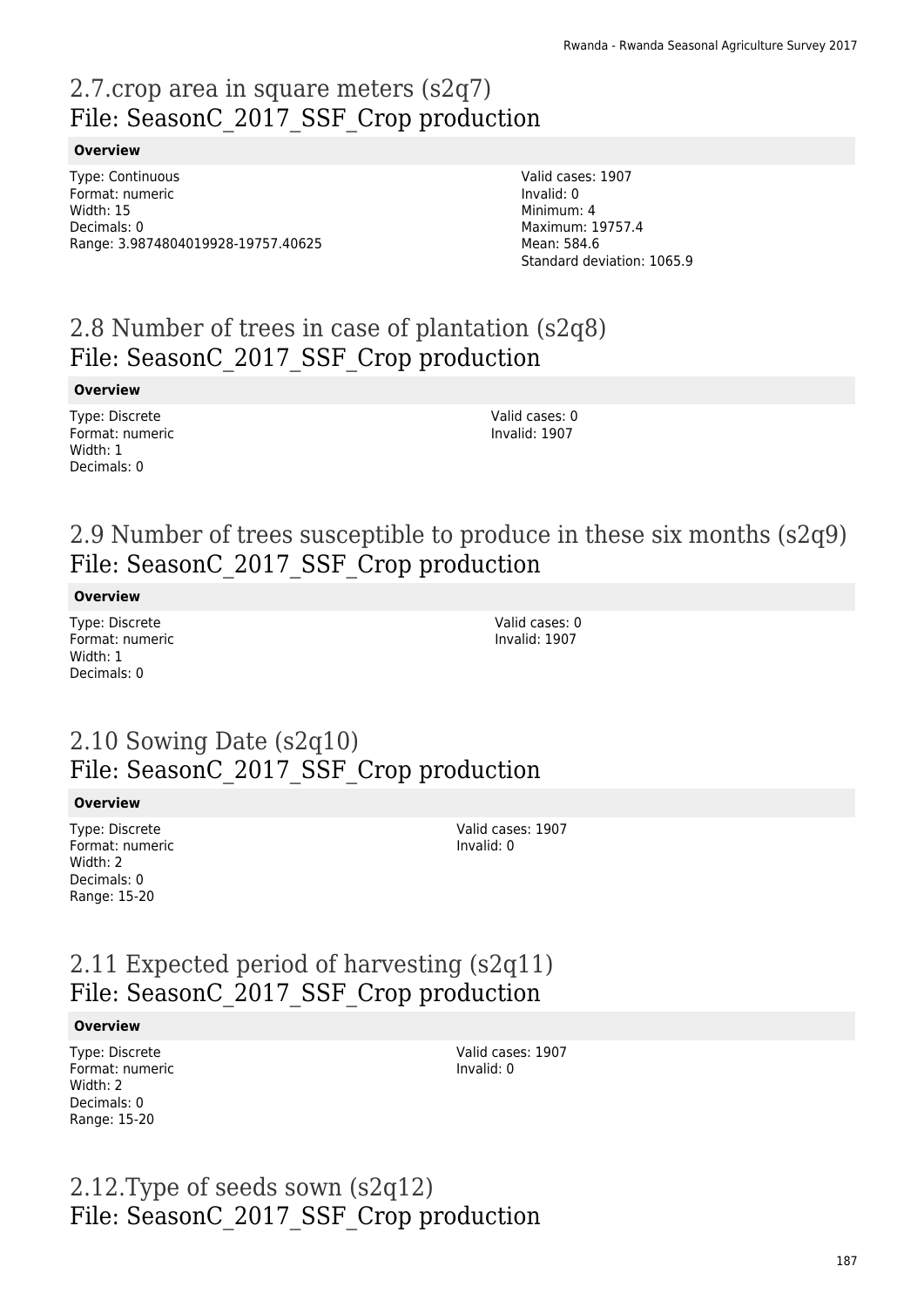# 2.12.Type of seeds sown (s2q12) File: SeasonC\_2017\_SSF\_Crop production

#### **Overview**

Type: Discrete Format: numeric Width: 1 Decimals: 0 Range: 1-3

Valid cases: 1907 Invalid: 0

# 2.13.1.Quantity of traditional seeds sown : Unity (s2q13\_1) File: SeasonC\_2017\_SSF\_Crop production

**Overview**

Type: Discrete Format: numeric Width: 1 Decimals: 0 Range: 1-3

Valid cases: 1743 Invalid: 164

# 2.13.2.Quantity of traditional seeds sown : Quantity (s2q13\_2) File: SeasonC\_2017\_SSF\_Crop production

**Overview**

Type: Continuous Format: numeric Width: 4 Decimals: 0 Range: 0.12-7440

Valid cases: 949 Invalid: 958 Minimum: 0.1 Maximum: 7440 Mean: 98.8 Standard deviation: 303.5

# 2.14.Quantity of traditional seeds purchased (s2q14) File: SeasonC\_2017\_SSF\_Crop production

#### **Overview**

Type: Continuous Format: numeric Width: 4 Decimals: 0 Range: 0-1300

Valid cases: 949 Invalid: 958 Minimum: 0 Maximum: 1300 Mean: 51.9 Standard deviation: 137.1

# 2.15.Amount spent for the purchase of traditional seeds(Rwf) (s2q15) File: SeasonC\_2017\_SSF\_Crop production

### **Overview**

Type: Continuous Format: numeric Width: 6 Decimals: 0 Range: 0-480000 Valid cases: 1743 Invalid: 164 Minimum: 0 Maximum: 480000 Mean: 10351.2 Standard deviation: 36066.1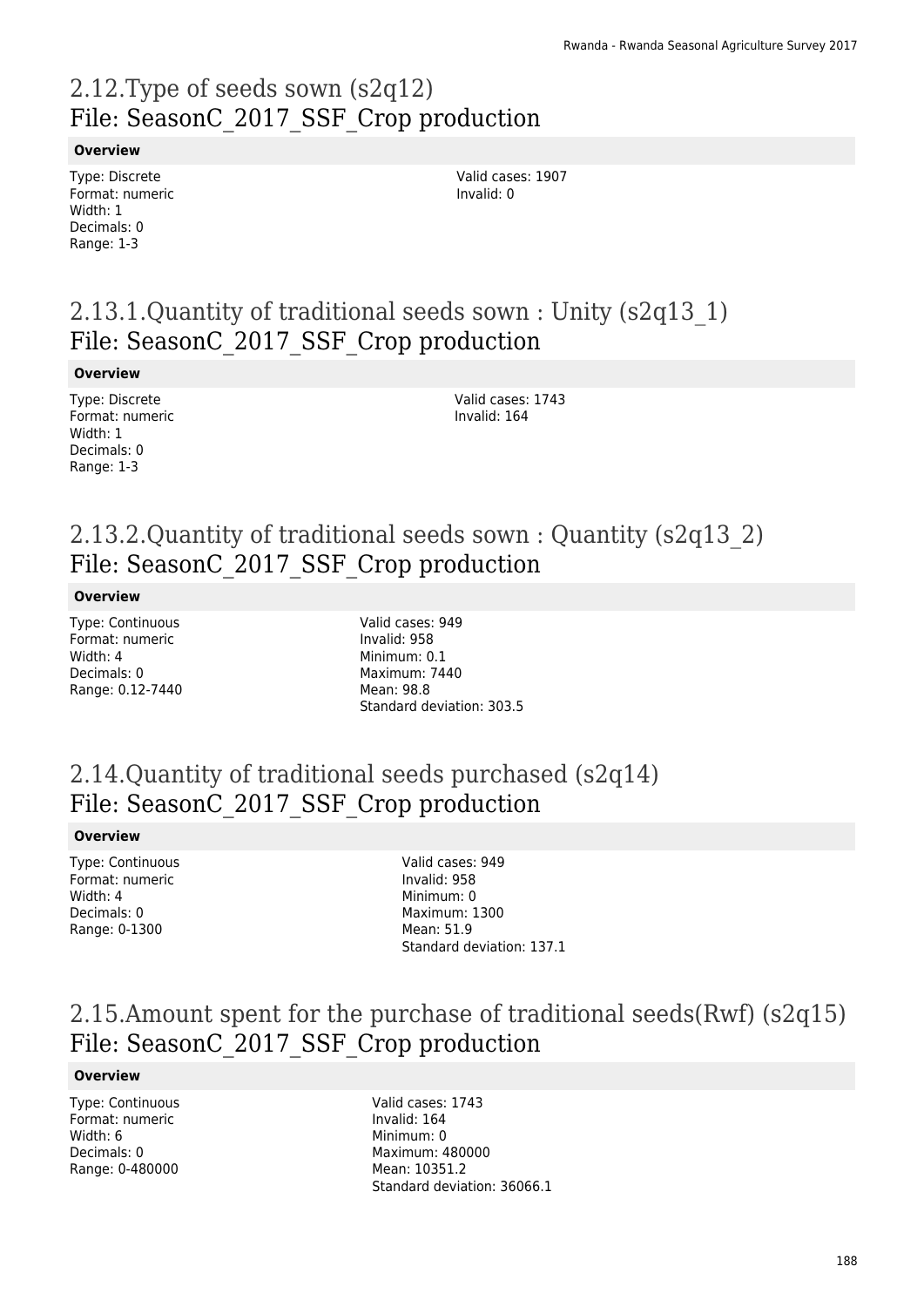# 2.16.1.Quantity of improved seeds sown : Unity (s2q16\_1) File: SeasonC\_2017\_SSF\_Crop production

#### **Overview**

Type: Discrete Format: numeric Width: 1 Decimals: 0 Range: 1-3

Valid cases: 167 Invalid: 1740

# 2.16.2.Quantity of improved seeds sown : Quantity (s2q16\_2) File: SeasonC\_2017\_SSF\_Crop production

#### **Overview**

Type: Continuous Format: numeric Width: 4 Decimals: 0 Range: 0.1-4160

Valid cases: 162 Invalid: 1745 Minimum: 0.1 Maximum: 4160 Mean: 158.1 Standard deviation: 400.4

# 2.17.Quantity of improved seeds purchased (s2q17) File: SeasonC\_2017\_SSF\_Crop production

### **Overview**

Type: Continuous Format: numeric Width: 4 Decimals: 0 Range: 0-4160

Valid cases: 162 Invalid: 1745 Minimum: 0 Maximum: 4160 Mean: 143.1 Standard deviation: 379

# 2.18.Amount spent for the purhase of improved seeds(Rwf) (s2q18) File: SeasonC\_2017\_SSF\_Crop production

### **Overview**

Type: Continuous Format: numeric Width: 7 Decimals: 0 Range: 0-1580800 Valid cases: 167 Invalid: 1740 Minimum: 0 Maximum: 1580800 Mean: 30219.5 Standard deviation: 142087.7

# 2.19.Where did improved seeds sown come from ? (s2q19) File: SeasonC\_2017\_SSF\_Crop production

### **Overview**

Type: Discrete Format: numeric Width: 1 Decimals: 0 Range: 1-4

Valid cases: 167 Invalid: 1740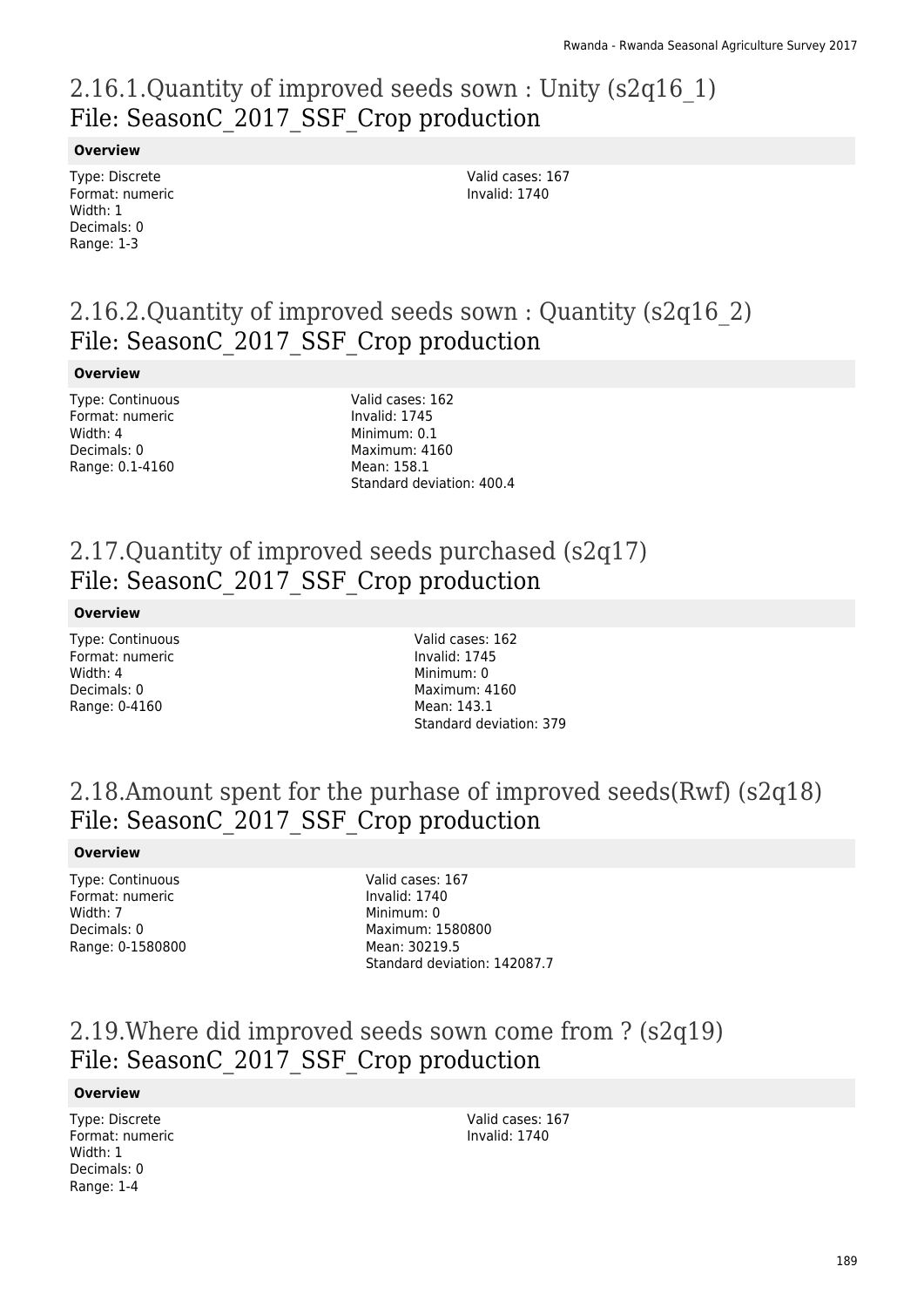# 2.20 Quantity already harvested (in Kg) (s2q20) File: SeasonC\_2017\_SSF\_Crop production

### **Overview**

Type: Continuous Format: numeric Width: 5 Decimals: 0 Range: 0-35000

Valid cases: 1907 Invalid: 0 Minimum: 0 Maximum: 35000 Mean: 384.7 Standard deviation: 1329.8

# 2.21 Remaining quantity to be harvested (in kg) (s2q21) File: SeasonC\_2017\_SSF\_Crop production

### **Overview**

Type: Discrete Format: numeric Width: 1 Decimals: 0 Range: 0-0

Valid cases: 1907 Invalid: 0

# 2.22 Total quantity of harvest (in kg) (s2q22) File: SeasonC\_2017\_SSF\_Crop production

### **Overview**

| Type: Continuous |
|------------------|
| Format: numeric  |
| Width: 5         |
| Decimals: 0      |
| Range: 0-35000   |

Valid cases: 1907 Invalid: 0 Minimum: 0 Maximum: 35000 Mean: 384.7 Standard deviation: 1329.8

# 2.23 Explanation on production status (s2q23) File: SeasonC\_2017\_SSF\_Crop production

### **Overview**

Type: Discrete Format: numeric Width: 2 Decimals: 0 Range: 1-13

Valid cases: 1907 Invalid: 0

2.24 Have you sold any quantity of your produce of this crop during this season? (s2q24)

File: SeasonC\_2017\_SSF\_Crop production

### **Overview**

Type: Discrete Format: numeric Width: 1 Decimals: 0 Range: 1-2

Valid cases: 1907 Invalid: 0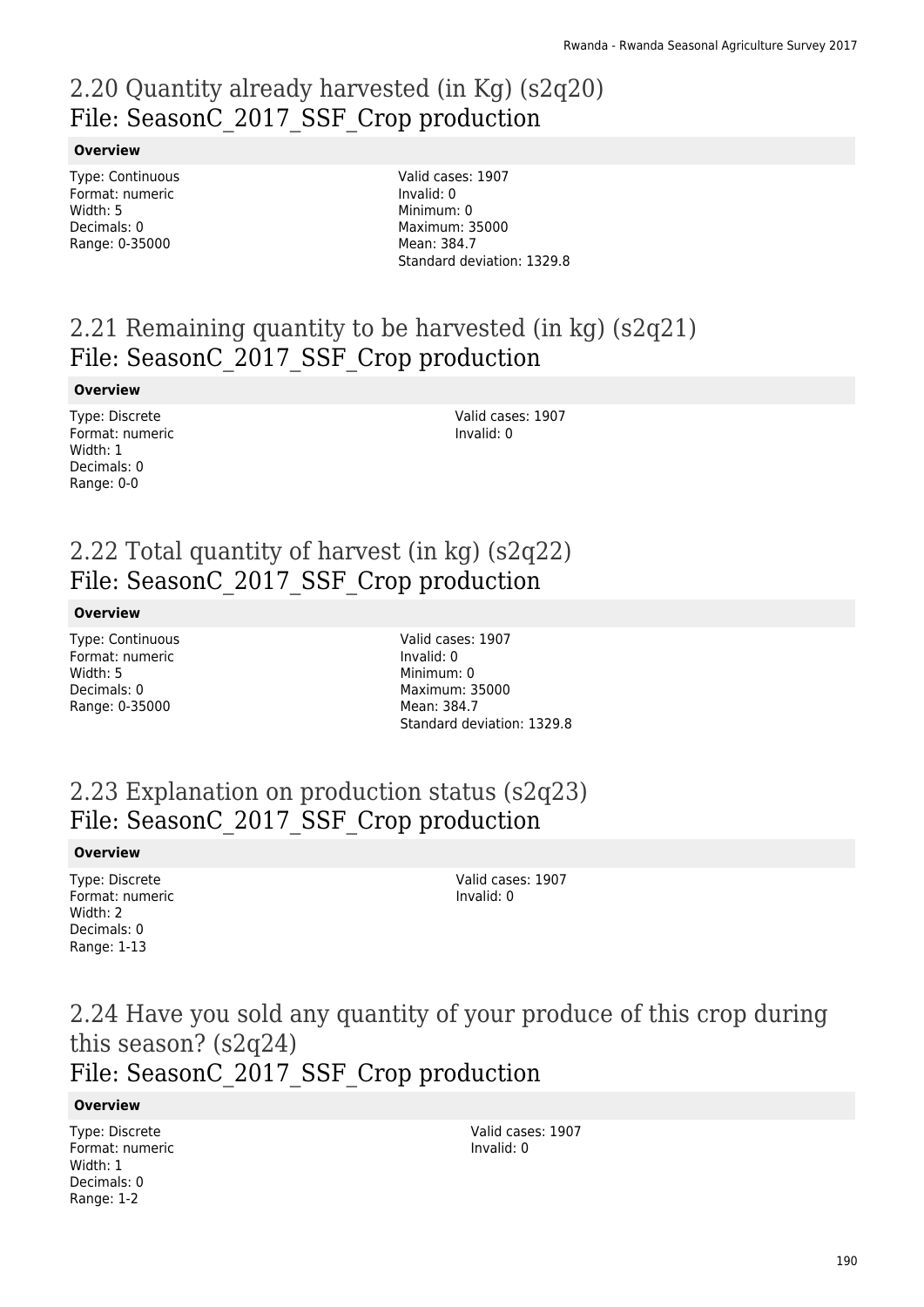# 2.25 What was the farm gate price of this crop? (frw/Kg) (s2q25) File: SeasonC\_2017\_SSF\_Crop production

### **Overview**

Type: Continuous Format: numeric Width: 4 Decimals: 0 Range: 14-1200

Valid cases: 690 Invalid: 1217 Minimum: 14 Maximum: 1200 Mean: 208 Standard deviation: 136.8

# Crop category for major crops grown in Rwanda (crop\_group) File: SeasonC\_2017\_SSF\_Crop production

### **Overview**

Type: Discrete Format: numeric Width: 3 Decimals: 0 Range: 6-323

Valid cases: 1907 Invalid: 0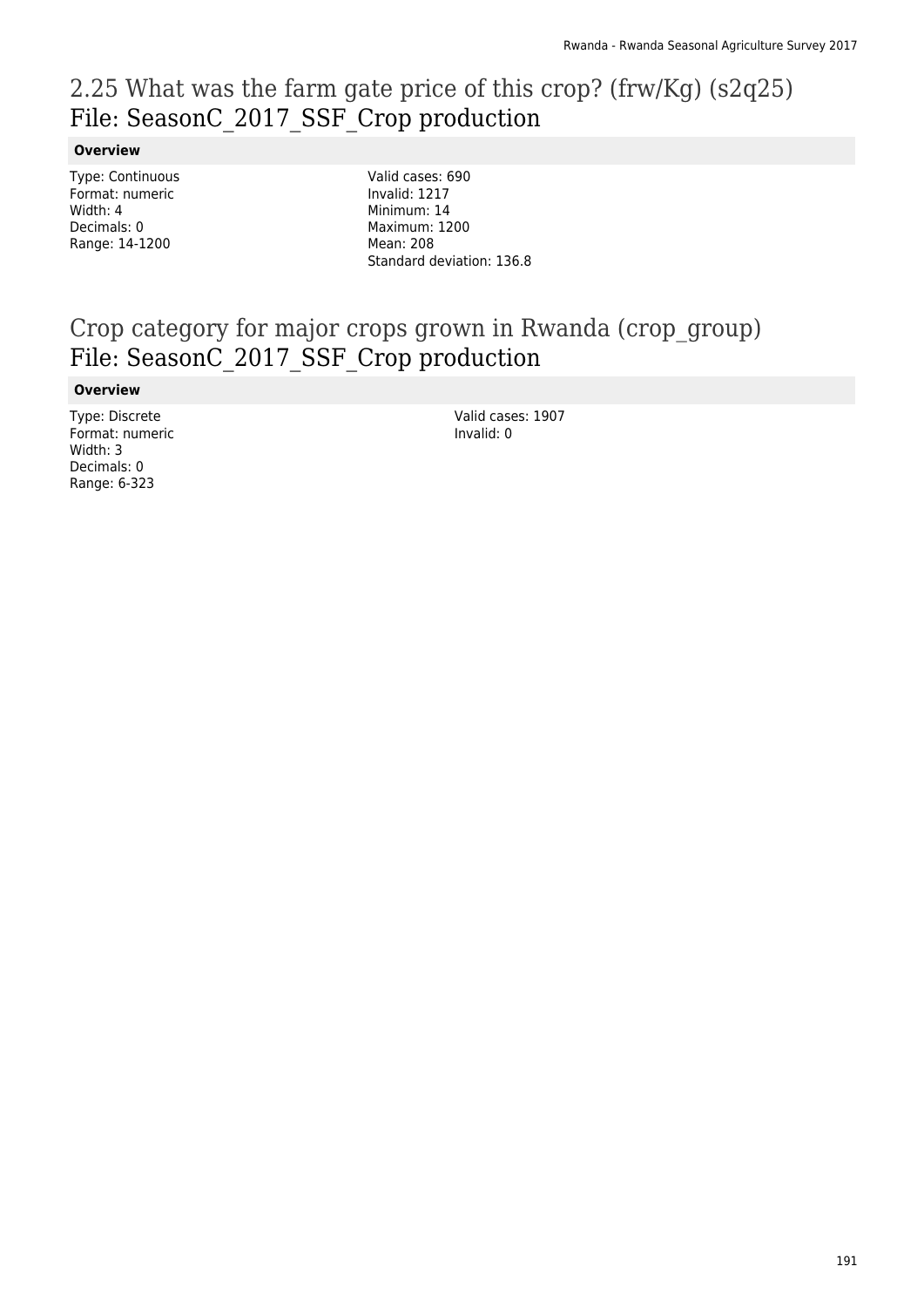# Segment identification (s1q0) File: SeasonC\_2017\_SSF\_Fertilizers

### **Overview**

Type: Continuous Format: numeric Width: 6 Decimals: 0 Range: 112001-572059 Valid cases: 6792 Invalid: 0 Minimum: 112001 Maximum: 572059 Mean: 363652.6 Standard deviation: 122594.4

# 1.1 Province (s1q1) File: SeasonC\_2017\_SSF\_Fertilizers

### **Overview**

Type: Discrete Format: numeric Width: 1 Decimals: 0 Range: 1-5

Valid cases: 6792 Invalid: 0

# 1.2 District (s1q2) File: SeasonC\_2017\_SSF\_Fertilizers

### **Overview**

Type: Discrete Format: numeric Width: 2 Decimals: 0 Range: 11-57

Valid cases: 6792 Invalid: 0

# 1.3 Stratum (s1q3) File: SeasonC\_2017\_SSF\_Fertilizers

### **Overview**

Type: Discrete Format: numeric Width: 2 Decimals: 0 Range: 11-30

Valid cases: 6792 Invalid: 0

# 1.4 Segment number (s1q4) File: SeasonC\_2017\_SSF\_Fertilizers

### **Overview**

Type: Continuous Format: numeric Width: 2 Decimals: 0 Range: 1-69

Valid cases: 6792 Invalid: 0 Minimum: 1 Maximum: 69 Mean: 17.7 Standard deviation: 13.5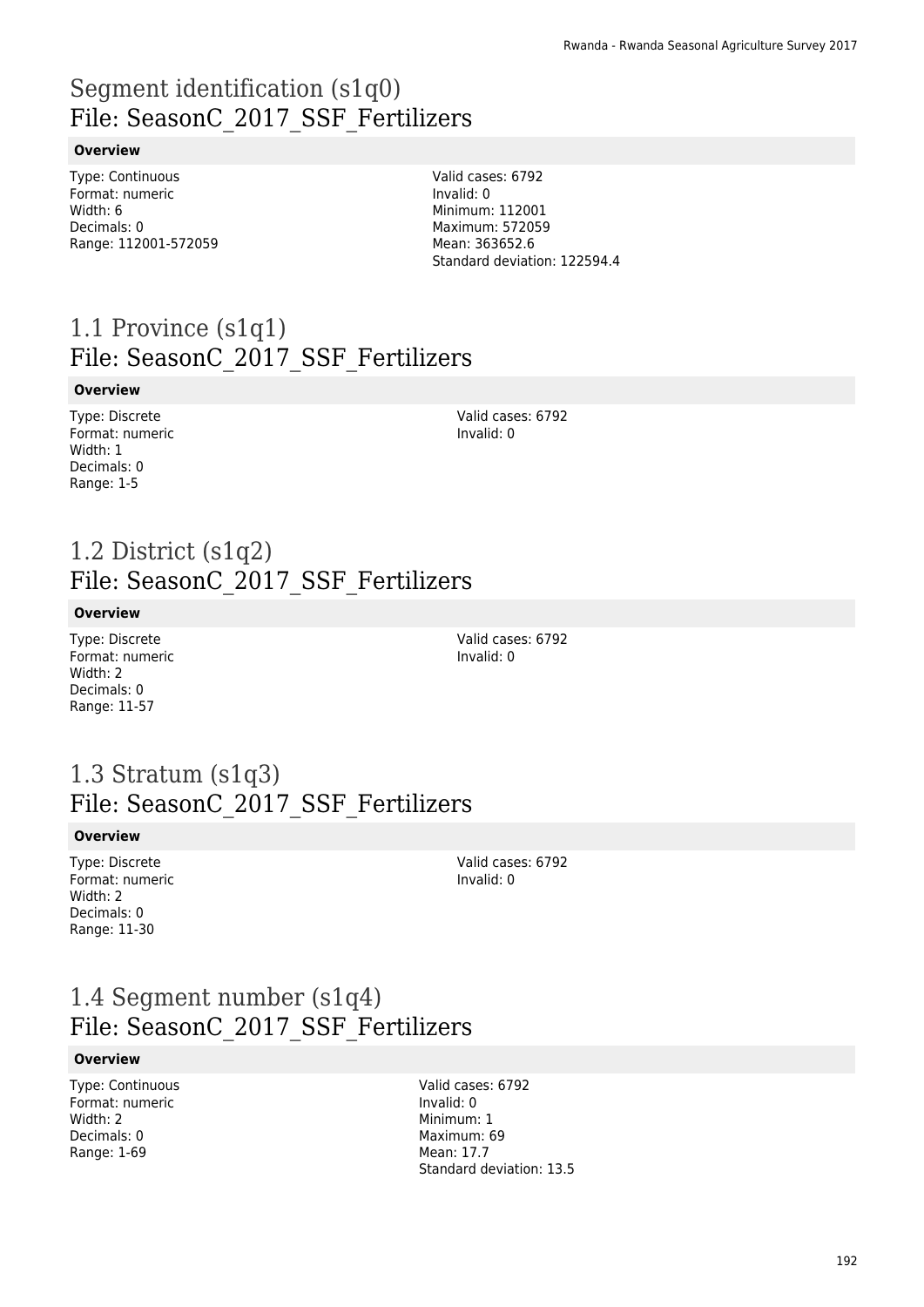# 2.1 Plot number (s2q1) File: SeasonC\_2017\_SSF\_Fertilizers

### **Overview**

Type: Continuous Format: numeric Width: 2 Decimals: 0 Range: 1-68

Valid cases: 6792 Invalid: 0 Minimum: 1 Maximum: 68 Mean: 25.4 Standard deviation: 14.4

# 2.2 Plot size in (m2) (s2q2) File: SeasonC\_2017\_SSF\_Fertilizers

### **Overview**

Type: Continuous Format: numeric Width: 16 Decimals: 0 Range: 17.7195707309448-19757.4061238573 Valid cases: 6792 Invalid: 0 Minimum: 17.7 Maximum: 19757.4 Mean: 711 Standard deviation: 1175.3

# 3.1 Have you used organic fertilizer in this plot during this season? (s3q1)

# File: SeasonC\_2017\_SSF\_Fertilizers

### **Overview**

Type: Discrete Format: numeric Width: 1 Decimals: 0 Range: 1-2

Valid cases: 6792 Invalid: 0

# 3.2 Quantity of Organic fertilizer used (in Kg) (s3q2) File: SeasonC\_2017\_SSF\_Fertilizers

### **Overview**

Type: Continuous Format: numeric Width: 4 Decimals: 0 Range: 15-7500

Valid cases: 3528 Invalid: 3264 Minimum: 15 Maximum: 7500 Mean: 541.8 Standard deviation: 756.8

# 3.3 Quantity of Organic fertilizer purchased (in Kg) (s3q3) File: SeasonC\_2017\_SSF\_Fertilizers

### **Overview**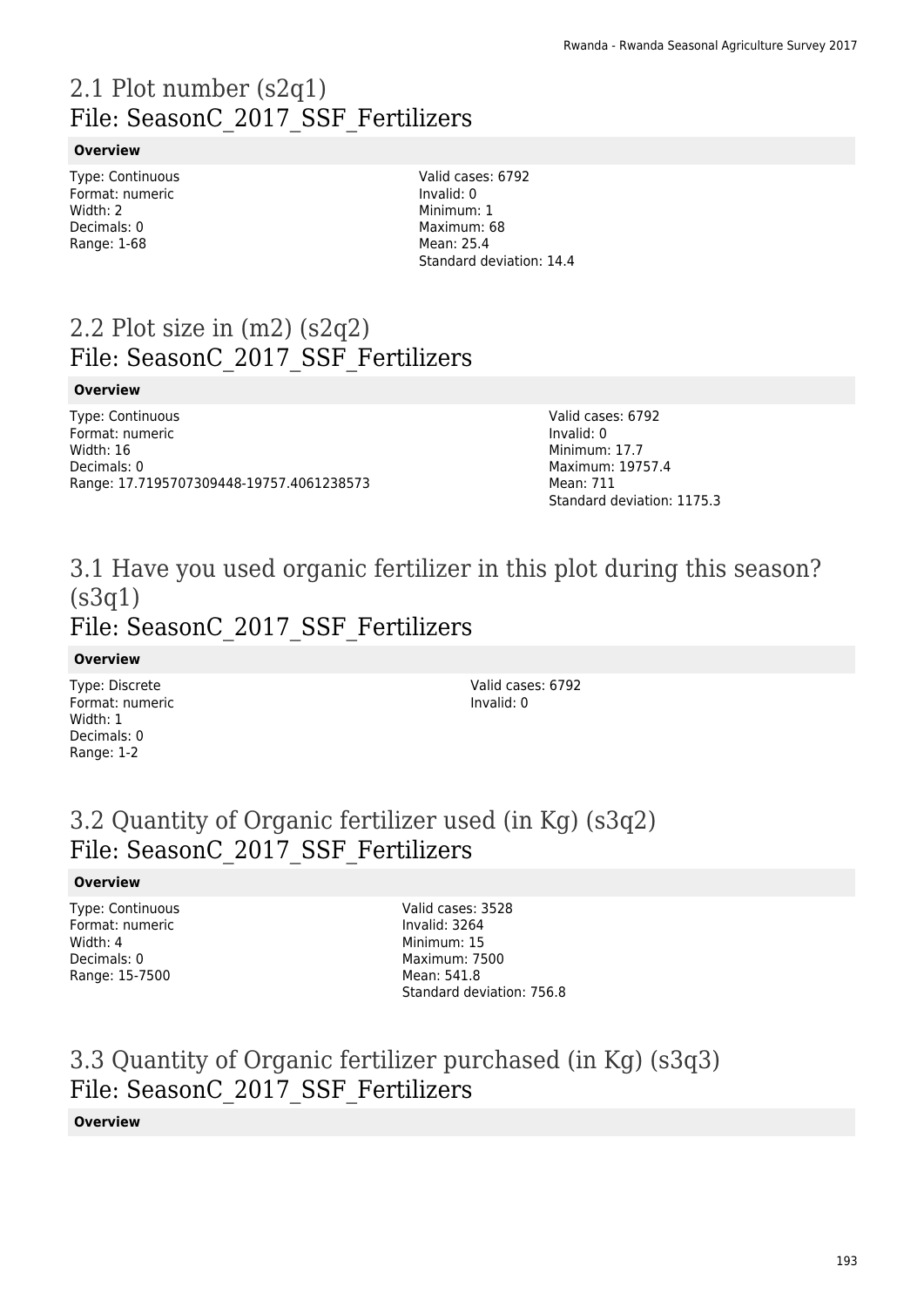# 3.3 Quantity of Organic fertilizer purchased (in Kg) (s3q3) File: SeasonC\_2017\_SSF\_Fertilizers

Type: Continuous Format: numeric Width: 4 Decimals: 0 Range: 0-7500

Valid cases: 3528 Invalid: 3264 Minimum: 0 Maximum: 7500 Mean: 245.3 Standard deviation: 697.9

# 3.4 Cost of Organic fertilizer purchased (Rwf) (s3q4) File: SeasonC\_2017\_SSF\_Fertilizers

### **Overview**

Type: Continuous Format: numeric Width: 6 Decimals: 0 Range: 0-300000

Valid cases: 3528 Invalid: 3264 Minimum: 0 Maximum: 300000 Mean: 4804.6 Standard deviation: 17725.8

# 3.5 Have you used inorganic fertilizer in this plot during this season? (s3q5)

# File: SeasonC\_2017\_SSF\_Fertilizers

### **Overview**

Type: Discrete Format: numeric Width: 1 Decimals: 0 Range: 1-2

Valid cases: 6792 Invalid: 0

# 3.6 Inorganic fertilizer type (s3q6) File: SeasonC\_2017\_SSF\_Fertilizers

### **Overview**

Type: Discrete Format: numeric Width: 1 Decimals: 0 Range: 0-9

Valid cases: 1429 Invalid: 5363

# 3.7 Inorganic fertilizer (unity) (s3q7) File: SeasonC\_2017\_SSF\_Fertilizers

### **Overview**

Type: Discrete Format: numeric Width: 1 Decimals: 0 Range: 1-4

Valid cases: 804 Invalid: 5988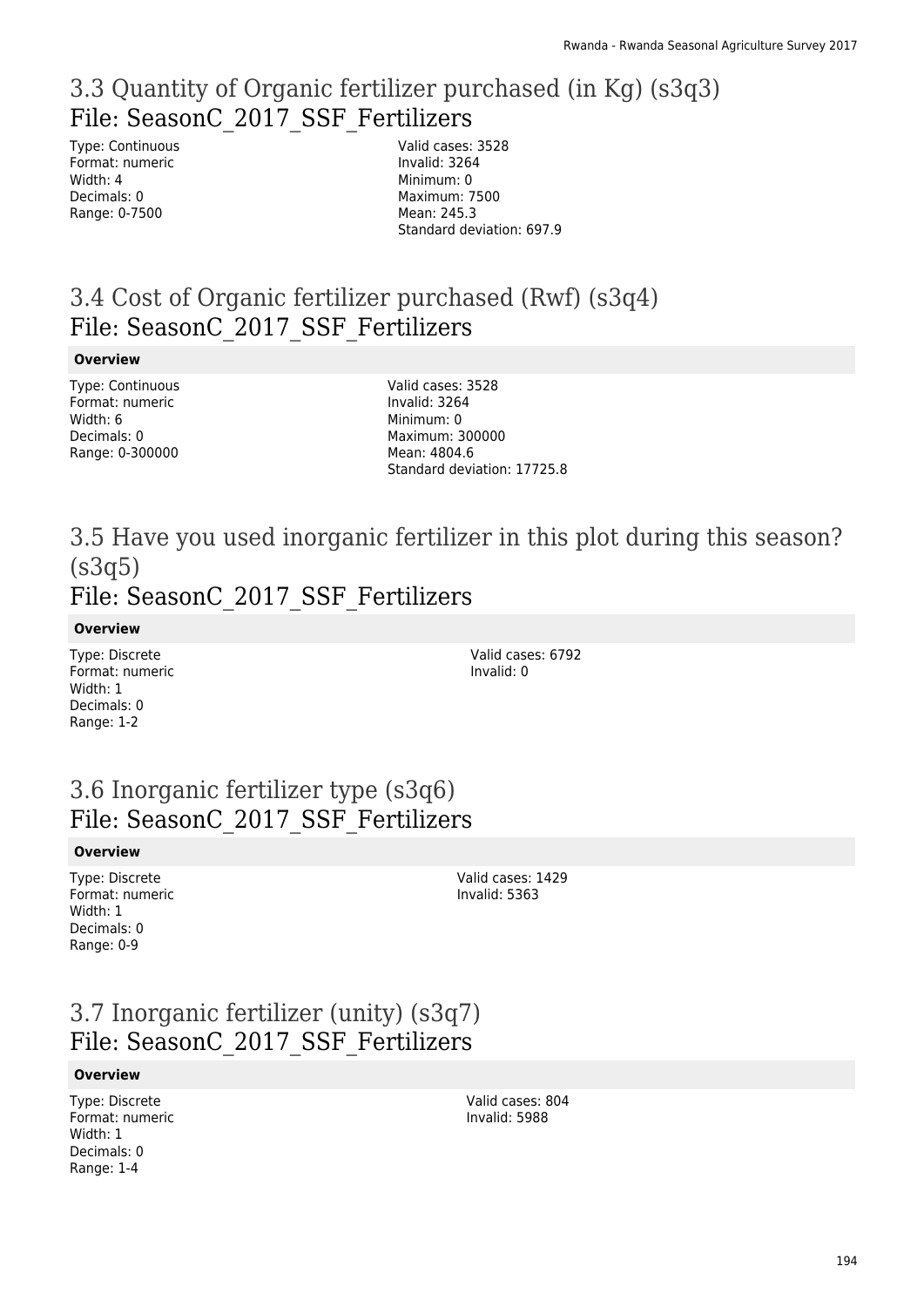# 3.8 Total quantity of inorganic fertilizer used (s3q8) File: SeasonC\_2017\_SSF\_Fertilizers

### **Overview**

Type: Continuous Format: numeric Width: 4 Decimals: 0 Range: 0.25-1000 Valid cases: 804 Invalid: 5988 Minimum: 0.3 Maximum: 1000 Mean: 23.6 Standard deviation: 61.5

# 3.9 Quantity of inorganic fertilizer purchased (s3q9) File: SeasonC\_2017\_SSF\_Fertilizers

### **Overview**

Type: Continuous Format: numeric Width: 3 Decimals: 0 Range: 0-500

Valid cases: 804 Invalid: 5988 Minimum: 0 Maximum: 500 Mean: 22.3 Standard deviation: 50.8

# 3.10 Unit price for Inorganic fertilizer (s3q10) File: SeasonC\_2017\_SSF\_Fertilizers

### **Overview**

Type: Continuous Format: numeric Width: 4 Decimals: 0 Range: 0-2000

Valid cases: 804 Invalid: 5988 Minimum: 0 Maximum: 2000 Mean: 529.1 Standard deviation: 230.6

# 3.11 What is the main source of inorganic fertilizer used (s3q11) File: SeasonC\_2017\_SSF\_Fertilizers

### **Overview**

Type: Discrete Format: numeric Width: 1 Decimals: 0 Range: 1-4

Valid cases: 804 Invalid: 5988

# 3.12 What is the main crop the fertilizer was applied? (s3q12) File: SeasonC\_2017\_SSF\_Fertilizers

### **Overview**

Type: Discrete Format: numeric Width: 3 Decimals: 0 Range: 97-519

Valid cases: 803 Invalid: 5989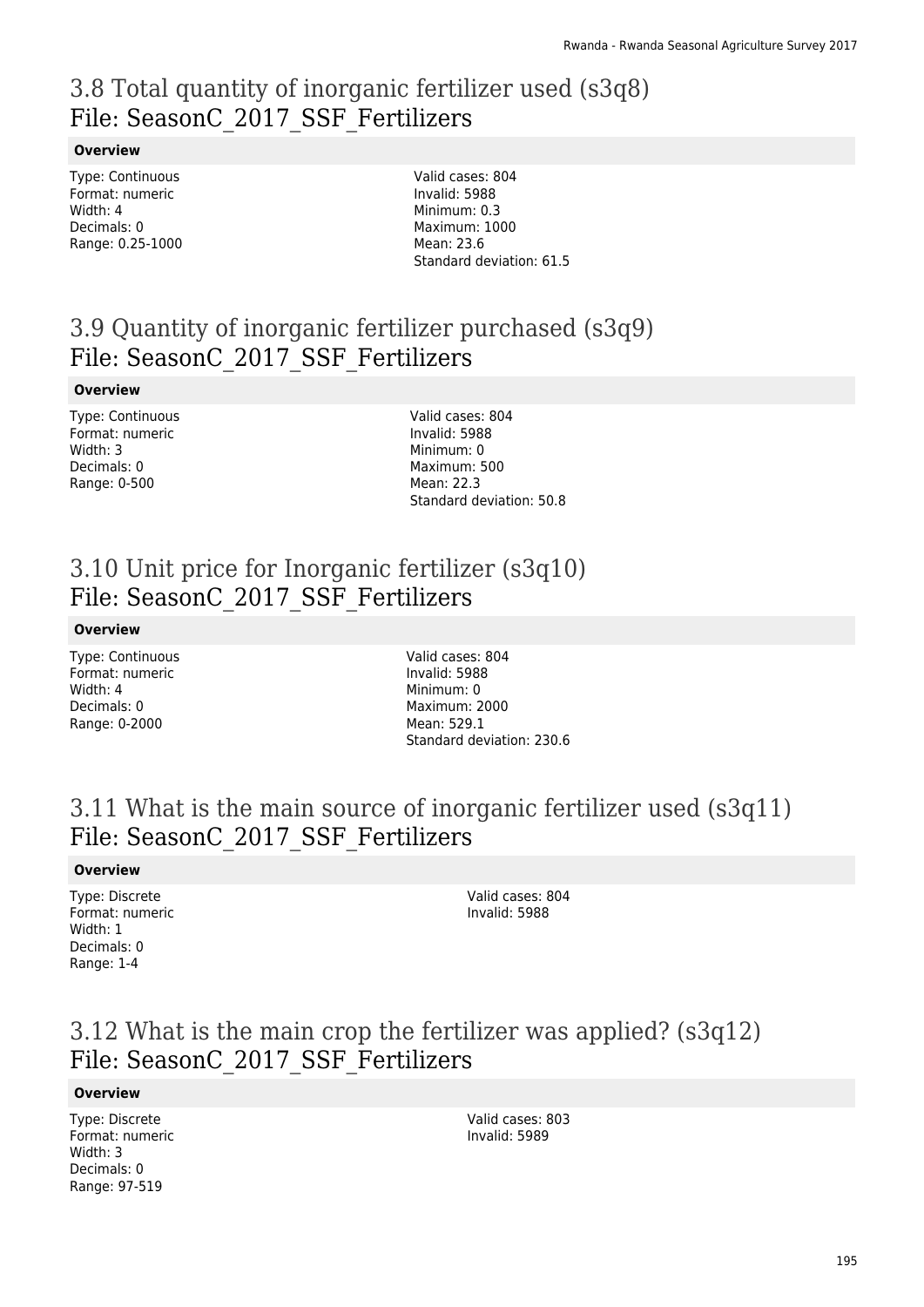Rwanda - Rwanda Seasonal Agriculture Survey 2017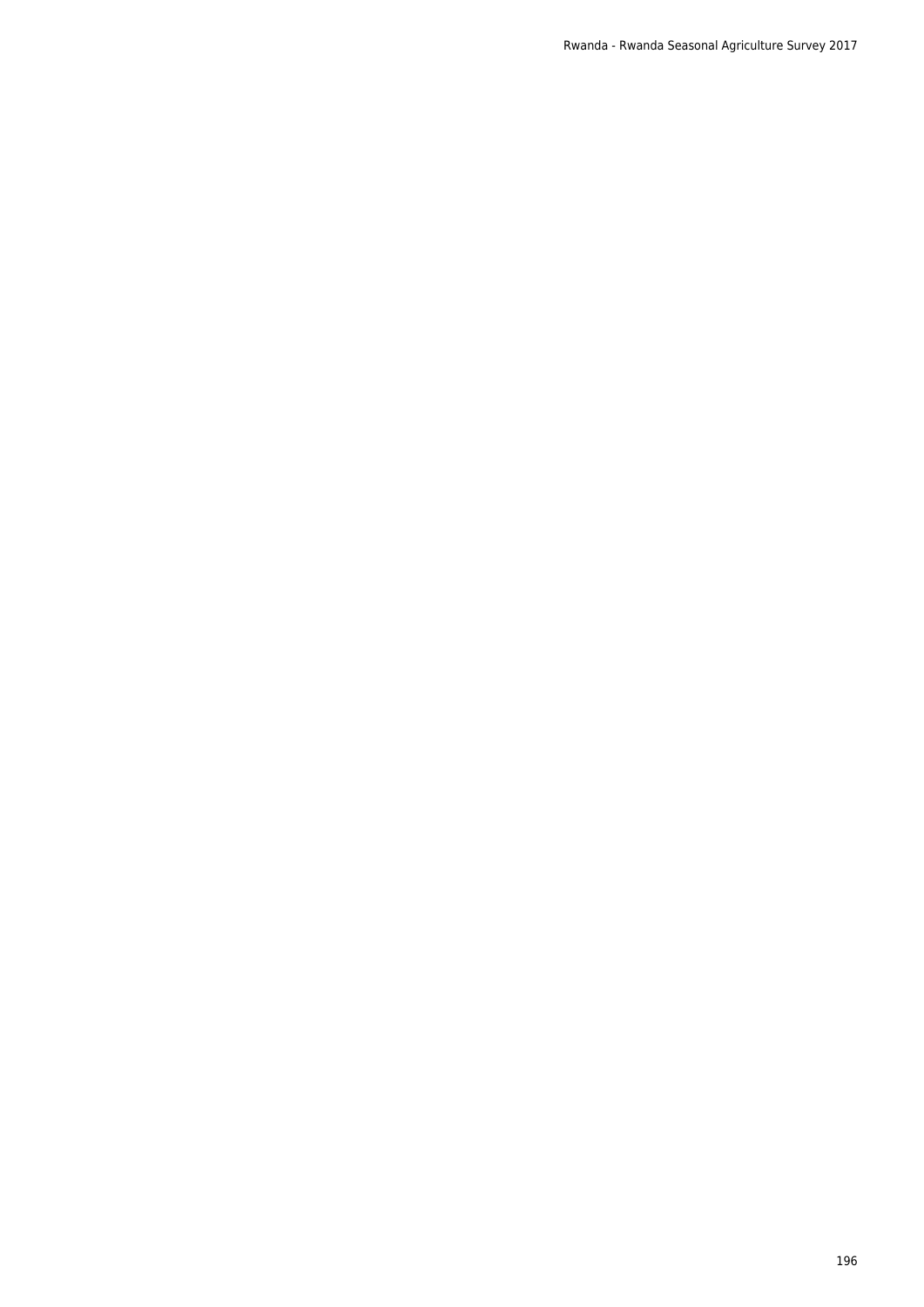# 1.0 Segment ID number (s1q0) File:

# SeasonC 2017 SSF Irrigation Soil preparation and Land tenure

### **Overview**

Type: Continuous Format: numeric Width: 6 Decimals: 0 Range: 112001-572059

Valid cases: 1698 Invalid: 0 Minimum: 112001 Maximum: 572059 Mean: 363652.6 Standard deviation: 122621.5

# 1.1 Province (s1q1)

# File: SeasonC 2017 SSF Irrigation Soil preparation and Land tenure

### **Overview**

Type: Discrete Format: numeric Width: 1 Decimals: 0 Range: 1-5

Valid cases: 1698 Invalid: 0

# 1.2 District (s1q2) File: SeasonC 2017 SSF Irrigation Soil preparation and Land tenure

### **Overview**

Type: Discrete Format: numeric Width: 2 Decimals: 0 Range: 11-57

Valid cases: 1698 Invalid: 0

# 1.3 Stratum (s1q3) File: SeasonC 2017 SSF Irrigation Soil preparation and Land tenure

### **Overview**

Type: Discrete Format: numeric Width: 2 Decimals: 0 Range: 11-30

Valid cases: 1698 Invalid: 0

# 1.4 Segment number (s1q4) File: SeasonC 2017 SSF Irrigation Soil preparation and Land tenure **Overview**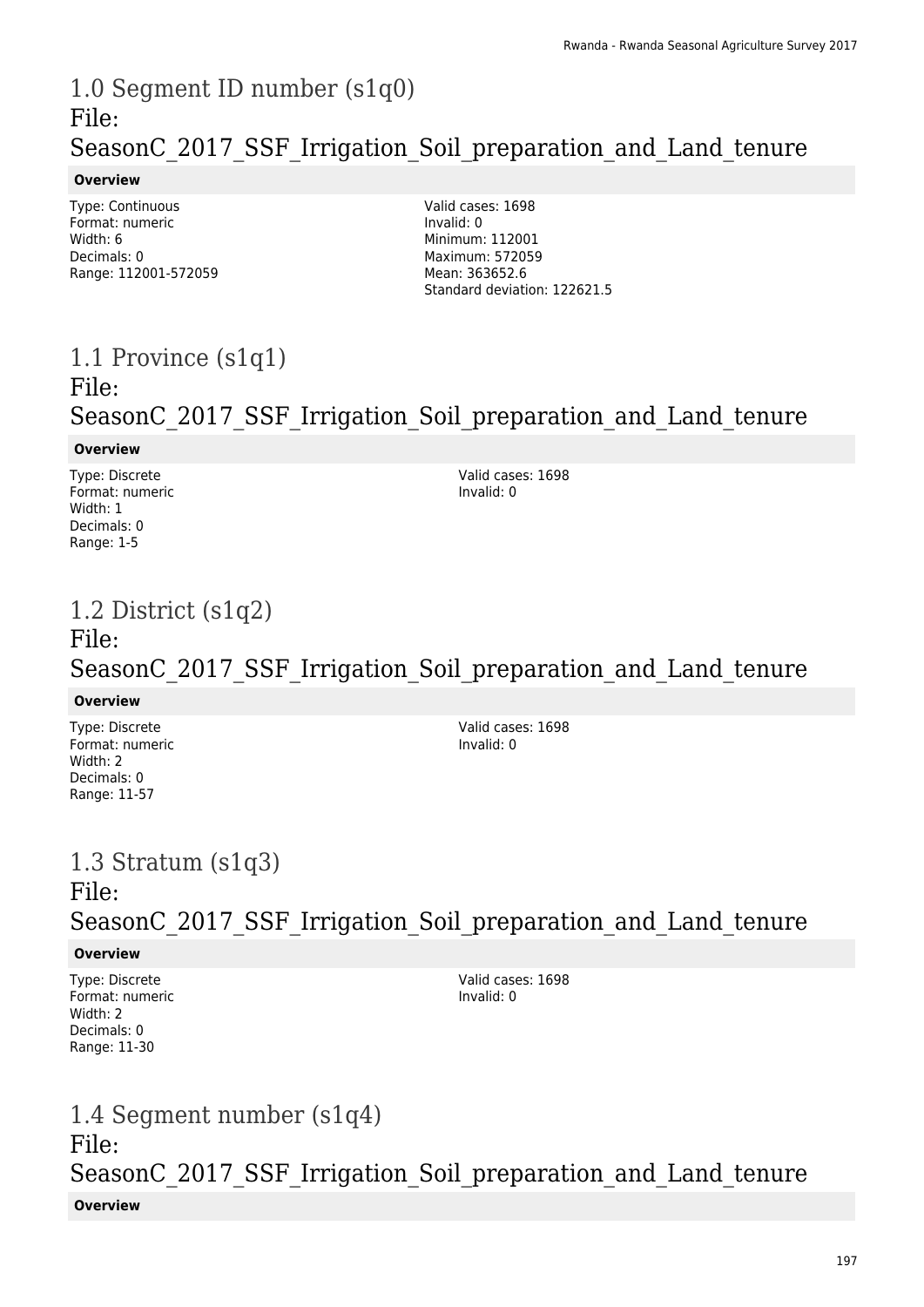# 1.4 Segment number (s1q4) File:

# SeasonC 2017 SSF Irrigation Soil preparation and Land tenure

Type: Continuous Format: numeric Width: 2 Decimals: 0 Range: 1-69

Valid cases: 1698 Invalid: 0 Minimum: 1 Maximum: 69 Mean: 17.7 Standard deviation: 13.5

# 2.1 Plot number (s2q1) File: SeasonC 2017 SSF Irrigation Soil preparation and Land tenure

### **Overview**

Type: Continuous Format: numeric Width: 2 Decimals: 0 Range: 1-68

Valid cases: 1698 Invalid: 0 Minimum: 1 Maximum: 68 Mean: 25.4 Standard deviation: 14.4

# 2.2 Plot size in (m2) (s2q2)

# File: SeasonC 2017 SSF Irrigation Soil preparation and Land tenure

### **Overview**

Type: Continuous Format: numeric Width: 16 Decimals: 0 Range: 17.7195707309448-19757.4061238573 Valid cases: 1698 Invalid: 0 Minimum: 17.7 Maximum: 19757.4 Mean: 711 Standard deviation: 1175.5

# 4.17 Has this plot been irrigated during this season? (s4q17) File:

SeasonC 2017 SSF Irrigation Soil preparation and Land tenure

### **Overview**

Type: Discrete Format: numeric Width: 1 Decimals: 0 Range: 1-2

Valid cases: 1698 Invalid: 0

4.18 What is the source of water for irrigation? (s4q18) File: SeasonC 2017 SSF Irrigation Soil preparation and Land tenure **Overview**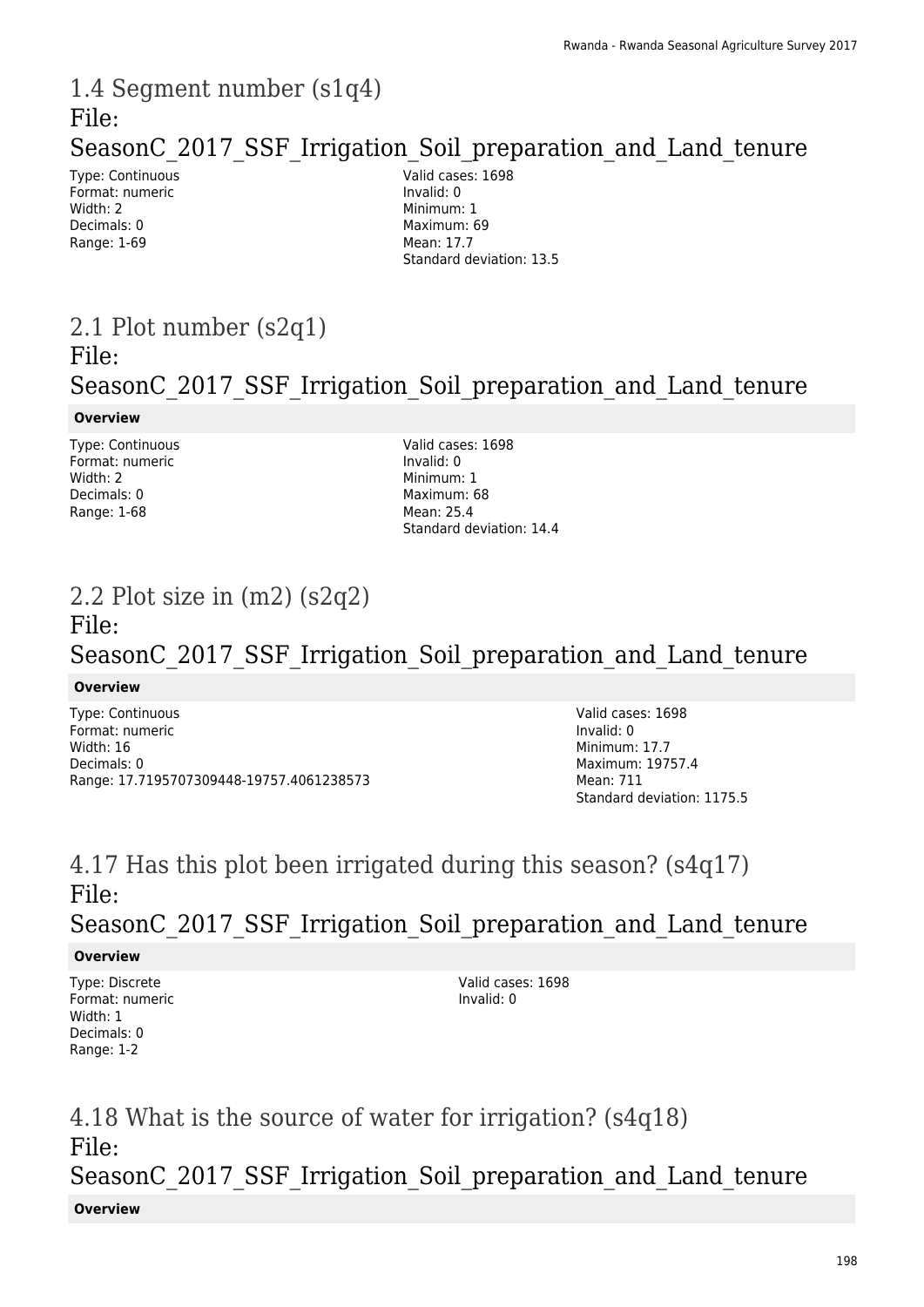# 4.18 What is the source of water for irrigation? (s4q18) File:

SeasonC 2017 SSF Irrigation Soil preparation and Land tenure

Type: Discrete Format: numeric Width: 1 Decimals: 0 Range: 1-6

Valid cases: 400 Invalid: 1298

4.19.1 What are irrigation techniques used on this plot? (s4q19) File:

SeasonC 2017 SSF Irrigation Soil preparation and Land tenure

### **Overview**

Type: Discrete Format: numeric Width: 1 Decimals: 0 Range: 1-5

Valid cases: 400 Invalid: 1298

# 4.20.1 Total cost of irrigation (s4q20)

### File:

SeasonC 2017 SSF Irrigation Soil preparation and Land tenure

### **Overview**

Type: Continuous Format: numeric Width: 6 Decimals: 0 Range: 0-165163

Valid cases: 400 Invalid: 1298 Minimum: 0 Maximum: 165163 Mean: 3358.8 Standard deviation: 13381.9

# 4.21 What was the main crop to irrigate? (s4q21) File:

SeasonC 2017 SSF Irrigation Soil preparation and Land tenure

### **Overview**

Type: Discrete Format: numeric Width: 3 Decimals: 0 Range: 97-519

Valid cases: 400 Invalid: 1298

### 4.6 Is this plot fenced? (s4q6) File: SeasonC 2017 SSF Irrigation Soil preparation and Land tenure **Overview**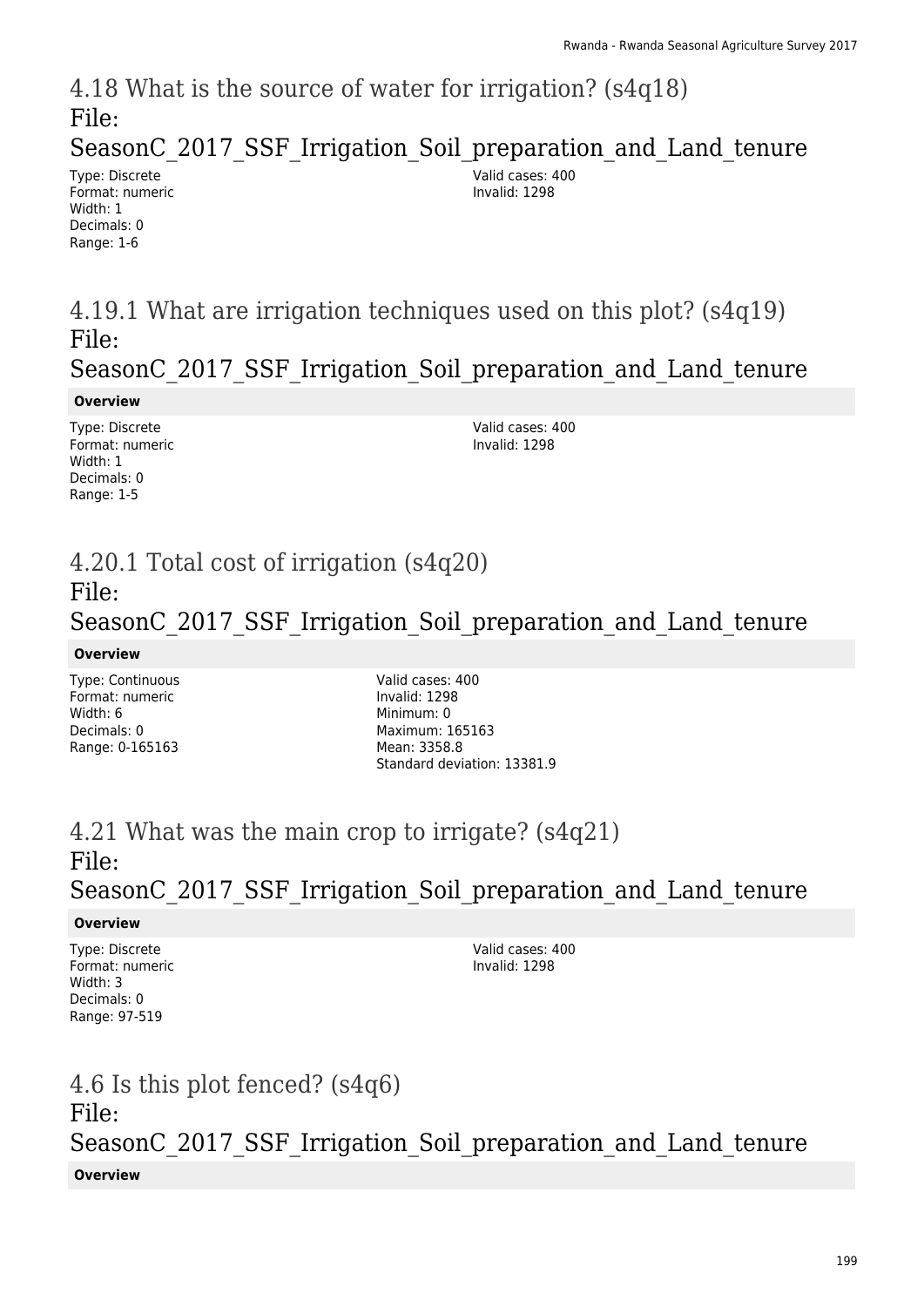# 4.6 Is this plot fenced? (s4q6) File: SeasonC 2017 SSF Irrigation Soil preparation and Land tenure

Type: Discrete Format: numeric Width: 1 Decimals: 0 Range: 1-2

Valid cases: 1698 Invalid: 0

4.7 Was this fence done during the current agricultural season? (s4q7) File:

SeasonC 2017 SSF Irrigation Soil preparation and Land tenure

### **Overview**

Type: Discrete Format: numeric Width: 1 Decimals: 0 Range: 1-2

Valid cases: 20 Invalid: 1678

# 4.8 Activity cost (RWF) (s4q8)

### File:

SeasonC 2017 SSF Irrigation Soil preparation and Land tenure

### **Overview**

Type: Continuous Format: numeric Width: 5 Decimals: 0 Range: 0-32600

Valid cases: 6 Invalid: 1692 Minimum: 0 Maximum: 32600 Mean: 8850 Standard deviation: 12985.2

# 4.9 Amount spent on manpower to prepare land, sowing and any other agricultural (s4q9) File: SeasonC 2017 SSF Irrigation Soil preparation and Land tenure

### **Overview**

Type: Continuous Format: numeric Width: 6 Decimals: 0 Range: 0-500000 Valid cases: 1698 Invalid: 0 Minimum: 0 Maximum: 500000 Mean: 8933.6 Standard deviation: 22753.6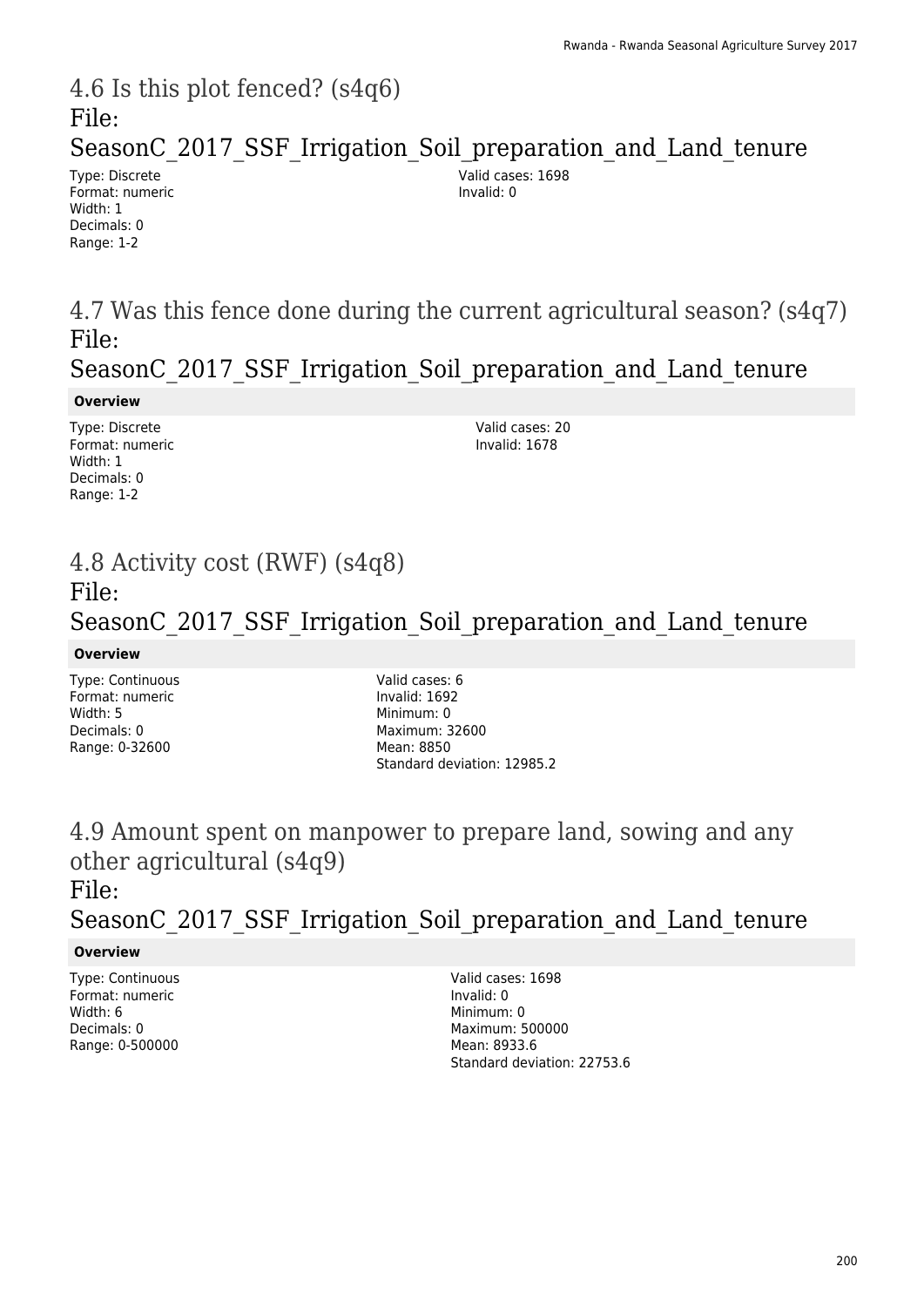4.10 Have you used ploughing animals (oxen) during this season? (s4q10) File:

SeasonC 2017 SSF Irrigation Soil preparation and Land tenure

### **Overview**

Type: Discrete Format: numeric Width: 1 Decimals: 0 Range: 1-2

Valid cases: 1698 Invalid: 0

4.11 Amount paid on rent of ploughing animals during this season(Rwf) (s4q11) File:

SeasonC 2017 SSF Irrigation Soil preparation and Land tenure

**Overview**

Type: Discrete Format: numeric Width: 1 Decimals: 0

Valid cases: 0 Invalid: 1698

4.12 Have you used a ploughing tractor during this season? (s4q12) File:

SeasonC 2017 SSF Irrigation Soil preparation and Land tenure

### **Overview**

Type: Discrete Format: numeric Width: 1 Decimals: 0 Range: 1-2

Valid cases: 1698 Invalid: 0

4.13 Amount paid on rent of ploughing tractor (Rwf) (s4q13) File:

SeasonC 2017 SSF Irrigation Soil preparation and Land tenure

### **Overview**

Type: Discrete Format: numeric Width: 1 Decimals: 0

Valid cases: 0 Invalid: 1698

4.14 Have you used any other mechanical equipment during this season? (s4q14) File: SeasonC\_2017\_SSF\_Irrigation\_Soil\_preparation\_and\_Land\_tenure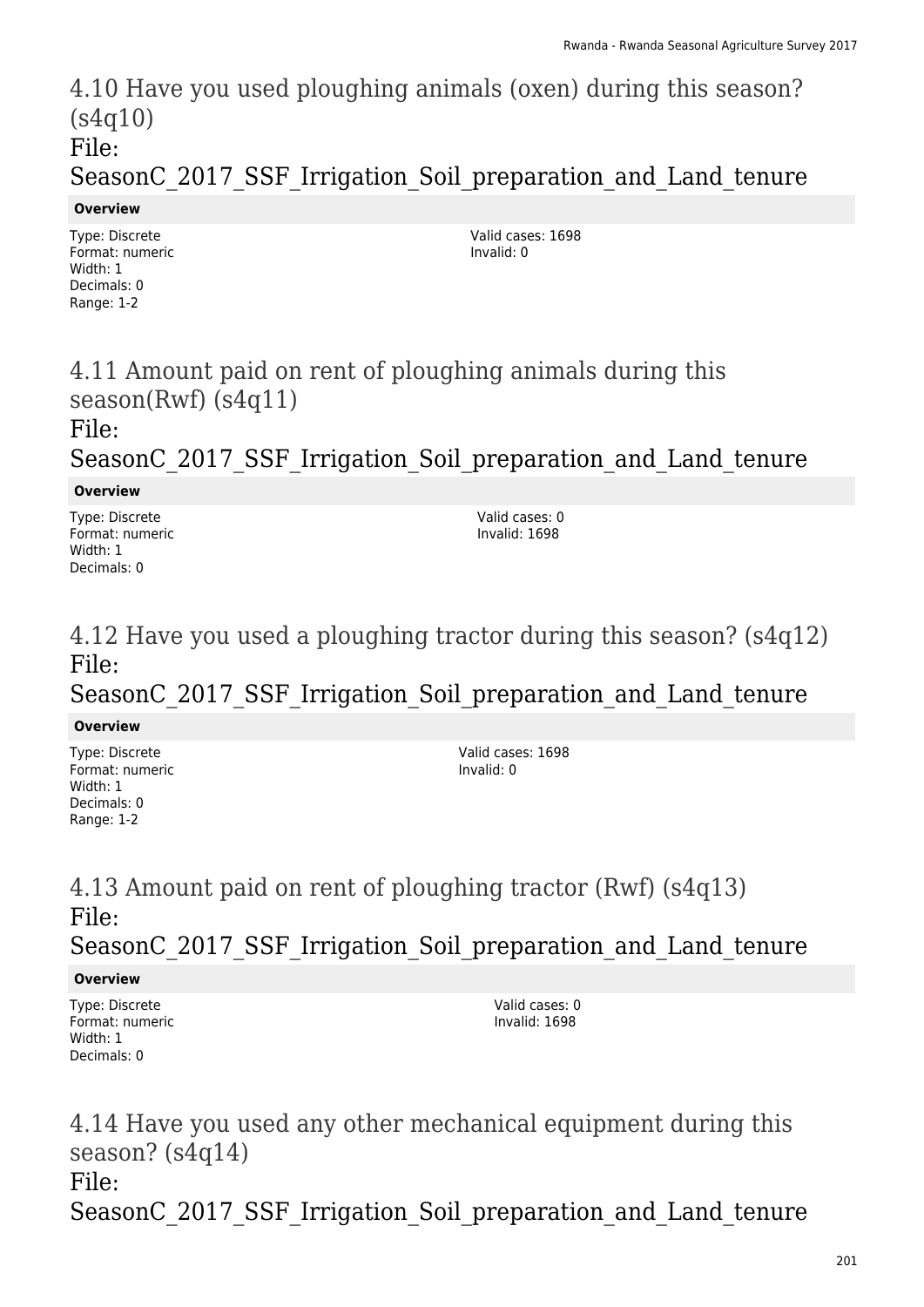# 4.14 Have you used any other mechanical equipment during this season? (s4q14) File: SeasonC 2017 SSF Irrigation Soil preparation and Land tenure

### **Overview**

Type: Discrete Format: numeric Width: 1 Decimals: 0 Range: 1-2

Valid cases: 1698 Invalid: 0

4.15 Name of other mechanical equipment used during this season (s4q15) File:

SeasonC 2017 SSF Irrigation Soil preparation and Land tenure

**Overview**

Type: Discrete Format: character Width: 1

Valid cases: 0

# 4.16 Rent cost for the other mechanical equipment (Rwf) (s4q16) File:

SeasonC 2017 SSF Irrigation Soil preparation and Land tenure **Overview**

Type: Discrete Format: numeric Width: 1 Decimals: 0

Valid cases: 0 Invalid: 1698

# 5.1 Is this plot owned or rented? (s5q1) File: SeasonC 2017 SSF Irrigation Soil preparation and Land tenure

### **Overview**

Type: Discrete Format: numeric Width: 1 Decimals: 0 Range: 1-3

Valid cases: 1698 Invalid: 0

5.2 Ownership category (s5q2) File: SeasonC 2017 SSF Irrigation Soil preparation and Land tenure **Overview**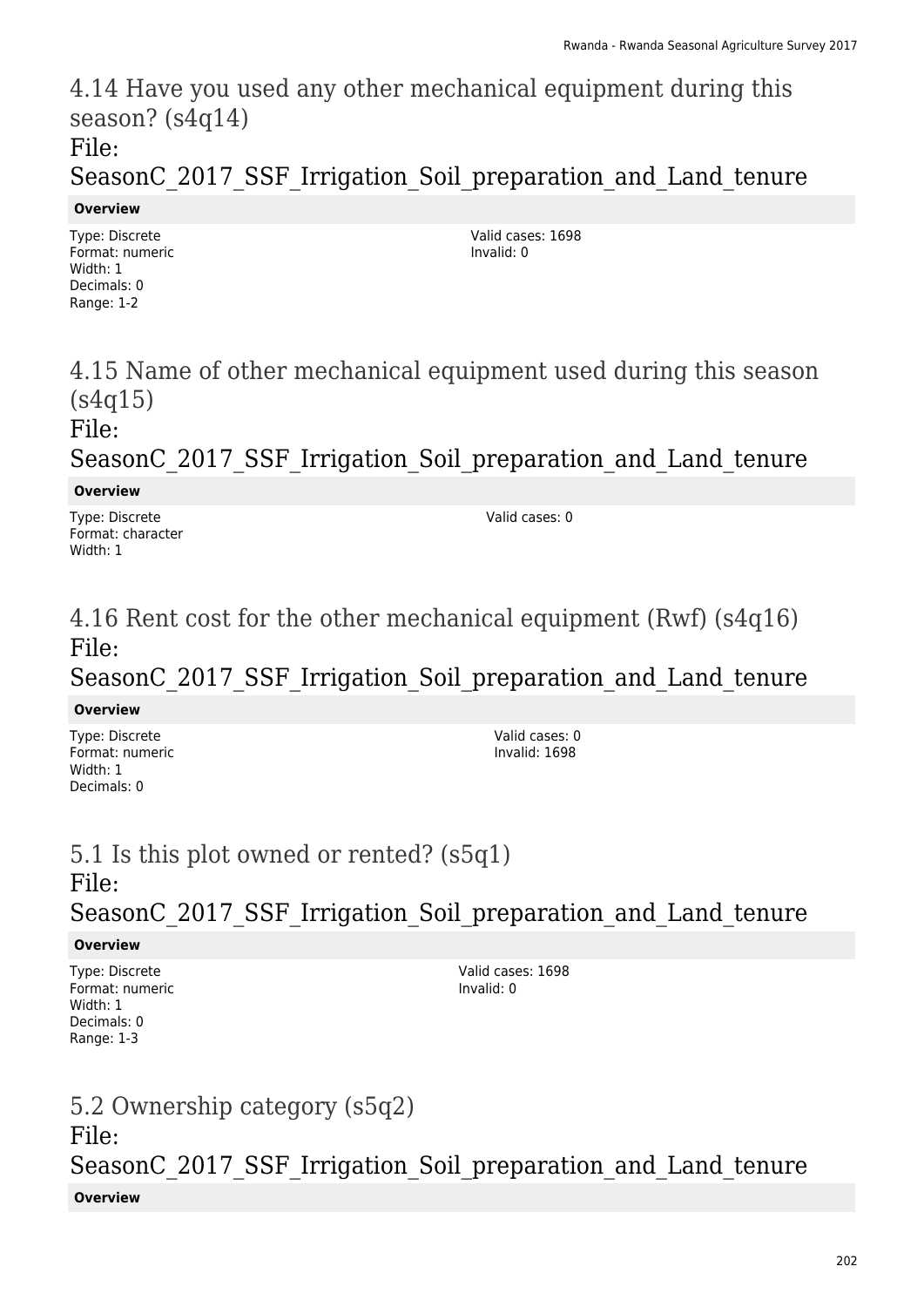# 5.2 Ownership category (s5q2) File: SeasonC 2017 SSF Irrigation Soil preparation and Land tenure

Type: Discrete Format: numeric Width: 1 Decimals: 0 Range: 1-4

Valid cases: 785 Invalid: 913

# 5.3 When has this plot been bought? (s5q3) File: SeasonC 2017 SSF Irrigation Soil preparation and Land tenure

### **Overview**

Type: Discrete Format: numeric Width: 1 Decimals: 0 Range: 1-3

Valid cases: 315 Invalid: 1383

# 5.4 If the plot was purchased during this season or last year, what was the cost (s5q4) File:

SeasonC 2017 SSF Irrigation Soil preparation and Land tenure

### **Overview**

Type: Continuous Format: numeric Width: 7 Decimals: 0 Range: 3000-3000000 Valid cases: 23 Invalid: 1675 Minimum: 3000 Maximum: 3000000 Mean: 384195.7 Standard deviation: 647958

# 5.5 If the plot was rented, what kind of payment have you agreed on during this (s5q5) File: SeasonC 2017 SSF Irrigation Soil preparation and Land tenure

**Overview**

Type: Discrete Format: numeric Width: 1 Decimals: 0 Range: 1-2

Valid cases: 507 Invalid: 1191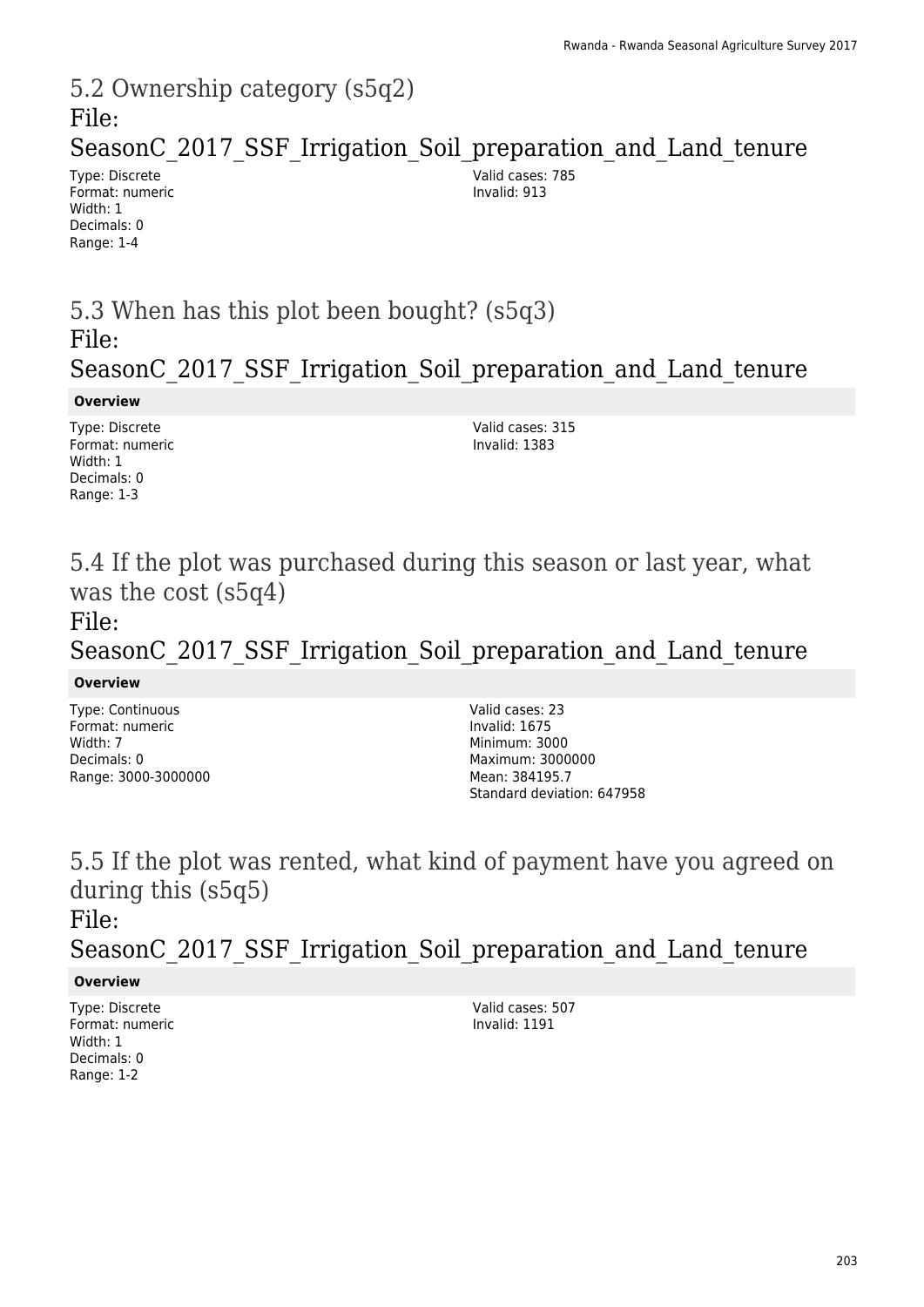### 5.6 If the rented plot was paid by cash, what is the amount for this season? (s5q6) File:

# SeasonC 2017 SSF Irrigation Soil preparation and Land tenure

### **Overview**

Type: Continuous Format: numeric Width: 6 Decimals: 0 Range: 200-175000

Valid cases: 500 Invalid: 1198 Minimum: 200 Maximum: 175000 Mean: 9805.1 Standard deviation: 20118.9

# 5.7.1 What are crops in this plot that have been chosen for production share for (s5q7\_1) File:

SeasonC 2017 SSF Irrigation Soil preparation and Land tenure

### **Overview**

Type: Discrete Format: numeric Width: 3 Decimals: 0 Range: 97-519

Valid cases: 7 Invalid: 1691

5.8.1 If the rented plot was paid by production share, what is the percentage sh (s5q8\_1)

### File:

SeasonC 2017 SSF Irrigation Soil preparation and Land tenure **Overview**

Type: Discrete Format: numeric Width: 2 Decimals: 0 Range: 50-50

Valid cases: 7 Invalid: 1691

5.7.2 What are crops in this plot that have been chosen for production share for (s5q7\_2)

# File:

SeasonC 2017 SSF Irrigation Soil preparation and Land tenure

### **Overview**

Type: Discrete Format: numeric Width: 3 Decimals: 0 Range: 97-519

Valid cases: 0 Invalid: 1698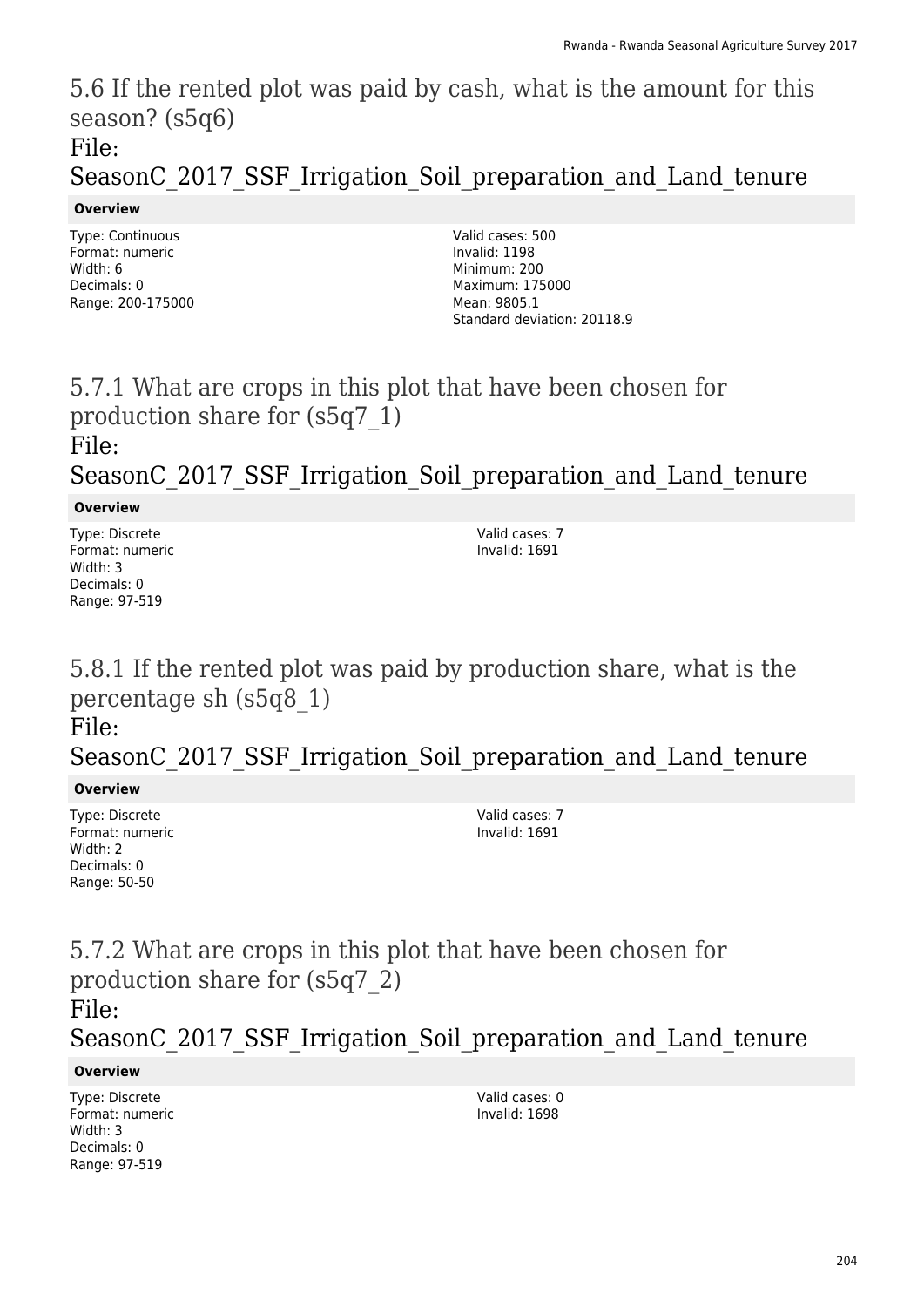### 5.8.2 If the rented plot was paid by production share, what is the percentage sh (s5q8\_2) File:

# SeasonC 2017 SSF Irrigation Soil preparation and Land tenure

### **Overview**

Type: Discrete Format: numeric Width: 1 Decimals: 0

Valid cases: 0 Invalid: 1698

# 5.7.3 What are crops in this plot that have been chosen for production share for (s5q7\_3)

### File:

SeasonC 2017 SSF Irrigation Soil preparation and Land tenure

### **Overview**

Type: Discrete Format: numeric Width: 3 Decimals: 0 Range: 97-519

Valid cases: 0 Invalid: 1698

# 5.8.3 If the rented plot was paid by production share, what is the percentage sh (s5q8\_3)

### File:

SeasonC 2017 SSF Irrigation Soil preparation and Land tenure

### **Overview**

Type: Discrete Format: numeric Width: 1 Decimals: 0

Valid cases: 0 Invalid: 1698

# 5.7.4 What are crops in this plot that have been chosen for production share for (s5q7\_4) File:

SeasonC 2017 SSF Irrigation Soil preparation and Land tenure

### **Overview**

Type: Discrete Format: numeric Width: 3 Decimals: 0 Range: 97-519

Valid cases: 0 Invalid: 1698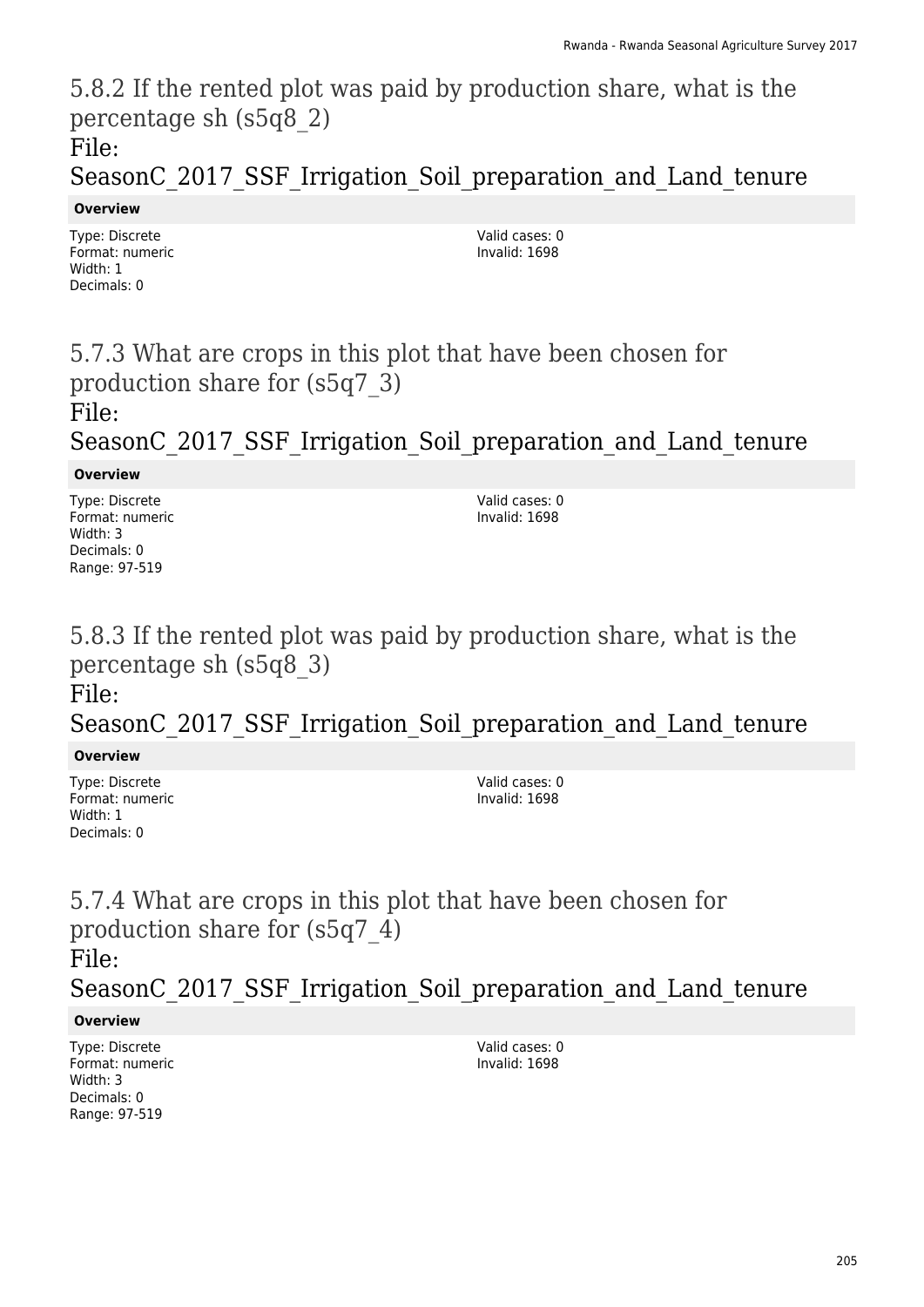### 5.8.4 If the rented plot was paid by production share, what is the percentage sh (s5q8\_4) File:

# SeasonC 2017 SSF Irrigation Soil preparation and Land tenure

### **Overview**

Type: Discrete Format: numeric Width: 1 Decimals: 0

Valid cases: 0 Invalid: 1698

# Crop category for major crops grown in Rwanda (crop\_group) File: SeasonC 2017 SSF Irrigation Soil preparation and Land tenure

### **Overview**

Type: Discrete Format: numeric Width: 3 Decimals: 0 Range: 6-323

Valid cases: 400 Invalid: 1298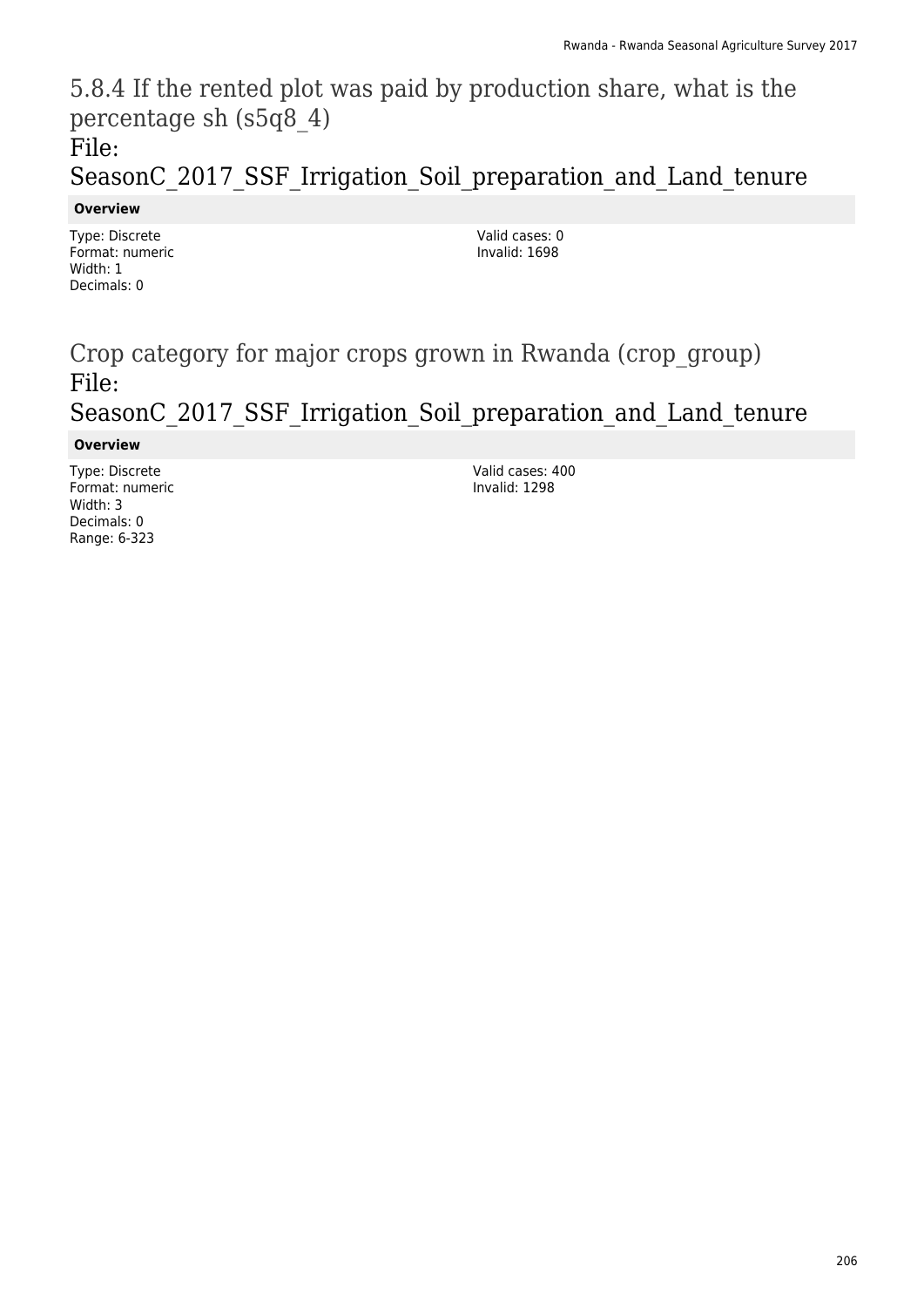# 1.0 Segment ID number (s1q0) File: SeasonC\_2017\_SSF\_Pesticides

### **Overview**

Type: Continuous Format: numeric Width: 6 Decimals: 0 Range: 112001-572059 Valid cases: 6792 Invalid: 0 Minimum: 112001 Maximum: 572059 Mean: 363652.6 Standard deviation: 122594.4

# 1.1 Province (s1q1) File: SeasonC\_2017\_SSF\_Pesticides

### **Overview**

Type: Discrete Format: numeric Width: 1 Decimals: 0 Range: 1-5

Valid cases: 6792 Invalid: 0

# 1.2 District (s1q2) File: SeasonC\_2017\_SSF\_Pesticides

### **Overview**

Type: Discrete Format: numeric Width: 2 Decimals: 0 Range: 11-57

Valid cases: 6792 Invalid: 0

# 1.3 Stratum (s1q3) File: SeasonC\_2017\_SSF\_Pesticides

### **Overview**

Type: Discrete Format: numeric Width: 2 Decimals: 0 Range: 11-30

Valid cases: 6792 Invalid: 0

# 2.1 Plot number (s2q1) File: SeasonC\_2017\_SSF\_Pesticides

### **Overview**

Type: Continuous Format: numeric Width: 2 Decimals: 0 Range: 1-68

Valid cases: 6792 Invalid: 0 Minimum: 1 Maximum: 68 Mean: 25.4 Standard deviation: 14.4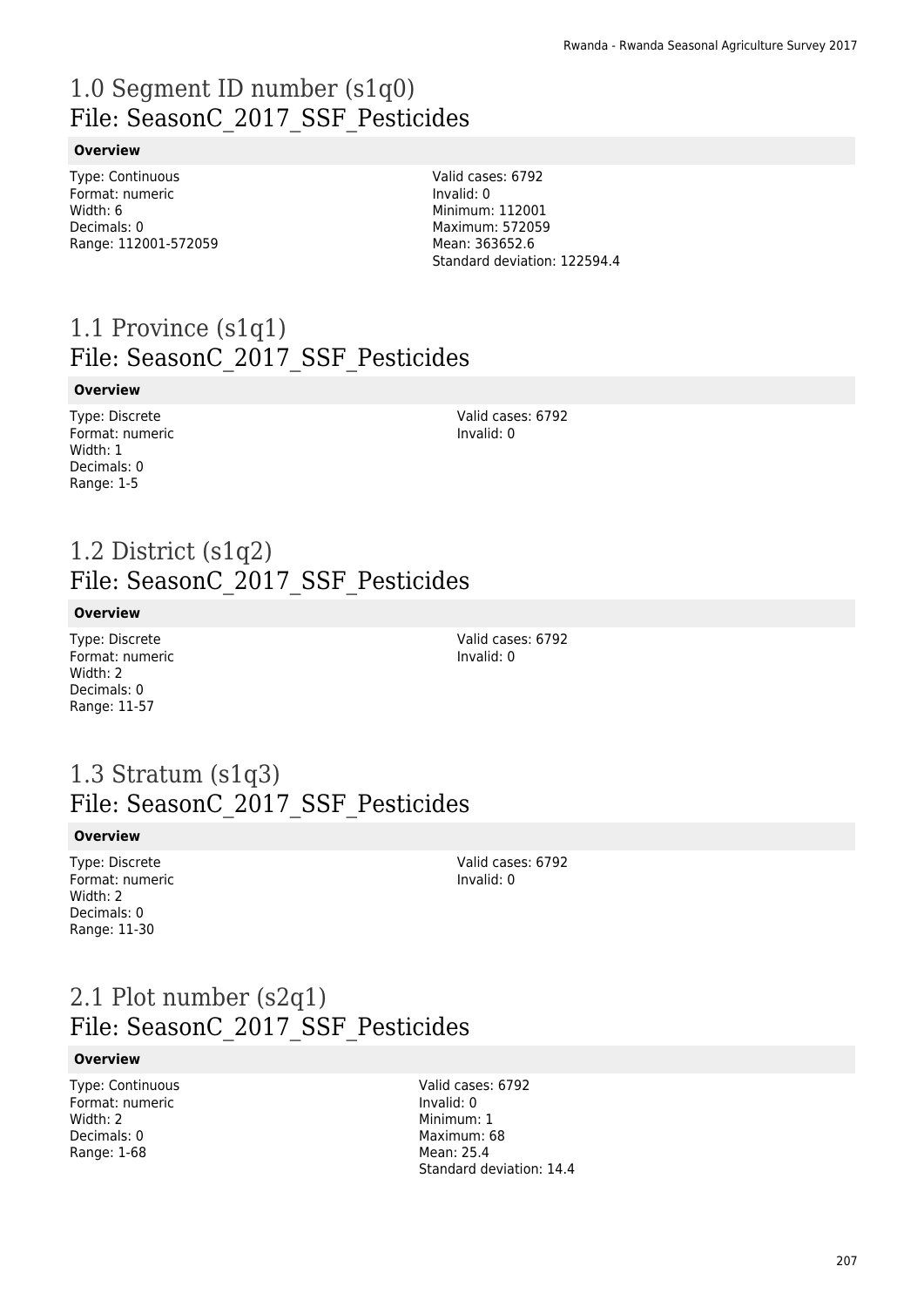# 2.2 Plot size in (m2) (s2q2) File: SeasonC\_2017\_SSF\_Pesticides

### **Overview**

Type: Continuous Format: numeric Width: 16 Decimals: 0 Range: 17.7195707309448-19757.4061238573 Valid cases: 6792 Invalid: 0 Minimum: 17.7 Maximum: 19757.4 Mean: 711 Standard deviation: 1175.3

# 3.13 Have you used pesticides in this plot during this season? (s3q13) File: SeasonC\_2017\_SSF\_Pesticides

### **Overview**

Type: Discrete Format: numeric Width: 1 Decimals: 0 Range: 1-2

Valid cases: 6792 Invalid: 0

# 3.14 Type of pesticide used (s3q14) File: SeasonC\_2017\_SSF\_Pesticides

### **Overview**

Type: Discrete Format: numeric Width: 2 Decimals: 0 Range: 1-10

Valid cases: 1900 Invalid: 4892

### 3.15 Pesticide type (unit) (s3q15) File: SeasonC\_2017\_SSF\_Pesticides

### **Overview**

Type: Discrete Format: numeric Width: 1 Decimals: 0 Range: 1-4

Valid cases: 1193 Invalid: 5599

# 3.16 Total quantity of pesticide used (s3q16) File: SeasonC\_2017\_SSF\_Pesticides

### **Overview**

Type: Continuous Format: numeric Width: 4 Decimals: 0 Range: 0.02-2000 Valid cases: 1193 Invalid: 5599 Minimum: 0 Maximum: 2000 Mean: 86 Standard deviation: 162.4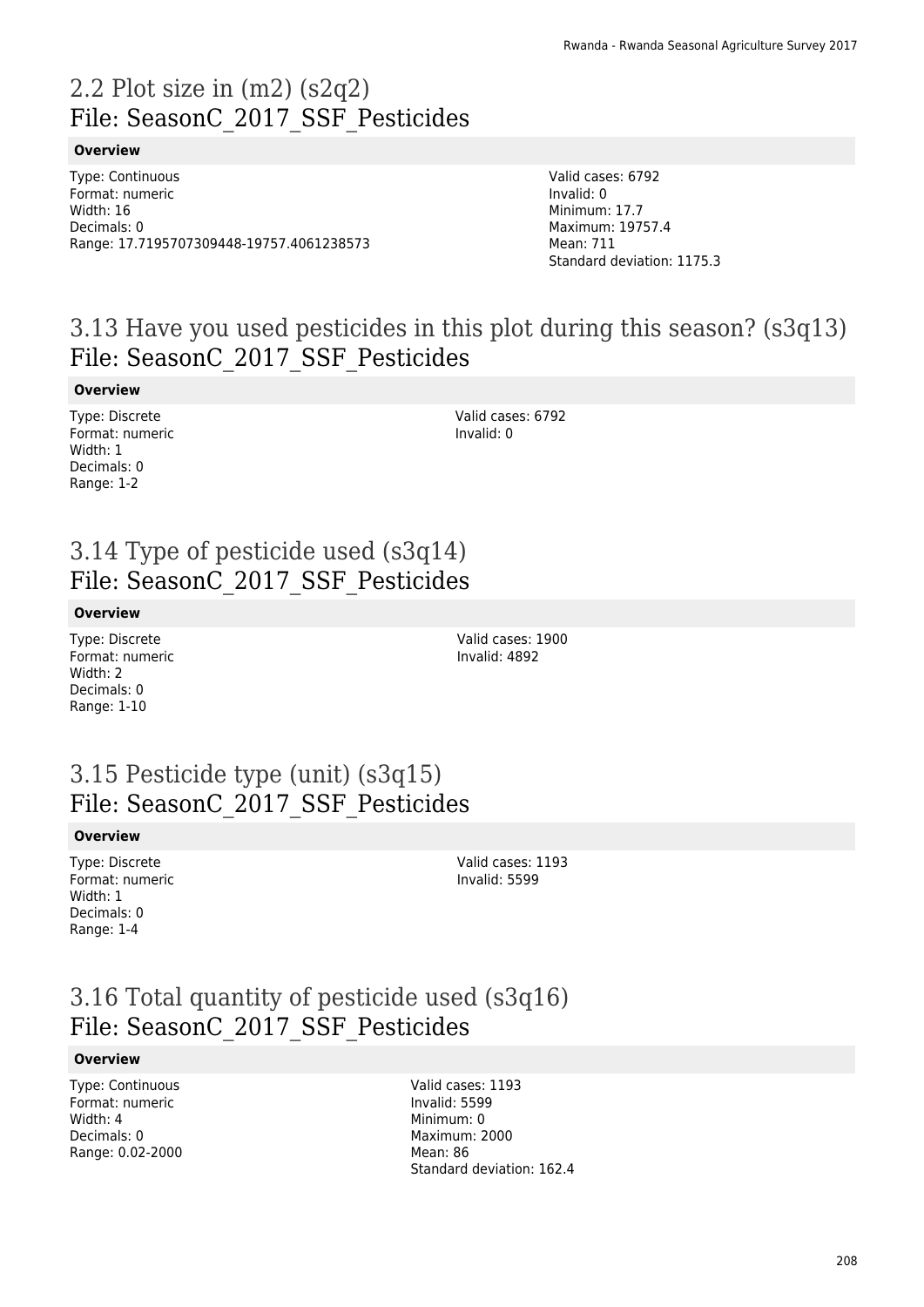# 3.17 Quantity of pesticide purchased (s3q17) File: SeasonC\_2017\_SSF\_Pesticides

### **Overview**

Type: Continuous Format: numeric Width: 4 Decimals: 0 Range: 0-2000

Valid cases: 1193 Invalid: 5599 Minimum: 0 Maximum: 2000 Mean: 86 Standard deviation: 162.4

# 3.18 Total amount sopent on quantity purchased (s3q18) File: SeasonC\_2017\_SSF\_Pesticides

#### **Overview**

Type: Continuous Format: numeric Width: 6 Decimals: 0 Range: 0-255500

Valid cases: 1193 Invalid: 5599 Minimum: 0 Maximum: 255500 Mean: 5451.2 Standard deviation: 13963.3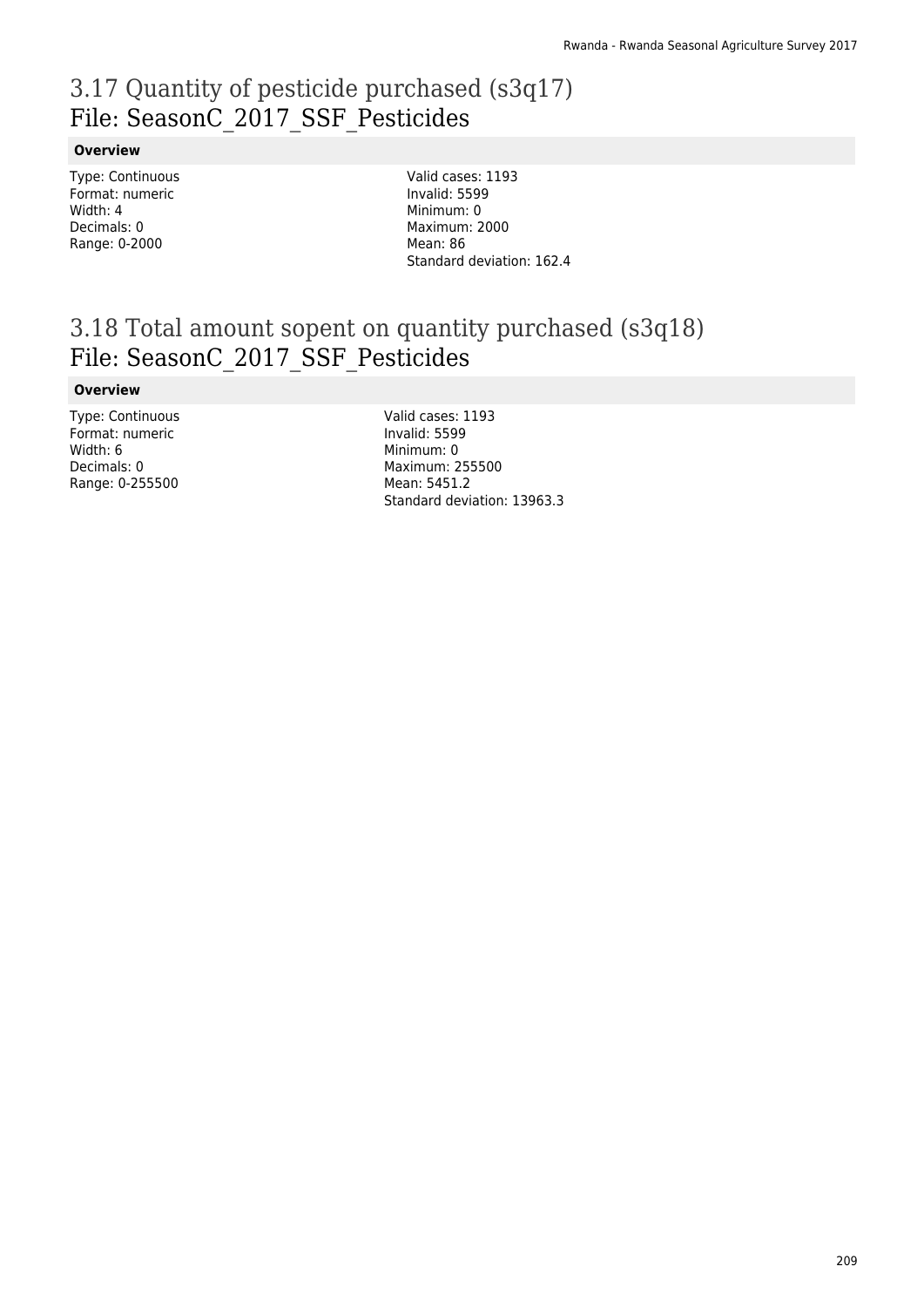# 1.0 Segment ID number (s1q0) File: SeasonC\_2017\_SSF\_Screening

### **Overview**

Type: Continuous Format: numeric Width: 6 Decimals: 0 Range: 112001-572059 Valid cases: 7853 Invalid: 0 Minimum: 112001 Maximum: 572059 Mean: 361883.5 Standard deviation: 111722

# 1.1 Province Name (s1q1) File: SeasonC\_2017\_SSF\_Screening

### **Overview**

Type: Discrete Format: numeric Width: 1 Decimals: 0 Range: 1-5

Valid cases: 7853 Invalid: 0

# 1.2 District Name (s1q2) File: SeasonC\_2017\_SSF\_Screening

### **Overview**

Type: Discrete Format: numeric Width: 2 Decimals: 0 Range: 11-57

Valid cases: 7853 Invalid: 0

# 1.3 Stratum (s1q3) File: SeasonC\_2017\_SSF\_Screening

### **Overview**

Type: Discrete Format: numeric Width: 2 Decimals: 0 Range: 11-50

Valid cases: 7853 Invalid: 0

# 1.4 Segment number (s1q4) File: SeasonC\_2017\_SSF\_Screening

### **Overview**

Type: Continuous Format: numeric Width: 2 Decimals: 0 Range: 1-69

Valid cases: 7853 Invalid: 0 Minimum: 1 Maximum: 69 Mean: 15.9 Standard deviation: 12.5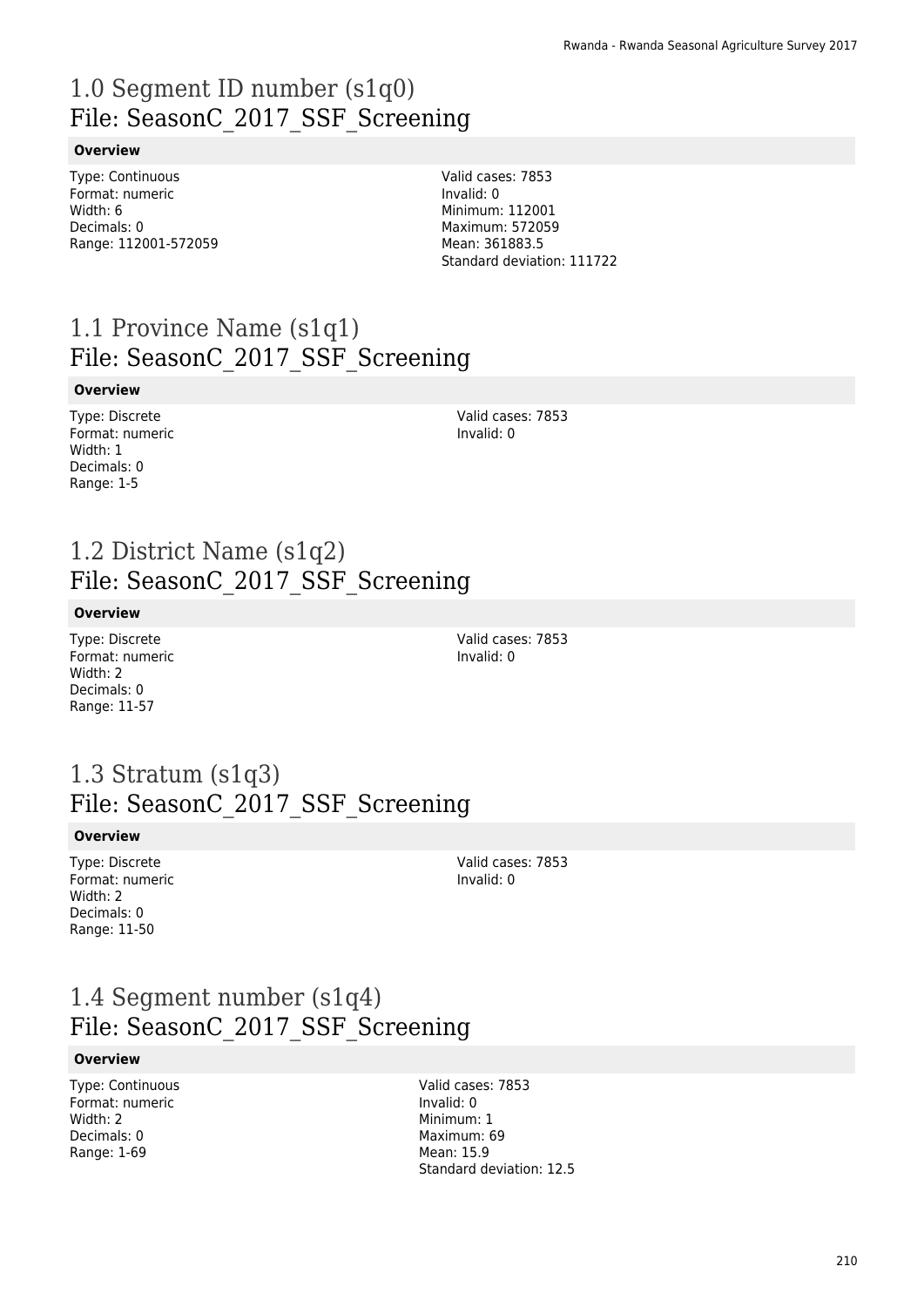# 1.5 date of interview (s1q5) File: SeasonC\_2017\_SSF\_Screening

#### **Overview**

Type: Continuous Format: numeric Width: 8 Decimals: 0 Range: 2102017-30092017

Valid cases: 7853 Invalid: 0 Minimum: 2102017 Maximum: 30092017 Mean: 24329177.3 Standard deviation: 4426339

# 1.8 Number of grids in the segment (s1q8) File: SeasonC\_2017\_SSF\_Screening

#### **Overview**

Type: Continuous Format: numeric Width: 2 Decimals: 0 Range: 47-68

Valid cases: 7853 Invalid: 0 Minimum: 47 Maximum: 68 Mean: 50.1 Standard deviation: 2.1

# 2.1 Sampled Grid point number (s2q1) File: SeasonC\_2017\_SSF\_Screening

#### **Overview**

Type: Discrete Format: numeric Width: 2 Decimals: 0 Range: 99-99

Valid cases: 7853 Invalid: 0

# 2.2 Plot Number (s2q2) File: SeasonC\_2017\_SSF\_Screening

#### **Overview**

Type: Continuous Format: numeric Width: 2 Decimals: 0 Range: 1-68

Valid cases: 7853 Invalid: 0 Minimum: 1 Maximum: 68 Mean: 25.1 Standard deviation: 14.7

# 2.3 Plot size(square meters) (s2q3) File: SeasonC\_2017\_SSF\_Screening

### **Overview**

Type: Continuous Format: numeric Width: 15 Decimals: 0 Range: 10.536376953125-101966.125

Valid cases: 7853 Invalid: 0 Minimum: 10.5 Maximum: 101966.1 Mean: 1147.3 Standard deviation: 4568.7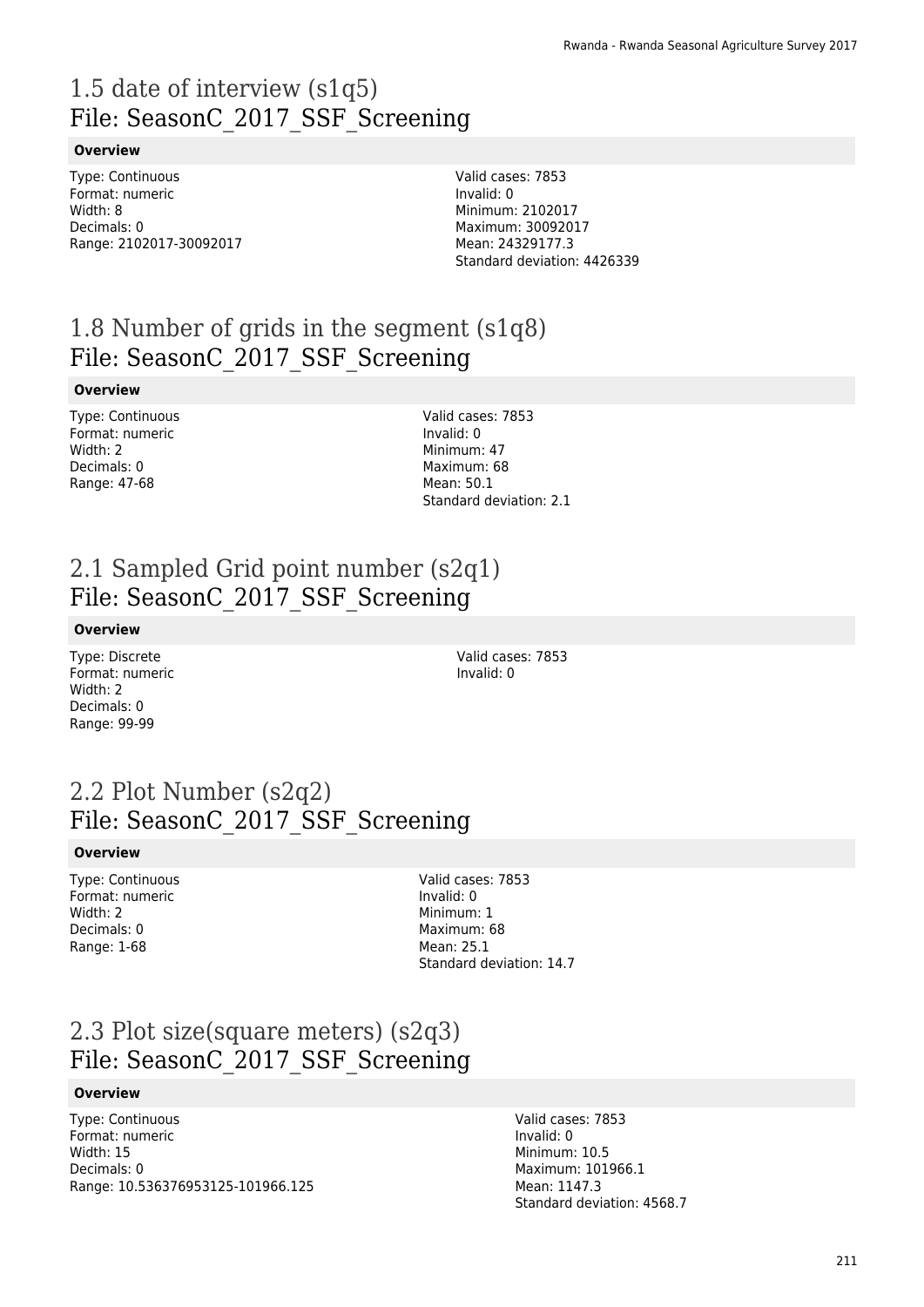# 2.5 Number of grids in the same plot (s2q5) File: SeasonC\_2017\_SSF\_Screening

### **Overview**

Type: Continuous Format: numeric Width: 2 Decimals: 0 Range: 1-50

Valid cases: 7853 Invalid: 0 Minimum: 1 Maximum: 50 Mean: 1.4 Standard deviation: 2.2

# 2.6 Plot land use (s2q6) File: SeasonC\_2017\_SSF\_Screening

#### **Overview**

Type: Discrete Format: numeric Width: 2 Decimals: 0 Range: 96-99

Valid cases: 7853 Invalid: 0

# 2.7 Non- agricultural Land Type (s2q7) File: SeasonC\_2017\_SSF\_Screening

### **Overview**

Type: Discrete Format: numeric Width: 1 Decimals: 0 Range: 1-7

Valid cases: 758 Invalid: 7095

### 2.8 Cropping System (s2q8) File: SeasonC\_2017\_SSF\_Screening

### **Overview**

Type: Discrete Format: numeric Width: 1 Decimals: 0 Range: 1-2

Valid cases: 4200 Invalid: 3653

# 2.9 Number of main crops in the plot (s2q9) File: SeasonC\_2017\_SSF\_Screening

#### **Overview**

Type: Discrete Format: numeric Width: 1 Decimals: 0 Range: 1-5

Valid cases: 4200 Invalid: 3653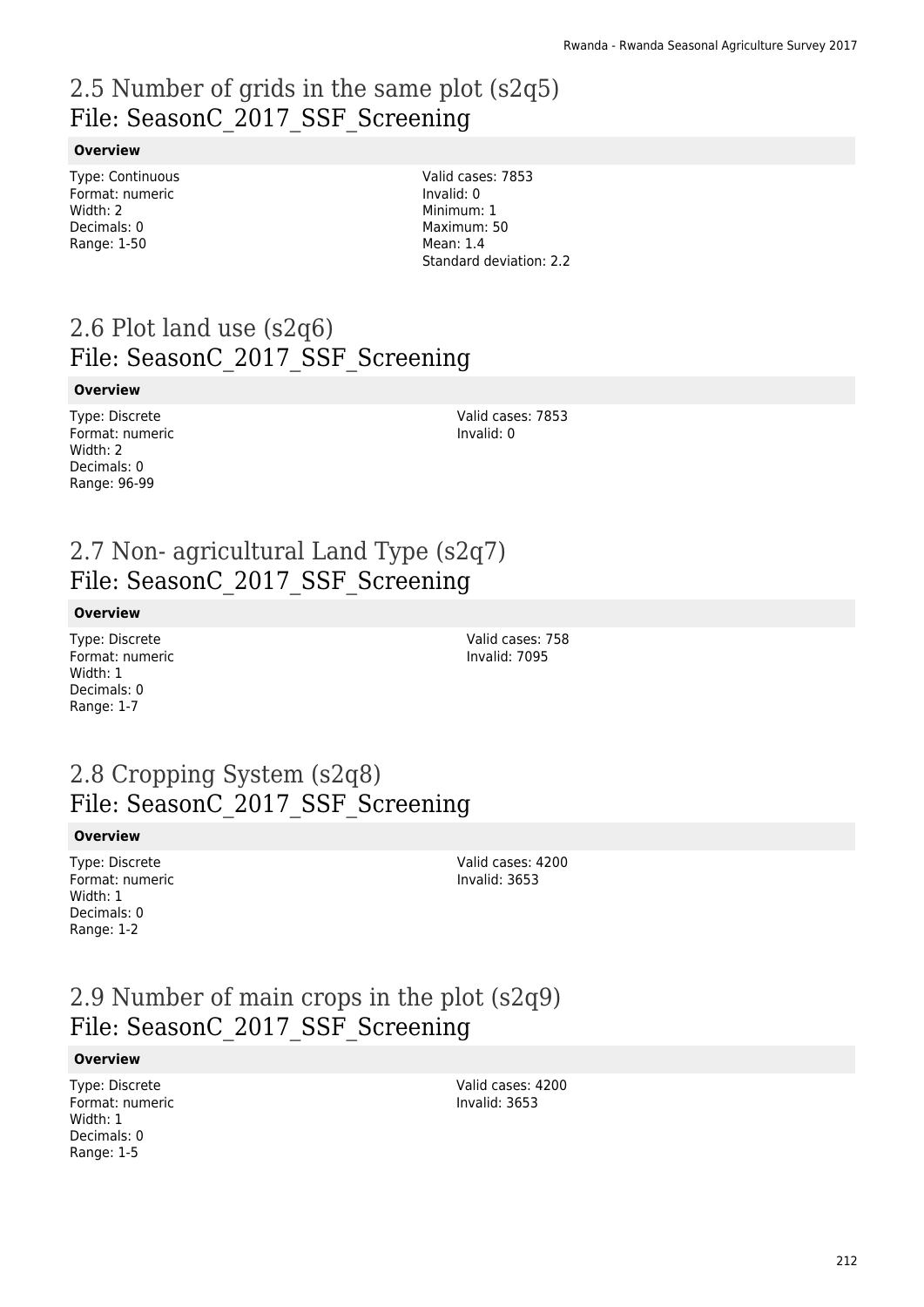# 2.10. Crop type (s2q10) File: SeasonC\_2017\_SSF\_Screening

### **Overview**

Type: Discrete Format: numeric Width: 1 Decimals: 0 Range: 1-3

Valid cases: 4200 Invalid: 3653

# 2.11. Crop name (s2q11) File: SeasonC\_2017\_SSF\_Screening

#### **Overview**

Type: Discrete Format: numeric Width: 3 Decimals: 0 Range: 6-519

Valid cases: 4200 Invalid: 3653

# 2.12.1 Crop proportion in  $(\%)$  (s2q12-1) File: SeasonC\_2017\_SSF\_Screening

#### **Overview**

Type: Continuous Format: numeric Width: 3 Decimals: 0 Range: 10-100

Valid cases: 4200 Invalid: 3653 Minimum: 10 Maximum: 100 Mean: 80.1 Standard deviation: 30

# 2.12.2 Crop proportion in (range) (s2q12\_2) File: SeasonC\_2017\_SSF\_Screening

#### **Overview**

Type: Discrete Format: numeric Width: 2 Decimals: 0 Range: 1-10

Valid cases: 4200 Invalid: 3653

# 2.13. Number of trees in case of plantation of perennial crops (s2q13) File: SeasonC\_2017\_SSF\_Screening

#### **Overview**

Type: Continuous Format: numeric Width: 4 Decimals: 0 Range: 2-5253

Valid cases: 780 Invalid: 7073 Minimum: 2 Maximum: 5253 Mean: 170 Standard deviation: 352.7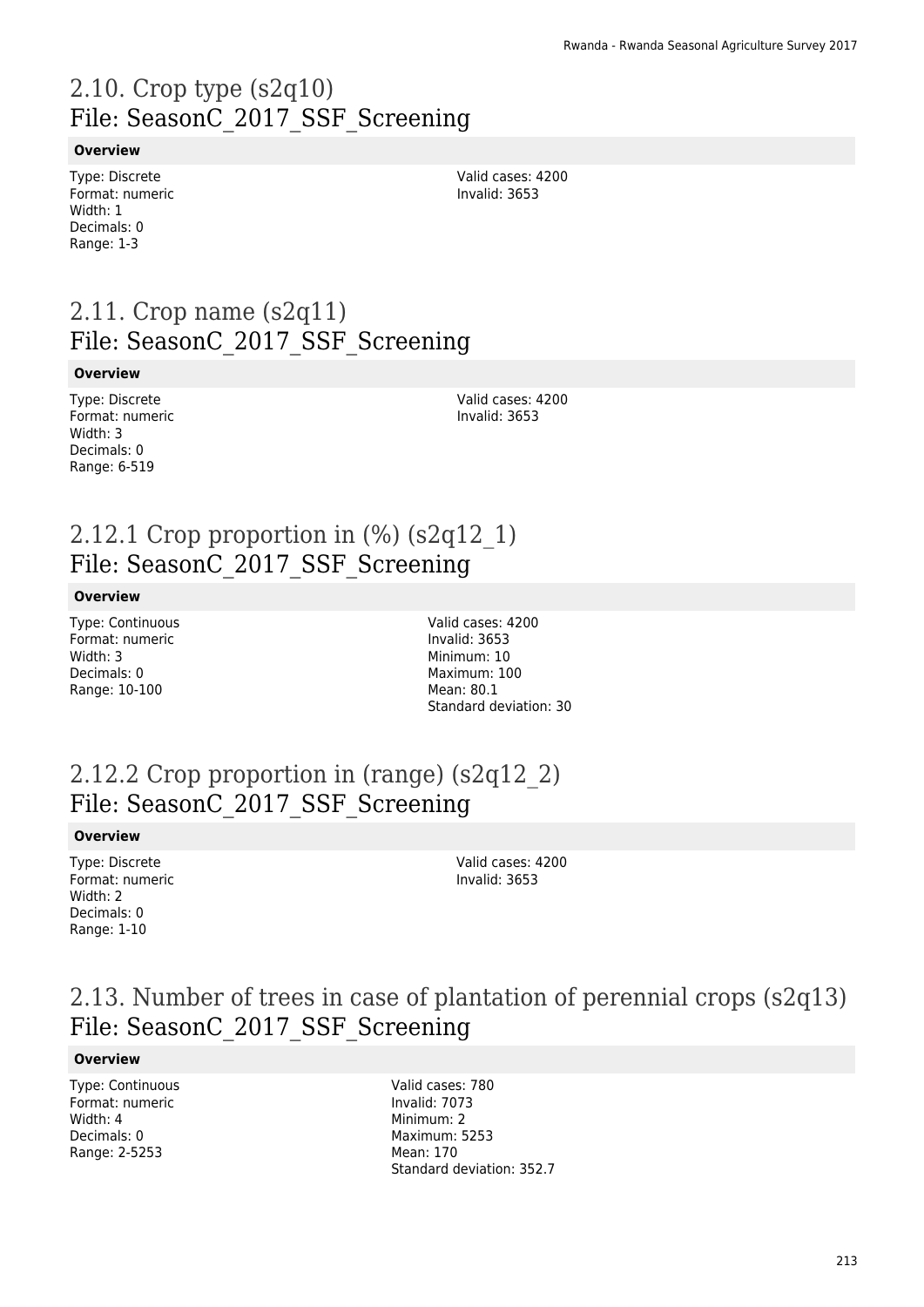# 2.14. Number of trees susceptible to produce in these six months (s2q14) File: SeasonC\_2017\_SSF\_Screening

### **Overview**

Type: Continuous Format: numeric Width: 4 Decimals: 0 Range: 0-5253

Valid cases: 780 Invalid: 7073 Minimum: 0 Maximum: 5253 Mean: 124.3 Standard deviation: 336.2

# 2.15. Is this crop for this season (s2q15) File: SeasonC\_2017\_SSF\_Screening

### **Overview**

Type: Discrete Format: numeric Width: 1 Decimals: 0 Range: 1-2

Valid cases: 4200 Invalid: 3653

# 2.16. What is the expected period of harvesting for this crop? (s2q16) File: SeasonC\_2017\_SSF\_Screening

### **Overview**

Type: Discrete Format: numeric Width: 2 Decimals: 0 Range: 15-20

Valid cases: 4200 Invalid: 3653

# Crop category based on major crops grown in Rwanda (crop\_category) File: SeasonC 2017 SSF Screening

### **Overview**

Type: Discrete Format: numeric Width: 3 Decimals: 0 Range: 6-519

Valid cases: 7853 Invalid: 0

# Segment weight (WH\_Sgt) File: SeasonC\_2017\_SSF\_Screening

### **Overview**

Type: Continuous Format: numeric Width: 16 Decimals: 0 Range: 1-152.861999511719 Valid cases: 7853 Invalid: 0 Minimum: 1 Maximum: 152.9 Mean: 68.8 Standard deviation: 42.4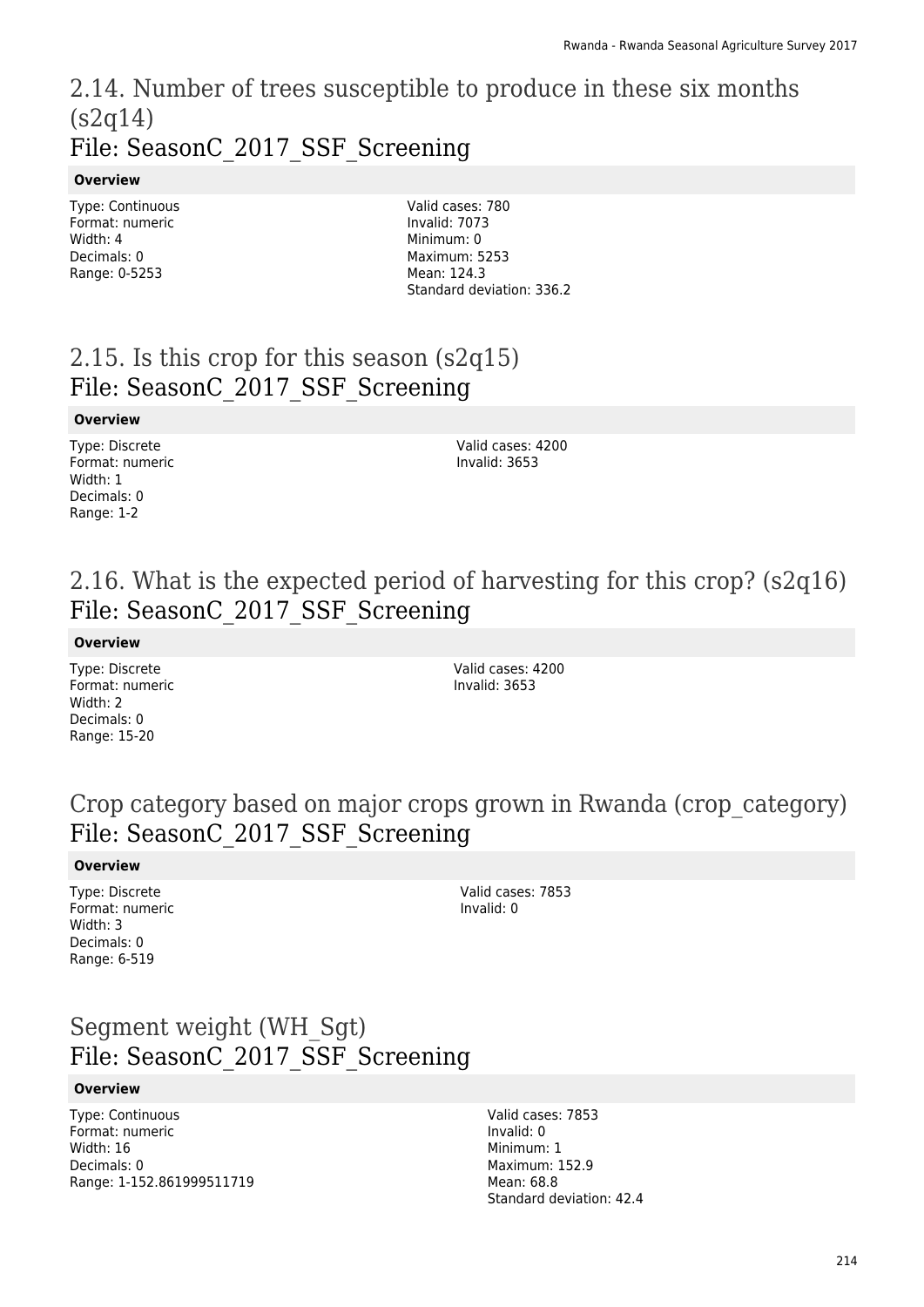# Plot weight (WH\_Plot) File: SeasonC\_2017\_SSF\_Screening

### **Overview**

Type: Continuous Format: numeric Width: 16 Decimals: 0 Range: 1.81044209003448-1532.27673339844 Valid cases: 7853 Invalid: 0 Minimum: 1.8 Maximum: 1532.3 Mean: 266.6 Standard deviation: 226

# Area of the segment in hectares (Sgt\_size) File: SeasonC\_2017\_SSF\_Screening

#### **Overview**

Type: Continuous Format: numeric Width: 9 Decimals: 0 Range: 9.4656297-13.55708 Valid cases: 7853 Invalid: 0 Minimum: 9.5 Maximum: 13.6 Mean: 10 Standard deviation: 0.4